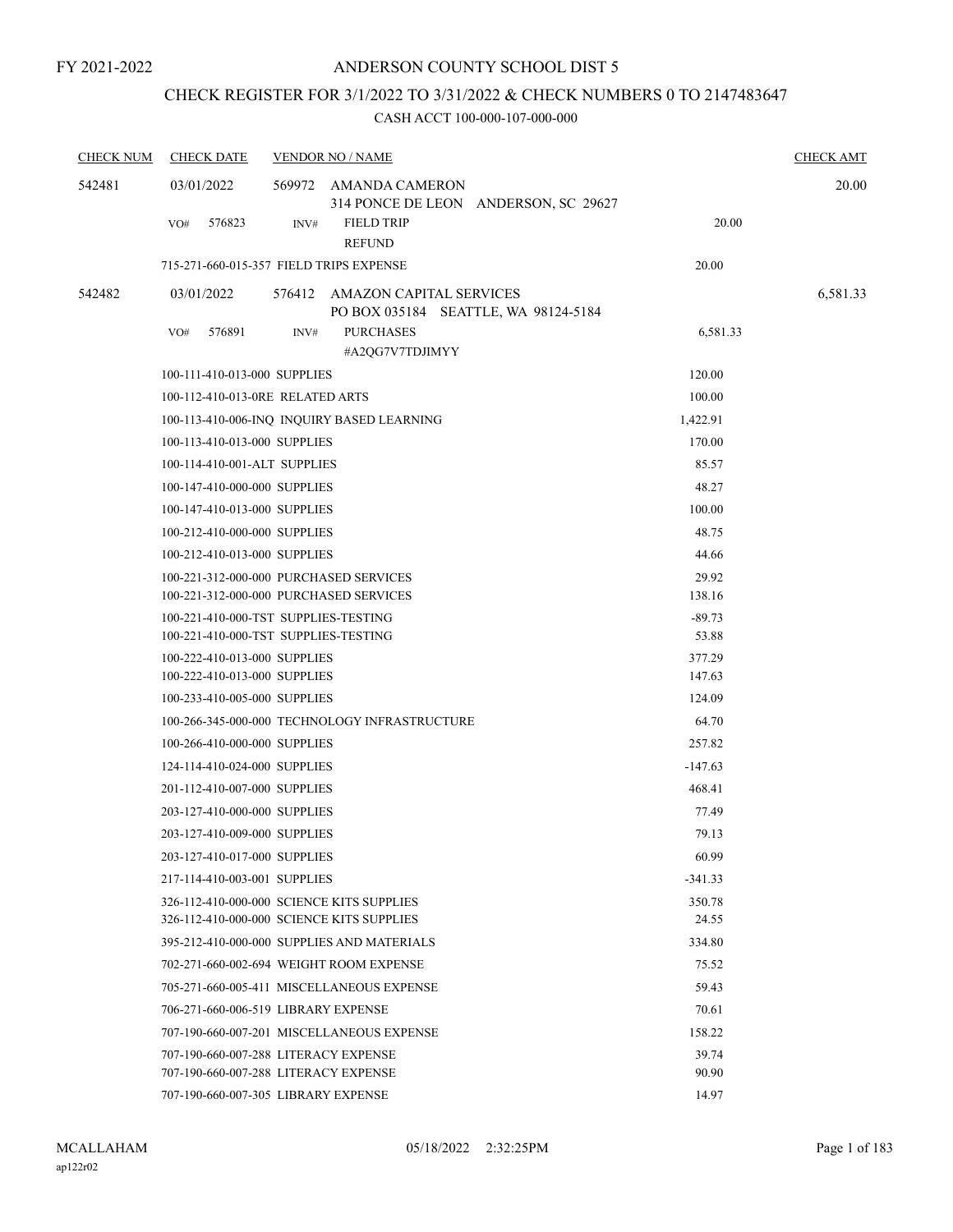## CHECK REGISTER FOR 3/1/2022 TO 3/31/2022 & CHECK NUMBERS 0 TO 2147483647

| <b>CHECK NUM</b> |     | <b>CHECK DATE</b>                  |        | <b>VENDOR NO / NAME</b>                                                                            |  |     |        |                 | <b>CHECK AMT</b> |
|------------------|-----|------------------------------------|--------|----------------------------------------------------------------------------------------------------|--|-----|--------|-----------------|------------------|
|                  |     |                                    |        | 709-271-660-009-201 MISCELLANEOUS EXPENSE                                                          |  |     |        | 642.95          |                  |
|                  |     |                                    |        | 709-271-660-009-201 MISCELLANEOUS EXPENSE                                                          |  |     |        | $-205.44$       |                  |
|                  |     |                                    |        | 709-271-660-009-201 MISCELLANEOUS EXPENSE                                                          |  |     |        | 32.10<br>284.60 |                  |
|                  |     |                                    |        | 709-271-660-009-201 MISCELLANEOUS EXPENSE                                                          |  |     |        |                 |                  |
|                  |     |                                    |        | 712-271-660-012-201 MISCELLANEOUS EXPENSE                                                          |  |     | 106.44 |                 |                  |
|                  |     |                                    |        | 712-271-660-012-324 POSTIVE BEHAVIOR I.S. EXPENSE                                                  |  |     |        | 57.96           |                  |
|                  |     |                                    |        | 714-271-660-014-201 MISCELLANEOUS EXPENSE                                                          |  |     |        | 53.48           |                  |
|                  |     |                                    |        | 716-271-660-016-201 MISCELLANEOUS EXPENSE                                                          |  |     |        | 78.03           |                  |
|                  |     |                                    |        | 731-271-660-031-823 COSMETOLOGY EXPENSE                                                            |  |     |        | 266.31          |                  |
|                  |     |                                    |        | 731-271-660-031-823 COSMETOLOGY EXPENSE                                                            |  |     |        | 564.05          |                  |
|                  |     | 731-271-660-031-859 BIOMED EXPENSE |        |                                                                                                    |  |     |        | 526.10          |                  |
|                  |     |                                    |        | 731-271-660-031-867 WELDING EXPENSE                                                                |  |     |        | 57.25           |                  |
|                  |     |                                    |        | 731-271-660-031-869 DIGITAL ARTS & DESIGN EXPENSE                                                  |  |     |        | 277.35          |                  |
|                  |     |                                    |        | 731-271-660-031-871 MEDIA FILM EXPENSE                                                             |  |     |        | $-74.86$        |                  |
|                  |     | 731-271-660-031-872 FIRE EXPENSE   |        |                                                                                                    |  |     |        | 53.49           |                  |
|                  |     |                                    |        | 731-271-660-031-877 VET SCIENCE EXPENSE                                                            |  |     |        | 13.98           |                  |
|                  |     |                                    |        | 802-113-410-006-001 BOOK STUDY SUPPLIES                                                            |  |     |        | $-828.94$       |                  |
|                  |     | 871-113-410-000-000 SUPPLIES       |        |                                                                                                    |  |     |        | 15.98           |                  |
| 542483           |     | 03/01/2022                         | 570950 | ANDERSON COUNTY SHERIFF'S OFFICE<br>ATTN: JAMIE LAZAR 305 CAMSON ROAD<br>ANDERSON, SC 29621        |  |     |        |                 | 1,050.00         |
|                  | VO# | 576896                             | INV#   | <b>FEB 21</b>                                                                                      |  |     |        | 140.00          |                  |
|                  |     |                                    |        | <b>TLH LACROSSE</b>                                                                                |  |     |        |                 |                  |
|                  |     |                                    |        | 702-271-660-002-742 LACROSSE GATE EXPENSE                                                          |  |     |        | 140.00          |                  |
|                  | VO# | 576897                             | INV#   | <b>FEB 16</b>                                                                                      |  |     |        | 280.00          |                  |
|                  |     |                                    |        | <b>WHS BBALL</b>                                                                                   |  |     |        |                 |                  |
|                  |     | 100-114-410-003-000 SUPPLIES       |        |                                                                                                    |  |     |        | 70.00           |                  |
|                  |     |                                    |        | 703-271-660-003-753 BASKETBALL GATE EXPENSE                                                        |  |     |        | 210.00          |                  |
|                  | VO# | 576898                             | INV#   | FEB <sub>18</sub><br><b>WHS BBALL</b>                                                              |  |     |        | 420.00          |                  |
|                  |     |                                    |        | 703-271-660-003-753 BASKETBALL GATE EXPENSE                                                        |  |     |        | 420.00          |                  |
|                  | VO# | 576899                             | INV#   | <b>FEB 23</b><br>WHS BBALL                                                                         |  |     |        | 210.00          |                  |
|                  |     |                                    |        | 703-271-660-003-753 BASKETBALL GATE EXPENSE                                                        |  |     |        | 210.00          |                  |
| 542484           |     | 03/01/2022                         | 577093 | BAKER ROOFING COMPANY<br>517 MERCURY STREET RALEIGH, NC 27603                                      |  |     |        |                 | 8,485.00         |
|                  | VO# | 576894                             | INV#   | 181208<br>PROJ #5590007-22                                                                         |  | PO# | 15614  | 8,485.00        |                  |
|                  |     |                                    |        | 100-254-323-023-CAN CANOPY REPLACEMENT                                                             |  |     |        | 8,485.00        |                  |
| 542485           |     | 03/01/2022                         | 569356 | <b>BATTERIES PLUS - 251</b><br>3319-D NORTH MAIN ST ATT: ACCOUNTS<br>RECEIVABLE ANDERSON, SC 29621 |  |     |        |                 | 204.73           |
|                  | VO# | 576895                             | INV#   | P49212453<br>P49183106                                                                             |  | PO# | 15927  | 204.73          |                  |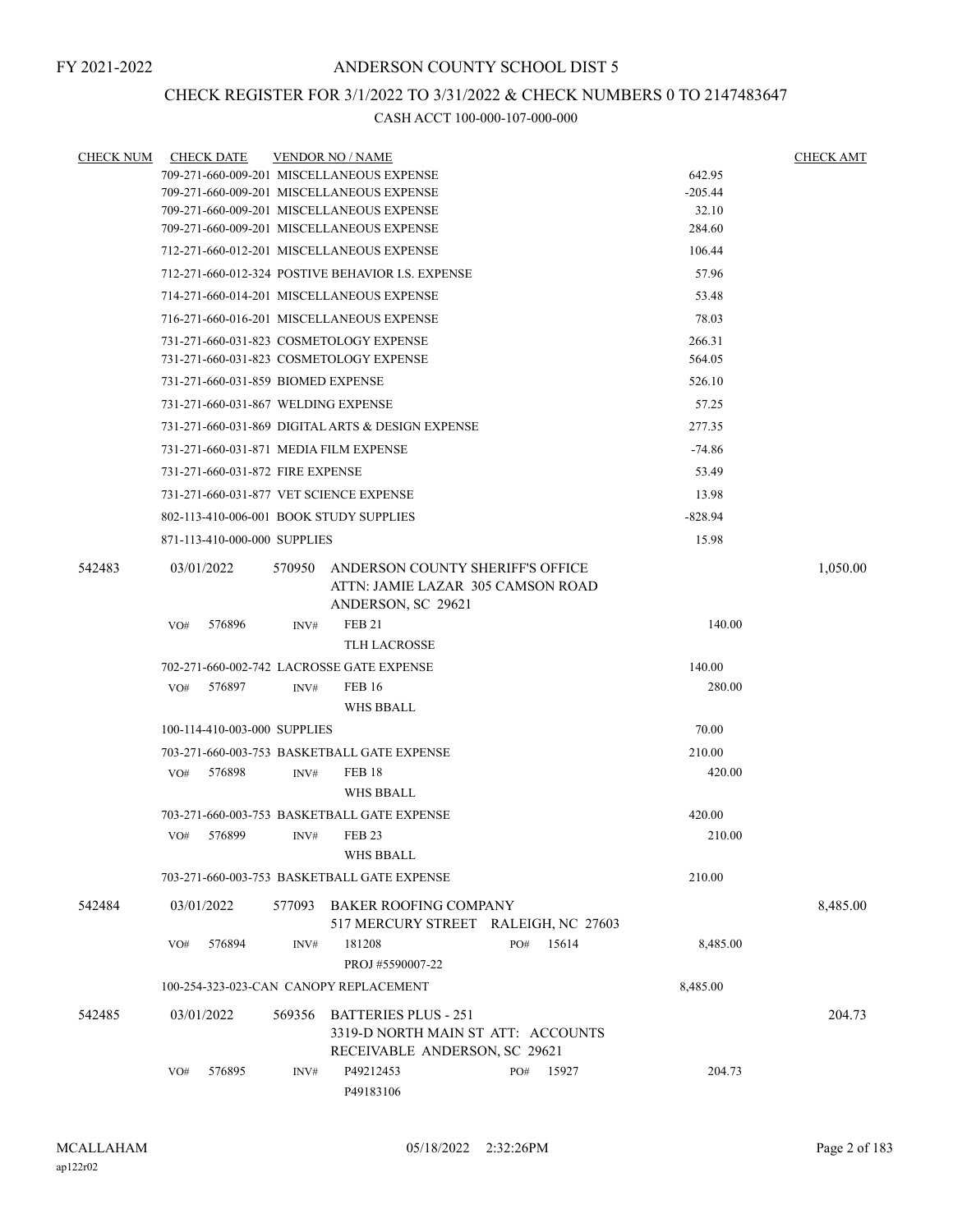## ANDERSON COUNTY SCHOOL DIST 5

## CHECK REGISTER FOR 3/1/2022 TO 3/31/2022 & CHECK NUMBERS 0 TO 2147483647

| <b>CHECK NUM</b> | <b>CHECK DATE</b><br>100-255-410-000-000 SUPPLIES<br>100-255-410-000-000 SUPPLIES |        | <b>VENDOR NO / NAME</b>                   |                                                                                                 | 156.11<br>48.62 | <b>CHECK AMT</b> |
|------------------|-----------------------------------------------------------------------------------|--------|-------------------------------------------|-------------------------------------------------------------------------------------------------|-----------------|------------------|
| 542486           | 03/01/2022<br>576900<br>VO#                                                       | INV#   | 17147165                                  | 575063 BAYADA HOME HEALTH CARE, INC.<br>PO BOX 536446 PITTSBURGH, PA 15253-5906<br>15586<br>PO# | 368.00          | 368.00           |
|                  |                                                                                   |        | <b>SOUTHWOOD</b>                          |                                                                                                 |                 |                  |
|                  | 203-127-312-021-000 PURCHASED SERVICES                                            |        |                                           |                                                                                                 | 368.00          |                  |
| 542487           | 03/01/2022                                                                        |        | 569296 CAPITAL ONE                        | PO BOX 60506 CITY OF INDUSTRY, CA 91716-0506                                                    |                 | 220.48           |
|                  | VO#<br>576901                                                                     | INV#   | 1947441<br>ACCT 635592                    |                                                                                                 | 220.48          |                  |
|                  |                                                                                   |        | 717-190-660-017-201 MISCELLANEOUS EXPENSE |                                                                                                 | 220.48          |                  |
| 542488           | 03/01/2022                                                                        |        | 569296 CAPITAL ONE                        | PO BOX 60506 CITY OF INDUSTRY, CA 91716-0506                                                    |                 | 465.83           |
|                  | 576903<br>VO#                                                                     | INV#   | 1640414403<br>ACCT 634851                 |                                                                                                 | 465.83          |                  |
|                  |                                                                                   |        | 713-271-660-013-201 MISCELLANEOUS EXPENSE |                                                                                                 | 465.83          |                  |
| 542489           | 03/01/2022                                                                        |        | 569296 CAPITAL ONE                        | PO BOX 60506 CITY OF INDUSTRY, CA 91716-0506                                                    |                 | 109.82           |
|                  | 576904<br>VO#                                                                     | INV#   | 1640419857<br>ACCT 643505                 |                                                                                                 | 109.82          |                  |
|                  |                                                                                   |        | 721-190-660-021-411 MISCELLANEOUS EXPENSE |                                                                                                 | 49.92           |                  |
|                  | 721-190-660-021-429 FACULTY EXPENSE                                               |        |                                           |                                                                                                 | 59.90           |                  |
| 542490           | 03/01/2022                                                                        |        | 569296 CAPITAL ONE                        | PO BOX 60506 CITY OF INDUSTRY, CA 91716-0506                                                    |                 | 222.39           |
|                  | 576902<br>VO#                                                                     | INV#   | 1943684<br>ACCT 623525                    |                                                                                                 | 222.39          |                  |
|                  |                                                                                   |        | 719-271-660-019-201 MISCELLANEOUS EXPENSE |                                                                                                 | 222.39          |                  |
| 542491           | 03/01/2022                                                                        |        | 569972 CAPRICIA GEER                      | 606 SALEM ST ANDERSON, SC 29624                                                                 |                 | 20.00            |
|                  | 576810<br>VO#                                                                     | INV#   | <b>FIELD TRIP</b><br><b>REFUND</b>        |                                                                                                 | 20.00           |                  |
|                  | 715-271-660-015-357 FIELD TRIPS EXPENSE                                           |        |                                           |                                                                                                 | 20.00           |                  |
| 542492           | 03/01/2022                                                                        | 569972 | <b>CARLENE MURPHY</b><br>29621            | 2418 MARCHBANKS AVE APT 45B ANDERSON, SC                                                        |                 | 20.00            |
|                  | 576815<br>VO#                                                                     | INV#   | <b>FIELD TRIP</b><br><b>REFUND</b>        |                                                                                                 | 20.00           |                  |
|                  | 715-271-660-015-357 FIELD TRIPS EXPENSE                                           |        |                                           |                                                                                                 | 20.00           |                  |
| 542493           | 03/01/2022                                                                        | 156900 | ANDERSON, SC 29622                        | CAROLINA PRODUCE COMPANY<br>POBOX 3849 ATT: ACCOUNTS RECEIVABLE                                 |                 | 3,681.61         |
|                  | 576905<br>VO#                                                                     | INV#   | <b>JAN 2022</b><br><b>FOOD</b>            |                                                                                                 | 3,681.61        |                  |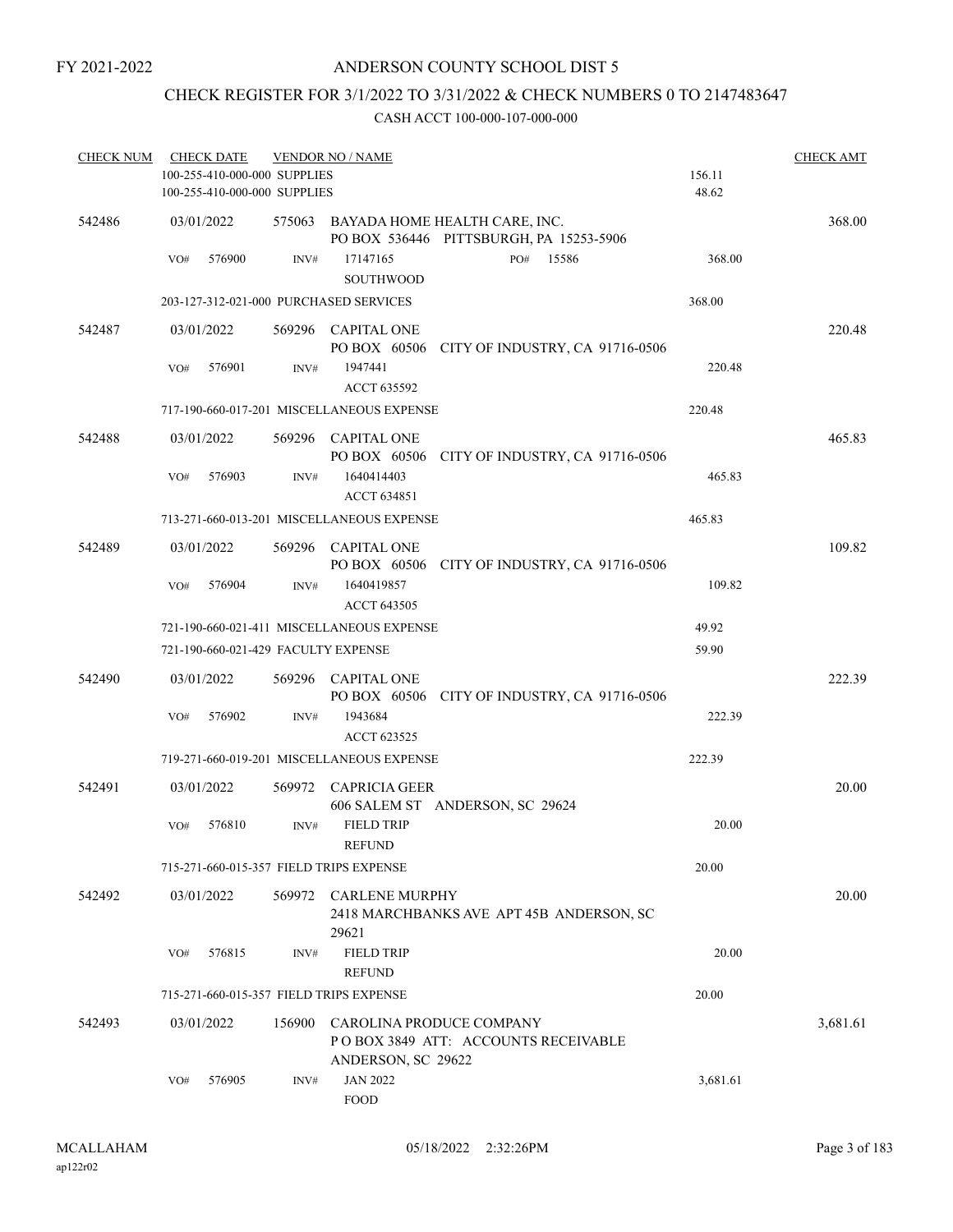## ANDERSON COUNTY SCHOOL DIST 5

## CHECK REGISTER FOR 3/1/2022 TO 3/31/2022 & CHECK NUMBERS 0 TO 2147483647

| <b>CHECK NUM</b> | <b>CHECK DATE</b>                       |        | <b>VENDOR NO / NAME</b>                                                                   |          | <b>CHECK AMT</b> |
|------------------|-----------------------------------------|--------|-------------------------------------------------------------------------------------------|----------|------------------|
|                  | 600-256-460-003-000 FOOD                |        |                                                                                           | 856.35   |                  |
|                  | 600-256-460-005-000 FOOD                |        |                                                                                           | 67.40    |                  |
|                  | 600-256-460-006-000 FOOD                |        |                                                                                           | 135.00   |                  |
|                  | 600-256-460-007-000 FOOD                |        |                                                                                           | 67.50    |                  |
|                  | 600-256-460-008-000 FOOD                |        |                                                                                           | 180.00   |                  |
|                  | 600-256-460-012-000 FOOD                |        |                                                                                           | 131.85   |                  |
|                  | 600-256-460-013-000 FOOD                |        |                                                                                           | 1,584.69 |                  |
|                  | 600-256-460-017-000 FOOD                |        |                                                                                           | 223.50   |                  |
|                  | 631-256-460-031-000 PURCHASED FOOD      |        |                                                                                           | 435.32   |                  |
| 542494           | 03/01/2022                              |        | 569972 CECILLIA GREENLEE                                                                  |          | 20.00            |
|                  | 576808                                  |        | 106 FRANCIS ST ANDERSON, SC 29621<br><b>FIELD TRIP</b>                                    | 20.00    |                  |
|                  | VO#                                     | INV#   | <b>REFUND</b>                                                                             |          |                  |
|                  | 715-271-660-015-357 FIELD TRIPS EXPENSE |        |                                                                                           | 20.00    |                  |
| 542495           | 03/01/2022                              |        | 572725 CENGAGE LEARNING                                                                   |          | 82.39            |
|                  |                                         |        | 10650 TOEBBEN DRIVE INDEPENDENCE, KY 41051                                                |          |                  |
|                  | 576844<br>VO#                           | INV#   | 77289867<br>ACCT #33431417                                                                | 82.39    |                  |
|                  |                                         |        | 731-271-660-031-823 COSMETOLOGY EXPENSE                                                   | 82.39    |                  |
| 542496           | 03/01/2022                              | 566288 | CES CITY ELECTRIC SUPPLY<br>PO BOX 131811 DALLAS, TX 75313                                |          | 958.94           |
|                  | VO#<br>576845                           | INV#   | 165547<br><b>SUPPLIES</b>                                                                 | 591.71   |                  |
|                  |                                         |        | 100-254-410-010-001 SUPPLIES - MAINTENANCE                                                | 591.71   |                  |
|                  | 576846<br>VO#                           | INV#   | 165516                                                                                    | 367.23   |                  |
|                  |                                         |        | <b>SUPPLIES</b>                                                                           |          |                  |
|                  |                                         |        | 100-254-410-010-001 SUPPLIES - MAINTENANCE                                                | 367.23   |                  |
| 542497           | 03/01/2022                              | 569972 | CICILY DEMORY                                                                             |          | 20.00            |
|                  |                                         |        | 113 HOWARD LANE UNIT C ANDERSON, SC 29621                                                 |          |                  |
|                  | VO#<br>576807                           | INV#   | <b>FIELD TRIP</b><br><b>REFUND</b>                                                        | 20.00    |                  |
|                  | 715-271-660-015-357 FIELD TRIPS EXPENSE |        |                                                                                           | 20.00    |                  |
| 542498           | 03/01/2022                              | 570581 | CITY OF ANDERSON POLICE DEPT<br>401 SOUTH MAIN ST ATTN: SARAH YOUNG<br>ANDERSON, SC 29624 |          | 1,376.00         |
|                  | 576906<br>VO#                           | INV#   | 024<br><b>ADULT ED</b>                                                                    | 1,376.00 |                  |
|                  |                                         |        | 356-258-312-023-000 CONTRACTED SECURITY                                                   | 1,376.00 |                  |
|                  |                                         |        |                                                                                           |          |                  |
| 542499           | 03/01/2022                              | 574613 | COCA-COLA BOTTLING CO CONSOLIDATED<br>PO BOX 602937 CHARLOTTE, NC 28260-2937              |          | 2,607.00         |
|                  | 576907<br>VO#                           | INV#   | CUST500410811<br><b>JAN PURCHASES</b>                                                     | 2,607.00 |                  |
|                  | 600-256-460-002-000 FOOD                |        |                                                                                           | 755.74   |                  |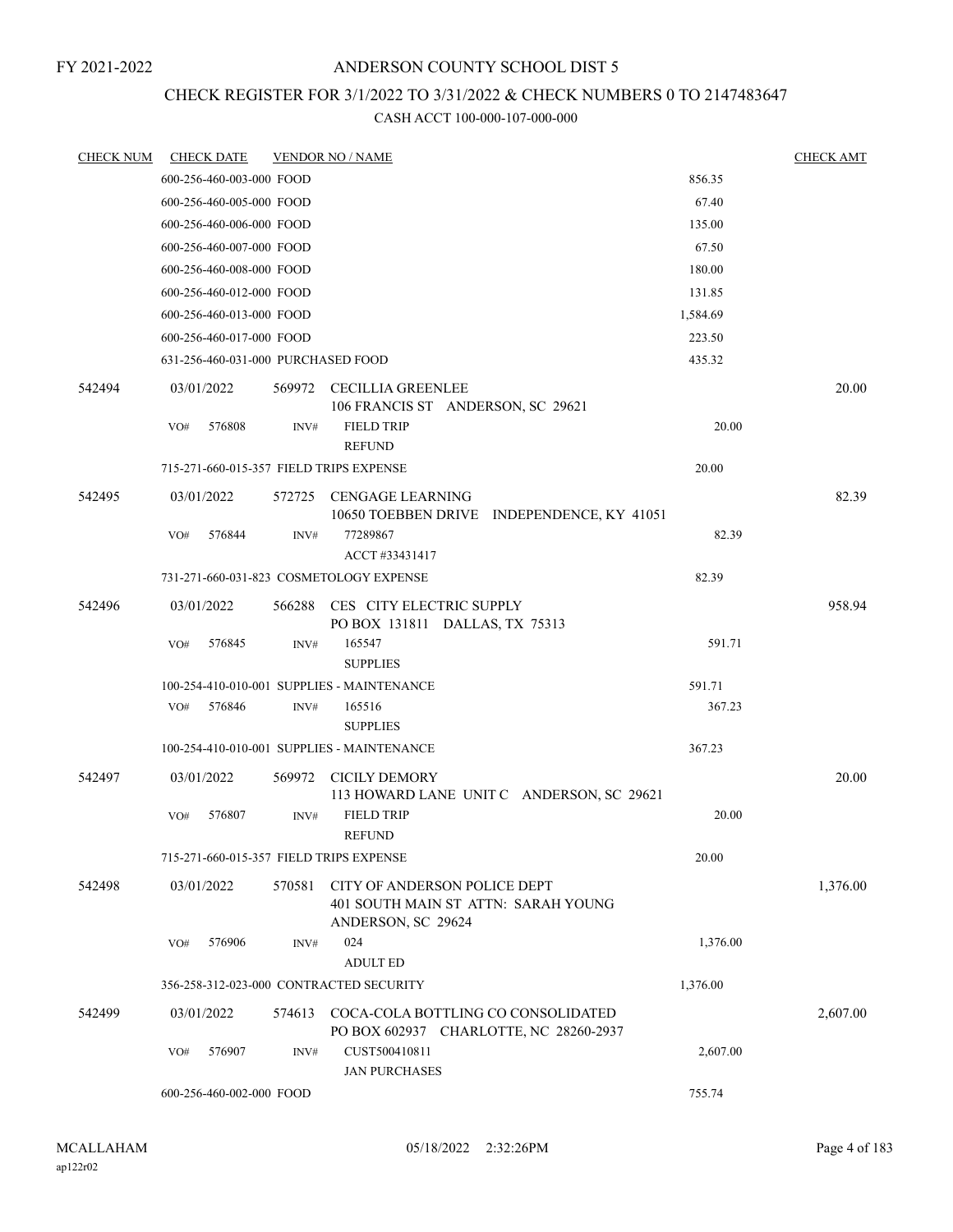## CHECK REGISTER FOR 3/1/2022 TO 3/31/2022 & CHECK NUMBERS 0 TO 2147483647

| <b>CHECK NUM</b> |            | <b>CHECK DATE</b><br>600-256-460-003-000 FOOD |                              | <b>VENDOR NO / NAME</b>                                             |                                               | 1,174.07  | <b>CHECK AMT</b> |
|------------------|------------|-----------------------------------------------|------------------------------|---------------------------------------------------------------------|-----------------------------------------------|-----------|------------------|
|                  |            |                                               |                              | 631-256-460-031-000 PURCHASED FOOD                                  |                                               | 677.19    |                  |
| 542500           | 03/01/2022 |                                               | 571748                       | <b>COLONIAL LIFE</b><br>29202-0903                                  | PREMIUM PROCESSING PO BOX 903 COLUMBIA, SC    |           | 49,800.50        |
|                  | VO#        | 576847                                        | INV#                         | 40417110201148<br>E4041711                                          |                                               | 49,800.50 |                  |
|                  |            |                                               |                              | 100-000-469-000-000 LIFE INSURANCE PAYABLE                          |                                               | 49,800.50 |                  |
| 542501           | 03/01/2022 |                                               | 569972                       | DEBORAH COWAN<br>200 BROOK FOREST DR ANDERSON, SC 29621             |                                               |           | 20.00            |
|                  | VO#        | 576824                                        | INV#                         | <b>FIELD TRIP</b><br><b>REFUND</b>                                  |                                               | 20.00     |                  |
|                  |            |                                               |                              | 715-271-660-015-357 FIELD TRIPS EXPENSE                             |                                               | 20.00     |                  |
| 542502           | 03/01/2022 |                                               | 199065                       | DENDY, DAVID**                                                      | 113 YORKSHIRE DRIVE GREENVILLE, SC 29615      |           | 106.10           |
|                  | VO#        | 576838                                        | INV#                         | <b>FEB 18</b><br><b>BBALL OFFICIAL</b>                              |                                               | 106.10    |                  |
|                  |            |                                               |                              | 703-271-660-003-753 BASKETBALL GATE EXPENSE                         |                                               | 106.10    |                  |
| 542503           | 03/01/2022 |                                               | 201800                       | DIDAX, INC<br>ROWLEY, MA 01969                                      | 395 MAIN STREET ATT: ACCOUNTS RECEIVABLE      |           | 548.91           |
|                  | VO#        | 576848                                        | INV#                         | 165832<br>WHITEHALL ELEM                                            | 15832<br>PO#                                  | 548.91    |                  |
|                  |            |                                               | 201-112-410-019-000 SUPPLIES |                                                                     |                                               | 548.91    |                  |
| 542504           | 03/01/2022 |                                               | 569972                       | <b>EMILY BROWN</b><br>29621                                         | 1101 WILLIAMSTON RD APT 18G ANDERSON, SC      |           | 20.00            |
|                  | VO#        | 576826                                        | INV#                         | <b>FIELD TRIP</b><br><b>REFUND</b>                                  |                                               | 20.00     |                  |
|                  |            |                                               |                              | 715-271-660-015-357 FIELD TRIPS EXPENSE                             |                                               | 20.00     |                  |
| 542505           | 03/01/2022 |                                               |                              | 572335 FRALEY, KRIS M**<br>305 N SILVER RIDGE DRIVE GREER, SC 29651 |                                               |           | 109.70           |
|                  | VO#        | 576837                                        | INV#                         | <b>FEB 18</b><br><b>BBALL OFFICIAL</b>                              |                                               | 109.70    |                  |
|                  |            |                                               |                              | 703-271-660-003-753 BASKETBALL GATE EXPENSE                         |                                               | 109.70    |                  |
| 542506           | 03/01/2022 |                                               |                              | 569972 GERMESHEIA KAY<br>415 NELSON DR APT B ANDERSON, SC 29621     |                                               |           | 20.00            |
|                  | VO#        | 576819                                        | INV#                         | <b>FIELD TRIP</b><br><b>REFUND</b>                                  |                                               | 20.00     |                  |
|                  |            |                                               |                              | 715-271-660-015-357 FIELD TRIPS EXPENSE                             |                                               | 20.00     |                  |
| 542507           | 03/01/2022 |                                               | 569972                       | <b>JESSICA FREEMAN</b>                                              | 2206 ANNANDALE DR APT 2206 ANDERSON, SC 29621 |           | 20.00            |
|                  | VO#        | 576825                                        | INV#                         | <b>FIELD TRIP</b><br><b>REFUND</b>                                  |                                               | 20.00     |                  |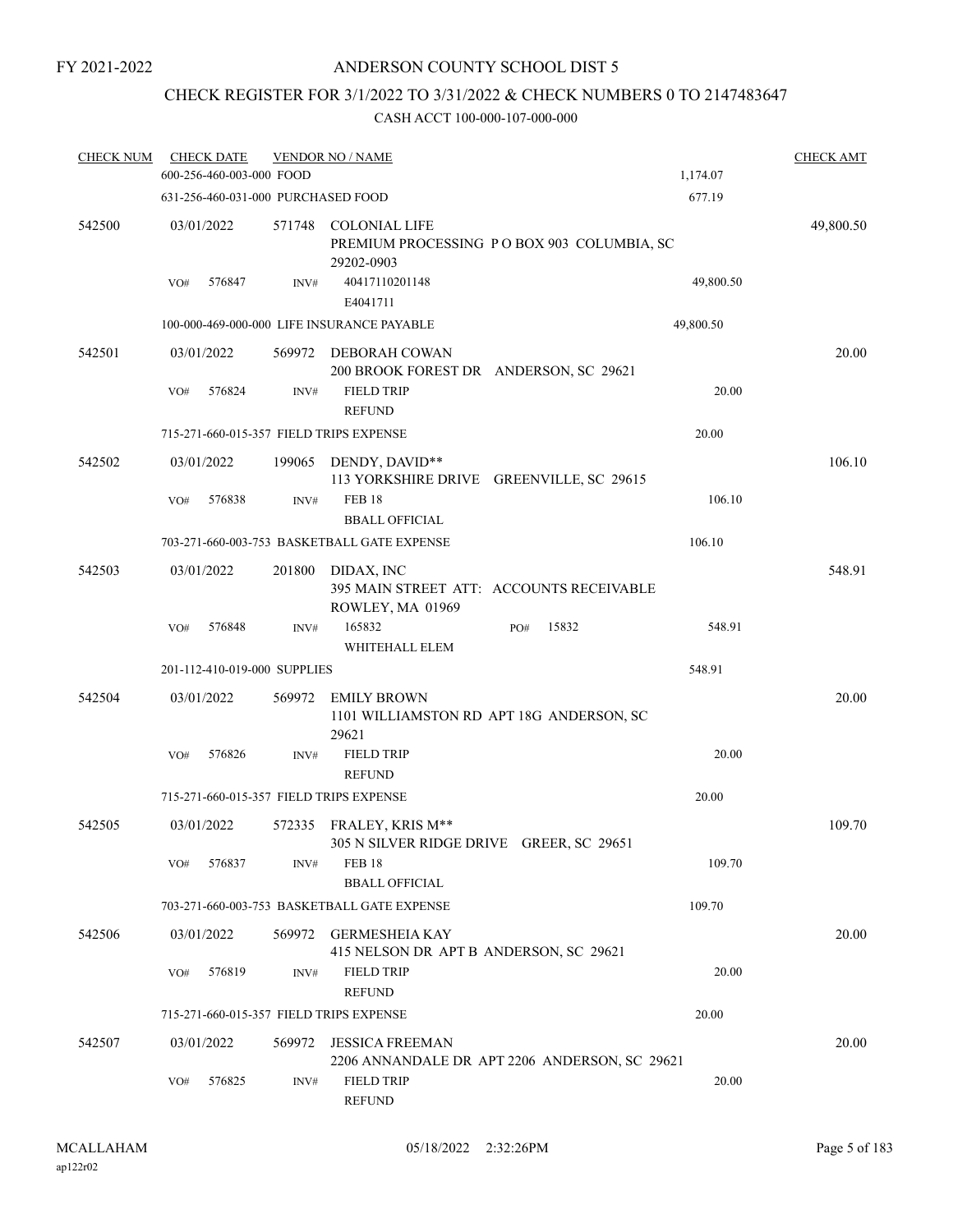## ANDERSON COUNTY SCHOOL DIST 5

## CHECK REGISTER FOR 3/1/2022 TO 3/31/2022 & CHECK NUMBERS 0 TO 2147483647

| <b>CHECK NUM</b> | <b>CHECK DATE</b>                       |        | <b>VENDOR NO / NAME</b>                                           |          | <b>CHECK AMT</b> |
|------------------|-----------------------------------------|--------|-------------------------------------------------------------------|----------|------------------|
|                  | 715-271-660-015-357 FIELD TRIPS EXPENSE |        |                                                                   | 20.00    |                  |
| 542508           | 03/01/2022                              |        | 569972 JESSICA ORR<br>420 SIMPSON RD APT G ANDERSON, SC 29621     |          | 20.00            |
|                  | 576822<br>VO#                           | INV#   | <b>FIELD TRIP</b><br><b>REFUND</b>                                | 20.00    |                  |
|                  | 715-271-660-015-357 FIELD TRIPS EXPENSE |        |                                                                   | 20.00    |                  |
| 542509           | 03/01/2022                              |        | 577195 JUNKINS, ERIN**<br>204 OAKMONT DR ANDERSON, SC 29621       |          | 420.00           |
|                  | 576914<br>VO#                           | INV#   | <b>TL HANNA</b><br>FOOTBALL BANQUET                               | 420.00   |                  |
|                  | 702-271-660-002-674 FOOTBALL EXPENSE    |        |                                                                   | 420.00   |                  |
| 542510           | 03/01/2022                              |        | 569972 KINDALL EVANS<br>118 LAURELWOOD DR ANDERSON, SC 29621      |          | 20.00            |
|                  | 576820<br>VO#                           | INV#   | <b>FIELD TRIP</b><br><b>REFUND</b>                                | 20.00    |                  |
|                  | 715-271-660-015-357 FIELD TRIPS EXPENSE |        |                                                                   | 20.00    |                  |
| 542511           | 03/01/2022                              |        | 569972 LADONNA EVANS<br>427 BROOK FOREST DR ANDERSON, SC 29621    |          | 20.00            |
|                  | 576809<br>VO#                           | INV#   | <b>FIELD TRIP</b><br><b>REFUND</b>                                | 20.00    |                  |
|                  | 715-271-660-015-357 FIELD TRIPS EXPENSE |        |                                                                   | 20.00    |                  |
| 542512           | 03/01/2022                              |        | 569972 LAKEJA HILL<br>203 MIRACLE MILE DR, 184 ANDERSON, SC 29621 |          | 20.00            |
|                  | 576821<br>VO#                           | INV#   | <b>FIELD TRIP</b><br><b>REFUND</b>                                | 20.00    |                  |
|                  | 715-271-660-015-357 FIELD TRIPS EXPENSE |        |                                                                   | 20.00    |                  |
| 542513           | 03/01/2022                              | 572611 | LLOYD ROOFING COMPANY, INC<br>PO BOX 49308 GREENWOOD, SC 29649    |          | 1,815.00         |
|                  | VO#<br>576857                           | INV#   | 36133<br><b>ROBERT ANDERSON</b>                                   | 1,815.00 |                  |
|                  |                                         |        | 100-254-323-006-400 CONTR SERV-HVAC/ELECT/PLUMBING                | 1,815.00 |                  |
| 542514           | 03/01/2022                              | 567419 | MAC'S DRY CLEANERS<br>105 WEST CALHOUN ST ANDERSON, SC 29625      |          | 401.25           |
|                  | 576915<br>VO#                           | INV#   | <b>ACCT 115569</b><br><b>DRYCLEANING</b>                          | 401.25   |                  |
|                  | 131-115-410-031-000 SUPPLIES            |        |                                                                   | 119.84   |                  |
|                  |                                         |        | 731-271-660-031-860 HEALTH SCIENCE EXPENSE                        | 281.41   |                  |
| 542515           | 03/01/2022                              |        | 577072 MARCHBANKS, JASON**<br>109 DEER RUN RD ANDERSON, SC 29626  |          | 7,000.00         |
|                  | 576858<br>VO#                           | INV#   | 2231<br>15521<br>PO#<br><b>CF REAMES</b>                          | 7,000.00 |                  |
|                  | 100-254-323-001-ENT VAN ENTRANCE        |        |                                                                   | 7,000.00 |                  |
| 542516           | 03/01/2022                              |        | 576302 MARYLAND CHILD SUPPORT ACCOUNT                             |          | 255.89           |
|                  |                                         |        |                                                                   |          |                  |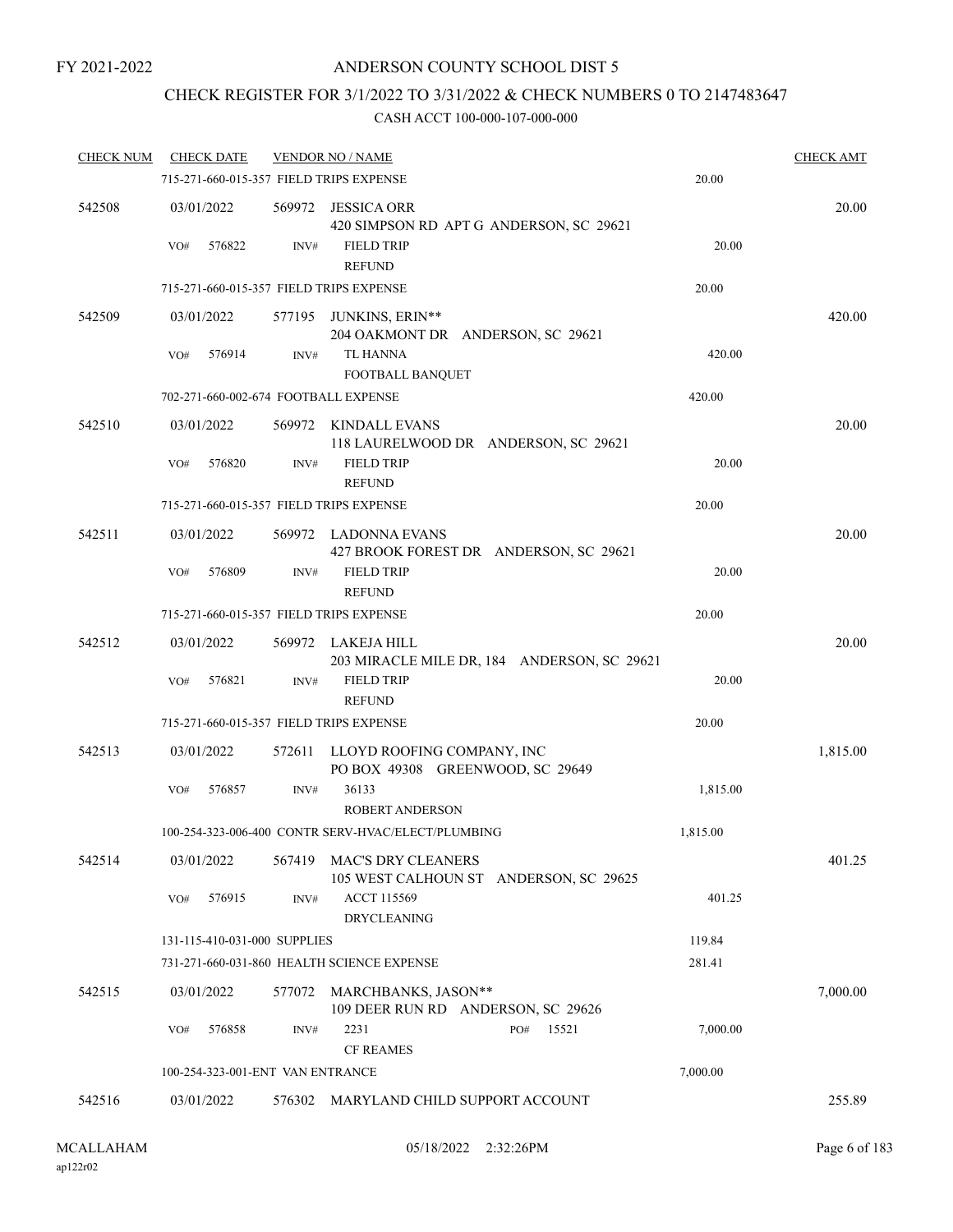## CHECK REGISTER FOR 3/1/2022 TO 3/31/2022 & CHECK NUMBERS 0 TO 2147483647

| <b>CHECK NUM</b> |     | <b>CHECK DATE</b> |        | <b>VENDOR NO / NAME</b>                            |     |                                             |          | <b>CHECK AMT</b> |
|------------------|-----|-------------------|--------|----------------------------------------------------|-----|---------------------------------------------|----------|------------------|
|                  |     |                   |        | PO BOX 17396 BALTIMORE, MD 21297-1396              |     |                                             |          |                  |
|                  | VO# | 576803            | INV#   | 2/28 PAYROLL                                       |     |                                             | 255.89   |                  |
|                  |     |                   |        | <b>DEDUCTIONS</b>                                  |     |                                             |          |                  |
|                  |     |                   |        | 100-000-435-000-000 WAGE GARNISH/CH SUPPORT        |     |                                             | 255.89   |                  |
| 542517           |     | 03/01/2022        |        | 576956 MAXIM STAFFING SOLUTIONS                    |     |                                             |          | 680.00           |
|                  |     |                   |        |                                                    |     | 12558 COLLECTIONS CENTER DRIVE CHICAGO, IL  |          |                  |
|                  |     |                   |        | 60693                                              |     |                                             |          |                  |
|                  | VO# | 576859            | INV#   | E5047110143<br><b>SERVICES</b>                     |     |                                             | 680.00   |                  |
|                  |     |                   |        | 218-126-312-000-01B SPED BCBA CONTRACT             |     |                                             | 680.00   |                  |
|                  |     |                   |        |                                                    |     |                                             |          |                  |
| 542518           |     | 03/01/2022        | 569972 | MEGHAN GROVES                                      |     | 100 BROOKMEADE DR APT 5B ANDERSON, SC 29624 |          | 20.00            |
|                  | VO# | 576817            | INV#   | <b>FIELD TRIP</b>                                  |     |                                             | 20.00    |                  |
|                  |     |                   |        | <b>REFUND</b>                                      |     |                                             |          |                  |
|                  |     |                   |        | 715-271-660-015-357 FIELD TRIPS EXPENSE            |     |                                             | 20.00    |                  |
| 542519           |     | 03/01/2022        | 569461 | METROGROUP, INC                                    |     |                                             |          | 11,715.05        |
|                  |     |                   |        |                                                    |     | 50-23 TWENTY-THIRD STREET LONG ISLAND CITY, |          |                  |
|                  |     |                   |        | NY 11101                                           |     |                                             |          |                  |
|                  | VO# | 576921            | INV#   | PI 756548<br><b>HVAC</b>                           | PO# | 15287                                       | 2,343.01 |                  |
|                  |     |                   |        | 100-254-323-000-400 CONTRACT SRVS.-HVAC            |     |                                             | 25.35    |                  |
|                  |     |                   |        | 100-254-323-001-400 CONTR SERV-HVAC/ELECT/PLUMBING |     |                                             | 52.43    |                  |
|                  |     |                   |        | 100-254-323-002-400 CONTR SERV-HVAC/ELECT/PLUMBING |     |                                             | 471.91   |                  |
|                  |     |                   |        | 100-254-323-003-400 CONTR SERV-HVAC/ELECT/PLUMBING |     |                                             | 407.45   |                  |
|                  |     |                   |        | 100-254-323-005-400 CONTR SERV-HVAC/ELECT/PLUMBING |     |                                             | 8.05     |                  |
|                  |     |                   |        | 100-254-323-007-400 CONTR SERV-HVAC/ELECT/PLUMBING |     |                                             | 25.35    |                  |
|                  |     |                   |        | 100-254-323-008-400 CONTR SERV-HVAC/ELECT/PLUMBING |     |                                             | 25.35    |                  |
|                  |     |                   |        | 100-254-323-010-400 CONTR SERV-HVAC/ELECT/PLUMBING |     |                                             | 135.24   |                  |
|                  |     |                   |        | 100-254-323-011-400 CONTR SERV-HVAC/ELECT/PLUMBING |     |                                             | 25.35    |                  |
|                  |     |                   |        | 100-254-323-012-400 CONTR SERV-HVAC/ELECT/PLUMBING |     |                                             | 110.15   |                  |
|                  |     |                   |        | 100-254-323-014-400 CONTR SERV-HVAC/ELECT/PLUMBING |     |                                             | 346.62   |                  |
|                  |     |                   |        | 100-254-323-015-400 CONTR SERV-HVAC/ELECT/PLUMBING |     |                                             | 25.35    |                  |
|                  |     |                   |        | 100-254-323-016-400 CONTR SERV-HVAC/ELECT/PLUMBING |     |                                             | 332.17   |                  |
|                  |     |                   |        | 100-254-323-017-400 CONTR SERV-HVAC/ELECT/PLUMBING |     |                                             | 25.35    |                  |
|                  |     |                   |        | 100-254-323-019-400 CONTR SERV-HVAC/ELECT/PLUMBING |     |                                             | 170.71   |                  |
|                  |     |                   |        | 100-254-323-021-400 CONTR SERV-HVAC/ELECT/PLUMBING |     |                                             | 156.18   |                  |
|                  | VO# | 576922            | INV#   | PI 759339                                          | PO# | 15287                                       | 2,343.01 |                  |
|                  |     |                   |        | <b>HVAC</b>                                        |     |                                             |          |                  |
|                  |     |                   |        | 100-254-323-000-400 CONTRACT SRVS.-HVAC            |     |                                             | 25.35    |                  |
|                  |     |                   |        | 100-254-323-001-400 CONTR SERV-HVAC/ELECT/PLUMBING |     |                                             | 52.43    |                  |
|                  |     |                   |        | 100-254-323-002-400 CONTR SERV-HVAC/ELECT/PLUMBING |     |                                             | 471.91   |                  |
|                  |     |                   |        | 100-254-323-003-400 CONTR SERV-HVAC/ELECT/PLUMBING |     |                                             | 407.45   |                  |
|                  |     |                   |        | 100-254-323-005-400 CONTR SERV-HVAC/ELECT/PLUMBING |     |                                             | 8.05     |                  |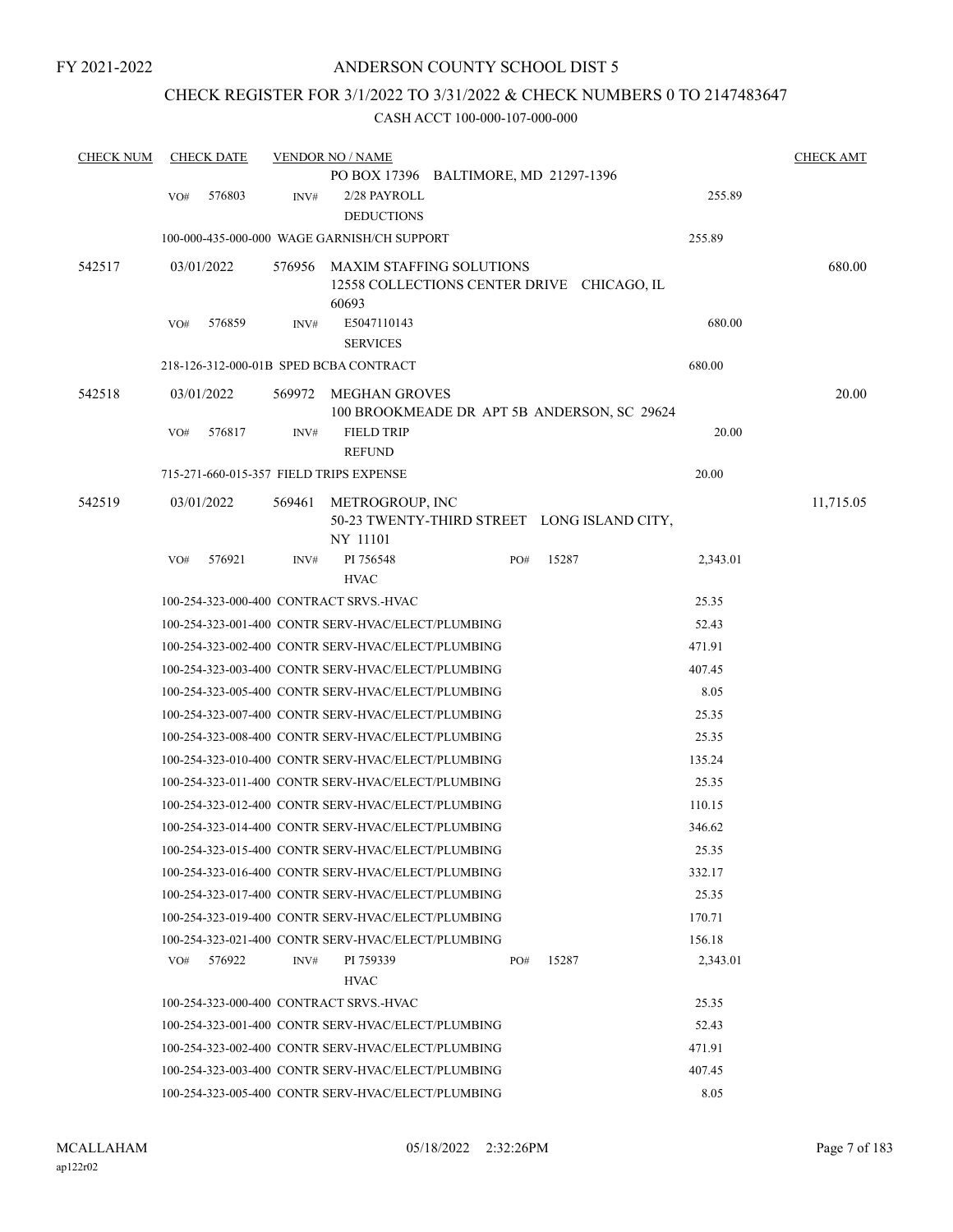## CHECK REGISTER FOR 3/1/2022 TO 3/31/2022 & CHECK NUMBERS 0 TO 2147483647

| <b>CHECK NUM</b> | <b>CHECK DATE</b> | <b>VENDOR NO / NAME</b>                            |     |       | <b>CHECK AMT</b> |  |
|------------------|-------------------|----------------------------------------------------|-----|-------|------------------|--|
|                  |                   | 100-254-323-007-400 CONTR SERV-HVAC/ELECT/PLUMBING |     |       | 25.35            |  |
|                  |                   | 100-254-323-008-400 CONTR SERV-HVAC/ELECT/PLUMBING |     |       | 25.35            |  |
|                  |                   | 100-254-323-010-400 CONTR SERV-HVAC/ELECT/PLUMBING |     |       | 135.24           |  |
|                  |                   | 100-254-323-011-400 CONTR SERV-HVAC/ELECT/PLUMBING |     |       | 25.35            |  |
|                  |                   | 100-254-323-012-400 CONTR SERV-HVAC/ELECT/PLUMBING |     |       | 110.15           |  |
|                  |                   | 100-254-323-014-400 CONTR SERV-HVAC/ELECT/PLUMBING |     |       | 346.62           |  |
|                  |                   | 100-254-323-015-400 CONTR SERV-HVAC/ELECT/PLUMBING |     |       | 25.35            |  |
|                  |                   | 100-254-323-016-400 CONTR SERV-HVAC/ELECT/PLUMBING |     |       | 332.17           |  |
|                  |                   | 100-254-323-017-400 CONTR SERV-HVAC/ELECT/PLUMBING |     |       | 25.35            |  |
|                  |                   | 100-254-323-019-400 CONTR SERV-HVAC/ELECT/PLUMBING |     |       | 170.71           |  |
|                  |                   | 100-254-323-021-400 CONTR SERV-HVAC/ELECT/PLUMBING |     |       | 156.18           |  |
|                  | 576923<br>VO#     | PI 764438<br>INV#                                  | PO# | 15287 | 2,343.01         |  |
|                  |                   | <b>HVAC</b>                                        |     |       |                  |  |
|                  |                   | 100-254-323-000-400 CONTRACT SRVS.-HVAC            |     |       | 25.35            |  |
|                  |                   | 100-254-323-001-400 CONTR SERV-HVAC/ELECT/PLUMBING |     |       | 52.43            |  |
|                  |                   | 100-254-323-002-400 CONTR SERV-HVAC/ELECT/PLUMBING |     |       | 471.91           |  |
|                  |                   | 100-254-323-003-400 CONTR SERV-HVAC/ELECT/PLUMBING |     |       | 407.45           |  |
|                  |                   | 100-254-323-005-400 CONTR SERV-HVAC/ELECT/PLUMBING |     |       | 8.05             |  |
|                  |                   | 100-254-323-007-400 CONTR SERV-HVAC/ELECT/PLUMBING |     |       | 25.35            |  |
|                  |                   | 100-254-323-008-400 CONTR SERV-HVAC/ELECT/PLUMBING |     |       | 25.35            |  |
|                  |                   | 100-254-323-010-400 CONTR SERV-HVAC/ELECT/PLUMBING |     |       | 135.24           |  |
|                  |                   | 100-254-323-011-400 CONTR SERV-HVAC/ELECT/PLUMBING |     |       | 25.35            |  |
|                  |                   | 100-254-323-012-400 CONTR SERV-HVAC/ELECT/PLUMBING |     |       | 110.15           |  |
|                  |                   | 100-254-323-014-400 CONTR SERV-HVAC/ELECT/PLUMBING |     |       | 346.62           |  |
|                  |                   | 100-254-323-015-400 CONTR SERV-HVAC/ELECT/PLUMBING |     |       | 25.35            |  |
|                  |                   | 100-254-323-016-400 CONTR SERV-HVAC/ELECT/PLUMBING |     |       | 332.17           |  |
|                  |                   | 100-254-323-017-400 CONTR SERV-HVAC/ELECT/PLUMBING |     |       | 25.35            |  |
|                  |                   | 100-254-323-019-400 CONTR SERV-HVAC/ELECT/PLUMBING |     |       | 170.71           |  |
|                  |                   | 100-254-323-021-400 CONTR SERV-HVAC/ELECT/PLUMBING |     |       | 156.18           |  |
|                  | VO#<br>576924     | PI 770488<br>INV#                                  | PO# | 15287 | 2,343.01         |  |
|                  |                   | <b>HVAC</b>                                        |     |       |                  |  |
|                  |                   | 100-254-323-000-400 CONTRACT SRVS.-HVAC            |     |       | 25.35            |  |
|                  |                   | 100-254-323-001-400 CONTR SERV-HVAC/ELECT/PLUMBING |     |       | 52.43            |  |
|                  |                   | 100-254-323-002-400 CONTR SERV-HVAC/ELECT/PLUMBING |     |       | 471.91           |  |
|                  |                   | 100-254-323-003-400 CONTR SERV-HVAC/ELECT/PLUMBING |     |       | 407.45           |  |
|                  |                   | 100-254-323-005-400 CONTR SERV-HVAC/ELECT/PLUMBING |     |       | 8.05             |  |
|                  |                   | 100-254-323-007-400 CONTR SERV-HVAC/ELECT/PLUMBING |     |       | 25.35            |  |
|                  |                   | 100-254-323-008-400 CONTR SERV-HVAC/ELECT/PLUMBING |     |       | 25.35            |  |
|                  |                   | 100-254-323-010-400 CONTR SERV-HVAC/ELECT/PLUMBING |     |       | 135.24           |  |
|                  |                   | 100-254-323-011-400 CONTR SERV-HVAC/ELECT/PLUMBING |     |       | 25.35            |  |
|                  |                   | 100-254-323-012-400 CONTR SERV-HVAC/ELECT/PLUMBING |     |       | 110.15           |  |
|                  |                   | 100-254-323-014-400 CONTR SERV-HVAC/ELECT/PLUMBING |     |       | 346.62           |  |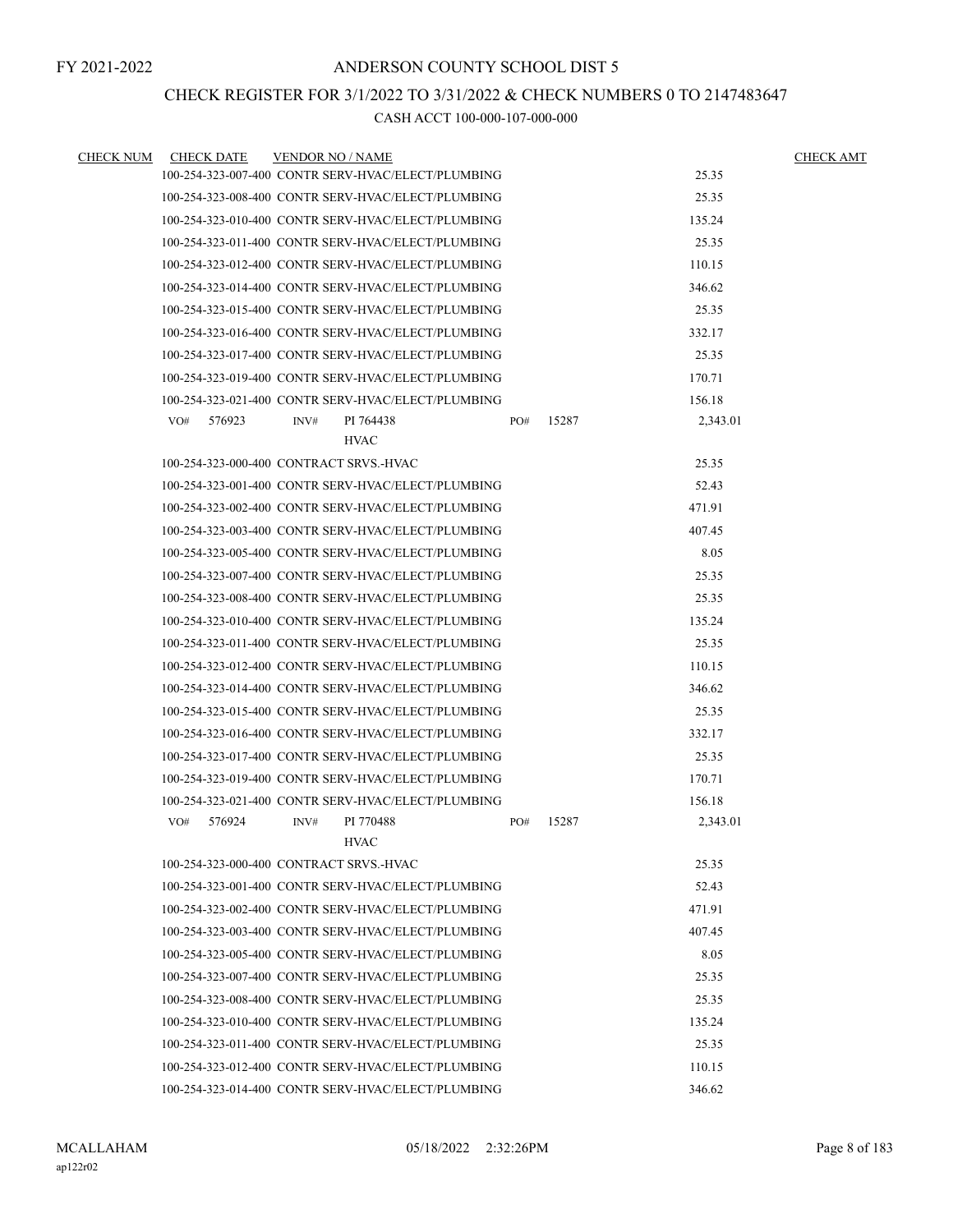## CHECK REGISTER FOR 3/1/2022 TO 3/31/2022 & CHECK NUMBERS 0 TO 2147483647

| <b>CHECK NUM</b> |            | <b>CHECK DATE</b> |        | <b>VENDOR NO / NAME</b>                                                   |     |       |          | <b>CHECK AMT</b> |
|------------------|------------|-------------------|--------|---------------------------------------------------------------------------|-----|-------|----------|------------------|
|                  |            |                   |        | 100-254-323-015-400 CONTR SERV-HVAC/ELECT/PLUMBING                        |     |       | 25.35    |                  |
|                  |            |                   |        | 100-254-323-016-400 CONTR SERV-HVAC/ELECT/PLUMBING                        |     |       | 332.17   |                  |
|                  |            |                   |        | 100-254-323-017-400 CONTR SERV-HVAC/ELECT/PLUMBING                        |     |       | 25.35    |                  |
|                  |            |                   |        | 100-254-323-019-400 CONTR SERV-HVAC/ELECT/PLUMBING                        |     |       | 170.71   |                  |
|                  |            |                   |        | 100-254-323-021-400 CONTR SERV-HVAC/ELECT/PLUMBING                        |     |       | 156.18   |                  |
|                  | VO#        | 576925            | INV#   | PI 777576                                                                 | PO# | 15287 | 2,343.01 |                  |
|                  |            |                   |        | <b>HVAC</b>                                                               |     |       |          |                  |
|                  |            |                   |        | 100-254-323-000-400 CONTRACT SRVS.-HVAC                                   |     |       | 25.35    |                  |
|                  |            |                   |        | 100-254-323-001-400 CONTR SERV-HVAC/ELECT/PLUMBING                        |     |       | 52.43    |                  |
|                  |            |                   |        | 100-254-323-002-400 CONTR SERV-HVAC/ELECT/PLUMBING                        |     |       | 471.91   |                  |
|                  |            |                   |        | 100-254-323-003-400 CONTR SERV-HVAC/ELECT/PLUMBING                        |     |       | 407.45   |                  |
|                  |            |                   |        | 100-254-323-005-400 CONTR SERV-HVAC/ELECT/PLUMBING                        |     |       | 8.05     |                  |
|                  |            |                   |        | 100-254-323-007-400 CONTR SERV-HVAC/ELECT/PLUMBING                        |     |       | 25.35    |                  |
|                  |            |                   |        | 100-254-323-008-400 CONTR SERV-HVAC/ELECT/PLUMBING                        |     |       | 25.35    |                  |
|                  |            |                   |        | 100-254-323-010-400 CONTR SERV-HVAC/ELECT/PLUMBING                        |     |       | 135.24   |                  |
|                  |            |                   |        | 100-254-323-011-400 CONTR SERV-HVAC/ELECT/PLUMBING                        |     |       | 25.35    |                  |
|                  |            |                   |        | 100-254-323-012-400 CONTR SERV-HVAC/ELECT/PLUMBING                        |     |       | 110.15   |                  |
|                  |            |                   |        | 100-254-323-014-400 CONTR SERV-HVAC/ELECT/PLUMBING                        |     |       | 346.62   |                  |
|                  |            |                   |        | 100-254-323-015-400 CONTR SERV-HVAC/ELECT/PLUMBING                        |     |       | 25.35    |                  |
|                  |            |                   |        | 100-254-323-016-400 CONTR SERV-HVAC/ELECT/PLUMBING                        |     |       | 332.17   |                  |
|                  |            |                   |        | 100-254-323-017-400 CONTR SERV-HVAC/ELECT/PLUMBING                        |     |       | 25.35    |                  |
|                  |            |                   |        | 100-254-323-019-400 CONTR SERV-HVAC/ELECT/PLUMBING                        |     |       | 170.71   |                  |
|                  |            |                   |        | 100-254-323-021-400 CONTR SERV-HVAC/ELECT/PLUMBING                        |     |       | 156.18   |                  |
| 542520           | 03/01/2022 |                   | 569972 | MICHELLE GAMBRELL                                                         |     |       |          | 20.00            |
|                  |            |                   |        | 1059 EDENBROOKE CIRCLE ANDERSON, SC 29621                                 |     |       |          |                  |
|                  | VO#        | 576814            | INV#   | <b>FIELD TRIP</b>                                                         |     |       | 20.00    |                  |
|                  |            |                   |        | <b>REFUND</b>                                                             |     |       |          |                  |
|                  |            |                   |        | 715-271-660-015-357 FIELD TRIPS EXPENSE                                   |     |       | 20.00    |                  |
| 542521           | 03/01/2022 |                   | 366700 | MUTUAL OF OMAHA<br>PO BOX 2147 OMAHA, NE 68103-2147                       |     |       |          | 7,676.33         |
|                  | VO#        | 576860            | INV#   | 1322741824<br>#G00018B5                                                   |     |       | 7,676.33 |                  |
|                  |            |                   |        | 100-000-450-000-000 MISC. DEDUCTIONS                                      |     |       | 7,676.33 |                  |
| 542522           | 03/01/2022 |                   |        | 575317 PARTS TOWN, LLC                                                    |     |       |          | 486.50           |
|                  | VO#        | 576937            | INV#   | 27787 NETWORK PLACE CHICAGO, IL 60673-1277<br>29045337<br><b>SUPPLIES</b> |     |       | 486.50   |                  |
|                  |            |                   |        | 600-256-323-009-000 REPAIRS TO EQUIPMENT                                  |     |       | 357.60   |                  |
|                  |            |                   |        | 600-256-323-010-000 REPAIRS TO EQUIPMENT                                  |     |       | 128.90   |                  |
| 542523           | 03/01/2022 |                   | 571652 | PROSOURCE LLC                                                             |     |       |          | 274.33           |
|                  | VO#        | 576939            | INV#   | P.O. BOX 5339 GREENVILLE, SC 29606<br>S2442508<br><b>SUPPLIES</b>         |     |       | 274.33   |                  |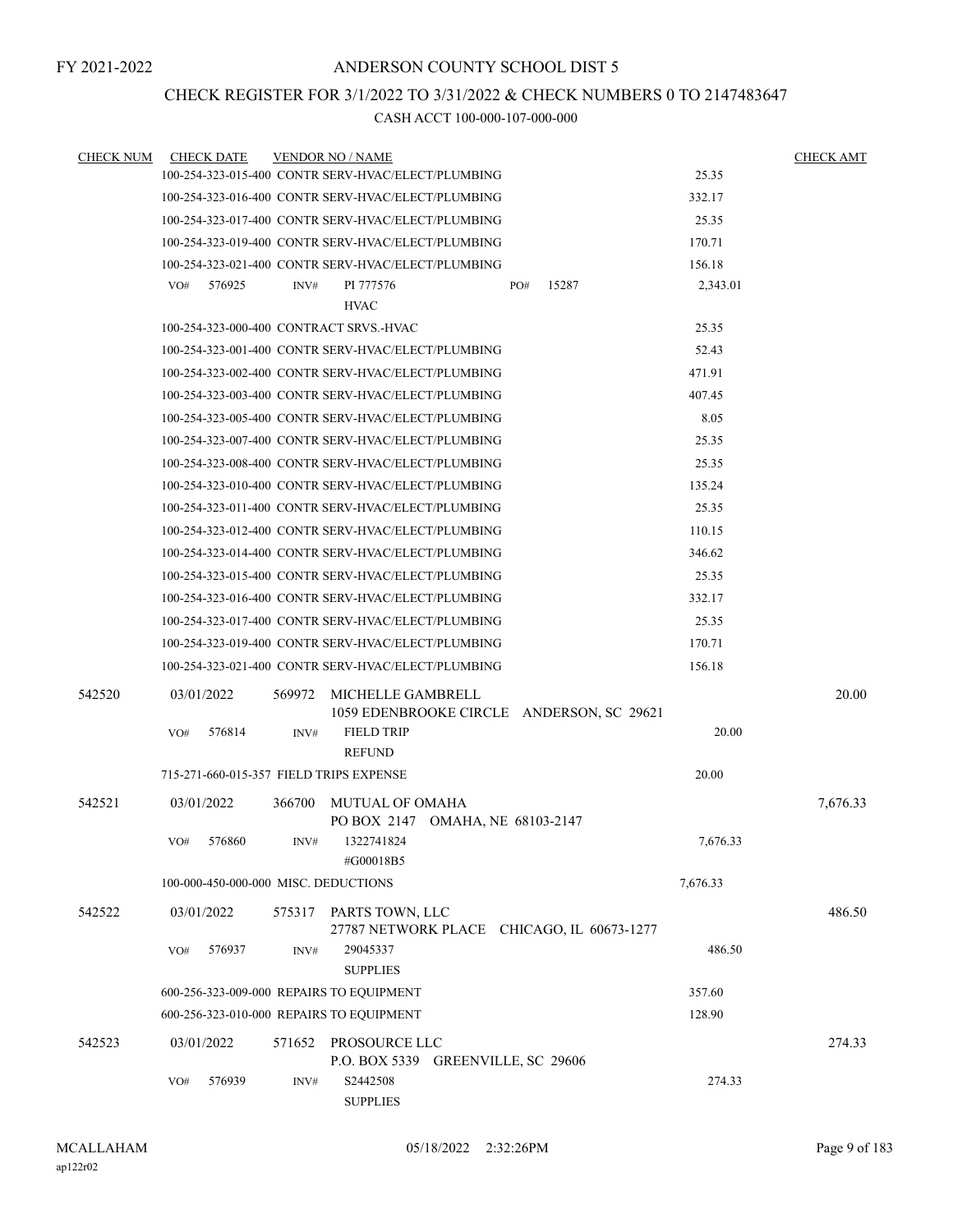## CHECK REGISTER FOR 3/1/2022 TO 3/31/2022 & CHECK NUMBERS 0 TO 2147483647

| <b>CHECK NUM</b> |     | <b>CHECK DATE</b>                |        | <b>VENDOR NO / NAME</b>                                                                          |     |       |           | <b>CHECK AMT</b> |
|------------------|-----|----------------------------------|--------|--------------------------------------------------------------------------------------------------|-----|-------|-----------|------------------|
|                  |     |                                  |        | 100-254-410-002-001 SUPPLIES - MAINTENANCE                                                       |     |       | 50.55     |                  |
|                  |     |                                  |        | 100-254-410-003-001 SUPPLIES - MAINTENANCE                                                       |     |       | 65.38     |                  |
|                  |     |                                  |        | 100-254-410-006-001 SUPPLIES - MAINTENANCE                                                       |     |       | 36.96     |                  |
|                  |     |                                  |        | 100-254-410-010-001 SUPPLIES - MAINTENANCE                                                       |     |       | 10.20     |                  |
|                  |     |                                  |        | 100-254-410-017-001 SUPPLIES - MANTENANCE                                                        |     |       | 41.60     |                  |
|                  |     |                                  |        | 100-254-410-018-001 SUPPLIES - MAINTENANCE                                                       |     |       | 32.68     |                  |
|                  |     |                                  |        | 100-254-410-020-001 SUPPLIES - MAINTENANCE                                                       |     |       | 36.96     |                  |
| 542524           |     | 03/01/2022                       | 576343 | READING PLUS LLC<br>110 W CANAL STREET, SUITE 301 WINOOSKI, VT<br>05404                          |     |       |           | 14,480.00        |
|                  | VO# | 576866                           | INV#   | 2020-15311<br><b>2022 SUBSCRIPTION</b>                                                           | PO# | 15684 | 780.00    |                  |
|                  |     |                                  |        | 202-413-410-000-SJC SUPPLIES-ST.JOSEPH'S CATHOLIC                                                |     |       | 780.00    |                  |
|                  | VO# | 576867                           | INV#   | 2020-15235<br>2022 LICENSE                                                                       | PO# | 15645 | 13,700.00 |                  |
|                  |     |                                  |        | 338-113-445-020-EAR TECHNOLOGY SUPPLIES                                                          |     |       | 13,700.00 |                  |
| 542525           |     | 03/01/2022                       | 572780 | SAFETY & COMPLIANCE MGMT INC                                                                     |     |       |           | 1,349.40         |
|                  |     |                                  |        | P.O. BOX 615 ROCK SPRING, GA 30739                                                               |     |       |           |                  |
|                  | VO# | 576869                           | INV#   | 26932<br><b>WESTSIDE</b>                                                                         |     |       | 674.70    |                  |
|                  |     | 100-271-312-003-TST DRUG TESTING |        |                                                                                                  |     |       | 674.70    |                  |
|                  | VO# | 576870                           | INV#   | 26932                                                                                            |     |       | 674.70    |                  |
|                  |     |                                  |        | <b>TL HANNA</b>                                                                                  |     |       |           |                  |
|                  |     | 100-271-312-002-TST DRUG TESTING |        |                                                                                                  |     |       | 674.70    |                  |
| 542526           |     | 03/01/2022                       | 569972 | <b>SARAYA JACKSON</b><br>1100 E MARKET ST APT 1C ANDERSON, SC 29624                              |     |       |           | 20.00            |
|                  | VO# | 576958                           | INV#   | <b>FIELD TRIP</b><br><b>REFUND</b>                                                               |     |       | 20.00     |                  |
|                  |     |                                  |        | 715-271-660-015-357 FIELD TRIPS EXPENSE                                                          |     |       | 20.00     |                  |
| 542527           |     | 03/01/2022                       | 445575 | SC DEPT OF EMPLOYMENT & WORKFORCE<br>ATTENTION: UI COLLECTIONS PO BOX 2644<br>COLUMBIA, SC 29202 |     |       |           | 231.06           |
|                  | VO# | 576806                           | INV#   | 2/28 PAYROLL<br><b>DEDUCTIONS</b>                                                                |     |       | 231.06    |                  |
|                  |     |                                  |        | 100-000-442-000-000 UNEMPLOYMENT COMPENSATION LEVY                                               |     |       | 231.06    |                  |
| 542528           |     | 03/01/2022                       | 448513 | SC DEPT OF EDUC/TRANSPORTATION<br>1429 SENATE STREET ROOM 1104-D COLUMBIA, SC                    |     |       |           | 703.45           |
|                  | VO# | 576940                           | INV#   | 29201<br>0405-02-22                                                                              |     |       | 703.45    |                  |
|                  |     |                                  |        | <b>BUS DAMAGE</b>                                                                                |     |       |           |                  |
|                  |     |                                  |        | 100-255-323-000-000 CONTRACTED SERVICES                                                          |     |       | 703.45    |                  |
| 542529           |     | 03/01/2022                       | 568980 | <b>SC DEPT OF REVENUE</b>                                                                        |     |       |           | 226.82           |
|                  |     |                                  |        | PO BOX 2535 COLUMBIA, SC 29202-2535                                                              |     |       |           |                  |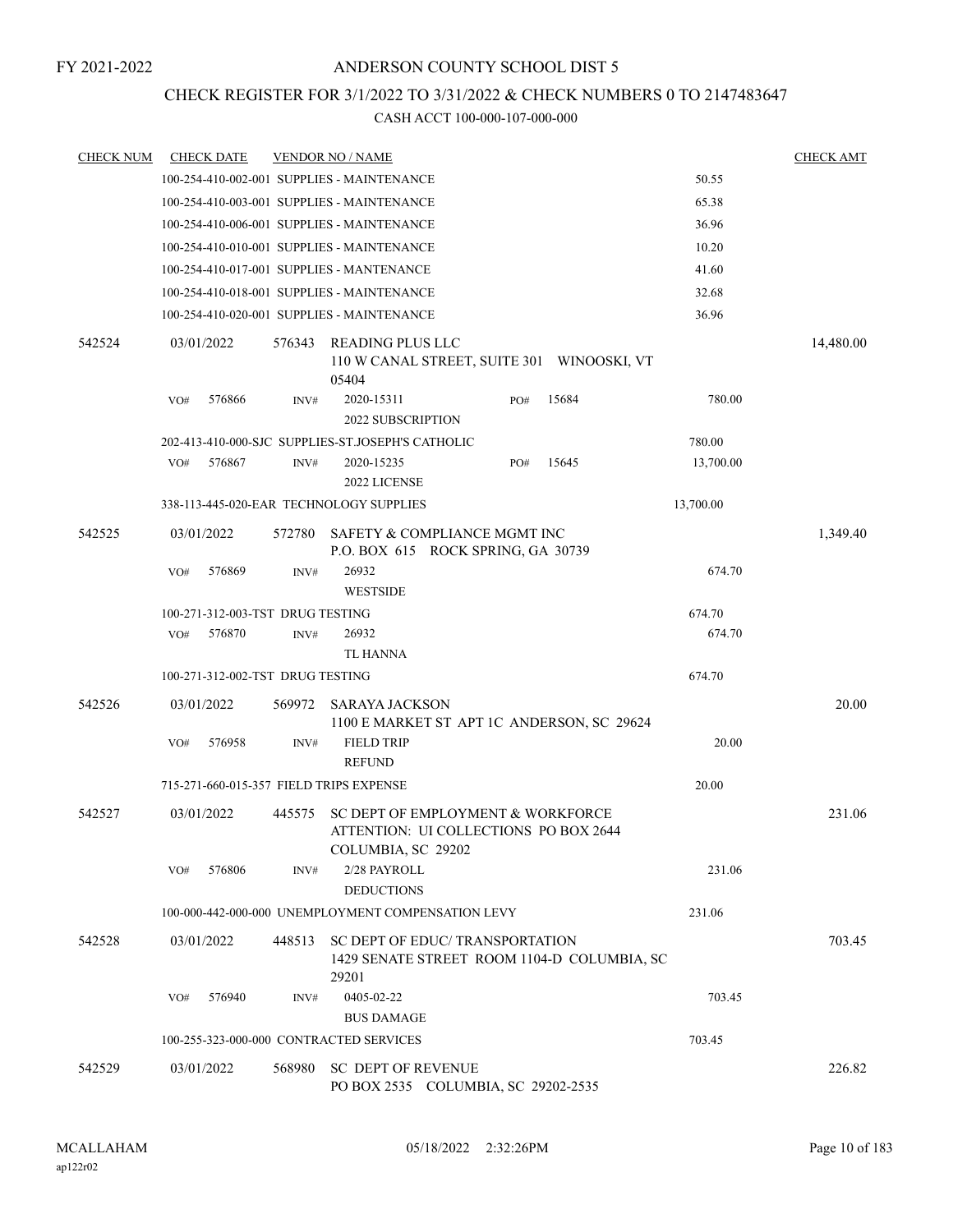## CHECK REGISTER FOR 3/1/2022 TO 3/31/2022 & CHECK NUMBERS 0 TO 2147483647

| <b>CHECK NUM</b> |            | <b>CHECK DATE</b> |                              | <b>VENDOR NO / NAME</b>                                                                        |     |       |        | <b>CHECK AMT</b> |
|------------------|------------|-------------------|------------------------------|------------------------------------------------------------------------------------------------|-----|-------|--------|------------------|
|                  | VO#        | 576805            | INV#                         | 2/28 PAYROLL<br><b>DEDUCTIONS</b>                                                              |     |       | 226.82 |                  |
|                  |            |                   |                              | 100-000-440-000-000 SC STATE TAX LEVY                                                          |     |       | 226.82 |                  |
| 542530           | 03/01/2022 |                   |                              | 576565 SC GRAPHICS INC<br>100 CONTROL DR ANDERSON, SC 29625                                    |     |       |        | 191.53           |
|                  | VO#        | 576871            | INV#                         | 4231<br><b>STOP SIGN</b>                                                                       |     |       | 191.53 |                  |
|                  |            |                   |                              | 100-254-410-003-001 SUPPLIES - MAINTENANCE                                                     |     |       | 191.53 |                  |
| 542531           | 03/01/2022 |                   | 450701                       | SC RETIREMENT SYSTEM (SPP)<br>POBOX 11960 CAPITOL STATION COLUMBIA, SC<br>29211                |     |       |        | 494.72           |
|                  | VO#        | 576801            | INV#                         | 2/28 PAYROLL<br><b>DEDUCTIONS</b>                                                              |     |       | 494.72 |                  |
|                  |            |                   |                              | 100-000-438-000-000 RETIREMENT SERV PURCHASE                                                   |     |       | 494.72 |                  |
| 542532           | 03/01/2022 |                   | 576084                       | SC STATE DISBURSEMENT UNIT<br>PO BOX 100303 COLUMBIA, SC 29202-3303                            |     |       |        | 525.89           |
|                  | VO#        | 576804            | INV#                         | 2/28 PAYROLL<br><b>DEDUCTIONS</b>                                                              |     |       | 525.89 |                  |
|                  |            |                   |                              | 100-000-435-000-000 WAGE GARNISH/CH SUPPORT                                                    |     |       | 525.89 |                  |
| 542533           | 03/01/2022 |                   | 569972                       | SHANTANA KEY<br>700 SIMPSON RD APT 1E ANDERSON, SC 29621                                       |     |       |        | 20.00            |
|                  | VO#        | 576818            | INV#                         | <b>FIELD TRIP</b><br><b>REFUND</b>                                                             |     |       | 20.00  |                  |
|                  |            |                   |                              | 715-271-660-015-357 FIELD TRIPS EXPENSE                                                        |     |       | 20.00  |                  |
| 542534           | 03/01/2022 |                   | 569972                       | SHANVANEVIA HALL-WILLIAMS<br>101 TURBINE COURT ANDERSON, SC 29624                              |     |       |        | 20.00            |
|                  | VO#        | 576811            | INV#                         | <b>FIELD TRIP</b><br><b>REFUND</b>                                                             |     |       | 20.00  |                  |
|                  |            |                   |                              | 715-271-660-015-357 FIELD TRIPS EXPENSE                                                        |     |       | 20.00  |                  |
| 542535           | 03/01/2022 |                   | 569972                       | <b>SHAPRICHA NORRIS</b><br>420 SIMPSON RD APT 18 ANDERSON, SC 29621                            |     |       |        | 20.00            |
|                  | VO#        | 576816            | INV#                         | <b>FIELD TRIP</b><br><b>REFUND</b>                                                             |     |       | 20.00  |                  |
|                  |            |                   |                              | 715-271-660-015-357 FIELD TRIPS EXPENSE                                                        |     |       | 20.00  |                  |
| 542536           | 03/01/2022 |                   | 571007                       | SIMPLIFIED OFFICE SYSTEMS<br>6220 BUSH RIVER ROAD COLUMBIA, SC 29212                           |     |       |        | 146.05           |
|                  | VO#        | 576879            | INV#                         | 220224-0106<br><b>COPIES</b>                                                                   |     |       | 146.05 |                  |
|                  |            |                   | 100-113-410-021-000 SUPPLIES |                                                                                                |     |       | 146.05 |                  |
| 542537           | 03/01/2022 |                   | 577097                       | SPIRAL HOLDING LLC<br>MY BINDING LLC 9620 NE TANASBOURNE DRIVE, STE<br>250 HILLSBORO, OR 97124 |     |       |        | 493.00           |
|                  | VO#        | 576947            | INV#                         | <b>CONTRACT</b>                                                                                | PO# | 15939 | 493.00 |                  |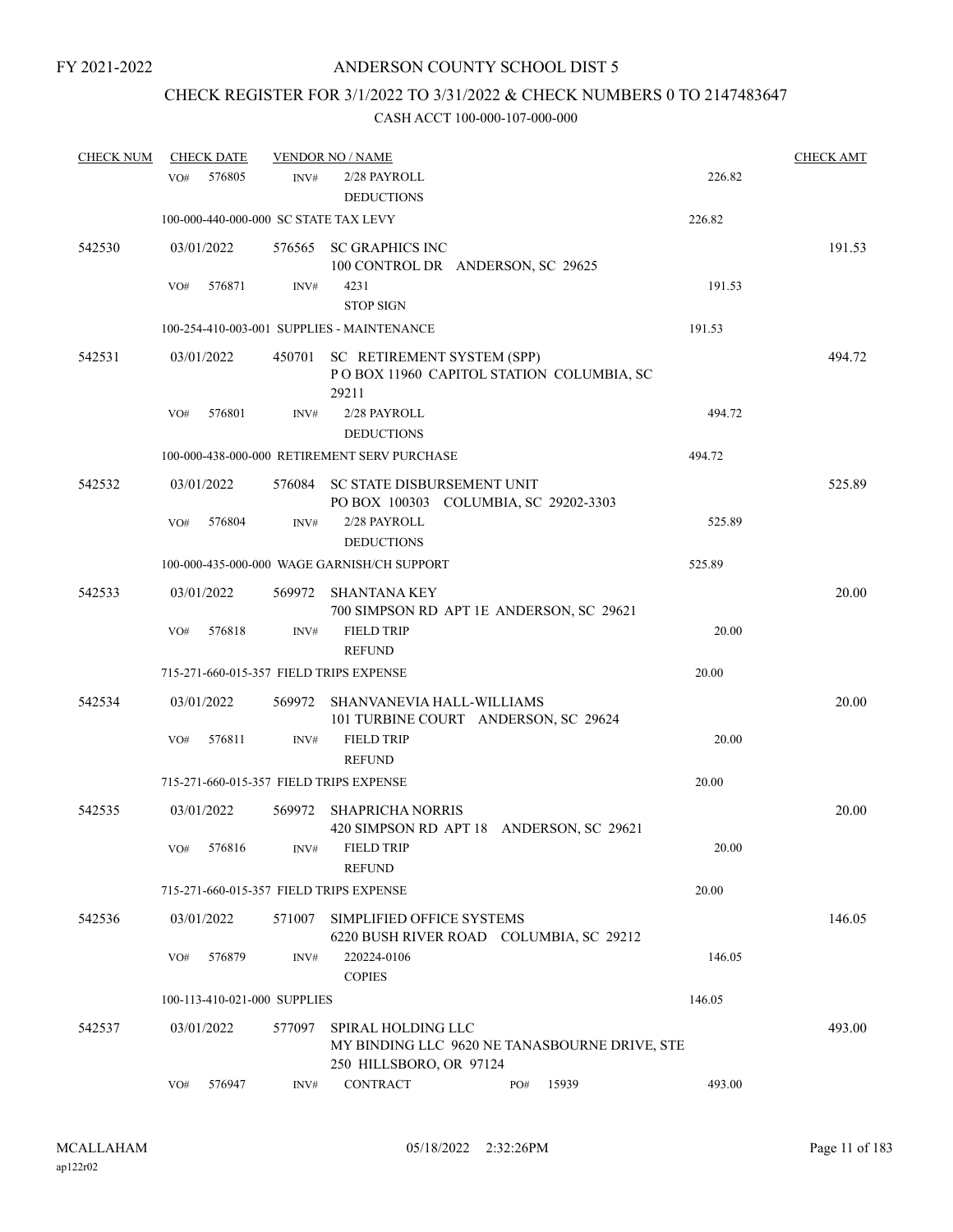## CHECK REGISTER FOR 3/1/2022 TO 3/31/2022 & CHECK NUMBERS 0 TO 2147483647

| <b>CHECK NUM</b> | <b>CHECK DATE</b>                       |        | <b>VENDOR NO / NAME</b>                                                                                          |     |                        |           | <b>CHECK AMT</b> |
|------------------|-----------------------------------------|--------|------------------------------------------------------------------------------------------------------------------|-----|------------------------|-----------|------------------|
|                  |                                         |        | <b>MARCH 22 - FEB 23</b>                                                                                         |     |                        |           |                  |
|                  | 100-252-312-000-000 PURCHASED SERVICES  |        |                                                                                                                  |     |                        | 493.00    |                  |
| 542538           | 03/01/2022                              | 573721 | SSBT AS TTEE FOR SCORP MM61953-001-042<br>MASS MUTUAL RETIREMENT SERVICES PO BOX<br>219062 KANSAS CITY, MO 64121 |     |                        |           | 20,566.46        |
|                  | 576800<br>VO#                           | INV#   | 2/28 PAYROLL                                                                                                     |     |                        | 20,566.46 |                  |
|                  |                                         |        | <b>DEDUCTIONS</b>                                                                                                |     |                        |           |                  |
|                  |                                         |        | 100-000-468-000-000 OPTIONAL RETIREMENT PLAN                                                                     |     |                        | 13,221.29 |                  |
|                  |                                         |        | 100-000-484-000-000 EMPLOYER RETIREMENT PAYABLE                                                                  |     |                        | 7,345.17  |                  |
| 542539           | 03/01/2022                              | 576973 | SUNBELT STAFFING, LLC<br>PO BOX 934411 ATLANTA, GA 31193-4411                                                    |     |                        |           | 2,480.00         |
|                  | 576948<br>VO#                           | INV#   | 20326670<br><b>SERVICE</b>                                                                                       | PO# | 15422                  | 2,480.00  |                  |
|                  | 203-127-312-000-000 PURCHASED SERVICES  |        |                                                                                                                  |     |                        | 2,480.00  |                  |
| 542540           | 03/01/2022                              | 569972 | TANASIA BOOMER<br>535 FANT DRIVE ANDERSON, SC 29627                                                              |     |                        |           | 20.00            |
|                  | 576813<br>VO#                           | INV#   | <b>FIELD TRIP</b><br><b>REFUND</b>                                                                               |     |                        | 20.00     |                  |
|                  | 715-271-660-015-357 FIELD TRIPS EXPENSE |        |                                                                                                                  |     |                        | 20.00     |                  |
| 542541           | 03/01/2022                              | 576955 | THERAPIA STAFFING<br>PO BOX 207841 DALLAS, TX 75320                                                              |     |                        |           | 2,345.00         |
|                  | VO#<br>576950                           | INV#   | 35509<br><b>SERVICE</b>                                                                                          | PO# | 15630                  | 2,345.00  |                  |
|                  | 203-127-312-000-000 PURCHASED SERVICES  |        |                                                                                                                  |     |                        | 2,345.00  |                  |
| 542542           | 03/01/2022                              | 576122 | THERE IS HOPE COUNSELING, LLC<br>ROYCE V. MILLER 144 THOMAS GREEN BLVD, SUITE<br>223 CLEMSON, SC 29631           |     |                        |           | 1,575.00         |
|                  | 576949<br>VO#                           | INV#   | 161814<br><b>SERVICE</b>                                                                                         | PO# | 15430                  | 1,575.00  |                  |
|                  |                                         |        | 237-128-313-002-021 STUDENT SERVICES/ COUNSELOR                                                                  |     |                        | 787.50    |                  |
|                  |                                         |        | 237-128-313-003-021 STUDENT SERVICES/COUNSELOR                                                                   |     |                        | 787.50    |                  |
| 542543           | 03/01/2022                              | 504890 | <b>TIAA-CREF</b><br>PO BOX 105316                                                                                |     | ATLANTA, GA 30348-5316 |           | 29,344.85        |
|                  | 576798<br>VO#                           | INV#   | 2/28 PAYROLL<br><b>DEDUCTIONS</b>                                                                                |     |                        | 29,344.85 |                  |
|                  |                                         |        | 100-000-468-000-000 OPTIONAL RETIREMENT PLAN                                                                     |     |                        | 18,864.55 |                  |
|                  |                                         |        | 100-000-484-000-000 EMPLOYER RETIREMENT PAYABLE                                                                  |     |                        | 10,480.30 |                  |
| 542544           | 03/01/2022                              | 569972 | <b>TIFFANY GRAHAM</b><br>110 GAMEWELL COURT ANDERSON, SC 29621                                                   |     |                        |           | 20.00            |
|                  | 576812<br>VO#                           | INV#   | <b>FIELD TRIP</b><br><b>REFUND</b>                                                                               |     |                        | 20.00     |                  |
|                  | 715-271-660-015-357 FIELD TRIPS EXPENSE |        |                                                                                                                  |     |                        | 20.00     |                  |
| 542545           | 03/01/2022                              | 573822 | TRANTHAM III, THOMAS                                                                                             |     |                        |           | 160.00           |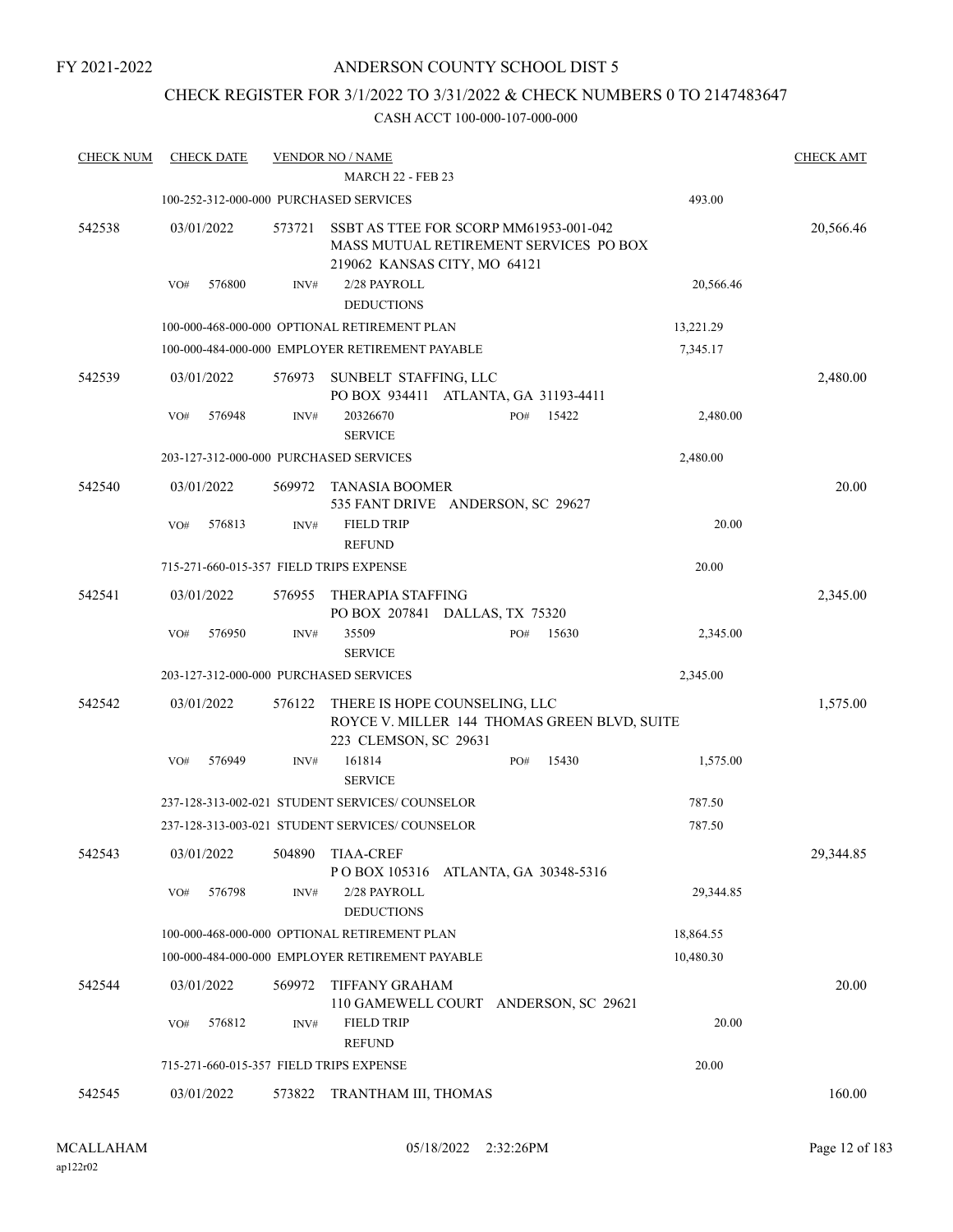## ANDERSON COUNTY SCHOOL DIST 5

## CHECK REGISTER FOR 3/1/2022 TO 3/31/2022 & CHECK NUMBERS 0 TO 2147483647

| <b>CHECK NUM</b> |     | <b>CHECK DATE</b> |                | <b>VENDOR NO / NAME</b>                                        |           | <b>CHECK AMT</b> |
|------------------|-----|-------------------|----------------|----------------------------------------------------------------|-----------|------------------|
|                  |     |                   |                | FAMFARMFUN, LLC 305 MCKITTRICK RD PELZER, SC                   |           |                  |
|                  |     |                   |                | 29669                                                          |           |                  |
|                  | VO# | 576910            | INV#           | 100                                                            | 160.00    |                  |
|                  |     |                   |                | <b>MCCANTS TOUR</b>                                            |           |                  |
|                  |     |                   |                | 705-271-660-005-442 SPECIAL ED EXPENSE                         | 160.00    |                  |
| 542546           |     | 03/01/2022        |                | 573815 UNITED REFRIGERATION, INC                               |           | 512.82           |
|                  |     |                   |                | PO BOX 740703 ATLANTA, GA 30374-0703                           |           |                  |
|                  | VO# | 576881            | $\text{INV}\#$ | 83148454                                                       | 177.62    |                  |
|                  |     |                   |                | <b>SUPPLIES</b>                                                |           |                  |
|                  |     |                   |                | 100-254-410-003-001 SUPPLIES - MAINTENANCE                     | 177.62    |                  |
|                  | VO# | 576882            | INV#           | 83050971                                                       | 272.16    |                  |
|                  |     |                   |                | <b>SUPPLIES</b>                                                |           |                  |
|                  |     |                   |                | 100-254-410-020-001 SUPPLIES - MAINTENANCE                     | 272.16    |                  |
|                  | VO# | 576953            | INV#           | 83207553                                                       | 29.21     |                  |
|                  |     |                   |                | <b>SUPPLIES</b>                                                |           |                  |
|                  |     |                   |                | 600-256-323-009-000 REPAIRS TO EQUIPMENT                       | 29.21     |                  |
|                  | VO# | 576954            | INV#           | 83066945                                                       | 24.06     |                  |
|                  |     |                   |                |                                                                |           |                  |
|                  |     |                   |                | <b>SUPPLIES</b>                                                |           |                  |
|                  |     |                   |                | 600-256-323-019-000 REPAIRS TO EQUIPMENT                       | 24.06     |                  |
|                  | VO# | 576955            | $\text{INV}\#$ | 83137441                                                       | 9.77      |                  |
|                  |     |                   |                | <b>SUPPLIES</b>                                                |           |                  |
|                  |     |                   |                | 631-256-323-031-000 CONTRACTED SERVICES                        | 9.77      |                  |
| 542547           |     | 03/01/2022        | 564298         | UNITED WAY OF ANDERSON COUNTY<br>POBOX 2067 ANDERSON, SC 29622 |           | 2,311.15         |
|                  | VO# | 576802            | INV#           | 2/28 PAYROLL                                                   | 2,311.15  |                  |
|                  |     |                   |                | <b>DEDUCTIONS</b>                                              |           |                  |
|                  |     |                   |                | 100-000-455-000-000 UNITED FUND - PAYABLE                      | 2,311.15  |                  |
| 542548           |     | 03/01/2022        | 577178         | <b>USHERWOOD, JULIE</b>                                        |           | 939.36           |
|                  |     |                   |                | BOARD OF TRUSTEES 2661 PROVIDENCE CHURCH RD                    |           |                  |
|                  |     |                   |                | ANDERSON, SC 29826                                             |           |                  |
|                  | VO# | 576963            | INV#           | FEB 16-19                                                      | 324.00    |                  |
|                  |     |                   |                | <b>HILTON HEAD</b>                                             |           |                  |
|                  |     |                   |                | 100-231-334-000-000 TRUSTEE EXPENSE                            | 324.00    |                  |
|                  | VO# | 576964            | INV#           | FEB 16-19                                                      | 615.36    |                  |
|                  |     |                   |                | <b>HILTON HEAD</b>                                             |           |                  |
|                  |     |                   |                | 100-231-334-000-000 TRUSTEE EXPENSE                            | 615.36    |                  |
| 542549           |     | 03/01/2022        | 575086         | <b>VALIC</b>                                                   |           | 50,344.87        |
|                  |     |                   |                | C/O JP MORGAN CHASE PO BOX 301701 DALLAS,<br>TX 75303-1701     |           |                  |
|                  | VO# | 576799            | INV#           | 2/28 PAYROLL<br><b>DEDUCTIONS</b>                              | 50,344.87 |                  |
|                  |     |                   |                | 100-000-468-000-000 OPTIONAL RETIREMENT PLAN                   | 32,364.57 |                  |
|                  |     |                   |                | 100-000-484-000-000 EMPLOYER RETIREMENT PAYABLE                | 17,980.30 |                  |
| 542550           |     | 03/01/2022        | 576750         | YESCO GREENVILLE                                               |           | 1,970.00         |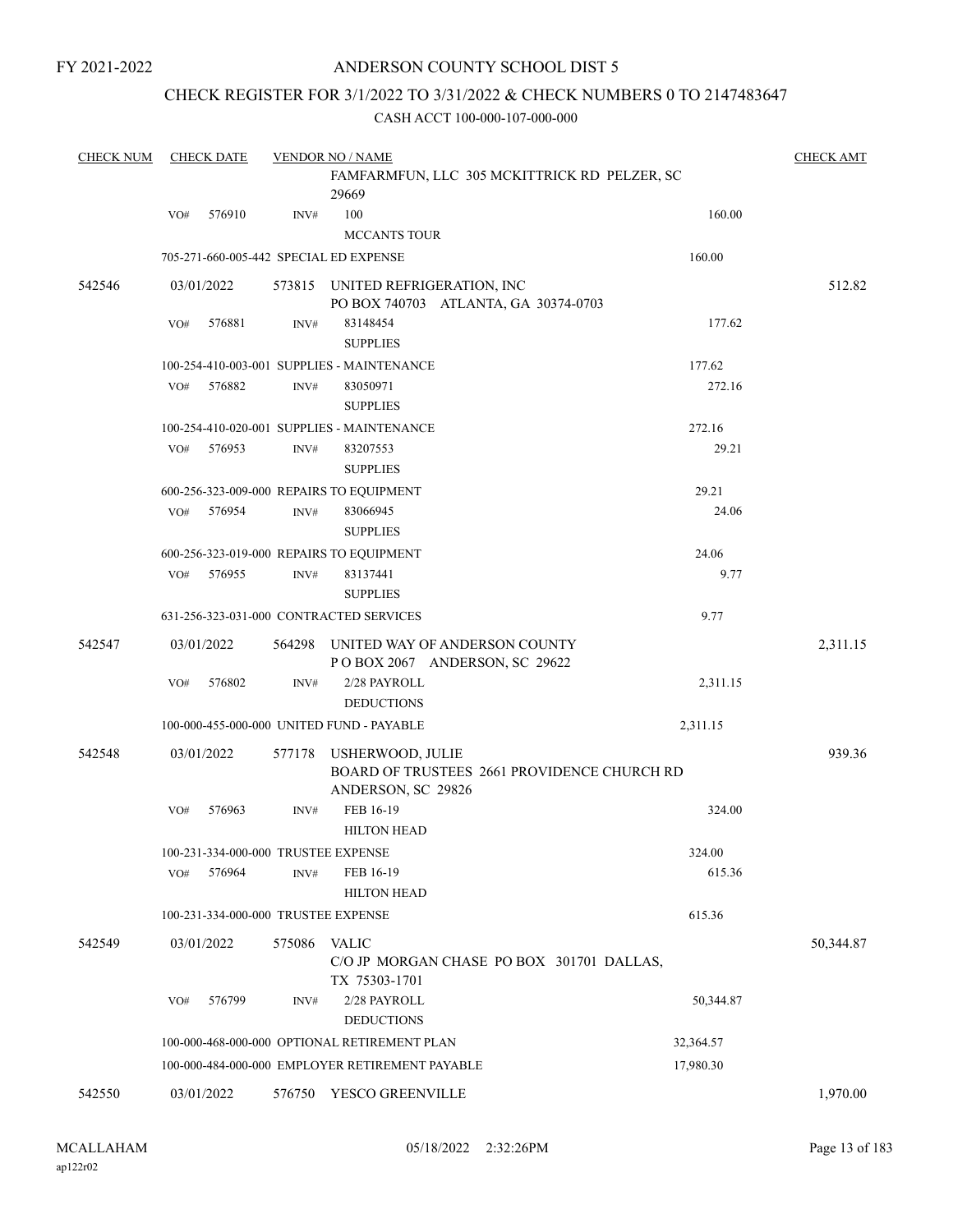## CHECK REGISTER FOR 3/1/2022 TO 3/31/2022 & CHECK NUMBERS 0 TO 2147483647

| <b>CHECK NUM</b> |     | <b>CHECK DATE</b>             |        | <b>VENDOR NO / NAME</b>                                                                     |                                              | <b>CHECK AMT</b> |
|------------------|-----|-------------------------------|--------|---------------------------------------------------------------------------------------------|----------------------------------------------|------------------|
|                  |     |                               |        | 104 PARKSIDE DRIVE ANDERSON, SC 29621                                                       |                                              |                  |
|                  | VO# | 576957                        | INV#   | SVO-1677                                                                                    | 1,970.00                                     |                  |
|                  |     |                               |        | <b>SOUTH FANT</b>                                                                           |                                              |                  |
|                  |     |                               |        | 100-254-323-015-400 CONTR SERV-HVAC/ELECT/PLUMBING                                          | 1,970.00                                     |                  |
| 542551           |     | 03/03/2022                    | 565616 | ADORAMA                                                                                     |                                              | 364.34           |
|                  |     |                               |        |                                                                                             | 42 WEST 18TH STREET ATT: ACCOUNTS RECEIVABLE |                  |
|                  |     |                               |        | NEW YORK, NY 10011                                                                          |                                              |                  |
|                  | VO# | 577013                        | INV#   | 30720722                                                                                    | 364.34                                       |                  |
|                  |     |                               |        | <b>SUPPLIES</b>                                                                             |                                              |                  |
|                  |     |                               |        | 100-266-345-000-000 TECHNOLOGY INFRASTRUCTURE                                               | 364.34                                       |                  |
| 542552           |     | 03/03/2022                    | 570950 | ANDERSON COUNTY SHERIFF'S OFFICE<br>ATTN: JAMIE LAZAR 305 CAMSON ROAD                       |                                              | 735.00           |
|                  |     |                               |        | ANDERSON, SC 29621                                                                          |                                              |                  |
|                  | VO# | 577015                        | INV#   | <b>FEB 28</b><br><b>TL HANNA</b>                                                            | 210.00                                       |                  |
|                  |     |                               |        | 702-271-660-002-690 BASEBALL GATE RECEIPTS EXPENSE                                          | 105.00                                       |                  |
|                  |     |                               |        | 702-271-660-002-742 LACROSSE GATE EXPENSE                                                   | 105.00                                       |                  |
|                  | VO# | 577016                        | INV#   | <b>FEB 28</b>                                                                               | 175.00                                       |                  |
|                  |     |                               |        | <b>WESTSIDE</b>                                                                             |                                              |                  |
|                  |     |                               |        | 703-271-660-003-690 BASEBALL GATE RECEIPTS EXPENSE                                          | 175.00                                       |                  |
|                  | VO# | 577017                        | INV#   | <b>FEB 26</b>                                                                               | 192.50                                       |                  |
|                  |     |                               |        | <b>TL HANNA</b>                                                                             |                                              |                  |
|                  |     |                               |        | 702-271-660-002-742 LACROSSE GATE EXPENSE                                                   | 192.50                                       |                  |
|                  | VO# | 577018                        | INV#   | <b>FEB 23</b>                                                                               | 157.50                                       |                  |
|                  |     |                               |        | <b>TL HANNA</b>                                                                             |                                              |                  |
|                  |     |                               |        | 702-271-660-002-742 LACROSSE GATE EXPENSE                                                   | 157.50                                       |                  |
| 542553           |     | 03/03/2022                    | 567907 | AT&T<br>$(864 M10-0346)$<br>POBOX 105503 ATT: ACCOUNTS RECEIVABLE<br>ATLANTA, GA 30348-5503 |                                              | 4,134.27         |
|                  | VO# | 577020                        | INV#   | 864 M10-0346                                                                                | 4,134.27                                     |                  |
|                  |     |                               |        | <b>SERVICE</b>                                                                              |                                              |                  |
|                  |     | 100-266-340-000-000 TELEPHONE |        |                                                                                             | 1,287.51                                     |                  |
|                  |     | 100-266-340-000-000 TELEPHONE |        |                                                                                             | 86.74                                        |                  |
|                  |     | 100-266-340-000-000 TELEPHONE |        |                                                                                             | 18.18                                        |                  |
|                  |     | 100-266-340-000-000 TELEPHONE |        |                                                                                             | 122.70                                       |                  |
|                  |     | 100-266-340-001-000 TELEPHONE |        |                                                                                             | 72.59                                        |                  |
|                  |     | 100-266-340-002-000 TELEPHONE |        |                                                                                             | 392.68                                       |                  |
|                  |     | 100-266-340-003-000 TELEPHONE |        |                                                                                             | 397.58                                       |                  |
|                  |     | 100-266-340-005-000 TELEPHONE |        |                                                                                             | 86.74                                        |                  |
|                  |     | 100-266-340-006-000 TELEPHONE |        |                                                                                             | 72.38                                        |                  |
|                  |     | 100-266-340-007-000 TELEPHONE |        |                                                                                             | 67.40                                        |                  |
|                  |     | 100-266-340-008-000 TELEPHONE |        |                                                                                             | 58.83                                        |                  |
|                  |     | 100-266-340-009-000 TELEPHONE |        |                                                                                             | 81.65                                        |                  |
|                  |     | 100-266-340-010-000 TELEPHONE |        |                                                                                             | 72.38                                        |                  |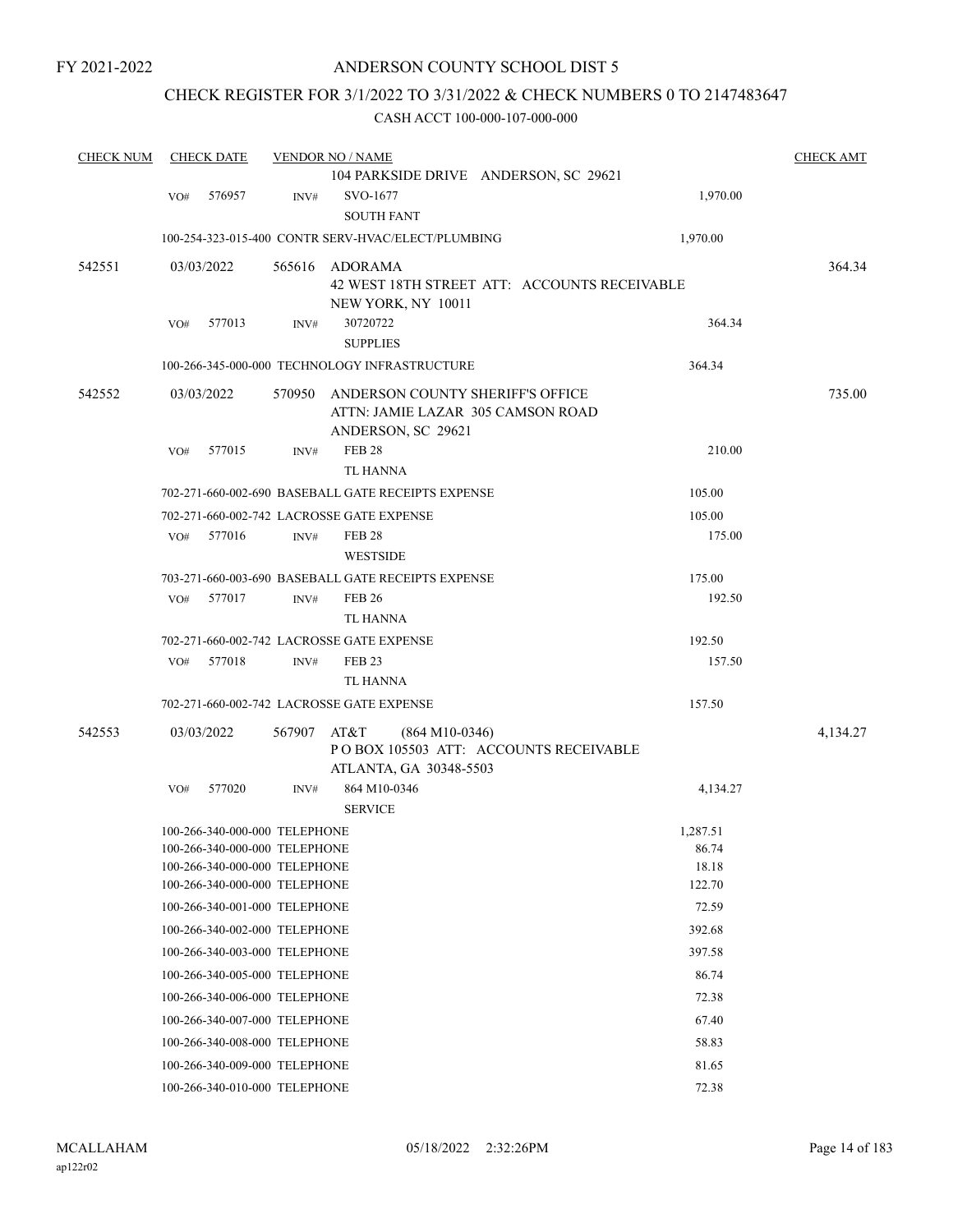## CHECK REGISTER FOR 3/1/2022 TO 3/31/2022 & CHECK NUMBERS 0 TO 2147483647

| <b>CHECK NUM</b> | <b>CHECK DATE</b>                      |        | <b>VENDOR NO / NAME</b>                                                                              |                                            |        | <b>CHECK AMT</b> |
|------------------|----------------------------------------|--------|------------------------------------------------------------------------------------------------------|--------------------------------------------|--------|------------------|
|                  | 100-266-340-011-000 TELEPHONE          |        |                                                                                                      |                                            | 253.58 |                  |
|                  | 100-266-340-012-000 TELEPHONE          |        |                                                                                                      |                                            | 100.40 |                  |
|                  | 100-266-340-013-000 TELEPHONE          |        |                                                                                                      |                                            | 85.93  |                  |
|                  | 100-266-340-014-000 TELEPHONE          |        |                                                                                                      |                                            | 86.74  |                  |
|                  | 100-266-340-015-000 TELEPHONE          |        |                                                                                                      |                                            | 73.06  |                  |
|                  | 100-266-340-016-000 TELEPHONE          |        |                                                                                                      |                                            | 94.43  |                  |
|                  | 100-266-340-017-000 TELEPHONE          |        |                                                                                                      |                                            | 85.93  |                  |
|                  | 100-266-340-018-000 TELEPHONE          |        |                                                                                                      |                                            | 85.93  |                  |
|                  | 100-266-340-019-000 TELEPHONE          |        |                                                                                                      |                                            | 67.97  |                  |
|                  | 100-266-340-020-000 TELEPHONE          |        |                                                                                                      |                                            | 58.83  |                  |
|                  | 100-266-340-021-000 TELEPHONE          |        |                                                                                                      |                                            | 86.74  |                  |
|                  | 100-266-340-023-000 TELEPHONE          |        |                                                                                                      |                                            | 45.68  |                  |
|                  | 124-266-340-024-000 TELEPHONE          |        |                                                                                                      |                                            | 45.28  |                  |
|                  | 131-266-340-031-000 TELEPHONE          |        |                                                                                                      |                                            | 31.73  |                  |
|                  | 600-256-340-000-000 TELEPHONE          |        |                                                                                                      |                                            | 114.68 |                  |
| 542554           | 03/03/2022                             | 576381 | BACKGROUND INVESTIGATION BUREAU, LLC<br>9710 NORTHCROSS CENTER CT, STE 100<br>HUNTERSVILLE, NC 28078 |                                            |        | 41.85            |
|                  | 577023<br>VO#                          | INV#   | AND005030122<br><b>FEB SERVICE</b>                                                                   |                                            | 41.85  |                  |
|                  |                                        |        | 100-390-399-000-000 MISC.PURCH.SERV. - BACKGROUND CKS                                                |                                            | 41.85  |                  |
| 542555           | 03/03/2022                             | 156525 | CAROLINA FRESH FARMS #4<br>ANDERSON, SC 29621                                                        | 3620 HWY 81 NORTH ATT: ACCOUNTS RECEIVABLE |        | 177.98           |
|                  | 577025<br>VO#                          | INV#   | 0401115149<br><b>SUPPLIES</b>                                                                        |                                            | 156.78 |                  |
|                  |                                        |        | 100-254-410-000-001 MAINT. SUPPLIES-STRUCTURES                                                       |                                            | 156.78 |                  |
|                  | 577026<br>VO#                          | INV#   | 0401115150<br><b>SUPPLIES</b>                                                                        |                                            | 21.20  |                  |
|                  |                                        |        | 100-254-410-000-001 MAINT. SUPPLIES-STRUCTURES                                                       |                                            | 21.20  |                  |
| 542556           | 03/03/2022                             | 576838 | CFL FACILITIES INC<br>775 SENATE PARKWAY ANDERSON, SC 29621                                          |                                            |        | 397.44           |
|                  | 577027<br>VO#                          | INV#   | 9805<br><b>WESTSIDE</b>                                                                              | 15305<br>PO#                               | 397.44 |                  |
|                  | 100-254-124-003-000 SALARIES-CUSTODIAL |        |                                                                                                      |                                            | 397.44 |                  |
| 542557           | 03/03/2022                             | 171100 | CITY GLASS COMPANY, INC.<br>POBOX 275 ATT: ACCOUNTS RECEIVABLE<br>ANDERSON, SC 29622                 |                                            |        | 214.00           |
|                  | 577028<br>VO#                          | INV#   | 24430<br><b>MIRROR</b>                                                                               |                                            | 214.00 |                  |
|                  |                                        |        | 100-254-410-002-001 SUPPLIES - MAINTENANCE                                                           |                                            | 214.00 |                  |
| 542558           | 03/03/2022                             | 575118 | DAMERON, JOHNNY                                                                                      | 5028 PATTERSON RAOD ANDERSON, SC 29625     |        | 63.00            |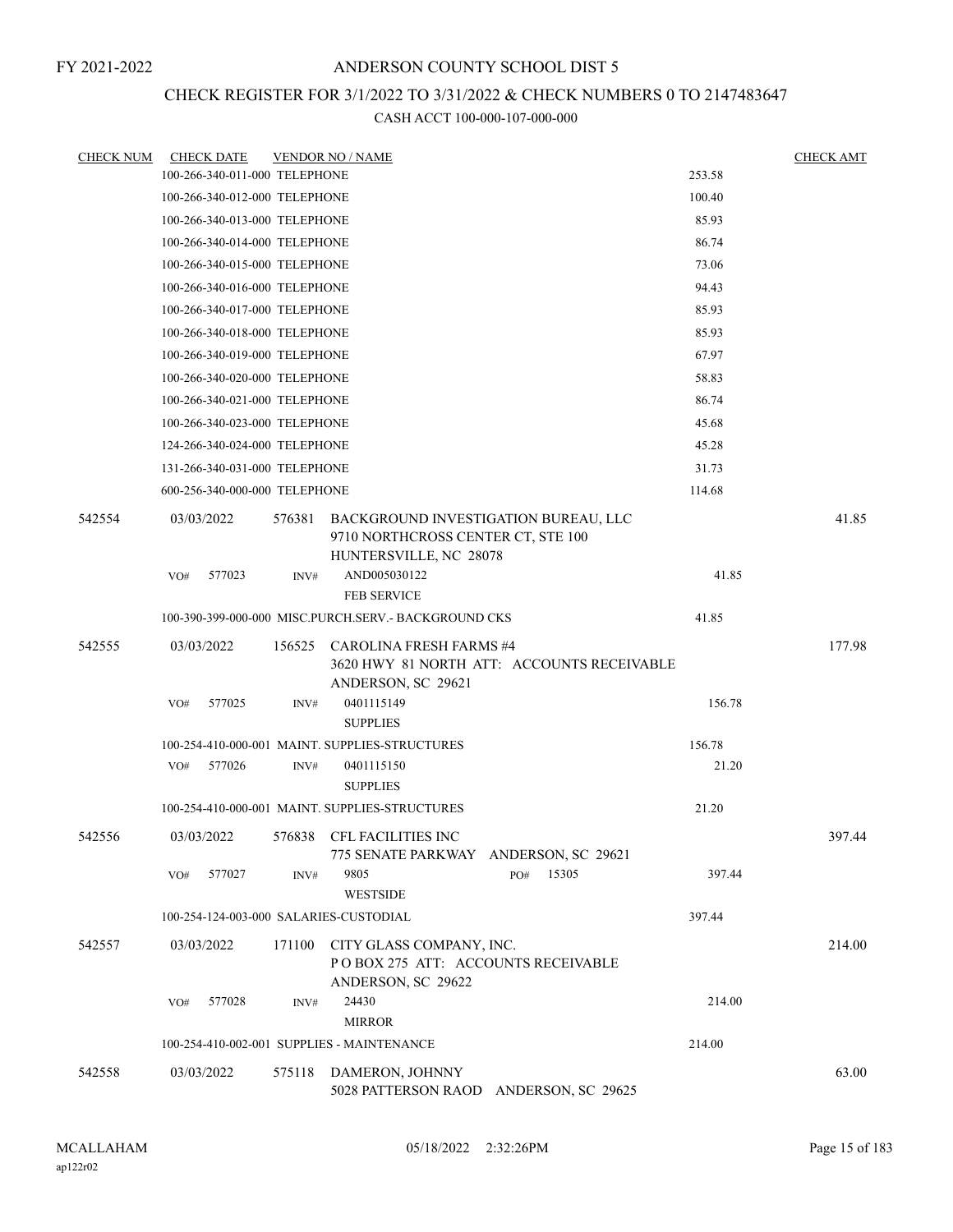# CHECK REGISTER FOR 3/1/2022 TO 3/31/2022 & CHECK NUMBERS 0 TO 2147483647

| <b>CHECK NUM</b> | <b>CHECK DATE</b> |                               | <b>VENDOR NO / NAME</b>                            |                                                 |           | <b>CHECK AMT</b> |
|------------------|-------------------|-------------------------------|----------------------------------------------------|-------------------------------------------------|-----------|------------------|
|                  | 576967<br>VO#     | INV#                          | <b>FEB 26</b>                                      |                                                 | 63.00     |                  |
|                  |                   |                               | <b>BASEBALL OFFICIAL</b>                           |                                                 |           |                  |
|                  |                   |                               | 703-271-660-003-690 BASEBALL GATE RECEIPTS EXPENSE |                                                 | 63.00     |                  |
| 542559           | 03/03/2022        |                               | 199050 DENARD, GAREN PRATT**                       | 308 HAMPTON ROAD LIBERTY, SC 29657              |           | 123.10           |
|                  | 570846<br>VO#     | INV#                          | 09/24/27                                           |                                                 | 123.10    |                  |
|                  |                   |                               | <b>JUDGE</b>                                       |                                                 |           |                  |
|                  |                   |                               | 703-271-660-003-671 FOOTBALL GATE RECEIPTS EXPENSE |                                                 | 123.10    |                  |
| 542560           | 03/03/2022        | 573223                        | DEPT OF ADMINISTRATION                             | SUITE 409 1200 SENATE STREET COLUMBIA, SC 29201 |           | 1,371.06         |
|                  | VO#<br>577030     | INV#                          | 90333481<br><b>SERVICE</b>                         |                                                 | 1,371.06  |                  |
|                  |                   | 100-266-340-000-000 TELEPHONE |                                                    |                                                 | 229.24    |                  |
|                  |                   | 100-266-340-001-000 TELEPHONE |                                                    |                                                 | 67.07     |                  |
|                  |                   | 100-266-340-002-000 TELEPHONE |                                                    |                                                 | 22.90     |                  |
|                  |                   | 100-266-340-003-000 TELEPHONE |                                                    |                                                 | 22.90     |                  |
|                  |                   | 100-266-340-005-000 TELEPHONE |                                                    |                                                 | 67.07     |                  |
|                  |                   | 100-266-340-006-000 TELEPHONE |                                                    |                                                 | 22.90     |                  |
|                  |                   | 100-266-340-007-000 TELEPHONE |                                                    |                                                 | 67.07     |                  |
|                  |                   | 100-266-340-008-000 TELEPHONE |                                                    |                                                 | 67.07     |                  |
|                  |                   | 100-266-340-009-000 TELEPHONE |                                                    |                                                 | 67.07     |                  |
|                  |                   | 100-266-340-010-000 TELEPHONE |                                                    |                                                 | 67.07     |                  |
|                  |                   | 100-266-340-011-000 TELEPHONE |                                                    |                                                 | 67.07     |                  |
|                  |                   | 100-266-340-012-000 TELEPHONE |                                                    |                                                 | 67.07     |                  |
|                  |                   | 100-266-340-013-000 TELEPHONE |                                                    |                                                 | 67.07     |                  |
|                  |                   | 100-266-340-014-000 TELEPHONE |                                                    |                                                 | 67.07     |                  |
|                  |                   | 100-266-340-016-000 TELEPHONE |                                                    |                                                 | 67.07     |                  |
|                  |                   | 100-266-340-017-000 TELEPHONE |                                                    |                                                 | 67.07     |                  |
|                  |                   | 100-266-340-019-000 TELEPHONE |                                                    |                                                 | 67.07     |                  |
|                  |                   | 100-266-340-020-000 TELEPHONE |                                                    |                                                 | 67.07     |                  |
|                  |                   | 100-266-340-021-000 TELEPHONE |                                                    |                                                 | 67.07     |                  |
|                  |                   | 131-266-340-031-000 TELEPHONE |                                                    |                                                 | 67.07     |                  |
| 542561           | 03/03/2022        |                               | 211302 DUKE ENERGY                                 | PO BOX 1094 CHARLOTTE, NC 28201-1094            |           | 11,371.57        |
|                  | VO#<br>577137     | INV#                          | <b>DUE MARCH 18</b><br><b>UTILITIES</b>            |                                                 | 11,371.57 |                  |
|                  |                   |                               | 100-254-470-002-000 ENERGY-ELECTRICITY & WATER     |                                                 | 112.90    |                  |
|                  |                   |                               | 100-254-470-003-000 ENERGY-ELECTRICITY & WATER     |                                                 | 21.88     |                  |
|                  |                   |                               | 100-254-470-005-000 ENERGY-ELECTRICITY & WATER     |                                                 | 76.57     |                  |
|                  |                   |                               | 100-254-470-007-000 ENERGY-ELECTRICITY & WATER     |                                                 | 132.37    |                  |
|                  |                   |                               | 100-254-470-008-000 ENERGY-ELECTRICITY & WATER     |                                                 | 18.99     |                  |
|                  |                   |                               | 100-254-470-009-000 ENERGY-ELECTRICITY & WATER     |                                                 | 30.38     |                  |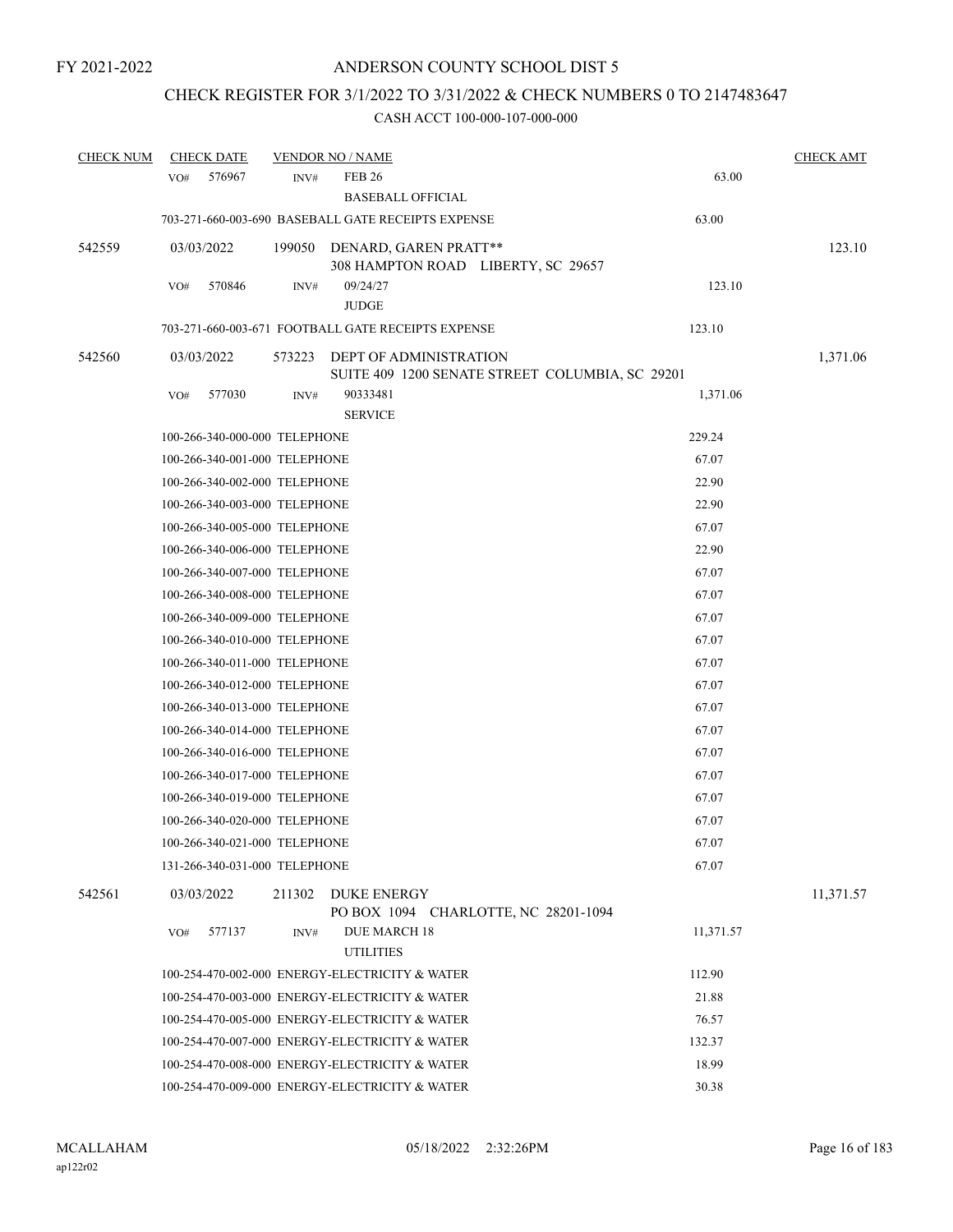## CHECK REGISTER FOR 3/1/2022 TO 3/31/2022 & CHECK NUMBERS 0 TO 2147483647

| <b>CHECK NUM</b> |                                                | <b>CHECK DATE</b>                              |        | <b>VENDOR NO / NAME</b>                                                             |        |          |          |          | <b>CHECK AMT</b> |
|------------------|------------------------------------------------|------------------------------------------------|--------|-------------------------------------------------------------------------------------|--------|----------|----------|----------|------------------|
|                  |                                                | 100-254-470-010-000 ENERGY-ELECTRICITY & WATER |        | 4,941.09                                                                            |        |          |          |          |                  |
|                  |                                                | 100-254-470-014-000 ENERGY-ELECTRICITY & WATER |        | 46.30                                                                               |        |          |          |          |                  |
|                  |                                                | 100-254-470-019-000 ENERGY-ELECTRICITY & WATER |        | 3,670.33                                                                            |        |          |          |          |                  |
|                  |                                                |                                                |        | 100-254-470-023-000 ENERGY-ELECTRICITY & WATER                                      |        |          |          | 2,320.76 |                  |
| 542562           |                                                | 03/03/2022                                     | 563495 | ELECTRIC CITY UTILITIES<br>CITY OF ANDERSON 601 SOUTH MAIN ST<br>ANDERSON, SC 29624 |        |          |          |          | 10,367.37        |
|                  | VO#                                            | 577131                                         | INV#   | 195403781                                                                           | 205.69 |          |          |          |                  |
|                  |                                                |                                                |        | <b>UTILITIES</b>                                                                    |        |          |          |          |                  |
|                  |                                                |                                                |        | 100-254-470-000-000 ENERGY-ELECTRICITY & WATER                                      |        |          |          | 205.69   |                  |
|                  | VO#                                            | 577132                                         | INV#   | 500072531                                                                           |        |          |          | 989.85   |                  |
|                  |                                                |                                                |        | <b>UTILITIES</b>                                                                    |        |          |          |          |                  |
|                  |                                                |                                                |        | 131-254-470-031-000 ENERGY-ELECTRICITY/WATER                                        |        |          |          | 989.85   |                  |
|                  | VO#                                            | 577133                                         | INV#   | 385710771<br><b>UTILITIES</b>                                                       |        |          | 4,129.85 |          |                  |
|                  |                                                | 100-254-470-003-000 ENERGY-ELECTRICITY & WATER |        | 4,129.85                                                                            |        |          |          |          |                  |
|                  | VO#                                            | 577134                                         | INV#   | 375617171                                                                           |        |          |          | 2,964.49 |                  |
|                  |                                                |                                                |        | <b>UTILITIES</b>                                                                    |        |          |          |          |                  |
|                  |                                                |                                                |        | 100-254-470-019-000 ENERGY-ELECTRICITY & WATER                                      |        | 2,964.49 |          |          |                  |
|                  | VO#                                            | 577135                                         | INV#   | 195057822                                                                           |        |          |          | 2,053.56 |                  |
|                  |                                                |                                                |        | <b>UTILITIES</b>                                                                    |        |          |          |          |                  |
|                  | 100-254-470-007-000 ENERGY-ELECTRICITY & WATER |                                                |        |                                                                                     |        |          |          |          |                  |
|                  |                                                | VO# 577136                                     | INV#   | 500008010                                                                           |        |          |          | 23.93    |                  |
|                  |                                                |                                                |        | <b>UTILITIES</b>                                                                    |        |          |          |          |                  |
|                  |                                                |                                                |        | 100-254-470-019-000 ENERGY-ELECTRICITY & WATER                                      |        |          |          | 23.93    |                  |
| 542563           |                                                | 03/03/2022                                     |        | 577199 ELECTRIC CITY PIZZA<br>302 S MAIN STREET ANDERSON, SC 29625                  |        |          |          |          | 508.59           |
|                  | VO#                                            | 577140                                         | INV#   | <b>GLENVIEW</b><br><b>BANQUET</b>                                                   |        |          |          | 508.59   |                  |
|                  |                                                |                                                |        | 720-271-660-020-611 PEP CLUB EXPENSE                                                |        |          |          | 508.59   |                  |
| 542564           |                                                | 03/03/2022                                     | 576971 | <b>ESS SOUTH CENTRAL LLC</b><br>PO BOX 749454 ATLANTA, GA 30374-9454                |        |          |          |          | 56,385.19        |
|                  | VO#                                            | 577031                                         | INV#   | 290963<br>WK ENDING 12/18                                                           |        | PO#      | 15171    | 1,895.50 |                  |
|                  |                                                |                                                |        | 600-256-311-003-000 PURCHASED SERVICE - SUBS                                        |        |          |          | 705.70   |                  |
|                  |                                                |                                                |        | 600-256-311-005-000 PURCHASED SERVICE - SUBS                                        |        |          |          | 391.29   |                  |
|                  |                                                |                                                |        | 600-256-311-006-000 PURCHASED SERVICE - SUBS                                        |        |          |          | 408.30   |                  |
|                  |                                                |                                                |        | 600-256-311-014-000 PURCHASED SERVICE - SUBS                                        |        |          |          | 325.56   |                  |
|                  |                                                |                                                |        | 600-256-311-020-000 PURCHASED SERVICE - SUBS                                        |        |          |          | 64.65    |                  |
|                  | VO#                                            | 577032                                         | INV#   | 304927                                                                              |        | PO#      | 15304    | 2,515.50 |                  |
|                  |                                                |                                                |        | <b>WK ENDING 2/12/22</b>                                                            |        |          |          |          |                  |
|                  |                                                |                                                |        | 100-213-311-002-000 PURCHASED SERVICE - SUBS                                        |        |          |          | 715.95   |                  |
|                  |                                                |                                                |        | 100-213-311-003-000 PURCHASED SERVICE - SUBS                                        |        |          |          | 309.60   |                  |
|                  |                                                | 100-213-311-008-000 PURCHASED SERVICE - SUBS   |        | 464.40                                                                              |        |          |          |          |                  |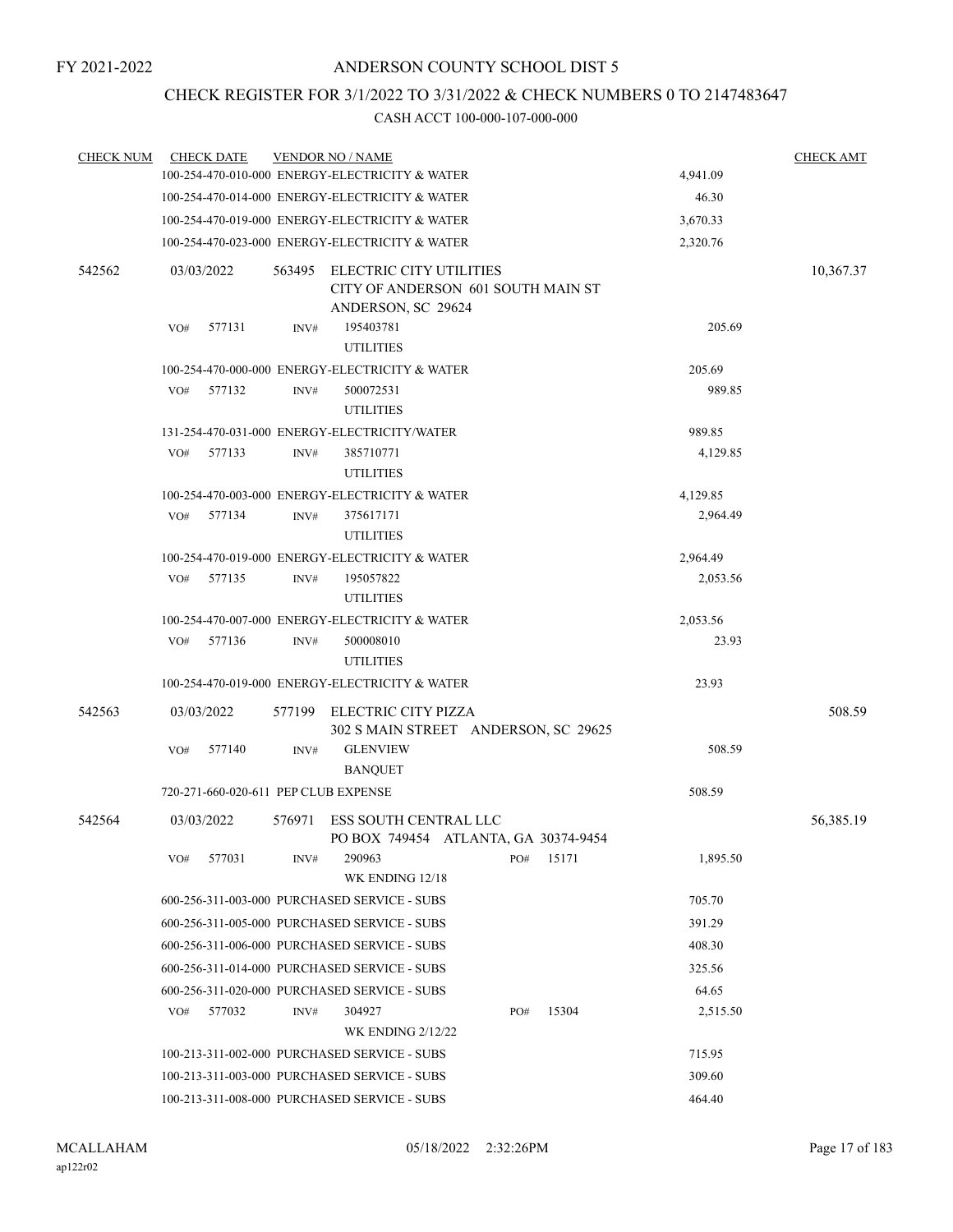## CHECK REGISTER FOR 3/1/2022 TO 3/31/2022 & CHECK NUMBERS 0 TO 2147483647

| <b>CHECK NUM</b> | <b>CHECK DATE</b>                      | <b>VENDOR NO / NAME</b> |                                              |     |       |           | <b>CHECK AMT</b> |
|------------------|----------------------------------------|-------------------------|----------------------------------------------|-----|-------|-----------|------------------|
|                  |                                        |                         | 100-213-311-009-000 PURCHASED SERVICE - SUBS |     |       | 774.00    |                  |
|                  |                                        |                         | 100-213-311-013-000 PURCHASED SERVICE - SUBS |     |       | 154.80    |                  |
|                  |                                        |                         | 100-213-311-021-000 PURCHASED SERVICE - SUBS |     |       | 96.75     |                  |
|                  | 577033<br>VO#                          | INV#                    | 301447                                       | PO# | 15304 | 3,037.95  |                  |
|                  |                                        |                         | <b>WK ENDING 1/29/22</b>                     |     |       |           |                  |
|                  |                                        |                         | 100-213-311-006-000 PURCHASED SERVICE - SUBS |     |       | 96.75     |                  |
|                  |                                        |                         | 100-213-311-008-000 PURCHASED SERVICE - SUBS |     |       | 464.40    |                  |
|                  |                                        |                         | 100-213-311-009-000 PURCHASED SERVICE - SUBS |     |       | 1,393.20  |                  |
|                  |                                        |                         | 100-213-311-017-000 PURCHASED SERVICE - SUBS |     |       | 77.40     |                  |
|                  |                                        |                         | 100-213-311-018-000 PURCHASED SERVICE - SUBS |     |       | 290.25    |                  |
|                  |                                        |                         | 100-213-311-019-000 PURCHASED SERVICE - SUBS |     |       | $-58.05$  |                  |
|                  |                                        |                         | 100-213-311-020-000 PURCHASED SERVICE - SUBS |     |       | 774.00    |                  |
|                  | 577034<br>VO#                          | INV#                    | 302131<br>WK ENDING 2/5/22                   | PO# | 15304 | 2,873.48  |                  |
|                  |                                        |                         | 100-213-311-002-000 PURCHASED SERVICE - SUBS |     |       | 154.80    |                  |
|                  |                                        |                         | 100-213-311-005-000 PURCHASED SERVICE - SUBS |     |       | 154.80    |                  |
|                  |                                        |                         | 100-213-311-006-000 PURCHASED SERVICE - SUBS |     |       | 48.38     |                  |
|                  |                                        |                         | 100-213-311-008-000 PURCHASED SERVICE - SUBS |     |       | 715.95    |                  |
|                  |                                        |                         | 100-213-311-009-000 PURCHASED SERVICE - SUBS |     |       | 774.00    |                  |
|                  |                                        |                         | 100-213-311-018-000 PURCHASED SERVICE - SUBS |     |       | 154.80    |                  |
|                  |                                        |                         | 100-213-311-019-000 PURCHASED SERVICE - SUBS |     |       | 154.80    |                  |
|                  |                                        |                         | 100-213-311-020-000 PURCHASED SERVICE - SUBS |     |       | 715.95    |                  |
|                  | 577035<br>VO#                          | INV#                    | 301448                                       | PO# | 15078 | 1,657.65  |                  |
|                  |                                        |                         | <b>WK ENDING 1/29/22</b>                     |     |       |           |                  |
|                  |                                        |                         | 100-112-311-011-000 PURCHASED SERVICE - SUBS |     |       | 96.75     |                  |
|                  |                                        |                         | 100-114-311-003-000 PURCHASED SERVICE - SUBS |     |       | 361.20    |                  |
|                  |                                        |                         | 100-139-311-015-000 PURCHASED SERVICE - SUBS |     |       | 651.45    |                  |
|                  | 100-145-312-000-000 PURCHASED SERVICES |                         |                                              |     |       | 451.50    |                  |
|                  |                                        |                         | 263-224-311-011-PD5 PURCHASED SERVICE - SUBS |     |       | 96.75     |                  |
|                  | 577121<br>VO#                          | INV#                    | 302128                                       | PO# | 15078 | 23,094.30 |                  |
|                  |                                        |                         | <b>WK ENDING 2/5/22</b>                      |     |       |           |                  |
|                  |                                        |                         | 100-112-311-000-000 PURCHASED SERVICE - SUBS |     |       | 580.50    |                  |
|                  |                                        |                         | 100-112-311-007-000 PURCHASED SERVICE - SUBS |     |       | 561.15    |                  |
|                  |                                        |                         | 100-112-311-008-000 PURCHASED SERVICE - SUBS |     |       | 567.60    |                  |
|                  |                                        |                         | 100-112-311-009-000 PURCHASED SERVICE - SUBS |     |       | 1,115.85  |                  |
|                  |                                        |                         | 100-112-311-010-000 PURCHASED SERVICE - SUBS |     |       | 651.46    |                  |
|                  |                                        |                         | 100-112-311-011-000 PURCHASED SERVICE - SUBS |     |       | 535.35    |                  |
|                  |                                        |                         | 100-112-311-012-000 PURCHASED SERVICE - SUBS |     |       | 580.50    |                  |
|                  |                                        |                         | 100-112-311-013-000 PURCHASED SERVICE - SUBS |     |       | 857.85    |                  |
|                  |                                        |                         | 100-112-311-014-000 PURCHASED SERVICE - SUBS |     |       | 651.45    |                  |
|                  |                                        |                         | 100-112-311-016-000 PURCHASED SERVICE - SUBS |     |       | 1,041.68  |                  |
|                  |                                        |                         | 100-112-311-017-000 PURCHASED SERVICE - SUBS |     |       | 2,231.70  |                  |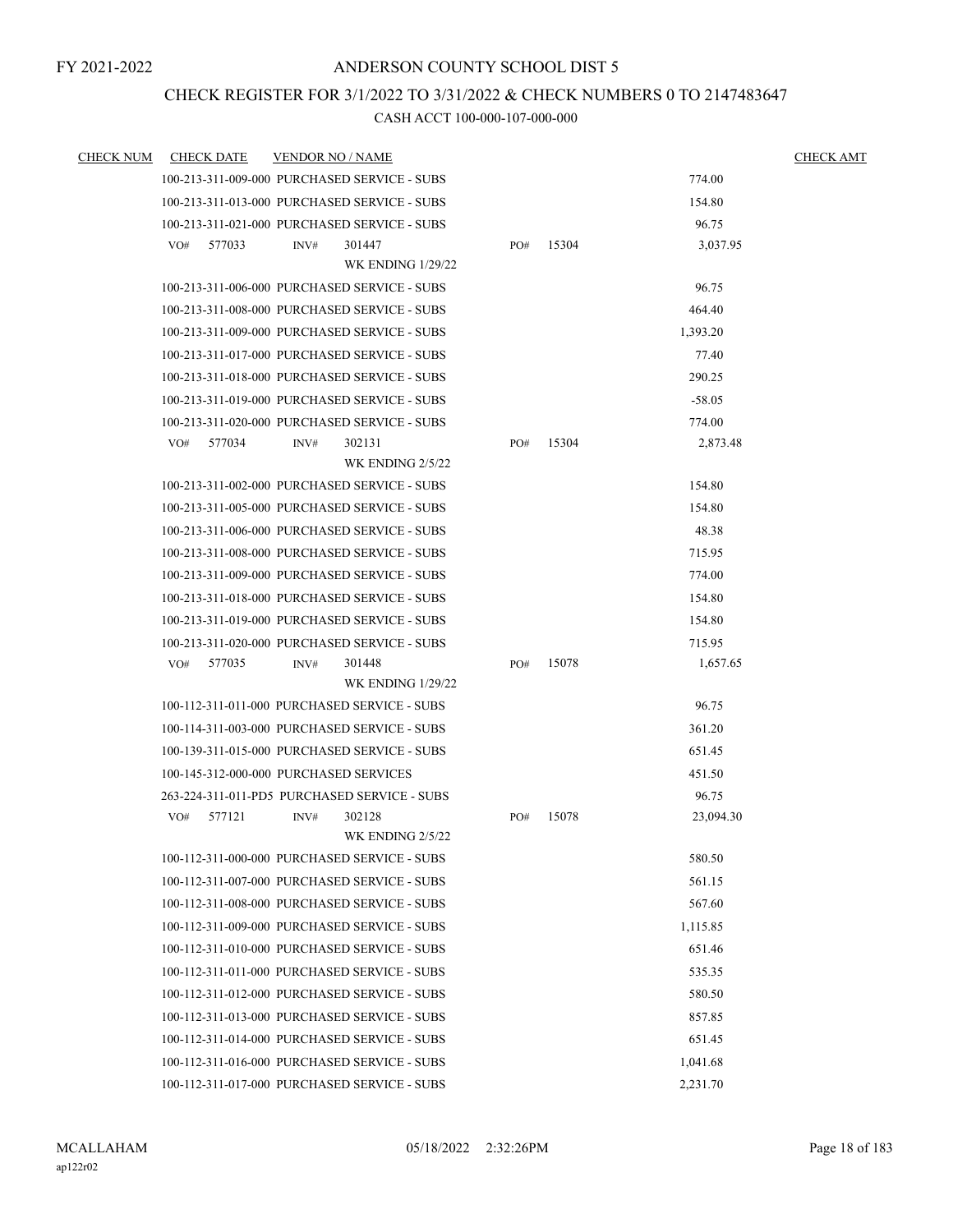## CHECK REGISTER FOR 3/1/2022 TO 3/31/2022 & CHECK NUMBERS 0 TO 2147483647

| <b>CHECK NUM</b> | <b>CHECK DATE</b> |        | <b>VENDOR NO / NAME</b>                       |                                       |       |           | <b>CHECK AMT</b> |
|------------------|-------------------|--------|-----------------------------------------------|---------------------------------------|-------|-----------|------------------|
|                  |                   |        | 100-112-311-019-000 PURCHASED SERVICE - SUBS  |                                       |       | 83.85     |                  |
|                  |                   |        | 100-113-311-000-000 PURCHASED SERVICES - SUBS |                                       |       | 935.25    |                  |
|                  |                   |        | 100-113-311-005-000 PURCHASED SERVICE - SUBS  |                                       |       | 2,334.90  |                  |
|                  |                   |        | 100-113-311-006-000 PURCHASED SERVICE - SUBS  |                                       |       | 1,428.68  |                  |
|                  |                   |        | 100-113-311-020-000 PURCHASED SERVICE - SUBS  |                                       |       | 815.93    |                  |
|                  |                   |        | 100-113-311-021-000 PURCHASED SERVICE - SUBS  |                                       |       | 864.30    |                  |
|                  |                   |        | 100-114-311-002-000 PURCHASED SERVICE - SUBS  |                                       |       | 2,189.78  |                  |
|                  |                   |        | 100-114-311-003-000 PURCHASED SERVICE - SUBS  |                                       |       | 1,599.60  |                  |
|                  |                   |        | 100-139-311-018-000 PURCHASED SERVICE - SUBS  |                                       |       | 419.25    |                  |
|                  |                   |        | 131-115-311-031-000 PURCHASED SERVICE - SUBS  |                                       |       | 1,335.15  |                  |
|                  |                   |        | 263-224-311-013-PD5 PURCHASED SERVICE - SUBS  |                                       |       | 1,712.52  |                  |
|                  | 577122<br>VO#     | INV#   | 301444                                        | PO#                                   | 15078 | 21,310.81 |                  |
|                  |                   |        | <b>WK ENDING 1/29/22</b>                      |                                       |       |           |                  |
|                  |                   |        | 100-112-311-000-000 PURCHASED SERVICE - SUBS  |                                       |       | 580.50    |                  |
|                  |                   |        | 100-112-311-007-000 PURCHASED SERVICE - SUBS  |                                       |       | 90.30     |                  |
|                  |                   |        | 100-112-311-008-000 PURCHASED SERVICE - SUBS  |                                       |       | 909.45    |                  |
|                  |                   |        | 100-112-311-009-000 PURCHASED SERVICE - SUBS  |                                       |       | 864.30    |                  |
|                  |                   |        | 100-112-311-010-000 PURCHASED SERVICE - SUBS  |                                       |       | 399.90    |                  |
|                  |                   |        | 100-112-311-011-000 PURCHASED SERVICE - SUBS  |                                       |       | 187.05    |                  |
|                  |                   |        | 100-112-311-012-000 PURCHASED SERVICE - SUBS  |                                       |       | 554.70    |                  |
|                  |                   |        | 100-112-311-013-000 PURCHASED SERVICE - SUBS  |                                       |       | 316.05    |                  |
|                  |                   |        | 100-112-311-014-000 PURCHASED SERVICE - SUBS  |                                       |       | 677.25    |                  |
|                  |                   |        | 100-112-311-016-000 PURCHASED SERVICE - SUBS  |                                       |       | 951.38    |                  |
|                  |                   |        | 100-112-311-017-000 PURCHASED SERVICE - SUBS  |                                       |       | 1,909.20  |                  |
|                  |                   |        | 100-112-311-019-000 PURCHASED SERVICE - SUBS  |                                       |       | 1,083.60  |                  |
|                  |                   |        | 100-113-311-000-000 PURCHASED SERVICES - SUBS |                                       |       | 935.25    |                  |
|                  |                   |        | 100-113-311-005-000 PURCHASED SERVICE - SUBS  |                                       |       | 1,615.72  |                  |
|                  |                   |        | 100-113-311-006-000 PURCHASED SERVICE - SUBS  |                                       |       | 1,141.65  |                  |
|                  |                   |        | 100-113-311-020-000 PURCHASED SERVICE - SUBS  |                                       |       | 1,564.13  |                  |
|                  |                   |        | 100-113-311-021-000 PURCHASED SERVICE - SUBS  |                                       |       | 1,309.35  |                  |
|                  |                   |        | 100-114-311-002-000 PURCHASED SERVICE - SUBS  |                                       |       | 1,238.40  |                  |
|                  |                   |        | 100-114-311-003-000 PURCHASED SERVICE - SUBS  |                                       |       | 1,564.13  |                  |
|                  |                   |        | 100-139-311-015-000 PURCHASED SERVICE - SUBS  |                                       |       | 193.50    |                  |
|                  |                   |        | 100-139-311-018-000 PURCHASED SERVICE - SUBS  |                                       |       | 83.85     |                  |
|                  |                   |        | 131-115-311-031-000 PURCHASED SERVICE - SUBS  |                                       |       | 1,199.70  |                  |
|                  |                   |        | 263-224-311-009-PD5 PURCHASED SERVICE - SUBS  |                                       |       | 412.80    |                  |
|                  |                   |        | 263-224-311-011-PD5 PURCHASED SERVICE - SUBS  |                                       |       | 1,528.65  |                  |
| 542565           | 03/03/2022        | 576889 | EXPRESS OIL CENTRALIZED BILLING               |                                       |       |           | 65.48            |
|                  |                   |        | 35246-5964                                    | DEPT 5964 PO BOX 11407 BIRMINGHAM, AL |       |           |                  |
|                  | 577038<br>VO#     | INV#   | 751-9338                                      |                                       |       | 65.48     |                  |
|                  |                   |        | <b>SERVICE</b>                                |                                       |       |           |                  |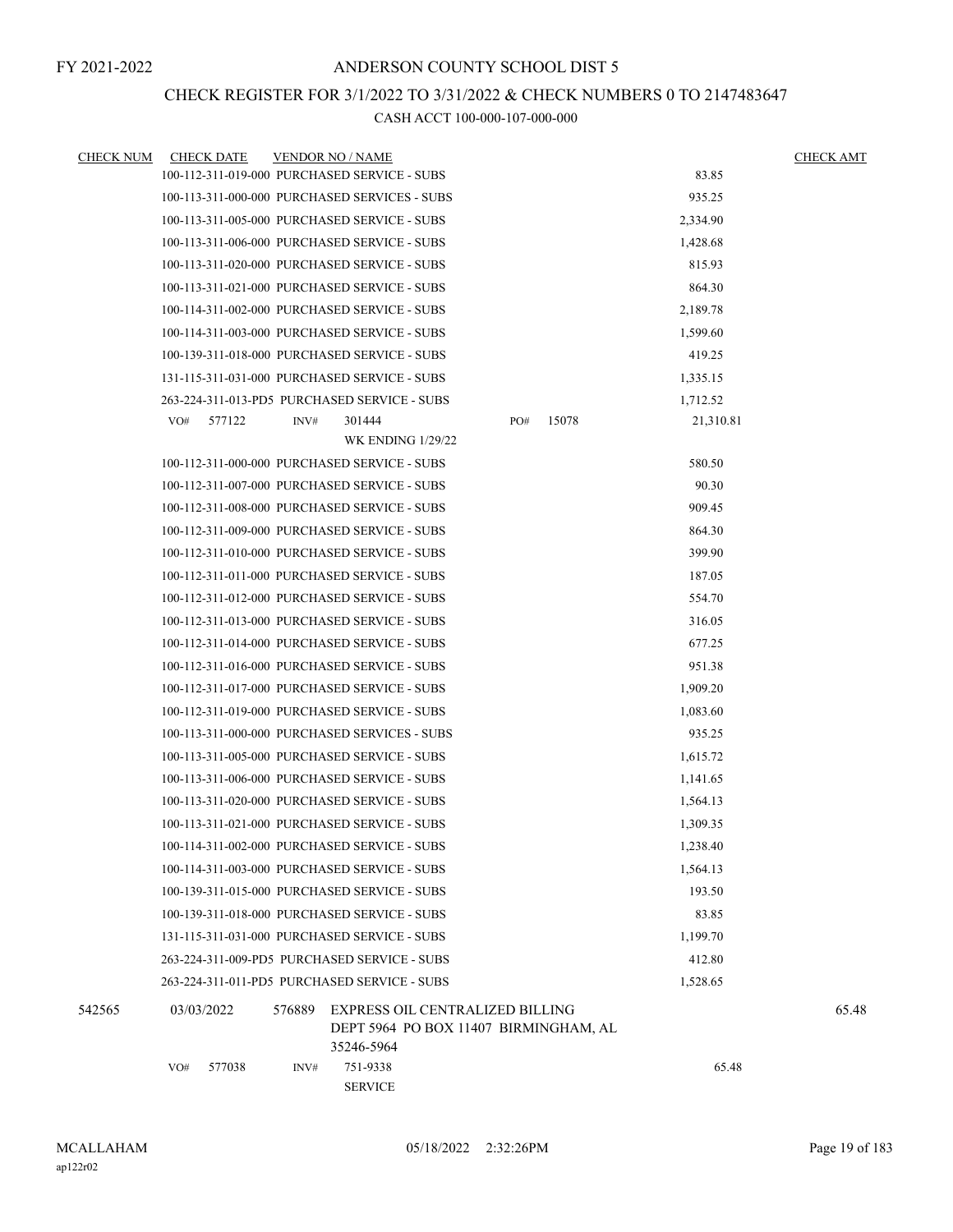## CHECK REGISTER FOR 3/1/2022 TO 3/31/2022 & CHECK NUMBERS 0 TO 2147483647

| <b>CHECK NUM</b> | <b>CHECK DATE</b> |        |        | <b>VENDOR NO / NAME</b><br>100-254-412-000-001 TRUCK SERVICE - MAINTENANCE                                            | 65.48  | <b>CHECK AMT</b> |
|------------------|-------------------|--------|--------|-----------------------------------------------------------------------------------------------------------------------|--------|------------------|
| 542566           | 03/03/2022        |        |        | 252100 GRACE'S COFFEE HOUSE AND RESTAURANT<br>1510 NORTH MURRAY AVENUE ATT: ACCOUNTS<br>RECEIVABLE ANDERSON, SC 29625 |        | 280.00           |
|                  | VO#               | 577041 | INV#   | <b>MIDWAY ELEM</b><br><b>BREAKFAST 2/14</b>                                                                           | 280.00 |                  |
|                  |                   |        |        | 717-190-660-017-201 MISCELLANEOUS EXPENSE                                                                             | 280.00 |                  |
| 542567           | 03/03/2022        |        |        | 576027 HOME DEPOT USA, INC<br>PO BOX 404468 ATLANTA, GA 30374-2604                                                    |        | 136.96           |
|                  | VO#               | 577044 | INV#   | 669696148<br>PO# 15902<br><b>SUPPLIES</b>                                                                             | 136.96 |                  |
|                  |                   |        |        | 100-254-410-000-000 CUSTODIAL SUPPLIES                                                                                | 136.96 |                  |
| * 542569         | 03/03/2022        |        |        | 569972 HUNTER DOVE<br>5568 HWY 187 ANDERSON, SC 29625                                                                 |        | 24.82            |
|                  | VO#               | 576992 | INV#   | <b>SUPPLIES</b><br><b>REIMBURSEMENT</b>                                                                               | 24.82  |                  |
|                  |                   |        |        | 329-115-410-031-000 SUPPLIES-STATE EQUIPMENT                                                                          | 24.82  |                  |
| 542570           | 03/03/2022        |        |        | 569972 HUNTER DOVE<br>5568 HWY 187 ANDERSON, SC 29625                                                                 |        | 33.09            |
|                  | VO#               | 576993 | INV#   | <b>AMAZON</b><br>REIMBURSEMENT                                                                                        | 33.09  |                  |
|                  |                   |        |        | 329-115-410-031-000 SUPPLIES-STATE EQUIPMENT                                                                          | 33.09  |                  |
| 542571           | 03/03/2022        |        |        | 577056 JEFFRIES, KAYLEE**<br>103 WESTSIDE COURT PIEDMONT, SC 29673                                                    |        | 130.00           |
|                  | VO#               | 577124 | INV#   | 1<br><b>DANCE TRYOUTS</b>                                                                                             | 130.00 |                  |
|                  |                   |        |        | 706-271-660-006-611 PEP CLUB EXPENSE                                                                                  | 130.00 |                  |
| 542572           | 03/03/2022        |        | 300850 | JR WILES SUPPLIES<br>811 HIGHWAY 28 BYPASS ATT: ACCOUNTS<br>RECEIVABLE ANDERSON, SC 29624                             |        | 54.57            |
|                  | VO#               | 577045 | INV#   | 14127<br><b>SUPPLIES</b>                                                                                              | 54.57  |                  |
|                  |                   |        |        | 100-254-410-003-001 SUPPLIES - MAINTENANCE                                                                            | 54.57  |                  |
| 542573           | 03/03/2022        |        |        | 313476 LAKESHORE LEARNING MATERIALS<br>2695 EAST DOMINGUEZ STREET ATT: ACCOUNTS<br>RECEIVABLE CARSON, CA 90895        |        | 506.15           |
|                  | VO#               | 577046 | INV#   | 637762021622<br>15885<br>PO#<br><b>MIDWAY ELEM</b>                                                                    | 506.15 |                  |
|                  |                   |        |        | 900-112-410-017-B09 BEST GRANT - M BUTLER                                                                             | 506.15 |                  |
| 542574           | 03/03/2022        |        |        | 577197 LANE, ROBERT**<br>712 HESTOR STORE RD EASLEY, SC 29607                                                         |        | 80.10            |
|                  | VO#               | 576966 | INV#   | <b>FEB 26</b><br><b>BASEBALL OFFICIAL</b>                                                                             | 80.10  |                  |
|                  |                   |        |        | 703-271-660-003-690 BASEBALL GATE RECEIPTS EXPENSE                                                                    | 80.10  |                  |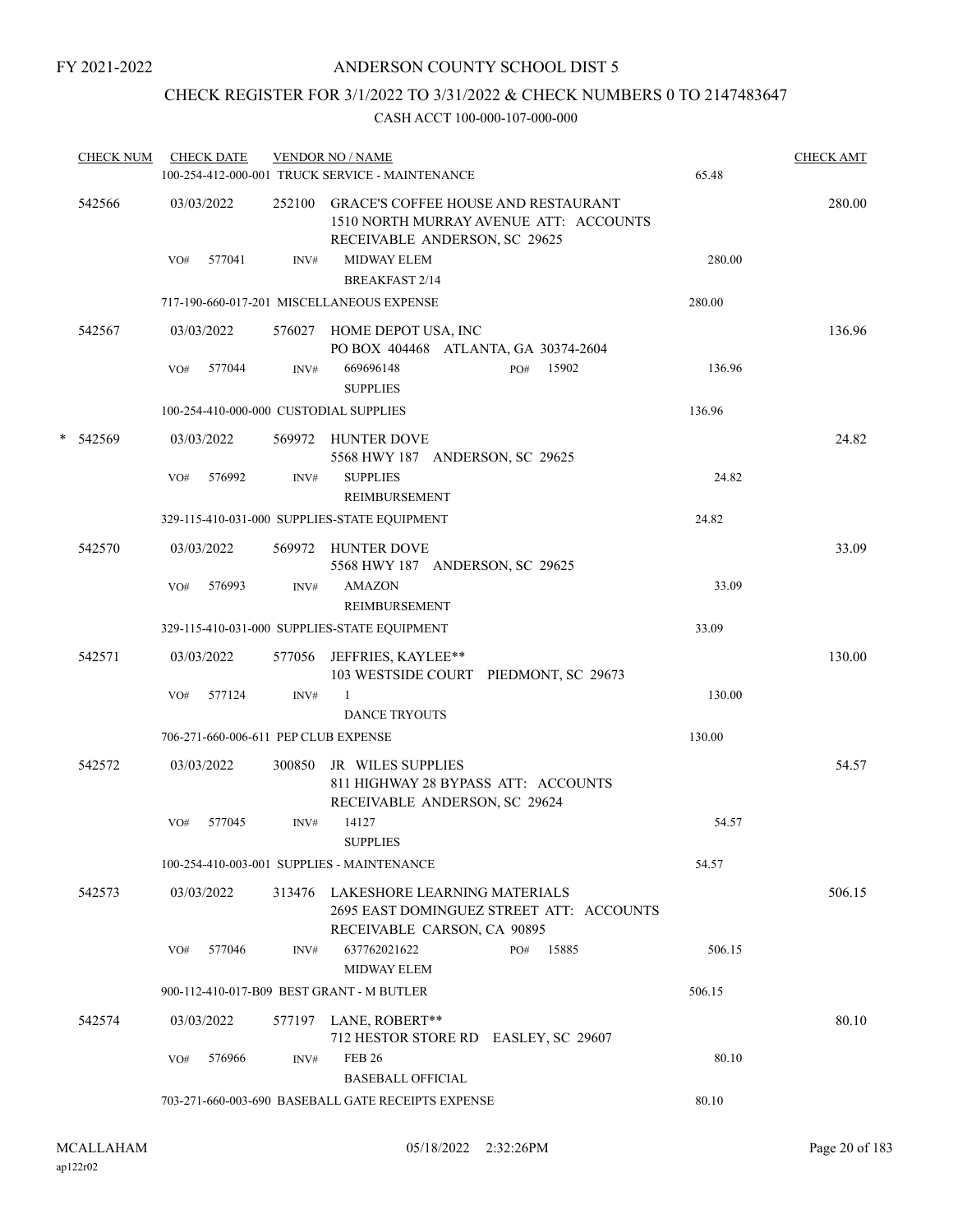## ANDERSON COUNTY SCHOOL DIST 5

## CHECK REGISTER FOR 3/1/2022 TO 3/31/2022 & CHECK NUMBERS 0 TO 2147483647

| <b>CHECK NUM</b> |     | <b>CHECK DATE</b>               |                | <b>VENDOR NO / NAME</b>                                                                                      |                  | <b>CHECK AMT</b> |
|------------------|-----|---------------------------------|----------------|--------------------------------------------------------------------------------------------------------------|------------------|------------------|
| 542575           |     | 03/03/2022                      |                | 576997 MADALYN BRANDT                                                                                        |                  | 100.00           |
|                  | VO# | 570315                          | INV#           | $, -- -$<br>2021<br><b>INCENTIVE</b>                                                                         | 100.00           |                  |
|                  |     | 100-114-312-002-COV COVID BONUS |                |                                                                                                              | 100.00           |                  |
| 542576           |     | 03/03/2022                      |                | 577198 MORGAN, RACHEL**<br>921 CAMEO COURT APT 921 ANDERSON, SC 29621                                        |                  | 400.00           |
|                  | VO# | 577081                          | $\text{INV}\#$ | 0006<br><b>SOUTHWOOD</b>                                                                                     | 400.00           |                  |
|                  |     | 309-113-410-021-000 SUPPLIES    |                |                                                                                                              | 400.00           |                  |
| 542577           |     | 03/03/2022                      |                | 567126 MUSIC & ARTS CENTER<br>5295 WESTVIEW DR SUITE 300 ATTN: CA<br>FREDERICK, MD 21703                     |                  | 38.72            |
|                  | VO# | 577054                          | INV#           | 030280216<br><b>GLENVIEW</b>                                                                                 | 38.72            |                  |
|                  |     |                                 |                | 720-271-660-020-601 BAND CLUB EXPENSE                                                                        | 38.72            |                  |
| 542578           |     | 03/03/2022                      | 569027         | O'REILLY AUTO PARTS<br>POBOX 9464 ATT: ACCOUNTS RECEIVABLE<br>SPRINGFIELD, MO 65801-9464                     |                  | 343.83           |
|                  | VO# | 577070                          | INV#           | 299620,299239<br><b>SUPPLIES</b>                                                                             | 343.83           |                  |
|                  |     |                                 |                | 100-255-323-000-ACT ACTIVITY BUS CONTRACTED SERVICES<br>100-255-323-000-ACT ACTIVITY BUS CONTRACTED SERVICES | 128.31<br>215.52 |                  |
| 542579           |     | 03/03/2022                      |                | 575317 PARTS TOWN, LLC<br>27787 NETWORK PLACE CHICAGO, IL 60673-1277                                         |                  | 464.28           |
|                  | VO# | 577074                          | $\text{INV}\#$ | 29057187<br><b>SUPPLIES</b>                                                                                  | 202.64           |                  |
|                  |     |                                 |                | 600-256-323-010-000 REPAIRS TO EQUIPMENT                                                                     | 202.64           |                  |
|                  | VO# | 577075                          | INV#           | 29067650<br><b>SUPPLIES</b>                                                                                  | 92.77            |                  |
|                  |     |                                 |                | 600-256-323-003-000 REPAIRS TO EQUIPMENT                                                                     | 92.77            |                  |
|                  | VO# | 577076                          | INV#           | 29122254<br><b>SUPPLIES</b>                                                                                  | 168.87           |                  |
|                  |     |                                 |                | 600-256-323-009-000 REPAIRS TO EQUIPMENT                                                                     | 168.87           |                  |
| 542580           |     | 03/03/2022                      | 576737         | PATRICK, ANDY<br><b>BOARD OF TRUSTEES 1220 BROWN ROAD</b><br>ANDERSON, SC 29621                              |                  | 768.08           |
|                  | VO# | 576994                          | INV#           | FEB 17-20<br><b>HILTON HEAD</b>                                                                              | 243.00           |                  |
|                  |     |                                 |                | 100-231-334-000-000 TRUSTEE EXPENSE                                                                          | 243.00           |                  |
|                  | VO# | 576995                          | INV#           | FEB 17-20<br><b>HILTON HEAD</b>                                                                              | 525.08           |                  |
|                  |     |                                 |                | 100-231-334-000-000 TRUSTEE EXPENSE                                                                          | 525.08           |                  |
| 542581           |     | 03/03/2022                      | 406300         | PHIL JEWELERS                                                                                                |                  | 329.56           |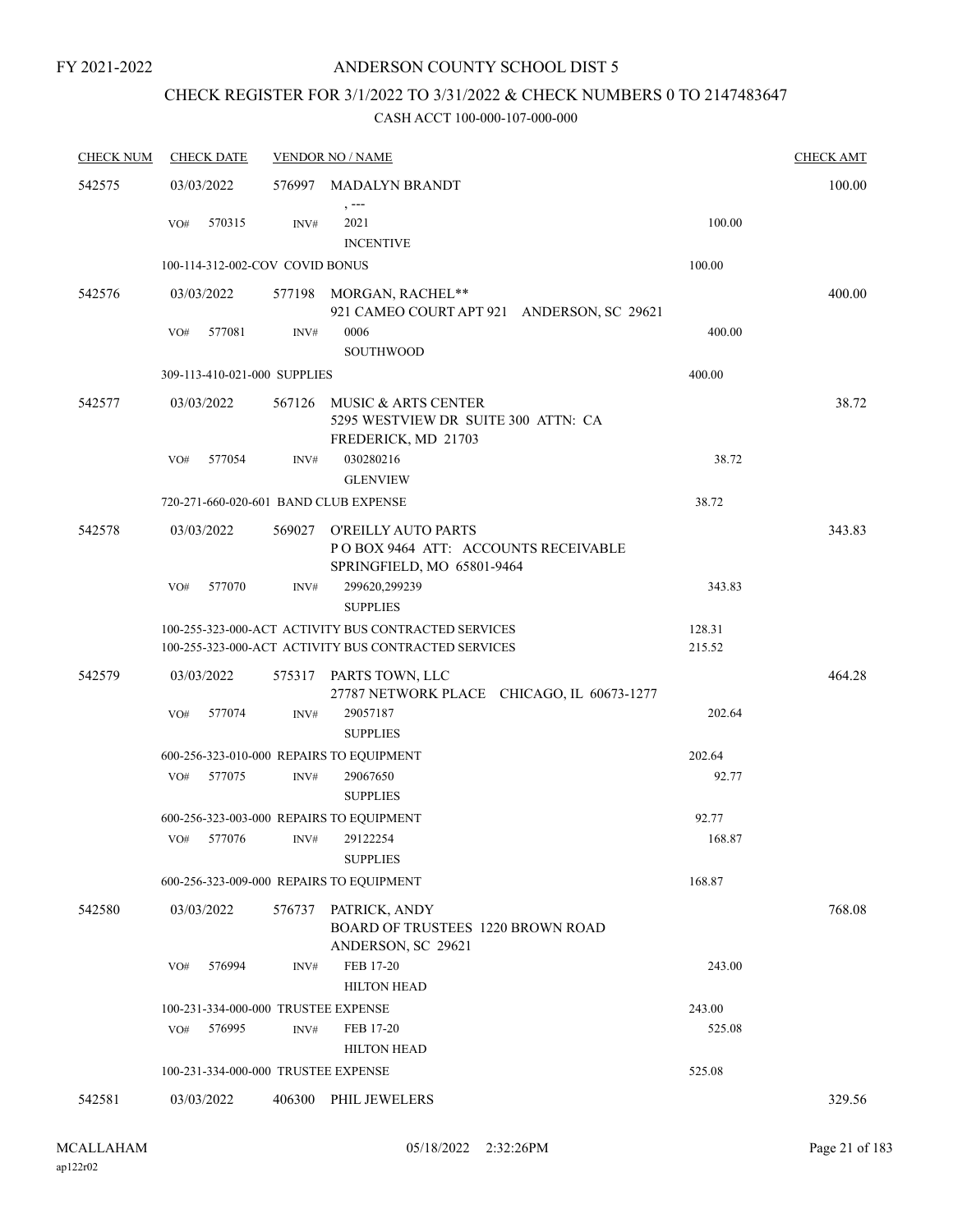## CHECK REGISTER FOR 3/1/2022 TO 3/31/2022 & CHECK NUMBERS 0 TO 2147483647

| <b>CHECK NUM</b> | <b>CHECK DATE</b> |                                |        | <b>VENDOR NO / NAME</b>                                                      |           | <b>CHECK AMT</b> |
|------------------|-------------------|--------------------------------|--------|------------------------------------------------------------------------------|-----------|------------------|
|                  |                   |                                |        | 116 NORTH MAIN STREET ANDERSON, SC 29621                                     |           |                  |
|                  | VO#               | 577078                         | INV#   | 350646,350521                                                                | 329.56    |                  |
|                  |                   |                                |        | <b>NEVITT FOREST</b>                                                         |           |                  |
|                  |                   |                                |        | 712-271-660-012-201 MISCELLANEOUS EXPENSE                                    | 278.20    |                  |
|                  |                   |                                |        | 712-271-660-012-201 MISCELLANEOUS EXPENSE                                    | 51.36     |                  |
| 542582           | 03/03/2022        |                                | 568036 | PIEDMONT NATURAL GAS<br>PO BOX 1246 CHARLOTTE, NC 28201-1246                 |           | 33,249.41        |
|                  | VO#               | 577138                         | INV#   | <b>DUE MARCH 8</b><br><b>UTILITIES</b>                                       | 33,249.41 |                  |
|                  |                   | 100-254-472-002-000 ENERGY-GAS |        |                                                                              | 11,208.00 |                  |
|                  |                   | 100-254-472-005-000 ENERGY-GAS |        |                                                                              | 4,857.70  |                  |
|                  |                   | 100-254-472-009-000 ENERGY-GAS |        |                                                                              | 320.06    |                  |
|                  |                   | 100-254-472-013-000 ENERGY-GAS |        |                                                                              | 2,291.89  |                  |
|                  |                   | 100-254-472-014-000 ENERGY-GAS |        |                                                                              | 4,288.39  |                  |
|                  |                   | 100-254-472-019-000 ENERGY-GAS |        |                                                                              | 2,939.00  |                  |
|                  |                   | 100-254-472-020-000 ENERGY-GAS |        |                                                                              | 1,281.84  |                  |
|                  |                   | 100-254-472-023-000 ENERGY-GAS |        |                                                                              | 2,945.71  |                  |
|                  |                   | 600-256-470-002-000 ENERGY     |        |                                                                              | 102.39    |                  |
|                  |                   | 600-256-470-009-000 ENERGY     |        |                                                                              | 2,462.42  |                  |
|                  |                   | 600-256-470-017-000 ENERGY     |        |                                                                              | 352.77    |                  |
|                  |                   | 600-256-470-019-000 ENERGY     |        |                                                                              | 199.24    |                  |
|                  |                   |                                |        |                                                                              |           |                  |
| 542583           | 03/03/2022        |                                | 572274 | PRINTGLOBE, LLC                                                              |           | 272.60           |
|                  | VO#               | 577123                         | INV#   | 3500 COMSOUTH DRIVE STE 100 AUSTIN, TX 78744<br>533449                       | 272.60    |                  |
|                  |                   |                                |        | <b>COFFEE MUGS</b>                                                           |           |                  |
|                  |                   |                                |        | 515-253-520-000-HQ1 DOWNTOWN PROJECT BLDG 1                                  | 272.60    |                  |
|                  |                   |                                |        |                                                                              |           |                  |
| 542584           | 03/03/2022        |                                | 571652 | PROSOURCE LLC<br>P.O. BOX 5339 GREENVILLE, SC 29606                          |           | 48.14            |
|                  | VO#               | 577079                         | INV#   | S2443228<br><b>SUPPLIES</b>                                                  | 48.14     |                  |
|                  |                   |                                |        | 100-254-410-021-001 SUPPLIES - MAINTENANCE                                   | 48.14     |                  |
| 542585           | 03/03/2022        |                                | 423300 | PURCHASE POWER<br>POBOX 371874 PITTSBURGH, PA 15250-7874                     |           | 520.99           |
|                  | VO#               | 577080                         | INV#   | 0619-9164                                                                    | 520.99    |                  |
|                  |                   |                                |        | ROBERT ANDERSON                                                              |           |                  |
|                  |                   |                                |        | 706-271-660-006-411 MISCELLANEOUS EXPENSE                                    | 520.99    |                  |
| 542586           | 03/03/2022        |                                | 572892 | <b>SAE FOUNDATION</b><br>400 COMMONWEALTH DRIVE WARRENDALE, PA<br>15096-0001 |           | 2,655.00         |
|                  | VO#               | 577083                         | INV#   | 15763<br>296336<br>PO#                                                       | 2,655.00  |                  |
|                  |                   |                                |        | <b>SUPPLIES</b>                                                              |           |                  |
|                  |                   |                                |        | 100-221-410-000-PLW PROJECT LEAD THE WAY                                     | 2,655.00  |                  |
| 542587           | 03/03/2022        |                                | 576997 | <b>SARAH GIBSON</b>                                                          |           | 100.00           |
|                  |                   |                                |        |                                                                              |           |                  |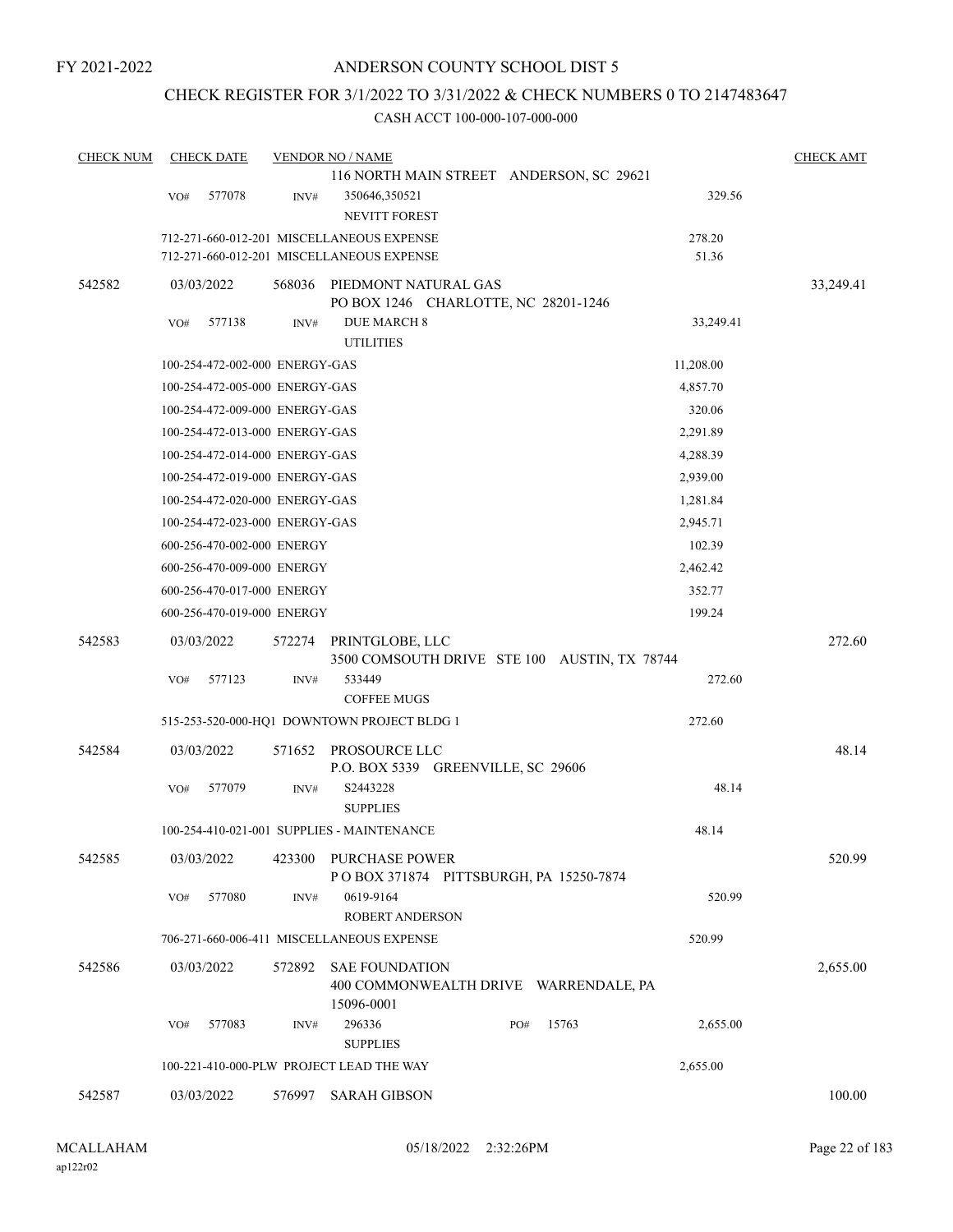## ANDERSON COUNTY SCHOOL DIST 5

# CHECK REGISTER FOR 3/1/2022 TO 3/31/2022 & CHECK NUMBERS 0 TO 2147483647

|   | <b>CHECK NUM</b> |     | <b>CHECK DATE</b> |                                 | <b>VENDOR NO / NAME</b>                                                                        |     |            |          | <b>CHECK AMT</b> |
|---|------------------|-----|-------------------|---------------------------------|------------------------------------------------------------------------------------------------|-----|------------|----------|------------------|
|   |                  | VO# | 569688            | INV#                            | 2021<br><b>INCENTIVE</b>                                                                       |     |            | 100.00   |                  |
|   |                  |     |                   | 124-114-312-024-COV COVID BONUS |                                                                                                |     |            | 100.00   |                  |
|   | 542588           |     | 03/03/2022        | 573474                          | <b>SCBDA</b><br>WALHALLA HS - CHRIS UDELL 4701 HWY 11<br>WALHALLA, SC 29691                    |     |            |          | 190.00           |
|   |                  | VO# | 577084            | INV#                            | <b>GLENVIEW MS</b><br><b>REGISTRATION</b>                                                      |     |            | 190.00   |                  |
|   |                  |     |                   |                                 | 720-271-660-020-601 BAND CLUB EXPENSE                                                          |     |            | 190.00   |                  |
|   | 542589           |     | 03/03/2022        | 577187                          | <b>ELIZABETH ROESEL</b><br>SEA LEVEL SOCIAL LLC 1116 MERCHANT LANE<br>CAROLINA BEACH, NC 28428 |     |            |          | 3,218.75         |
|   |                  | VO# | 577082            | INV#                            | CP-10243<br><b>SOCIAL MEDIA</b>                                                                | PO# | 15912      | 3,218.75 |                  |
|   |                  |     |                   | 600-256-350-000-000 ADVERTISING |                                                                                                |     |            | 3,218.75 |                  |
|   | 542590           |     | 03/03/2022        | 568954                          | <b>SHRED A WAY</b><br>PO BOX 51132 ATT: ACCOUNTS RECEIVABLE<br>PIEDMONT, SC 29673              |     |            |          | 1,850.00         |
|   |                  | VO# | 577097            | INV#                            | A99968<br><b>DISTRICT OFFICE</b>                                                               |     |            | 215.00   |                  |
|   |                  |     |                   |                                 | 100-252-312-000-000 PURCHASED SERVICES                                                         |     |            | 215.00   |                  |
|   |                  |     | VO# 577098        | INV#                            | 16422<br><b>DISTRICT OFFICE</b>                                                                |     |            | 1,635.00 |                  |
|   |                  |     |                   |                                 | 100-252-312-000-000 PURCHASED SERVICES                                                         |     |            | 1,635.00 |                  |
| * | 542592           |     | 03/03/2022        | 571368                          | STRAIGHT PATHS LANDSCAPE<br>PO BOX 5542 ANDERSON, SC 29623-0542                                |     |            |          | 5,370.50         |
|   |                  | VO# | 577100            | INV#                            | 650<br><b>AIT SERVICE</b>                                                                      | PO# | 14868      | 5,370.50 |                  |
|   |                  |     |                   |                                 | 131-254-323-031-305 CONTRACT SERV.-GROUNDS                                                     |     |            | 5,370.50 |                  |
|   | 542593           |     | 03/03/2022        | 575855                          | <b>TERRAPIN TOOLS FOR THINKING</b><br>955 MASSACHUSETTS AVENUE #365<br>MA 02139-3233           |     | CAMBRIDGE, |          | 615.95           |
|   |                  | VO# | 577101            | INV#                            | 109244-1<br><b>SUPPLIES</b>                                                                    | PO# | 15666      | 615.95   |                  |
|   |                  |     |                   |                                 | 900-221-445-000-047 TECHNOLOGY SUPPLIES-BOSCH LAB                                              |     |            | 615.95   |                  |
|   | 542594           |     | 03/03/2022        | 566181                          | THE BACH COMPANY<br>760 SAN ANTONIO ROAD ATT: ACCOUNTS<br>RECEIVABLE PALO ALTO, CA 94303-4695  |     |            |          | 6,776.32         |
|   |                  | VO# | 577102            | INV#                            | 252102<br><b>CALCULATORS</b>                                                                   | PO# | 15658      | 6,776.32 |                  |
|   |                  |     |                   | 397-114-410-000-000 SUPPLIES    |                                                                                                |     |            | 6,776.32 |                  |
|   | 542595           |     | 03/03/2022        | 564442                          | UNITED CHEMICAL & SUPPLY CO                                                                    |     |            |          | 8,977.73         |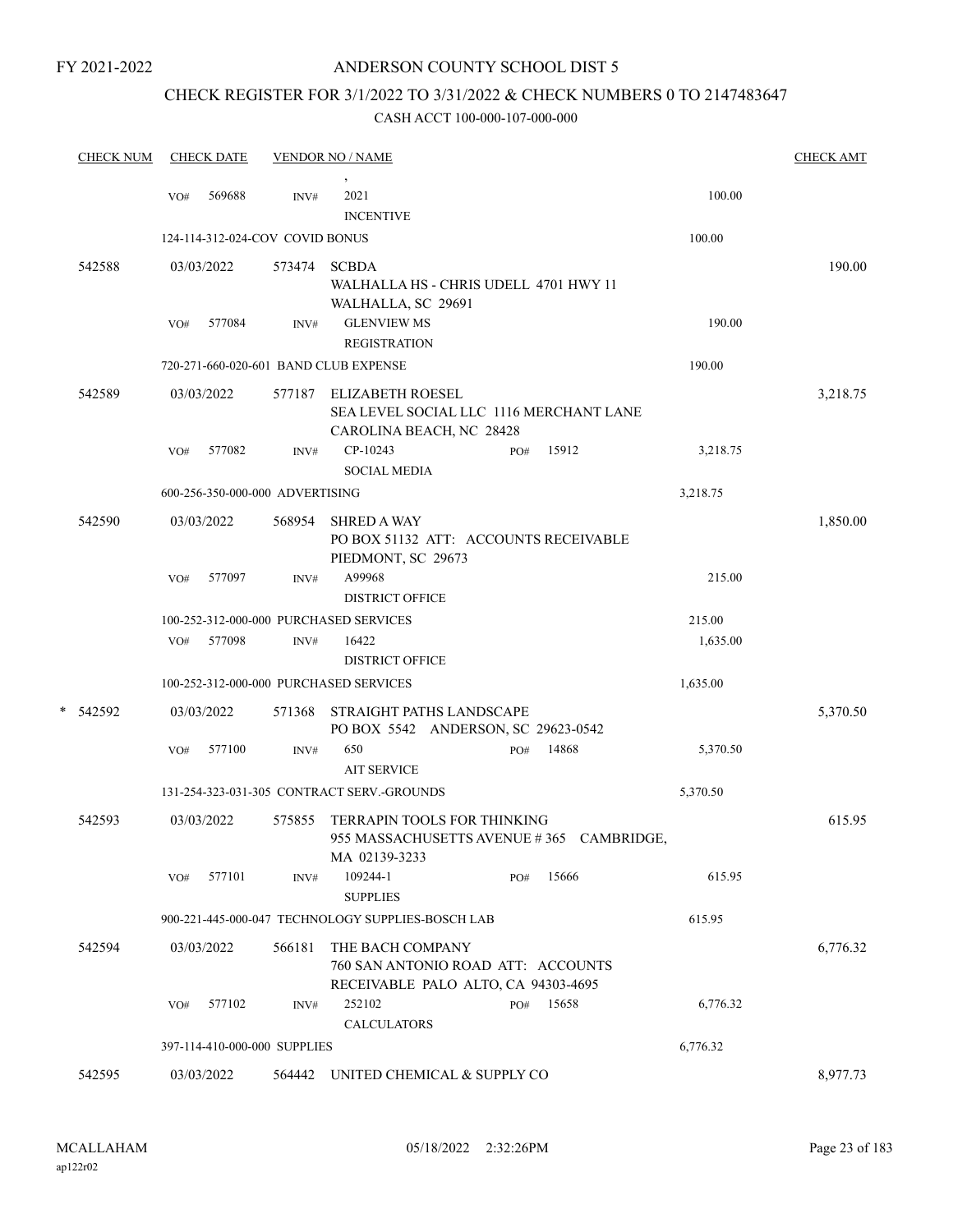## ANDERSON COUNTY SCHOOL DIST 5

## CHECK REGISTER FOR 3/1/2022 TO 3/31/2022 & CHECK NUMBERS 0 TO 2147483647

| <b>CHECK NUM</b> |     | <b>CHECK DATE</b>                  |        | <b>VENDOR NO / NAME</b>                                                          |     |       |          | <b>CHECK AMT</b> |
|------------------|-----|------------------------------------|--------|----------------------------------------------------------------------------------|-----|-------|----------|------------------|
|                  |     |                                    |        | PO BOX 5066 ATT: ACCOUNTS RECEIVABLE<br>GREENVILLE, SC 29606                     |     |       |          |                  |
|                  | VO# | 577105                             | INV#   | 640639-1<br><b>SUPPLIES</b>                                                      | PO# | 15414 | 8,977.73 |                  |
|                  |     |                                    |        | 600-000-171-000-000 FOOD SERV. - INVEN. SUPPLIES                                 |     |       | 8,977.73 |                  |
| 542596           |     | 03/03/2022                         |        | 573815 UNITED REFRIGERATION, INC<br>PO BOX 740703 ATLANTA, GA 30374-0703         |     |       |          | 630.62           |
|                  | VO# | 577106                             | INV#   | 83157706<br><b>SUPPLIES</b>                                                      |     |       | 524.54   |                  |
|                  |     |                                    |        | 100-254-410-009-001 SUPPLIES - MAINTENANCE                                       |     |       | 524.54   |                  |
|                  | VO# | 577107                             | INV#   | 83157683<br><b>SUPPLIES</b>                                                      |     |       | 106.08   |                  |
|                  |     |                                    |        | 100-254-410-000-001 MAINT. SUPPLIES-STRUCTURES                                   |     |       | 106.08   |                  |
| 542597           |     | 03/03/2022                         | 575086 | VALIC<br>C/O JP MORGAN CHASE PO BOX 301701 DALLAS,<br>TX 75303-1701              |     |       |          | 103.85           |
|                  | VO# | 577108                             | INV#   | <b>J. LUVENE</b><br>2/28/22 PAYROLL                                              |     |       | 103.85   |                  |
|                  |     |                                    |        | 100-000-468-000-000 OPTIONAL RETIREMENT PLAN                                     |     |       | 66.76    |                  |
|                  |     |                                    |        | 100-000-484-000-000 EMPLOYER RETIREMENT PAYABLE                                  |     |       | 37.09    |                  |
| 542598           |     | 03/03/2022                         | 573864 | WELLS FARGO VENDOR FIN SERV<br>PO BOX 105743 ATLANTA, GA 30348-5743              |     |       |          | 674.16           |
|                  | VO# | 577110                             | INV#   | 5019153943<br><b>COPIER</b>                                                      | PO# | 15082 | 222.56   |                  |
|                  |     | 100-147-410-018-000 SUPPLIES       |        |                                                                                  |     |       | 222.56   |                  |
|                  | VO# | 577111                             | INV#   | 5019057279<br><b>COPIER</b>                                                      |     |       | 229.04   |                  |
|                  |     | 723-190-660-023-913 COPIER EXPENSE |        |                                                                                  |     |       | 229.04   |                  |
|                  | VO# | 577112                             | INV#   | 5017880971<br><b>COPIER</b>                                                      | PO# | 15082 | 222.56   |                  |
|                  |     | 100-147-410-018-000 SUPPLIES       |        |                                                                                  |     |       | 222.56   |                  |
| 542599           |     | 03/03/2022                         |        | 529150 WEST MUSIC<br>POBOX 5521 ATT: ACCOUNTS RECEIVABLE<br>CORALVILLE, IA 52241 |     |       |          | 2,241.81         |
|                  | VO# | 577129                             | INV#   | SI2115899<br><b>MIDWAY ELEM</b>                                                  | PO# | 15886 | 2,241.81 |                  |
|                  |     | 100-233-410-017-000 SUPPLIES       |        |                                                                                  |     |       | 241.81   |                  |
|                  |     |                                    |        | 900-112-410-017-B10 BEST GRANT - S PHILLIPS                                      |     |       | 2,000.00 |                  |
| 542600           |     | 03/03/2022                         | 574973 | WRESTLINGMART<br>22 MAUCHLY IRVINE, CA 92618                                     |     |       |          | 1,744.25         |
|                  | VO# | 577120                             | INV#   | 145186<br><b>ROBERT ANDERSON</b>                                                 |     |       | 1,744.25 |                  |
|                  |     |                                    |        | 706-271-660-006-663 ATHLETIC GENERAL EXPENSE                                     |     |       | 1,744.25 |                  |
| 542601           |     | 03/08/2022                         |        | 569972 ALICIA LAUZIER                                                            |     |       |          | 45.00            |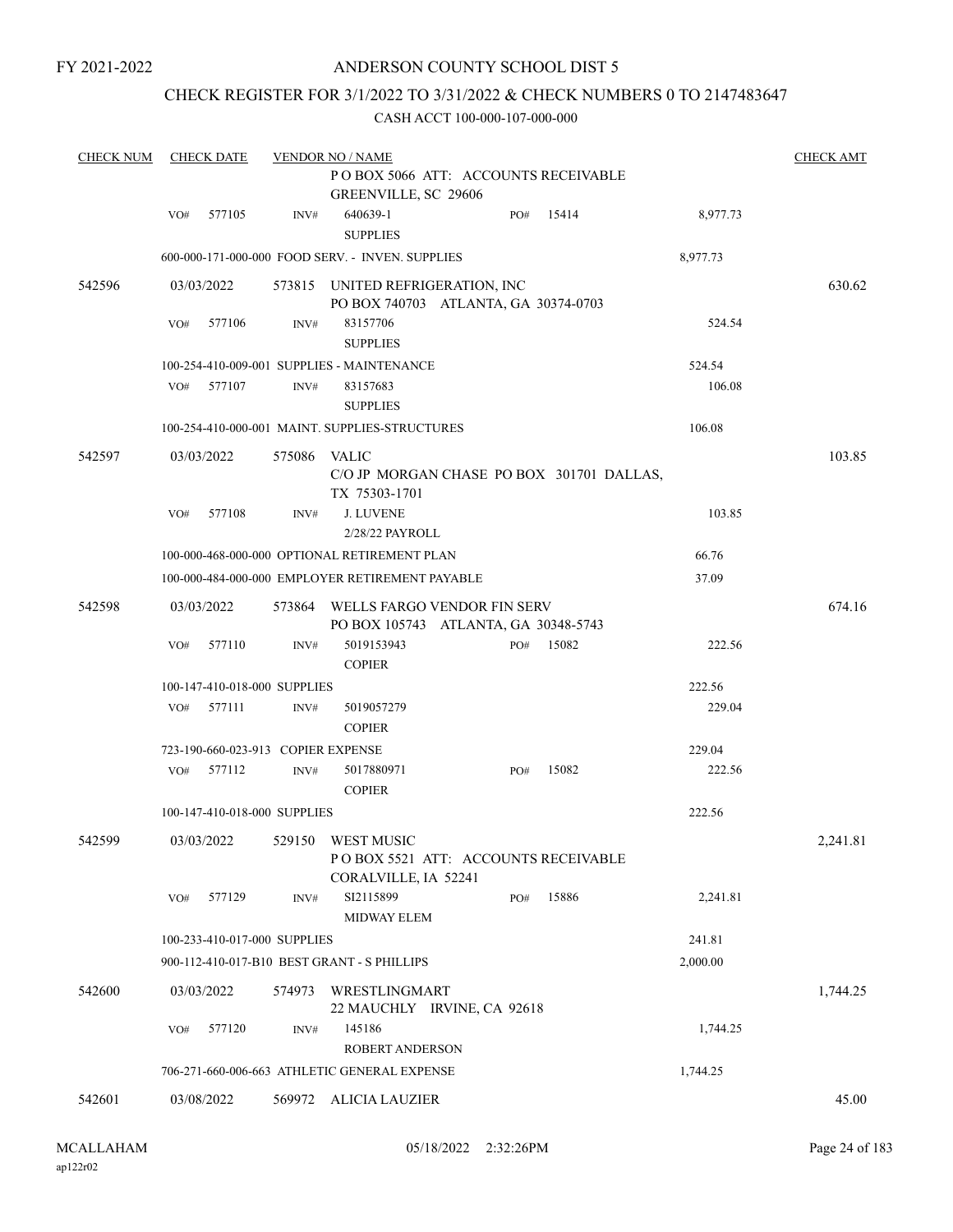## CHECK REGISTER FOR 3/1/2022 TO 3/31/2022 & CHECK NUMBERS 0 TO 2147483647

### CASH ACCT 100-000-107-000-000

| <b>CHECK NUM</b> |     | <b>CHECK DATE</b>                     |        | <b>VENDOR NO / NAME</b>                                         |     |       |          | <b>CHECK AMT</b> |
|------------------|-----|---------------------------------------|--------|-----------------------------------------------------------------|-----|-------|----------|------------------|
|                  |     |                                       |        | 116 ELLIOT CIRCLE ANDERSON, SC 29621                            |     |       |          |                  |
|                  | VO# | 577166                                | INV#   | <b>HOSA FEE</b>                                                 |     |       | 45.00    |                  |
|                  |     |                                       |        | <b>REFUND</b>                                                   |     |       |          |                  |
|                  |     | 731-271-660-031-856 NTHS EXPENSE      |        |                                                                 |     |       | 45.00    |                  |
| 542602           |     | 03/08/2022                            | 573871 | ALMEIDA, ARTIE^^                                                |     |       |          | 2,375.00         |
|                  |     |                                       |        | 502 ELLSWORTH STREET ALTAMONTE SPRINGS, FL                      |     |       |          |                  |
|                  |     |                                       |        | 32701                                                           |     |       |          |                  |
|                  | VO# | 577174                                | INV#   | 031422                                                          | PO# | 15848 | 2,375.00 |                  |
|                  |     |                                       |        | <b>MIDWAY ELEM</b>                                              |     |       |          |                  |
|                  |     |                                       |        | 100-221-312-000-000 PURCHASED SERVICES                          |     |       | 2,375.00 |                  |
| 542603           |     | 03/08/2022                            | 576412 | AMAZON CAPITAL SERVICES<br>PO BOX 035184 SEATTLE, WA 98124-5184 |     |       |          | 7,280.47         |
|                  | VO# | 577141                                | INV#   | <b>PURCHASES</b>                                                |     |       | 7,280.47 |                  |
|                  |     |                                       |        | A2QG7V7TDJIMYY                                                  |     |       |          |                  |
|                  |     | 100-112-410-012-000 SUPPLIES          |        |                                                                 |     |       | 53.17    |                  |
|                  |     |                                       |        | 100-113-410-020-VEN SUPPLY-ADDT'L FOR LOST VENDING              |     |       | 35.90    |                  |
|                  |     |                                       |        | 100-113-410-021-VEN SUPPLY-ADDT'L FOR LOST VENDING              |     |       | 46.52    |                  |
|                  |     | 100-114-410-002-000 SUPPLIES          |        |                                                                 |     |       | 31.55    |                  |
|                  |     | 100-114-410-002-SCI SCIENCE MATERIALS |        | 152.50                                                          |     |       |          |                  |
|                  |     | 100-114-410-002-SCI SCIENCE MATERIALS |        | 440.98                                                          |     |       |          |                  |
|                  |     |                                       |        | 100-114-410-002-SCI SCIENCE MATERIALS                           |     |       | 37.86    |                  |
|                  |     | 100-212-410-020-000 SUPPLIES          |        |                                                                 |     |       | 288.89   |                  |
|                  |     | 100-222-410-013-000 SUPPLIES          |        |                                                                 |     |       | 173.24   |                  |
|                  |     | 100-232-410-000-000 SUPPLIES          |        |                                                                 |     |       | 133.37   |                  |
|                  |     | 100-233-410-021-000 SUPPLIES          |        |                                                                 |     |       | 71.67    |                  |
|                  |     | 100-252-410-000-000 SUPPLIES          |        |                                                                 |     |       | 26.68    |                  |
|                  |     | 100-390-410-001-000 SUPPLIES          |        |                                                                 |     |       | 132.34   |                  |
|                  |     | 201-112-410-019-000 SUPPLIES          |        |                                                                 |     |       | 554.16   |                  |
|                  |     |                                       |        | 201-112-445-007-000 TECHNOLOGY SUPPLIES                         |     |       | 55.61    |                  |
|                  |     | 203-127-410-000-000 SUPPLIES          |        |                                                                 |     |       | 78.70    |                  |
|                  |     |                                       |        | 218-113-410-020-01A ART/MUSIC/PE SUPPLIES                       |     |       | 516.49   |                  |
|                  |     |                                       |        | 703-271-660-003-411 MISCELLANEOUS EXPENSE                       |     |       | 77.67    |                  |
|                  |     |                                       |        | 705-271-660-005-645 ENGINEERING CLUB EXPENSE                    |     |       | 127.85   |                  |
|                  |     |                                       |        | 705-271-660-005-645 ENGINEERING CLUB EXPENSE                    |     |       | 834.58   |                  |
|                  |     |                                       |        | 706-271-660-006-411 MISCELLANEOUS EXPENSE                       |     |       | 32.69    |                  |
|                  |     |                                       |        | 712-271-660-012-201 MISCELLANEOUS EXPENSE                       |     |       | 261.52   |                  |
|                  |     |                                       |        | 714-271-660-014-201 MISCELLANEOUS EXPENSE                       |     |       | 996.75   |                  |
|                  |     |                                       |        | 714-271-660-014-201 MISCELLANEOUS EXPENSE                       |     |       | 467.67   |                  |
|                  |     |                                       |        | 717-190-660-017-201 MISCELLANEOUS EXPENSE                       |     |       | 116.54   |                  |
|                  |     |                                       |        | 720-271-660-020-411 MISCELLANEOUS EXPENSE                       |     |       | 96.15    |                  |
|                  |     |                                       |        | 900-112-410-017-B09 BEST GRANT - M BUTLER                       |     |       | 1,439.42 |                  |
|                  |     |                                       |        |                                                                 |     |       |          |                  |

542604 03/08/2022 570950 ANDERSON COUNTY SHERIFF'S OFFICE 490.00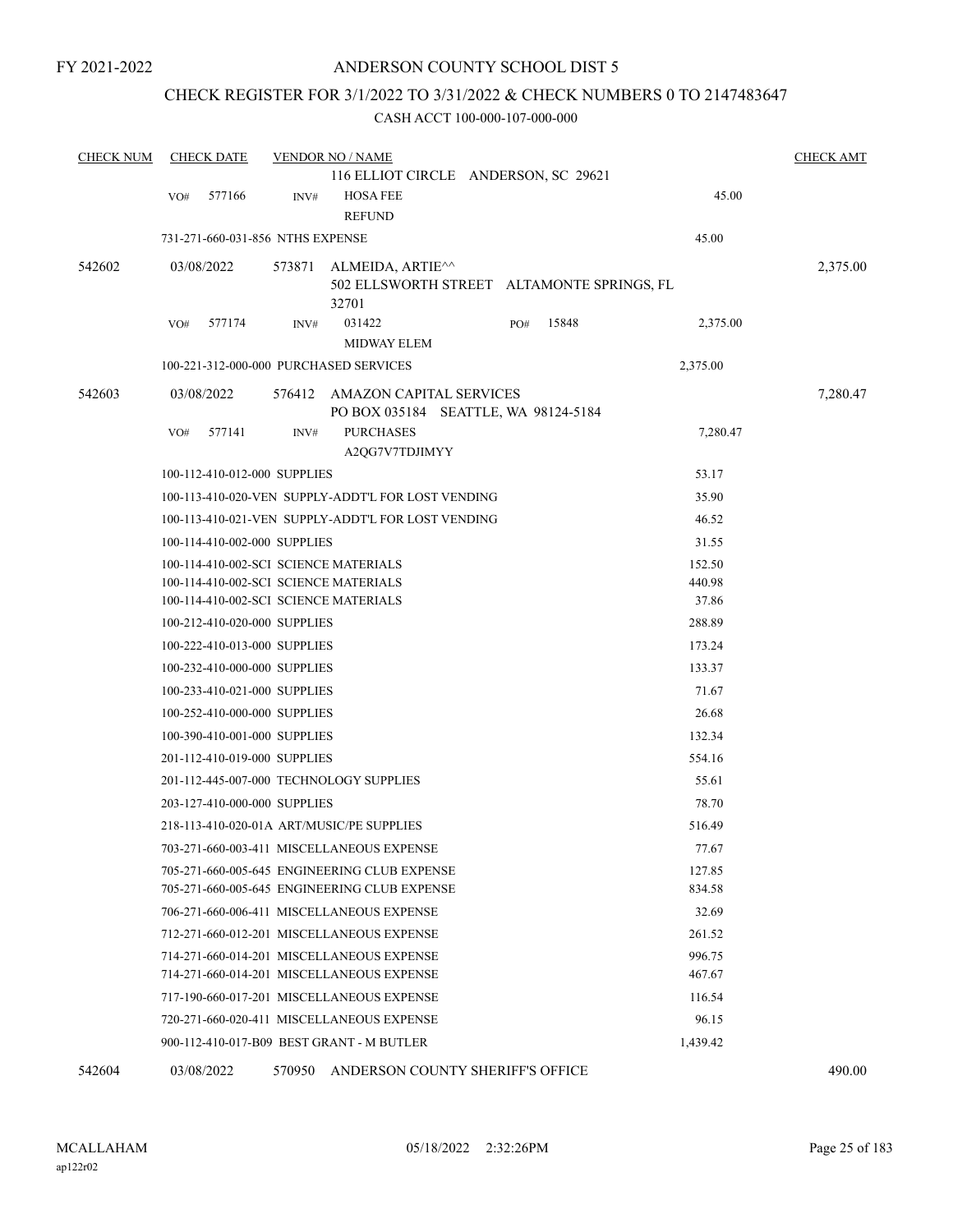## ANDERSON COUNTY SCHOOL DIST 5

## CHECK REGISTER FOR 3/1/2022 TO 3/31/2022 & CHECK NUMBERS 0 TO 2147483647

| <b>CHECK NUM</b> |     | <b>CHECK DATE</b> |                              | <b>VENDOR NO / NAME</b>                            |                                                                 |          | <b>CHECK AMT</b> |
|------------------|-----|-------------------|------------------------------|----------------------------------------------------|-----------------------------------------------------------------|----------|------------------|
|                  |     |                   |                              | ANDERSON, SC 29621                                 | ATTN: JAMIE LAZAR 305 CAMSON ROAD                               |          |                  |
|                  | VO# | 577176            | INV#                         | <b>MARCH2</b>                                      |                                                                 | 140.00   |                  |
|                  |     |                   |                              | <b>TLH LACROSSE</b>                                |                                                                 |          |                  |
|                  |     |                   |                              | 702-271-660-002-742 LACROSSE GATE EXPENSE          |                                                                 | 140.00   |                  |
|                  | VO# | 577177            | INV#                         | <b>MARCH 1</b>                                     |                                                                 | 210.00   |                  |
|                  |     |                   |                              | <b>WHS BASEBALL</b>                                |                                                                 |          |                  |
|                  |     |                   |                              | 703-271-660-003-690 BASEBALL GATE RECEIPTS EXPENSE |                                                                 | 210.00   |                  |
|                  | VO# | 577178            | INV#                         | <b>MARCH 1</b>                                     |                                                                 | 140.00   |                  |
|                  |     |                   |                              | <b>WHS BBALL</b>                                   |                                                                 |          |                  |
|                  |     |                   |                              | 703-271-660-003-753 BASKETBALL GATE EXPENSE        |                                                                 | 140.00   |                  |
| 542605           |     | 03/08/2022        | 564791                       |                                                    | ANDERSON INTERFAITH MINISTRIES<br>POBOX 1136 ANDERSON, SC 29622 |          | 1,965.00         |
|                  | VO# | 577173            | INV#                         | <b>FUNDRAISER</b>                                  |                                                                 | 1,965.00 |                  |
|                  |     |                   |                              | <b>GLENVIEW</b>                                    |                                                                 |          |                  |
|                  |     |                   |                              | 713-271-660-013-201 MISCELLANEOUS EXPENSE          |                                                                 | 1,965.00 |                  |
| 542606           |     | 03/08/2022        | 573213                       | ARC3 GASES                                         | PO BOX 896866 CHARLOTTE, NC 28289-6866                          |          | 77.04            |
|                  | VO# | 577175            | INV#                         | 8652584<br><b>LEASE</b>                            |                                                                 | 77.04    |                  |
|                  |     |                   | 100-222-410-013-000 SUPPLIES |                                                    |                                                                 | 77.04    |                  |
| 542607           |     | 03/08/2022        | 570528                       | ASIAN FOOD SOLUTIONS, INC                          |                                                                 |          | 5,697.72         |
|                  |     |                   |                              |                                                    | 5600 ELMHURST CIRCLE OVIEDO, FL 32765                           |          |                  |
|                  | VO# | 577180            | INV#                         | 2301A                                              |                                                                 | 5,697.72 |                  |
|                  |     |                   |                              | <b>FOOD</b>                                        |                                                                 |          |                  |
|                  |     |                   |                              | 600-000-172-000-000 FOOD SERV INVEN. FOOD          |                                                                 | 5,697.72 |                  |
| 542608           |     | 03/08/2022        | 564814                       | BROOKWOOD FARMS, INC<br>CITY, NC 27344             | POBOX 277 ATT: ACCOUNTS RECEIVABLE SILER                        |          | 1,450.00         |
|                  | VO# | 577184            | INV#                         | 0137732                                            |                                                                 | 1,450.00 |                  |
|                  |     |                   |                              | <b>FOOD</b>                                        |                                                                 |          |                  |
|                  |     |                   |                              | 600-000-172-000-000 FOOD SERV INVEN. FOOD          |                                                                 | 1,450.00 |                  |
| 542609           |     | 03/08/2022        | 569296                       | <b>CAPITAL ONE</b>                                 | PO BOX 60506 CITY OF INDUSTRY, CA 91716-0506                    |          | 117.48           |
|                  | VO# | 577187            | INV#                         | 1640425855<br>ACCT 609251                          |                                                                 | 117.48   |                  |
|                  |     |                   |                              | 705-271-660-005-411 MISCELLANEOUS EXPENSE          |                                                                 | 92.02    |                  |
|                  |     |                   |                              | 705-271-660-005-611 PEP CLUB EXPENSE               |                                                                 | 8.48     |                  |
|                  |     |                   |                              | 705-271-660-005-751 BASKETBALL BOYS EXPENSE        |                                                                 | 8.49     |                  |
|                  |     |                   |                              | 705-271-660-005-752 BASKETBALL GIRLS EXPENSE       |                                                                 | 8.49     |                  |
|                  |     |                   | 569296                       | <b>CAPITAL ONE</b>                                 |                                                                 |          | 818.37           |
| 542610           |     | 03/08/2022        |                              | PO BOX 60506                                       | CITY OF INDUSTRY, CA 91716-0506                                 |          |                  |
|                  | VO# | 577189            | INV#                         | 1640428733<br>ACCT 636837                          |                                                                 | 818.37   |                  |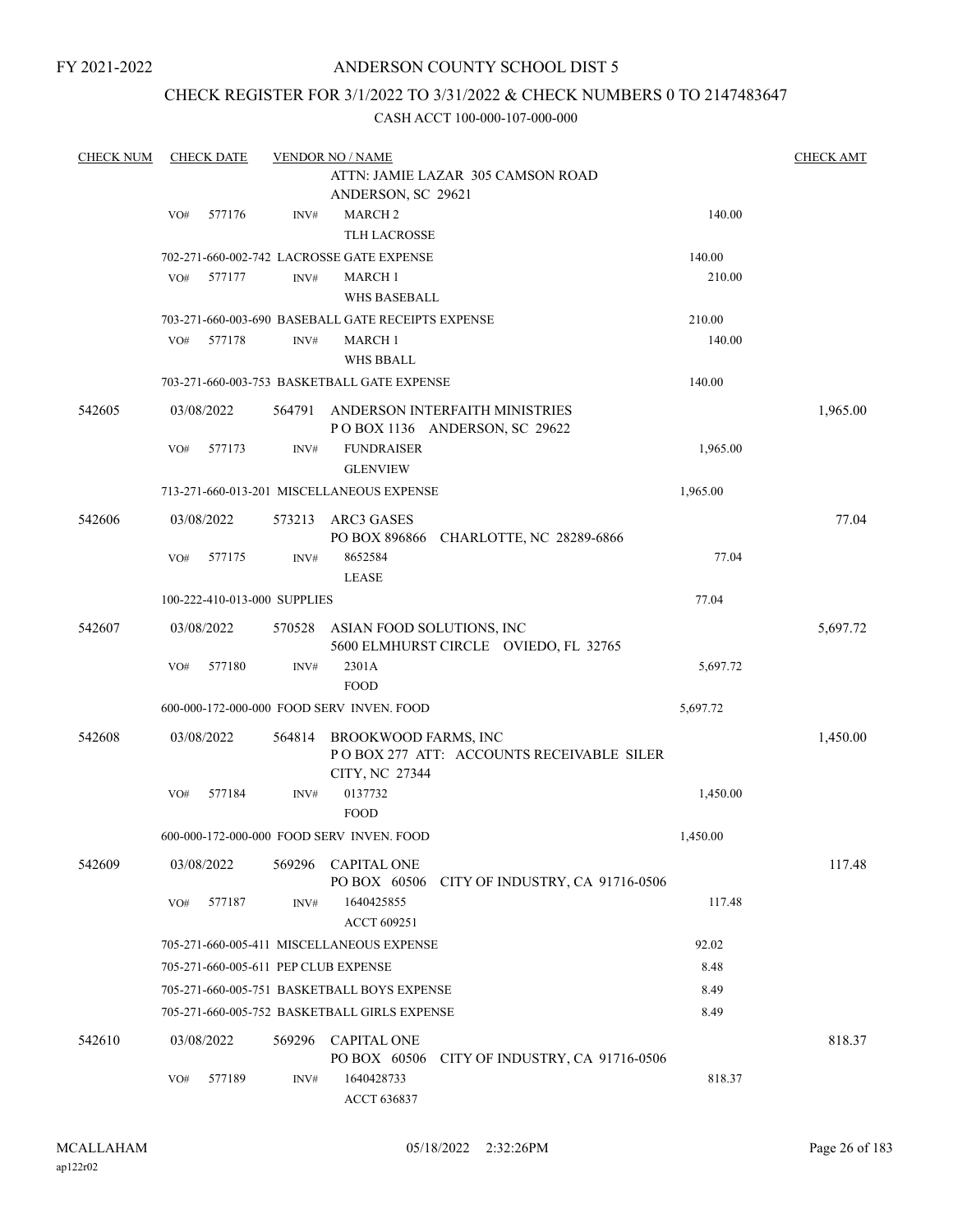## CHECK REGISTER FOR 3/1/2022 TO 3/31/2022 & CHECK NUMBERS 0 TO 2147483647

| <b>CHECK NUM</b> | <b>CHECK DATE</b>                        |        | <b>VENDOR NO / NAME</b>                                                               |          | <b>CHECK AMT</b> |
|------------------|------------------------------------------|--------|---------------------------------------------------------------------------------------|----------|------------------|
|                  |                                          |        | 712-271-660-012-201 MISCELLANEOUS EXPENSE                                             | 120.06   |                  |
|                  | 712-271-660-012-315 HOSPITALITY EXPENSE  |        |                                                                                       | 366.70   |                  |
|                  |                                          |        | 712-271-660-012-324 POSTIVE BEHAVIOR I.S. EXPENSE                                     | 27.28    |                  |
|                  | 802-112-410-012-000 SUPPLIES - RETENTION |        |                                                                                       | 304.33   |                  |
| 542611           | 03/08/2022                               | 569296 | <b>CAPITAL ONE</b><br>PO BOX 60506 CITY OF INDUSTRY, CA 91716-0506                    |          | 520.20           |
|                  | 577188<br>VO#                            | INV#   | 1640425896<br>ACCT 609510                                                             | 520.20   |                  |
|                  |                                          |        | 716-271-660-016-201 MISCELLANEOUS EXPENSE                                             | 520.20   |                  |
| 542612           | 03/08/2022                               |        | 569296 CAPITAL ONE<br>PO BOX 60506 CITY OF INDUSTRY, CA 91716-0506                    |          | 338.89           |
|                  | 577190<br>VO#                            | INV#   | 1640425983<br>ACCT 609839                                                             | 338.89   |                  |
|                  |                                          |        | 718-271-660-018-201 MISCELLANEOUS EXPENSE                                             | 13.13    |                  |
|                  |                                          |        | 718-271-660-018-290 MISC. FUNDRAISER EXPENSE                                          | 210.94   |                  |
|                  | 802-147-410-018-000 SUPPLIES - RETENTION |        |                                                                                       | 114.82   |                  |
| 542613           | 03/08/2022                               | 156900 | CAROLINA PRODUCE COMPANY<br>POBOX 3849 ATT: ACCOUNTS RECEIVABLE<br>ANDERSON, SC 29622 |          | 9,757.98         |
|                  | 577192<br>VO#                            | INV#   | <b>FEB 2022</b><br><b>FOOD</b>                                                        | 9,757.98 |                  |
|                  | 600-256-460-003-000 FOOD                 |        |                                                                                       | 1,069.30 |                  |
|                  | 600-256-460-005-000 FOOD                 |        |                                                                                       | 35.95    |                  |
|                  | 600-256-460-006-000 FOOD                 |        |                                                                                       | 273.00   |                  |
|                  | 600-256-460-007-000 FOOD                 |        |                                                                                       | 199.00   |                  |
|                  | 600-256-460-008-000 FOOD                 |        |                                                                                       | 180.00   |                  |
|                  | 600-256-460-009-000 FOOD                 |        |                                                                                       | 2,382.83 |                  |
|                  | 600-256-460-011-000 FOOD                 |        |                                                                                       | 150.75   |                  |
|                  | 600-256-460-012-000 FOOD                 |        |                                                                                       | 26.00    |                  |
|                  | 600-256-460-013-000 FOOD                 |        |                                                                                       | 2,498.25 |                  |
|                  | 600-256-460-016-000 FOOD                 |        |                                                                                       | 2,238.00 |                  |
|                  | 600-256-460-017-000 FOOD                 |        |                                                                                       | 371.90   |                  |
|                  | 631-256-460-031-000 PURCHASED FOOD       |        |                                                                                       | 299.50   |                  |
|                  | 631-256-460-031-CAT FOOD-CATERING        |        |                                                                                       | 33.50    |                  |
| 542614           | 03/08/2022                               | 167800 | CHICK-FIL-A<br>3526 CLEMSON BOULEVARD ATT: MARY STEPHENS<br>ANDERSON, SC 29625        |          | 1,592.00         |
|                  | 577193<br>VO#                            | INV#   | MAR 16 MEALS<br><b>ROBERT ANDERSON</b>                                                | 1,592.00 |                  |
|                  |                                          |        | 706-271-660-006-663 ATHLETIC GENERAL EXPENSE                                          | 1,592.00 |                  |
| 542615           | 03/08/2022                               | 574613 | COCA-COLA BOTTLING CO CONSOLIDATED<br>PO BOX 602937 CHARLOTTE, NC 28260-2937          |          | 4,302.63         |
|                  | VO#<br>577194                            | INV#   | FEB 2022                                                                              | 4,302.63 |                  |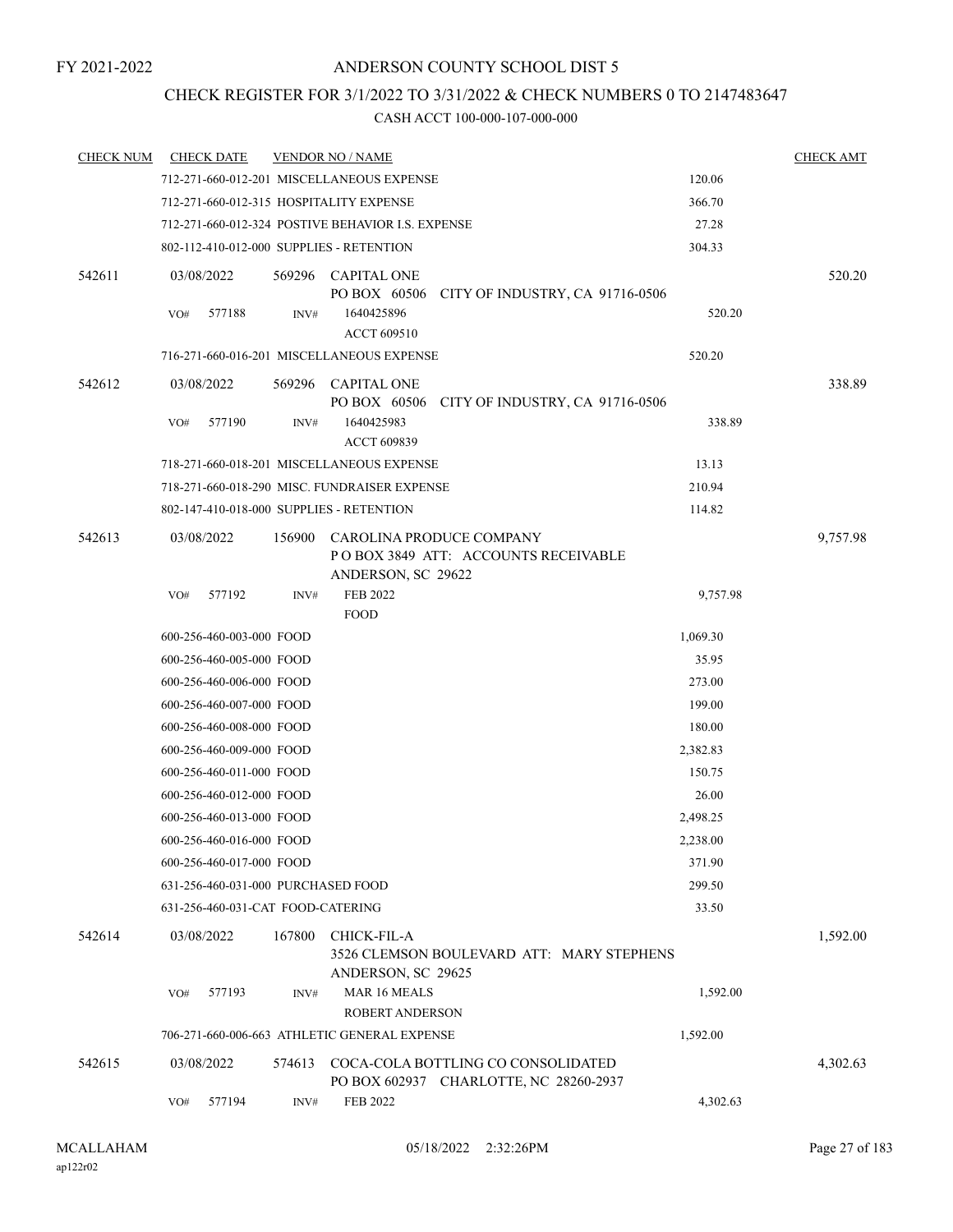## CHECK REGISTER FOR 3/1/2022 TO 3/31/2022 & CHECK NUMBERS 0 TO 2147483647

| <b>CHECK NUM</b> | <b>CHECK DATE</b>                                           |                | <b>VENDOR NO / NAME</b>                                              |                                               | <b>CHECK AMT</b> |  |  |
|------------------|-------------------------------------------------------------|----------------|----------------------------------------------------------------------|-----------------------------------------------|------------------|--|--|
|                  |                                                             |                | CUST #500410911                                                      |                                               |                  |  |  |
|                  | 600-256-460-002-000 FOOD                                    |                |                                                                      | 1,066.04                                      |                  |  |  |
|                  | 600-256-460-003-000 FOOD                                    |                |                                                                      | 1,219.46                                      |                  |  |  |
|                  | 631-256-460-031-000 PURCHASED FOOD                          |                |                                                                      | 2,017.13                                      |                  |  |  |
| 542616           | 03/08/2022                                                  |                | 577202 COOPER, JEFFRY**<br>101 BEULAH DR ANDERSON, SC 29625          |                                               | 255.00           |  |  |
|                  | 577204<br>VO#                                               | $\text{INV}\#$ | 6583<br><b>KEYS</b>                                                  | 255.00                                        |                  |  |  |
|                  |                                                             |                | 100-255-323-000-ACT ACTIVITY BUS CONTRACTED SERVICES                 | 255.00                                        |                  |  |  |
| 542617           | 03/08/2022                                                  |                | 576822 COOPER, KENNETH**                                             | 1044 WHITE PINIE LANE #16 TOWNVILLE, SC 29689 | 158.80           |  |  |
|                  | 577168<br>VO#                                               | INV#           | <b>MARCH 1</b><br><b>BASEBALL OFFICIAL</b>                           | 79.40                                         |                  |  |  |
|                  |                                                             |                | 703-271-660-003-690 BASEBALL GATE RECEIPTS EXPENSE                   | 79.40                                         |                  |  |  |
|                  | 577169<br>VO#                                               | INV#           | <b>FEB 28</b>                                                        | 79.40                                         |                  |  |  |
|                  |                                                             |                | <b>BASEBALL OFFICIAL</b>                                             |                                               |                  |  |  |
|                  |                                                             |                | 703-271-660-003-690 BASEBALL GATE RECEIPTS EXPENSE                   | 79.40                                         |                  |  |  |
| 542618           | 03/08/2022                                                  | 573518         | COSTUMECURIO INC<br>1704A LAURENS RD GREENVILLE, SC 29607            |                                               | 2,800.26         |  |  |
|                  | 577195<br>VO#                                               | $\text{INV}\#$ | 2226<br><b>SOUTHWOOD</b>                                             | 2,800.26                                      |                  |  |  |
|                  |                                                             |                | 721-190-660-021-514 PRODUCTIONS EXPENSE                              | 2,800.26                                      |                  |  |  |
| 542619           | 03/08/2022                                                  |                | 565014 COTHRAN, STEVE G.**<br>355 KNOLLWOOD DRIVE ANDERSON, SC 29625 |                                               | 74.00            |  |  |
|                  | 577170<br>VO#                                               | INV#           | <b>FEB 28</b><br><b>BASEBALL OFFICIAL</b>                            | 74.00                                         |                  |  |  |
|                  |                                                             |                | 703-271-660-003-690 BASEBALL GATE RECEIPTS EXPENSE                   | 74.00                                         |                  |  |  |
| 542620           | 03/08/2022                                                  | 577201         | DEFRONZO, JASON**                                                    | 100 WALTING VINE LANE WILLIAMSTON, SC 29697   | 77.60            |  |  |
|                  | 577264<br>VO#                                               | INV#           | MARCH 1<br><b>BASEBALL OFFICIAL</b>                                  | 77.60                                         |                  |  |  |
|                  |                                                             |                | 703-271-660-003-690  BASEBALL GATE RECEIPTS EXPENSE                  | 77.60                                         |                  |  |  |
| 542621           | 03/08/2022                                                  | 198651         | DELL MARKETING<br>PO BOX 534118 ATT: ACCOUNTS RECEIVABLE             |                                               | 26.75            |  |  |
|                  | 577196<br>VO#                                               | INV#           | ATLANTA, GA 30353-4118<br>10563053033<br><b>SUPPLIES</b>             | 26.75                                         |                  |  |  |
|                  | 131-115-410-031-000 SUPPLIES                                |                |                                                                      | 26.75                                         |                  |  |  |
| 542622           | 03/08/2022                                                  |                | 575954 EVANS, THOMAS ED**<br>305 SILVER PINE PLACE SENECA, SC 29672  |                                               | 90.20            |  |  |
|                  | 577172<br>VO#                                               | INV#           | <b>FEB 28</b><br><b>BASEBALL OFFICIAL</b>                            | 90.20                                         |                  |  |  |
|                  | 703-271-660-003-690 BASEBALL GATE RECEIPTS EXPENSE<br>90.20 |                |                                                                      |                                               |                  |  |  |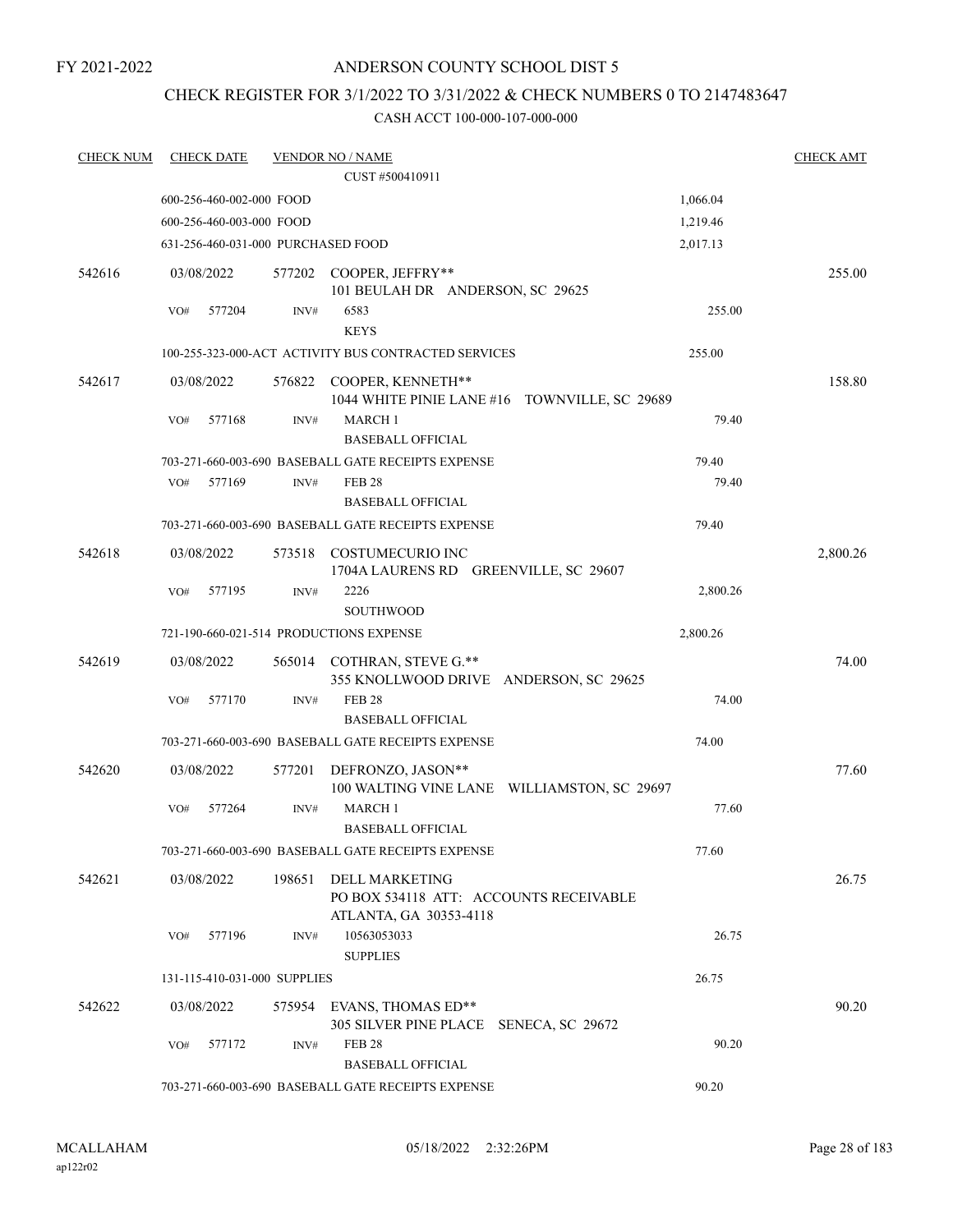## ANDERSON COUNTY SCHOOL DIST 5

## CHECK REGISTER FOR 3/1/2022 TO 3/31/2022 & CHECK NUMBERS 0 TO 2147483647

| <b>CHECK NUM</b> |     | <b>CHECK DATE</b>               |                | <b>VENDOR NO / NAME</b>                                                                                     |     |       |           | <b>CHECK AMT</b> |
|------------------|-----|---------------------------------|----------------|-------------------------------------------------------------------------------------------------------------|-----|-------|-----------|------------------|
| 542623           |     | 03/08/2022                      | 569372         | <b>GREAT AMERICA LEASING CORP</b><br>POBOX 660831 ATT: ACCOUNTS RECEIVABLE<br>DALLAS, TX 75266-0831         |     |       |           | 1,598.48         |
|                  | VO# | 577199                          | INV#           | 31153955<br><b>COPIER</b>                                                                                   | PO# | 14926 | 1,598.48  |                  |
|                  |     | 100-252-325-000-000 RENTALS     |                |                                                                                                             |     |       | 1,598.48  |                  |
| 542624           |     | 03/08/2022                      | 574279         | HALLIGAN MAHONEY & WILLIAMS<br>PO BOX 11367 COLUMBIA, SC 29211-1367                                         |     |       |           | 9,738.75         |
|                  | VO# | 577200                          | $\text{INV}\#$ | 16666<br><b>FEB SERVICES</b>                                                                                |     |       | 9,738.75  |                  |
|                  |     | 100-231-319-000-000 LEGAL FEES  |                |                                                                                                             |     |       | 9,738.75  |                  |
| 542625           |     | 03/08/2022                      | 576730         | HOLTZCLAW, CAREY**<br>HOLTZCLAW LAWN SERVICE, LLC 1300 EAST<br>CALHOUN RD BELTON, SC 29627                  |     |       |           | 700.00           |
|                  | VO# | 577202                          | INV#           | 935735<br><b>BUS LOT</b>                                                                                    | PO# | 14889 | 700.00    |                  |
|                  |     |                                 |                | 100-255-323-000-000 CONTRACTED SERVICES                                                                     |     |       | 700.00    |                  |
| 542626           |     | 03/08/2022                      | 576481         | INSTITUTE FOR MULTI-SENSORY EDUC, LLC<br>24800 DENSO DRIVE SUITE 202 SOUTHFIELD, MI<br>48033                |     |       |           | 12,150.00        |
|                  | VO# | 577203                          | INV#           | 152645<br><b>NORTH POINTE</b>                                                                               | PO# | 15935 | 12,150.00 |                  |
|                  |     |                                 |                | 263-224-312-013-PD5 PURCHASED SERVICES - SC STANDARDS                                                       |     |       | 12,150.00 |                  |
| 542627           |     | 03/08/2022                      | 576740         | JIM COLEMAN, LTD.<br>1500 S HICKS RD SUITE 400 ROLLING MEADOWS, IL<br>60008                                 |     |       |           | 799.01           |
|                  | VO# | 577205                          | INV#           | 764826<br><b>SUPPLIES</b>                                                                                   | PO# | 15916 | 799.01    |                  |
|                  |     | 600-256-410-000-000 SUPPLIES    |                |                                                                                                             |     |       | 799.01    |                  |
| 542628           |     | 03/08/2022                      | 574358         | MONSTER TECHNOLOGY, LLC<br>8726 S. SEPULVEDA BLVD SUITE D #B-152 LOS<br>ANGELES, CA 90045                   |     |       |           | 281.00           |
|                  | VO# | 577210                          | INV#           | IJH-8294<br><b>NEVITT FOREST</b>                                                                            | PO# | 15764 | 281.00    |                  |
|                  |     | 201-112-490-012-000 COPIER COST |                |                                                                                                             |     |       | 281.00    |                  |
| 542629           |     | 03/08/2022                      | 566736         | MUSIC THEATRE INTERNATIONAL<br>423 WEST 55TH STREET NEW YORK, NY 10019                                      |     |       |           | 665.00           |
|                  | VO# | 577211                          | INV#           | 93355<br><b>BOOKING #9729162</b>                                                                            |     |       | 665.00    |                  |
|                  |     |                                 |                | 714-271-660-014-328 PRODUCTIONS EXPENSE                                                                     |     |       | 665.00    |                  |
| 542630           |     | 03/08/2022                      | 382750         | NEW FOUNDATIONS CHILDREN & FAM SVCS INC<br>2300 STANDRIDGE ROAD ATT: DONNA HARRINGTON<br>ANDERSON, SC 29625 |     |       |           | 5,992.24         |
|                  | VO# | 577212                          | INV#           | 1904, 1913                                                                                                  | PO# | 15930 | 5,992.24  |                  |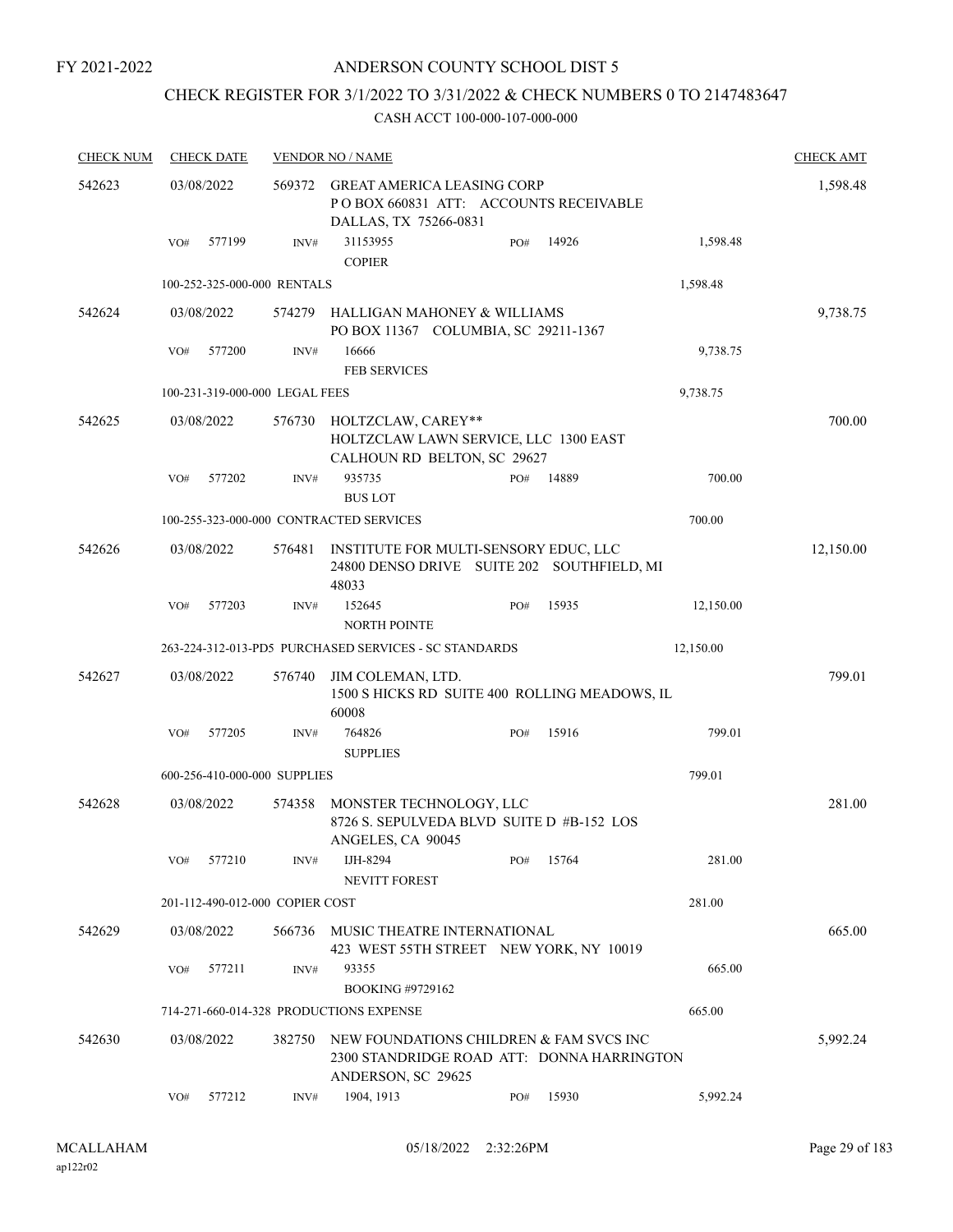## CHECK REGISTER FOR 3/1/2022 TO 3/31/2022 & CHECK NUMBERS 0 TO 2147483647

| <b>CHECK NUM</b> | <b>CHECK DATE</b>            |        | <b>VENDOR NO / NAME</b>                                                                                  |                      | <b>CHECK AMT</b> |
|------------------|------------------------------|--------|----------------------------------------------------------------------------------------------------------|----------------------|------------------|
|                  |                              |        | <b>NOV &amp; DEC 2021</b>                                                                                |                      |                  |
|                  |                              |        | 221-113-312-000-NFH ADMIN COORD/VOC FACIL/TUTORS<br>221-113-312-000-NFH ADMIN COORD/VOC FACIL/TUTORS     | 2,892.85<br>3,099.39 |                  |
| 542631           | 03/08/2022                   | 397350 | PAPER SUPPLY INC.<br>POBOX 166 ATT: ACCOUNTS RECEIVABLE<br>ANDERSON, SC 29622                            |                      | 343.47           |
|                  | 577218<br>VO#                | INV#   | 118321<br><b>SUPPLIES</b>                                                                                | 343.47               |                  |
|                  | 631-256-410-031-000 SUPPLIES |        |                                                                                                          | 343.47               |                  |
| 542632           | 03/08/2022                   |        | 572248 PINE GROVE, INC<br>POBOX 100 ELGIN, SC 29045-0100                                                 |                      | 2,482.16         |
|                  | VO#<br>577219                | INV#   | KAY2022ED0322<br>PO#<br>15397<br><b>MARCH SERVICES</b>                                                   | 2,482.16             |                  |
|                  |                              |        | 230-127-312-000-000 PURCHASED SERVICES-LD/DD/OHI                                                         | 2,482.16             |                  |
| 542633           | 03/08/2022                   | 563653 | PITNEY BOWES GLOBAL FINANCIAL SVCS<br>POBOX 371896 ATT: ACCOUNTS RECEIVABLE<br>PITTSBURGH, PA 15250-7896 |                      | 56.98            |
|                  | 577220<br>VO#                | INV#   | 1020150954<br>ACCT 0010008129                                                                            | 56.98                |                  |
|                  |                              |        | 706-271-660-006-411 MISCELLANEOUS EXPENSE                                                                | 56.98                |                  |
| 542634           | 03/08/2022                   | 572322 | READ'S UNIFORMS, INC<br>4 SWEETEN CREEK CROSSING ASHEVILLE, NC 28803                                     |                      | 42.80            |
|                  | VO#<br>577221                | INV#   | 85984-7<br>ACCT 21708-7                                                                                  | 42.80                |                  |
|                  | 100-233-410-000-000 SUPPLIES |        |                                                                                                          | 42.80                |                  |
| 542635           | 03/08/2022                   | 566961 | SAWYER, STEVE**<br>110 GRACEVIEW EAST ANDERSON, SC 29625                                                 |                      | 74.00            |
|                  | 577171<br>VO#                | INV#   | <b>FEB 28</b><br><b>BASEBALL OFFICIAL</b>                                                                | 74.00                |                  |
|                  |                              |        | 703-271-660-003-690 BASEBALL GATE RECEIPTS EXPENSE                                                       | 74.00                |                  |
| 542636           | 03/08/2022                   |        | 451201 SC SCHOOL BOARDS INSURANCE TRUST<br>111 RESEARCH DRIVE COLUMBIA, SC 29203                         |                      | 150,194.00       |
|                  | 577225<br>VO#                | INV#   | 13783<br>4TH QTR 2021                                                                                    | 3,944.00             |                  |
|                  |                              |        | 131-233-270-031-000 WORKERS COMPENSATION                                                                 | 3,944.00             |                  |
|                  | 577226<br>VO#                | INV#   | 13785                                                                                                    | 146,250.00           |                  |
|                  |                              |        | 4TH QTR 2021                                                                                             |                      |                  |
|                  |                              |        | 100-252-270-000-000 WORKMAN'S COMPENSATION                                                               | 146,250.00           |                  |
| 542637           | 03/08/2022                   | 451500 | SC STATE DEPARTMENT OF EDUCATION<br>1429 SENATE ST ROOM 1101 TRANSPORTATION<br>COLUMBIA, SC 29201        |                      | 1,238.64         |
|                  | 577227<br>VO#                | INV#   | <b>JAN 2022</b>                                                                                          | 1,164.36             |                  |
|                  |                              |        | MILEAGE COST                                                                                             |                      |                  |
|                  |                              |        | 100-255-330-000-TRP TRANSITIONAL MILEAGE                                                                 | 1,164.36             |                  |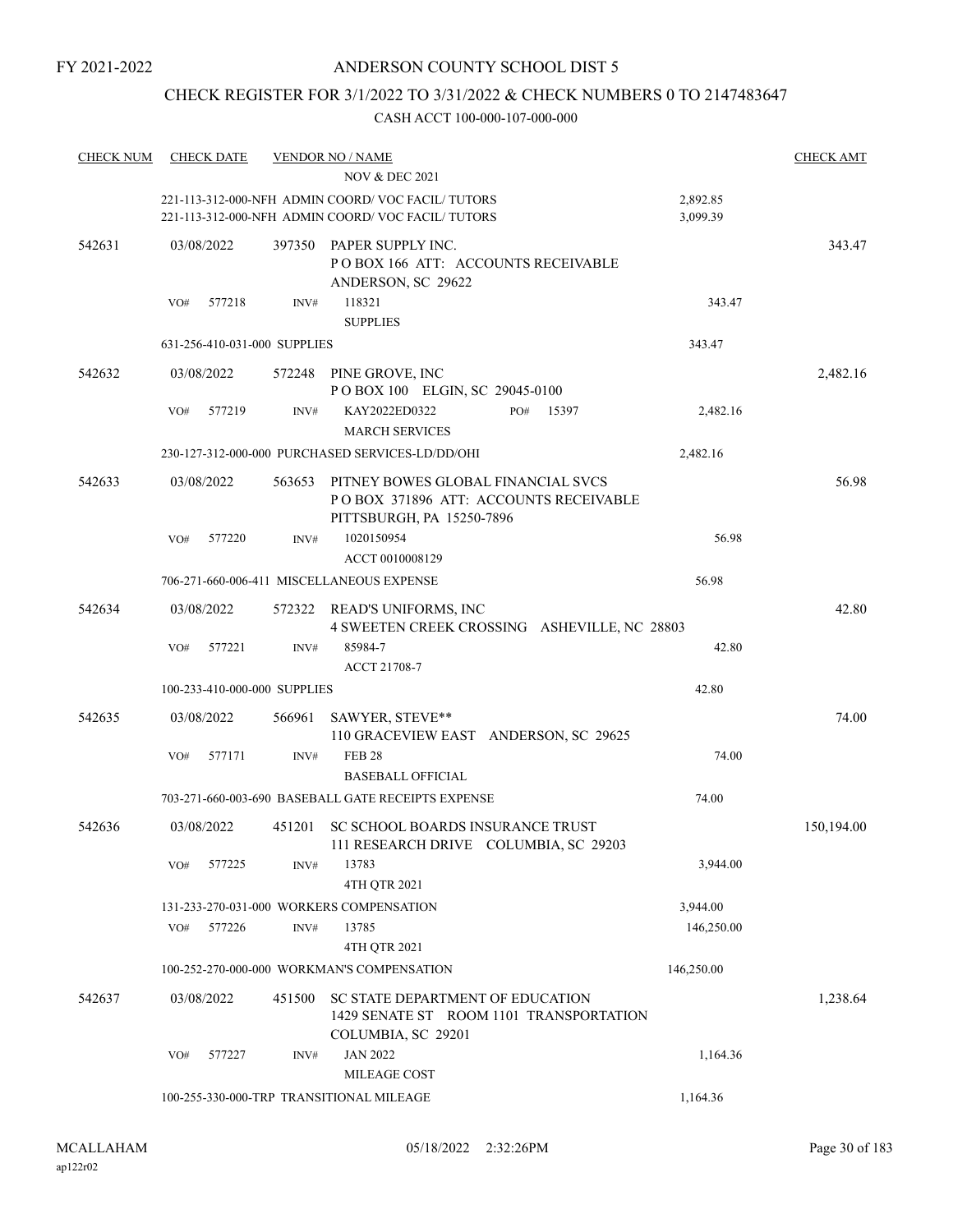## CHECK REGISTER FOR 3/1/2022 TO 3/31/2022 & CHECK NUMBERS 0 TO 2147483647

| <b>CHECK NUM</b> |     | <b>CHECK DATE</b>                  |        | <b>VENDOR NO / NAME</b>                                                     |          | <b>CHECK AMT</b> |
|------------------|-----|------------------------------------|--------|-----------------------------------------------------------------------------|----------|------------------|
|                  | VO# | 577228                             | INV#   | <b>JAN 2022</b>                                                             | 49.48    |                  |
|                  |     |                                    |        | MILEAGE COST                                                                |          |                  |
|                  |     |                                    |        | 100-223-312-002-000 PURCHASED SERVICES                                      | 49.48    |                  |
|                  |     | VO# 577229                         | INV#   | <b>JAN 2022</b>                                                             | 24.80    |                  |
|                  |     |                                    |        | <b>MILEAGE COST</b>                                                         |          |                  |
|                  |     |                                    |        | 100-223-312-003-000 PURCHASED SERVICES                                      | 24.80    |                  |
| 542638           |     | 03/08/2022                         |        | 568954 SHRED A WAY                                                          |          | 495.00           |
|                  |     |                                    |        | PO BOX 51132 ATT: ACCOUNTS RECEIVABLE                                       |          |                  |
|                  |     |                                    |        | PIEDMONT, SC 29673                                                          |          |                  |
|                  |     | VO# 577235                         | INV#   | A99966                                                                      | 38.00    |                  |
|                  |     |                                    |        | <b>WEST MARKET</b>                                                          |          |                  |
|                  |     |                                    |        | 718-271-660-018-201 MISCELLANEOUS EXPENSE                                   | 38.00    |                  |
|                  | VO# | 577236                             | INV#   | A99967                                                                      | 73.00    |                  |
|                  |     |                                    |        | <b>ROBERT ANDERSON</b>                                                      |          |                  |
|                  |     |                                    |        | 706-271-660-006-411 MISCELLANEOUS EXPENSE                                   | 73.00    |                  |
|                  | VO# | 577237                             | INV#   | A99828                                                                      | 53.00    |                  |
|                  |     |                                    |        | TL HANNA                                                                    |          |                  |
|                  |     | 100-114-410-002-000 SUPPLIES       |        |                                                                             | 53.00    |                  |
|                  |     | VO# 577238                         | INV#   | A99995                                                                      | 38.00    |                  |
|                  |     |                                    |        | <b>VARENNES</b>                                                             |          |                  |
|                  |     | 100-113-410-016-000 SUPPLIES       |        |                                                                             | 38.00    |                  |
|                  |     | VO# 577239                         | INV#   | A99948                                                                      | 65.00    |                  |
|                  |     |                                    |        | <b>CAREER CENTER</b>                                                        |          |                  |
|                  |     | 100-114-410-001-ALT SUPPLIES       |        |                                                                             | 65.00    |                  |
|                  | VO# | 577240                             | INV#   | A99956                                                                      | 38.00    |                  |
|                  |     |                                    |        | <b>ADULT ED</b>                                                             |          |                  |
|                  |     |                                    |        | 723-190-660-023-911 MISCELLANEOUS- ADULT ED EXPENSE                         | 38.00    |                  |
|                  | VO# | 577241                             | INV#   | A40471                                                                      | 190.00   |                  |
|                  |     |                                    |        | <b>CES</b>                                                                  |          |                  |
|                  |     |                                    |        | 100-254-323-000-400 CONTRACT SRVS.-HVAC                                     | 190.00   |                  |
| 542639           |     | 03/08/2022                         |        | 571007 SIMPLIFIED OFFICE SYSTEMS<br>6220 BUSH RIVER ROAD COLUMBIA, SC 29212 |          | 53.97            |
|                  | VO# | 577242                             | INV#   | 220301-0044<br><b>NORTH POINTE</b>                                          | 53.97    |                  |
|                  |     | 713-271-660-013-362 COPIER EXPENSE |        |                                                                             | 53.97    |                  |
| 542640           |     | 03/08/2022                         | 576973 | SUNBELT STAFFING, LLC                                                       |          | 3,020.00         |
|                  |     |                                    |        | PO BOX 934411 ATLANTA, GA 31193-4411                                        |          |                  |
|                  | VO# | 577243                             | INV#   | 20329360<br>15422<br>PO#<br><b>SERVICE</b>                                  | 3,020.00 |                  |
|                  |     |                                    |        | 203-127-312-000-000 PURCHASED SERVICES                                      | 3,020.00 |                  |
| 542641           |     | 03/08/2022                         | 575902 | SWORDS, ANTHONY NATHANIEL**<br>110 CLYDESDALE RD LIBERTY, SC 29657          |          | 82.10            |
|                  | VO# | 577167                             | INV#   | <b>MARCH 1</b><br><b>BASEBALL OFFICIAL</b>                                  | 82.10    |                  |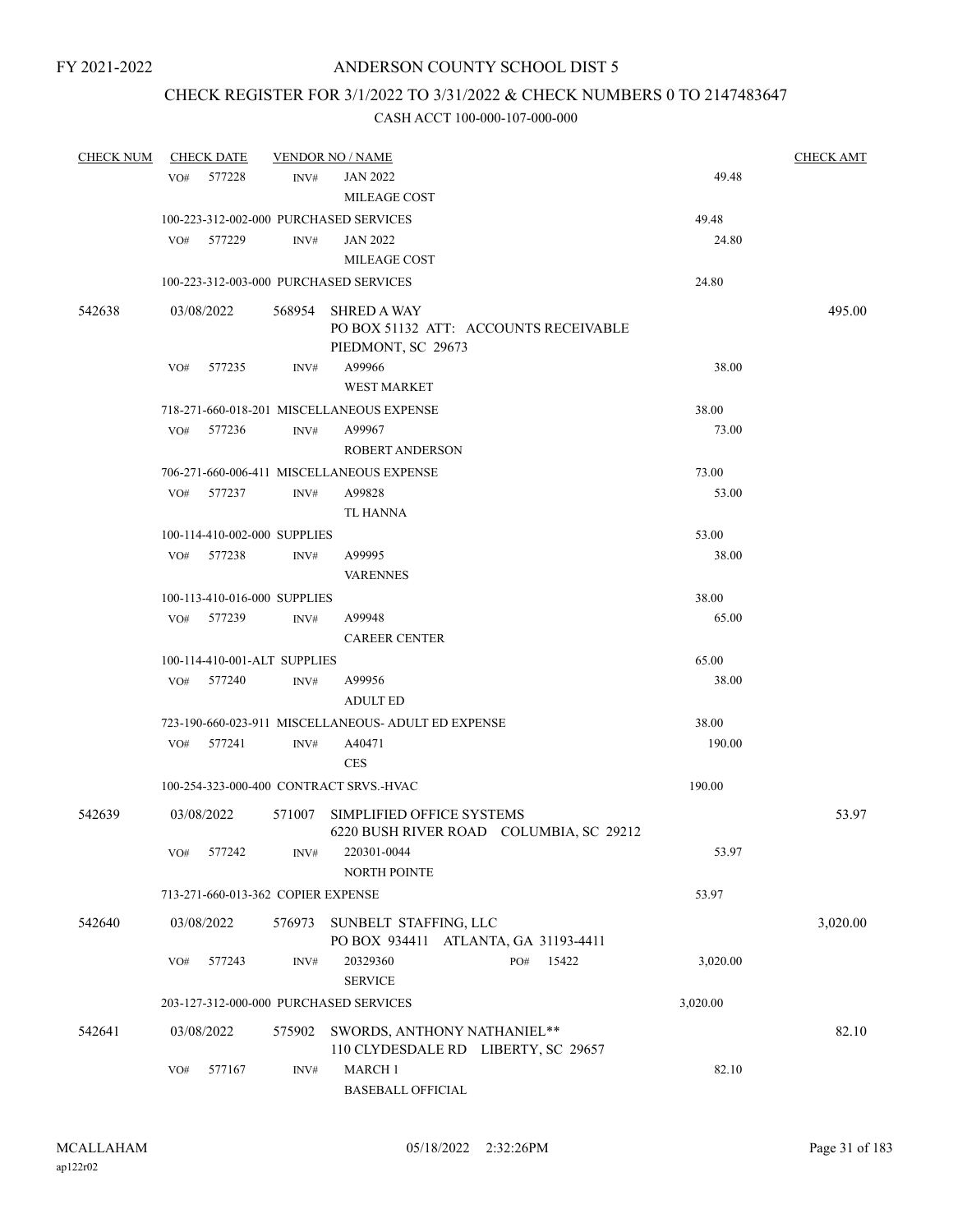## CHECK REGISTER FOR 3/1/2022 TO 3/31/2022 & CHECK NUMBERS 0 TO 2147483647

| <b>CHECK NUM</b> |     | <b>CHECK DATE</b>                 |            | <b>VENDOR NO / NAME</b><br>703-271-660-003-690 BASEBALL GATE RECEIPTS EXPENSE                              |     |       | 82.10    | <b>CHECK AMT</b> |
|------------------|-----|-----------------------------------|------------|------------------------------------------------------------------------------------------------------------|-----|-------|----------|------------------|
| 542642           |     | 03/08/2022                        | 577203     | TAYLOR, REBEKAH**<br>107 WILLOWBEND DR ANDERSON, SC 29621                                                  |     |       |          | 945.00           |
|                  | VO# | 577258                            | INV#       | FEB 7-19<br><b>ST JOSEPH</b>                                                                               |     |       | 945.00   |                  |
|                  |     |                                   |            | 202-370-312-000-SJC PS- ST.JOSEPH'S CATHOLIC                                                               |     |       | 945.00   |                  |
| 542643           |     | 03/08/2022                        | 569859     | <b>TECHNICAL TRAINING AIDS</b><br>2076 VALLEYDALE TERRACE ATT: ACCOUNTS<br>RECEIVABLE BIRMINGHAM, AL 35244 |     |       |          | 3,985.75         |
|                  | VO# | 577244                            | INV#       | TTA0040810                                                                                                 | PO# | 15341 | 3,985.75 |                  |
|                  |     |                                   |            | <b>ROBERT ANDERSON</b>                                                                                     |     |       |          |                  |
|                  |     |                                   |            | 207-116-410-006-006 SUPPLIES-IMPROVE PRGS                                                                  |     |       | 3,985.75 |                  |
| 542644           |     | 03/08/2022                        | 571797     | THE BLECKLEY INN<br>151 EAST CHURCH STREET ANDERSON, SC 29624                                              |     |       |          | 301.92           |
|                  | VO# | 577245                            | INV#       | 715817<br><b>MARCH 7</b>                                                                                   |     |       | 150.96   |                  |
|                  |     | 201-224-312-012-000 PD CONSULTANT |            |                                                                                                            |     |       | 150.96   |                  |
|                  | VO# | 577246                            | INV#       | 716155<br><b>MARCH 14</b>                                                                                  |     |       | 150.96   |                  |
|                  |     | 201-224-312-012-000 PD CONSULTANT |            |                                                                                                            |     |       | 150.96   |                  |
| 542645           |     | 03/08/2022                        | 576955     | THERAPIA STAFFING<br>PO BOX 207841 DALLAS, TX 75320                                                        |     |       |          | 5,142.25         |
|                  | VO# | 577249                            | INV#       | 33231<br><b>SERVICES</b>                                                                                   | PO# | 15630 | 2,495.75 |                  |
|                  |     |                                   |            | 203-127-312-000-000 PURCHASED SERVICES                                                                     |     |       | 2,495.75 |                  |
|                  | VO# | 577250                            | INV#       | 32473<br><b>SERVICES</b>                                                                                   | PO# | 15630 | 2,646.50 |                  |
|                  |     |                                   |            | 203-127-312-000-000 PURCHASED SERVICES                                                                     |     |       | 2,646.50 |                  |
| 542646           |     | 03/08/2022                        | 577021     | THERAPYNOTES LLC<br>630 DRESHER ROAD HORSHAM, PA 19044                                                     |     |       |          | 119.00           |
|                  | VO# | 577248                            | INV#       | 5474542<br><b>MARCH-APRIL</b>                                                                              | PO# | 15271 | 119.00   |                  |
|                  |     |                                   |            | 100-221-312-000-MHC MENTAL HEALTH PUCHASE SERVICE                                                          |     |       | 119.00   |                  |
| 542647           |     | 03/08/2022                        | 567627     | THE UPS STORE #5862<br>713 EAST GREENVILLE STREET STE D ANDERSON, SC<br>29621                              |     |       |          | 319.61           |
|                  | VO# | 577247                            | INV#       | CU00104566<br><b>COLOR COPIES</b>                                                                          |     |       | 319.61   |                  |
|                  |     |                                   |            | 201-188-410-014-000 SUPPLIES- PARENTING                                                                    |     |       | 319.61   |                  |
| 542648           |     | 03/10/2022                        | 563627 ACT | FINANCE PO BOX 4072 IOWA CITY, IA 52243-4072                                                               |     |       |          | 296.00           |
|                  | VO# | 577324                            | INV#       | 1271513<br><b>WORKKEYS</b>                                                                                 |     |       | 296.00   |                  |
|                  |     |                                   |            | 723-190-660-023-911 MISCELLANEOUS- ADULT ED EXPENSE                                                        |     |       | 296.00   |                  |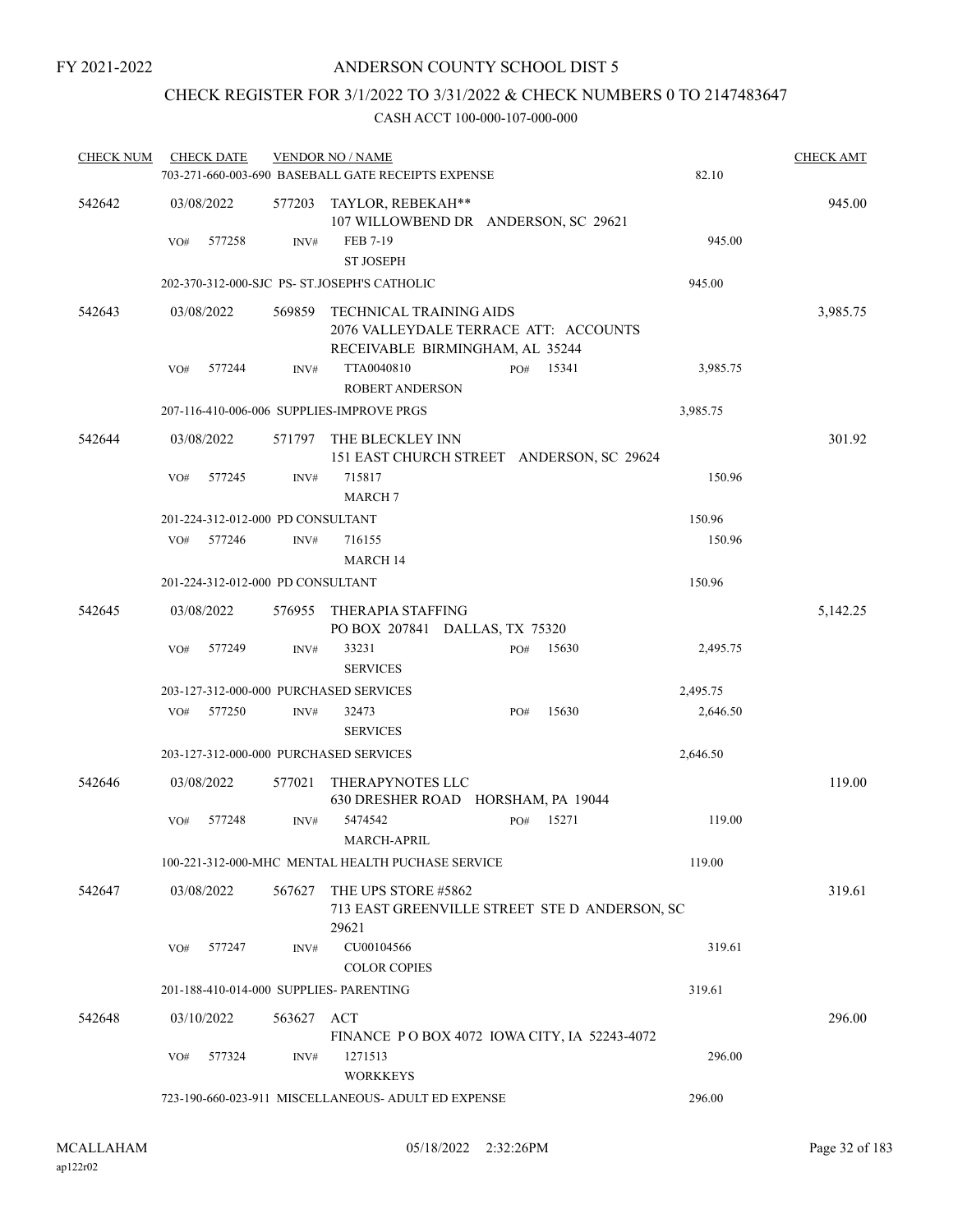## CHECK REGISTER FOR 3/1/2022 TO 3/31/2022 & CHECK NUMBERS 0 TO 2147483647

| <b>CHECK NUM</b> | <b>CHECK DATE</b>                      |        | <b>VENDOR NO / NAME</b>                                                                     |              |           | <b>CHECK AMT</b> |
|------------------|----------------------------------------|--------|---------------------------------------------------------------------------------------------|--------------|-----------|------------------|
| 542649           | 03/10/2022                             |        | 576755 ALTA LANGUAGE SERVICES INC<br>PO BOX 745060 ATLANTA, GA 30374-5060                   |              |           | 132.00           |
|                  | 577394<br>VO#                          | INV#   | IS578072<br><b>FEB SERVICES</b>                                                             | PO#<br>15968 | 132.00    |                  |
|                  | 100-221-312-000-TST PURCHASED SERVICES |        |                                                                                             |              | 132.00    |                  |
| 542650           | 03/10/2022                             |        | 569972 ANASTASIA HORNE<br>134 OLD DENVER ROAD ANDERSON, SC 29625                            |              |           | 20.00            |
|                  | 564255<br>VO#                          | INV#   | <b>YEARBOOK</b><br><b>REFUND</b>                                                            |              | 20.00     |                  |
|                  | 719-271-660-019-240 YEARBOOK EXPENSE   |        |                                                                                             |              | 20.00     |                  |
| 542651           | 03/10/2022                             | 570950 | ANDERSON COUNTY SHERIFF'S OFFICE<br>ATTN: JAMIE LAZAR 305 CAMSON ROAD<br>ANDERSON, SC 29621 |              |           | 1,365.00         |
|                  | 577329<br>VO#                          | INV#   | <b>AIKEN</b><br><b>WESTSIDE BBALL</b>                                                       |              | 297.50    |                  |
|                  |                                        |        | 703-271-660-003-753 BASKETBALL GATE EXPENSE                                                 |              | 297.50    |                  |
|                  | 577330<br>VO#                          | INV#   | MARCH 4<br><b>WESTSIDE</b>                                                                  |              | 157.50    |                  |
|                  |                                        |        | 703-271-660-003-690 BASEBALL GATE RECEIPTS EXPENSE                                          |              | 157.50    |                  |
|                  | 577331<br>VO#                          | INV#   | TL HANNA<br><b>SECURITY</b>                                                                 |              | 175.00    |                  |
|                  |                                        |        | 702-271-660-002-690 BASEBALL GATE RECEIPTS EXPENSE                                          |              | 87.50     |                  |
|                  |                                        |        | 702-271-660-002-745 SOCCER GATE RECEIPTS EXPENSE                                            |              | 87.50     |                  |
|                  | VO#<br>577332                          | INV#   | <b>MARCH 3</b>                                                                              |              | 192.50    |                  |
|                  |                                        |        | TL HANNA                                                                                    |              |           |                  |
|                  |                                        |        | 702-271-660-002-690 BASEBALL GATE RECEIPTS EXPENSE                                          |              | 96.25     |                  |
|                  |                                        |        | 702-271-660-002-745 SOCCER GATE RECEIPTS EXPENSE                                            |              | 96.25     |                  |
|                  | 577333<br>VO#                          | INV#   | MARCH 4<br><b>TL HANNA</b>                                                                  |              | 175.00    |                  |
|                  |                                        |        | 702-271-660-002-690 BASEBALL GATE RECEIPTS EXPENSE                                          |              | 87.50     |                  |
|                  |                                        |        | 702-271-660-002-742 LACROSSE GATE EXPENSE                                                   |              | 87.50     |                  |
|                  | 577395<br>VO#                          | INV#   | <b>MARCH 7</b><br><b>TL HANNA</b>                                                           |              | 367.50    |                  |
|                  |                                        |        | 702-271-660-002-686 SOFTBALL GATE RECEIPTS EXPENSE                                          |              | 227.50    |                  |
|                  |                                        |        | 702-271-660-002-742 LACROSSE GATE EXPENSE                                                   |              | 140.00    |                  |
| 542652           | 03/10/2022                             | 112250 | ANDERSON COUNTY FINANCE DEPT<br>POBOX 8002 ATT: ALEX MCLEES ANDERSON, SC<br>29622-8002      |              |           | 35,567.51        |
|                  | 577328<br>VO#                          | INV#   | OCT-DEC<br><b>SRO</b>                                                                       | 15177<br>PO# | 35,567.51 |                  |
|                  | 100-258-690-000-000 CROSSING GUARDS    |        |                                                                                             |              | 35,567.51 |                  |
| 542653           | 03/10/2022                             | 570003 | AT&T<br>$(803 M24-8701)$<br>PO BOX 9011 ATT: ACCOUNTS RECEIVABLE CAROL<br>STREAM, IL 60197  |              |           | 1,624.07         |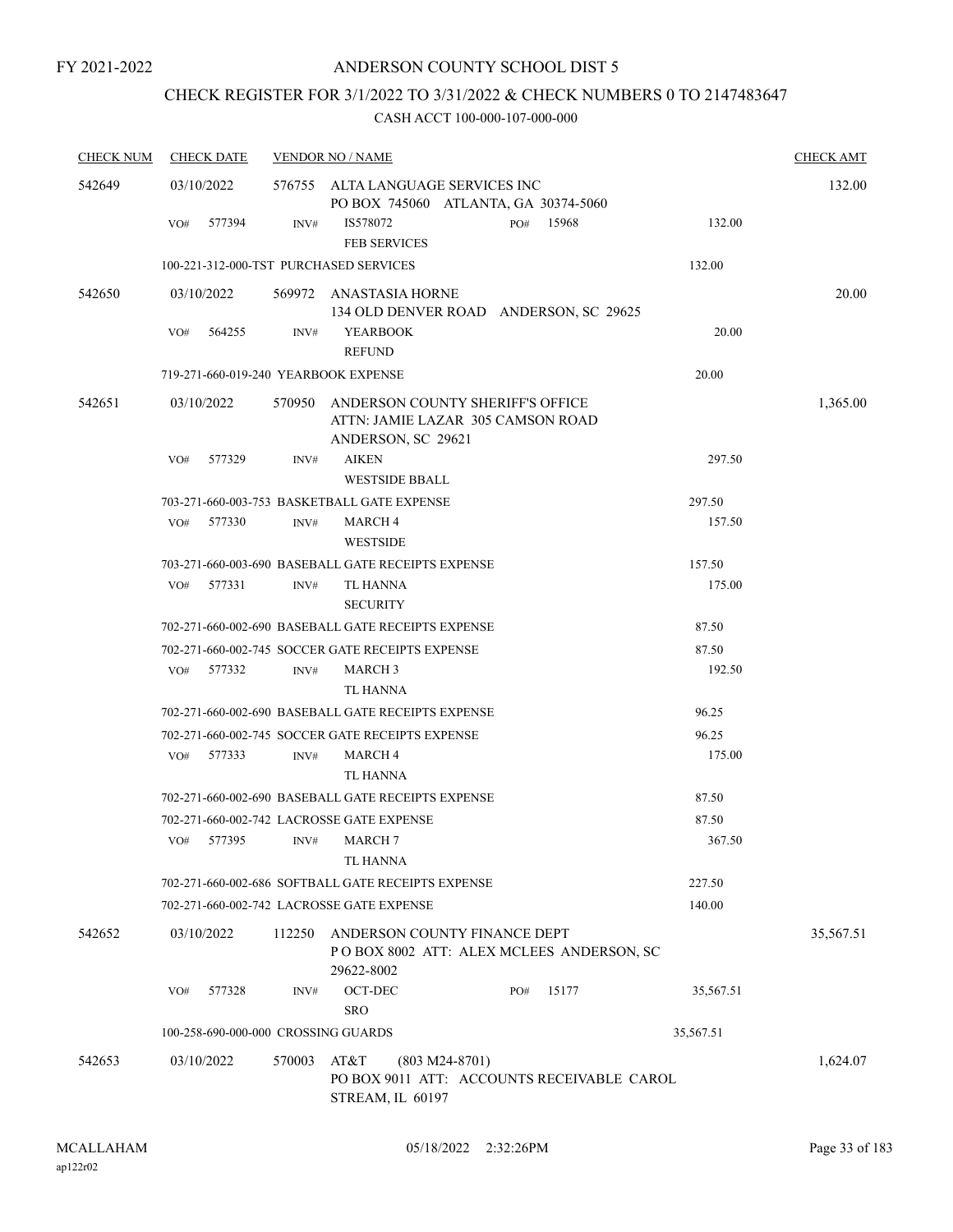# CHECK REGISTER FOR 3/1/2022 TO 3/31/2022 & CHECK NUMBERS 0 TO 2147483647

| <b>CHECK NUM</b> | <b>CHECK DATE</b>                      |        | <b>VENDOR NO / NAME</b>                                                           |           |          | <b>CHECK AMT</b> |
|------------------|----------------------------------------|--------|-----------------------------------------------------------------------------------|-----------|----------|------------------|
|                  | 577334<br>VO#                          | INV#   | 17849400                                                                          |           | 1,624.07 |                  |
|                  |                                        |        | <b>SERVICE</b>                                                                    |           |          |                  |
|                  | 100-266-340-015-000 TELEPHONE          |        |                                                                                   |           | 357.43   |                  |
|                  | 100-266-340-018-000 TELEPHONE          |        |                                                                                   |           | 357.43   |                  |
|                  | 100-266-340-023-000 TELEPHONE          |        |                                                                                   |           | 909.21   |                  |
| 542654           | 03/10/2022                             |        | 575063 BAYADA HOME HEALTH CARE, INC.                                              |           |          | 264.50           |
|                  |                                        |        | PO BOX 536446 PITTSBURGH, PA 15253-5906                                           |           |          |                  |
|                  | VO#<br>577396                          | INV#   | 17179689<br><b>SOUTHWOOD</b>                                                      | PO# 15586 | 264.50   |                  |
|                  | 203-127-312-017-000 PURCHASED SERVICES |        |                                                                                   |           | 264.50   |                  |
| 542655           | 03/10/2022                             |        | 576781 BOWMAN, CHARLES**<br>530 WELLESLEY PLACE EASLEY, SC 29642                  |           |          | 126.30           |
|                  | 577287<br>VO#                          | INV#   | <b>MARCH3</b>                                                                     |           | 126.30   |                  |
|                  |                                        |        | <b>SOCCER OFFICIAL</b>                                                            |           |          |                  |
|                  |                                        |        | 703-271-660-003-745 SOCCER GATE RECEIPTS EXPENSE                                  |           | 126.30   |                  |
| 542656           | 03/10/2022                             |        | 575152 BRACKNEY, EVAN**<br>320 E. BELTLINE BLVD APT R-8 ANDERSON, SC 29621        |           |          | 79.40            |
|                  | 577288<br>VO#                          | INV#   | <b>MARCH4</b>                                                                     |           | 79.40    |                  |
|                  |                                        |        | <b>BASEBALL OFFICIAL</b>                                                          |           |          |                  |
|                  |                                        |        | 703-271-660-003-690 BASEBALL GATE RECEIPTS EXPENSE                                |           | 79.40    |                  |
| 542657           | 03/10/2022                             | 567666 | <b>BRADSHAW, RICK</b><br>BOARD OF TRUSTEES 404 QUAIL HOLLOW<br>ANDERSON, SC 29621 |           |          | 919.20           |
|                  | 577315<br>VO#                          | INV#   | FEB 17-20<br><b>HILTON HEAD</b>                                                   |           | 324.00   |                  |
|                  | 100-231-334-000-000 TRUSTEE EXPENSE    |        |                                                                                   |           | 324.00   |                  |
|                  | 577316<br>VO#                          | INV#   | FEB 17-20                                                                         |           | 595.20   |                  |
|                  |                                        |        | <b>HILTON HEAD</b>                                                                |           |          |                  |
|                  | 100-231-334-000-000 TRUSTEE EXPENSE    |        |                                                                                   |           | 595.20   |                  |
| 542658           | 03/10/2022                             | 572588 | BRYANT ENTERPRISES, LLC<br>3280 NC HWY 69, SUITE 2 HAYESVILLE, NC 28904           |           |          | 615.00           |
|                  | 577398<br>VO#                          | INV#   | 16150<br>MCLEES ELEM                                                              |           | 615.00   |                  |
|                  | 100-233-410-008-RAD RADIOS             |        |                                                                                   |           | 615.00   |                  |
| 542659           | 03/10/2022                             | 577209 | BURDETTE, JUSTIN**<br>PO BOX 201 IVA, SC 29655                                    |           |          | 585.00           |
|                  | 577340<br>VO#                          | INV#   | <b>REPAIRS</b><br><b>LABOR/REPAIRS</b>                                            |           | 585.00   |                  |
|                  |                                        |        | 100-255-323-000-ACT ACTIVITY BUS CONTRACTED SERVICES                              |           | 585.00   |                  |
| 542660           | 03/10/2022                             | 573302 | CAROWINDS<br>FESTIVAL OF MUSIC PO BOX 410289 CHARLOTTE, NC<br>28241-0289          |           |          | 100.00           |
|                  | 577399<br>VO#                          | INV#   | 25914                                                                             |           | 100.00   |                  |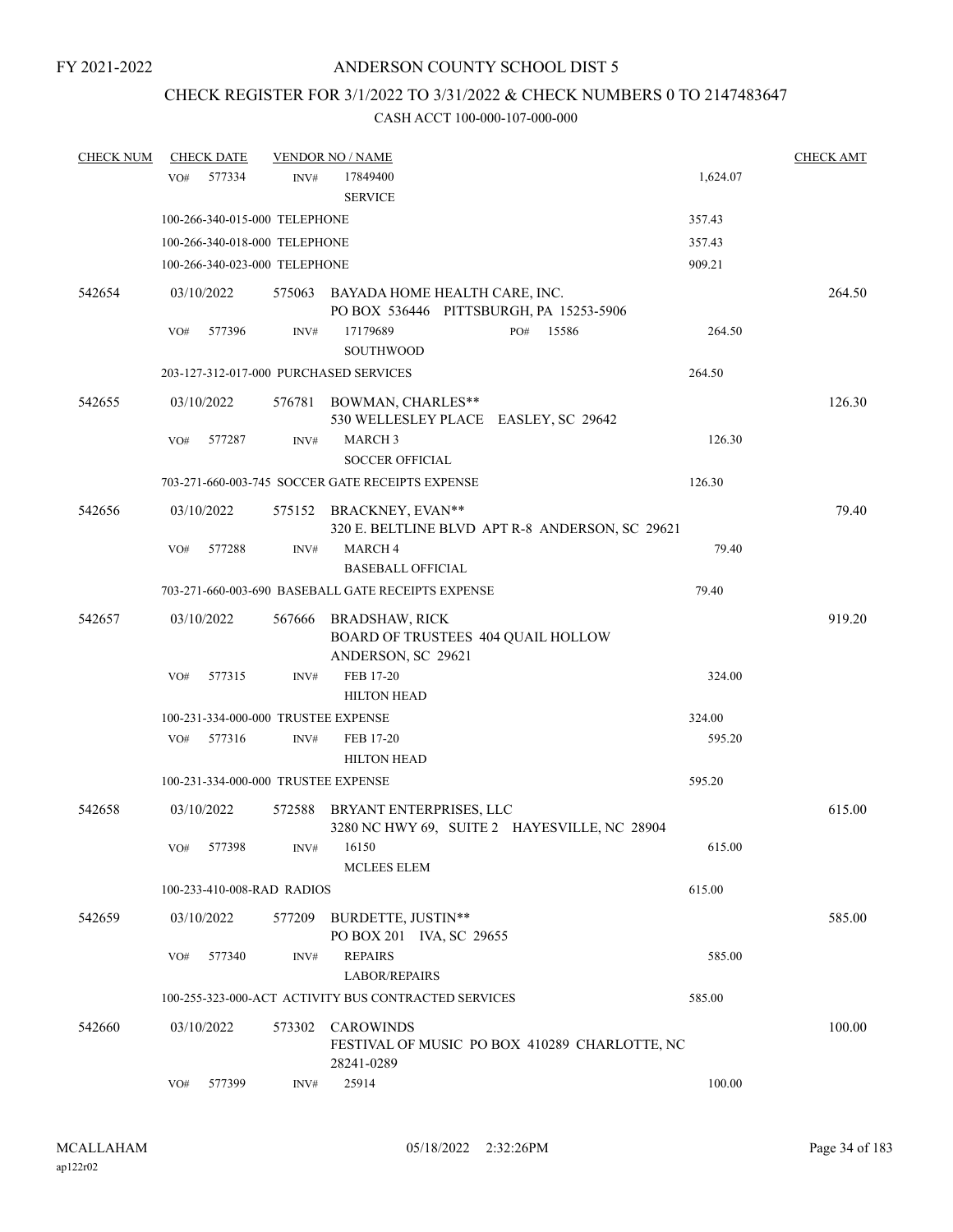## ANDERSON COUNTY SCHOOL DIST 5

## CHECK REGISTER FOR 3/1/2022 TO 3/31/2022 & CHECK NUMBERS 0 TO 2147483647

| <b>CHECK NUM</b> | <b>CHECK DATE</b>                              |        | <b>VENDOR NO / NAME</b>                                                             |     |       |           | <b>CHECK AMT</b> |
|------------------|------------------------------------------------|--------|-------------------------------------------------------------------------------------|-----|-------|-----------|------------------|
|                  |                                                |        | <b>MCCANTS MS</b>                                                                   |     |       |           |                  |
|                  | 705-271-660-005-604 CHORUS CLUB EXPENSE        |        |                                                                                     |     |       | 100.00    |                  |
| 542661           | 03/10/2022                                     | 566288 | CES CITY ELECTRIC SUPPLY<br>PO BOX 131811 DALLAS, TX 75313                          |     |       |           | 758.63           |
|                  | VO#<br>577400                                  | INV#   | 165784<br><b>SUPPLIES</b>                                                           |     |       | 674.10    |                  |
|                  | 100-254-410-008-001 SUPPLIES - MAINTENANCE     |        |                                                                                     |     |       | 674.10    |                  |
|                  | 577401<br>VO#                                  | INV#   | 165758                                                                              |     |       | 84.53     |                  |
|                  |                                                |        | <b>SUPPLIES</b>                                                                     |     |       |           |                  |
|                  |                                                |        | 100-254-410-003-001 SUPPLIES - MAINTENANCE                                          |     |       | 84.53     |                  |
| 542662           | 03/10/2022                                     |        | 576997 DEV PRASHANT PATEL                                                           |     |       |           | 100.00           |
|                  | 569304<br>VO#                                  | INV#   | 2021<br><b>INCENTIVE</b>                                                            |     |       | 100.00    |                  |
|                  | 100-114-312-002-COV COVID BONUS                |        |                                                                                     |     |       | 100.00    |                  |
| 542663           | 03/10/2022                                     | 201800 | DIDAX, INC<br>395 MAIN STREET ATT: ACCOUNTS RECEIVABLE<br>ROWLEY, MA 01969          |     |       |           | 86.58            |
|                  | 577347<br>VO#                                  | INV#   | 165576<br>WHITEHALL                                                                 | PO# | 15786 | 86.58     |                  |
|                  | 201-112-410-019-000 SUPPLIES                   |        |                                                                                     |     |       | 86.58     |                  |
| 542664           | 03/10/2022                                     | 211302 | DUKE ENERGY<br>PO BOX 1094 CHARLOTTE, NC 28201-1094                                 |     |       |           | 59,261.79        |
|                  | 577383<br>VO#                                  | INV#   | <b>DUE MARCH 28</b><br><b>UTILITIES</b>                                             |     |       | 59,261.79 |                  |
|                  |                                                |        | 100-254-470-000-000 ENERGY-ELECTRICITY & WATER                                      |     |       | 4,076.93  |                  |
|                  |                                                |        | 100-254-470-001-000 ENERGY-ELECTRICITY & WATER                                      |     |       | 76.24     |                  |
|                  |                                                |        | 100-254-470-002-000 ENERGY-ELECTRICITY & WATER                                      |     |       | 14,992.85 |                  |
|                  |                                                |        | 100-254-470-003-000 ENERGY-ELECTRICITY & WATER                                      |     |       | 15,292.26 |                  |
|                  |                                                |        | 100-254-470-005-000 ENERGY-ELECTRICITY & WATER                                      |     |       | 10,327.66 |                  |
|                  |                                                |        | 100-254-470-009-000 ENERGY-ELECTRICITY & WATER                                      |     |       | 3,800.79  |                  |
|                  |                                                |        | 100-254-470-012-000 ENERGY-ELECTRICITY & WATER                                      |     |       | 26.32     |                  |
|                  |                                                |        | 100-254-470-015-000 ENERGY-ELECTRICITY & WATER                                      |     |       | 25.18     |                  |
|                  | 100-254-470-016-000 ENERGY-ELECTRICITY & WATER |        |                                                                                     |     |       | 19.70     |                  |
|                  | 100-254-470-018-000 ENERGY-ELECTRICITY & WATER |        |                                                                                     |     |       | 2,898.17  |                  |
|                  | 100-254-470-019-000 ENERGY-ELECTRICITY & WATER |        |                                                                                     |     |       | 23.72     |                  |
|                  | 100-254-470-021-000 ENERGY-ELECTRICITY & WATER |        |                                                                                     |     |       | 985.95    |                  |
|                  | 131-254-470-031-000 ENERGY-ELECTRICITY/WATER   |        |                                                                                     |     |       | 6,716.02  |                  |
| 542665           | 03/10/2022                                     | 563495 | ELECTRIC CITY UTILITIES<br>CITY OF ANDERSON 601 SOUTH MAIN ST<br>ANDERSON, SC 29624 |     |       |           | 13,524.69        |
|                  | 577376<br>VO#                                  | INV#   | 235529711<br><b>UTILITIES</b>                                                       |     |       | 1,677.85  |                  |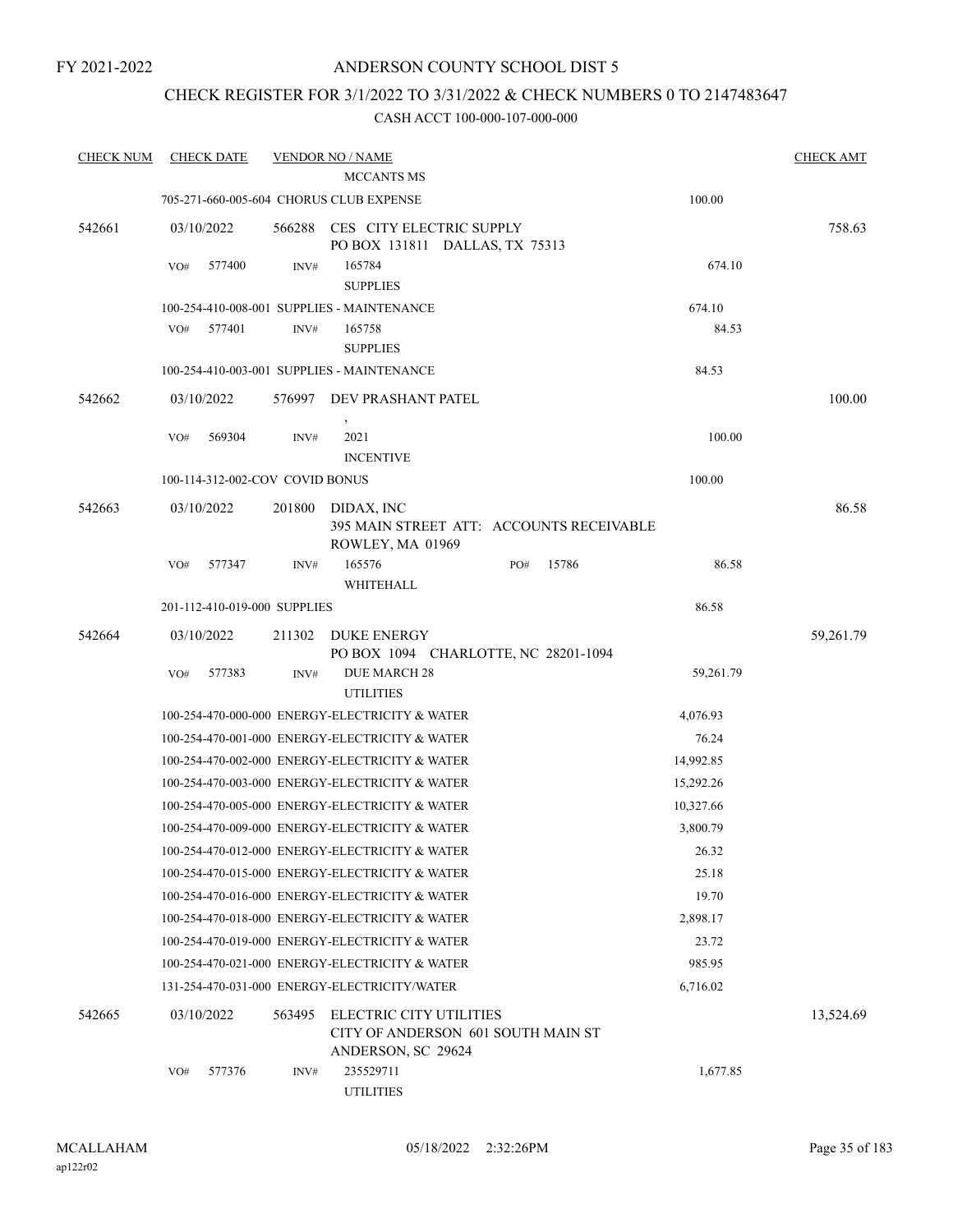## CHECK REGISTER FOR 3/1/2022 TO 3/31/2022 & CHECK NUMBERS 0 TO 2147483647

| <b>CHECK NUM</b> |                 | <b>CHECK DATE</b> | <b>VENDOR NO / NAME</b> | <b>CHECK AMT</b>                                     |                                                                       |           |           |
|------------------|-----------------|-------------------|-------------------------|------------------------------------------------------|-----------------------------------------------------------------------|-----------|-----------|
|                  |                 |                   |                         | 100-254-470-016-000 ENERGY-ELECTRICITY & WATER       |                                                                       | 1,677.85  |           |
|                  | VO#             | 577377            | INV#                    | 435229651<br><b>UTILITIES</b>                        |                                                                       | 1,104.74  |           |
|                  |                 |                   |                         | 100-254-470-018-000 ENERGY-ELECTRICITY & WATER       |                                                                       |           |           |
|                  |                 | 577378            |                         | 475302931                                            |                                                                       | 1,104.74  |           |
|                  | VO#             |                   | INV#                    | <b>UTILITIES</b>                                     |                                                                       | 1,532.25  |           |
|                  |                 |                   |                         | 100-254-470-001-000 ENERGY-ELECTRICITY & WATER       |                                                                       | 1,532.25  |           |
|                  | VO#             | 577379            | INV#                    | 475221331                                            |                                                                       | 1,058.27  |           |
|                  |                 |                   |                         | <b>UTILITIES</b>                                     |                                                                       |           |           |
|                  |                 |                   |                         | 100-254-470-015-000 ENERGY-ELECTRICITY & WATER       |                                                                       | 1,058.27  |           |
|                  | VO <sub>#</sub> | 577380            | INV#                    | 500040088                                            |                                                                       | 5,311.97  |           |
|                  |                 |                   |                         | <b>UTILITIES</b>                                     |                                                                       |           |           |
|                  |                 |                   |                         | 100-254-470-006-000 ENERGY-ELECTRICITY & WATER       |                                                                       | 5,311.97  |           |
|                  | VO#             | 577381            | INV#                    | 445129682                                            |                                                                       | 2,839.61  |           |
|                  |                 |                   |                         | <b>UTILITIES</b>                                     |                                                                       |           |           |
|                  |                 |                   |                         | 100-254-470-021-000 ENERGY-ELECTRICITY & WATER       |                                                                       | 2,839.61  |           |
|                  |                 |                   |                         |                                                      |                                                                       |           |           |
| 542666           |                 | 03/10/2022        | 566261                  |                                                      | EVEREADY TOWING & RECOVERY LLC<br>6010 HIGHWAY 24 TOWNVILLE, SC 29689 |           | 787.50    |
|                  | VO#             | 577348            | INV#                    | 21897                                                |                                                                       | 787.50    |           |
|                  |                 |                   |                         | <b>SERVICE 3/2</b>                                   |                                                                       |           |           |
|                  |                 |                   |                         | 100-255-323-000-ACT ACTIVITY BUS CONTRACTED SERVICES |                                                                       | 787.50    |           |
| 542667           |                 | 03/10/2022        | 576738                  | FREEMAN, BRAD                                        |                                                                       |           | 774.80    |
|                  |                 |                   |                         |                                                      | BOARD OF TRUSTEES 334 CREAMER ROAD                                    |           |           |
|                  |                 |                   |                         | ANDERSON, SC 29625                                   |                                                                       |           |           |
|                  | VO#             | 577313            | INV#                    | FEB 17-20                                            |                                                                       | 243.00    |           |
|                  |                 |                   |                         | <b>HILTON HEAD</b>                                   |                                                                       |           |           |
|                  |                 |                   |                         | 100-231-334-000-000 TRUSTEE EXPENSE                  |                                                                       | 243.00    |           |
|                  | VO#             | 577314            | INV#                    | FEB 17-20                                            |                                                                       | 531.80    |           |
|                  |                 |                   |                         | <b>HILTON HEAD</b>                                   |                                                                       |           |           |
|                  |                 |                   |                         | 100-231-334-000-000 TRUSTEE EXPENSE                  |                                                                       | 531.80    |           |
|                  |                 |                   |                         |                                                      |                                                                       |           |           |
| 542668           |                 | 03/10/2022        |                         | 249700 GLENN PLUMBING COMPANY, INC                   | 481 EAST WHITNER STREET ATT: ACCOUNTS                                 |           | 39,764.73 |
|                  |                 |                   |                         |                                                      | RECEIVABLE ANDERSON, SC 29624                                         |           |           |
|                  | VO#             | 577350            | INV#                    | 222290                                               | 15789<br>PO#                                                          | 37,960.00 |           |
|                  |                 |                   |                         | TL HANNA                                             |                                                                       |           |           |
|                  |                 |                   |                         |                                                      |                                                                       |           |           |
|                  |                 |                   |                         | 600-256-323-002-000 REPAIRS TO EQUIPMENT             |                                                                       | 37,960.00 |           |
|                  | VO#             | 577404            | $\text{INV}\#$          | 322055                                               |                                                                       | 1,312.75  |           |
|                  |                 |                   |                         | WHITEHALL ELEM                                       |                                                                       |           |           |
|                  |                 |                   |                         | 100-254-323-019-400 CONTR SERV-HVAC/ELECT/PLUMBING   |                                                                       | 1,312.75  |           |
|                  | VO#             | 577405            | INV#                    | 222326                                               |                                                                       | 257.34    |           |
|                  |                 |                   |                         | TL HANNA                                             |                                                                       |           |           |
|                  |                 |                   |                         | 100-254-323-002-400 CONTR SERV-HVAC/ELECT/PLUMBING   |                                                                       | 257.34    |           |
|                  | VO#             | 577406            | INV#                    | 222137                                               |                                                                       | 234.64    |           |
|                  |                 |                   |                         | <b>MCDUFFIE ST</b>                                   |                                                                       |           |           |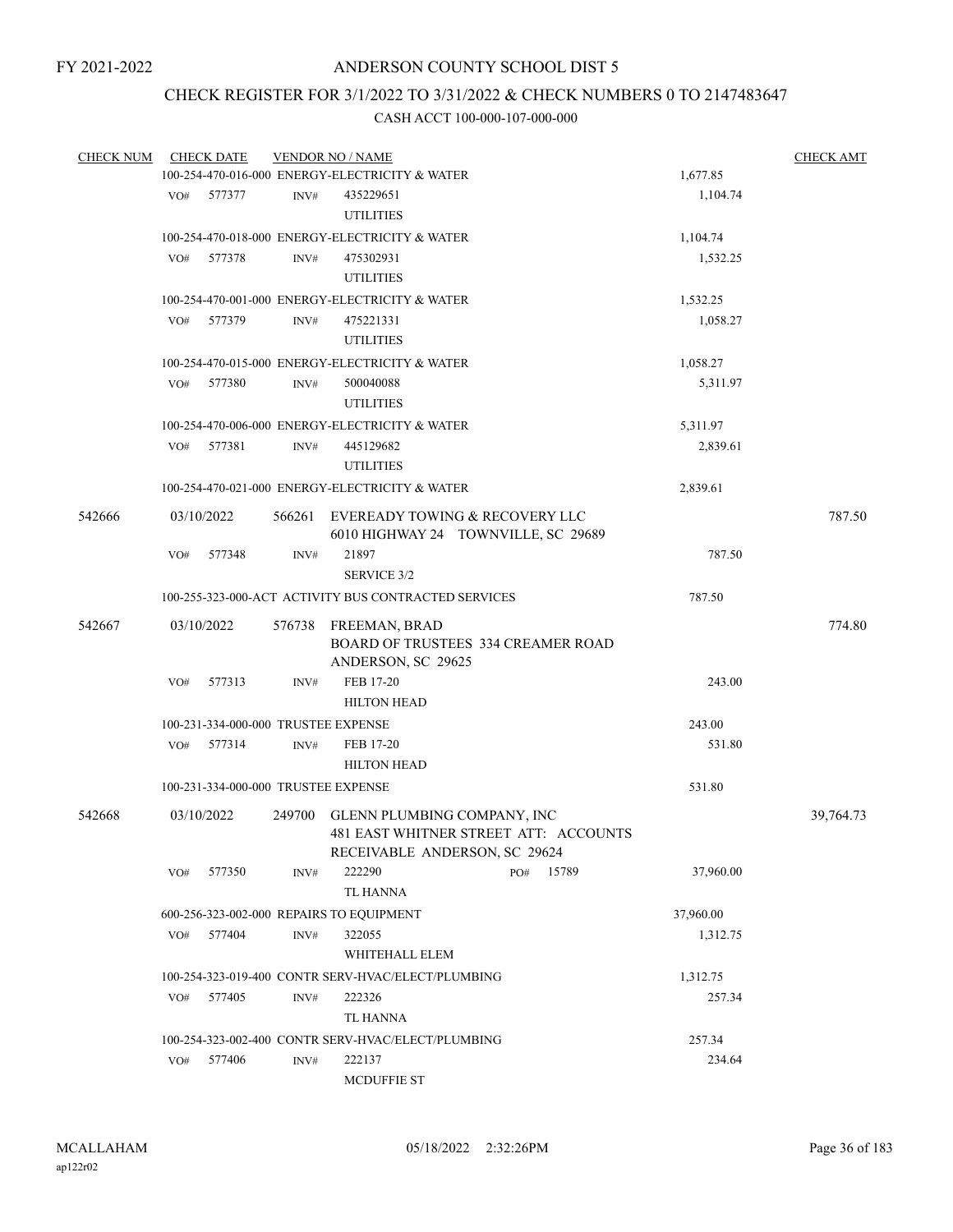## CHECK REGISTER FOR 3/1/2022 TO 3/31/2022 & CHECK NUMBERS 0 TO 2147483647

| <b>CHECK NUM</b> | <b>CHECK DATE</b><br>100-254-323-001-400 CONTR SERV-HVAC/ELECT/PLUMBING |        | <b>VENDOR NO / NAME</b>                                                                 |     |       | 234.64    | <b>CHECK AMT</b> |
|------------------|-------------------------------------------------------------------------|--------|-----------------------------------------------------------------------------------------|-----|-------|-----------|------------------|
| 542669           | 03/10/2022                                                              |        | 569972 HALEY NIEVES<br>720 LEWIS ST ANDERSON, SC 29624                                  |     |       |           | 20.00            |
|                  | VO#<br>577291                                                           | INV#   | <b>FIELD TRIP</b><br><b>REFUND</b>                                                      |     |       | 20.00     |                  |
|                  | 715-271-660-015-357 FIELD TRIPS EXPENSE                                 |        |                                                                                         |     |       | 20.00     |                  |
| 542670           | 03/10/2022                                                              |        | 569972 HUNTER DOVE<br>5568 HWY 187 ANDERSON, SC 29625                                   |     |       |           | 14.90            |
|                  | 577284<br>VO#                                                           | INV#   | <b>SUPPLIES</b><br>REIMBURSEMENT                                                        |     |       | 14.90     |                  |
|                  | 329-115-410-031-000 SUPPLIES-STATE EQUIPMENT                            |        |                                                                                         |     |       | 14.90     |                  |
| 542671           | 03/10/2022                                                              | 563606 | INTERSTATE TRANSPORTATION<br>PO BOX 9163 ATT: ACCOUNTS RECEIVABLE<br>COLUMBIA, SC 29290 |     |       |           | 25.96            |
|                  | 577407<br>VO#                                                           | INV#   | C001082460<br><b>REPAIR PARTS</b>                                                       |     |       | 25.96     |                  |
|                  | 100-255-323-000-ACT ACTIVITY BUS CONTRACTED SERVICES                    |        |                                                                                         |     |       | 25.96     |                  |
| 542672           | 03/10/2022                                                              |        | 575843 LANGUAGE TESTING INTERNATIONAL, INC<br>PO BOX 825497 PHILADELPHIA, PA 19182-5497 |     |       |           | 115.00           |
|                  | VO#<br>577411                                                           | INV#   | L52990<br><b>FEB SERVICES</b>                                                           | PO# | 15961 | 115.00    |                  |
|                  | 100-221-312-000-TST PURCHASED SERVICES                                  |        |                                                                                         |     |       | 115.00    |                  |
| 542673           | 03/10/2022                                                              | 568036 | PIEDMONT NATURAL GAS<br>PO BOX 1246 CHARLOTTE, NC 28201-1246                            |     |       |           | 16,896.72        |
|                  | 577382<br>VO#                                                           | INV#   | <b>DUE MARCH 17</b><br><b>UTILITIES</b>                                                 |     |       | 16,896.72 |                  |
|                  | 100-254-472-000-000 ENERGY-GAS                                          |        |                                                                                         |     |       | 1,121.07  |                  |
|                  | 100-254-472-000-000 ENERGY-GAS                                          |        |                                                                                         |     |       | 24.72     |                  |
|                  | 100-254-472-001-000 ENERGY-GAS                                          |        |                                                                                         |     |       | 7,729.70  |                  |
|                  | 100-254-472-011-000 ENERGY-GAS                                          |        |                                                                                         |     |       | 1,080.47  |                  |
|                  | 100-254-472-015-000 ENERGY-GAS                                          |        |                                                                                         |     |       | 1,785.48  |                  |
|                  | 100-254-472-016-000 ENERGY-GAS                                          |        |                                                                                         |     |       | 1,943.48  |                  |
|                  | 100-254-472-021-000 ENERGY- GAS                                         |        |                                                                                         |     |       | 2,241.13  |                  |
|                  | 600-256-470-011-000 ENERGY                                              |        |                                                                                         |     |       | 232.37    |                  |
|                  | 600-256-470-012-000 ENERGY                                              |        |                                                                                         |     |       | 189.18    |                  |
|                  | 600-256-470-015-000 ENERGY                                              |        |                                                                                         |     |       | 141.81    |                  |
|                  | 600-256-470-016-000 ENERGY                                              |        |                                                                                         |     |       | 181.22    |                  |
|                  | 600-256-470-021-000 ENERGY                                              |        |                                                                                         |     |       | 226.09    |                  |
| 542674           | 03/10/2022                                                              |        | 571652 PROSOURCE LLC<br>P.O. BOX 5339 GREENVILLE, SC 29606                              |     |       |           | 274.55           |
|                  | 577419<br>VO#                                                           | INV#   | S2448002<br><b>SUPPLIES</b>                                                             |     |       | 274.55    |                  |
|                  | 100-254-410-000-001 MAINT. SUPPLIES-STRUCTURES                          |        |                                                                                         |     |       | 89.63     |                  |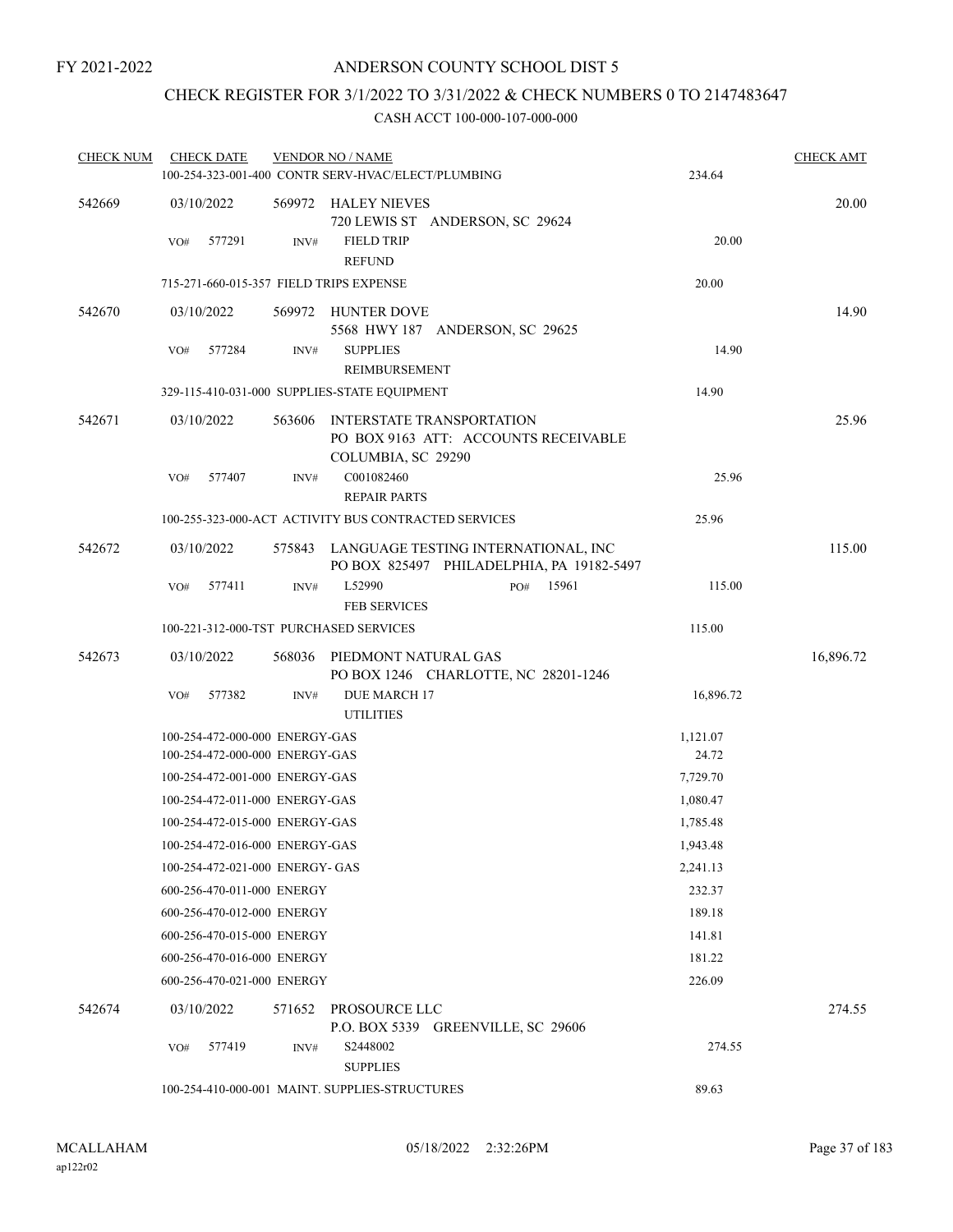### CHECK REGISTER FOR 3/1/2022 TO 3/31/2022 & CHECK NUMBERS 0 TO 2147483647

| CHECK NUM |     | <b>CHECK DATE</b>               |        | <b>VENDOR NO / NAME</b>                                                           |        | <b>CHECK AMT</b> |
|-----------|-----|---------------------------------|--------|-----------------------------------------------------------------------------------|--------|------------------|
|           |     |                                 |        | 100-254-410-005-001 SUPPLIES - MAINTENANCE                                        | 20.58  |                  |
|           |     |                                 |        | 100-254-410-008-001 SUPPLIES - MAINTENANCE                                        | 54.96  |                  |
|           |     |                                 |        | 100-254-410-010-001 SUPPLIES - MAINTENANCE                                        | 23.53  |                  |
|           |     |                                 |        | 100-254-410-014-001 SUPPLIES - MAINTENANCE                                        | 23.53  |                  |
|           |     |                                 |        | 100-254-410-015-001 SUPPLIES - MAINTENANCE                                        | 62.32  |                  |
| 542675    |     | 03/10/2022                      |        | 566961 SAWYER, STEVE**<br>110 GRACEVIEW EAST ANDERSON, SC 29625                   |        | 74.00            |
|           | VO# | 577285                          | INV#   | <b>MARCH4</b><br><b>BASEBALL OFFICIAL</b>                                         | 74.00  |                  |
|           |     |                                 |        | 703-271-660-003-690 BASEBALL GATE RECEIPTS EXPENSE                                | 74.00  |                  |
| * 542677  |     | 03/10/2022                      | 568954 | <b>SHRED A WAY</b><br>PO BOX 51132 ATT: ACCOUNTS RECEIVABLE<br>PIEDMONT, SC 29673 |        | 81.00            |
|           | VO# | 577366                          | INV#   | A99871<br>WHITEHALL                                                               | 33.00  |                  |
|           |     |                                 |        | 719-271-660-019-201 MISCELLANEOUS EXPENSE                                         | 33.00  |                  |
|           |     | VO# 577428                      | INV#   | A99852<br><b>MCCNTS</b>                                                           | 48.00  |                  |
|           |     |                                 |        | 100-113-410-005-VEN SUPPLY-ADDT'L FOR LOST VENDING                                | 48.00  |                  |
| 542678    |     | 03/10/2022                      | 571007 | SIMPLIFIED OFFICE SYSTEMS<br>6220 BUSH RIVER ROAD COLUMBIA, SC 29212              |        | 209.12           |
|           | VO# | 577367                          | INV#   | 220307-0303<br><b>COPIES</b>                                                      | 209.12 |                  |
|           |     | 201-112-490-014-000 COPIER COST |        |                                                                                   | 209.12 |                  |
| 542679    |     | 03/10/2022                      |        | 572515 SOUTH CAROLINA AQUARIUM<br>100 AQUARIUM WHARF CHARLESTON, SC 29401         |        | 198.80           |
|           | VO# | 577356                          | INV#   | 10819823<br><b>CONCORD ELEM</b>                                                   | 96.80  |                  |
|           |     |                                 |        | 709-271-660-009-355 FIELD TRIPS GRADE 5 EXPENSE                                   | 96.80  |                  |
|           |     | VO# 577357                      | INV#   | 10819826<br><b>CONCORD ELEM</b>                                                   | 102.00 |                  |
|           |     |                                 |        | 709-271-660-009-355 FIELD TRIPS GRADE 5 EXPENSE                                   | 102.00 |                  |
| 542680    |     | 03/10/2022                      | 575902 | SWORDS, ANTHONY NATHANIEL**<br>110 CLYDESDALE RD LIBERTY, SC 29657                |        | 164.20           |
|           | VO# | 577289                          | INV#   | MARCH 4<br><b>BASEBALL OFFICIAL</b>                                               | 82.10  |                  |
|           |     |                                 |        | 703-271-660-003-690 BASEBALL GATE RECEIPTS EXPENSE                                | 82.10  |                  |
|           | VO# | 577290                          | INV#   | <b>MARCH 3</b>                                                                    | 82.10  |                  |
|           |     |                                 |        | <b>BASEBALL OFFICIAL</b>                                                          |        |                  |
|           |     |                                 |        | 703-271-660-003-690 BASEBALL GATE RECEIPTS EXPENSE                                | 82.10  |                  |
| 542681    |     | 03/10/2022                      | 577203 | TAYLOR, REBEKAH**<br>107 WILLOWBEND DR ANDERSON, SC 29621                         |        | 752.50           |
|           | VO# | 577368                          | INV#   | FEB 22-MAR 3<br><b>ST JOSEPHS</b>                                                 | 752.50 |                  |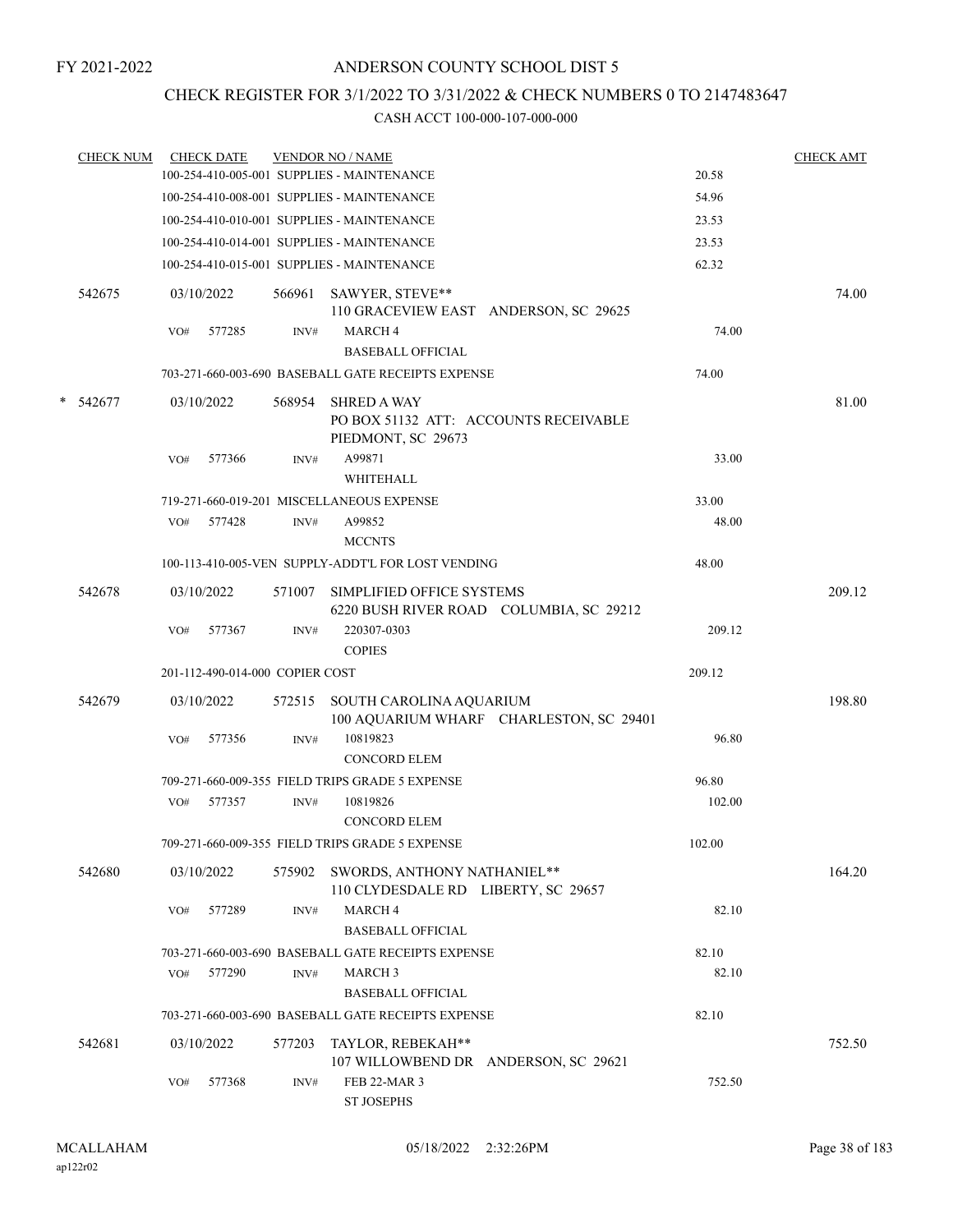## CHECK REGISTER FOR 3/1/2022 TO 3/31/2022 & CHECK NUMBERS 0 TO 2147483647

| <b>CHECK NUM</b> | <b>CHECK DATE</b> |        | <b>VENDOR NO / NAME</b>                                                                                |     |       |          | <b>CHECK AMT</b> |
|------------------|-------------------|--------|--------------------------------------------------------------------------------------------------------|-----|-------|----------|------------------|
|                  |                   |        | 201-370-312-000-SJC PS- ST.JOSEPH'S CATHOLIC                                                           |     |       | 752.50   |                  |
| 542682           | 03/10/2022        | 576477 | THEAODORSHA HARKNESS<br>102 POCALLA WAY ANDERSON, SC 29624                                             |     |       |          | 17.00            |
|                  | 549503<br>VO#     | INV#   | NEVITT FOREST<br>FIELD TRIP REFUND                                                                     |     |       | 17.00    |                  |
|                  |                   |        | 100-271-312-012-C19 CANCELLED FIELD TRIPS                                                              |     |       | 17.00    |                  |
| 542683           | 03/10/2022        | 576955 | THERAPIA STAFFING<br>PO BOX 207841 DALLAS, TX 75320                                                    |     |       |          | 2,261.25         |
|                  | VO#<br>577429     | INV#   | 35733<br><b>SERVICE</b>                                                                                | PO# | 15630 | 2,261.25 |                  |
|                  |                   |        | 203-127-312-000-000 PURCHASED SERVICES                                                                 |     |       | 2,261.25 |                  |
| 542684           | 03/10/2022        | 576122 | THERE IS HOPE COUNSELING, LLC<br>ROYCE V. MILLER 144 THOMAS GREEN BLVD, SUITE<br>223 CLEMSON, SC 29631 |     |       |          | 1,575.00         |
|                  | 577369<br>VO#     | INV#   | 161815<br><b>SERVICES</b>                                                                              | PO# | 15430 | 1,575.00 |                  |
|                  |                   |        | 237-128-313-002-021 STUDENT SERVICES/COUNSELOR                                                         |     |       | 787.50   |                  |
|                  |                   |        | 237-128-313-003-021 STUDENT SERVICES/ COUNSELOR                                                        |     |       | 787.50   |                  |
| 542685           | 03/10/2022        | 508700 | TRI-COUNTY TECHNICAL COLLEGE<br>POBOX 587 PENDLETON, SC 29670                                          |     |       |          | 3,250.00         |
|                  | 577371<br>VO#     | INV#   | 3764<br><b>CAREER FUNDING</b>                                                                          | PO# | 15931 | 3,250.00 |                  |
|                  |                   |        | 395-212-312-000-000 PURCHASED SERVICES                                                                 |     |       | 3,250.00 |                  |
| 542686           | 03/10/2022        | 573815 | UNITED REFRIGERATION, INC<br>PO BOX 740703 ATLANTA, GA 30374-0703                                      |     |       |          | 87.05            |
|                  | VO#<br>577430     | INV#   | 83291075<br><b>SUPPLIES</b>                                                                            |     |       | 87.05    |                  |
|                  |                   |        | 100-254-410-000-001 MAINT. SUPPLIES-STRUCTURES                                                         |     |       | 87.05    |                  |
| 542687           | 03/10/2022        | 577208 | YAHL, DAVID**<br>14 CHANNEL LANE SALEM, SC 29676                                                       |     |       |          | 135.30           |
|                  | 577286<br>VO#     | INV#   | <b>MARCH 3</b><br><b>SOCCER OFFICIAL</b>                                                               |     |       | 135.30   |                  |
|                  |                   |        | 703-271-660-003-745 SOCCER GATE RECEIPTS EXPENSE                                                       |     |       | 135.30   |                  |
| 542688           | 03/15/2022        | 571975 | A3 COMMUNICATIONS<br>DIVISION 700 PO BOX 117343 ATLANTA, GA<br>30368-7343                              |     |       |          | 1,356.74         |
|                  | 577454<br>VO#     | INV#   | 99158<br>PROJECT 8983                                                                                  | PO# | 15190 | 347.54   |                  |
|                  |                   |        | 515-253-520-000-HQ1 DOWNTOWN PROJECT BLDG 1                                                            |     |       | 347.54   |                  |
|                  | 577455<br>VO#     | INV#   | 99097<br><b>SOFTWARE</b>                                                                               | PO# | 15925 | 1,009.20 |                  |
|                  |                   |        | 515-253-520-000-HQ1 DOWNTOWN PROJECT BLDG 1                                                            |     |       | 1,009.20 |                  |
| 542689           | 03/15/2022        | 573301 | ABC BANNERS & SIGNS, INC.                                                                              |     |       |          | 203.30           |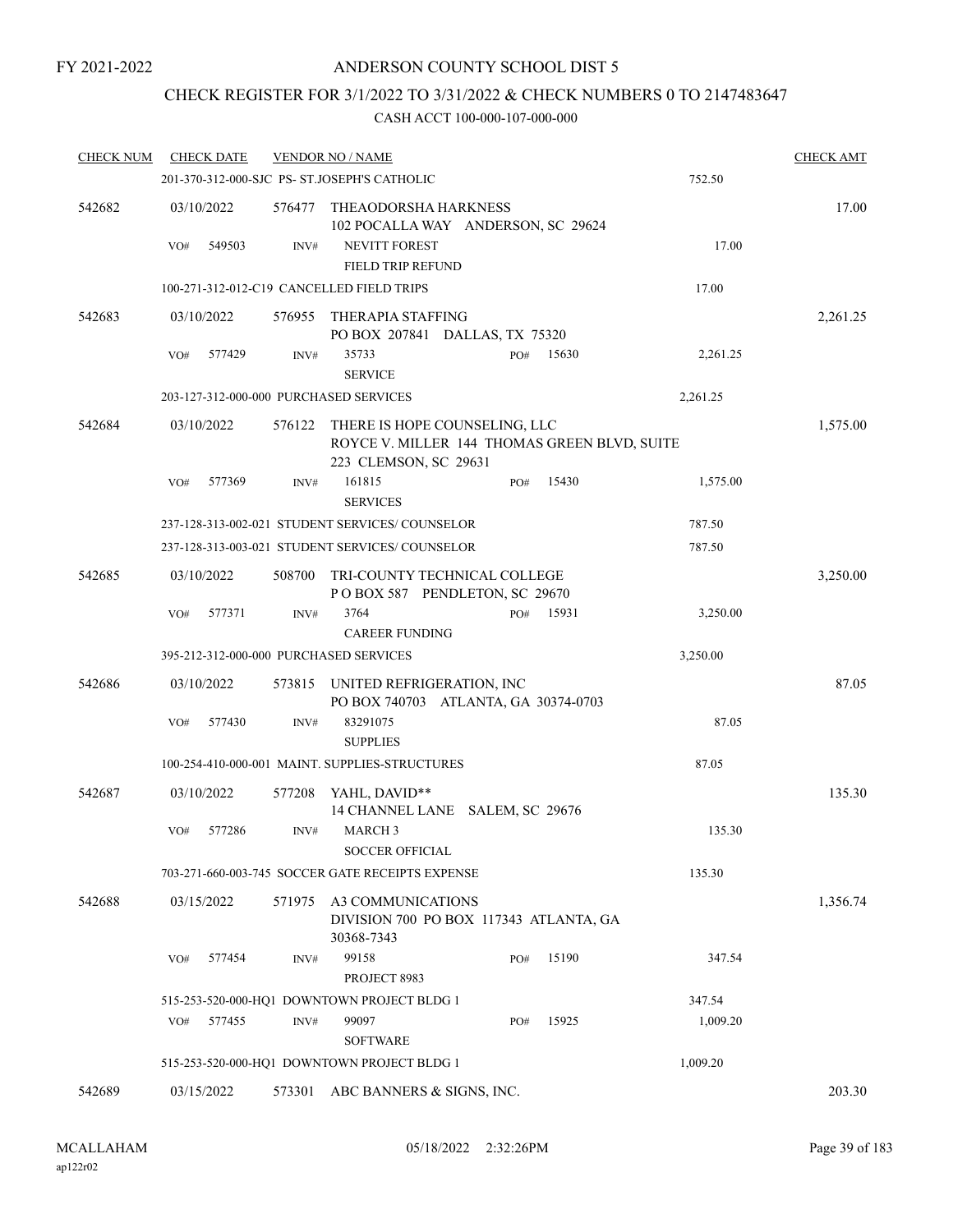FY 2021-2022

### ANDERSON COUNTY SCHOOL DIST 5

### CHECK REGISTER FOR 3/1/2022 TO 3/31/2022 & CHECK NUMBERS 0 TO 2147483647

#### CASH ACCT 100-000-107-000-000

| <b>CHECK NUM</b> |     | <b>CHECK DATE</b>                  |      | <b>VENDOR NO / NAME</b>                            |                | <b>CHECK AMT</b> |
|------------------|-----|------------------------------------|------|----------------------------------------------------|----------------|------------------|
|                  |     |                                    |      | 103 SULLIVAN LANE ANDERSON, SC 29625               |                |                  |
|                  | VO# | 577456                             | INV# | 20190329-910                                       | 123.05         |                  |
|                  |     |                                    |      | <b>TRANSPORTATION</b>                              |                |                  |
|                  |     |                                    |      | 100-255-360-000-000 PRINTING AND BINDING           | 123.05         |                  |
|                  |     | VO# 577457                         | INV# | 20190329-916                                       | 80.25          |                  |
|                  |     |                                    |      | <b>TRANSPORTATION</b>                              |                |                  |
|                  |     |                                    |      | 100-255-323-000-000 CONTRACTED SERVICES            | 80.25          |                  |
| 542690           |     | 03/15/2022                         |      | 570950 ANDERSON COUNTY SHERIFF'S OFFICE            |                | 367.50           |
|                  |     |                                    |      | ATTN: JAMIE LAZAR 305 CAMSON ROAD                  |                |                  |
|                  |     |                                    |      | ANDERSON, SC 29621                                 |                |                  |
|                  | VO# | 577452                             | INV# | <b>MARCH7</b>                                      | 210.00         |                  |
|                  |     |                                    |      | <b>WHS TRACK</b>                                   |                |                  |
|                  |     |                                    |      | 703-271-660-003-692 TRACK GATE RECEIPTS EXPENSE    | 210.00         |                  |
|                  |     | VO# 577453                         | INV# | <b>MARCH7</b>                                      | 157.50         |                  |
|                  |     |                                    |      | <b>WHS BASEBALL</b>                                |                |                  |
|                  |     |                                    |      | 703-271-660-003-690 BASEBALL GATE RECEIPTS EXPENSE | 157.50         |                  |
| * 542692         |     | 03/15/2022                         |      | 574464 A&W TRAVELS, LLC                            |                | 250.00           |
|                  |     |                                    |      | 107 CHEROKEE RD BELTON, SC 29627                   |                |                  |
|                  | VO# | 577553                             | INV# | TRIP #1373                                         | 250.00         |                  |
|                  |     |                                    |      | <b>SOUTHWOOD</b>                                   |                |                  |
|                  |     |                                    |      | 721-190-660-021-593 FIELD TRIPS- MISC, EXPENSE     | 250.00         |                  |
| 542693           |     | 03/15/2022                         |      | 575152 BRACKNEY, EVAN**                            |                | 114.60           |
|                  |     |                                    |      | 320 E. BELTLINE BLVD APT R-8 ANDERSON, SC 29621    |                |                  |
|                  | VO# | 577435                             | INV# | <b>MARCH 7</b>                                     | 114.60         |                  |
|                  |     |                                    |      | <b>BASEBALL OFFICIAL</b>                           |                |                  |
|                  |     |                                    |      | 703-271-660-003-690 BASEBALL GATE RECEIPTS EXPENSE | 114.60         |                  |
| 542694           |     | 03/15/2022                         |      | 575737 BROCK, PATRICK**                            |                | 109.00           |
|                  |     |                                    |      | 433 SPAKE RD PENDLETON, SC 29670                   |                |                  |
|                  | VO# | 577436                             | INV# | <b>MARCH7</b>                                      | 109.00         |                  |
|                  |     |                                    |      | <b>BASEBALL OFFICIAL</b>                           |                |                  |
|                  |     |                                    |      | 703-271-660-003-690 BASEBALL GATE RECEIPTS EXPENSE | 109.00         |                  |
| 542695           |     | 03/15/2022                         |      | 569296 CAPITAL ONE                                 |                | 523.56           |
|                  |     |                                    |      | CITY OF INDUSTRY, CA 91716-0506<br>PO BOX 60506    |                |                  |
|                  | VO# | 577554                             | INV# | 1640428732                                         | 523.56         |                  |
|                  |     |                                    |      | ACCT #636835                                       |                |                  |
|                  |     | 100-255-410-000-000 SUPPLIES       |      |                                                    | 79.73          |                  |
|                  |     | 100-255-410-000-000 SUPPLIES       |      |                                                    | 14.99          |                  |
|                  |     | 100-255-410-000-000 SUPPLIES       |      |                                                    | 54.16          |                  |
|                  |     | 100-255-410-000-000 SUPPLIES       |      |                                                    | 134.90         |                  |
|                  |     | 600-256-410-000-000 SUPPLIES       |      |                                                    | 82.54          |                  |
|                  |     | 631-256-460-031-000 PURCHASED FOOD |      |                                                    | 70.64<br>86.60 |                  |
|                  |     | 631-256-460-031-000 PURCHASED FOOD |      |                                                    |                |                  |
| 542696           |     | 03/15/2022                         |      | 574628 CENTERVILLE PETTY CASH                      |                | 75.00            |

ap122r02

,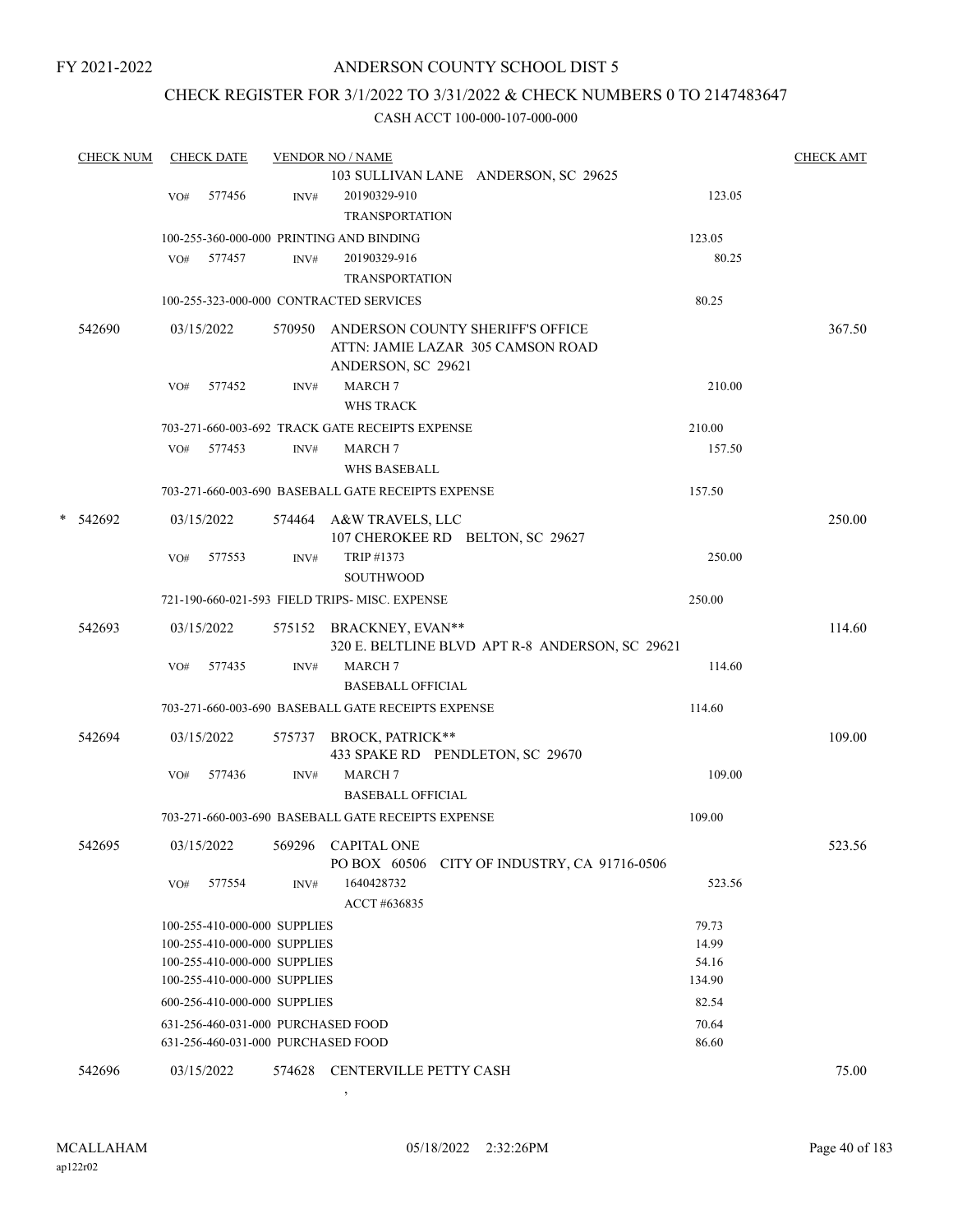# CHECK REGISTER FOR 3/1/2022 TO 3/31/2022 & CHECK NUMBERS 0 TO 2147483647

| <b>CHECK NUM</b> |                 | <b>CHECK DATE</b> |                | <b>VENDOR NO / NAME</b>                                                            |     |       |           | <b>CHECK AMT</b> |
|------------------|-----------------|-------------------|----------------|------------------------------------------------------------------------------------|-----|-------|-----------|------------------|
|                  | VO <sub>#</sub> | 577467            | INV#           | APRIL 1-7<br><b>BOOK FAIR</b>                                                      |     |       | 75.00     |                  |
|                  |                 |                   |                | 707-190-660-007-305 LIBRARY EXPENSE                                                |     |       | 75.00     |                  |
| 542697           |                 | 03/15/2022        |                | 574628 CENTERVILLE PETTY CASH                                                      |     |       |           | 48.94            |
|                  | VO#             | 577466            | INV#           | <b>ICE CREAM</b><br>REIMBURSEMENT                                                  |     |       | 48.94     |                  |
|                  |                 |                   |                | 707-190-660-007-201 MISCELLANEOUS EXPENSE                                          |     |       | 48.94     |                  |
| 542698           |                 | 03/15/2022        |                | 566288 CES CITY ELECTRIC SUPPLY<br>PO BOX 131811 DALLAS, TX 75313                  |     |       |           | 1,115.79         |
|                  | VO#             | 577468            | INV#           | 005871<br><b>CREDIT</b>                                                            |     |       | $-367.23$ |                  |
|                  |                 |                   |                | 100-254-410-010-001 SUPPLIES - MAINTENANCE                                         |     |       | $-367.23$ |                  |
|                  | VO#             | 577469            | INV#           | 165902<br><b>SUPPLIES</b>                                                          |     |       | 25.68     |                  |
|                  |                 |                   |                | 100-254-410-002-001 SUPPLIES - MAINTENANCE                                         |     |       | 25.68     |                  |
|                  | VO#             | 577470            | INV#           | 165673<br><b>SUPPLIES</b>                                                          |     |       | 1,457.34  |                  |
|                  |                 |                   |                | 100-254-410-010-001 SUPPLIES - MAINTENANCE                                         |     |       | 1,457.34  |                  |
| 542699           |                 | 03/15/2022        |                | 572942 CROMER, AIMEE**<br>1018 THORNEHILL DR ANDERSON, SC 29621                    |     |       |           | 53.50            |
|                  | VO#             | 577471            | $\text{INV}\#$ | 0643<br><b>GLENVIEW</b>                                                            |     |       | 53.50     |                  |
|                  |                 |                   |                | 720-271-660-020-411 MISCELLANEOUS EXPENSE                                          |     |       | 53.50     |                  |
| 542700           |                 | 03/15/2022        | 198651         | DELL MARKETING<br>PO BOX 534118 ATT: ACCOUNTS RECEIVABLE<br>ATLANTA, GA 30353-4118 |     |       |           | 271.78           |
|                  | VO#             | 577472            | INV#           | 10566837027<br><b>SUPPLIES</b>                                                     | PO# | 15945 | 232.19    |                  |
|                  |                 |                   |                | 100-266-314-000-000 REPAIRS TO EQUIPMENT                                           |     |       | 232.19    |                  |
|                  | VO#             | 577473            | INV#           | 10564222849<br><b>ADAPTERS</b>                                                     |     |       | 39.59     |                  |
|                  |                 |                   |                | 731-271-660-031-834 ENGINEERING - MECHANICAL EXPENSE                               |     |       | 39.59     |                  |
| 542701           |                 | 03/15/2022        | 232240         | FARM BUREAU GRAIN ELEVATOR<br>1306 WHITEHALL ROAD ANDERSON, SC 29625               |     |       |           | 9.10             |
|                  | VO#             | 577474            | INV#           | 10635<br><b>SAND BAGS</b>                                                          |     |       | 9.10      |                  |
|                  |                 |                   |                | 100-254-410-002-001 SUPPLIES - MAINTENANCE                                         |     |       | 9.10      |                  |
| 542702           |                 | 03/15/2022        | 573217         | HART, SHERRY**<br>1221 KEONE CIRCLE WILLIAMSTON, SC 29697                          |     |       |           | 200.00           |
|                  | VO#             | 577486            | INV#           | MARCH 15<br><b>BOARD MEETING</b>                                                   |     |       | 200.00    |                  |
|                  |                 |                   |                | 100-231-334-000-000 TRUSTEE EXPENSE                                                |     |       | 200.00    |                  |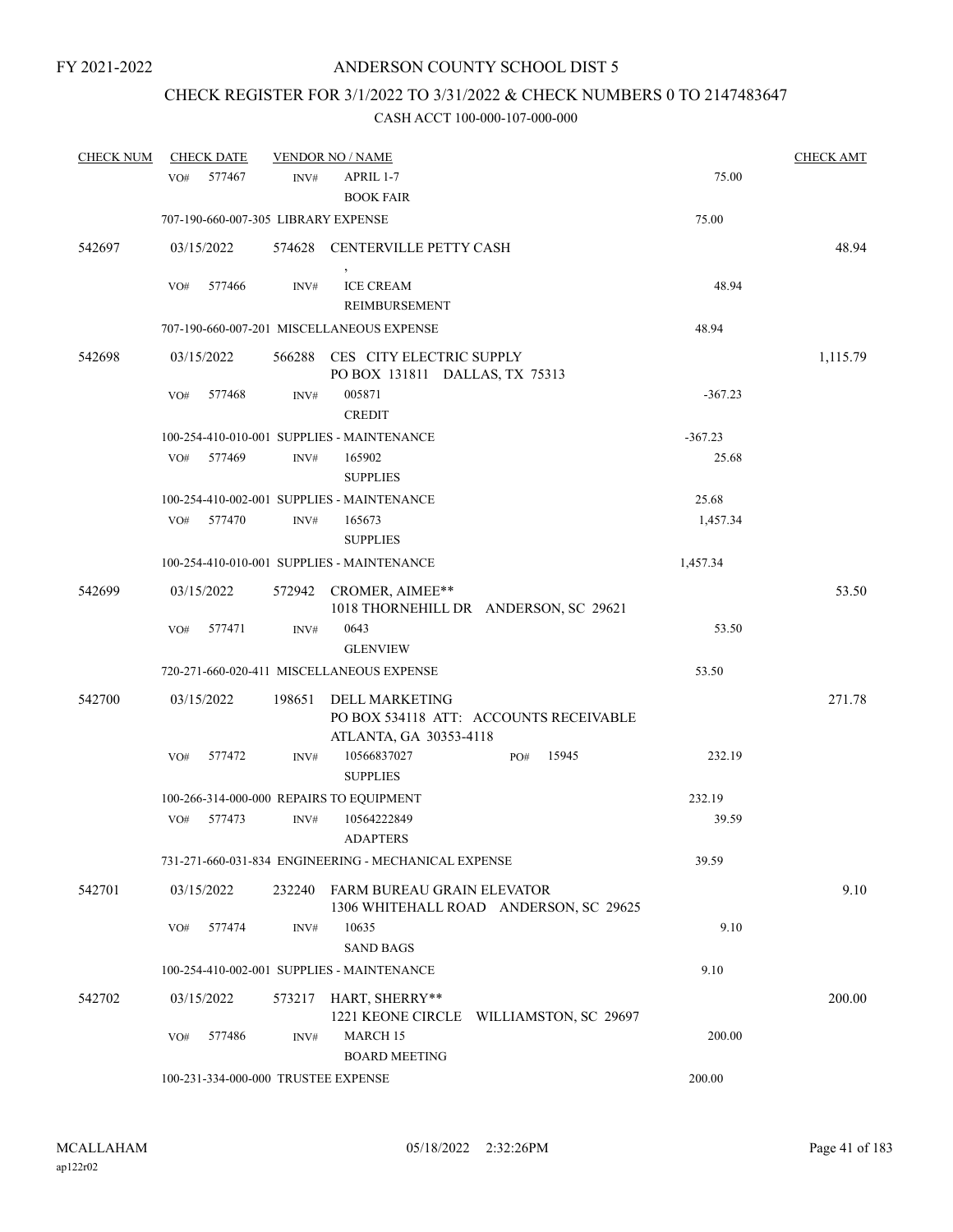## CHECK REGISTER FOR 3/1/2022 TO 3/31/2022 & CHECK NUMBERS 0 TO 2147483647

| <b>CHECK NUM</b> |            | <b>CHECK DATE</b>                  |        | <b>VENDOR NO / NAME</b>                                                   |     |       |          | <b>CHECK AMT</b> |
|------------------|------------|------------------------------------|--------|---------------------------------------------------------------------------|-----|-------|----------|------------------|
| 542703           | 03/15/2022 |                                    |        | 568255 HENRY SCHEIN INC                                                   |     |       |          | 403.99           |
|                  |            |                                    |        | BOX 371952 ATT: ACCOUNTS RECEIVABLE                                       |     |       |          |                  |
|                  |            |                                    |        | PITTSBURGH, PA 15250-7952                                                 |     |       |          |                  |
|                  |            | VO# 577487                         | INV#   | 95031872                                                                  |     |       | 26.62    |                  |
|                  |            |                                    |        | CUST #869430                                                              |     |       |          |                  |
|                  |            | 100-271-410-003-000 SUPPLIES       |        |                                                                           |     |       | 26.62    |                  |
|                  | VO#        | 577488                             | INV#   | 97613188                                                                  |     |       | 67.95    |                  |
|                  |            |                                    |        | CUST #869430                                                              |     |       |          |                  |
|                  |            | 100-271-410-003-000 SUPPLIES       |        |                                                                           |     |       | 67.95    |                  |
|                  | VO#        | 577489                             | INV#   | 97195447                                                                  |     |       | 35.18    |                  |
|                  |            |                                    |        | CUST #869430                                                              |     |       |          |                  |
|                  |            | 100-271-410-003-000 SUPPLIES       |        |                                                                           |     |       | 35.18    |                  |
|                  | VO#        | 577490                             | INV#   | 97084496                                                                  |     |       | 169.48   |                  |
|                  |            |                                    |        | CUST #869430                                                              |     |       |          |                  |
|                  |            | 100-271-410-003-000 SUPPLIES       |        |                                                                           |     |       | 169.48   |                  |
|                  |            | VO# 577491                         | INV#   | 97096840                                                                  |     |       | 22.26    |                  |
|                  |            |                                    |        | CUST #869430                                                              |     |       |          |                  |
|                  |            | 100-271-410-003-000 SUPPLIES       |        |                                                                           |     |       | 22.26    |                  |
|                  |            | VO# 577492                         | INV#   | 97128707                                                                  |     |       | 29.00    |                  |
|                  |            |                                    |        | CUST #869430                                                              |     |       |          |                  |
|                  |            | 100-271-410-003-000 SUPPLIES       |        |                                                                           |     |       | 29.00    |                  |
|                  |            | VO# 577493                         | INV#   | 97169724                                                                  |     |       | 53.50    |                  |
|                  |            |                                    |        | CUST #869430                                                              |     |       |          |                  |
|                  |            | 100-271-410-003-000 SUPPLIES       |        |                                                                           |     |       | 53.50    |                  |
| 542704           | 03/15/2022 |                                    |        | 571944 HONORS GRADUATION                                                  |     |       |          | 350.50           |
|                  |            |                                    |        | 50 CHURCH STREET AMERICAN FORK, UT 84003                                  |     |       |          |                  |
|                  | VO#        | 577497                             | INV#   | 312131                                                                    |     |       | 350.50   |                  |
|                  |            |                                    |        | <b>HONOR CORDS</b>                                                        |     |       |          |                  |
|                  |            |                                    |        | 731-271-660-031-823 COSMETOLOGY EXPENSE                                   |     |       | 81.90    |                  |
|                  |            |                                    |        | 731-271-660-031-833 ENGINEERING - AEROSPACE EXPENSE                       |     |       | 13.65    |                  |
|                  |            |                                    |        | 731-271-660-031-834 ENGINEERING - MECHANICAL EXPENSE                      |     |       | 18.20    |                  |
|                  |            | 731-271-660-031-859 BIOMED EXPENSE |        |                                                                           |     |       | 31.85    |                  |
|                  |            |                                    |        | 731-271-660-031-878 HORTICULTURE EXPENSE                                  |     |       | 81.90    |                  |
|                  |            |                                    |        | 731-271-660-031-891 BIOMED 2- RANKIN EXPENSE                              |     |       | 123.00   |                  |
|                  |            |                                    |        |                                                                           |     |       |          |                  |
| 542705           | 03/15/2022 |                                    | 571483 | ISOM ELECTRIC, LLC<br>3300-D N. MAIN STREET PMB 325 ANDERSON, SC<br>29621 |     |       |          | 9,650.00         |
|                  | VO#        | 577498                             | INV#   | 12930                                                                     | PO# | 15845 | 9,650.00 |                  |
|                  |            |                                    |        | <b>TL HANNA</b>                                                           |     |       |          |                  |
|                  |            |                                    |        | 100-254-323-002-400 CONTR SERV-HVAC/ELECT/PLUMBING                        |     |       | 9,650.00 |                  |
|                  |            |                                    |        |                                                                           |     |       |          |                  |
| 542706           | 03/15/2022 |                                    | 569972 | LAFRANCE ELEMENTARY                                                       |     |       |          | 180.00           |
|                  |            |                                    |        | SHAMROCK SHOWDOWN PO BOX 487 LAFRANCE,<br>SC 29656                        |     |       |          |                  |
|                  | VO#        | 577504                             | INV#   | 12267799                                                                  |     |       | 180.00   |                  |
|                  |            |                                    |        |                                                                           |     |       |          |                  |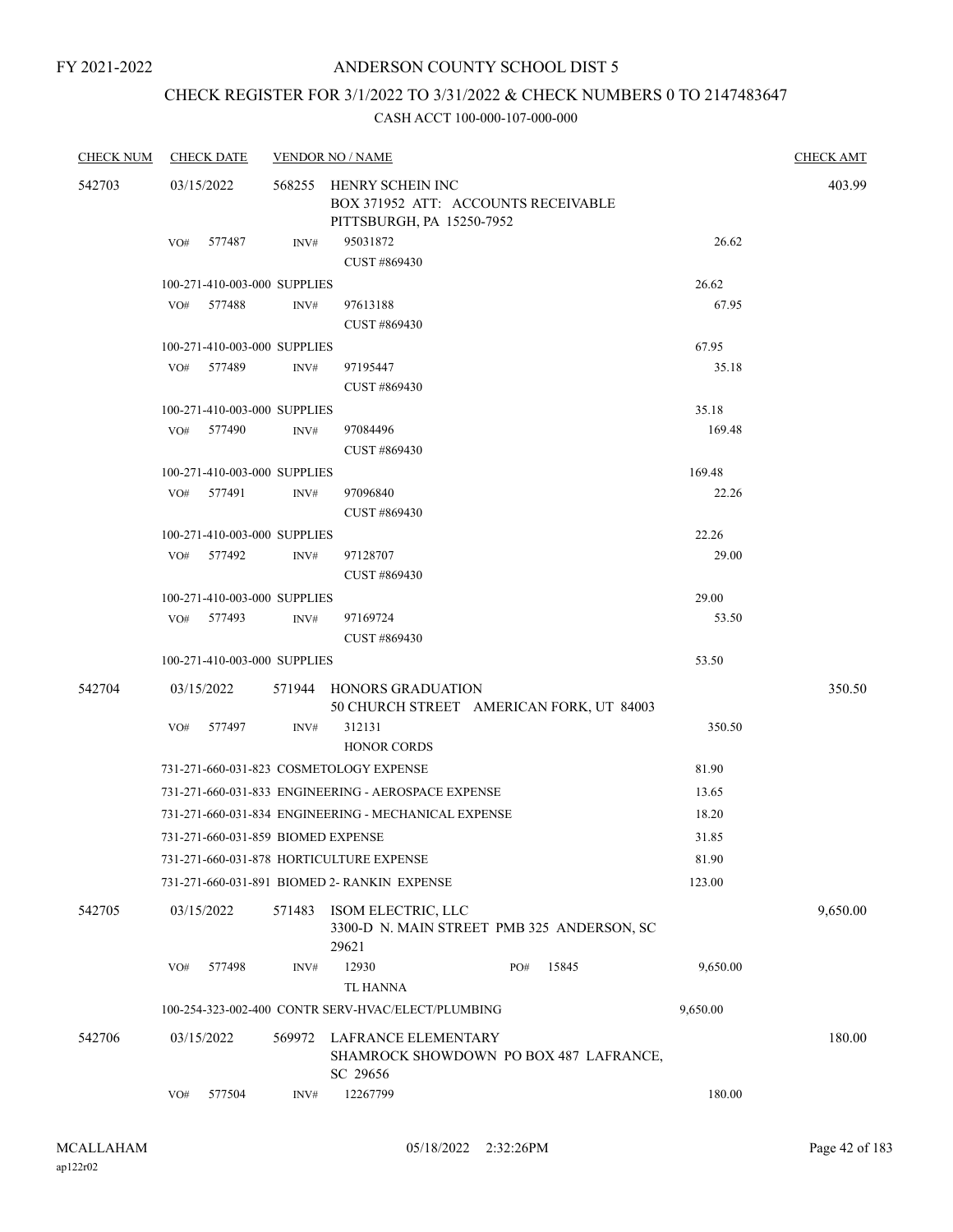FY 2021-2022

### ANDERSON COUNTY SCHOOL DIST 5

### CHECK REGISTER FOR 3/1/2022 TO 3/31/2022 & CHECK NUMBERS 0 TO 2147483647

| <b>CHECK NUM</b> | <b>CHECK DATE</b>                       |        | <b>VENDOR NO / NAME</b><br><b>SOUTHWOOD</b>                                                                 |     |       |          | <b>CHECK AMT</b> |
|------------------|-----------------------------------------|--------|-------------------------------------------------------------------------------------------------------------|-----|-------|----------|------------------|
|                  | 721-190-660-021-443 PHYSICAL ED EXPENSE |        |                                                                                                             |     |       | 180.00   |                  |
| 542707           | 03/15/2022                              | 576302 | MARYLAND CHILD SUPPORT ACCOUNT<br>PO BOX 17396 BALTIMORE, MD 21297-1396                                     |     |       |          | 255.89           |
|                  | VO#<br>577447                           | INV#   | PAYROLL 3-15<br><b>DEDUCTIONS</b>                                                                           |     |       | 255.89   |                  |
|                  |                                         |        | 100-000-435-000-000 WAGE GARNISH/CH SUPPORT                                                                 |     |       | 255.89   |                  |
| 542708           | 03/15/2022                              | 574358 | MONSTER TECHNOLOGY, LLC<br>8726 S. SEPULVEDA BLVD SUITE D #B-152 LOS<br>ANGELES, CA 90045                   |     |       |          | 875.00           |
|                  | 577506<br>VO#                           | INV#   | IJH-8479<br><b>MCCANTS</b>                                                                                  |     |       | 875.00   |                  |
|                  | 100-113-410-005-000 SUPPLIES            |        |                                                                                                             |     |       | 875.00   |                  |
| 542709           | 03/15/2022                              | 567126 | MUSIC & ARTS CENTER<br>5295 WESTVIEW DR SUITE 300 ATTN: CA<br>FREDERICK, MD 21703                           |     |       |          | 678.49           |
|                  | 577507<br>VO#                           | INV#   | 030679550<br><b>MCCANTS</b>                                                                                 |     |       | 252.66   |                  |
|                  |                                         |        | 100-113-410-005-COB CHORUS, ORCHESTRA & BAND                                                                |     |       | 252.66   |                  |
|                  | 577508<br>VO#                           | INV#   | 028988696<br><b>WESTSIDE</b>                                                                                |     |       | 394.79   |                  |
|                  | 100-114-410-003-BAN BAND EQUIPMENT      |        |                                                                                                             |     |       | 394.79   |                  |
|                  | VO#<br>577509                           | INV#   | 029403442<br><b>WESTSIDE</b>                                                                                |     |       | 31.04    |                  |
|                  | 100-114-410-003-BAN BAND EQUIPMENT      |        |                                                                                                             |     |       | 31.04    |                  |
| 542710           | 03/15/2022                              | 382750 | NEW FOUNDATIONS CHILDREN & FAM SVCS INC<br>2300 STANDRIDGE ROAD ATT: DONNA HARRINGTON<br>ANDERSON, SC 29625 |     |       |          | 2,600.21         |
|                  | VO#<br>577555                           | INV#   | 1934<br><b>FEB EXPENSES</b>                                                                                 | PO# | 15996 | 2,600.21 |                  |
|                  |                                         |        | 221-113-312-000-NFH ADMIN COORD/VOC FACIL/TUTORS                                                            |     |       | 2,600.21 |                  |
| 542711           | 03/15/2022                              |        | 569027 O'REILLY AUTO PARTS<br>POBOX 9464 ATT: ACCOUNTS RECEIVABLE<br>SPRINGFIELD, MO 65801-9464             |     |       |          | 24.59            |
|                  | 577515<br>VO#                           | INV#   | 1430-300674<br><b>SUPPLIES</b>                                                                              |     |       | 24.59    |                  |
|                  |                                         |        | 100-254-412-000-001 TRUCK SERVICE - MAINTENANCE                                                             |     |       | 24.59    |                  |
| 542712           | 03/15/2022                              |        | 397350 PAPER SUPPLY INC.<br>POBOX 166 ATT: ACCOUNTS RECEIVABLE<br>ANDERSON, SC 29622                        |     |       |          | 48.15            |
|                  | VO# 577516                              | INV#   | 118482<br><b>SUPPLIES</b>                                                                                   |     |       | 48.15    |                  |
|                  | 631-256-410-031-000 SUPPLIES            |        |                                                                                                             |     |       | 48.15    |                  |
| 542713           | 03/15/2022                              |        | 404600 PERFECTION LEARNING                                                                                  |     |       |          | 1,075.32         |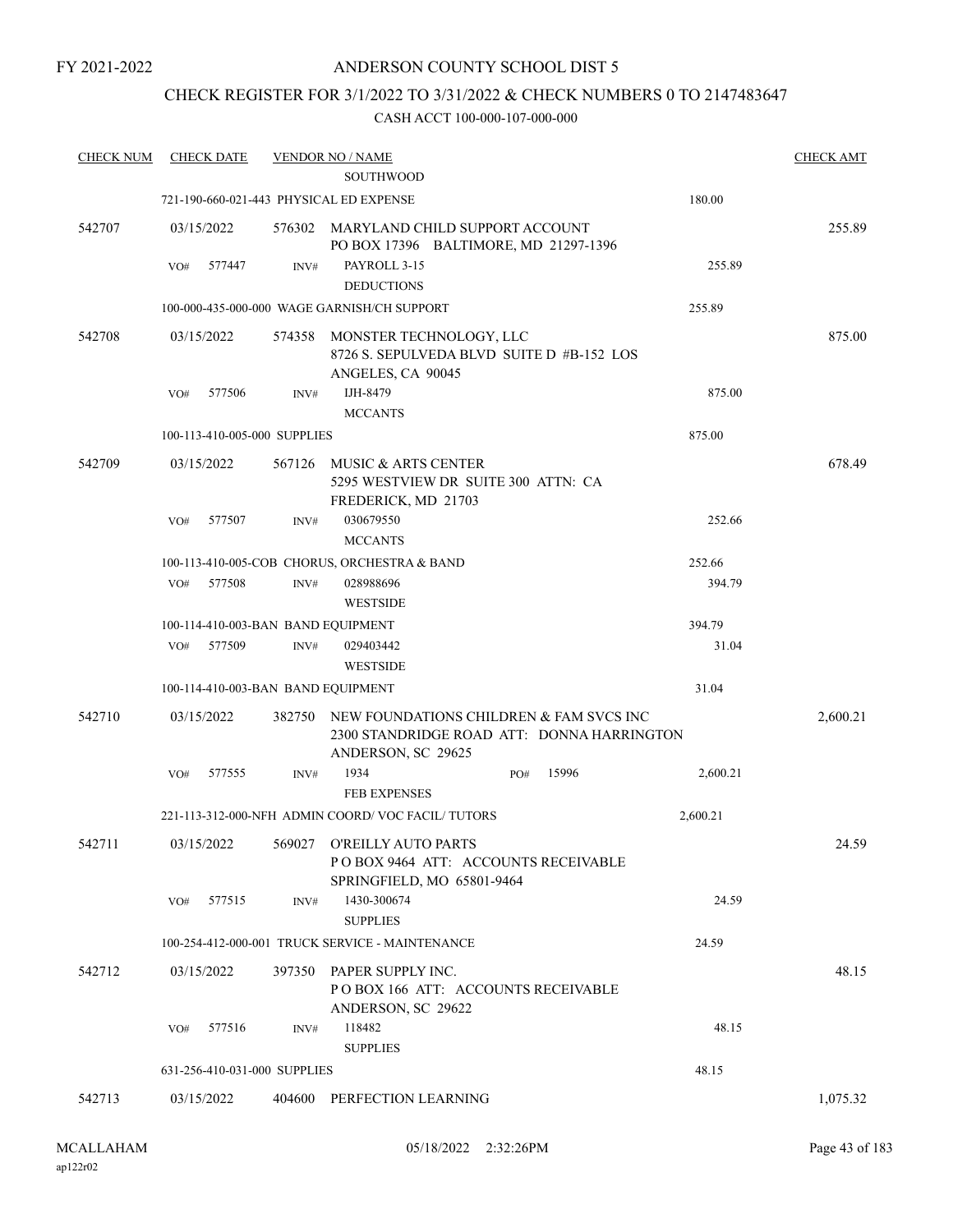FY 2021-2022

### ANDERSON COUNTY SCHOOL DIST 5

### CHECK REGISTER FOR 3/1/2022 TO 3/31/2022 & CHECK NUMBERS 0 TO 2147483647

| <b>CHECK NUM</b> |     | <b>CHECK DATE</b> |                              | <b>VENDOR NO / NAME</b>                                                            | <b>CHECK AMT</b> |
|------------------|-----|-------------------|------------------------------|------------------------------------------------------------------------------------|------------------|
|                  |     |                   |                              | 1000 NORTH SECOND AVENUE LOGAN, IA 51546-0500                                      |                  |
|                  | VO# | 577517            | INV#                         | 199948<br>1,075.32                                                                 |                  |
|                  |     |                   |                              | <b>TL HANNA</b>                                                                    |                  |
|                  |     |                   | 397-114-410-002-000 SUPPLIES | 1,075.32                                                                           |                  |
| 542714           |     | 03/15/2022        |                              | 573906 PRODUCTIONS UNLIMITED, INC.                                                 | 650.00           |
|                  |     |                   |                              | 175 OLD AIRPORT RD ROEBUCK, SC 29376                                               |                  |
|                  | VO# | 577519            | INV#                         | 19509<br><b>ROBERT ANDERSON</b>                                                    | 650.00           |
|                  |     |                   |                              |                                                                                    |                  |
|                  |     |                   |                              | 650.00<br>100-266-314-006-000 REPAIRS TO EQUIPMENT                                 |                  |
| 542715           |     | 03/15/2022        |                              | 418500 PRO-ED, INC<br>PO BOX 679029 DALLAS, TX 75267-9029                          | 114.17           |
|                  | VO# | 577520            | INV#                         | 2927158<br>PO#<br>15882                                                            | 114.17           |
|                  |     |                   |                              | <b>MIDWAY ELEM</b>                                                                 |                  |
|                  |     |                   | 203-127-410-000-000 SUPPLIES | 114.17                                                                             |                  |
| 542716           |     | 03/15/2022        | 445575                       | SC DEPT OF EMPLOYMENT & WORKFORCE                                                  | 219.07           |
|                  |     |                   |                              | ATTENTION: UI COLLECTIONS PO BOX 2644                                              |                  |
|                  |     |                   |                              | COLUMBIA, SC 29202                                                                 |                  |
|                  | VO# | 577450            | INV#                         | PAYROLL 3-15<br><b>DEDUCTIONS</b>                                                  | 219.07           |
|                  |     |                   |                              | 100-000-442-000-000 UNEMPLOYMENT COMPENSATION LEVY<br>219.07                       |                  |
|                  |     |                   |                              |                                                                                    |                  |
| 542717           |     | 03/15/2022        | 564333                       | <b>SC DEPT OF EDUCATION</b>                                                        | 2,549.33         |
|                  |     |                   |                              | 1429 SENATE STREET SUE BARR-CHIEF<br>INFORMATION OFFICE COLUMBIA, SC 29201         |                  |
|                  | VO# | 577521            | INV#                         | 2022-02-0405<br>15970<br>PO#<br>2,549.33                                           |                  |
|                  |     |                   |                              | <b>SERVICES</b>                                                                    |                  |
|                  |     |                   |                              | 100-266-345-000-000 TECHNOLOGY INFRASTRUCTURE<br>2,549.33                          |                  |
|                  |     |                   |                              |                                                                                    |                  |
| 542718           |     | 03/15/2022        | 566995                       | <b>SC DEPT OF JUVENILE JUSTICE</b><br>POBOX 21069 ATT: FISCAL AFFAIRS COLUMBIA, SC | 618.93           |
|                  |     |                   |                              | 29221-1069                                                                         |                  |
|                  | VO# | 577556            | INV#                         | 2000533131                                                                         | 618.93           |
|                  |     |                   |                              | CUST #3045003                                                                      |                  |
|                  |     |                   |                              | 100-412-720-000-000 PAYMENTS TO OTHER GOV'T UNITS<br>618.93                        |                  |
| 542719           |     | 03/15/2022        |                              | 568980 SC DEPT OF REVENUE                                                          | 226.82           |
|                  |     |                   |                              | PO BOX 2535 COLUMBIA, SC 29202-2535                                                |                  |
|                  | VO# | 577449            | INV#                         | PAYROLL 3-15                                                                       | 226.82           |
|                  |     |                   |                              | <b>DEDUCTIONS</b>                                                                  |                  |
|                  |     |                   |                              | 226.82<br>100-000-440-000-000 SC STATE TAX LEVY                                    |                  |
| 542720           |     | 03/15/2022        |                              | 569972 SCDOT - ANDERSON MAINT                                                      | 400.00           |
|                  |     |                   |                              | 4740 LIBERTY HWY ANDERSON, SC 29621                                                |                  |
|                  | VO# | 577522            | INV#                         | 2 SIGNS<br><b>WESTSIDE BBALL</b>                                                   | 400.00           |
|                  |     |                   |                              | 100-390-410-000-000 SUPPLIES AND MATERIALS<br>400.00                               |                  |
| 542721           |     | 03/15/2022        | 563542                       | <b>SC FFA ASSOCIATION</b>                                                          | 1,060.00         |
|                  |     |                   |                              | PO BOX 1746 CLEMSON, SC 29633                                                      |                  |
|                  |     |                   |                              |                                                                                    |                  |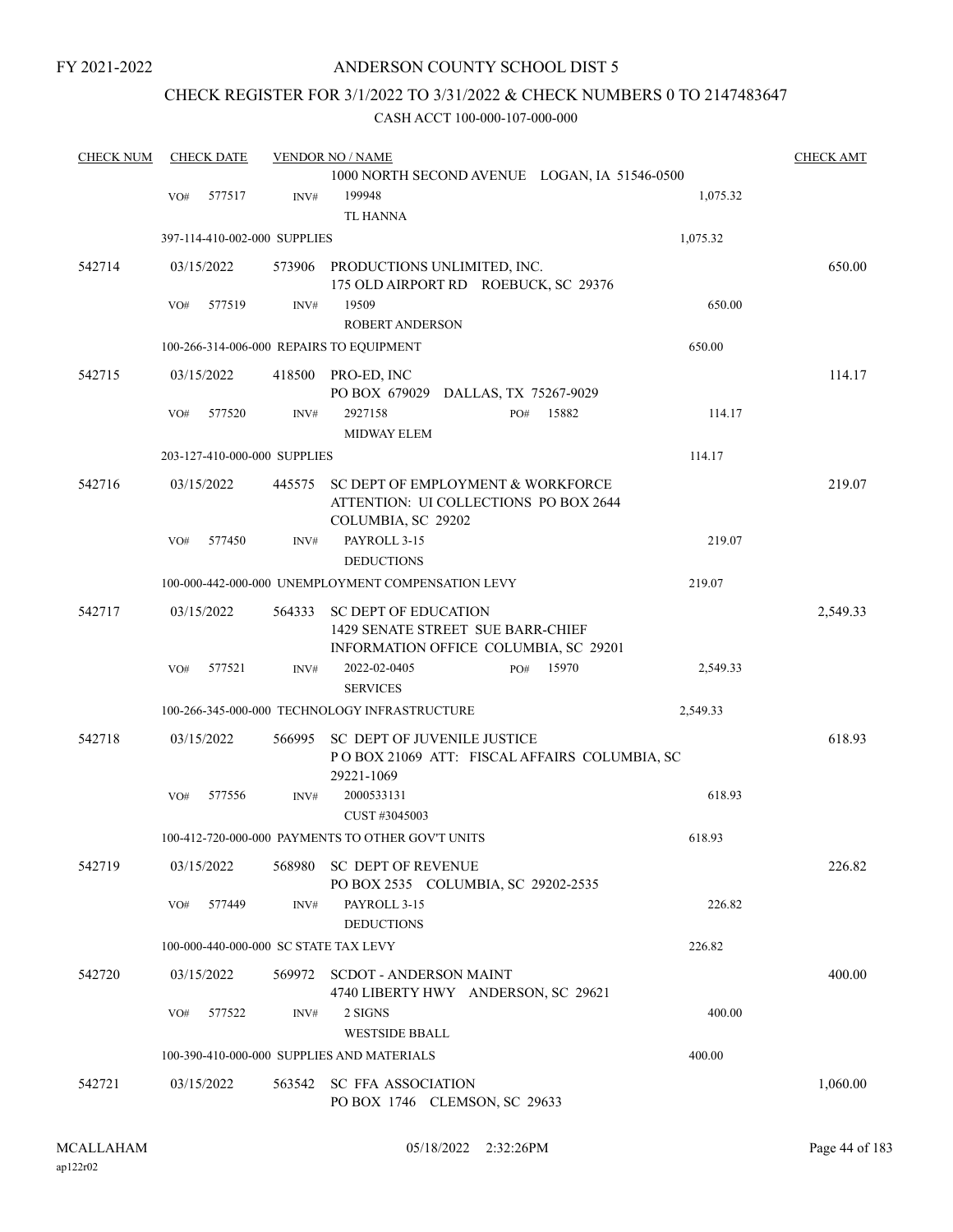# CHECK REGISTER FOR 3/1/2022 TO 3/31/2022 & CHECK NUMBERS 0 TO 2147483647

| <b>CHECK NUM</b> | <b>CHECK DATE</b>                      |        | <b>VENDOR NO / NAME</b>                             |                                            |          | <b>CHECK AMT</b> |
|------------------|----------------------------------------|--------|-----------------------------------------------------|--------------------------------------------|----------|------------------|
|                  | 577511<br>VO#                          | INV#   | 668925<br><b>ANDERSON FFA</b>                       |                                            | 1,060.00 |                  |
|                  | 731-271-660-031-850 FFA EXPENSE        |        |                                                     |                                            | 1,060.00 |                  |
| 542722           | 03/15/2022                             | 478800 | SC LAW ENFORCEMENT DIVISION<br>29221-1398           | POBOX 21398 -- FINANCE COLUMBIA, SC        |          | 8.00             |
|                  | 577523<br>VO#                          | INV#   | <b>STAMPS</b><br><b>BACKGROUND CK</b>               |                                            | 8.00     |                  |
|                  | 100-255-410-000-000 SUPPLIES           |        |                                                     |                                            | 8.00     |                  |
| 542723           | 03/15/2022                             |        | 450701 SC RETIREMENT SYSTEM (SPP)<br>29211          | POBOX 11960 CAPITOL STATION COLUMBIA, SC   |          | 688.48           |
|                  | 577451<br>VO#                          | INV#   | PAYROLL 3-15<br><b>DEDUCTIONS</b>                   |                                            | 688.48   |                  |
|                  |                                        |        | 100-000-438-000-000 RETIREMENT SERV PURCHASE        |                                            | 688.48   |                  |
| 542724           | 03/15/2022                             | 576084 | SC STATE DISBURSEMENT UNIT                          | PO BOX 100303 COLUMBIA, SC 29202-3303      |          | 525.89           |
|                  | 577448<br>VO#                          | INV#   | PAYROLL 3-15<br><b>DEDUCTIONS</b>                   |                                            | 525.89   |                  |
|                  |                                        |        | 100-000-435-000-000 WAGE GARNISH/CH SUPPORT         |                                            | 525.89   |                  |
| 542725           | 03/15/2022                             | 568954 | <b>SHRED A WAY</b><br>PIEDMONT, SC 29673            | PO BOX 51132 ATT: ACCOUNTS RECEIVABLE      |          | 133.00           |
|                  | VO#<br>577532                          | INV#   | A100145<br><b>CONCORD</b>                           |                                            | 38.00    |                  |
|                  |                                        |        | 709-271-660-009-201 MISCELLANEOUS EXPENSE           |                                            | 38.00    |                  |
|                  | 577533<br>VO#                          | INV#   | A99970                                              |                                            | 95.00    |                  |
|                  |                                        |        | <b>WESTSIDE</b>                                     |                                            |          |                  |
|                  | 100-114-410-003-000 SUPPLIES           |        |                                                     |                                            | 95.00    |                  |
| 542726           | 03/15/2022                             | 568745 | SKILLS USA SOUTH CAROLINA<br><b>GREER, SC 29651</b> | KIMBERLY JONES 404 CHESTNUT WOODS COURT    |          | 800.00           |
|                  | 577538<br>VO#                          | INV#   | S80860<br><b>FALL CONFERENCE</b>                    |                                            | 800.00   |                  |
|                  | 207-271-333-031-001 COMPETITION TRAVEL |        |                                                     |                                            | 800.00   |                  |
| 542727           | 03/15/2022                             | 576628 | <b>SMITH FARM SUPPLY</b><br>WARRENTON, GA 30828     | TYLER JOHNSON ENTERPRISES 135 DEPOT STREET |          | 1,444.50         |
|                  | VO#<br>577534                          | INV#   | 1776113<br><b>SUPPLIES</b>                          |                                            | 1,444.50 |                  |
|                  |                                        |        | 100-254-410-000-001 MAINT. SUPPLIES-STRUCTURES      |                                            | 1,444.50 |                  |
| 542728           | 03/15/2022                             | 574643 | STEGALL, JOANNA**                                   | 1006 E. CALHOUN ST ANDERSON, SC 29621      |          | 5,000.00         |
|                  | 577535<br>VO#                          | INV#   | 1925                                                | 15981<br>PO#                               | 5,000.00 |                  |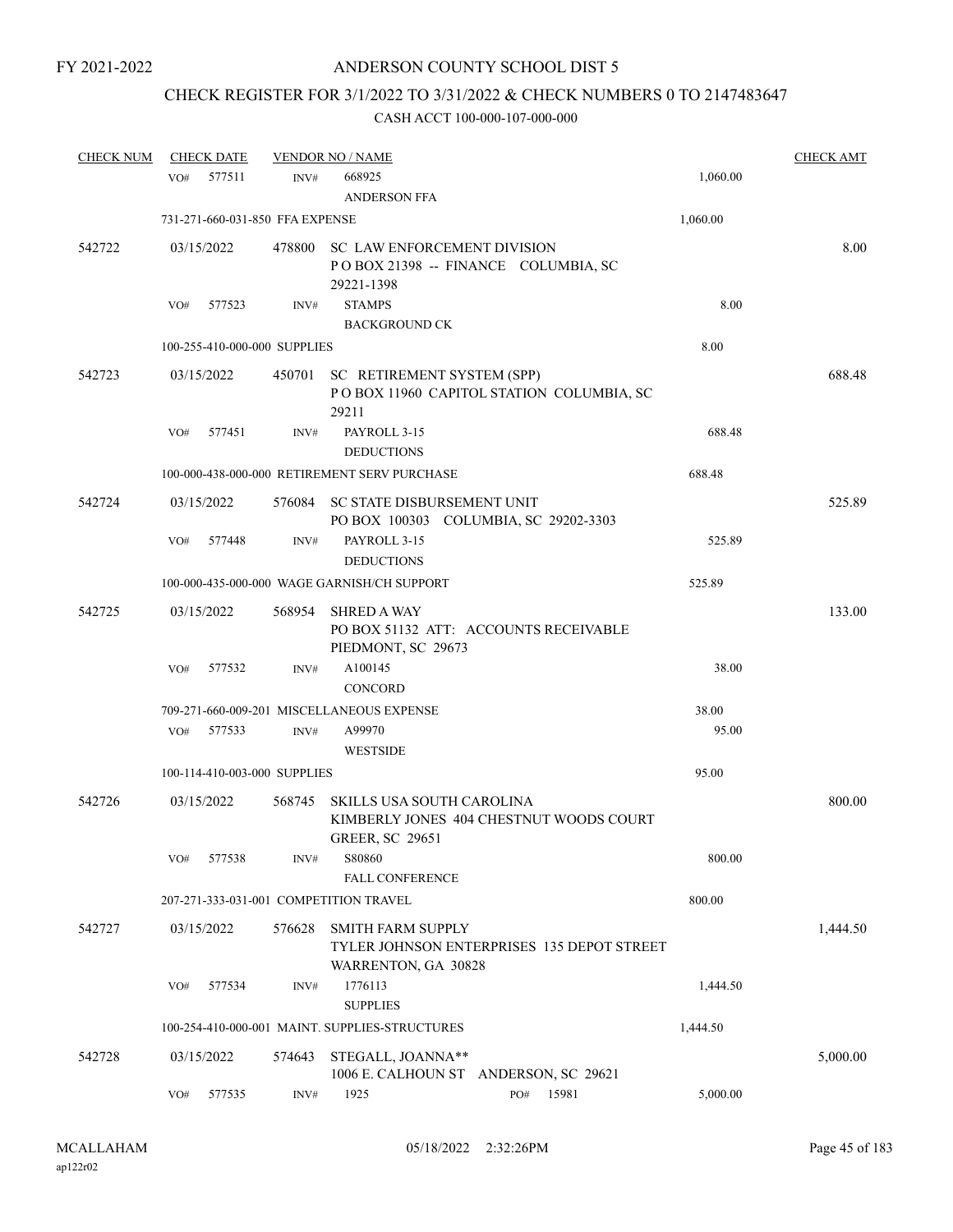FY 2021-2022

### ANDERSON COUNTY SCHOOL DIST 5

## CHECK REGISTER FOR 3/1/2022 TO 3/31/2022 & CHECK NUMBERS 0 TO 2147483647

| <b>CHECK NUM</b> | <b>CHECK DATE</b>                    |                | <b>VENDOR NO / NAME</b><br>PROF DEV                                                                 |              |          | <b>CHECK AMT</b> |
|------------------|--------------------------------------|----------------|-----------------------------------------------------------------------------------------------------|--------------|----------|------------------|
|                  | 263-224-312-000-PD2 STEM TRAINING    |                |                                                                                                     |              | 5,000.00 |                  |
| 542729           | 03/15/2022                           | 576713         | <b>TALX CORPORATION</b><br>EQUIFAX VERIFICATION SERVICES 4076 PAYSPHERE<br>CIRCLE CHICAGO, IL 60674 |              |          | 15.94            |
|                  | VO#<br>577537                        | INV#           | 2051756445<br><b>ADULT ED</b>                                                                       |              | 15.94    |                  |
|                  |                                      |                | 723-190-660-023-911 MISCELLANEOUS- ADULT ED EXPENSE                                                 |              | 15.94    |                  |
| 542730           | 03/15/2022                           | 571571         | <b>TECHPOINT</b><br>144 PEARL INDUSTRIAL AVE HOSCHTON, GA 30548                                     |              |          | 1,775.00         |
|                  | 577539<br>VO#                        | INV#           | 2913<br>TL HANNA                                                                                    |              | 500.00   |                  |
|                  |                                      |                | 100-266-314-002-000 REPAIRS TO EQUIPMENT                                                            |              | 500.00   |                  |
|                  | 577540<br>VO#                        | $\text{INV}\#$ | 2911                                                                                                |              | 425.00   |                  |
|                  |                                      |                | <b>HOMELAND PARK</b>                                                                                |              |          |                  |
|                  |                                      |                | 100-266-314-011-000 REPAIRS TO EQUIPMENT                                                            |              | 425.00   |                  |
|                  | 577541<br>VO#                        | INV#           | 2910<br><b>NORTH POINTE</b>                                                                         |              | 425.00   |                  |
|                  |                                      |                | 100-266-314-013-000 REPAIRS TO EQUIPMENT                                                            |              | 425.00   |                  |
|                  | 577542<br>VO#                        | INV#           | 2912<br><b>WESTSIDE</b>                                                                             |              | 425.00   |                  |
|                  |                                      |                | 100-266-314-003-000 REPAIRS TO EQUIPMENT                                                            |              | 425.00   |                  |
| 542731           | 03/15/2022                           | 575708         | THEBOOKPC.COM, INC<br>1811 SARDIS ROAD N, STE 214 CHARLOTTE, NC<br>28270                            |              |          | 275.00           |
|                  | 577543<br>VO#                        | INV#           | 22-33328<br><b>TECHNOLOGY</b>                                                                       | 15960<br>PO# | 275.00   |                  |
|                  |                                      |                | 100-266-345-000-000 TECHNOLOGY INFRASTRUCTURE                                                       |              | 275.00   |                  |
| 542732           | 03/15/2022                           | 563611         | THE GREENVILLE ZOO<br>150 CLEVELAND PARK DRIVE GREENVILLE, SC 29601                                 |              |          | 375.00           |
|                  | 577544<br>VO#                        | INV#           | <b>MAY 5 VISIT</b><br><b>CENTERVILLE ELEM</b>                                                       |              | 375.00   |                  |
|                  |                                      |                | 707-190-660-007-352 FIELD TRIPS GRADE 2 EXPENSE                                                     |              | 375.00   |                  |
| 542733           | 03/15/2022                           | 577219         | TRIPP, CHRISTINA**<br>3205 MCGEE RD ANDERSON, SC 29621                                              |              |          | 275.00           |
|                  | 577561<br>VO#                        | INV#           | 1001<br>TL HANNA ART                                                                                |              | 275.00   |                  |
|                  | 702-271-660-002-600 ART CLUB EXPENSE |                |                                                                                                     |              | 275.00   |                  |
| 542734           | 03/15/2022                           | 573815         | UNITED REFRIGERATION, INC<br>PO BOX 740703 ATLANTA, GA 30374-0703                                   |              |          | 67.39            |
|                  | 577547<br>VO#                        | INV#           | 83327789<br><b>SUPPLIES</b>                                                                         |              | 67.39    |                  |
|                  |                                      |                | 100-254-410-000-001 MAINT. SUPPLIES-STRUCTURES                                                      |              | 67.39    |                  |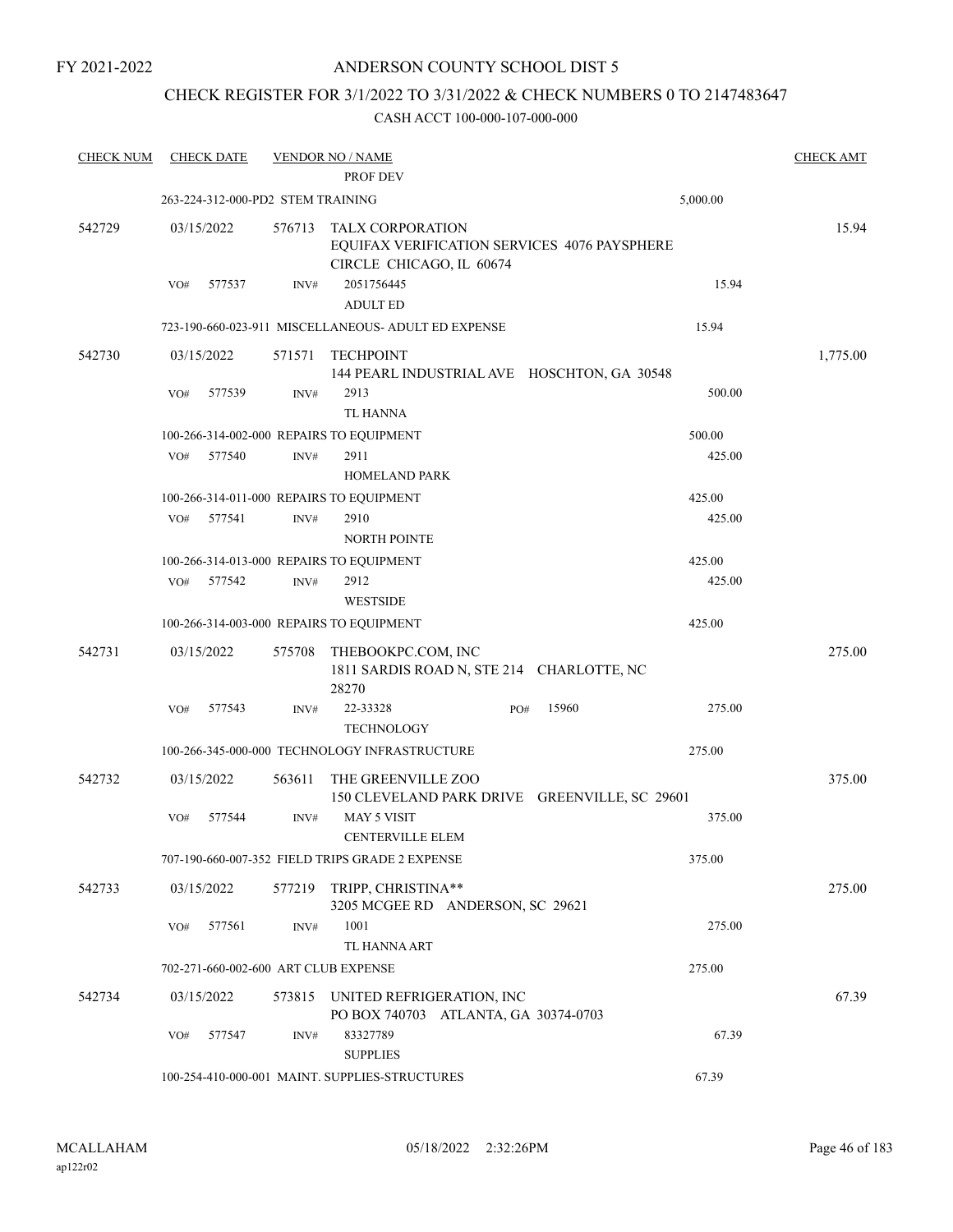## CHECK REGISTER FOR 3/1/2022 TO 3/31/2022 & CHECK NUMBERS 0 TO 2147483647

| <b>CHECK NUM</b> | <b>CHECK DATE</b>                         |        | <b>VENDOR NO / NAME</b>                                                              |          | <b>CHECK AMT</b> |
|------------------|-------------------------------------------|--------|--------------------------------------------------------------------------------------|----------|------------------|
| 542735           | 03/15/2022                                | 564298 | UNITED WAY OF ANDERSON COUNTY<br>POBOX 2067 ANDERSON, SC 29622                       |          | 2,316.15         |
|                  | 577446<br>VO#                             | INV#   | PAYROLL 3-15<br><b>DEDUCTIONS</b>                                                    | 2,316.15 |                  |
|                  | 100-000-455-000-000 UNITED FUND - PAYABLE |        |                                                                                      | 2,316.15 |                  |
| 542736           | 03/15/2022                                | 519401 | VERIZON<br>P O BOX 660108<br>DALLAS, TX 75266-0652                                   |          | 5,303.57         |
|                  | 577434<br>VO#                             | INV#   | 9900365061<br><b>SERVICE</b>                                                         | 5,303.57 |                  |
|                  | 100-266-340-000-000 TELEPHONE             |        |                                                                                      | 4,358.45 |                  |
|                  | 100-266-340-001-000 TELEPHONE             |        |                                                                                      | 38.01    |                  |
|                  | 100-266-340-002-000 TELEPHONE             |        |                                                                                      | 122.72   |                  |
|                  | 100-266-340-003-000 TELEPHONE             |        |                                                                                      | 86.90    |                  |
|                  | 100-266-340-006-000 TELEPHONE             |        |                                                                                      | 17.89    |                  |
|                  | 100-266-340-007-000 TELEPHONE             |        |                                                                                      | 13.70    |                  |
|                  | 100-266-340-008-000 TELEPHONE             |        |                                                                                      | 13.70    |                  |
|                  | 100-266-340-009-000 TELEPHONE             |        |                                                                                      | 13.70    |                  |
|                  | 100-266-340-010-000 TELEPHONE             |        |                                                                                      | 13.70    |                  |
|                  | 100-266-340-012-000 TELEPHONE             |        |                                                                                      | 66.58    |                  |
|                  | 100-266-340-013-000 TELEPHONE             |        |                                                                                      | 13.70    |                  |
|                  | 100-266-340-014-000 TELEPHONE             |        |                                                                                      | 13.70    |                  |
|                  | 100-266-340-016-000 TELEPHONE             |        |                                                                                      | 45.79    |                  |
|                  | 100-266-340-017-000 TELEPHONE             |        |                                                                                      | 13.70    |                  |
|                  | 100-266-340-018-000 TELEPHONE             |        |                                                                                      | 13.70    |                  |
|                  | 100-266-340-019-000 TELEPHONE             |        |                                                                                      | 13.70    |                  |
|                  | 100-266-340-020-000 TELEPHONE             |        |                                                                                      | 17.89    |                  |
|                  | 131-266-340-031-000 TELEPHONE             |        |                                                                                      | 146.68   |                  |
|                  | 210-211-410-001-021 SUPPLIES/SOC WORKER   |        |                                                                                      | 45.79    |                  |
|                  | 338-221-340-000-EAR TELEPHONE             |        |                                                                                      | 38.01    |                  |
|                  | 600-256-340-000-000 TELEPHONE             |        |                                                                                      | 146.67   |                  |
|                  | 900-188-340-000-006 HOMELESS TELEPHONE    |        |                                                                                      | 48.89    |                  |
| 542737           | 03/15/2022                                | 573864 | WELLS FARGO VENDOR FIN SERV<br>PO BOX 105743 ATLANTA, GA 30348-5743                  |          | 252.52           |
|                  | 577557<br>VO#                             | INV#   | 5019200495<br><b>COPIER</b>                                                          | 252.52   |                  |
|                  | 723-190-660-023-913 COPIER EXPENSE        |        |                                                                                      | 252.52   |                  |
| 542738           | 03/15/2022                                | 565833 | WEX BANK<br>WRIGHT EXPRESS FLEET SERVICES PO BOX 6293<br>CAROL STREAM, IL 60197-6293 |          | 5,879.02         |
|                  | 577548<br>VO#                             | INV#   | 79246629<br><b>FUEL</b>                                                              | 5,879.02 |                  |
|                  | 100-255-411-000-000 GASOLINE              |        |                                                                                      | 5,879.02 |                  |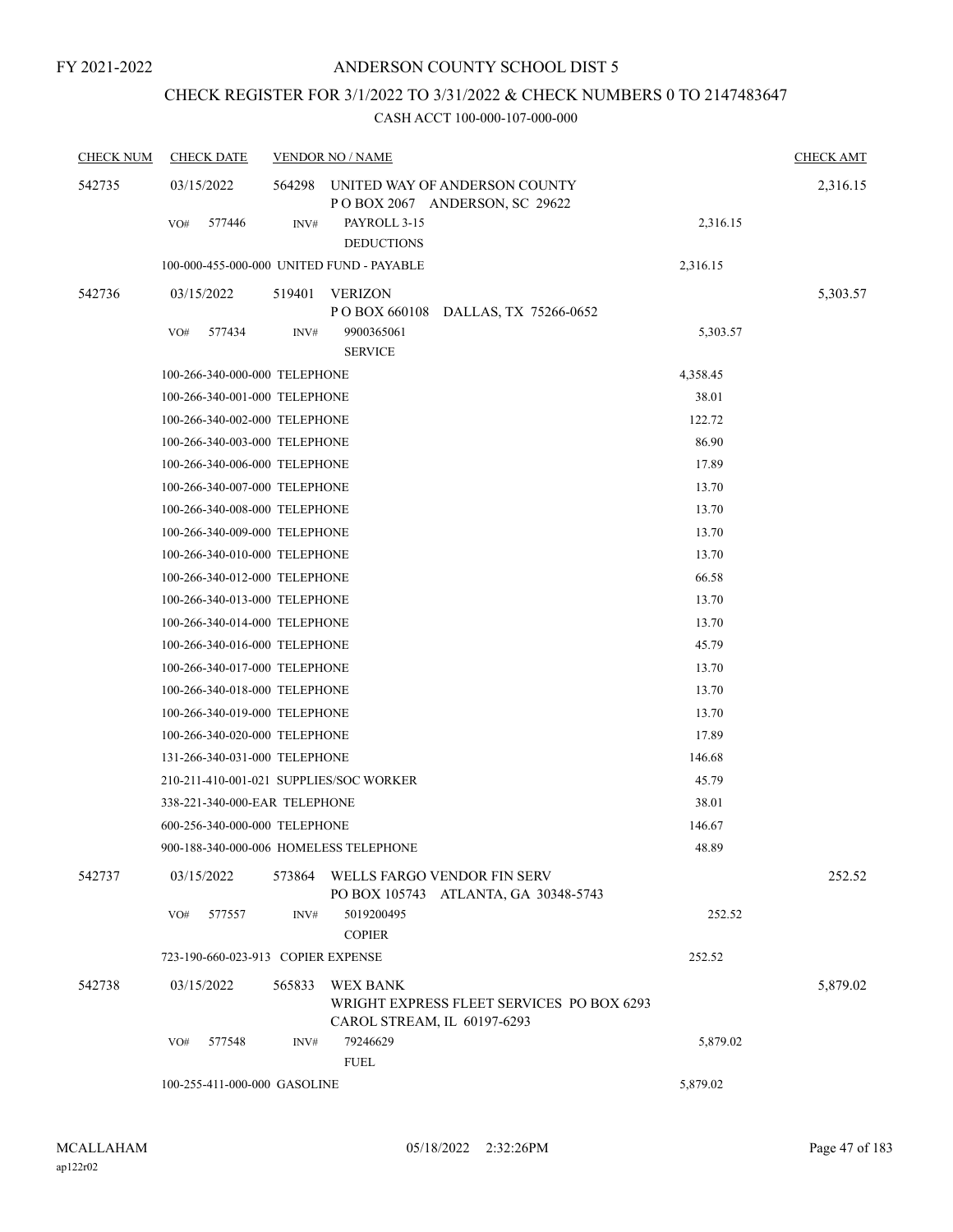## CHECK REGISTER FOR 3/1/2022 TO 3/31/2022 & CHECK NUMBERS 0 TO 2147483647

| <b>CHECK NUM</b> | <b>CHECK DATE</b>                                                                                                            |      | <b>VENDOR NO / NAME</b>                                                                |           |                                    | <b>CHECK AMT</b> |
|------------------|------------------------------------------------------------------------------------------------------------------------------|------|----------------------------------------------------------------------------------------|-----------|------------------------------------|------------------|
| 542739           | 03/17/2022                                                                                                                   |      | 576614 ABI DIGITAL SOLUTIONS                                                           |           |                                    | 2,790.00         |
|                  | 577715<br>VO#                                                                                                                | INV# | 5439 OLD HWY 105 W CONROE, TX 77304<br>20213465<br><b>WESTSIDE HS</b>                  | PO# 15871 | 2,790.00                           |                  |
|                  | 100-255-330-003-BAN BAND TRAVEL                                                                                              |      |                                                                                        |           | 2,790.00                           |                  |
| 542740           | 03/17/2022                                                                                                                   |      | 572434 ALEXANDER, WALTER SCOTT^^<br>147 TERI DRIVE LIBERTY, SC 29657                   |           |                                    | 82.10            |
|                  | 577579<br>VO#                                                                                                                | INV# | <b>MARCH 11</b><br><b>WHS BASEBALL</b>                                                 |           | 82.10                              |                  |
|                  |                                                                                                                              |      | 703-271-660-003-690 BASEBALL GATE RECEIPTS EXPENSE                                     |           | 82.10                              |                  |
| 542741           | 03/17/2022                                                                                                                   |      | 576412 AMAZON CAPITAL SERVICES<br>PO BOX 035184 SEATTLE, WA 98124-5184                 |           |                                    | 8,241.04         |
|                  | VO#<br>577683                                                                                                                | INV# | <b>PURCHASES</b><br>#A2QG7V7TDJIMYY                                                    |           | 8,241.04                           |                  |
|                  | 100-112-410-012-0RE RELATED ARTS                                                                                             |      |                                                                                        |           | 85.83                              |                  |
|                  |                                                                                                                              |      | 100-113-410-021-VEN SUPPLY-ADDT'L FOR LOST VENDING                                     |           | 37.41                              |                  |
|                  | 100-114-410-001-ALT SUPPLIES<br>100-114-410-001-ALT SUPPLIES<br>100-114-410-001-ALT SUPPLIES<br>100-114-410-001-ALT SUPPLIES |      |                                                                                        |           | 137.94<br>37.31<br>57.54<br>142.30 |                  |
|                  | 100-114-410-002-SCI SCIENCE MATERIALS<br>100-114-410-002-SCI SCIENCE MATERIALS                                               |      |                                                                                        |           | 223.60<br>$-216.76$                |                  |
|                  | 100-212-410-002-000 SUPPLIES                                                                                                 |      |                                                                                        |           | 42.68                              |                  |
|                  | 100-221-410-000-MHC MHC SUPPLIES                                                                                             |      |                                                                                        |           | 165.84                             |                  |
|                  | 100-222-410-003-000 SUPPLIES                                                                                                 |      |                                                                                        |           | 567.71                             |                  |
|                  | 100-222-410-003-000 SUPPLIES                                                                                                 |      |                                                                                        |           | 20.10                              |                  |
|                  | 100-233-410-001-000 SUPPLIES                                                                                                 |      |                                                                                        |           | 35.27                              |                  |
|                  | 100-233-410-003-000 SUPPLIES                                                                                                 |      |                                                                                        |           | 1,318.48                           |                  |
|                  | 100-254-410-000-000 CUSTODIAL SUPPLIES                                                                                       |      |                                                                                        |           | 233.18                             |                  |
|                  | 100-254-410-000-000 CUSTODIAL SUPPLIES<br>131-115-410-031-000 SUPPLIES                                                       |      |                                                                                        |           | 244.75<br>626.77                   |                  |
|                  | 131-115-410-031-000 SUPPLIES                                                                                                 |      |                                                                                        |           | 40.60                              |                  |
|                  |                                                                                                                              |      | 201-112-410-016-000 SUPPLIES AND MATERIALS                                             |           | 246.00                             |                  |
|                  | 203-223-410-000-000 SUPPLIES                                                                                                 |      |                                                                                        |           | 122.07                             |                  |
|                  |                                                                                                                              |      | 264-171-410-000-000 SUMMER PRG SUPPLIES(GR.K-8)                                        |           | 52.42                              |                  |
|                  |                                                                                                                              |      | 329-115-410-031-000 SUPPLIES-STATE EQUIPMENT                                           |           | 719.98                             |                  |
|                  |                                                                                                                              |      | 329-115-410-031-000 SUPPLIES-STATE EQUIPMENT                                           |           | $-266.43$                          |                  |
|                  |                                                                                                                              |      | 329-115-410-031-000 SUPPLIES-STATE EQUIPMENT                                           |           | 17.10                              |                  |
|                  | 702-271-660-002-682 VOLLEYBALL EXPENSE                                                                                       |      |                                                                                        |           | 118.55                             |                  |
|                  | 702-271-660-002-682 VOLLEYBALL EXPENSE                                                                                       |      |                                                                                        |           | 118.55                             |                  |
|                  |                                                                                                                              |      | 705-271-660-005-411 MISCELLANEOUS EXPENSE                                              |           | 26.77                              |                  |
|                  |                                                                                                                              |      | 708-271-660-008-201 MISCELLANEOUS EXPENSE<br>708-271-660-008-201 MISCELLANEOUS EXPENSE |           | 74.17<br>50.56                     |                  |
|                  |                                                                                                                              |      | 715-271-660-015-279 CHRISTMAS STORE EXPENSE                                            |           | 365.94                             |                  |
|                  |                                                                                                                              |      |                                                                                        |           |                                    |                  |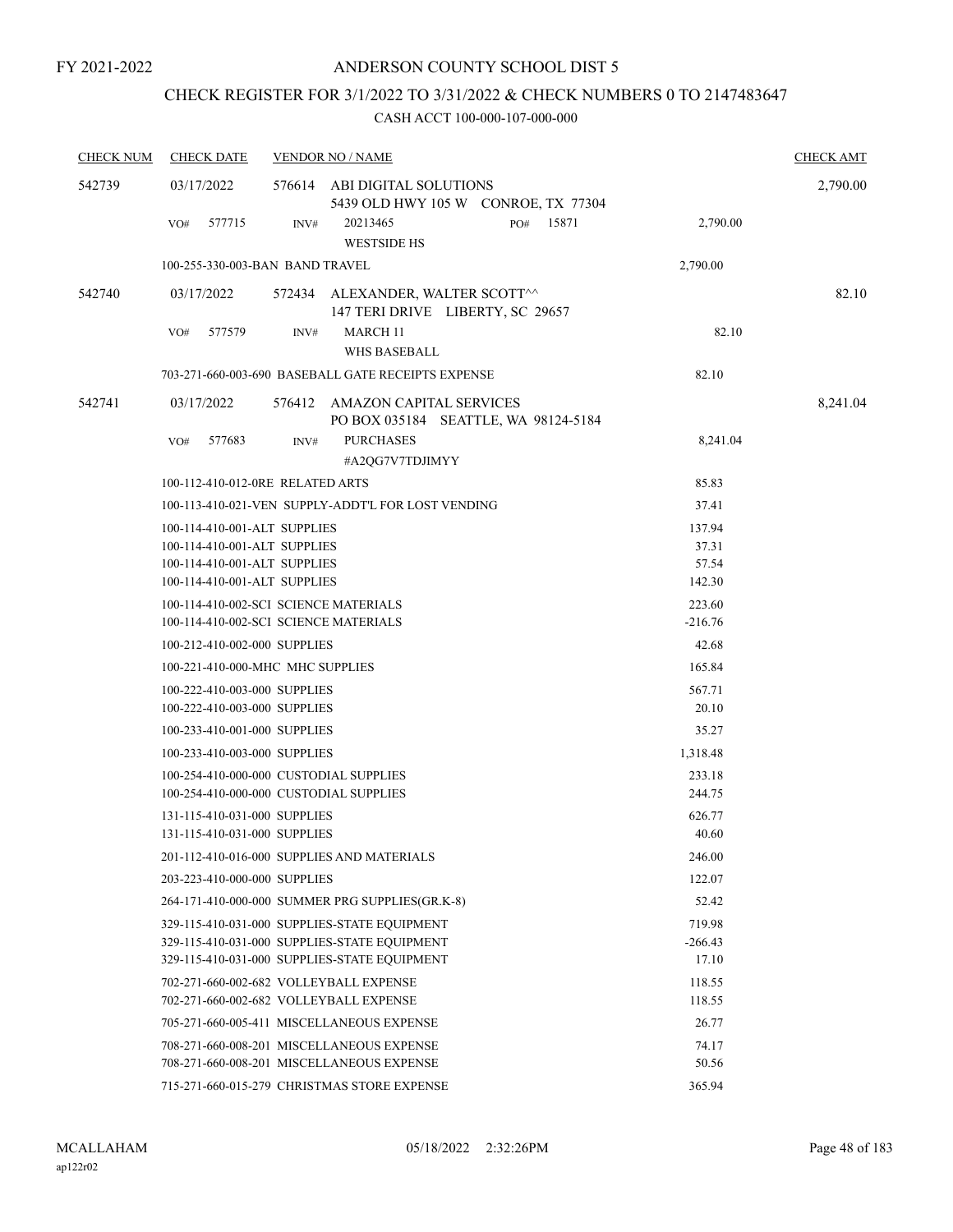## CHECK REGISTER FOR 3/1/2022 TO 3/31/2022 & CHECK NUMBERS 0 TO 2147483647

| <b>CHECK NUM</b> | <b>CHECK DATE</b>                         |        | <b>VENDOR NO / NAME</b>                                                                     |     |       |           | <b>CHECK AMT</b> |
|------------------|-------------------------------------------|--------|---------------------------------------------------------------------------------------------|-----|-------|-----------|------------------|
|                  |                                           |        | 715-271-660-015-279 CHRISTMAS STORE EXPENSE                                                 |     |       | 121.26    |                  |
|                  |                                           |        | 716-271-660-016-201 MISCELLANEOUS EXPENSE                                                   |     |       | 201.37    |                  |
|                  |                                           |        | 716-271-660-016-201 MISCELLANEOUS EXPENSE                                                   |     |       | 923.76    |                  |
|                  |                                           |        | 716-271-660-016-201 MISCELLANEOUS EXPENSE                                                   |     |       | 758.10    |                  |
|                  |                                           |        | 717-190-660-017-201 MISCELLANEOUS EXPENSE                                                   |     |       | 59.57     |                  |
|                  |                                           |        | 731-271-660-031-833 ENGINEERING - AEROSPACE EXPENSE                                         |     |       | 21.39     |                  |
|                  |                                           |        | 731-271-660-031-834 ENGINEERING - MECHANICAL EXPENSE                                        |     |       | 62.60     |                  |
|                  |                                           |        | 731-271-660-031-860 HEALTH SCIENCE EXPENSE                                                  |     |       | 201.15    |                  |
|                  |                                           |        | 731-271-660-031-860 HEALTH SCIENCE EXPENSE                                                  |     |       | $-201.15$ |                  |
|                  |                                           |        | 731-271-660-031-862 AUTO MECHANICS 1 EXPENSE                                                |     |       | 12.33     |                  |
|                  | 802-115-410-031-000 SUPPLIES - RETENTION  |        |                                                                                             |     |       | 457.01    |                  |
|                  | 802-115-410-031-000 SUPPLIES - RETENTION  |        |                                                                                             |     |       | 87.03     |                  |
|                  | 802-126-410-000-000 SPED MEETING SUPPLIES |        |                                                                                             |     |       | 61.35     |                  |
|                  | 802-221-410-000-008 DTLP SUPPLIES         |        |                                                                                             |     |       | 29.04     |                  |
| 542742           | 03/17/2022                                | 570950 | ANDERSON COUNTY SHERIFF'S OFFICE<br>ATTN: JAMIE LAZAR 305 CAMSON ROAD<br>ANDERSON, SC 29621 |     |       |           | 927.50           |
|                  | 577592<br>VO#                             | INV#   | MARCH 9                                                                                     |     |       | 262.50    |                  |
|                  |                                           |        | <b>TL HANNA</b>                                                                             |     |       |           |                  |
|                  |                                           |        | 702-271-660-002-690 BASEBALL GATE RECEIPTS EXPENSE                                          |     |       | 140.00    |                  |
|                  |                                           |        | 702-271-660-002-745 SOCCER GATE RECEIPTS EXPENSE                                            |     |       | 122.50    |                  |
|                  | 577593<br>VO#                             | INV#   | <b>MARCH 10</b>                                                                             |     |       | 140.00    |                  |
|                  |                                           |        | WHS BASEBALL                                                                                |     |       |           |                  |
|                  |                                           |        | 703-271-660-003-690 BASEBALL GATE RECEIPTS EXPENSE                                          |     |       | 140.00    |                  |
|                  | VO#<br>577594                             | INV#   | MARCH 9                                                                                     |     |       | 87.50     |                  |
|                  |                                           |        | WHS SOFTBALL                                                                                |     |       |           |                  |
|                  |                                           |        | 703-271-660-003-686 SOFTBALL GATE RECEIPTS EXPENSE                                          |     |       | 87.50     |                  |
|                  | 577595<br>VO#                             | INV#   | <b>MARCH 10</b><br><b>TL HANNA</b>                                                          |     |       | 297.50    |                  |
|                  |                                           |        | 702-271-660-002-690 BASEBALL GATE RECEIPTS EXPENSE                                          |     |       | 157.50    |                  |
|                  |                                           |        | 702-271-660-002-742 LACROSSE GATE EXPENSE                                                   |     |       | 140.00    |                  |
|                  | VO#<br>577717                             | INV#   | MARCH 11<br><b>TL HANNA</b>                                                                 |     |       | 140.00    |                  |
|                  |                                           |        | 702-271-660-002-742 LACROSSE GATE EXPENSE                                                   |     |       | 140.00    |                  |
| 542743           | 03/17/2022                                | 575868 | AVEANNA HEALTHCARE<br>PO BOX 746256 ATLANTA, GA 30374-6256                                  |     |       |           | 2,667.60         |
|                  | 577598<br>VO#                             | INV#   | 3128059<br><b>FEB SERVICES</b>                                                              | PO# | 15431 | 2,667.60  |                  |
|                  | 203-127-312-017-000 PURCHASED SERVICES    |        |                                                                                             |     |       | 2,667.60  |                  |
|                  |                                           |        |                                                                                             |     |       |           |                  |
| 542744           | 03/17/2022                                | 575832 | BONDED FILTER CO, LLC<br>PO BOX 676221 DALLAS, TX 75267-6221                                |     |       |           | 23,820.22        |
|                  | VO#<br>577729                             | INV#   | NOV-MARCH<br><b>FILTER SERVICE</b>                                                          | PO# | 15456 | 23,820.22 |                  |
|                  |                                           |        | 100-254-323-001-400 CONTR SERV-HVAC/ELECT/PLUMBING                                          |     |       | 923.23    |                  |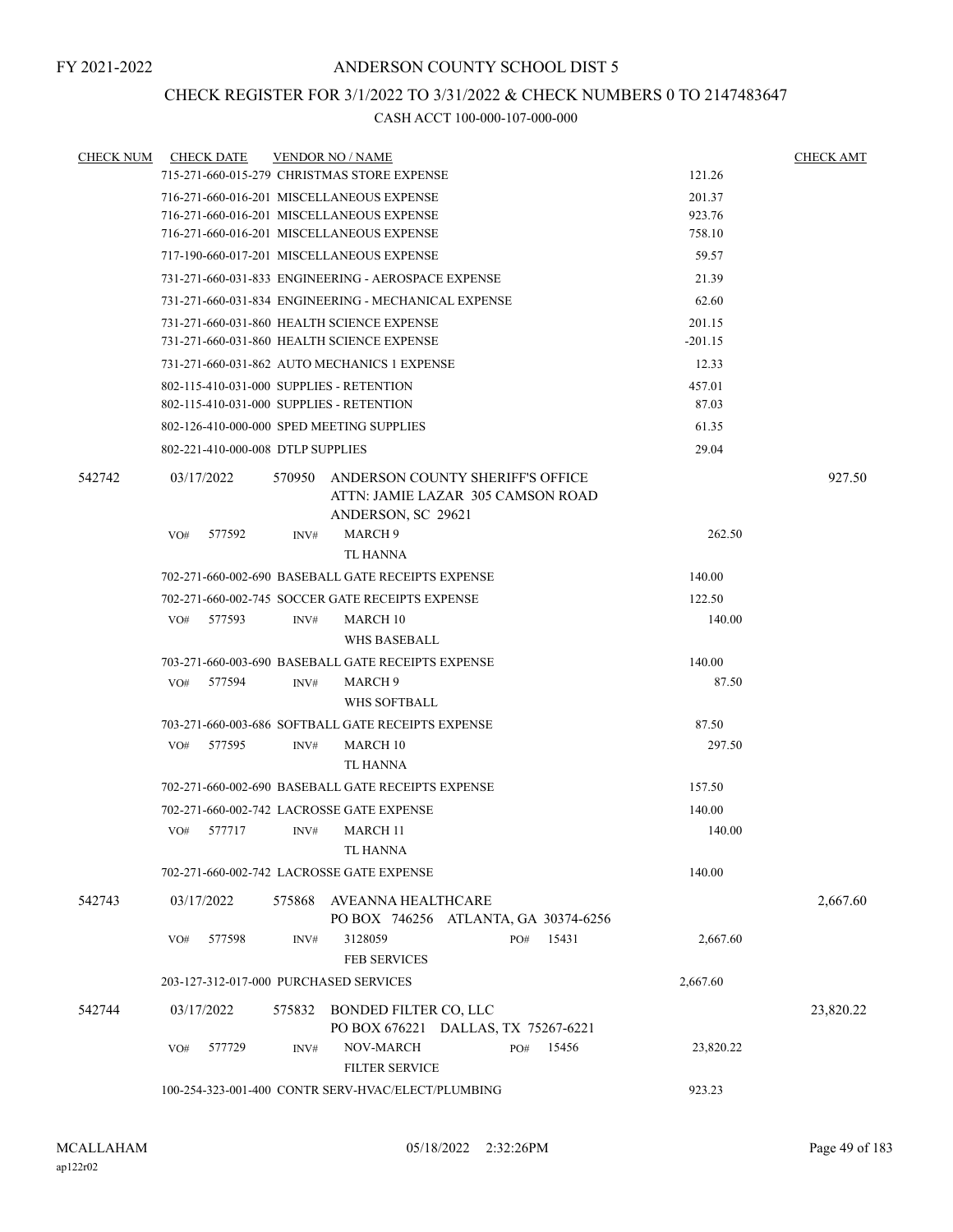### CHECK REGISTER FOR 3/1/2022 TO 3/31/2022 & CHECK NUMBERS 0 TO 2147483647

| <b>CHECK NUM</b> | <b>CHECK DATE</b>                                    |        | <b>VENDOR NO / NAME</b>                                             |                                 |     |       |          | <b>CHECK AMT</b> |
|------------------|------------------------------------------------------|--------|---------------------------------------------------------------------|---------------------------------|-----|-------|----------|------------------|
|                  | 100-254-323-005-400 CONTR SERV-HVAC/ELECT/PLUMBING   |        |                                                                     |                                 |     |       | 1,699.45 |                  |
|                  | 100-254-323-006-400 CONTR SERV-HVAC/ELECT/PLUMBING   |        |                                                                     |                                 |     |       | 2,261.49 |                  |
|                  | 100-254-323-006-400 CONTR SERV-HVAC/ELECT/PLUMBING   |        |                                                                     |                                 |     |       | 2,166.89 |                  |
|                  | 100-254-323-007-400 CONTR SERV-HVAC/ELECT/PLUMBING   |        |                                                                     |                                 |     |       | 769.22   |                  |
|                  | 100-254-323-008-400 CONTR SERV-HVAC/ELECT/PLUMBING   |        |                                                                     |                                 |     |       | 748.73   |                  |
|                  | 100-254-323-010-400 CONTR SERV-HVAC/ELECT/PLUMBING   |        |                                                                     |                                 |     |       | 846.16   |                  |
|                  | 100-254-323-011-400 CONTR SERV-HVAC/ELECT/PLUMBING   |        |                                                                     |                                 |     |       | 765.82   |                  |
|                  | 100-254-323-012-400 CONTR SERV-HVAC/ELECT/PLUMBING   |        |                                                                     |                                 |     |       | 650.75   |                  |
|                  | 100-254-323-013-400 CONTR SERV-HVAC/ELECT/PLUMBING   |        |                                                                     |                                 |     |       | 1,468.33 |                  |
|                  | 100-254-323-013-400 CONTR SERV-HVAC/ELECT/PLUMBING   |        |                                                                     |                                 |     |       | 1,404.38 |                  |
|                  | 100-254-323-014-400 CONTR SERV-HVAC/ELECT/PLUMBING   |        |                                                                     |                                 |     |       | 1,072.41 |                  |
|                  | 100-254-323-015-400 CONTR SERV-HVAC/ELECT/PLUMBING   |        |                                                                     |                                 |     |       | 364.32   |                  |
|                  | 100-254-323-015-400 CONTR SERV-HVAC/ELECT/PLUMBING   |        |                                                                     |                                 |     |       | 348.48   |                  |
|                  | 100-254-323-017-400 CONTR SERV-HVAC/ELECT/PLUMBING   |        |                                                                     |                                 |     |       | 1,084.12 |                  |
|                  | 100-254-323-018-400 CONTR SERV-HVAC/ELECT/PLUMBING   |        |                                                                     |                                 |     |       | 292.59   |                  |
|                  | 100-254-323-019-400 CONTR SERV-HVAC/ELECT/PLUMBING   |        |                                                                     |                                 |     |       | 888.18   |                  |
|                  | 100-254-323-020-400 CONTR SERV-HVAC/ELECT/PLUMBING   |        |                                                                     |                                 |     |       | 1,758.21 |                  |
|                  | 100-254-323-020-400 CONTR SERV-HVAC/ELECT/PLUMBING   |        |                                                                     |                                 |     |       | 1,685.51 |                  |
|                  | 100-254-323-021-400 CONTR SERV-HVAC/ELECT/PLUMBING   |        |                                                                     |                                 |     |       | 991.13   |                  |
|                  | 100-254-323-023-400 CONTR SERV.-HVAC/ELECT/PLUMBING  |        |                                                                     |                                 |     |       | 111.95   |                  |
|                  | 131-254-323-031-400 CONTR SERV-HVAC/ELECT/PLUMBING   |        |                                                                     |                                 |     |       | 775.83   |                  |
|                  | 131-254-323-031-400 CONTR SERV-HVAC/ELECT/PLUMBING   |        |                                                                     |                                 |     |       | 743.04   |                  |
| 542745           | 03/17/2022                                           | 577209 | BURDETTE, JUSTIN**<br>PO BOX 201 IVA, SC 29655                      |                                 |     |       |          | 455.00           |
|                  | VO#<br>577718                                        | INV#   | <b>REPAIRS</b>                                                      |                                 |     |       | 455.00   |                  |
|                  |                                                      |        | <b>BUS</b>                                                          |                                 |     |       |          |                  |
|                  | 100-255-323-000-ACT ACTIVITY BUS CONTRACTED SERVICES |        |                                                                     |                                 |     |       | 455.00   |                  |
| 542746           | 03/17/2022                                           | 575869 | <b>BURR &amp; FORMAN</b><br>PO BOX 830719 BIRMINGHAM, AL 35283-0719 |                                 |     |       |          | 8,532.50         |
|                  | 577603<br>VO#                                        | INV#   | 1297387<br><b>FEB SERVICES</b>                                      |                                 | PO# | 16004 | 1,087.50 |                  |
|                  | 100-254-323-002-LAN HANNA LAND                       |        |                                                                     |                                 |     |       | 1,087.50 |                  |
|                  | 577604<br>VO#                                        | INV#   | 1297388<br><b>FEB SERVICES</b>                                      |                                 | PO# | 16003 | 7,445.00 |                  |
|                  | 100-254-323-002-LAN HANNA LAND                       |        |                                                                     |                                 |     |       | 7,445.00 |                  |
| 542747           | 03/17/2022                                           | 576649 | <b>BURRIS, ROBERT**</b><br>18024 MALLARD BEND RD SENECA, SC 29672   |                                 |     |       |          | 90.20            |
|                  | 577696<br>VO#                                        | INV#   | MARCH 14<br>WHS BASEBALL                                            |                                 |     |       | 90.20    |                  |
|                  | 703-271-660-003-690 BASEBALL GATE RECEIPTS EXPENSE   |        |                                                                     |                                 |     |       | 90.20    |                  |
| 542748           | 03/17/2022                                           | 569296 | <b>CAPITAL ONE</b>                                                  |                                 |     |       |          | 1,250.88         |
|                  | 577721<br>VO#                                        | INV#   | PO BOX 60506<br>1640917331<br>ACCT #611456                          | CITY OF INDUSTRY, CA 91716-0506 |     |       | 1,250.88 |                  |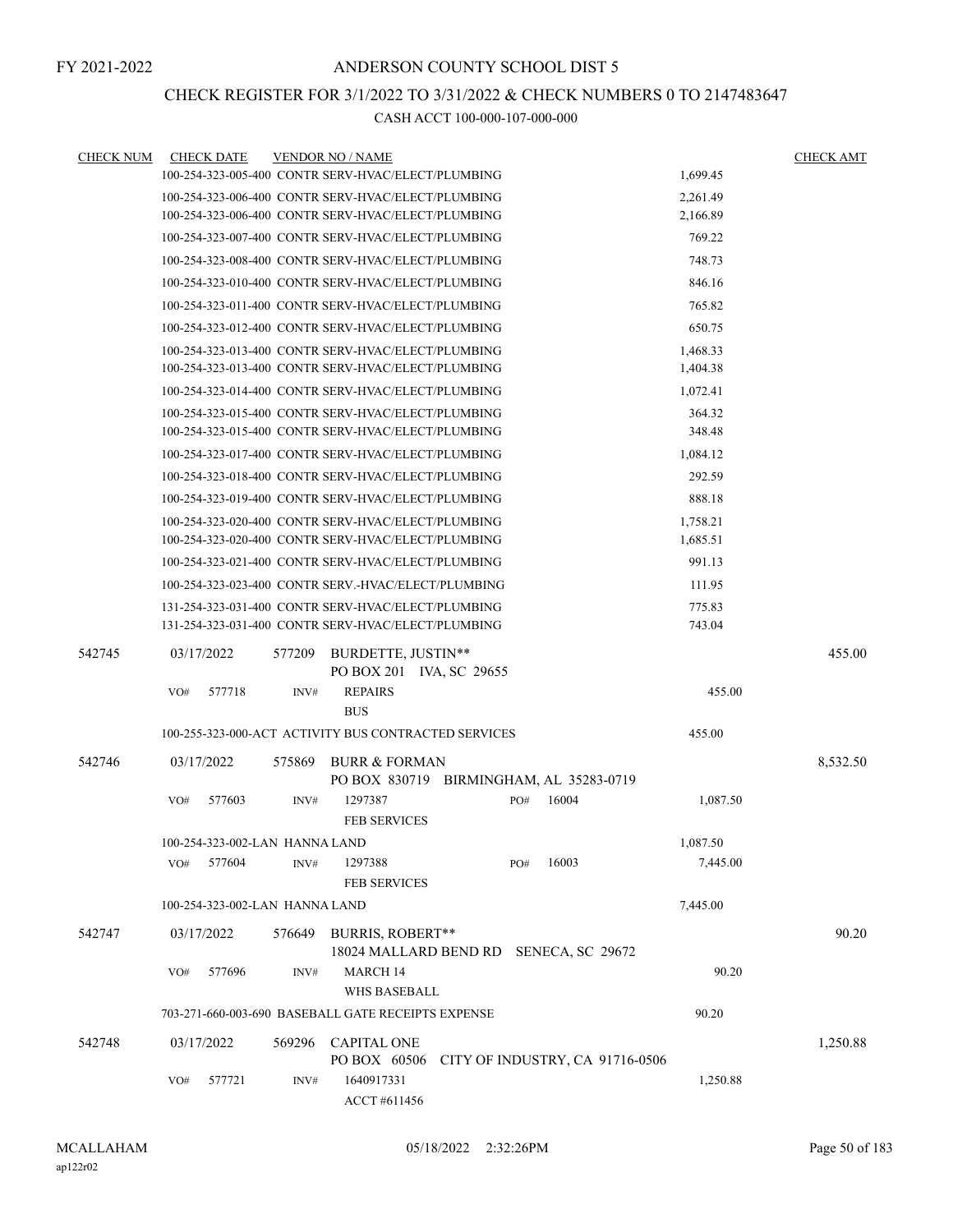## CHECK REGISTER FOR 3/1/2022 TO 3/31/2022 & CHECK NUMBERS 0 TO 2147483647

| <b>CHECK NUM</b> | <b>CHECK DATE</b>                        |        | <b>VENDOR NO / NAME</b>                                                                                        |          | <b>CHECK AMT</b> |
|------------------|------------------------------------------|--------|----------------------------------------------------------------------------------------------------------------|----------|------------------|
|                  |                                          |        | 100-113-410-020-VEN SUPPLY-ADDT'L FOR LOST VENDING                                                             | 256.75   |                  |
|                  |                                          |        | 100-113-410-020-VEN SUPPLY-ADDT'L FOR LOST VENDING                                                             | 685.36   |                  |
|                  |                                          |        | 100-113-410-020-VEN SUPPLY-ADDT'L FOR LOST VENDING                                                             | 221.64   |                  |
|                  |                                          |        | 720-271-660-020-411 MISCELLANEOUS EXPENSE                                                                      | 87.13    |                  |
| 542749           | 03/17/2022                               |        | 569296 CAPITAL ONE<br>PO BOX 60506 CITY OF INDUSTRY, CA 91716-0506                                             |          | 1,350.69         |
|                  | VO#<br>577719                            | INV#   | 1640917327<br>ACCT #611452                                                                                     | 1,350.69 |                  |
|                  |                                          |        | 706-271-660-006-411 MISCELLANEOUS EXPENSE                                                                      | 175.31   |                  |
|                  | 706-271-660-006-666 CONCESSIONS EXPENSE  |        |                                                                                                                | 959.94   |                  |
|                  | 802-113-410-006-000 SUPPLIES - RETENTION |        |                                                                                                                | 215.44   |                  |
| 542750           | 03/17/2022                               |        | 569296 CAPITAL ONE<br>PO BOX 60506<br>CITY OF INDUSTRY, CA 91716-0506                                          |          | 472.12           |
|                  | 577720<br>VO#                            | INV#   | 1640918981<br>ACCT #646540                                                                                     | 472.12   |                  |
|                  |                                          |        | 702-271-660-002-410 GENERAL ADMINISTRATION EXPENSE                                                             | 119.05   |                  |
|                  |                                          |        | 702-271-660-002-502 STUDENT GOV/COUNCIL EXPENSE                                                                | 29.45    |                  |
|                  | 702-271-660-002-600 ART CLUB EXPENSE     |        |                                                                                                                | 265.82   |                  |
|                  | 702-271-660-002-618 KEY CLUB EXPENSE     |        |                                                                                                                | 57.80    |                  |
|                  |                                          |        |                                                                                                                |          |                  |
| 542751           | 03/17/2022                               | 162750 | CENTER ROCK WELDING & FABRICATING INC<br>5005 DOBBINS BRIDGE RD ATT: ACCOUNTS<br>RECEIVABLE ANDERSON, SC 29626 |          | 190.00           |
|                  | 577606<br>VO#                            | INV#   | 2680                                                                                                           | 30.00    |                  |
|                  |                                          |        | <b>REPAIR</b>                                                                                                  |          |                  |
|                  |                                          |        | 100-254-410-006-001 SUPPLIES - MAINTENANCE                                                                     | 30.00    |                  |
|                  | 577732<br>VO#                            | INV#   | 2682                                                                                                           | 160.00   |                  |
|                  |                                          |        | <b>HOMELAND PARK</b>                                                                                           |          |                  |
|                  |                                          |        | 100-254-410-011-001 SUPPLIES - MAINTENANCE                                                                     | 160.00   |                  |
| 542752           | 03/17/2022                               |        | 574628 CENTERVILLE PETTY CASH                                                                                  |          | 29.32            |
|                  | 577607<br>VO#                            | INV#   | <b>BALLOONS</b><br><b>REIMBURSEMENT</b>                                                                        | 29.32    |                  |
|                  |                                          |        | 707-190-660-007-201 MISCELLANEOUS EXPENSE                                                                      | 29.32    |                  |
| 542753           | 03/17/2022                               |        | 566288 CES CITY ELECTRIC SUPPLY<br>PO BOX 131811 DALLAS, TX 75313                                              |          | 390.53           |
|                  | 577608<br>VO#                            | INV#   | 166097                                                                                                         | 24.03    |                  |
|                  |                                          |        | <b>SUPPLIES</b>                                                                                                |          |                  |
|                  |                                          |        | 100-254-410-000-001 MAINT. SUPPLIES-STRUCTURES                                                                 | 24.03    |                  |
|                  | 577609<br>VO#                            | INV#   | 165791                                                                                                         | 62.62    |                  |
|                  |                                          |        | <b>SUPPLIES</b>                                                                                                |          |                  |
|                  | 600-256-323-007-000 REPAIRS TO EQUIPMENT |        |                                                                                                                | 62.62    |                  |
|                  | 577610<br>VO#                            | INV#   | 165883                                                                                                         | 303.88   |                  |
|                  |                                          |        | <b>SUPPLIES</b>                                                                                                |          |                  |
|                  |                                          |        | 100-254-410-005-001 SUPPLIES - MAINTENANCE                                                                     | 303.88   |                  |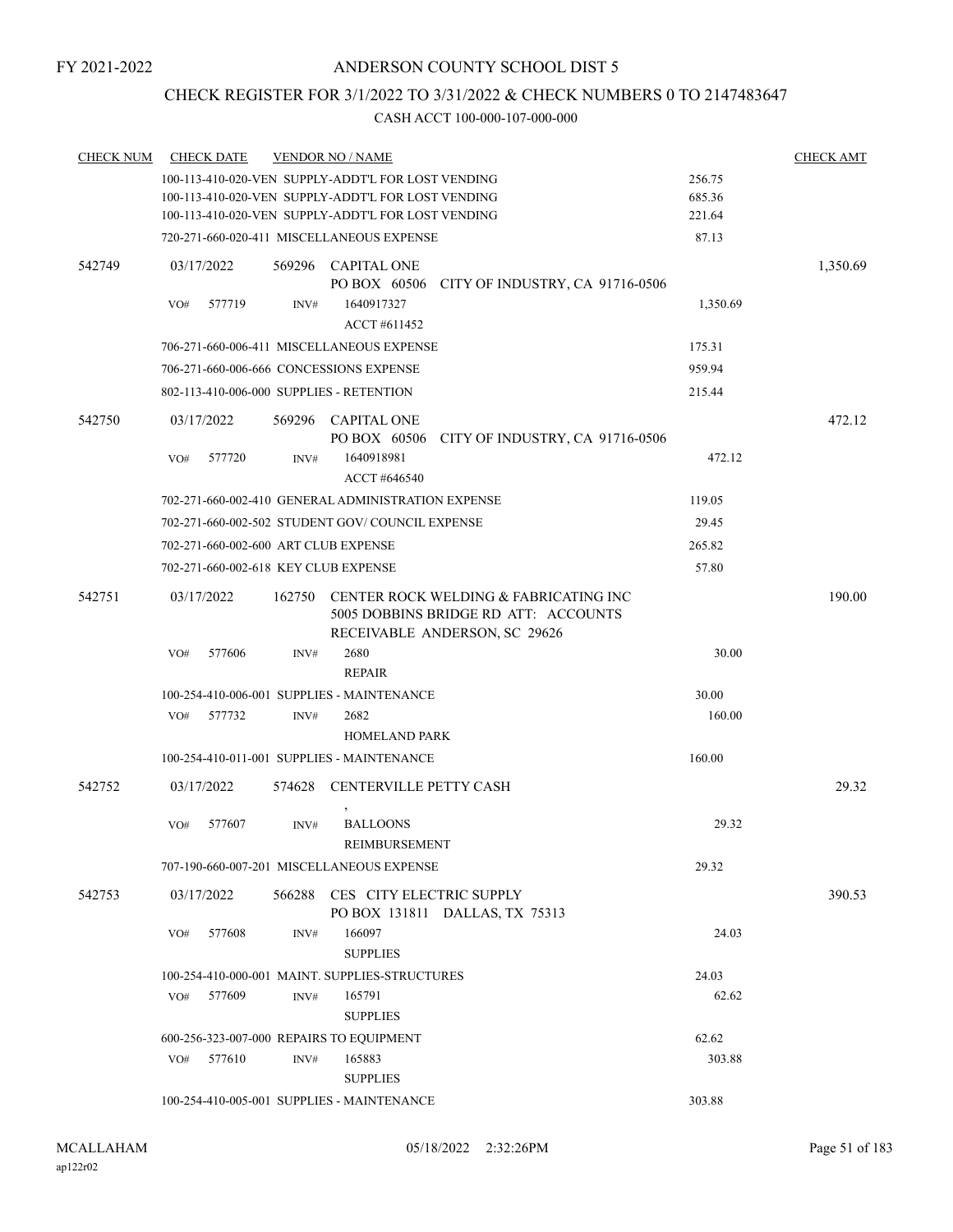## CHECK REGISTER FOR 3/1/2022 TO 3/31/2022 & CHECK NUMBERS 0 TO 2147483647

| <b>CHECK NUM</b> | <b>CHECK DATE</b>                       |        | <b>VENDOR NO / NAME</b>                                                                   |                          |       |           | <b>CHECK AMT</b> |
|------------------|-----------------------------------------|--------|-------------------------------------------------------------------------------------------|--------------------------|-------|-----------|------------------|
| 542754           | 03/17/2022                              |        | 573557 CLAY-KING<br>125 BEN-ABI ROAD SPARTANBURG, SC 29307-5400                           |                          |       |           | 417.30           |
|                  | 577611<br>VO#                           | INV#   | 6560<br><b>CONCORD ELEM</b>                                                               |                          |       | 417.30    |                  |
|                  | 210-112-312-009-022 CONTRACTED SERVICES |        |                                                                                           |                          |       | 417.30    |                  |
| 542755           | 03/17/2022                              | 577026 | COLUMBIA SYSTEMS INTERNATIONAL OF SC LLC<br>9031 FARROW ROAD COLUMBIA, SC 29203           |                          |       |           | 5,600.00         |
|                  | 577742<br>VO#                           | INV#   | 72660<br><b>TL HANNA</b>                                                                  | PO#                      | 15291 | 5,600.00  |                  |
|                  |                                         |        | 505-271-410-002-LOK BASKETBALL LOCKER REPAIR                                              |                          |       | 5,600.00  |                  |
| 542756           | 03/17/2022                              | 577220 | CREATIVE COSTUMING AND DESIGNS INC<br>15402 ELECTRONIC LANE HUNTINGTON BEACH, CA<br>92649 |                          |       |           | 1,231.00         |
|                  | VO#<br>577612                           | INV#   | 115247<br><b>WESTSIDE HS</b>                                                              |                          |       | 1,231.00  |                  |
|                  | 100-114-410-003-BAN BAND EQUIPMENT      |        |                                                                                           |                          |       | 1,231.00  |                  |
| 542757           | 03/17/2022                              |        | 572942 CROMER, AIMEE**<br>1018 THORNEHILL DR ANDERSON, SC 29621                           |                          |       |           | 575.13           |
|                  | 577620<br>VO#                           | INV#   | 655<br><b>GLENVIEW</b>                                                                    |                          |       | 318.33    |                  |
|                  | 720-271-660-020-611 PEP CLUB EXPENSE    |        |                                                                                           |                          |       | 136.43    |                  |
|                  |                                         |        | 720-271-660-020-751 BASKETBALL BOYS EXPENSE                                               |                          |       | 100.05    |                  |
|                  |                                         |        | 720-271-660-020-752 BASKETBALL GIRLS EXPENSE                                              |                          |       | 81.85     |                  |
|                  | 577621<br>VO#                           | INV#   | 671<br><b>MCCANTS</b>                                                                     |                          |       | 256.80    |                  |
|                  |                                         |        | 705-271-660-005-411 MISCELLANEOUS EXPENSE                                                 |                          |       | 256.80    |                  |
| 542758           | 03/17/2022                              | 199065 | DENDY, DAVID**<br>113 YORKSHIRE DRIVE GREENVILLE, SC 29615                                |                          |       |           | 106.10           |
|                  | 577585<br>VO#                           | INV#   | <b>FEB 16</b><br><b>WHS BBALL</b>                                                         |                          |       | 106.10    |                  |
|                  |                                         |        | 703-271-660-003-753 BASKETBALL GATE EXPENSE                                               |                          |       | 106.10    |                  |
| 542759           | 03/17/2022                              | 211302 | <b>DUKE ENERGY</b><br>PO BOX 1094                                                         | CHARLOTTE, NC 28201-1094 |       |           | 68,796.91        |
|                  | 577736<br>VO#                           | INV#   | <b>DUE APRIL 1</b><br><b>UTILITIES</b>                                                    |                          |       | 68,796.91 |                  |
|                  |                                         |        | 100-254-470-000-000 ENERGY-ELECTRICITY & WATER                                            |                          |       | 276.91    |                  |
|                  |                                         |        | 100-254-470-000-000 ENERGY-ELECTRICITY & WATER                                            |                          |       | 408.34    |                  |
|                  |                                         |        | 100-254-470-001-000 ENERGY-ELECTRICITY & WATER                                            |                          |       | 242.77    |                  |
|                  |                                         |        | 100-254-470-002-000 ENERGY-ELECTRICITY & WATER                                            |                          |       | 17.59     |                  |
|                  |                                         |        | 100-254-470-006-000 ENERGY-ELECTRICITY & WATER                                            |                          |       | 13,711.27 |                  |
|                  |                                         |        | 100-254-470-008-000 ENERGY-ELECTRICITY & WATER                                            |                          |       | 6,178.80  |                  |
|                  |                                         |        | 100-254-470-011-000 ENERGY-ELECTRICITY & WATER                                            |                          |       | 3,199.93  |                  |
|                  |                                         |        | 100-254-470-012-000 ENERGY-ELECTRICITY & WATER                                            |                          |       | 4,797.27  |                  |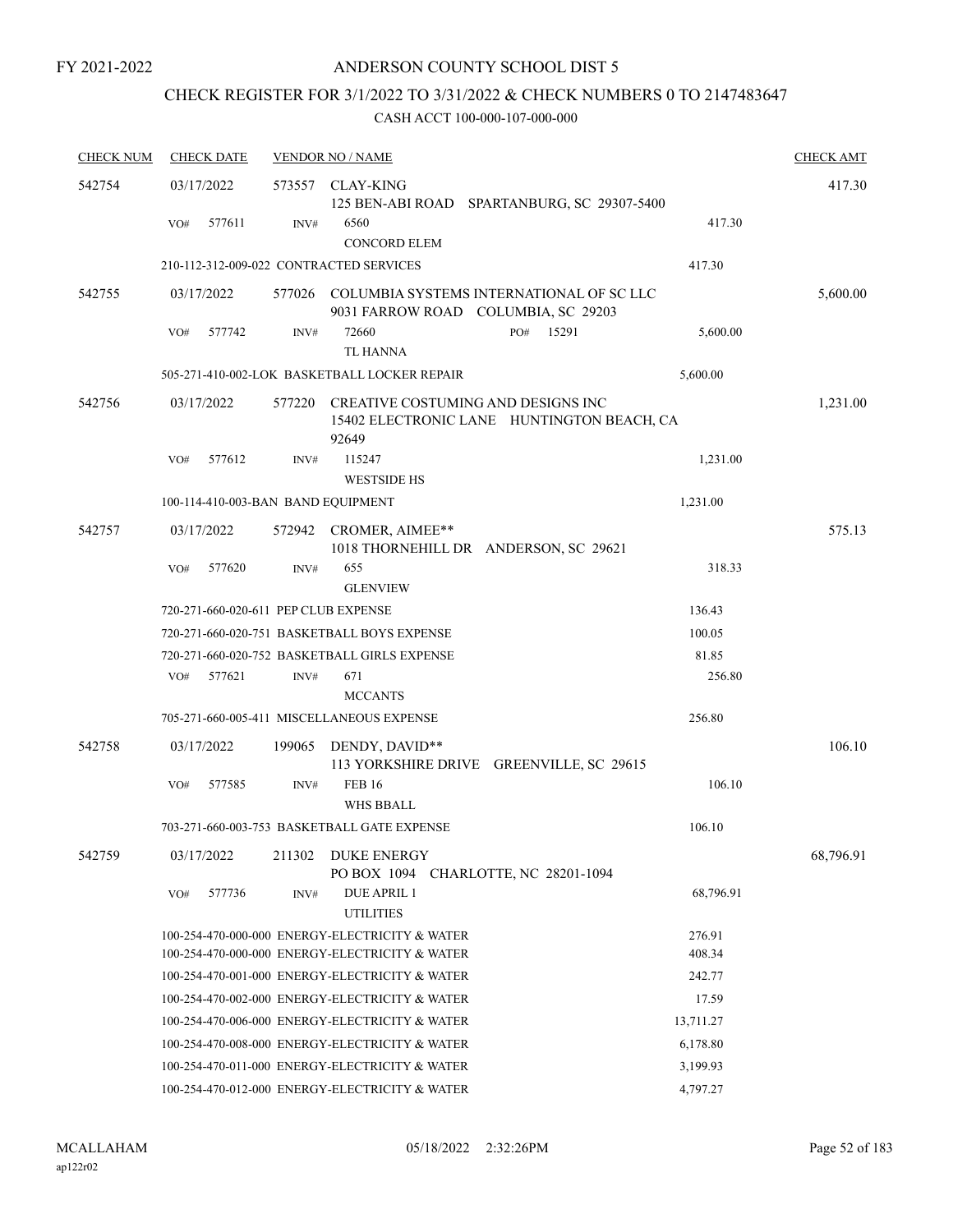### CHECK REGISTER FOR 3/1/2022 TO 3/31/2022 & CHECK NUMBERS 0 TO 2147483647

| <b>CHECK NUM</b> | <b>CHECK DATE</b>                       |        | <b>VENDOR NO / NAME</b>                                                                       |           | <b>CHECK AMT</b> |
|------------------|-----------------------------------------|--------|-----------------------------------------------------------------------------------------------|-----------|------------------|
|                  |                                         |        | 100-254-470-013-000 ENERGY-ELECTRICITY & WATER                                                | 7,939.75  |                  |
|                  |                                         |        | 100-254-470-014-000 ENERGY-ELECTRICITY & WATER                                                | 4,520.35  |                  |
|                  | 100-254-470-014-THR UTILITIES - THEATRE |        |                                                                                               | 1,653.24  |                  |
|                  |                                         |        | 100-254-470-015-000 ENERGY-ELECTRICITY & WATER                                                | 1,647.36  |                  |
|                  |                                         |        | 100-254-470-017-000 ENERGY-ELECTRICITY & WATER                                                | 7,255.48  |                  |
|                  |                                         |        | 100-254-470-020-000 ENERGY-ELECTRICITY & WATER                                                | 10,140.48 |                  |
|                  |                                         |        | 100-254-470-021-000 ENERGY-ELECTRICITY & WATER                                                | 6,540.67  |                  |
|                  | 600-256-470-026-000 ENERGY              |        |                                                                                               | 266.70    |                  |
| 542760           | 03/17/2022                              | 569972 | EDEN HIGGINBOTHAM<br>2009 OLD SPRING DRIVE ANDERSON, SC 29625                                 |           | 63.00            |
|                  | 577578<br>VO#                           | INV#   | <b>REFUND</b><br><b>FIELD TRIP</b>                                                            | 63.00     |                  |
|                  |                                         |        | 707-190-660-007-353 FIELD TRIPS GRADE 3 EXPENSE                                               | 63.00     |                  |
| 542761           | 03/17/2022                              | 563495 | ELECTRIC CITY UTILITIES<br>CITY OF ANDERSON 601 SOUTH MAIN ST<br>ANDERSON, SC 29624           |           | 1,244.42         |
|                  | VO#<br>577738                           | INV#   | 295758061<br><b>UTILITIES</b>                                                                 | 950.98    |                  |
|                  |                                         |        | 100-254-470-012-000 ENERGY-ELECTRICITY & WATER                                                | 950.98    |                  |
|                  | 577739<br>VO#                           | INV#   | 500079017<br><b>UTILITIES</b>                                                                 | 25.77     |                  |
|                  |                                         |        | 100-254-470-000-000 ENERGY-ELECTRICITY & WATER                                                | 25.77     |                  |
|                  | 577740<br>VO#                           | INV#   | 495402011<br><b>UTILITIES</b>                                                                 | 267.67    |                  |
|                  |                                         |        | 100-254-470-000-000 ENERGY-ELECTRICITY & WATER                                                | 267.67    |                  |
| 542762           | 03/17/2022                              | 575954 | EVANS, THOMAS ED**<br>305 SILVER PINE PLACE SENECA, SC 29672                                  |           | 90.20            |
|                  | 577580<br>VO#                           | INV#   | <b>MARCH 11</b><br><b>WHS BASEBALL</b>                                                        | 90.20     |                  |
|                  |                                         |        | 703-271-660-003-690 BASEBALL GATE RECEIPTS EXPENSE                                            | 90.20     |                  |
| 542763           | 03/17/2022                              |        | 576889 EXPRESS OIL CENTRALIZED BILLING<br>DEPT 5964 PO BOX 11407 BIRMINGHAM, AL<br>35246-5964 |           | 70.26            |
|                  | 577622<br>VO#                           | INV#   | 22030800010404<br><b>SERVICE</b>                                                              | 70.26     |                  |
|                  |                                         |        | 100-254-412-000-001 TRUCK SERVICE - MAINTENANCE                                               | 70.26     |                  |
| 542764           | 03/17/2022                              | 567701 | FLAGS UNLIMITED<br>421 HOBBS STREET TAMPA, FL 33619-7880                                      |           | 235.15           |
|                  | 577623<br>VO#                           | INV#   | 0643068<br>CUST #2605075                                                                      | 235.15    |                  |
|                  |                                         |        | 723-190-660-023-911 MISCELLANEOUS- ADULT ED EXPENSE                                           | 235.15    |                  |
| 542765           | 03/17/2022                              | 574009 | FUN EXPRESS, LLC                                                                              |           | 1,886.95         |
|                  |                                         |        | PO BOX 14463 DES MOINES, IA 50306                                                             |           |                  |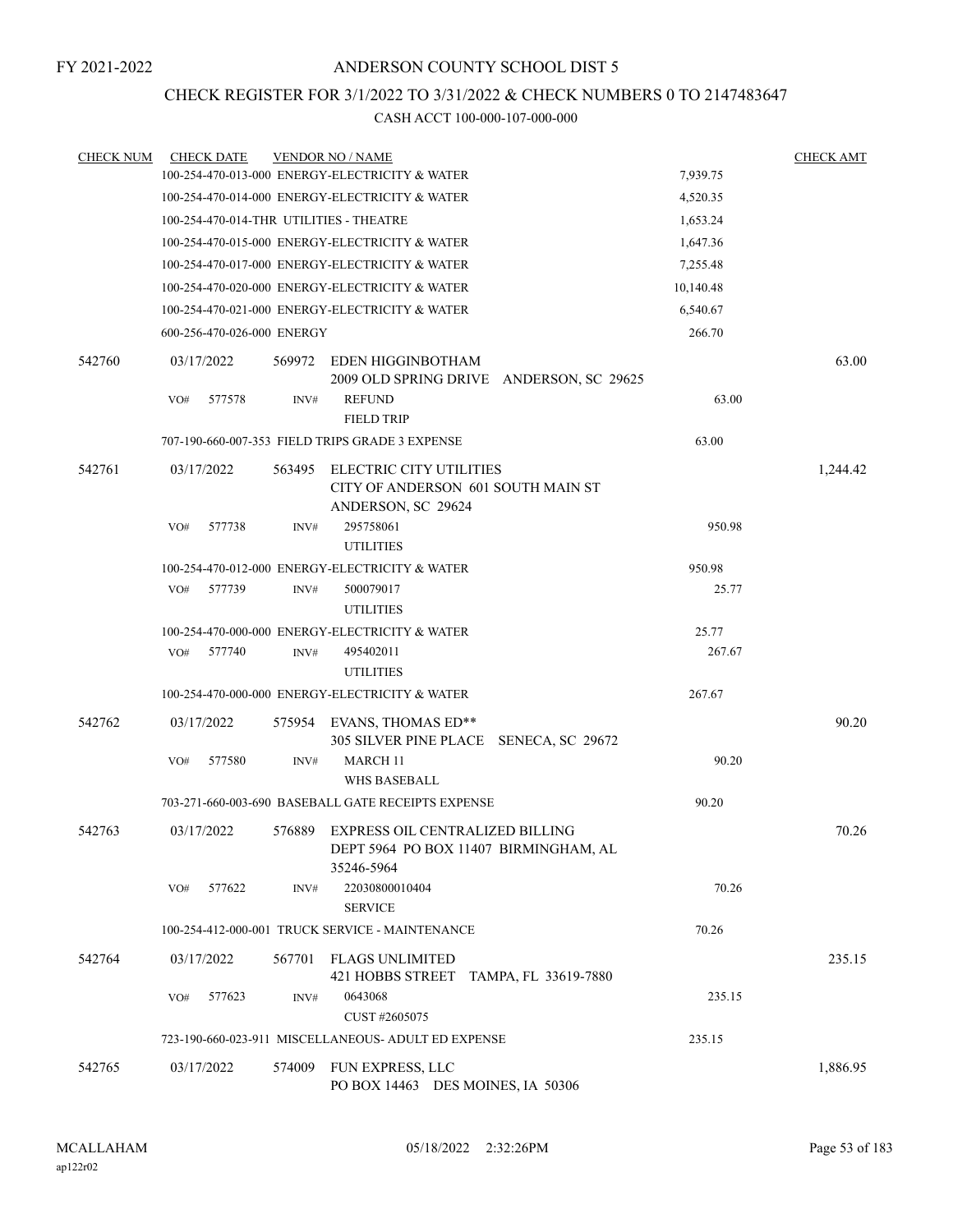### CHECK REGISTER FOR 3/1/2022 TO 3/31/2022 & CHECK NUMBERS 0 TO 2147483647

| <b>CHECK NUM</b> |     | <b>CHECK DATE</b> |                | <b>VENDOR NO / NAME</b>                                                            |     |       |                    | <b>CHECK AMT</b> |
|------------------|-----|-------------------|----------------|------------------------------------------------------------------------------------|-----|-------|--------------------|------------------|
|                  | VO# | 577628            | INV#           | 715389777<br>NEVITT FOREST                                                         |     |       | 48.27              |                  |
|                  |     |                   |                | 712-271-660-012-324 POSTIVE BEHAVIOR I.S. EXPENSE                                  |     |       | 48.27              |                  |
|                  | VO# | 577629            | INV#           | 715453954<br><b>NEVITT FOREST</b>                                                  |     |       | 1,838.68           |                  |
|                  |     |                   |                | 712-271-660-012-324 POSTIVE BEHAVIOR I.S. EXPENSE                                  |     |       | 1,838.68           |                  |
| 542766           |     | 03/17/2022        |                | 567789 HAMBY, TIMOTHY**                                                            |     |       |                    | 122.60           |
|                  |     |                   |                | 326 CHAFFIN ROAD IVA, SC 29655                                                     |     |       |                    |                  |
|                  | VO# | 577581            | INV#           | MARCH <sub>9</sub>                                                                 |     |       | 122.60             |                  |
|                  |     |                   |                | WHS SOFTBALL                                                                       |     |       |                    |                  |
|                  |     |                   |                | 703-271-660-003-686 SOFTBALL GATE RECEIPTS EXPENSE                                 |     |       | 122.60             |                  |
| 542767           |     | 03/17/2022        | 566044         | HAWKINS, GREGORY **<br>1106 GILREATH ROAD ANDERSON, SC 29621                       |     |       |                    | 94.00            |
|                  | VO# | 577583            | INV#           | MARCH 10<br><b>WHS BASEBALL</b>                                                    |     |       | 94.00              |                  |
|                  |     |                   |                | 703-271-660-003-690 BASEBALL GATE RECEIPTS EXPENSE                                 |     |       | 94.00              |                  |
| 542768           |     | 03/17/2022        |                | 576917 HOLSTON GASES INC<br>545 W. BAXTER AVENUE KNOXVILLE, TN 37921               |     |       |                    | 306.09           |
|                  | VO# | 577631            | INV#           | 300891<br><b>SUPPLIES</b>                                                          |     |       | 306.09             |                  |
|                  |     |                   |                | 731-271-660-031-867 WELDING EXPENSE                                                |     |       | 306.09             |                  |
| 542769           |     | 03/17/2022        |                | 576027 HOME DEPOT USA, INC<br>PO BOX 404468 ATLANTA, GA 30374-2604                 |     |       |                    | 18,129.33        |
|                  | VO# | 577632            | INV#           | 671479798<br><b>SUPPLIES</b>                                                       | PO# | 15940 | 423.72             |                  |
|                  |     |                   |                | 515-253-520-000-HQ1 DOWNTOWN PROJECT BLDG 1                                        |     |       | 423.72             |                  |
|                  | VO# | 577633            | INV#           | 670200237<br><b>SUPPLIES</b>                                                       | PO# | 15922 | 2,529.48           |                  |
|                  |     |                   |                | 100-000-170-000-000 WAREHOUSE INVENTORY                                            |     |       | 2,529.48           |                  |
|                  | VO# | 577634            | INV#           | 673902052<br>668669989                                                             | PO# | 15875 | 9,974.54           |                  |
|                  |     |                   |                | 100-000-170-000-000 WAREHOUSE INVENTORY<br>100-000-170-000-000 WAREHOUSE INVENTORY |     |       | 9,168.51<br>806.03 |                  |
|                  | VO# | 577635            | $\text{INV}\#$ | 671748515<br><b>SUPPLIES</b>                                                       | PO# | 15944 | 2,529.48           |                  |
|                  |     |                   |                | 100-000-170-000-000 WAREHOUSE INVENTORY                                            |     |       | 2,529.48           |                  |
|                  | VO# | 577636            | INV#           | 670957471<br><b>SUPPLIES</b>                                                       | PO# | 15934 | 2,672.11           |                  |
|                  |     |                   |                | 100-000-170-000-000 WAREHOUSE INVENTORY                                            |     |       | 2,672.11           |                  |
| 542770           |     | 03/17/2022        | 576848         | HULSEY ENVIRONMENTAL SERVICES<br>6724 CLEVELAND HWY CLERMONT, GA 30527             |     |       |                    | 2,750.00         |
|                  | VO# | 577637            | INV#           | 211285-16560<br><b>SERVICE</b>                                                     | PO# | 16000 | 2,750.00           |                  |
|                  |     |                   |                | 600-256-323-002-000 REPAIRS TO EQUIPMENT                                           |     |       | 340.00             |                  |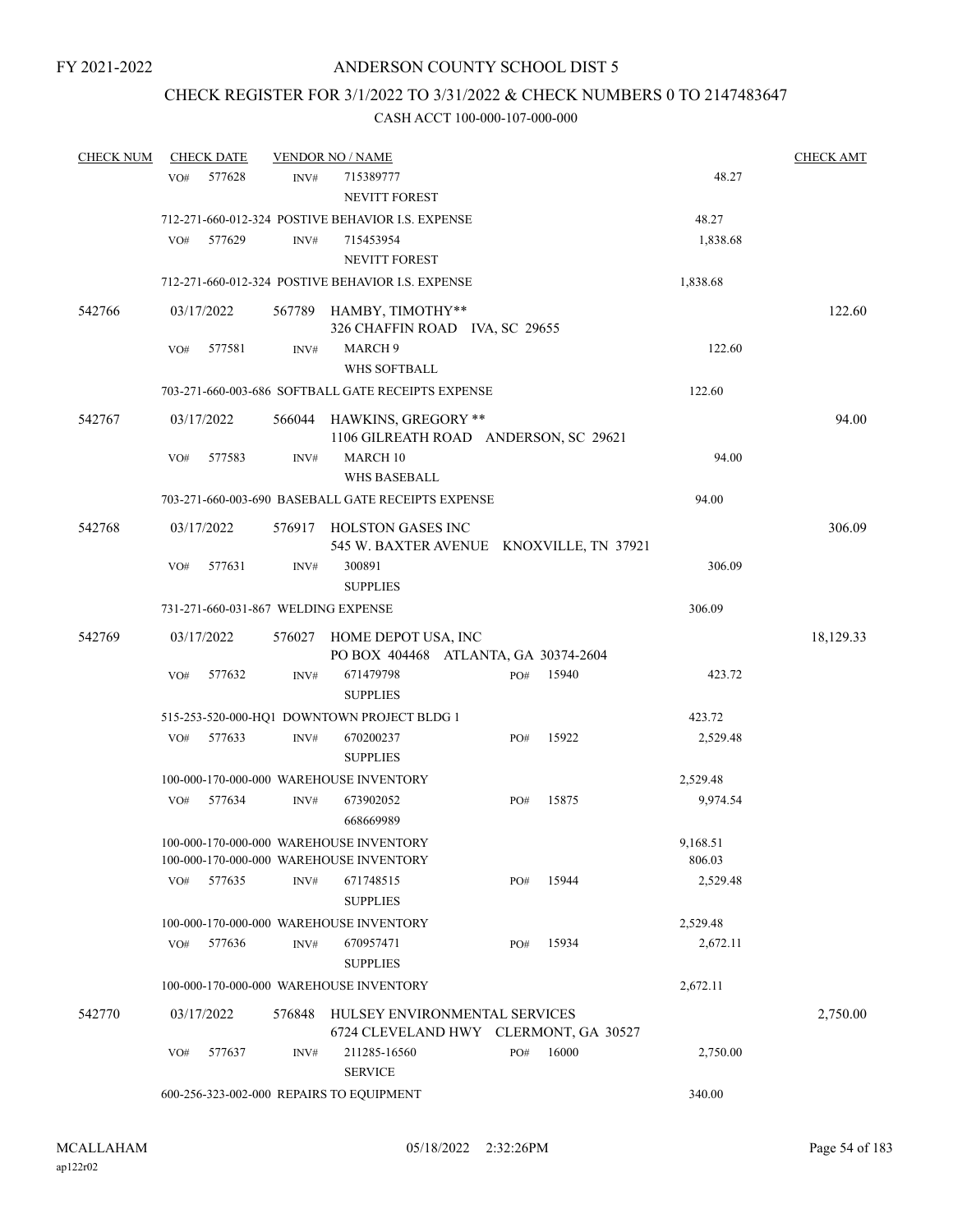### CHECK REGISTER FOR 3/1/2022 TO 3/31/2022 & CHECK NUMBERS 0 TO 2147483647

| <b>CHECK NUM</b> | <b>CHECK DATE</b>                        |        | <b>VENDOR NO / NAME</b>                                                            |          | <b>CHECK AMT</b> |
|------------------|------------------------------------------|--------|------------------------------------------------------------------------------------|----------|------------------|
|                  |                                          |        | 600-256-323-003-000 REPAIRS TO EQUIPMENT                                           | 175.00   |                  |
|                  |                                          |        | 600-256-323-005-000 REPAIRS TO EQUIPMENT                                           | 230.00   |                  |
|                  | 600-256-323-009-000 REPAIRS TO EQUIPMENT |        |                                                                                    | 340.00   |                  |
|                  |                                          |        | 600-256-323-012-000 REPAIRS TO EQUIPMENT                                           | 230.00   |                  |
|                  |                                          |        | 600-256-323-014-000 REPAIRS TO EQUIPMENT                                           | 120.00   |                  |
|                  |                                          |        | 600-256-323-015-000 REPAIRS TO EQUIPMENT                                           | 230.00   |                  |
|                  |                                          |        | 600-256-323-017-000 REPAIRS TO EQUIPMENT                                           | 230.00   |                  |
|                  | 600-256-323-019-000 REPAIRS TO EQUIPMENT |        |                                                                                    | 175.00   |                  |
|                  | 600-256-323-020-000 REPAIRS TO EQUIPMENT |        |                                                                                    | 340.00   |                  |
|                  |                                          |        | 600-256-323-021-000 REPAIRS TO EQUIPMENT                                           | 340.00   |                  |
| 542771           | 03/17/2022                               | 282620 | <b>IONOSPHERE TOURS</b><br>307 N. MAIN STREET ANDERSON, SC 29621                   |          | 500.00           |
|                  | VO#<br>577638                            | INV#   | <b>CHARTER 8033</b><br>15976<br>PO#<br><b>TL HANNA</b>                             | 500.00   |                  |
|                  | 100-114-410-002-BAN BAND EQUIPMENT       |        |                                                                                    | 500.00   |                  |
| 542772           | 03/17/2022                               | 574369 | JONES, PHILLIP R**<br>1813 LINDALE RD ANDERSON, SC 29625                           |          | 94.00            |
|                  | 577582<br>VO#                            | INV#   | <b>MARCH 10</b><br><b>WHS BASEBALL</b>                                             | 94.00    |                  |
|                  |                                          |        | 703-271-660-003-690 BASEBALL GATE RECEIPTS EXPENSE                                 | 94.00    |                  |
| 542773           | 03/17/2022                               |        | 576047 LANGUAGE LINE SERVICES INC<br>PO BOX 202564 DALLAS, TX 75320                |          | 309.96           |
|                  | 577728<br>VO#                            | INV#   | 10462921<br><b>FEB SERVICE</b>                                                     | 309.96   |                  |
|                  | 100-221-312-000-000 PURCHASED SERVICES   |        |                                                                                    | 309.96   |                  |
| 542774           | 03/17/2022                               | 573808 | LOGO'S SIGNS AND SCREEN PRINTING, LLC<br>2704 NORTH MAIN STREET ANDERSON, SC 29621 |          | 159.43           |
|                  | 577641<br>VO#                            | INV#   | 4051<br><b>SOUTHWOOD</b>                                                           | 159.43   |                  |
|                  |                                          |        | 721-190-660-021-514 PRODUCTIONS EXPENSE                                            | 159.43   |                  |
| 542775           | 03/17/2022                               | 564827 | MAC'S TIRE SERVICE<br>POBOX 78 ATT: ACCOUNTS RECEIVABLE<br>ANDERSON, SC 29622      |          | 516.10           |
|                  | 577642<br>VO#                            | INV#   | 105804<br><b>BRAKES</b>                                                            | 516.10   |                  |
|                  |                                          |        | 100-254-412-000-001 TRUCK SERVICE - MAINTENANCE                                    | 516.10   |                  |
| 542776           | 03/17/2022                               | 575978 | MCDONALD, JOHN**<br>505 SUNSET DR ANDERSON, SC 29625                               |          | 2,300.00         |
|                  | 577727<br>VO#                            | INV#   | 2022-159<br>15542<br>PO#<br><b>MCCANTS</b>                                         | 2,300.00 |                  |
|                  | 505-113-410-005-KIL KILN                 |        |                                                                                    | 2,300.00 |                  |
| 542777           | 03/17/2022                               | 569461 | METROGROUP, INC                                                                    |          | 2,343.01         |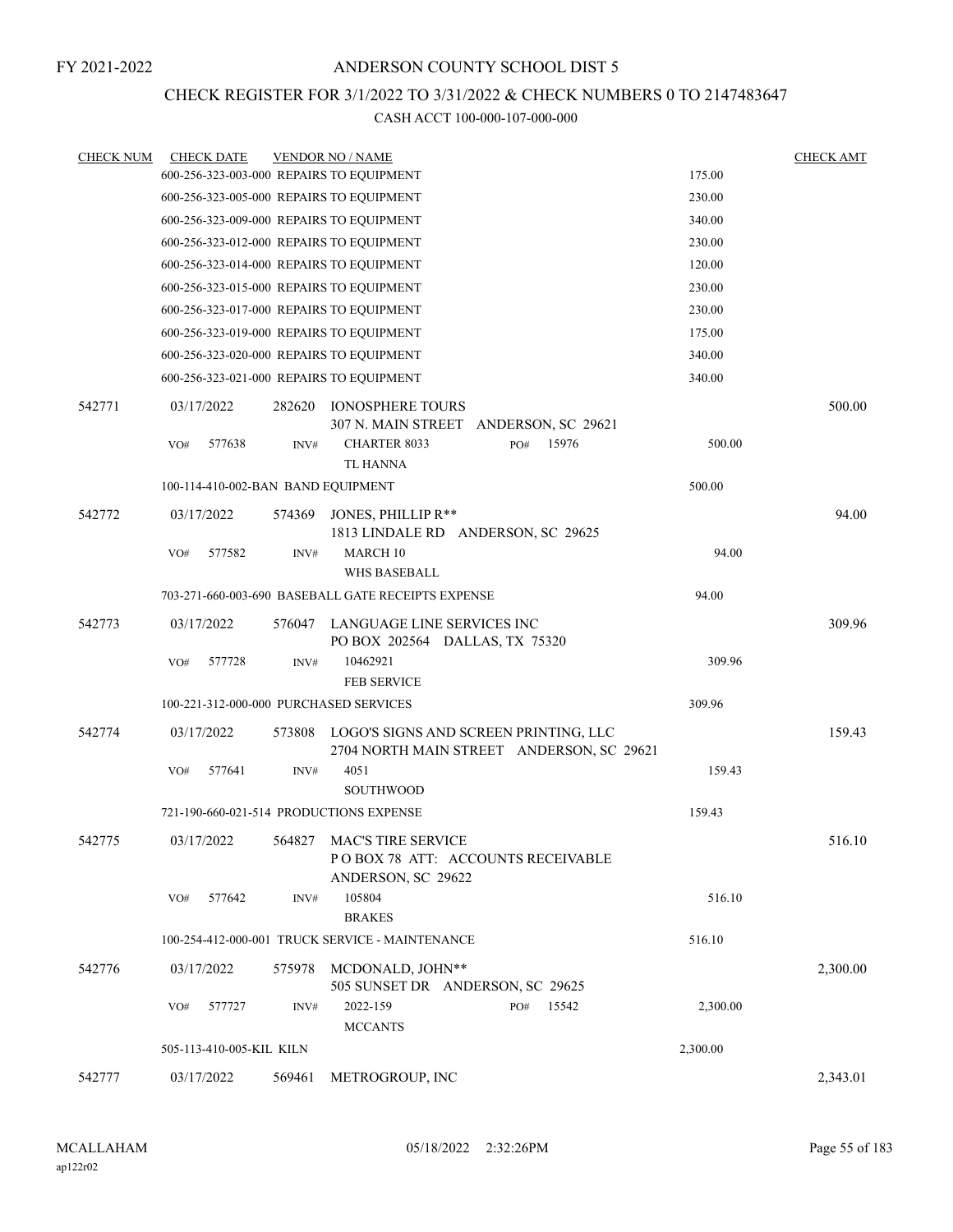FY 2021-2022

### ANDERSON COUNTY SCHOOL DIST 5

### CHECK REGISTER FOR 3/1/2022 TO 3/31/2022 & CHECK NUMBERS 0 TO 2147483647

| <b>CHECK NUM</b> | <b>CHECK DATE</b>                        |        | <b>VENDOR NO / NAME</b>                                              |     |       |          | <b>CHECK AMT</b> |
|------------------|------------------------------------------|--------|----------------------------------------------------------------------|-----|-------|----------|------------------|
|                  |                                          |        | 50-23 TWENTY-THIRD STREET LONG ISLAND CITY,<br>NY 11101              |     |       |          |                  |
|                  | 577645<br>VO#                            | INV#   | PI 800723<br><b>HVAC</b>                                             | PO# | 15287 | 2,343.01 |                  |
|                  | 100-254-323-000-400 CONTRACT SRVS.-HVAC  |        |                                                                      |     |       | 25.35    |                  |
|                  |                                          |        | 100-254-323-001-400 CONTR SERV-HVAC/ELECT/PLUMBING                   |     |       | 52.43    |                  |
|                  |                                          |        | 100-254-323-002-400 CONTR SERV-HVAC/ELECT/PLUMBING                   |     |       | 471.91   |                  |
|                  |                                          |        | 100-254-323-003-400 CONTR SERV-HVAC/ELECT/PLUMBING                   |     |       | 407.45   |                  |
|                  |                                          |        | 100-254-323-005-400 CONTR SERV-HVAC/ELECT/PLUMBING                   |     |       | 8.05     |                  |
|                  |                                          |        | 100-254-323-007-400 CONTR SERV-HVAC/ELECT/PLUMBING                   |     |       | 25.35    |                  |
|                  |                                          |        | 100-254-323-008-400 CONTR SERV-HVAC/ELECT/PLUMBING                   |     |       | 25.35    |                  |
|                  |                                          |        | 100-254-323-010-400 CONTR SERV-HVAC/ELECT/PLUMBING                   |     |       | 135.24   |                  |
|                  |                                          |        | 100-254-323-011-400 CONTR SERV-HVAC/ELECT/PLUMBING                   |     |       | 25.35    |                  |
|                  |                                          |        | 100-254-323-012-400 CONTR SERV-HVAC/ELECT/PLUMBING                   |     |       | 110.15   |                  |
|                  |                                          |        | 100-254-323-014-400 CONTR SERV-HVAC/ELECT/PLUMBING                   |     |       | 346.62   |                  |
|                  |                                          |        | 100-254-323-015-400 CONTR SERV-HVAC/ELECT/PLUMBING                   |     |       | 25.35    |                  |
|                  |                                          |        | 100-254-323-016-400 CONTR SERV-HVAC/ELECT/PLUMBING                   |     |       | 332.17   |                  |
|                  |                                          |        | 100-254-323-017-400 CONTR SERV-HVAC/ELECT/PLUMBING                   |     |       | 25.35    |                  |
|                  |                                          |        | 100-254-323-019-400 CONTR SERV-HVAC/ELECT/PLUMBING                   |     |       | 170.71   |                  |
|                  |                                          |        | 100-254-323-021-400 CONTR SERV-HVAC/ELECT/PLUMBING                   |     |       | 156.18   |                  |
| 542778           | 03/17/2022                               | 576946 | MOORE, RICHARD<br>586 DIAMOND LANE ROYSTON, GA 30662                 |     |       |          | 129.92           |
|                  | 577698<br>VO#                            | INV#   | <b>MARCH 2022</b><br><b>MILEAGE</b>                                  |     |       | 129.92   |                  |
|                  | 100-271-332-000-CCT IN-DISTRICT TRAVEL   |        |                                                                      |     |       | 129.92   |                  |
| 542779           | 03/17/2022                               | 576447 | NEUSER, WALTER<br>232 HART TER HARTWELL, GA 30643                    |     |       |          | 74.00            |
|                  | 577697<br>VO#                            | INV#   | <b>MARCH 14</b>                                                      |     |       | 74.00    |                  |
|                  |                                          |        | <b>WHS BASEBALL</b>                                                  |     |       |          |                  |
|                  |                                          |        | 703-271-660-003-690 BASEBALL GATE RECEIPTS EXPENSE                   |     |       | 74.00    |                  |
| 542780           | 03/17/2022                               |        | 575317 PARTS TOWN, LLC<br>27787 NETWORK PLACE CHICAGO, IL 60673-1277 |     |       |          | 705.89           |
|                  | 577650<br>VO#                            | INV#   | 29048257<br><b>REPAIR PARTS</b>                                      |     |       | 152.65   |                  |
|                  | 600-256-323-002-000 REPAIRS TO EQUIPMENT |        |                                                                      |     |       | 152.65   |                  |
|                  | VO#<br>577651                            | INV#   | 29156632<br><b>REPAIR PARTS</b>                                      |     |       | 150.73   |                  |
|                  | 600-256-323-014-000 REPAIRS TO EQUIPMENT |        |                                                                      |     |       | 150.73   |                  |
|                  | 577652<br>VO#                            | INV#   | 29168544<br><b>REPAIR PARTS</b>                                      |     |       | 402.51   |                  |
|                  | 600-256-323-009-000 REPAIRS TO EQUIPMENT |        |                                                                      |     |       | 402.51   |                  |
| 542781           | 03/17/2022                               | 568036 | PIEDMONT NATURAL GAS<br>PO BOX 1246 CHARLOTTE, NC 28201-1246         |     |       |          | 1,301.18         |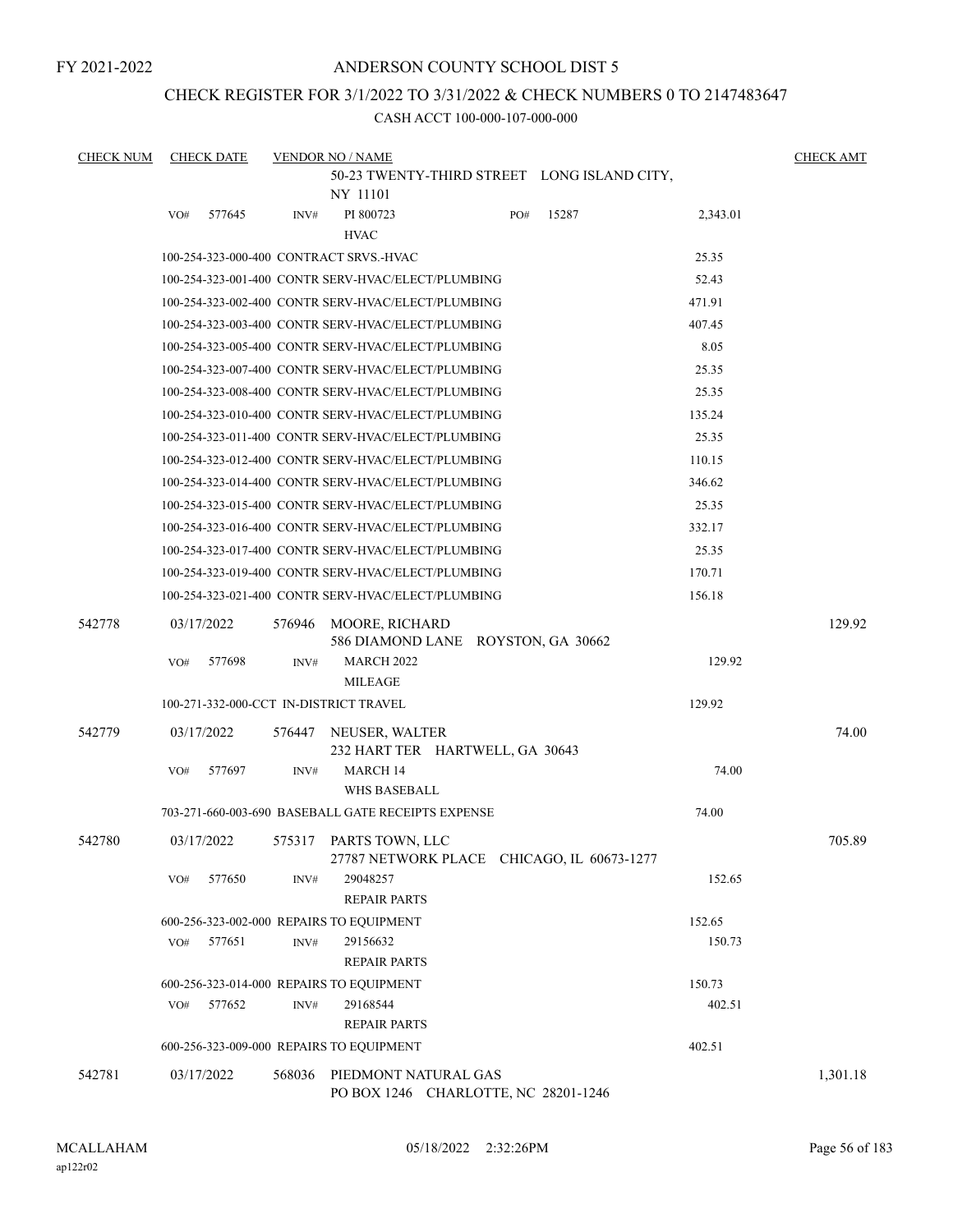# CHECK REGISTER FOR 3/1/2022 TO 3/31/2022 & CHECK NUMBERS 0 TO 2147483647

| <b>CHECK NUM</b> |     | <b>CHECK DATE</b> |                                                                | <b>VENDOR NO / NAME</b>                                |                                                                                                  | <b>CHECK AMT</b> |
|------------------|-----|-------------------|----------------------------------------------------------------|--------------------------------------------------------|--------------------------------------------------------------------------------------------------|------------------|
|                  | VO# | 577741            | INV#                                                           | 4000769201001<br><b>UTILITIES</b>                      | 1,301.18                                                                                         |                  |
|                  |     |                   | 100-254-472-012-000 ENERGY-GAS                                 |                                                        | 1,301.18                                                                                         |                  |
| 542782           |     | 03/17/2022        |                                                                |                                                        | 574779 ROBOTICS EDUCATION & COMPETITION FOUNDAT<br>1519 INTERSTATE HWY 30 W GREENVILLE, TX 75402 | 1,200.00         |
|                  | VO# | 577725            | INV#                                                           | 62038019<br><b>REGISTRATION</b>                        | 1,200.00                                                                                         |                  |
|                  |     |                   |                                                                | 900-112-333-013-065 VEX IQ WORLD'S ROBOTICS TOURNAMENT | 1,200.00                                                                                         |                  |
| 542783           |     | 03/17/2022        |                                                                | 570133 SC HOSA<br>POBOX 866 LEXINGTON, SC 29071        |                                                                                                  | 850.00           |
|                  | VO# | 577724            | INV#                                                           | 2676<br><b>CONFERENCE</b>                              | 850.00                                                                                           |                  |
|                  |     |                   |                                                                | 207-271-333-031-001 COMPETITION TRAVEL                 | 850.00                                                                                           |                  |
| 542784           |     | 03/17/2022        | 478800                                                         | SC LAW ENFORCEMENT DIVISION<br>29221-1398              | POBOX 21398 -- FINANCE COLUMBIA, SC                                                              | 25.00            |
|                  | VO# | 577653            | INV#                                                           | <b>MCDOWELL</b><br><b>BACKGROUND CK</b>                | 25.00                                                                                            |                  |
|                  |     |                   | 600-256-640-000-000 DUES AND FEES                              |                                                        | 25.00                                                                                            |                  |
| 542785           |     | 03/17/2022        | 478800                                                         | <b>SC LAW ENFORCEMENT DIVISION</b><br>29221-1398       | POBOX 21398 -- FINANCE COLUMBIA, SC                                                              | 8.00             |
|                  | VO# | 577726            | INV#                                                           | <b>MATTIE SMITH</b>                                    | 8.00                                                                                             |                  |
|                  |     |                   |                                                                | <b>BACKGROUND CK</b>                                   |                                                                                                  |                  |
|                  |     |                   | 100-255-410-000-000 SUPPLIES                                   |                                                        | 8.00                                                                                             |                  |
| 542786           |     | 03/17/2022        | 576350                                                         | <b>SEGRA</b><br>CINCINNATI, OH 45263-1140              | SC TELECOMMUNICATIONS GROUP PO BOX 631140                                                        | 182.99           |
|                  | VO# | 577655            | INV#                                                           | 2171014                                                | 182.99                                                                                           |                  |
|                  |     |                   |                                                                | <b>SERVICE</b>                                         |                                                                                                  |                  |
|                  |     |                   | 100-266-340-000-000 TELEPHONE                                  |                                                        | 1.50                                                                                             |                  |
|                  |     |                   | 100-266-340-000-000 TELEPHONE                                  |                                                        | 0.72                                                                                             |                  |
|                  |     |                   | 100-266-340-000-000 TELEPHONE<br>100-266-340-000-000 TELEPHONE |                                                        | 74.47<br>0.62                                                                                    |                  |
|                  |     |                   | 100-266-340-001-000 TELEPHONE                                  |                                                        | 14.02                                                                                            |                  |
|                  |     |                   | 100-266-340-002-000 TELEPHONE                                  |                                                        | 21.41                                                                                            |                  |
|                  |     |                   | 100-266-340-003-000 TELEPHONE                                  |                                                        | 16.60                                                                                            |                  |
|                  |     |                   | 100-266-340-005-000 TELEPHONE                                  |                                                        | 0.08                                                                                             |                  |
|                  |     |                   | 100-266-340-007-000 TELEPHONE                                  |                                                        | 3.77                                                                                             |                  |
|                  |     |                   | 100-266-340-008-000 TELEPHONE                                  |                                                        | 4.05                                                                                             |                  |
|                  |     |                   | 100-266-340-009-000 TELEPHONE                                  |                                                        | 7.11                                                                                             |                  |
|                  |     |                   | 100-266-340-010-000 TELEPHONE                                  |                                                        | 6.03                                                                                             |                  |
|                  |     |                   | 100-266-340-011-000 TELEPHONE                                  |                                                        | 2.55                                                                                             |                  |
|                  |     |                   | 100-266-340-012-000 TELEPHONE                                  |                                                        | 3.46                                                                                             |                  |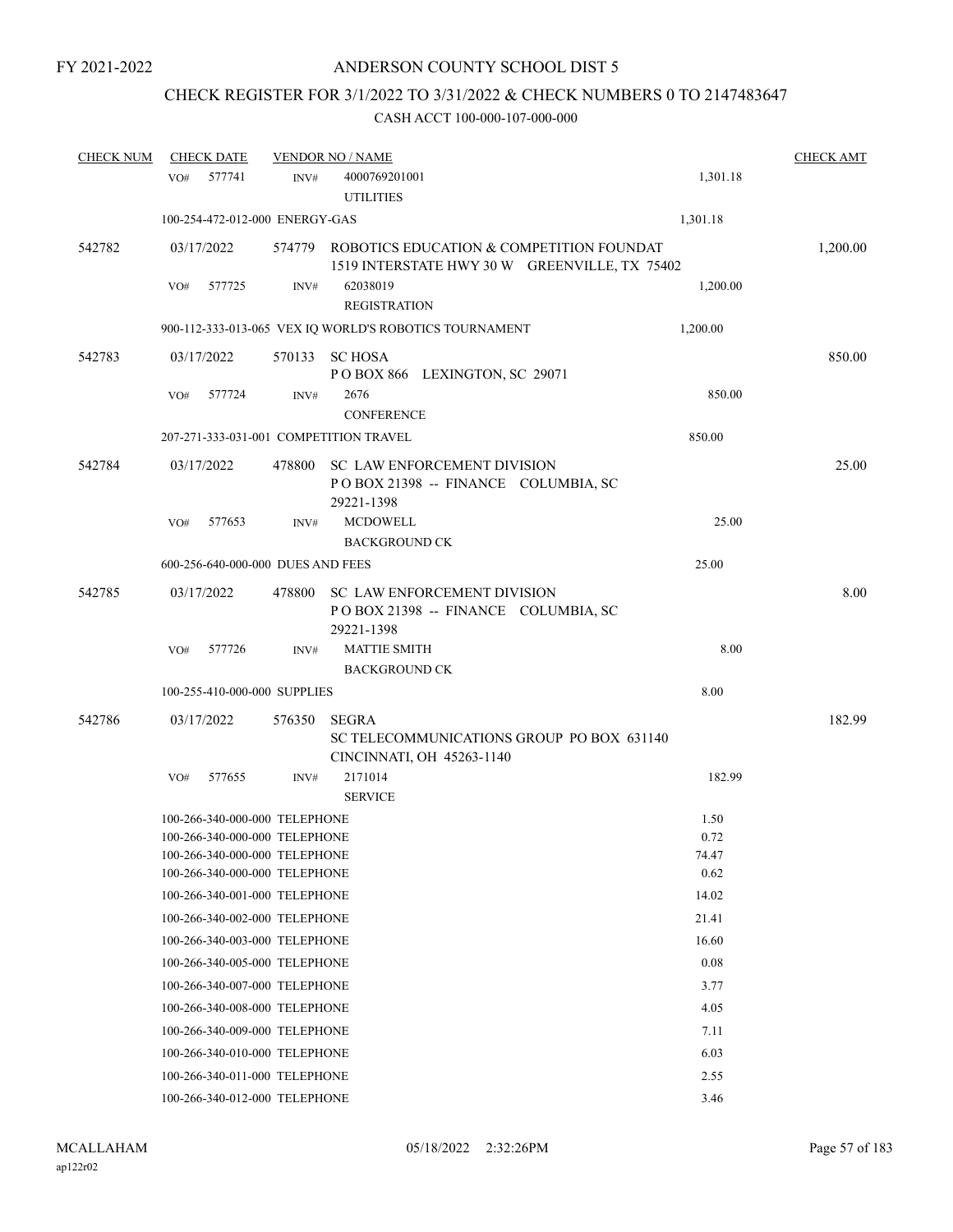### CHECK REGISTER FOR 3/1/2022 TO 3/31/2022 & CHECK NUMBERS 0 TO 2147483647

| <b>CHECK NUM</b> |            | <b>CHECK DATE</b>               |        | <b>VENDOR NO / NAME</b>                                                                        |     |       |          | <b>CHECK AMT</b> |
|------------------|------------|---------------------------------|--------|------------------------------------------------------------------------------------------------|-----|-------|----------|------------------|
|                  |            | 100-266-340-014-000 TELEPHONE   |        |                                                                                                |     |       | 6.58     |                  |
|                  |            | 100-266-340-015-000 TELEPHONE   |        |                                                                                                |     |       | 1.72     |                  |
|                  |            | 100-266-340-016-000 TELEPHONE   |        |                                                                                                |     |       | 3.20     |                  |
|                  |            | 100-266-340-017-000 TELEPHONE   |        |                                                                                                |     |       | 5.79     |                  |
|                  |            | 100-266-340-018-000 TELEPHONE   |        |                                                                                                |     |       | 0.05     |                  |
|                  |            | 100-266-340-019-000 TELEPHONE   |        |                                                                                                |     |       | 5.18     |                  |
|                  |            | 100-266-340-021-000 TELEPHONE   |        |                                                                                                |     |       | 4.08     |                  |
| 542787           | 03/17/2022 |                                 | 569972 | <b>SHAKELIA HARRIS</b><br>126 BAYHILL CIRCLE ANDERSON, SC 29625                                |     |       |          | 55.00            |
|                  | VO#        | 577713                          | INV#   | <b>REFUND</b><br><b>FIELD TRIP</b>                                                             |     |       | 55.00    |                  |
|                  |            |                                 |        | 719-271-660-019-355 FIELD TRIPS GRADE 5 EXPENSE                                                |     |       | 55.00    |                  |
| 542788           | 03/17/2022 |                                 | 571007 | SIMPLIFIED OFFICE SYSTEMS<br>6220 BUSH RIVER ROAD COLUMBIA, SC 29212                           |     |       |          | 1,012.33         |
|                  | VO#        | 577661                          | INV#   | 220307-0304<br><b>COPIES</b>                                                                   |     |       | 490.07   |                  |
|                  |            |                                 |        | 201-112-490-016-000 OTHER/ COPIER COST                                                         |     |       | 490.07   |                  |
|                  | VO#        | 577662                          | INV#   | 220307-0300<br><b>COPIES</b>                                                                   |     |       | 522.26   |                  |
|                  |            | 201-112-490-007-000 COPIER COST |        |                                                                                                |     |       | 522.26   |                  |
| 542789           | 03/17/2022 |                                 | 568745 | SKILLS USA SOUTH CAROLINA<br>KIMBERLY JONES 404 CHESTNUT WOODS COURT<br><b>GREER, SC 29651</b> |     |       |          | 1,950.00         |
|                  | VO#        | 577663                          | INV#   | S85381<br>S85381                                                                               |     |       | 1,950.00 |                  |
|                  |            |                                 |        | 207-271-333-031-001 COMPETITION TRAVEL                                                         |     |       | 1,950.00 |                  |
| 542790           | 03/17/2022 |                                 | 571778 | SOUTHEAST INDUSTRIAL EQUIPMENT<br>PO BOX 63230 CHARLOTTE, NC 28263-3230                        |     |       |          | 1,016.50         |
|                  | VO#        | 577664                          | INV#   | 02R8124725<br><b>RENTAL</b>                                                                    | PO# | 15505 | 1,016.50 |                  |
|                  |            |                                 |        | 505-253-540-000-BLD TRANSPORTATION RENOVATIONS                                                 |     |       | 1,016.50 |                  |
| 542791           | 03/17/2022 |                                 | 572156 | STREETMAN RESOURCES, INC<br>210 GOLD THREAD WAY TAYLORS, SC 29687                              |     |       |          | 4,180.00         |
|                  | VO#        | 577666                          | INV#   | 030422<br><b>EVALUATIONS</b>                                                                   | PO# | 16001 | 4,180.00 |                  |
|                  |            |                                 |        | 600-256-323-002-000 REPAIRS TO EQUIPMENT                                                       |     |       | 220.00   |                  |
|                  |            |                                 |        | 600-256-323-003-000 REPAIRS TO EQUIPMENT                                                       |     |       | 220.00   |                  |
|                  |            |                                 |        | 600-256-323-005-000 REPAIRS TO EQUIPMENT                                                       |     |       | 220.00   |                  |
|                  |            |                                 |        | 600-256-323-006-000 REPAIRS TO EQUIPMENT                                                       |     |       | 220.00   |                  |
|                  |            |                                 |        | 600-256-323-007-000 REPAIRS TO EQUIPMENT                                                       |     |       | 220.00   |                  |
|                  |            |                                 |        | 600-256-323-008-000 REPAIRS TO EQUIPMENT                                                       |     |       | 220.00   |                  |
|                  |            |                                 |        | 600-256-323-009-000 REPAIRS TO EQUIPMENT                                                       |     |       | 220.00   |                  |
|                  |            |                                 |        | 600-256-323-010-000 REPAIRS TO EQUIPMENT                                                       |     |       | 220.00   |                  |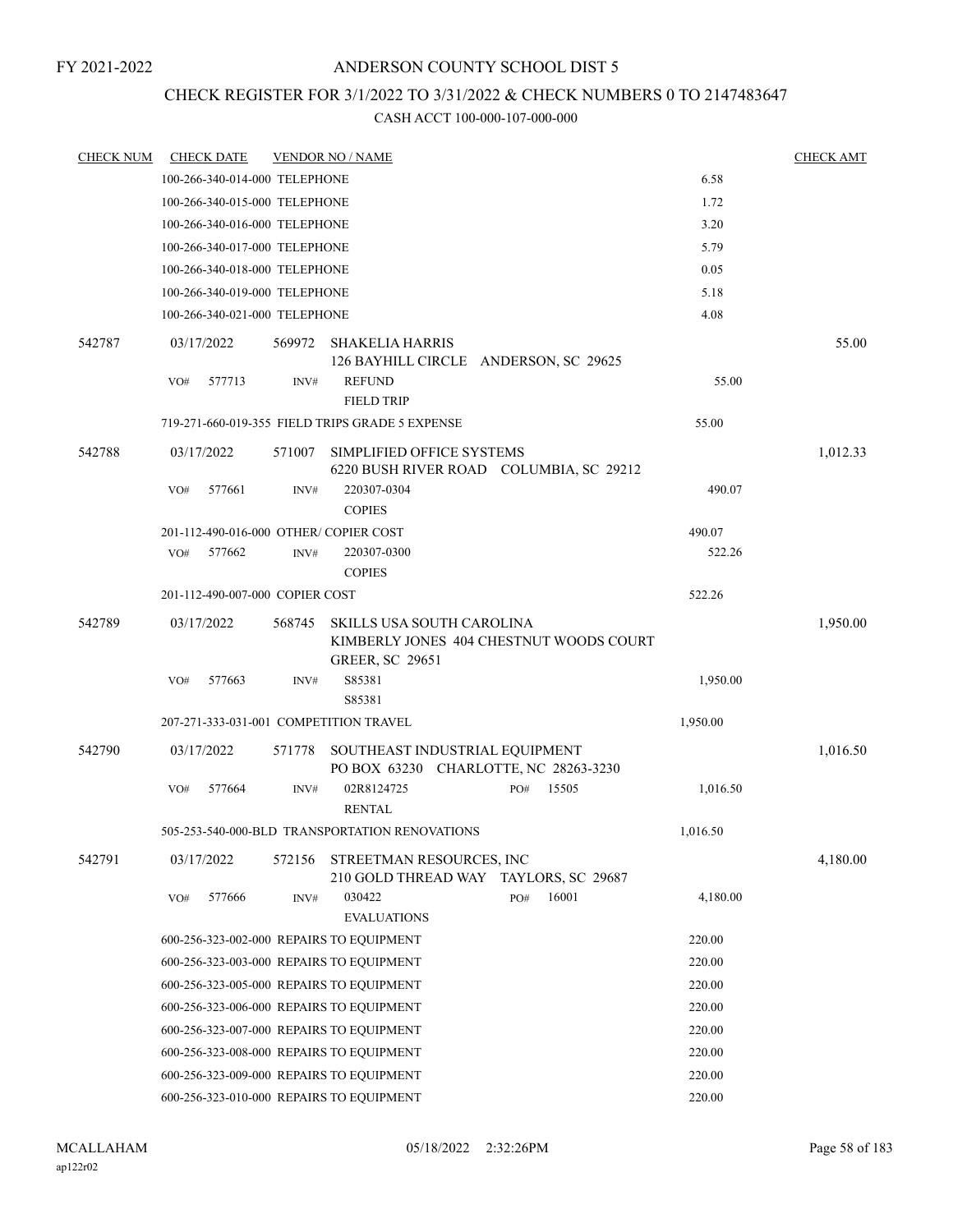### CHECK REGISTER FOR 3/1/2022 TO 3/31/2022 & CHECK NUMBERS 0 TO 2147483647

| <b>CHECK NUM</b> | <b>CHECK DATE</b> |        |        | <b>VENDOR NO / NAME</b>                                                                                |     |       |          | <b>CHECK AMT</b> |
|------------------|-------------------|--------|--------|--------------------------------------------------------------------------------------------------------|-----|-------|----------|------------------|
|                  |                   |        |        | 600-256-323-011-000 REPAIRS TO EQUIPMENT                                                               |     |       | 220.00   |                  |
|                  |                   |        |        | 600-256-323-012-000 REPAIRS TO EOUIPMENT                                                               |     |       | 220.00   |                  |
|                  |                   |        |        | 600-256-323-013-000 REPAIRS TO EQUIPMENT                                                               |     |       | 220.00   |                  |
|                  |                   |        |        | 600-256-323-014-000 REPAIRS TO EQUIPMENT                                                               |     |       | 220.00   |                  |
|                  |                   |        |        | 600-256-323-015-000 REPAIRS TO EQUIPMENT                                                               |     |       | 220.00   |                  |
|                  |                   |        |        | 600-256-323-016-000 REPAIRS TO EQUIPMENT                                                               |     |       | 220.00   |                  |
|                  |                   |        |        | 600-256-323-017-000 REPAIRS TO EQUIPMENT                                                               |     |       | 220.00   |                  |
|                  |                   |        |        | 600-256-323-018-000 REPAIRS TO EQUIPMENT                                                               |     |       | 220.00   |                  |
|                  |                   |        |        | 600-256-323-019-000 REPAIRS TO EQUIPMENT                                                               |     |       | 220.00   |                  |
|                  |                   |        |        | 600-256-323-020-000 REPAIRS TO EQUIPMENT                                                               |     |       | 220.00   |                  |
|                  |                   |        |        | 600-256-323-021-000 REPAIRS TO EQUIPMENT                                                               |     |       | 220.00   |                  |
| 542792           | 03/17/2022        |        | 576973 | SUNBELT STAFFING, LLC<br>PO BOX 934411 ATLANTA, GA 31193-4411                                          |     |       |          | 3,020.00         |
|                  | VO#               | 577667 | INV#   | 20336385<br><b>SERVICE</b>                                                                             | PO# | 15422 | 3,020.00 |                  |
|                  |                   |        |        | 203-127-312-000-000 PURCHASED SERVICES                                                                 |     |       | 3,020.00 |                  |
| 542793           | 03/17/2022        |        | 576955 | <b>THERAPIA STAFFING</b><br>PO BOX 207841 DALLAS, TX 75320                                             |     |       |          | 418.75           |
|                  | VO#               | 577669 | INV#   | 35956<br><b>SERVICE</b>                                                                                | PO# | 15630 | 418.75   |                  |
|                  |                   |        |        | 203-127-312-000-000 PURCHASED SERVICES                                                                 |     |       | 418.75   |                  |
| 542794           | 03/17/2022        |        | 576122 | THERE IS HOPE COUNSELING, LLC<br>ROYCE V. MILLER 144 THOMAS GREEN BLVD, SUITE<br>223 CLEMSON, SC 29631 |     |       |          | 1,575.00         |
|                  | VO#               | 577668 | INV#   | 161816<br><b>SERVICE</b>                                                                               | PO# | 15430 | 1,575.00 |                  |
|                  |                   |        |        | 237-128-313-002-021 STUDENT SERVICES/COUNSELOR                                                         |     |       | 787.50   |                  |
|                  |                   |        |        | 237-128-313-003-021 STUDENT SERVICES/COUNSELOR                                                         |     |       | 787.50   |                  |
| 542795           | 03/17/2022        |        | 575821 | TWC SERVICES INC<br>PO BOX 1612 DES MOINES, IA 50306                                                   |     |       |          | 291.00           |
|                  | VO#               | 577670 | INV#   | 6696855-1<br><b>NORTH POINTE</b>                                                                       |     |       | 291.00   |                  |
|                  |                   |        |        | 600-256-323-014-000 REPAIRS TO EQUIPMENT                                                               |     |       | 291.00   |                  |
| 542796           | 03/17/2022        |        | 564442 | UNITED CHEMICAL & SUPPLY CO<br>PO BOX 5066 ATT: ACCOUNTS RECEIVABLE<br>GREENVILLE, SC 29606            |     |       |          | 2,372.83         |
|                  | VO#               | 577672 | INV#   | 648251<br><b>WHSE SUPPLIES</b>                                                                         | PO# | 15859 | 2,372.83 |                  |
|                  |                   |        |        | 100-000-170-000-000 WAREHOUSE INVENTORY                                                                |     |       | 2,372.83 |                  |
| 542797           | 03/17/2022        |        | 573815 | UNITED REFRIGERATION, INC<br>PO BOX 740703 ATLANTA, GA 30374-0703                                      |     |       |          | 1,391.29         |
|                  | VO#               | 577673 | INV#   | 83215910<br><b>SUPPLIES</b>                                                                            |     |       | 188.91   |                  |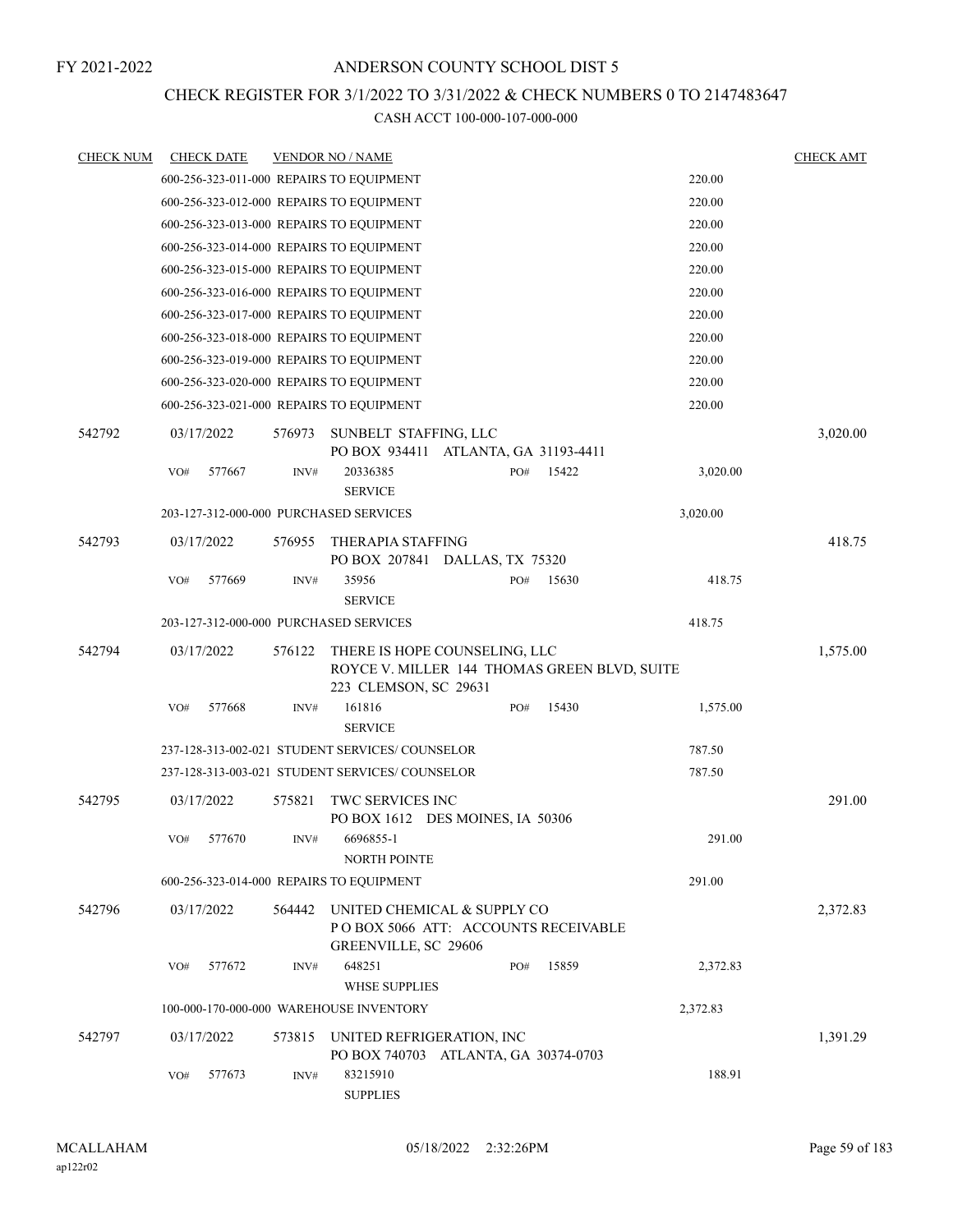## CHECK REGISTER FOR 3/1/2022 TO 3/31/2022 & CHECK NUMBERS 0 TO 2147483647

| <b>CHECK NUM</b> |     | <b>CHECK DATE</b>            |        | <b>VENDOR NO / NAME</b>                  |                                         |                      | <b>CHECK AMT</b> |
|------------------|-----|------------------------------|--------|------------------------------------------|-----------------------------------------|----------------------|------------------|
|                  |     |                              |        | 600-256-323-003-000 REPAIRS TO EQUIPMENT |                                         | 188.91               |                  |
|                  | VO# | 577674                       | INV#   | 83139514                                 |                                         | 107.40               |                  |
|                  |     |                              |        | <b>SUPPLIES</b>                          |                                         |                      |                  |
|                  |     |                              |        | 600-256-323-008-000 REPAIRS TO EQUIPMENT |                                         | 107.40               |                  |
|                  | VO# | 577675                       | INV#   | 82619186                                 |                                         | 110.58               |                  |
|                  |     |                              |        | <b>SUPPLIES</b>                          |                                         |                      |                  |
|                  |     |                              |        | 600-256-323-005-000 REPAIRS TO EQUIPMENT |                                         | 110.58               |                  |
|                  | VO# | 577676                       | INV#   | 83242599                                 |                                         | 984.40               |                  |
|                  |     |                              |        | <b>SUPPLIES</b>                          |                                         |                      |                  |
|                  |     |                              |        | 600-256-323-002-000 REPAIRS TO EQUIPMENT |                                         | 51.81                |                  |
|                  |     |                              |        | 600-256-323-003-000 REPAIRS TO EQUIPMENT |                                         | 51.81                |                  |
|                  |     |                              |        | 600-256-323-005-000 REPAIRS TO EQUIPMENT |                                         | 51.81                |                  |
|                  |     |                              |        | 600-256-323-006-000 REPAIRS TO EQUIPMENT |                                         | 51.81                |                  |
|                  |     |                              |        | 600-256-323-007-000 REPAIRS TO EQUIPMENT |                                         | 51.81                |                  |
|                  |     |                              |        | 600-256-323-008-000 REPAIRS TO EQUIPMENT |                                         | 51.81                |                  |
|                  |     |                              |        | 600-256-323-009-000 REPAIRS TO EQUIPMENT |                                         | 51.81                |                  |
|                  |     |                              |        | 600-256-323-010-000 REPAIRS TO EQUIPMENT |                                         | 51.81                |                  |
|                  |     |                              |        | 600-256-323-011-000 REPAIRS TO EQUIPMENT |                                         | 51.81                |                  |
|                  |     |                              |        | 600-256-323-012-000 REPAIRS TO EQUIPMENT |                                         | 51.81                |                  |
|                  |     |                              |        | 600-256-323-013-000 REPAIRS TO EQUIPMENT |                                         | 51.81                |                  |
|                  |     |                              |        | 600-256-323-014-000 REPAIRS TO EQUIPMENT |                                         | 51.81                |                  |
|                  |     |                              |        | 600-256-323-015-000 REPAIRS TO EQUIPMENT |                                         | 51.81                |                  |
|                  |     |                              |        | 600-256-323-016-000 REPAIRS TO EQUIPMENT |                                         | 51.81                |                  |
|                  |     |                              |        | 600-256-323-017-000 REPAIRS TO EQUIPMENT |                                         | 51.81                |                  |
|                  |     |                              |        | 600-256-323-018-000 REPAIRS TO EQUIPMENT |                                         | 51.81                |                  |
|                  |     |                              |        |                                          |                                         | 51.81                |                  |
|                  |     |                              |        | 600-256-323-019-000 REPAIRS TO EQUIPMENT |                                         |                      |                  |
|                  |     |                              |        | 600-256-323-020-000 REPAIRS TO EQUIPMENT |                                         | 51.81                |                  |
|                  |     |                              |        | 600-256-323-021-000 REPAIRS TO EQUIPMENT |                                         | 51.82                |                  |
| 542798           |     | 03/17/2022                   | 510790 | US FOODSERVICE                           | P O BOX 602292 CHARLOTTE, NC 28260-2292 |                      | 316, 375. 37     |
|                  | VO# | 577681                       | INV#   | 20950515                                 |                                         | 316, 375. 37         |                  |
|                  |     |                              |        | <b>FOOD &amp; SUPPLIES</b>               |                                         |                      |                  |
|                  |     | 600-256-410-002-000 SUPPLIES |        |                                          |                                         | 2,304.84             |                  |
|                  |     | 600-256-410-003-000 SUPPLIES |        |                                          |                                         | 2,922.83             |                  |
|                  |     | 600-256-410-005-000 SUPPLIES |        |                                          |                                         | 1,674.39             |                  |
|                  |     | 600-256-410-006-000 SUPPLIES |        |                                          |                                         | 2,829.42             |                  |
|                  |     | 600-256-410-007-000 SUPPLIES |        |                                          |                                         | 605.60               |                  |
|                  |     | 600-256-410-008-000 SUPPLIES |        |                                          |                                         | 1,016.48             |                  |
|                  |     | 600-256-410-009-000 SUPPLIES |        |                                          |                                         | 1,485.88             |                  |
|                  |     | 600-256-410-010-000 SUPPLIES |        |                                          |                                         | 1,057.62             |                  |
|                  |     |                              |        |                                          |                                         |                      |                  |
|                  |     | 600-256-410-011-000 SUPPLIES |        |                                          |                                         | 1,011.43<br>1,127.90 |                  |
|                  |     | 600-256-410-012-000 SUPPLIES |        |                                          |                                         |                      |                  |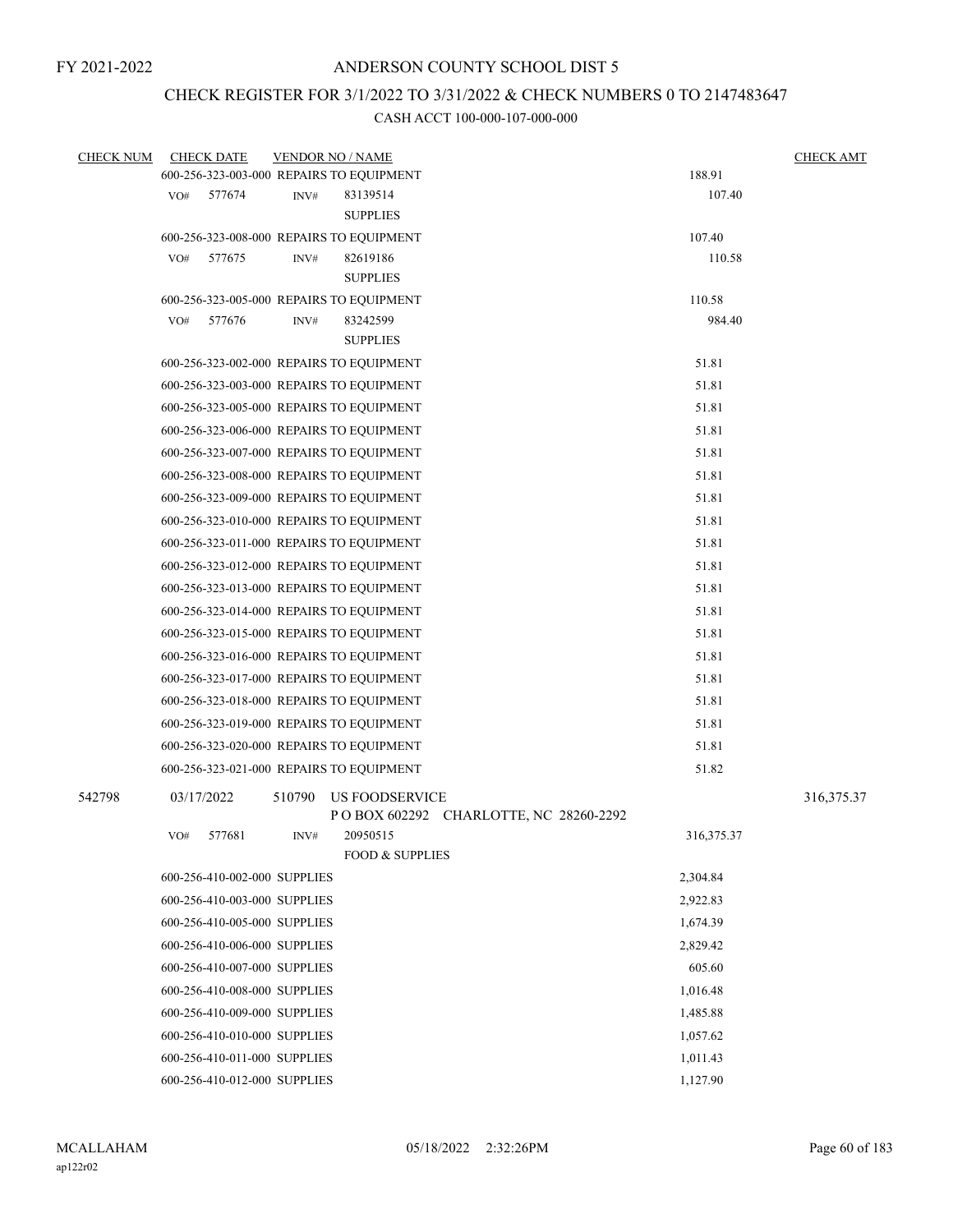## CHECK REGISTER FOR 3/1/2022 TO 3/31/2022 & CHECK NUMBERS 0 TO 2147483647

| <b>CHECK NUM</b> | <b>CHECK DATE</b><br><b>VENDOR NO / NAME</b>                                           |           | <b>CHECK AMT</b> |
|------------------|----------------------------------------------------------------------------------------|-----------|------------------|
|                  | 600-256-410-013-000 SUPPLIES                                                           | 1,102.48  |                  |
|                  | 600-256-410-014-000 SUPPLIES                                                           | 1,017.29  |                  |
|                  | 600-256-410-015-000 SUPPLIES                                                           | 286.72    |                  |
|                  | 600-256-410-016-000 SUPPLIES                                                           | 954.46    |                  |
|                  | 600-256-410-017-000 SUPPLIES                                                           | 1,717.69  |                  |
|                  | 600-256-410-018-000 SUPPLIES                                                           | 783.14    |                  |
|                  | 600-256-410-019-000 SUPPLIES                                                           | 1,961.97  |                  |
|                  | 600-256-410-020-000 SUPPLIES                                                           | 1,537.95  |                  |
|                  | 600-256-410-021-000 SUPPLIES                                                           | 1,263.85  |                  |
|                  | 600-256-460-002-000 FOOD                                                               | 26,162.40 |                  |
|                  | 600-256-460-003-000 FOOD                                                               | 36,462.21 |                  |
|                  | 600-256-460-005-000 FOOD                                                               | 12,157.23 |                  |
|                  | 600-256-460-006-000 FOOD                                                               | 30,431.09 |                  |
|                  | 600-256-460-007-000 FOOD                                                               | 15,525.21 |                  |
|                  | 600-256-460-008-000 FOOD                                                               | 14,981.39 |                  |
|                  | 600-256-460-009-000 FOOD                                                               | 11,555.26 |                  |
|                  | 600-256-460-010-000 FOOD                                                               | 9,575.17  |                  |
|                  | 600-256-460-011-000 FOOD                                                               | 12,569.86 |                  |
|                  | 600-256-460-012-000 FOOD                                                               | 12,702.90 |                  |
|                  | 600-256-460-013-000 FOOD                                                               | 10,188.24 |                  |
|                  | 600-256-460-014-000 FOOD                                                               | 8,551.14  |                  |
|                  | 600-256-460-015-000 FOOD                                                               | 4,704.19  |                  |
|                  | 600-256-460-016-000 FOOD                                                               | 11,113.09 |                  |
|                  | 600-256-460-017-000 FOOD                                                               | 11,766.90 |                  |
|                  | 600-256-460-018-000 FOOD                                                               | 4,754.70  |                  |
|                  | 600-256-460-019-000 FOOD                                                               | 10,775.15 |                  |
|                  | 600-256-460-020-000 FOOD                                                               | 23,168.49 |                  |
|                  | 600-256-460-021-000 FOOD                                                               | 15,702.34 |                  |
|                  | 631-256-410-031-000 SUPPLIES                                                           | 351.82    |                  |
|                  | 631-256-410-031-CAT SUPPLIES-CATERING                                                  | 789.02    |                  |
|                  | 631-256-460-031-000 PURCHASED FOOD                                                     | 4,513.23  |                  |
|                  | 631-256-460-031-CAT FOOD-CATERING                                                      | 1,212.40  |                  |
| 542799           | <b>US FOODSERVICE</b><br>03/17/2022<br>510790<br>POBOX 602292 CHARLOTTE, NC 28260-2292 |           | 2,868.00         |
|                  | 577682<br>60813458<br>VO#<br>INV#                                                      | 2,868.00  |                  |
|                  | <b>USDA FOODS</b>                                                                      |           |                  |
|                  | 600-256-462-002-000 COMMODITY DISTRIBUTION                                             | 128.00    |                  |
|                  | 600-256-462-003-000 COMMODITY DISTRIBUTION                                             | 100.00    |                  |
|                  | 600-256-462-005-000 COMMODITY DISTRIBUTION                                             | 84.00     |                  |
|                  | 600-256-462-006-000 COMMODITY DISTRIBUTION                                             | 92.00     |                  |
|                  | 600-256-462-007-000 COMMODITY DISTRIBUTION                                             | 168.00    |                  |
|                  | 600-256-462-008-000 COMMODITY DISTRIBUTION                                             | 80.00     |                  |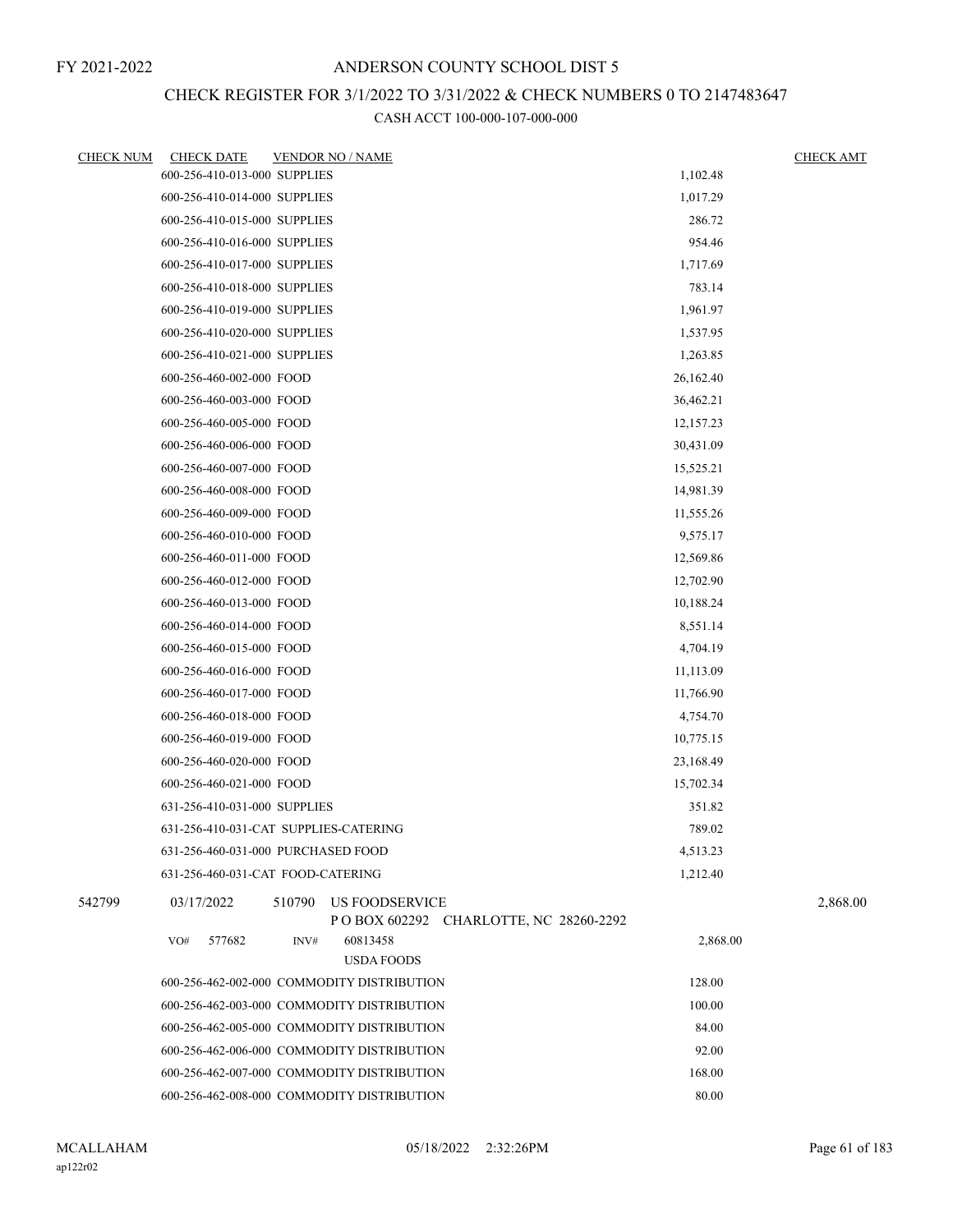### CHECK REGISTER FOR 3/1/2022 TO 3/31/2022 & CHECK NUMBERS 0 TO 2147483647

| <b>CHECK NUM</b> |     | <b>CHECK DATE</b>            |        | <b>VENDOR NO / NAME</b>                                                                                  |     |       |          | <b>CHECK AMT</b> |
|------------------|-----|------------------------------|--------|----------------------------------------------------------------------------------------------------------|-----|-------|----------|------------------|
|                  |     |                              |        | 600-256-462-009-000 COMMODITY DISTRIBUTION                                                               |     |       | 544.00   |                  |
|                  |     |                              |        | 600-256-462-010-000 COMMODITY DISTRIBUTION                                                               |     |       | 112.00   |                  |
|                  |     |                              |        | 600-256-462-011-000 COMMODITY DISTRIBUTION                                                               |     |       | 628.00   |                  |
|                  |     |                              |        | 600-256-462-012-000 COMMODITY DISTRIBUTION                                                               |     |       | 96.00    |                  |
|                  |     |                              |        | 600-256-462-013-000 COMMODITY DISTRIBUTION                                                               |     |       | 128.00   |                  |
|                  |     |                              |        | 600-256-462-014-000 COMMODITY DISTRIBUTION                                                               |     |       | 88.00    |                  |
|                  |     |                              |        | 600-256-462-015-000 COMMODITY DISTRIBUTION                                                               |     |       | 48.00    |                  |
|                  |     |                              |        | 600-256-462-016-000 COMMODITY DISTRIBUTION                                                               |     |       | 84.00    |                  |
|                  |     |                              |        | 600-256-462-017-000 COMMODITY DISTRIBUTION                                                               |     |       | 104.00   |                  |
|                  |     |                              |        | 600-256-462-018-000 COMMODITY DISTRIBUTION                                                               |     |       | 20.00    |                  |
|                  |     |                              |        | 600-256-462-019-000 COMMODITY DISTRIBUTION                                                               |     |       | 124.00   |                  |
|                  |     |                              |        | 600-256-462-020-000 COMMODITY DISTRIBUTION                                                               |     |       | 112.00   |                  |
|                  |     |                              |        | 600-256-462-021-000 COMMODITY DISTRIBUTION                                                               |     |       | 128.00   |                  |
| 542800           |     | 03/17/2022                   | 574511 | VERIFIED SERVICES LTD, LLC<br>518 COUNTRY MDWS ANDERSON, SC 29626                                        |     |       |          | 1,033.22         |
|                  | VO# | 577677                       | INV#   | VSSC180893                                                                                               | PO# | 15337 | 1,033.22 |                  |
|                  |     |                              |        | <b>HOOD SYSTEM</b>                                                                                       |     |       |          |                  |
|                  |     | 100-221-410-000-000 SUPPLIES |        |                                                                                                          |     |       | 1,033.22 |                  |
| 542801           |     | 03/17/2022                   | 570755 | WILSON & ASSOCIATES SPORTS TURF<br>1737 SOUTH LAKE DRIVE ATT: ACCOUNTS<br>RECEIVABLE LEXINGTON, SC 29073 |     |       |          | 4,145.00         |
|                  | VO# | 577680                       | INV#   | 17728<br><b>SERVICE</b>                                                                                  | PO# | 14896 | 4,145.00 |                  |
|                  |     |                              |        | 100-254-323-002-400 CONTR SERV-HVAC/ELECT/PLUMBING                                                       |     |       | 1,225.00 |                  |
|                  |     |                              |        | 100-254-323-003-400 CONTR SERV-HVAC/ELECT/PLUMBING                                                       |     |       | 1,225.00 |                  |
|                  |     |                              |        | 100-254-323-005-400 CONTR SERV-HVAC/ELECT/PLUMBING                                                       |     |       | 325.00   |                  |
|                  |     |                              |        | 100-254-323-006-400 CONTR SERV-HVAC/ELECT/PLUMBING                                                       |     |       | 325.00   |                  |
|                  |     |                              |        | 100-254-323-013-400 CONTR SERV-HVAC/ELECT/PLUMBING                                                       |     |       | 720.00   |                  |
|                  |     |                              |        | 100-254-323-020-400 CONTR SERV-HVAC/ELECT/PLUMBING                                                       |     |       | 325.00   |                  |
| 542802           |     | 03/17/2022                   | 538310 | WOOD, STEVEN K**<br>1004 SHENNANDOAH DR ANDERSON, SC 29621                                               |     |       |          | 80.00            |
|                  | VO# | 577584                       | INV#   | <b>FEB 16</b><br><b>WHS BBALL</b>                                                                        |     |       | 80.00    |                  |
|                  |     |                              |        | 703-271-660-003-753 BASKETBALL GATE EXPENSE                                                              |     |       | 80.00    |                  |
| 542803           |     | 03/22/2022                   | 573680 | AMERICAN HEART ASSOCIATION<br>PO BOX 744806 ATLANTA, GA 30374-4806                                       |     |       |          | 66.00            |
|                  | VO# | 577769                       | INV#   | <b>JUMP ROPE</b><br>NORTH POINTE                                                                         |     |       | 66.00    |                  |
|                  |     |                              |        | 713-271-660-013-201 MISCELLANEOUS EXPENSE                                                                |     |       | 66.00    |                  |
| 542804           |     | 03/22/2022                   | 570950 | ANDERSON COUNTY SHERIFF'S OFFICE<br>ATTN: JAMIE LAZAR 305 CAMSON ROAD<br>ANDERSON, SC 29621              |     |       |          | 1,995.00         |
|                  | VO# | 577771                       | INV#   | <b>MARCH 3</b>                                                                                           |     |       | 350.00   |                  |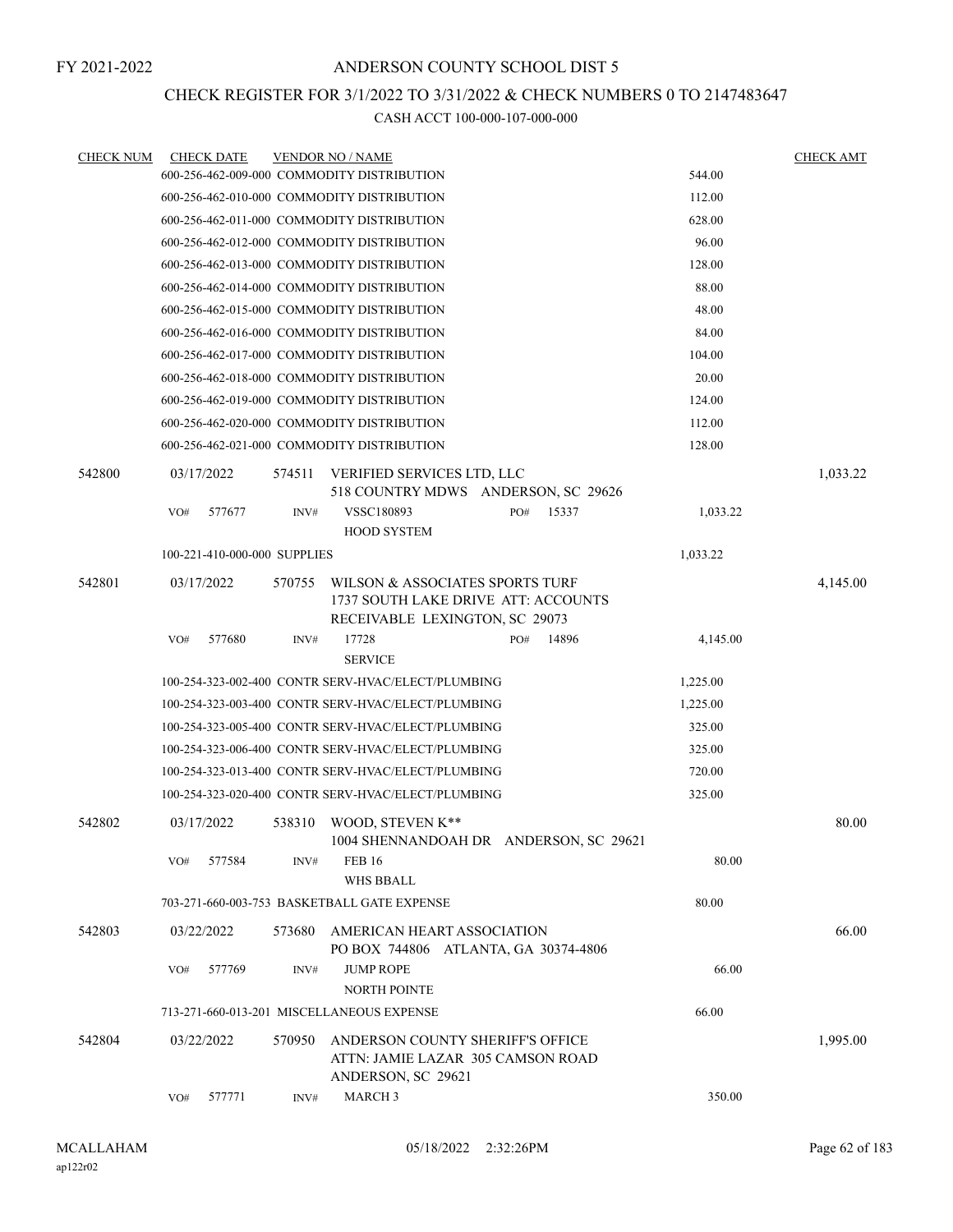FY 2021-2022

### ANDERSON COUNTY SCHOOL DIST 5

### CHECK REGISTER FOR 3/1/2022 TO 3/31/2022 & CHECK NUMBERS 0 TO 2147483647

| <b>CHECK NUM</b> |     | <b>CHECK DATE</b> |        | <b>VENDOR NO / NAME</b>                                             |        | <b>CHECK AMT</b> |
|------------------|-----|-------------------|--------|---------------------------------------------------------------------|--------|------------------|
|                  |     |                   |        | WHS SOCCER                                                          |        |                  |
|                  |     |                   |        | 703-271-660-003-690 BASEBALL GATE RECEIPTS EXPENSE                  | 192.50 |                  |
|                  |     |                   |        | 703-271-660-003-745 SOCCER GATE RECEIPTS EXPENSE                    | 157.50 |                  |
|                  |     | VO# 577772        | INV#   | MARCH 11                                                            | 280.00 |                  |
|                  |     |                   |        | WHS BASEBALL                                                        |        |                  |
|                  |     |                   |        | 703-271-660-003-690 BASEBALL GATE RECEIPTS EXPENSE                  | 280.00 |                  |
|                  |     | VO# 577773        | INV#   | <b>MARCH 15</b>                                                     | 157.50 |                  |
|                  |     |                   |        | WHS SOFTBALL                                                        |        |                  |
|                  |     |                   |        | 703-271-660-003-686 SOFTBALL GATE RECEIPTS EXPENSE                  | 157.50 |                  |
|                  |     | VO# 577774        | INV#   | <b>MARCH 15</b>                                                     | 157.50 |                  |
|                  |     |                   |        | WHS SOCCER                                                          |        |                  |
|                  |     |                   |        | 703-271-660-003-745 SOCCER GATE RECEIPTS EXPENSE                    | 157.50 |                  |
|                  | VO# | 577775            | INV#   | <b>MARCH 14</b>                                                     | 105.00 |                  |
|                  |     |                   |        | WHS BASEBALL                                                        |        |                  |
|                  |     |                   |        | 703-271-660-003-690 BASEBALL GATE RECEIPTS EXPENSE                  | 105.00 |                  |
|                  | VO# | 577776            | INV#   | <b>MARCH 15</b>                                                     | 157.50 |                  |
|                  |     |                   |        | TL HANNA                                                            |        |                  |
|                  |     |                   |        | 702-271-660-002-690 BASEBALL GATE RECEIPTS EXPENSE                  | 78.75  |                  |
|                  |     |                   |        | 702-271-660-002-745 SOCCER GATE RECEIPTS EXPENSE                    | 78.75  |                  |
|                  |     | VO# 577936        | INV#   | <b>MARCH 17</b>                                                     | 157.50 |                  |
|                  |     |                   |        | WHS TRACK                                                           |        |                  |
|                  |     |                   |        | 703-271-660-003-692 TRACK GATE RECEIPTS EXPENSE                     | 157.50 |                  |
|                  |     | VO# 577937        | INV#   | <b>MARCH 17</b>                                                     | 157.50 |                  |
|                  |     |                   |        | WHS BASEBALL                                                        |        |                  |
|                  |     |                   |        | 703-271-660-003-690 BASEBALL GATE RECEIPTS EXPENSE                  | 157.50 |                  |
|                  |     | VO# 577942        | INV#   | <b>MARCH 17</b>                                                     | 157.50 |                  |
|                  |     |                   |        | TLH BASEBALL                                                        |        |                  |
|                  |     |                   |        | 702-271-660-002-690 BASEBALL GATE RECEIPTS EXPENSE                  | 157.50 |                  |
|                  | VO# | 577943            | INV#   | MARCH 17                                                            | 175.00 |                  |
|                  |     |                   |        | TLH SOFTBALL                                                        |        |                  |
|                  |     |                   |        | 702-271-660-002-686 SOFTBALL GATE RECEIPTS EXPENSE                  | 175.00 |                  |
|                  | VO# | 577944            | INV#   | <b>MARCH 16</b>                                                     | 140.00 |                  |
|                  |     |                   |        | TLH LACROSSE                                                        |        |                  |
|                  |     |                   |        | 702-271-660-002-742 LACROSSE GATE EXPENSE                           | 140.00 |                  |
| 542805           |     | 03/22/2022        | 568170 | ANDERSON UNIVERSITY<br>316 BOULEVARD ANDERSON, SC 29621             |        | 648.17           |
|                  | VO# | 577777            | INV#   | 3/14 LUNCHEON<br><b>GUEST SERVICES</b>                              | 648.17 |                  |
|                  |     |                   |        | 802-224-312-000-008 DTLP PURCHASED SERVICES                         | 648.17 |                  |
| 542806           |     | 03/22/2022        | 569356 | <b>BATTERIES PLUS - 251</b>                                         |        | 76.95            |
|                  |     |                   |        | 3319-D NORTH MAIN ST ATT: ACCOUNTS<br>RECEIVABLE ANDERSON, SC 29621 |        |                  |
|                  | VO# | 577778            | INV#   | P49722697<br><b>BATTERIES</b>                                       | 76.95  |                  |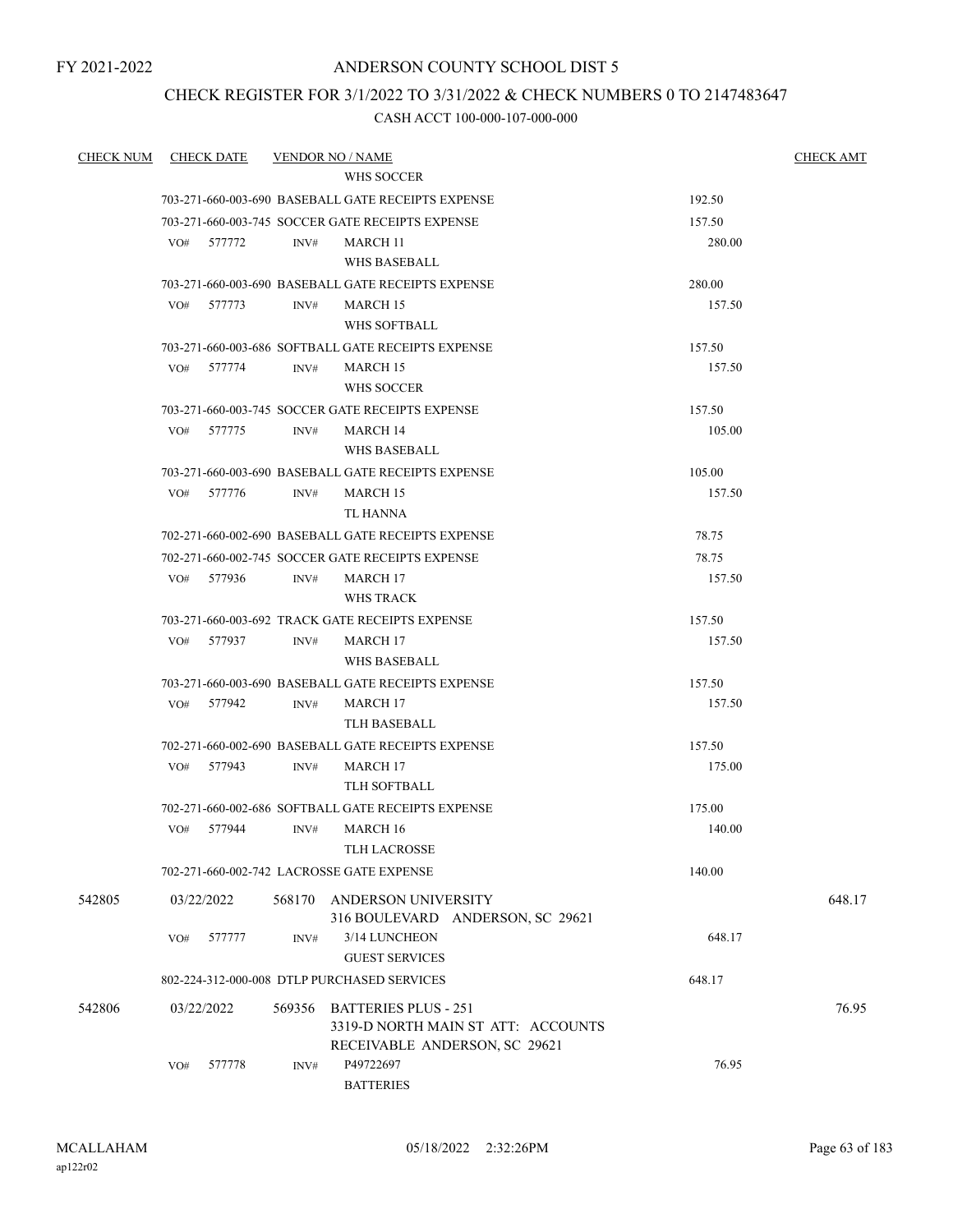### CHECK REGISTER FOR 3/1/2022 TO 3/31/2022 & CHECK NUMBERS 0 TO 2147483647

| <b>CHECK NUM</b> | <b>CHECK DATE</b>                        |        | <b>VENDOR NO / NAME</b><br>100-254-410-006-001 SUPPLIES - MAINTENANCE                              |              | 76.95    | <b>CHECK AMT</b> |
|------------------|------------------------------------------|--------|----------------------------------------------------------------------------------------------------|--------------|----------|------------------|
| 542807           | 03/22/2022                               |        | 576852 BENNETT, JEFFREY G**<br>THE POUND CAKE MAN 530-2 OLD GREENVILLE HWY<br>CLEMSON, SC 29631    |              |          | 283.40           |
|                  | 577833<br>VO#                            | INV#   | 195<br><b>NEW PROSPECT</b>                                                                         |              | 283.40   |                  |
|                  | 802-112-410-010-000 SUPPLIES - RETENTION |        |                                                                                                    |              | 283.40   |                  |
| 542808           | 03/22/2022<br>577744<br>VO#              | INV#   | 566800 EMPLOYEE VENDOR<br><b>JAN-MARCH</b><br><b>MILEAGE</b>                                       |              | 178.08   | 178.08           |
|                  | 100-266-332-000-000 IN-DISTRICT TRAVEL   |        |                                                                                                    |              | 178.08   |                  |
| 542809           | 03/22/2022                               |        | 574974 CALVARY HOME FOR CHILDREN<br>110 CALVARY HOME CIRCLE ANDERSON, SC 29621                     |              |          | 5,555.03         |
|                  | 577779<br>VO#                            | INV#   | 019 & 018<br>PAYROLL/SUPPLIES                                                                      | 16043<br>PO# | 5,555.03 |                  |
|                  |                                          |        | 221-113-312-000-CHC PRG COORDINATORS/TUTORS                                                        |              | 5,454.00 |                  |
|                  | 221-113-410-000-CHC SUPPLIES             |        |                                                                                                    |              | 101.03   |                  |
| 542810           | 03/22/2022                               |        | 577225 CAMPBELL, KENNETH PATRICK**<br>2710 BLUE RIDGE BLVD WALHALLA, SC 29691                      |              |          | 129.70           |
|                  | VO#<br>577934                            | INV#   | MARCH 17<br>WHS OFFICIAL                                                                           |              | 129.70   |                  |
|                  |                                          |        | 703-271-660-003-690 BASEBALL GATE RECEIPTS EXPENSE                                                 |              | 129.70   |                  |
| 542811           | 03/22/2022                               |        | 573302 CAROWINDS<br>FESTIVAL OF MUSIC PO BOX 410289 CHARLOTTE, NC<br>28241-0289                    |              |          | 1,313.00         |
|                  | 577945<br>VO#                            | INV#   | APRIL 1<br><b>MCCANTS</b>                                                                          |              | 1,313.00 |                  |
|                  |                                          |        | 705-271-660-005-604 CHORUS CLUB EXPENSE                                                            |              | 1,313.00 |                  |
| 542812           | 03/22/2022                               | 567691 | CARSON'S NUT-BOLT & TOOL CO, INC<br>P.O. BOX 3629 ATT: ACCOUNTS RECEIVABLE<br>GREENVILLE, SC 29608 |              |          | 47.08            |
|                  | 577780<br>VO#                            | INV#   | 3999357<br><b>SUPPLIES</b>                                                                         |              | 47.08    |                  |
|                  |                                          |        | 100-254-410-000-001 MAINT, SUPPLIES-STRUCTURES                                                     |              | 47.08    |                  |
| 542813           | 03/22/2022                               |        | 577210 CATEGORY FIVE TECHNOLOGIES INC<br>39201 SCHOOLCRAFT ROAD SUITE B-7 LIVONIA, MI<br>48150     |              |          | 8,899.99         |
|                  | VO#<br>577781                            | INV#   | 115197<br><b>WATER FILTERS</b>                                                                     | PO#<br>15984 | 8,899.99 |                  |
|                  |                                          |        | 225-254-410-000-013 WATERFILL STATION SUPPLIES                                                     |              | 8,899.99 |                  |
| 542814           | 03/22/2022                               |        | 566288 CES CITY ELECTRIC SUPPLY<br>PO BOX 131811 DALLAS, TX 75313                                  |              |          | 972.48           |
|                  | 577784<br>VO#                            | INV#   | 166159<br><b>SUPPLIES</b>                                                                          |              | 187.25   |                  |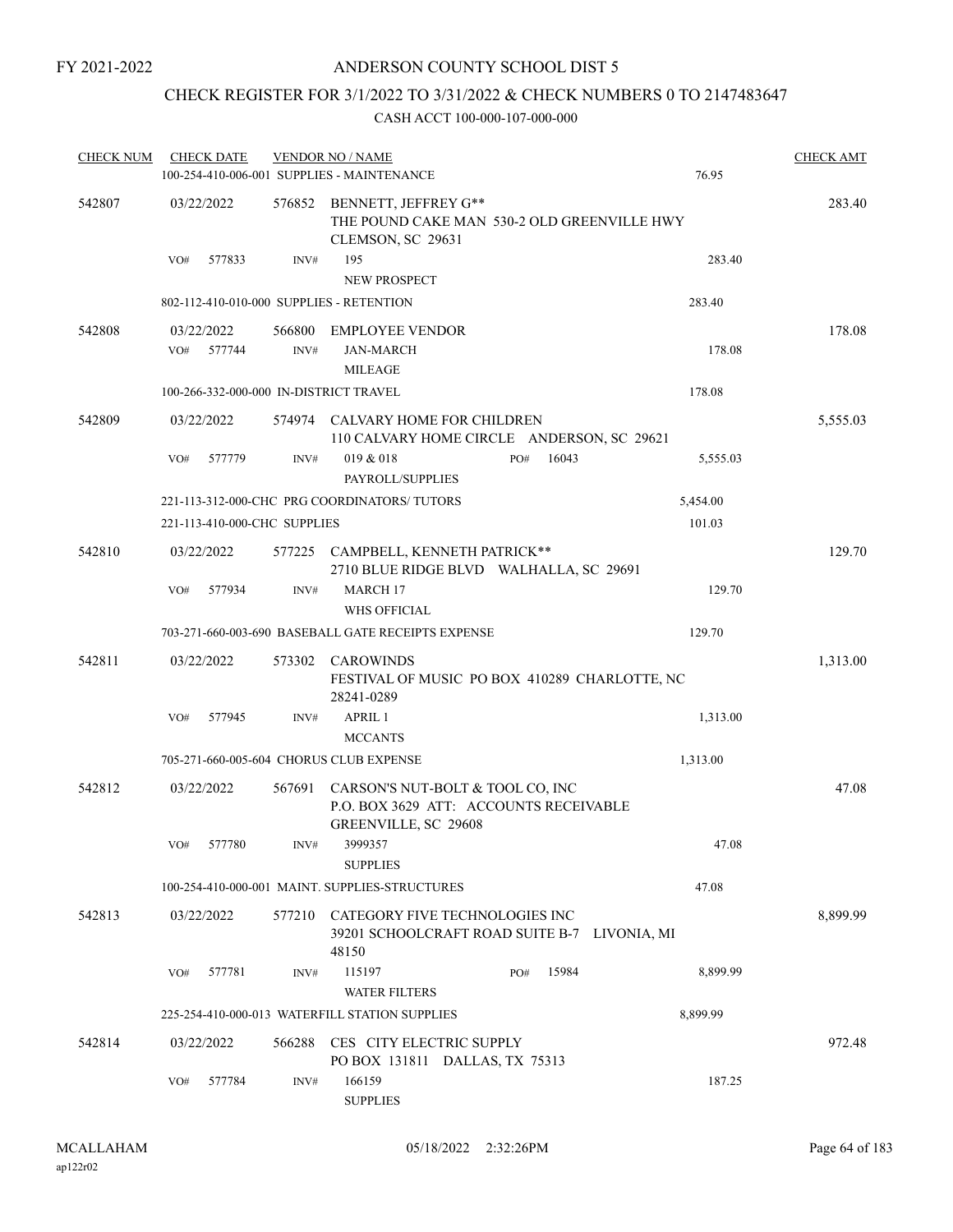## CHECK REGISTER FOR 3/1/2022 TO 3/31/2022 & CHECK NUMBERS 0 TO 2147483647

| 100-254-410-002-001 SUPPLIES - MAINTENANCE<br>93.63<br>93.62<br>100-254-410-003-001 SUPPLIES - MAINTENANCE<br>677.05<br>577785<br>166335<br>VO#<br>INV#<br><b>SUPPLIES</b><br>100-254-410-020-001 SUPPLIES - MAINTENANCE<br>677.05<br>108.18<br>VO#<br>577786<br>INV#<br>166363<br><b>SUPPLIES</b><br>108.18<br>100-254-410-020-001 SUPPLIES - MAINTENANCE<br>542815<br>03/22/2022<br>167800<br>CHICK-FIL-A<br>3526 CLEMSON BOULEVARD ATT: MARY STEPHENS<br>ANDERSON, SC 29625<br>577921<br>AIT<br>57.15<br>VO#<br>INV#<br>03/11/22<br>802-115-410-031-000 SUPPLIES - RETENTION<br>57.15<br>165.85<br>542816<br>03/22/2022<br>569704 CONVERGED NETWORKS, LLC<br>2 STILL SHADOW DRIVE SUITE G CHARLESTON,<br>SC 29414<br>577787<br>8523<br>15707<br>165.85<br>VO#<br>INV#<br>PO#<br><b>PHONE</b><br>100-112-410-016-000 SUPPLIES<br>165.85<br>542817<br>03/22/2022<br>569972 CORY MAGWOOD<br>8710 JENNY LIND ST APT 18-F CHARLESTON, SC 29406<br><b>MARCH 14</b><br>175.00<br>577812<br>INV#<br>VO#<br>TL HANNA<br>702-271-660-002-694 WEIGHT ROOM EXPENSE<br>175.00<br>542818<br>03/22/2022<br>573476 EMPLOYEE VENDOR<br>577761<br><b>MARCH 1</b><br>87.50<br>VO#<br>INV#<br><b>WHS OFFICIAL</b><br>87.50<br>703-271-660-003-690 BASEBALL GATE RECEIPTS EXPENSE<br>542819<br>03/22/2022<br>572942 CROMER, AIMEE**<br>1018 THORNEHILL DR ANDERSON, SC 29621<br>577788<br>0669<br>256.80<br>VO#<br>INV#<br><b>NORTH POINTE</b><br>713-271-660-013-201 MISCELLANEOUS EXPENSE<br>256.80<br>CROSS COUNTRY TOURS, INC<br>542820<br>03/22/2022<br>574891<br>2460 WHITESTONE GLENDALE RD SPARTANBURG,<br>SC 29302<br>27699<br>5,370.00<br>577789<br>INV#<br>VO#<br><b>CALHOUN ELEM</b><br>714-271-660-014-355 FIELD TRIPS GRADE 5 EXPENSE<br>5,370.00<br>542821<br>03/22/2022<br>567489<br>DE LAGE LANDEN<br>POBOX 41602 PHILADELPHIA, PA 19101-1602<br>577790<br>15926<br>156.22<br>VO#<br>75748837<br>PO#<br>INV# | <b>CHECK NUM</b> | <b>CHECK DATE</b> | <b>VENDOR NO / NAME</b> |  | <b>CHECK AMT</b> |
|-------------------------------------------------------------------------------------------------------------------------------------------------------------------------------------------------------------------------------------------------------------------------------------------------------------------------------------------------------------------------------------------------------------------------------------------------------------------------------------------------------------------------------------------------------------------------------------------------------------------------------------------------------------------------------------------------------------------------------------------------------------------------------------------------------------------------------------------------------------------------------------------------------------------------------------------------------------------------------------------------------------------------------------------------------------------------------------------------------------------------------------------------------------------------------------------------------------------------------------------------------------------------------------------------------------------------------------------------------------------------------------------------------------------------------------------------------------------------------------------------------------------------------------------------------------------------------------------------------------------------------------------------------------------------------------------------------------------------------------------------------------------------------------------------------------------------------------------------------------------------------------------------------------|------------------|-------------------|-------------------------|--|------------------|
|                                                                                                                                                                                                                                                                                                                                                                                                                                                                                                                                                                                                                                                                                                                                                                                                                                                                                                                                                                                                                                                                                                                                                                                                                                                                                                                                                                                                                                                                                                                                                                                                                                                                                                                                                                                                                                                                                                             |                  |                   |                         |  |                  |
|                                                                                                                                                                                                                                                                                                                                                                                                                                                                                                                                                                                                                                                                                                                                                                                                                                                                                                                                                                                                                                                                                                                                                                                                                                                                                                                                                                                                                                                                                                                                                                                                                                                                                                                                                                                                                                                                                                             |                  |                   |                         |  |                  |
|                                                                                                                                                                                                                                                                                                                                                                                                                                                                                                                                                                                                                                                                                                                                                                                                                                                                                                                                                                                                                                                                                                                                                                                                                                                                                                                                                                                                                                                                                                                                                                                                                                                                                                                                                                                                                                                                                                             |                  |                   |                         |  |                  |
|                                                                                                                                                                                                                                                                                                                                                                                                                                                                                                                                                                                                                                                                                                                                                                                                                                                                                                                                                                                                                                                                                                                                                                                                                                                                                                                                                                                                                                                                                                                                                                                                                                                                                                                                                                                                                                                                                                             |                  |                   |                         |  |                  |
|                                                                                                                                                                                                                                                                                                                                                                                                                                                                                                                                                                                                                                                                                                                                                                                                                                                                                                                                                                                                                                                                                                                                                                                                                                                                                                                                                                                                                                                                                                                                                                                                                                                                                                                                                                                                                                                                                                             |                  |                   |                         |  |                  |
|                                                                                                                                                                                                                                                                                                                                                                                                                                                                                                                                                                                                                                                                                                                                                                                                                                                                                                                                                                                                                                                                                                                                                                                                                                                                                                                                                                                                                                                                                                                                                                                                                                                                                                                                                                                                                                                                                                             |                  |                   |                         |  |                  |
|                                                                                                                                                                                                                                                                                                                                                                                                                                                                                                                                                                                                                                                                                                                                                                                                                                                                                                                                                                                                                                                                                                                                                                                                                                                                                                                                                                                                                                                                                                                                                                                                                                                                                                                                                                                                                                                                                                             |                  |                   |                         |  |                  |
|                                                                                                                                                                                                                                                                                                                                                                                                                                                                                                                                                                                                                                                                                                                                                                                                                                                                                                                                                                                                                                                                                                                                                                                                                                                                                                                                                                                                                                                                                                                                                                                                                                                                                                                                                                                                                                                                                                             |                  |                   |                         |  |                  |
|                                                                                                                                                                                                                                                                                                                                                                                                                                                                                                                                                                                                                                                                                                                                                                                                                                                                                                                                                                                                                                                                                                                                                                                                                                                                                                                                                                                                                                                                                                                                                                                                                                                                                                                                                                                                                                                                                                             |                  |                   |                         |  | 57.15            |
|                                                                                                                                                                                                                                                                                                                                                                                                                                                                                                                                                                                                                                                                                                                                                                                                                                                                                                                                                                                                                                                                                                                                                                                                                                                                                                                                                                                                                                                                                                                                                                                                                                                                                                                                                                                                                                                                                                             |                  |                   |                         |  |                  |
|                                                                                                                                                                                                                                                                                                                                                                                                                                                                                                                                                                                                                                                                                                                                                                                                                                                                                                                                                                                                                                                                                                                                                                                                                                                                                                                                                                                                                                                                                                                                                                                                                                                                                                                                                                                                                                                                                                             |                  |                   |                         |  |                  |
|                                                                                                                                                                                                                                                                                                                                                                                                                                                                                                                                                                                                                                                                                                                                                                                                                                                                                                                                                                                                                                                                                                                                                                                                                                                                                                                                                                                                                                                                                                                                                                                                                                                                                                                                                                                                                                                                                                             |                  |                   |                         |  |                  |
|                                                                                                                                                                                                                                                                                                                                                                                                                                                                                                                                                                                                                                                                                                                                                                                                                                                                                                                                                                                                                                                                                                                                                                                                                                                                                                                                                                                                                                                                                                                                                                                                                                                                                                                                                                                                                                                                                                             |                  |                   |                         |  |                  |
|                                                                                                                                                                                                                                                                                                                                                                                                                                                                                                                                                                                                                                                                                                                                                                                                                                                                                                                                                                                                                                                                                                                                                                                                                                                                                                                                                                                                                                                                                                                                                                                                                                                                                                                                                                                                                                                                                                             |                  |                   |                         |  |                  |
|                                                                                                                                                                                                                                                                                                                                                                                                                                                                                                                                                                                                                                                                                                                                                                                                                                                                                                                                                                                                                                                                                                                                                                                                                                                                                                                                                                                                                                                                                                                                                                                                                                                                                                                                                                                                                                                                                                             |                  |                   |                         |  |                  |
|                                                                                                                                                                                                                                                                                                                                                                                                                                                                                                                                                                                                                                                                                                                                                                                                                                                                                                                                                                                                                                                                                                                                                                                                                                                                                                                                                                                                                                                                                                                                                                                                                                                                                                                                                                                                                                                                                                             |                  |                   |                         |  |                  |
|                                                                                                                                                                                                                                                                                                                                                                                                                                                                                                                                                                                                                                                                                                                                                                                                                                                                                                                                                                                                                                                                                                                                                                                                                                                                                                                                                                                                                                                                                                                                                                                                                                                                                                                                                                                                                                                                                                             |                  |                   |                         |  | 175.00           |
|                                                                                                                                                                                                                                                                                                                                                                                                                                                                                                                                                                                                                                                                                                                                                                                                                                                                                                                                                                                                                                                                                                                                                                                                                                                                                                                                                                                                                                                                                                                                                                                                                                                                                                                                                                                                                                                                                                             |                  |                   |                         |  |                  |
|                                                                                                                                                                                                                                                                                                                                                                                                                                                                                                                                                                                                                                                                                                                                                                                                                                                                                                                                                                                                                                                                                                                                                                                                                                                                                                                                                                                                                                                                                                                                                                                                                                                                                                                                                                                                                                                                                                             |                  |                   |                         |  |                  |
|                                                                                                                                                                                                                                                                                                                                                                                                                                                                                                                                                                                                                                                                                                                                                                                                                                                                                                                                                                                                                                                                                                                                                                                                                                                                                                                                                                                                                                                                                                                                                                                                                                                                                                                                                                                                                                                                                                             |                  |                   |                         |  |                  |
|                                                                                                                                                                                                                                                                                                                                                                                                                                                                                                                                                                                                                                                                                                                                                                                                                                                                                                                                                                                                                                                                                                                                                                                                                                                                                                                                                                                                                                                                                                                                                                                                                                                                                                                                                                                                                                                                                                             |                  |                   |                         |  |                  |
|                                                                                                                                                                                                                                                                                                                                                                                                                                                                                                                                                                                                                                                                                                                                                                                                                                                                                                                                                                                                                                                                                                                                                                                                                                                                                                                                                                                                                                                                                                                                                                                                                                                                                                                                                                                                                                                                                                             |                  |                   |                         |  | 87.50            |
|                                                                                                                                                                                                                                                                                                                                                                                                                                                                                                                                                                                                                                                                                                                                                                                                                                                                                                                                                                                                                                                                                                                                                                                                                                                                                                                                                                                                                                                                                                                                                                                                                                                                                                                                                                                                                                                                                                             |                  |                   |                         |  |                  |
|                                                                                                                                                                                                                                                                                                                                                                                                                                                                                                                                                                                                                                                                                                                                                                                                                                                                                                                                                                                                                                                                                                                                                                                                                                                                                                                                                                                                                                                                                                                                                                                                                                                                                                                                                                                                                                                                                                             |                  |                   |                         |  |                  |
|                                                                                                                                                                                                                                                                                                                                                                                                                                                                                                                                                                                                                                                                                                                                                                                                                                                                                                                                                                                                                                                                                                                                                                                                                                                                                                                                                                                                                                                                                                                                                                                                                                                                                                                                                                                                                                                                                                             |                  |                   |                         |  |                  |
|                                                                                                                                                                                                                                                                                                                                                                                                                                                                                                                                                                                                                                                                                                                                                                                                                                                                                                                                                                                                                                                                                                                                                                                                                                                                                                                                                                                                                                                                                                                                                                                                                                                                                                                                                                                                                                                                                                             |                  |                   |                         |  | 256.80           |
|                                                                                                                                                                                                                                                                                                                                                                                                                                                                                                                                                                                                                                                                                                                                                                                                                                                                                                                                                                                                                                                                                                                                                                                                                                                                                                                                                                                                                                                                                                                                                                                                                                                                                                                                                                                                                                                                                                             |                  |                   |                         |  |                  |
|                                                                                                                                                                                                                                                                                                                                                                                                                                                                                                                                                                                                                                                                                                                                                                                                                                                                                                                                                                                                                                                                                                                                                                                                                                                                                                                                                                                                                                                                                                                                                                                                                                                                                                                                                                                                                                                                                                             |                  |                   |                         |  |                  |
|                                                                                                                                                                                                                                                                                                                                                                                                                                                                                                                                                                                                                                                                                                                                                                                                                                                                                                                                                                                                                                                                                                                                                                                                                                                                                                                                                                                                                                                                                                                                                                                                                                                                                                                                                                                                                                                                                                             |                  |                   |                         |  | 5,370.00         |
|                                                                                                                                                                                                                                                                                                                                                                                                                                                                                                                                                                                                                                                                                                                                                                                                                                                                                                                                                                                                                                                                                                                                                                                                                                                                                                                                                                                                                                                                                                                                                                                                                                                                                                                                                                                                                                                                                                             |                  |                   |                         |  |                  |
|                                                                                                                                                                                                                                                                                                                                                                                                                                                                                                                                                                                                                                                                                                                                                                                                                                                                                                                                                                                                                                                                                                                                                                                                                                                                                                                                                                                                                                                                                                                                                                                                                                                                                                                                                                                                                                                                                                             |                  |                   |                         |  |                  |
|                                                                                                                                                                                                                                                                                                                                                                                                                                                                                                                                                                                                                                                                                                                                                                                                                                                                                                                                                                                                                                                                                                                                                                                                                                                                                                                                                                                                                                                                                                                                                                                                                                                                                                                                                                                                                                                                                                             |                  |                   |                         |  |                  |
|                                                                                                                                                                                                                                                                                                                                                                                                                                                                                                                                                                                                                                                                                                                                                                                                                                                                                                                                                                                                                                                                                                                                                                                                                                                                                                                                                                                                                                                                                                                                                                                                                                                                                                                                                                                                                                                                                                             |                  |                   |                         |  | 156.22           |
|                                                                                                                                                                                                                                                                                                                                                                                                                                                                                                                                                                                                                                                                                                                                                                                                                                                                                                                                                                                                                                                                                                                                                                                                                                                                                                                                                                                                                                                                                                                                                                                                                                                                                                                                                                                                                                                                                                             |                  |                   |                         |  |                  |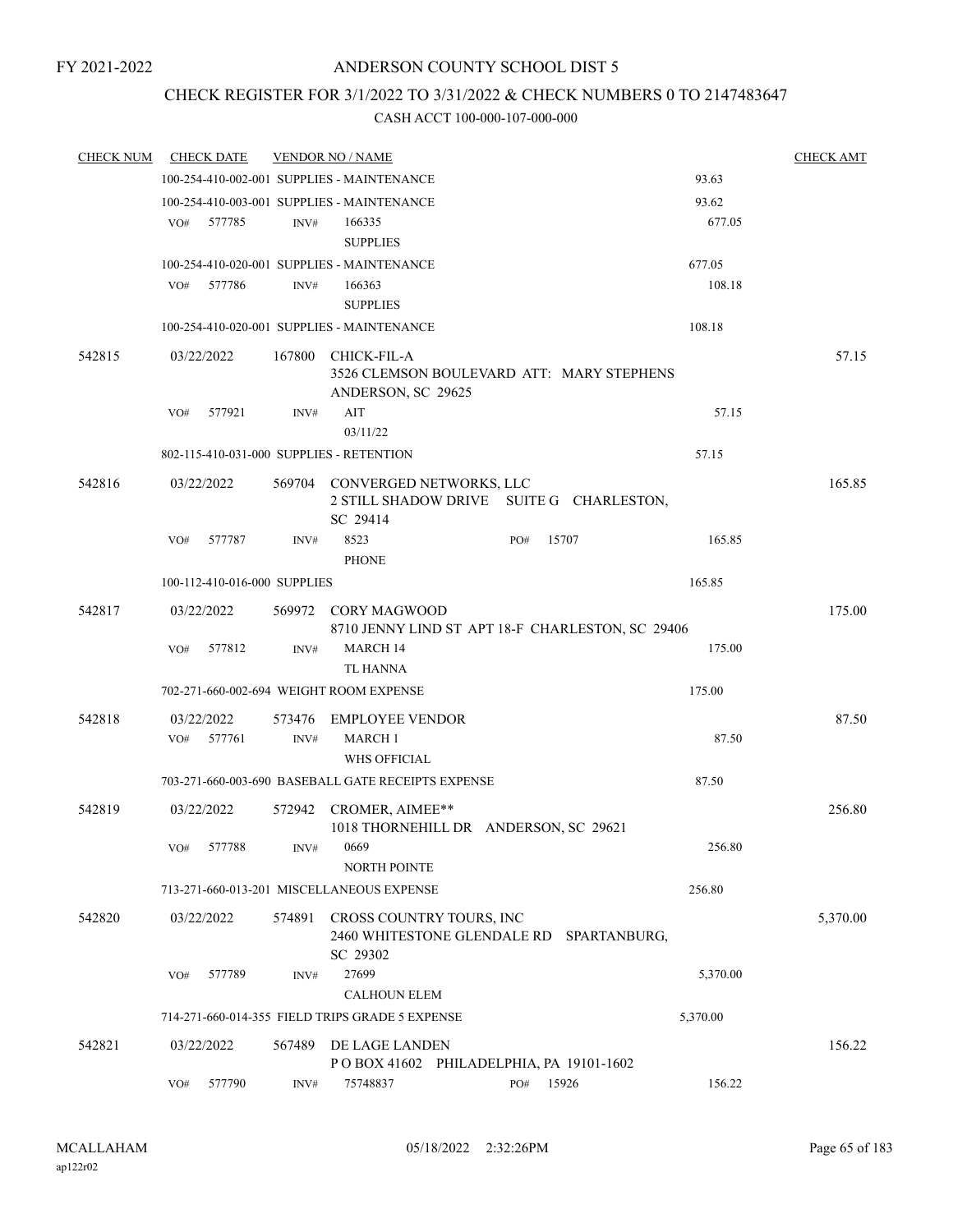FY 2021-2022

### ANDERSON COUNTY SCHOOL DIST 5

## CHECK REGISTER FOR 3/1/2022 TO 3/31/2022 & CHECK NUMBERS 0 TO 2147483647

| <b>CHECK NUM</b> |            | <b>CHECK DATE</b>             |                | <b>VENDOR NO / NAME</b>                                                            |     |       |          | <b>CHECK AMT</b> |
|------------------|------------|-------------------------------|----------------|------------------------------------------------------------------------------------|-----|-------|----------|------------------|
|                  |            |                               |                | <b>COPIER</b>                                                                      |     |       |          |                  |
|                  |            | 100-113-410-009-000 SUPPLIES  |                |                                                                                    |     |       | 156.22   |                  |
| 542822           | 03/22/2022 |                               | 198651         | DELL MARKETING<br>PO BOX 534118 ATT: ACCOUNTS RECEIVABLE<br>ATLANTA, GA 30353-4118 |     |       |          | 2,727.15         |
|                  | VO#        | 577791                        | INV#           | 10568694233<br><b>VMWARE</b>                                                       | PO# | 15958 | 1,930.00 |                  |
|                  |            |                               |                | 100-266-445-000-000 SOFTWARE TECHNOLOGY                                            |     |       | 1,930.00 |                  |
|                  | VO#        | 577792                        | INV#           | 10568919026<br><b>SUPPLIES</b>                                                     | PO# | 15863 | 63.13    |                  |
|                  |            | 100-266-340-001-000 TELEPHONE |                |                                                                                    |     |       | 63.13    |                  |
|                  | VO#        | 577793                        | INV#           | 10568548405<br><b>SUPPLIES</b>                                                     | PO# | 15948 | 347.75   |                  |
|                  |            |                               |                | 100-266-314-000-000 REPAIRS TO EQUIPMENT                                           |     |       | 347.75   |                  |
|                  | VO#        | 577880                        | $\text{INV}\#$ | 10567985337<br><b>MONITOR</b>                                                      |     |       | 386.27   |                  |
|                  |            | 100-212-410-005-000 SUPPLIES  |                |                                                                                    |     |       | 301.67   |                  |
|                  |            | 100-233-410-005-000 SUPPLIES  |                |                                                                                    |     |       | 84.60    |                  |
| 542823           | 03/22/2022 |                               |                | 569972 ELLA QUINN<br>3520 WOODCONE TRAIL ANDERSON, SC 29624                        |     |       |          | 140.00           |
|                  | VO#        | 577920                        | INV#           | <b>NNAAP</b><br>REIMBURSEMENT                                                      |     |       | 140.00   |                  |
|                  |            |                               |                | 328-115-312-031-000 PURCHASED SERVICES                                             |     |       | 140.00   |                  |
| 542824           | 03/22/2022 |                               | 576971         | ESS SOUTH CENTRAL LLC<br>PO BOX 749454 ATLANTA, GA 30374-9454                      |     |       |          | 117,668.47       |
|                  | VO#        | 577851                        | INV#           | 289542<br>WK ENDING 12/11                                                          | PO# | 15238 | 59.88    |                  |
|                  |            |                               |                | 100-254-124-006-000 SALARIES-CUSTODIAL                                             |     |       | 56.14    |                  |
|                  |            |                               |                | 100-254-124-009-000 SALARIES-CUSTODIAL                                             |     |       | 3.74     |                  |
|                  | VO#        | 577853                        | INV#           | 283393<br>WK ENDING 11/27                                                          | PO# | 15238 | 247.00   |                  |
|                  |            |                               |                | 100-254-124-006-000 SALARIES-CUSTODIAL                                             |     |       | 3.74     |                  |
|                  |            |                               |                | 100-254-124-009-000 SALARIES-CUSTODIAL                                             |     |       | 243.26   |                  |
|                  | VO#        | 577854                        | INV#           | 278752<br>WK ENDING 11/6                                                           | PO# | 15238 | 1,092.82 |                  |
|                  |            |                               |                | 100-254-124-006-000 SALARIES-CUSTODIAL                                             |     |       | 606.29   |                  |
|                  |            |                               |                | 100-254-124-009-000 SALARIES-CUSTODIAL                                             |     |       | 486.53   |                  |
|                  | VO#        | 577855                        | INV#           | 276017<br>WK ENDING 10/30                                                          | PO# | 15238 | 965.57   |                  |
|                  |            |                               |                | 100-254-124-006-000 SALARIES-CUSTODIAL                                             |     |       | 359.28   |                  |
|                  |            |                               |                | 100-254-124-009-000 SALARIES-CUSTODIAL                                             |     |       | 606.29   |                  |
|                  | VO#        | 577856                        | INV#           | 309602<br>WK ENDING 12/11                                                          | PO# | 15238 | 7.48     |                  |
|                  |            |                               |                | 100-254-124-006-000 SALARIES-CUSTODIAL                                             |     |       | 7.48     |                  |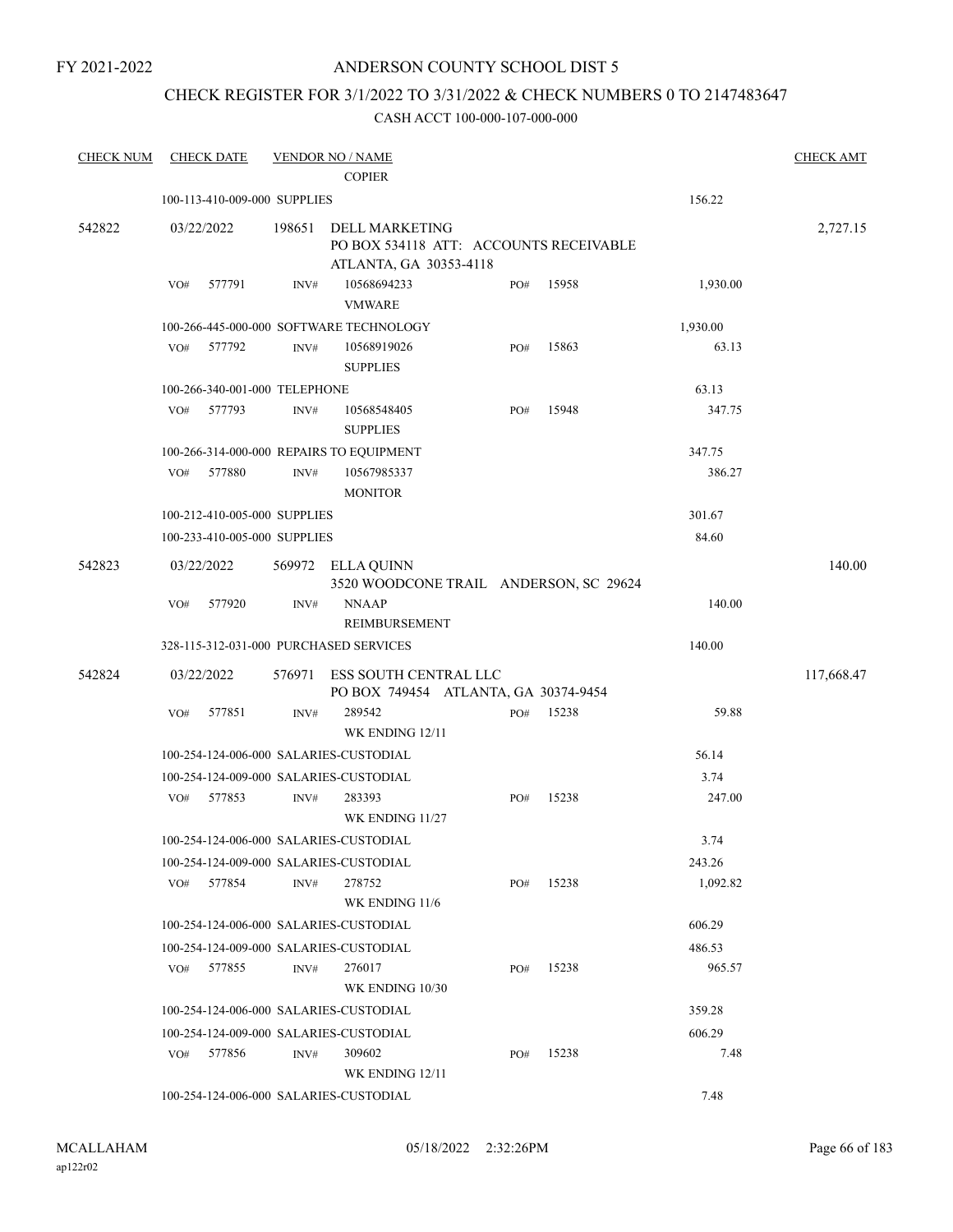## CHECK REGISTER FOR 3/1/2022 TO 3/31/2022 & CHECK NUMBERS 0 TO 2147483647

| <b>CHECK NUM</b> | <b>CHECK DATE</b> | VENDOR NO / NAME                                                                             |     |       |                    | <b>CHECK AMT</b> |
|------------------|-------------------|----------------------------------------------------------------------------------------------|-----|-------|--------------------|------------------|
|                  | 577857<br>VO#     | 311621<br>INV#                                                                               | PO# | 15171 | 447.18             |                  |
|                  |                   | WK ENDING 3/5/22                                                                             |     |       |                    |                  |
|                  |                   | 600-256-311-002-000 PURCHASED SERVICE - SUBS                                                 |     |       | 243.08             |                  |
|                  |                   | 600-256-311-003-000 PURCHASED SERVICE - SUBS                                                 |     |       | 381.63             |                  |
|                  |                   | 600-256-311-005-000 PURCHASED SERVICE - SUBS                                                 |     |       | 408.30             |                  |
|                  |                   | 600-256-311-013-000 PURCHASED SERVICE - SUBS                                                 |     |       | $-977.12$          |                  |
|                  |                   | 600-256-311-014-000 PURCHASED SERVICE - SUBS                                                 |     |       | 227.97             |                  |
|                  |                   | 600-256-311-020-000 PURCHASED SERVICE - SUBS                                                 |     |       | 163.32             |                  |
|                  | 577858<br>VO#     | INV#<br>313637                                                                               | PO# | 15171 | 1,413.25           |                  |
|                  |                   | WK ENDING 3/12                                                                               |     |       |                    |                  |
|                  |                   | 600-256-311-002-000 PURCHASED SERVICE - SUBS                                                 |     |       | 446.68             |                  |
|                  |                   | 600-256-311-003-000 PURCHASED SERVICE - SUBS                                                 |     |       | 226.33             |                  |
|                  |                   | 600-256-311-005-000 PURCHASED SERVICE - SUBS                                                 |     |       | 244.98             |                  |
|                  |                   | 600-256-311-013-000 PURCHASED SERVICE - SUBS                                                 |     |       | 331.94             |                  |
|                  |                   | 600-256-311-020-000 PURCHASED SERVICE - SUBS                                                 |     |       | 163.32             |                  |
|                  | 577859<br>VO#     | CR014552<br>INV#                                                                             | PO# | 15171 | 65.86              |                  |
|                  |                   | WK ENDING 2/26                                                                               |     |       |                    |                  |
|                  |                   | 600-256-311-002-000 PURCHASED SERVICE - SUBS                                                 |     |       | 1,003.29           |                  |
|                  |                   | 600-256-311-003-000 PURCHASED SERVICE - SUBS                                                 |     |       | $-356.73$          |                  |
|                  |                   | 600-256-311-005-000 PURCHASED SERVICE - SUBS                                                 |     |       | $-361.77$          |                  |
|                  |                   | 600-256-311-010-000 PURCHASED SERVICE - SUBS                                                 |     |       | 91.80              |                  |
|                  |                   | 600-256-311-013-000 PURCHASED SERVICE - SUBS                                                 |     |       | $-326.64$          |                  |
|                  |                   | 600-256-311-014-000 PURCHASED SERVICE - SUBS                                                 |     |       | 15.91              |                  |
|                  | 577860<br>VO#     | 307006<br>INV#                                                                               | PO# | 15171 | 1,620.41           |                  |
|                  |                   | WK ENDING 2/19                                                                               |     |       |                    |                  |
|                  |                   | 600-256-311-002-000 PURCHASED SERVICE - SUBS                                                 |     |       | 386.52             |                  |
|                  |                   | 600-256-311-003-000 PURCHASED SERVICE - SUBS                                                 |     |       | 305.14             |                  |
|                  |                   | 600-256-311-005-000 PURCHASED SERVICE - SUBS                                                 |     |       | 313.03             |                  |
|                  |                   | 600-256-311-013-000 PURCHASED SERVICE - SUBS                                                 |     |       | 331.13             |                  |
|                  |                   | 600-256-311-014-000 PURCHASED SERVICE - SUBS                                                 |     |       | 284.59             |                  |
|                  | 577861<br>VO#     | 304926<br>INV#                                                                               | PO# | 15171 | 2,325.00           |                  |
|                  |                   | WK ENDING 2/12<br>600-256-311-002-000 PURCHASED SERVICE - SUBS                               |     |       | 483.15             |                  |
|                  |                   | 600-256-311-003-000 PURCHASED SERVICE - SUBS                                                 |     |       | 376.60             |                  |
|                  |                   | 600-256-311-005-000 PURCHASED SERVICE - SUBS                                                 |     |       | 427.36             |                  |
|                  |                   |                                                                                              |     |       |                    |                  |
|                  |                   | 600-256-311-013-000 PURCHASED SERVICE - SUBS<br>600-256-311-014-000 PURCHASED SERVICE - SUBS |     |       | 417.54             |                  |
|                  |                   |                                                                                              |     |       | 375.37             |                  |
|                  | 577862<br>VO#     | 600-256-311-020-000 PURCHASED SERVICE - SUBS<br>302130<br>INV#                               | PO# | 15171 | 244.98<br>2,815.51 |                  |
|                  |                   | WK ENDING 2/5                                                                                |     |       |                    |                  |
|                  |                   | 600-256-311-002-000 PURCHASED SERVICE - SUBS                                                 |     |       | 567.26             |                  |
|                  |                   | 600-256-311-003-000 PURCHASED SERVICE - SUBS                                                 |     |       | 389.38             |                  |
|                  |                   | 600-256-311-005-000 PURCHASED SERVICE - SUBS                                                 |     |       | 408.30             |                  |
|                  |                   |                                                                                              |     |       |                    |                  |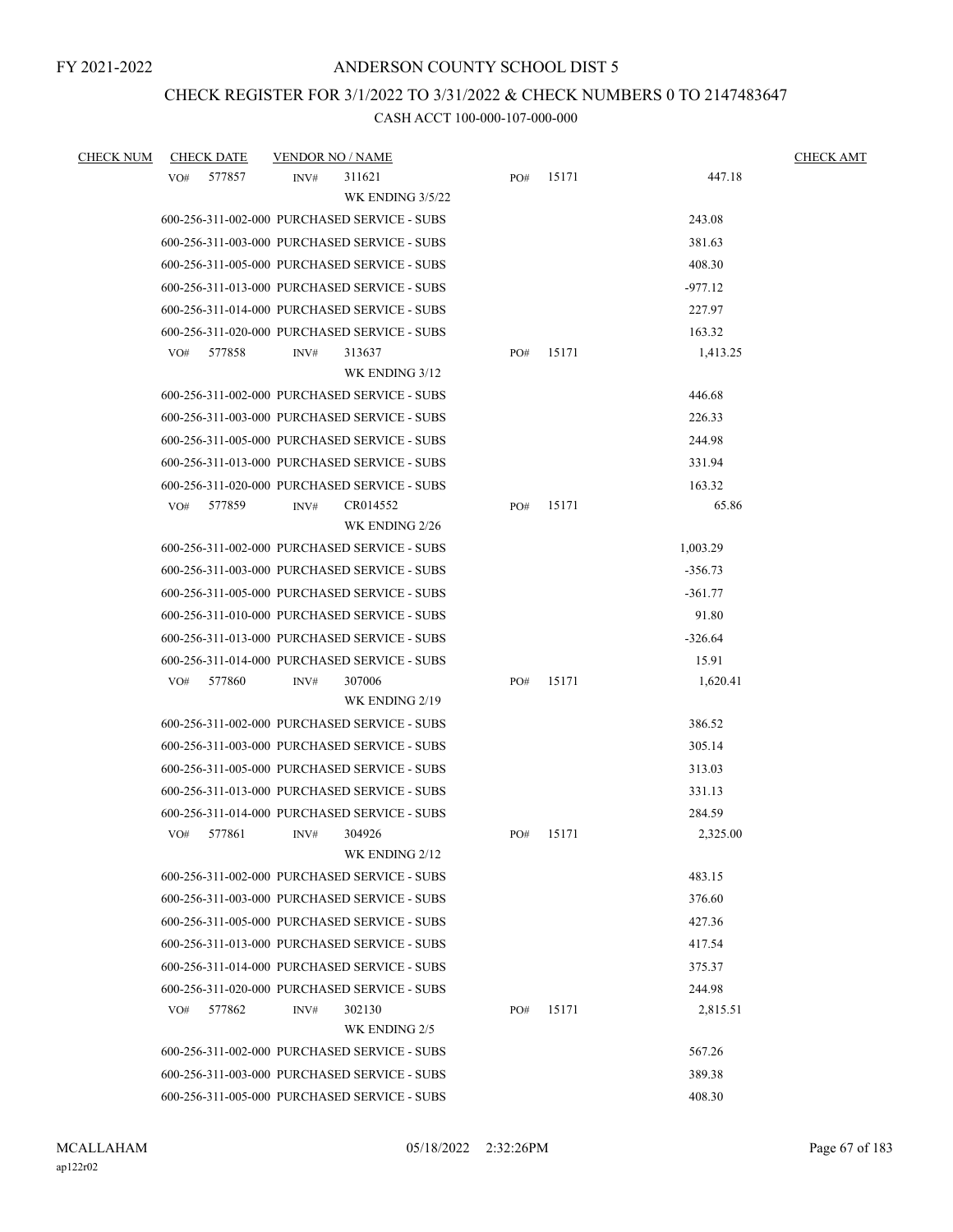### CHECK REGISTER FOR 3/1/2022 TO 3/31/2022 & CHECK NUMBERS 0 TO 2147483647

| <b>CHECK NUM</b> | <b>CHECK DATE</b> | <b>VENDOR NO / NAME</b>                      |     |       |           | <b>CHECK AMT</b> |
|------------------|-------------------|----------------------------------------------|-----|-------|-----------|------------------|
|                  |                   | 600-256-311-013-000 PURCHASED SERVICE - SUBS |     |       | 501.26    |                  |
|                  |                   | 600-256-311-014-000 PURCHASED SERVICE - SUBS |     |       | 622.67    |                  |
|                  |                   | 600-256-311-020-000 PURCHASED SERVICE - SUBS |     |       | 326.64    |                  |
|                  | 577863<br>VO#     | 286668<br>INV#                               | PO# | 15171 | 1,325.89  |                  |
|                  |                   | WK ENDING 12/4                               |     |       |           |                  |
|                  |                   | 600-256-311-003-000 PURCHASED SERVICE - SUBS |     |       | 440.02    |                  |
|                  |                   | 600-256-311-005-000 PURCHASED SERVICE - SUBS |     |       | 244.98    |                  |
|                  |                   | 600-256-311-006-000 PURCHASED SERVICE - SUBS |     |       | 244.98    |                  |
|                  |                   | 600-256-311-014-000 PURCHASED SERVICE - SUBS |     |       | 242.80    |                  |
|                  |                   | 600-256-311-020-000 PURCHASED SERVICE - SUBS |     |       | 153.11    |                  |
|                  | 577864<br>VO#     | 289541<br>INV#                               | PO# | 15171 | 1,827.40  |                  |
|                  |                   | WK ENDING 12/11                              |     |       |           |                  |
|                  |                   | 600-256-311-003-000 PURCHASED SERVICE - SUBS |     |       | 748.02    |                  |
|                  |                   | 600-256-311-005-000 PURCHASED SERVICE - SUBS |     |       | 408.30    |                  |
|                  |                   | 600-256-311-006-000 PURCHASED SERVICE - SUBS |     |       | $-408.30$ |                  |
|                  |                   | 600-256-311-010-000 PURCHASED SERVICE - SUBS |     |       | 765.54    |                  |
|                  |                   | 600-256-311-014-000 PURCHASED SERVICE - SUBS |     |       | 313.84    |                  |
|                  | 577865<br>VO#     | 295268<br>INV#                               | PO# | 15171 | 2,601.47  |                  |
|                  |                   | WK ENDING 1/08                               |     |       |           |                  |
|                  |                   | 600-256-311-003-000 PURCHASED SERVICE - SUBS |     |       | 788.98    |                  |
|                  |                   | 600-256-311-005-000 PURCHASED SERVICE - SUBS |     |       | 504.95    |                  |
|                  |                   | 600-256-311-006-000 PURCHASED SERVICE - SUBS |     |       | 408.30    |                  |
|                  |                   | 600-256-311-013-000 PURCHASED SERVICE - SUBS |     |       | 464.80    |                  |
|                  |                   | 600-256-311-014-000 PURCHASED SERVICE - SUBS |     |       | 434.44    |                  |
|                  | 577866<br>VO#     | 296863<br>INV#                               | PO# | 15171 | 2,980.50  |                  |
|                  |                   | WK ENDING 1/15                               |     |       |           |                  |
|                  |                   | 600-256-311-002-000 PURCHASED SERVICE - SUBS |     |       | 806.13    |                  |
|                  |                   | 600-256-311-003-000 PURCHASED SERVICE - SUBS |     |       | 130.66    |                  |
|                  |                   | 600-256-311-005-000 PURCHASED SERVICE - SUBS |     |       | 170.13    |                  |
|                  |                   | 600-256-311-006-000 PURCHASED SERVICE - SUBS |     |       | 326.64    |                  |
|                  |                   | 600-256-311-011-000 PURCHASED SERVICE - SUBS |     |       | 142.91    |                  |
|                  |                   | 600-256-311-013-000 PURCHASED SERVICE - SUBS |     |       | 1,099.98  |                  |
|                  |                   | 600-256-311-014-000 PURCHASED SERVICE - SUBS |     |       | 222.39    |                  |
|                  |                   | 600-256-311-020-000 PURCHASED SERVICE - SUBS |     |       | 81.66     |                  |
|                  | 577867<br>VO#     | 301446<br>INV#                               | PO# | 15171 | 2,498.96  |                  |
|                  |                   | WK ENDING 1/29                               |     |       |           |                  |
|                  |                   | 600-256-311-002-000 PURCHASED SERVICE - SUBS |     |       | 653.28    |                  |
|                  |                   | 600-256-311-003-000 PURCHASED SERVICE - SUBS |     |       | 384.89    |                  |
|                  |                   | 600-256-311-005-000 PURCHASED SERVICE - SUBS |     |       | $-101.14$ |                  |
|                  |                   | 600-256-311-006-000 PURCHASED SERVICE - SUBS |     |       | 340.25    |                  |
|                  |                   | 600-256-311-013-000 PURCHASED SERVICE - SUBS |     |       | 791.44    |                  |
|                  |                   | 600-256-311-014-000 PURCHASED SERVICE - SUBS |     |       | 171.64    |                  |
|                  |                   | 600-256-311-020-000 PURCHASED SERVICE - SUBS |     |       | 81.66     |                  |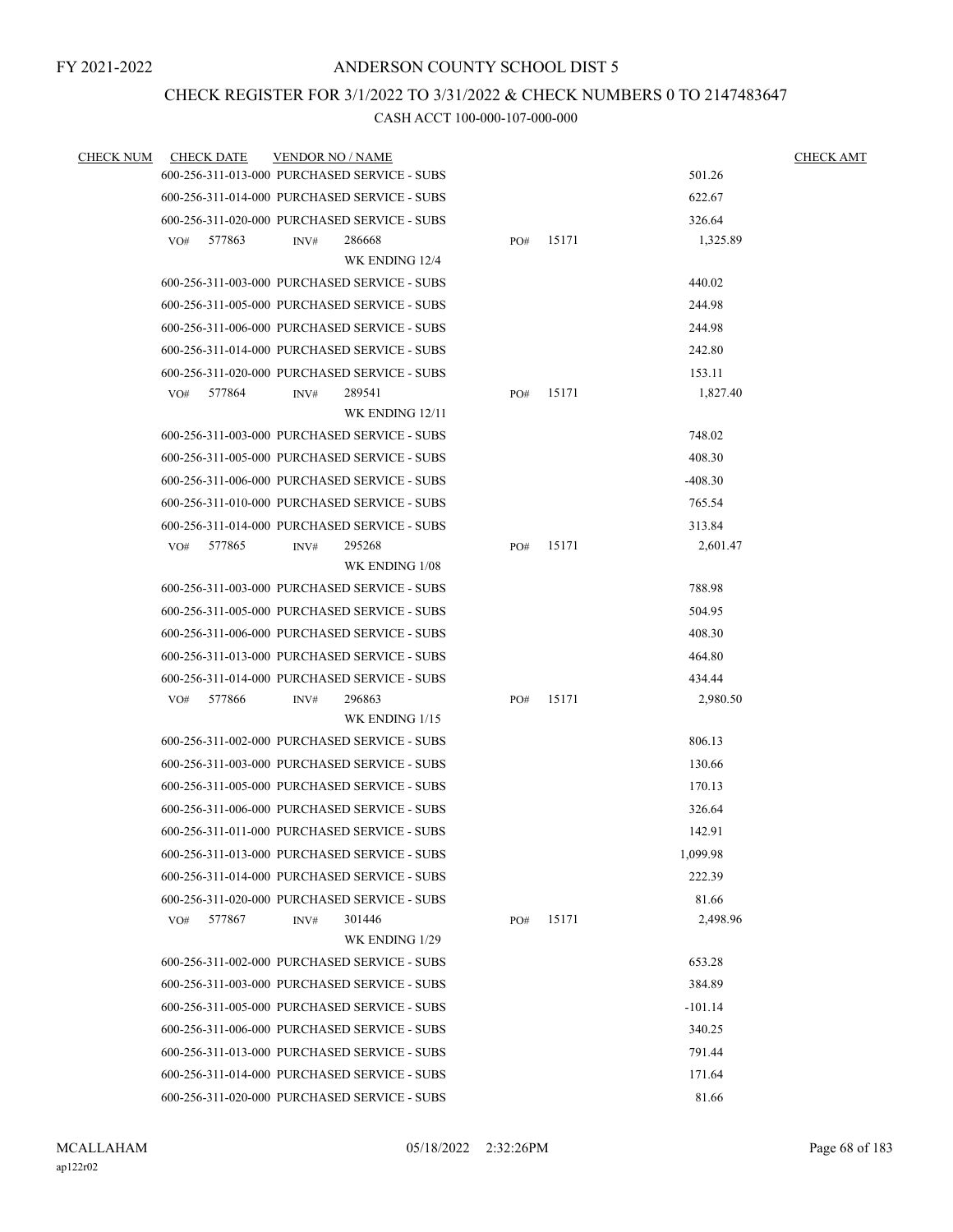### CHECK REGISTER FOR 3/1/2022 TO 3/31/2022 & CHECK NUMBERS 0 TO 2147483647

| <b>CHECK NUM</b> |     | <b>CHECK DATE</b> | <b>VENDOR NO / NAME</b> |                                               |     |       |           | <b>CHECK AMT</b> |
|------------------|-----|-------------------|-------------------------|-----------------------------------------------|-----|-------|-----------|------------------|
|                  |     |                   |                         | 600-256-311-021-000 PURCHASED SERVICE - SUBS  |     |       | 176.94    |                  |
|                  | VO# | 577869            | INV#                    | 311620<br>WK ENDING 3/5                       | PO# | 15078 | 503.10    |                  |
|                  |     |                   |                         | 100-112-311-019-000 PURCHASED SERVICE - SUBS  |     |       | 419.25    |                  |
|                  |     |                   |                         | 100-264-312-000-000 PURCHASED SERVICES        |     |       | 83.85     |                  |
|                  | VO# | 577870            | INV#                    | 311623                                        | PO# | 15078 | 2,399.40  |                  |
|                  |     |                   |                         | WK ENDING 3/5                                 |     |       |           |                  |
|                  |     |                   |                         | 100-112-311-010-000 PURCHASED SERVICE - SUBS  |     |       | 193.50    |                  |
|                  |     |                   |                         | 100-112-311-011-000 PURCHASED SERVICE - SUBS  |     |       | 19.35     |                  |
|                  |     |                   |                         | 100-112-311-012-000 PURCHASED SERVICE - SUBS  |     |       | 586.95    |                  |
|                  |     |                   |                         | 100-112-311-013-000 PURCHASED SERVICE - SUBS  |     |       | 6.45      |                  |
|                  |     |                   |                         | 100-113-311-020-000 PURCHASED SERVICE - SUBS  |     |       | 451.50    |                  |
|                  |     |                   |                         | 100-113-311-021-000 PURCHASED SERVICE - SUBS  |     |       | 19.35     |                  |
|                  |     |                   |                         | 100-114-311-002-000 PURCHASED SERVICE - SUBS  |     |       | 96.75     |                  |
|                  |     |                   |                         | 100-114-311-003-000 PURCHASED SERVICE - SUBS  |     |       | 96.75     |                  |
|                  |     |                   |                         | 100-139-311-015-000 PURCHASED SERVICE - SUBS  |     |       | 477.30    |                  |
|                  |     |                   |                         | 100-145-312-000-000 PURCHASED SERVICES        |     |       | 451.50    |                  |
|                  | VO# | 577871            | INV#                    | 311619                                        | PO# | 15078 | 22,043.52 |                  |
|                  |     |                   |                         | WK ENDING 3/5                                 |     |       |           |                  |
|                  |     |                   |                         | 100-112-311-000-000 PURCHASED SERVICE - SUBS  |     |       | 2,967.00  |                  |
|                  |     |                   |                         | 100-112-311-000-000 PURCHASED SERVICE - SUBS  |     |       | 380.55    |                  |
|                  |     |                   |                         | 100-112-311-007-000 PURCHASED SERVICE - SUBS  |     |       | 535.35    |                  |
|                  |     |                   |                         | 100-112-311-008-000 PURCHASED SERVICE - SUBS  |     |       | 767.55    |                  |
|                  |     |                   |                         | 100-112-311-009-000 PURCHASED SERVICE - SUBS  |     |       | 445.05    |                  |
|                  |     |                   |                         | 100-112-311-010-000 PURCHASED SERVICE - SUBS  |     |       | 180.60    |                  |
|                  |     |                   |                         | 100-112-311-011-000 PURCHASED SERVICE - SUBS  |     |       | 354.75    |                  |
|                  |     |                   |                         | 100-112-311-012-000 PURCHASED SERVICE - SUBS  |     |       | 419.25    |                  |
|                  |     |                   |                         | 100-112-311-013-000 PURCHASED SERVICE - SUBS  |     |       | 777.22    |                  |
|                  |     |                   |                         | 100-112-311-014-000 PURCHASED SERVICE - SUBS  |     |       | 528.90    |                  |
|                  |     |                   |                         | 100-112-311-016-000 PURCHASED SERVICE - SUBS  |     |       | 0.00      |                  |
|                  |     |                   |                         | 100-112-311-017-000 PURCHASED SERVICE - SUBS  |     |       | 973.95    |                  |
|                  |     |                   |                         | 100-112-311-019-000 PURCHASED SERVICE - SUBS  |     |       | 441.83    |                  |
|                  |     |                   |                         | 100-113-311-000-000 PURCHASED SERVICES - SUBS |     |       | 2,741.25  |                  |
|                  |     |                   |                         | 100-113-311-005-000 PURCHASED SERVICE - SUBS  |     |       | 264.45    |                  |
|                  |     |                   |                         | 100-113-311-006-000 PURCHASED SERVICE - SUBS  |     |       | 1,048.12  |                  |
|                  |     |                   |                         | 100-113-311-020-000 PURCHASED SERVICE - SUBS  |     |       | 1.573.80  |                  |
|                  |     |                   |                         | 100-113-311-021-000 PURCHASED SERVICE - SUBS  |     |       | 645.00    |                  |
|                  |     |                   |                         | 100-114-311-000-000 PURCHASED SERVICE - SUBS  |     |       | 1,044.90  |                  |
|                  |     |                   |                         | 100-114-311-002-000 PURCHASED SERVICE - SUBS  |     |       | 1,219.05  |                  |
|                  |     |                   |                         | 100-114-311-003-000 PURCHASED SERVICE - SUBS  |     |       | 2,580.00  |                  |
|                  |     |                   |                         | 100-139-311-015-000 PURCHASED SERVICE - SUBS  |     |       | 277.35    |                  |
|                  |     |                   |                         | 100-139-311-018-000 PURCHASED SERVICE - SUBS  |     |       | 277.35    |                  |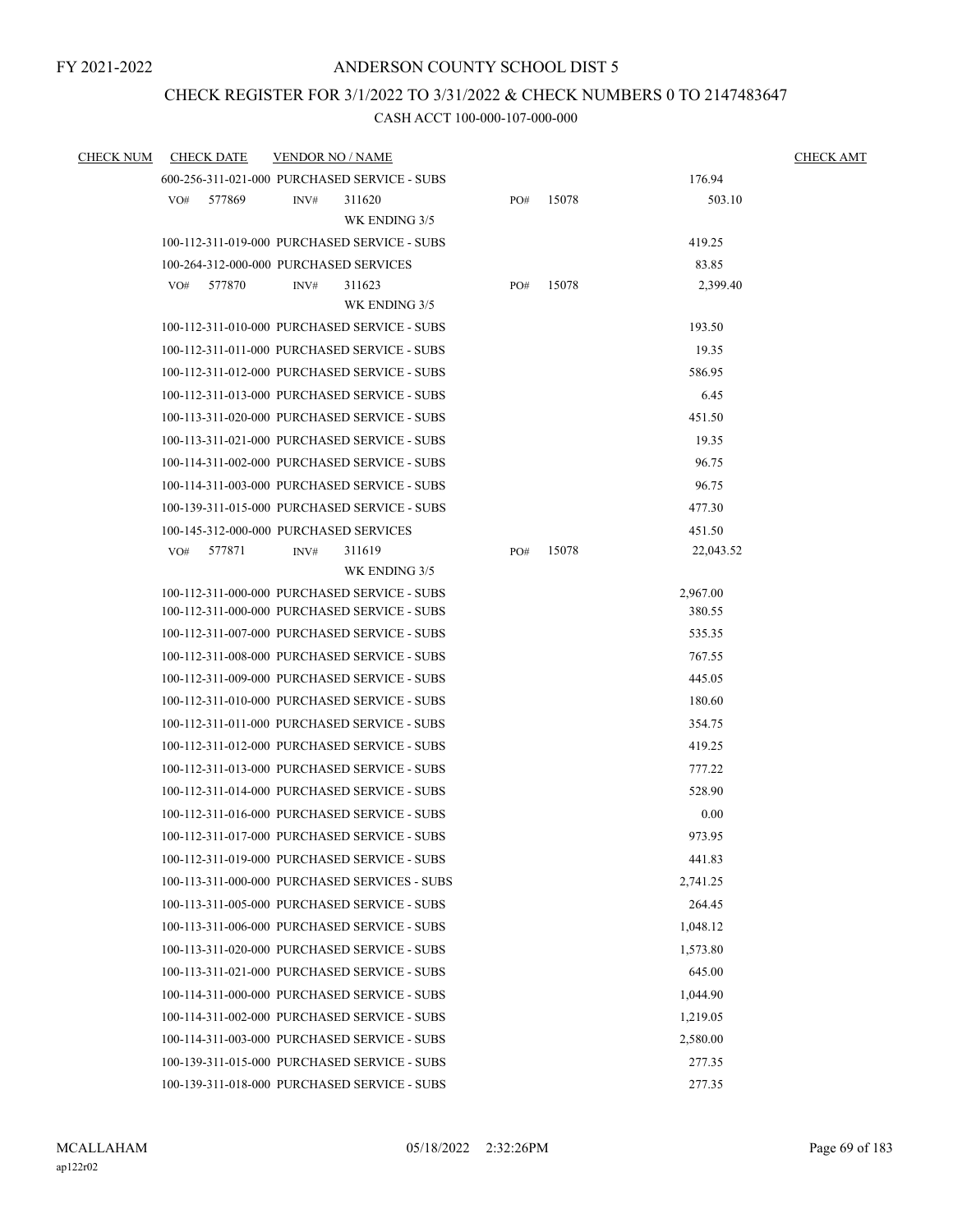## CHECK REGISTER FOR 3/1/2022 TO 3/31/2022 & CHECK NUMBERS 0 TO 2147483647

| <b>CHECK NUM</b> | <b>CHECK DATE</b> |        | <b>VENDOR NO / NAME</b> |                                               |     |       |           | <b>CHECK AMT</b> |
|------------------|-------------------|--------|-------------------------|-----------------------------------------------|-----|-------|-----------|------------------|
|                  |                   |        |                         | 131-115-311-031-000 PURCHASED SERVICE - SUBS  |     |       | 1,429.33  |                  |
|                  |                   |        |                         | 263-224-311-009-PD5 PURCHASED SERVICE - SUBS  |     |       | 167.70    |                  |
|                  |                   |        |                         | 263-224-311-013-PD5 PURCHASED SERVICE - SUBS  |     |       | 3.22      |                  |
|                  | VO#               | 577872 | INV#                    | 313635                                        | PO# | 15078 | 22,956.22 |                  |
|                  |                   |        |                         | WK ENDING 3/12                                |     |       |           |                  |
|                  |                   |        |                         | 100-112-311-000-000 PURCHASED SERVICE - SUBS  |     |       | 2,747.70  |                  |
|                  |                   |        |                         | 100-112-311-007-000 PURCHASED SERVICE - SUBS  |     |       | 1,070.70  |                  |
|                  |                   |        |                         | 100-112-311-008-000 PURCHASED SERVICE - SUBS  |     |       | 328.95    |                  |
|                  |                   |        |                         | 100-112-311-009-000 PURCHASED SERVICE - SUBS  |     |       | 522.45    |                  |
|                  |                   |        |                         | 100-112-311-010-000 PURCHASED SERVICE - SUBS  |     |       | 251.55    |                  |
|                  |                   |        |                         | 100-112-311-011-000 PURCHASED SERVICE - SUBS  |     |       | 516.00    |                  |
|                  |                   |        |                         | 100-112-311-012-000 PURCHASED SERVICE - SUBS  |     |       | 561.15    |                  |
|                  |                   |        |                         | 100-112-311-013-000 PURCHASED SERVICE - SUBS  |     |       | 464.40    |                  |
|                  |                   |        |                         | 100-112-311-014-000 PURCHASED SERVICE - SUBS  |     |       | 719.18    |                  |
|                  |                   |        |                         | 100-112-311-016-000 PURCHASED SERVICE - SUBS  |     |       | 335.40    |                  |
|                  |                   |        |                         | 100-112-311-017-000 PURCHASED SERVICE - SUBS  |     |       | 980.40    |                  |
|                  |                   |        |                         | 100-112-311-019-000 PURCHASED SERVICE - SUBS  |     |       | 703.05    |                  |
|                  |                   |        |                         | 100-113-311-000-000 PURCHASED SERVICES - SUBS |     |       | 2,167.20  |                  |
|                  |                   |        |                         | 100-113-311-005-000 PURCHASED SERVICE - SUBS  |     |       | 590.18    |                  |
|                  |                   |        |                         | 100-113-311-006-000 PURCHASED SERVICE - SUBS  |     |       | 1,341.60  |                  |
|                  |                   |        |                         | 100-113-311-020-000 PURCHASED SERVICE - SUBS  |     |       | 1,583.48  |                  |
|                  |                   |        |                         | 100-113-311-021-000 PURCHASED SERVICE - SUBS  |     |       | 548.25    |                  |
|                  |                   |        |                         | 100-114-311-000-000 PURCHASED SERVICE - SUBS  |     |       | 1,528.65  |                  |
|                  |                   |        |                         | 100-114-311-002-000 PURCHASED SERVICE - SUBS  |     |       | 3,202.43  |                  |
|                  |                   |        |                         | 100-114-311-003-000 PURCHASED SERVICE - SUBS  |     |       | 1,715.70  |                  |
|                  |                   |        |                         | 100-139-311-018-000 PURCHASED SERVICE - SUBS  |     |       | 264.45    |                  |
|                  |                   |        |                         | 131-115-311-031-000 PURCHASED SERVICE - SUBS  |     |       | 813.35    |                  |
|                  | VO#               | 577873 | INV#                    | 313636                                        | PO# | 15078 | 167.70    |                  |
|                  |                   |        |                         | WK ENDING 3/12                                |     |       |           |                  |
|                  |                   |        |                         | 100-139-311-015-000 PURCHASED SERVICE - SUBS  |     |       | 83.85     |                  |
|                  |                   |        |                         | 100-264-312-000-000 PURCHASED SERVICES        |     |       | 83.85     |                  |
|                  | VO#               | 577874 | INV#                    | 313639                                        | PO# | 15078 | 2,405.85  |                  |
|                  |                   |        |                         | WK ENDING 3/12                                |     |       |           |                  |
|                  |                   |        |                         | 100-112-311-012-000 PURCHASED SERVICE - SUBS  |     |       | 483.75    |                  |
|                  |                   |        |                         | 100-112-311-017-000 PURCHASED SERVICE - SUBS  |     |       | 96.75     |                  |
|                  |                   |        |                         | 100-112-311-019-000 PURCHASED SERVICE - SUBS  |     |       | 96.75     |                  |
|                  |                   |        |                         | 100-113-311-020-000 PURCHASED SERVICE - SUBS  |     |       | 451.50    |                  |
|                  |                   |        |                         | 100-139-311-015-000 PURCHASED SERVICE - SUBS  |     |       | 374.10    |                  |
|                  |                   |        |                         | 100-139-311-018-000 PURCHASED SERVICE - SUBS  |     |       | 180.60    |                  |
|                  |                   |        |                         | 100-145-312-000-000 PURCHASED SERVICES        |     |       | 270.90    |                  |
|                  |                   |        |                         | 100-145-312-000-000 PURCHASED SERVICES        |     |       | 451.50    |                  |
|                  | VO#               | 577875 | INV#                    | 309544<br>WK ENDING 2/26                      | PO# | 15078 | 24,523.57 |                  |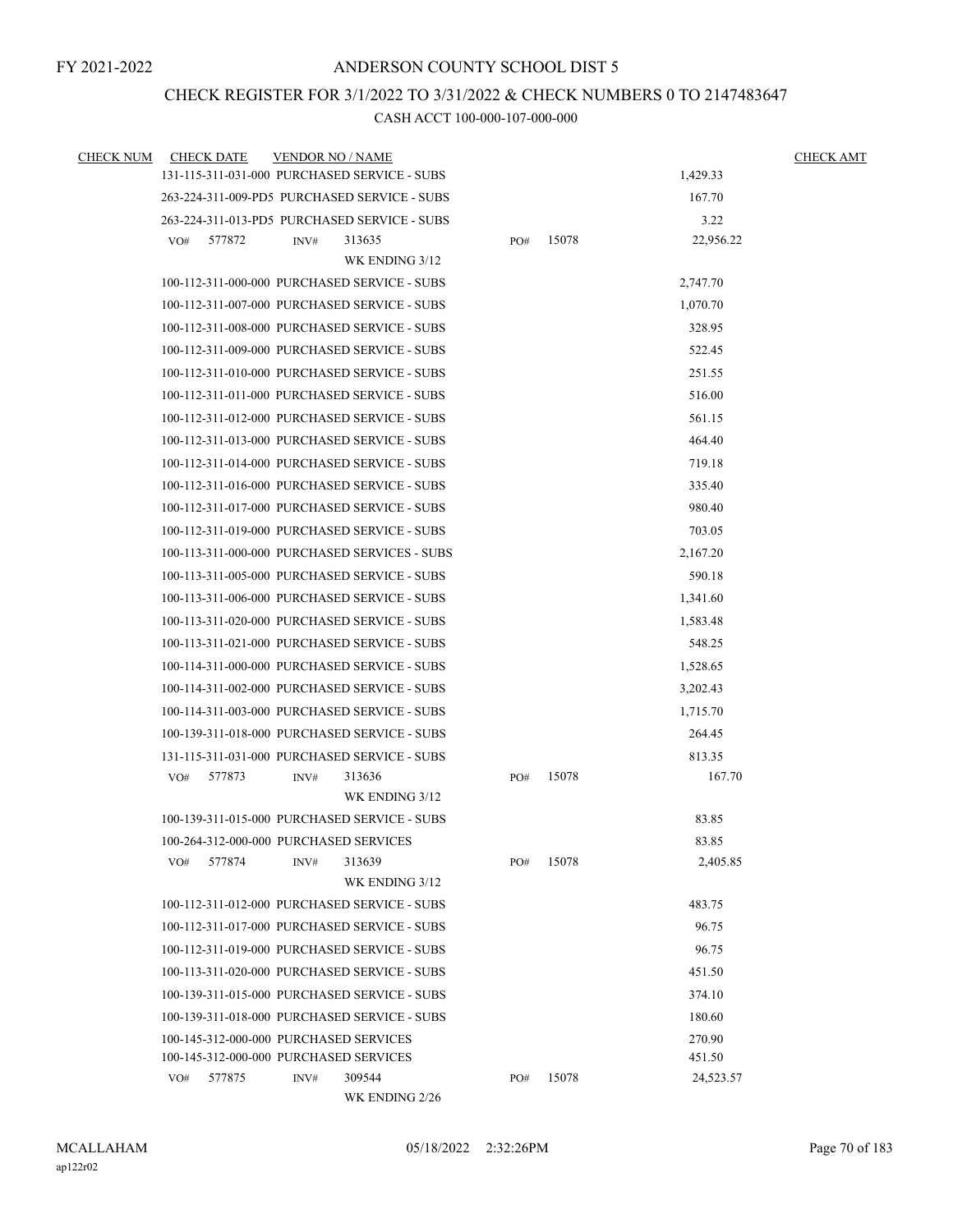### CHECK REGISTER FOR 3/1/2022 TO 3/31/2022 & CHECK NUMBERS 0 TO 2147483647

| CHECK NUM | <b>CHECK DATE</b>                            | <b>VENDOR NO / NAME</b> |                                               |     |       |          | <b>CHECK AMT</b> |
|-----------|----------------------------------------------|-------------------------|-----------------------------------------------|-----|-------|----------|------------------|
|           | 100-112-311-000-000 PURCHASED SERVICE - SUBS |                         |                                               |     |       | 1,167.45 |                  |
|           | 100-112-311-007-000 PURCHASED SERVICE - SUBS |                         |                                               |     |       | 1,373.85 |                  |
|           | 100-112-311-008-000 PURCHASED SERVICE - SUBS |                         |                                               |     |       | 503.10   |                  |
|           | 100-112-311-009-000 PURCHASED SERVICE - SUBS |                         |                                               |     |       | 412.80   |                  |
|           | 100-112-311-010-000 PURCHASED SERVICE - SUBS |                         |                                               |     |       | 409.58   |                  |
|           | 100-112-311-011-000 PURCHASED SERVICE - SUBS |                         |                                               |     |       | 806.25   |                  |
|           | 100-112-311-012-000 PURCHASED SERVICE - SUBS |                         |                                               |     |       | 825.60   |                  |
|           | 100-112-311-013-000 PURCHASED SERVICE - SUBS |                         |                                               |     |       | 1,128.75 |                  |
|           | 100-112-311-014-000 PURCHASED SERVICE - SUBS |                         |                                               |     |       | 116.10   |                  |
|           | 100-112-311-014-000 PURCHASED SERVICE - SUBS |                         |                                               |     |       | 683.70   |                  |
|           | 100-112-311-016-000 PURCHASED SERVICE - SUBS |                         |                                               |     |       | 274.13   |                  |
|           | 100-112-311-017-000 PURCHASED SERVICE - SUBS |                         |                                               |     |       | 232.20   |                  |
|           | 100-112-311-019-000 PURCHASED SERVICE - SUBS |                         |                                               |     |       | 944.93   |                  |
|           |                                              |                         | 100-113-311-000-000 PURCHASED SERVICES - SUBS |     |       | 2,418.75 |                  |
|           | 100-113-311-005-000 PURCHASED SERVICE - SUBS |                         |                                               |     |       | 1,073.93 |                  |
|           | 100-113-311-006-000 PURCHASED SERVICE - SUBS |                         |                                               |     |       | 1,215.83 |                  |
|           | 100-113-311-020-000 PURCHASED SERVICE - SUBS |                         |                                               |     |       | 1,915.65 |                  |
|           | 100-113-311-021-000 PURCHASED SERVICE - SUBS |                         |                                               |     |       | 1,851.15 |                  |
|           | 100-114-311-000-000 PURCHASED SERVICE - SUBS |                         |                                               |     |       | 1,315.80 |                  |
|           | 100-114-311-002-000 PURCHASED SERVICE - SUBS |                         |                                               |     |       | 1,818.90 |                  |
|           | 100-114-311-003-000 PURCHASED SERVICE - SUBS |                         |                                               |     |       | 1,986.60 |                  |
|           | 100-139-311-015-000 PURCHASED SERVICE - SUBS |                         |                                               |     |       | 264.45   |                  |
|           | 100-139-311-018-000 PURCHASED SERVICE - SUBS |                         |                                               |     |       | 180.60   |                  |
|           | 100-139-311-018-000 PURCHASED SERVICE - SUBS |                         |                                               |     |       | 361.20   |                  |
|           | 131-115-311-031-000 PURCHASED SERVICE - SUBS |                         |                                               |     |       | 1,242.27 |                  |
|           | VO#<br>577876                                | INV#                    | 309545                                        | PO# | 15078 | 419.25   |                  |
|           |                                              |                         | WK ENDING 2/26                                |     |       |          |                  |
|           | 100-112-311-014-000 PURCHASED SERVICE - SUBS |                         |                                               |     |       | $-83.85$ |                  |
|           | 100-112-311-019-000 PURCHASED SERVICE - SUBS |                         |                                               |     |       | 419.25   |                  |
|           | 100-264-312-000-000 PURCHASED SERVICES       |                         |                                               |     |       | 83.85    |                  |
|           | 577877<br>VO#                                | INV#                    | 309547                                        | PO# | 15078 | 1,870.50 |                  |
|           |                                              |                         | WK ENDING 2/26                                |     |       |          |                  |
|           | 100-112-311-008-000 PURCHASED SERVICE - SUBS |                         |                                               |     |       | 116.10   |                  |
|           | 100-112-311-009-000 PURCHASED SERVICE - SUBS |                         |                                               |     |       | 174.15   |                  |
|           | 100-112-311-011-000 PURCHASED SERVICE - SUBS |                         |                                               |     |       | 167.70   |                  |
|           | 100-112-311-012-000 PURCHASED SERVICE - SUBS |                         |                                               |     |       | 193.50   |                  |
|           | 100-112-311-014-000 PURCHASED SERVICE - SUBS |                         |                                               |     |       | 290.25   |                  |
|           | 100-112-311-016-000 PURCHASED SERVICE - SUBS |                         |                                               |     |       | 199.95   |                  |
|           | 100-112-311-019-000 PURCHASED SERVICE - SUBS |                         |                                               |     |       | 96.75    |                  |
|           | 100-113-311-021-000 PURCHASED SERVICE - SUBS |                         |                                               |     |       | 96.75    |                  |
|           | 100-139-311-018-000 PURCHASED SERVICE - SUBS |                         |                                               |     |       | 83.85    |                  |
|           | 100-145-115-009-000 TEACHING ASST SALARIES   |                         |                                               |     |       | 451.50   |                  |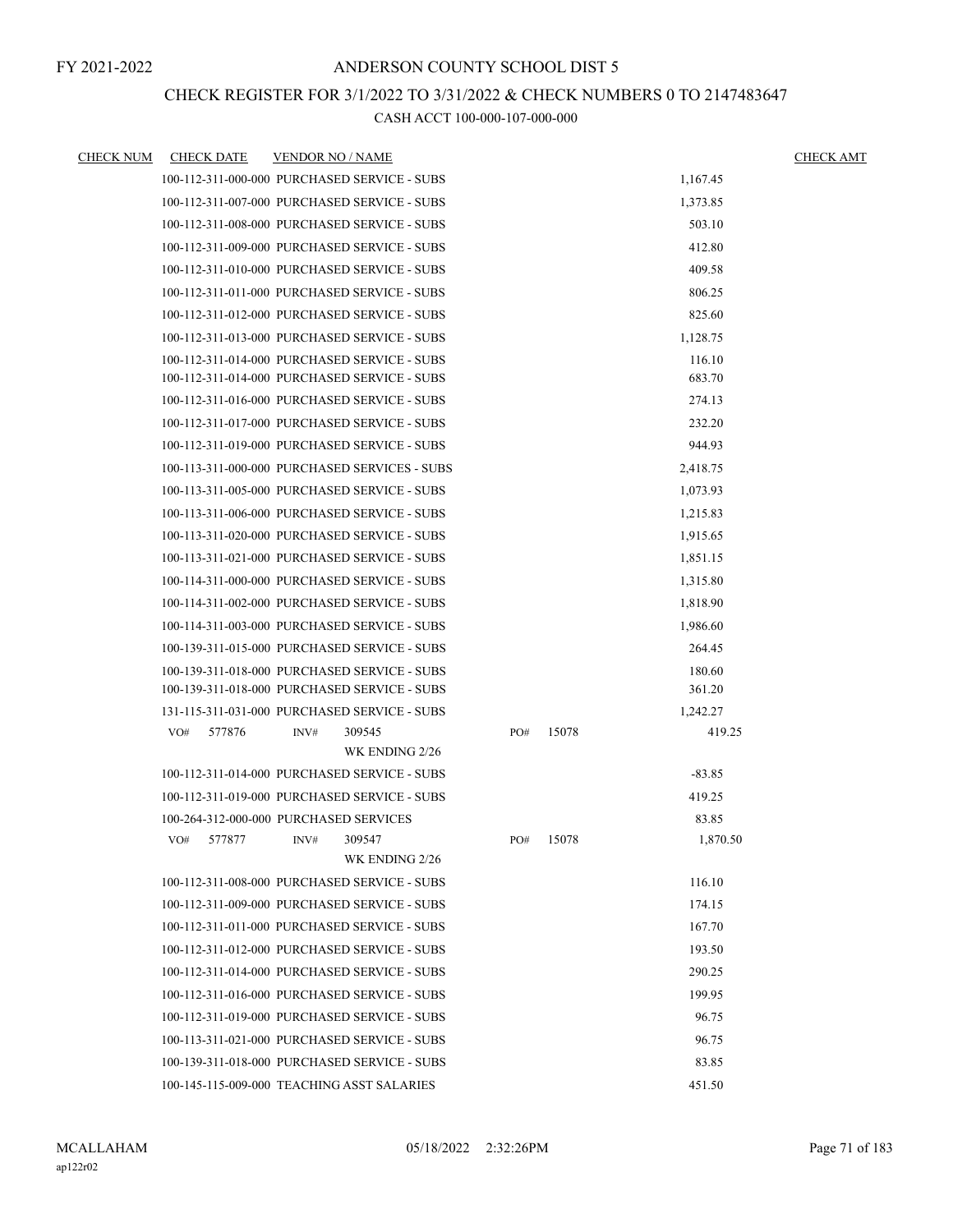### CHECK REGISTER FOR 3/1/2022 TO 3/31/2022 & CHECK NUMBERS 0 TO 2147483647

| <b>CHECK NUM</b> | <b>CHECK DATE</b> | <b>VENDOR NO / NAME</b>                                                              |                                         |           | <b>CHECK AMT</b> |
|------------------|-------------------|--------------------------------------------------------------------------------------|-----------------------------------------|-----------|------------------|
|                  | 577879<br>VO#     | 307005<br>INV#                                                                       | 15078<br>PO#                            | 16,337.23 |                  |
|                  |                   | WK ENDING 2/19                                                                       |                                         |           |                  |
|                  |                   | 100-112-311-000-000 PURCHASED SERVICE - SUBS                                         |                                         | 825.60    |                  |
|                  |                   | 100-112-311-007-000 PURCHASED SERVICE - SUBS                                         |                                         | 193.50    |                  |
|                  |                   | 100-112-311-009-000 PURCHASED SERVICE - SUBS                                         |                                         | 328.95    |                  |
|                  |                   | 100-112-311-010-000 PURCHASED SERVICE - SUBS                                         |                                         | 777.23    |                  |
|                  |                   | 100-112-311-011-000 PURCHASED SERVICE - SUBS                                         |                                         | 767.55    |                  |
|                  |                   | 100-112-311-012-000 PURCHASED SERVICE - SUBS                                         |                                         | 825.60    |                  |
|                  |                   | 100-112-311-013-000 PURCHASED SERVICE - SUBS                                         |                                         | 1,141.65  |                  |
|                  |                   | 100-112-311-014-000 PURCHASED SERVICE - SUBS                                         |                                         | 212.85    |                  |
|                  |                   | 100-112-311-016-000 PURCHASED SERVICE - SUBS                                         |                                         | 357.98    |                  |
|                  |                   | 100-112-311-017-000 PURCHASED SERVICE - SUBS                                         |                                         | 212.85    |                  |
|                  |                   | 100-112-311-019-000 PURCHASED SERVICE - SUBS                                         |                                         | 341.85    |                  |
|                  |                   | 100-113-311-000-000 PURCHASED SERVICES - SUBS                                        |                                         | 1,935.00  |                  |
|                  |                   | 100-113-311-005-000 PURCHASED SERVICE - SUBS                                         |                                         | 232.20    |                  |
|                  |                   | 100-113-311-006-000 PURCHASED SERVICE - SUBS                                         |                                         | 735.30    |                  |
|                  |                   | 100-113-311-020-000 PURCHASED SERVICE - SUBS                                         |                                         | 1,822.13  |                  |
|                  |                   | 100-113-311-021-000 PURCHASED SERVICE - SUBS                                         |                                         | 374.10    |                  |
|                  |                   | 100-114-311-000-000 PURCHASED SERVICE - SUBS                                         |                                         | 1,193.29  |                  |
|                  |                   | 100-114-311-002-000 PURCHASED SERVICE - SUBS                                         |                                         | 1,248.04  |                  |
|                  |                   | 100-114-311-003-000 PURCHASED SERVICE - SUBS                                         |                                         | 1,244.85  |                  |
|                  |                   | 100-139-311-015-000 PURCHASED SERVICE - SUBS                                         |                                         | 96.75     |                  |
|                  |                   | 131-115-311-031-000 PURCHASED SERVICE - SUBS                                         |                                         | 1,469.96  |                  |
|                  | 577896<br>VO#     | 307008<br>INV#                                                                       | 15078<br>PO#                            | 1,747.95  |                  |
|                  |                   | WK ENDING 2/19                                                                       |                                         |           |                  |
|                  |                   | 100-112-311-009-000 PURCHASED SERVICE - SUBS                                         |                                         | 187.05    |                  |
|                  |                   | 100-112-311-010-000 PURCHASED SERVICE - SUBS                                         |                                         | 96.75     |                  |
|                  |                   | 100-112-311-011-000 PURCHASED SERVICE - SUBS                                         |                                         | 96.75     |                  |
|                  |                   | 100-112-311-012-000 PURCHASED SERVICE - SUBS                                         |                                         | 387.00    |                  |
|                  |                   | 100-112-311-019-000 PURCHASED SERVICE - SUBS                                         |                                         | 167.70    |                  |
|                  |                   | 100-114-311-003-000 PURCHASED SERVICE - SUBS                                         |                                         | 180.60    |                  |
|                  |                   | 100-139-311-015-000 PURCHASED SERVICE - SUBS                                         |                                         | 96.75     |                  |
|                  |                   | 100-139-311-018-000 PURCHASED SERVICE - SUBS                                         |                                         | 264.45    |                  |
|                  |                   | 100-145-312-000-000 PURCHASED SERVICES                                               |                                         | 270.90    |                  |
| 542825           | 03/22/2022        | GOLDMAN, PAUL**<br>250850                                                            | 150 PERSHING AVE #315 CLEMSON, SC 29631 |           | 167.50           |
|                  | 577760<br>VO#     | INV#<br><b>MARCH 15</b><br>WHS OFFICIAL                                              |                                         | 167.50    |                  |
|                  |                   | 703-271-660-003-686 SOFTBALL GATE RECEIPTS EXPENSE                                   |                                         | 167.50    |                  |
| 542826           | 03/22/2022        | <b>GRIFFS FARM &amp; HOME CENTER INC</b><br>577047<br>PO BOX 608 PENDLETON, SC 29670 |                                         |           | 272.65           |
|                  | 577799<br>VO#     | 31731<br>INV#                                                                        |                                         | 88.77     |                  |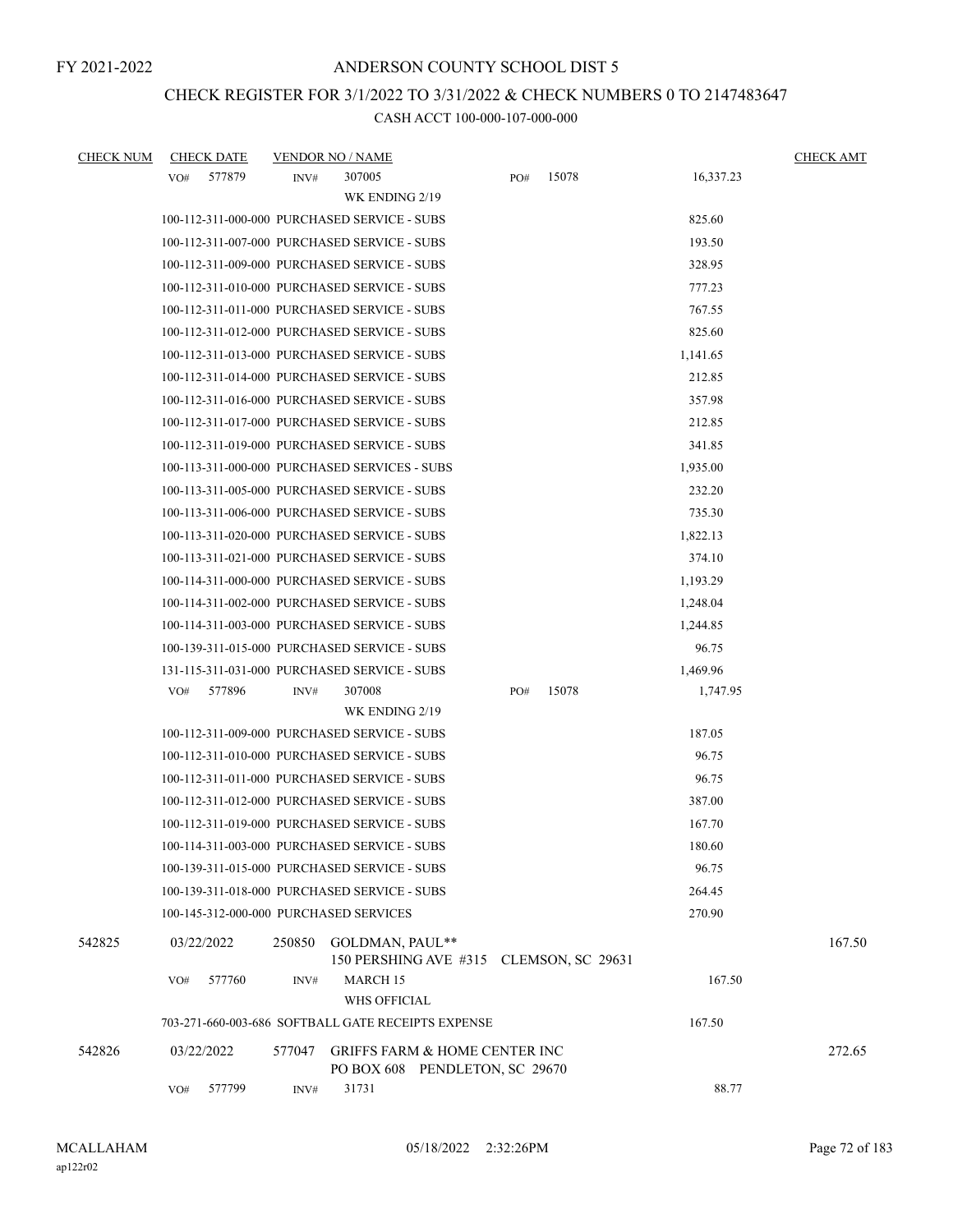# ANDERSON COUNTY SCHOOL DIST 5

# CHECK REGISTER FOR 3/1/2022 TO 3/31/2022 & CHECK NUMBERS 0 TO 2147483647

| <b>CHECK NUM</b> | <b>CHECK DATE</b> |        | <b>VENDOR NO / NAME</b>                            |                                          |          | <b>CHECK AMT</b> |
|------------------|-------------------|--------|----------------------------------------------------|------------------------------------------|----------|------------------|
|                  |                   |        | <b>AIT SUPPLIES</b>                                |                                          |          |                  |
|                  |                   |        | 329-115-410-031-000 SUPPLIES-STATE EQUIPMENT       |                                          | 88.77    |                  |
|                  | VO#<br>577800     | INV#   | 28754                                              |                                          | 84.50    |                  |
|                  |                   |        | <b>AIT SUPPLIES</b>                                |                                          |          |                  |
|                  |                   |        | 329-115-410-031-000 SUPPLIES-STATE EQUIPMENT       |                                          | 84.50    |                  |
|                  | 577801<br>VO#     | INV#   | 28768                                              |                                          | 57.29    |                  |
|                  |                   |        | <b>AIT SUPPLIES</b>                                |                                          |          |                  |
|                  |                   |        | 329-115-410-031-000 SUPPLIES-STATE EQUIPMENT       |                                          | 57.29    |                  |
|                  | 577802<br>VO#     | INV#   | 31704                                              |                                          | 42.09    |                  |
|                  |                   |        | <b>AIT SUPPLIES</b>                                |                                          |          |                  |
|                  |                   |        | 329-115-410-031-000 SUPPLIES-STATE EQUIPMENT       |                                          | 42.09    |                  |
| 542827           | 03/22/2022        | 567809 | <b>GROTH MUSIC</b>                                 |                                          |          |                  |
|                  |                   |        |                                                    | 8056 NICOLLET AVENUE SOUTH ATT: ACCOUNTS |          | 1,974.01         |
|                  |                   |        | RECEIVABLE BLOOMINGTON, MN 55420                   |                                          |          |                  |
|                  | 577878<br>VO#     | INV#   | 3275587                                            | 15938<br>PO#                             | 1,974.01 |                  |
|                  |                   |        | <b>SUPPLIES</b>                                    |                                          |          |                  |
|                  |                   |        | 900-112-410-011-B08 BEST GRANT - L MORGAN          |                                          | 1,974.01 |                  |
| 542828           | 03/22/2022        |        | 576170 HARRELL, STANLEY**                          |                                          |          | 119.80           |
|                  |                   |        | 1101 RAVENSWOOD DR ANDERSON, SC 29625              |                                          |          |                  |
|                  | 577935<br>VO#     | INV#   | MARCH <sub>17</sub>                                |                                          | 119.80   |                  |
|                  |                   |        | <b>WHS OFFICIAL</b>                                |                                          |          |                  |
|                  |                   |        | 703-271-660-003-690 BASEBALL GATE RECEIPTS EXPENSE |                                          | 119.80   |                  |
|                  |                   |        |                                                    |                                          |          |                  |
| 542829           | 03/22/2022        |        | 577224 HARTMAN, JAROD**                            |                                          |          | 135.30           |
|                  | 577766<br>VO#     | INV#   | MARCH 15                                           | 305 SHADOW CREEK LANE ANDERSON, SC 29621 | 135.30   |                  |
|                  |                   |        | <b>WHS OFFICIAL</b>                                |                                          |          |                  |
|                  |                   |        | 703-271-660-003-745 SOCCER GATE RECEIPTS EXPENSE   |                                          | 135.30   |                  |
|                  |                   |        |                                                    |                                          |          |                  |
| 542830           | 03/22/2022        | 576801 | HOBSON, SAM**                                      |                                          |          | 124.50           |
|                  |                   |        | 107 PRESSLEY DRIVE CLEMSON, SC 29631               |                                          |          |                  |
|                  | 577759<br>VO#     | INV#   | MARCH 15                                           |                                          | 124.50   |                  |
|                  |                   |        | WHS OFFICIAL                                       |                                          |          |                  |
|                  |                   |        | 703-271-660-003-745 SOCCER GATE RECEIPTS EXPENSE   |                                          | 124.50   |                  |
| 542831           | 03/22/2022        |        | 576917 HOLSTON GASES INC                           |                                          |          | 116.52           |
|                  |                   |        |                                                    | 545 W. BAXTER AVENUE KNOXVILLE, TN 37921 |          |                  |
|                  | 577804<br>VO#     | INV#   | 284700                                             | 15810<br>PO#                             | 116.52   |                  |
|                  |                   |        | <b>SUPPLIES</b>                                    |                                          |          |                  |
|                  |                   |        | 329-115-410-031-000 SUPPLIES-STATE EQUIPMENT       |                                          | 116.52   |                  |
| 542832           | 03/22/2022        |        | 576027 HOME DEPOT USA, INC                         |                                          |          | 758.65           |
|                  |                   |        | PO BOX 404468 ATLANTA, GA 30374-2604               |                                          |          |                  |
|                  | 577805<br>VO#     | INV#   | 673104311                                          |                                          | 721.61   |                  |
|                  |                   |        | <b>SUPPLIES</b>                                    |                                          |          |                  |
|                  |                   |        | 515-253-520-000-HQ1 DOWNTOWN PROJECT BLDG 1        |                                          | 721.61   |                  |
|                  | 577806<br>VO#     | INV#   | 668408230                                          |                                          | 37.04    |                  |
|                  |                   |        | <b>SUPPLIES</b>                                    |                                          |          |                  |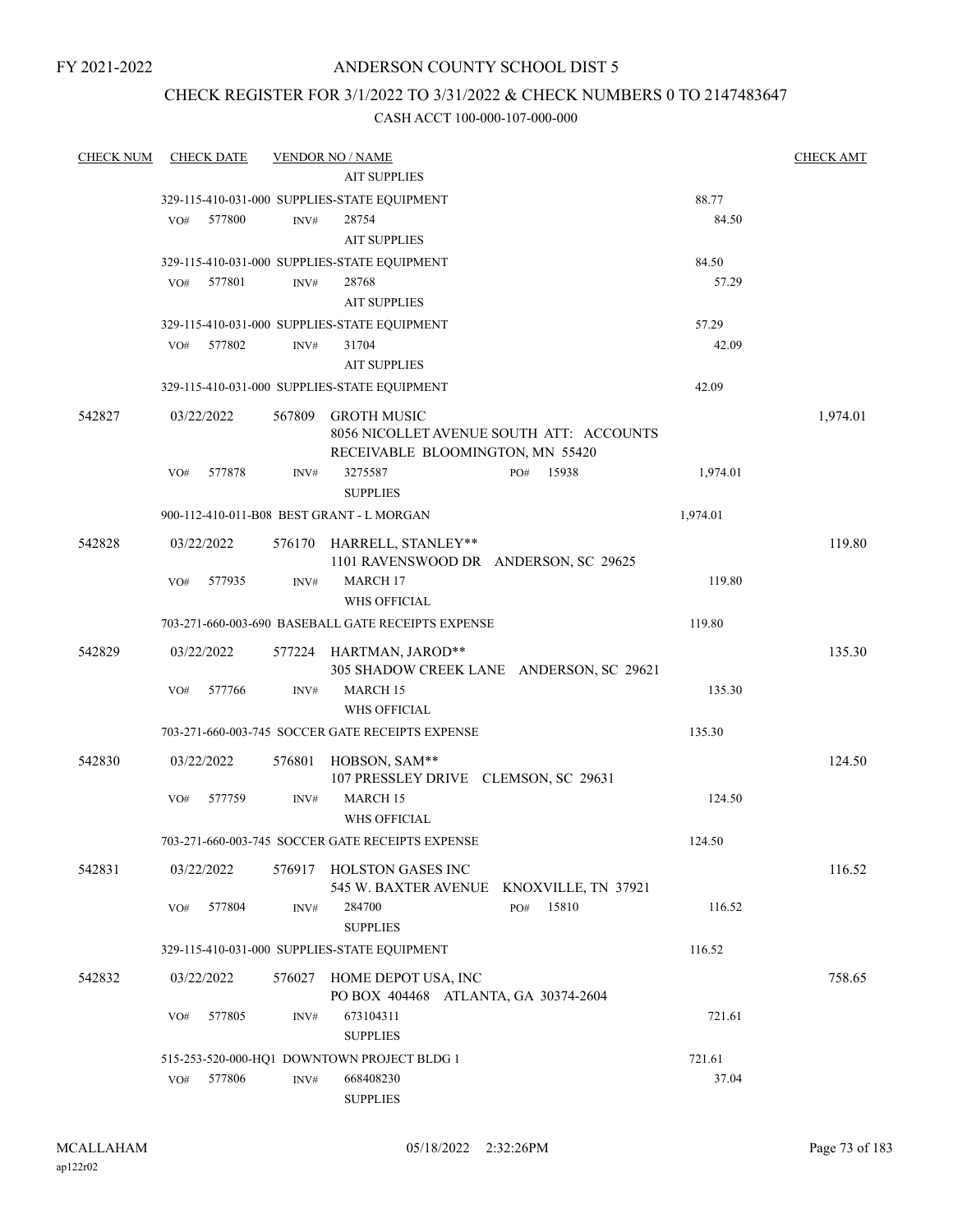# CHECK REGISTER FOR 3/1/2022 TO 3/31/2022 & CHECK NUMBERS 0 TO 2147483647

|             | <b>CHECK NUM</b> |     | <b>CHECK DATE</b> |        | <b>VENDOR NO / NAME</b>                                                                                        |          | <b>CHECK AMT</b> |
|-------------|------------------|-----|-------------------|--------|----------------------------------------------------------------------------------------------------------------|----------|------------------|
|             |                  |     |                   |        | 100-254-410-019-001 SUPPLIES - MAINTENANCE                                                                     | 37.04    |                  |
| 542833      |                  |     | 03/22/2022        |        | 569972 HUNTER DOVE<br>5568 HWY 187 ANDERSON, SC 29625                                                          |          | 164.76           |
|             |                  | VO# | 577922            | INV#   | <b>SUPPLIES</b><br>REIMBURSEMENT                                                                               | 164.76   |                  |
|             |                  |     |                   |        | 329-115-410-031-000 SUPPLIES-STATE EQUIPMENT                                                                   | 145.50   |                  |
|             |                  |     |                   |        | 731-271-660-031-877 VET SCIENCE EXPENSE                                                                        | 19.26    |                  |
| 542834      |                  |     | 03/22/2022        | 569972 | KIM ORCUTT<br>104 RHODES CIRCLE ANDERSON, SC 29621                                                             |          | 150.00           |
|             |                  | VO# | 577762            | INV#   | <b>REFUND</b><br><b>FIELD TRIP</b>                                                                             | 150.00   |                  |
|             |                  |     |                   |        | 720-271-660-020-585 FIELD TRIPS- GR. 6 EXPENSE                                                                 | 150.00   |                  |
| 542835      |                  |     | 03/22/2022        |        | 313476 LAKESHORE LEARNING MATERIALS<br>2695 EAST DOMINGUEZ STREET ATT: ACCOUNTS<br>RECEIVABLE CARSON, CA 90895 |          | 1,543.26         |
|             |                  | VO# | 577809            | INV#   | 662570022522<br><b>SOUTH FANT</b>                                                                              | 1,543.26 |                  |
|             |                  |     |                   |        | 900-147-410-015-059 BOSCH STEM INITIATIVE EXPENSE                                                              | 1,543.26 |                  |
| 542836      |                  |     | 03/22/2022        | 569988 | MCMILLAN PAZDAN SMITH, LLC<br>DEPT 999450 PO BOX 537044 ATLANTA, GA 30353-7044                                 |          | 36,031.86        |
|             |                  | VO# | 577927            | INV#   | 02200822<br>PROJ #021590                                                                                       | 9,450.00 |                  |
|             |                  |     |                   |        | 100-254-323-019-HVC ASBESTOS SURVEY                                                                            | 9,450.00 |                  |
|             |                  | VO# | 577928            | INV#   | 02200823<br>PROJ #021591                                                                                       | 378.00   |                  |
|             |                  |     |                   |        | 100-254-323-003-HVC ASBESTOS SURVEY                                                                            | 378.00   |                  |
|             |                  |     | VO# 577929        | INV#   | 02200821<br>PROJ #021589                                                                                       | 8,862.00 |                  |
|             |                  |     |                   |        | 100-254-323-014-HVC ASBESTOS SURVEY                                                                            | 8,862.00 |                  |
|             |                  | VO# | 577930            | INV#   | 02200819<br>PROJ #021278                                                                                       | 5,382.00 |                  |
|             |                  |     |                   |        | 505-254-323-002-TEN TENNIS COURT REPAIR                                                                        | 2,691.00 |                  |
|             |                  |     |                   |        | 505-254-323-003-TEN TENNIS COURT REPAIR                                                                        | 2,691.00 |                  |
|             |                  |     | VO# 577931        | INV#   | 02200810<br>PROJ #020475                                                                                       | 2,035.20 |                  |
|             |                  |     |                   |        | 515-253-520-000-HQ1 DOWNTOWN PROJECT BLDG 1                                                                    | 2,035.20 |                  |
|             |                  |     | VO# 577932        | INV#   | 02200817<br>PROJ #021277                                                                                       | 9,105.66 |                  |
|             |                  |     |                   |        | 515-253-520-003-SCI SCIENCE BLD UPGRADE                                                                        | 9,105.66 |                  |
|             |                  | VO# | 577933            | INV#   | 02200803<br>PROJ #020136                                                                                       | 819.00   |                  |
|             |                  |     |                   |        | 505-253-540-000-BLD TRANSPORTATION RENOVATIONS                                                                 | 819.00   |                  |
| 542838<br>* |                  |     | 03/22/2022        | 570608 | NATIONAL TECHNICAL HONOR SOCIETY<br>POBOX 1336 FLAT ROCK, NC 28731                                             |          | 75.00            |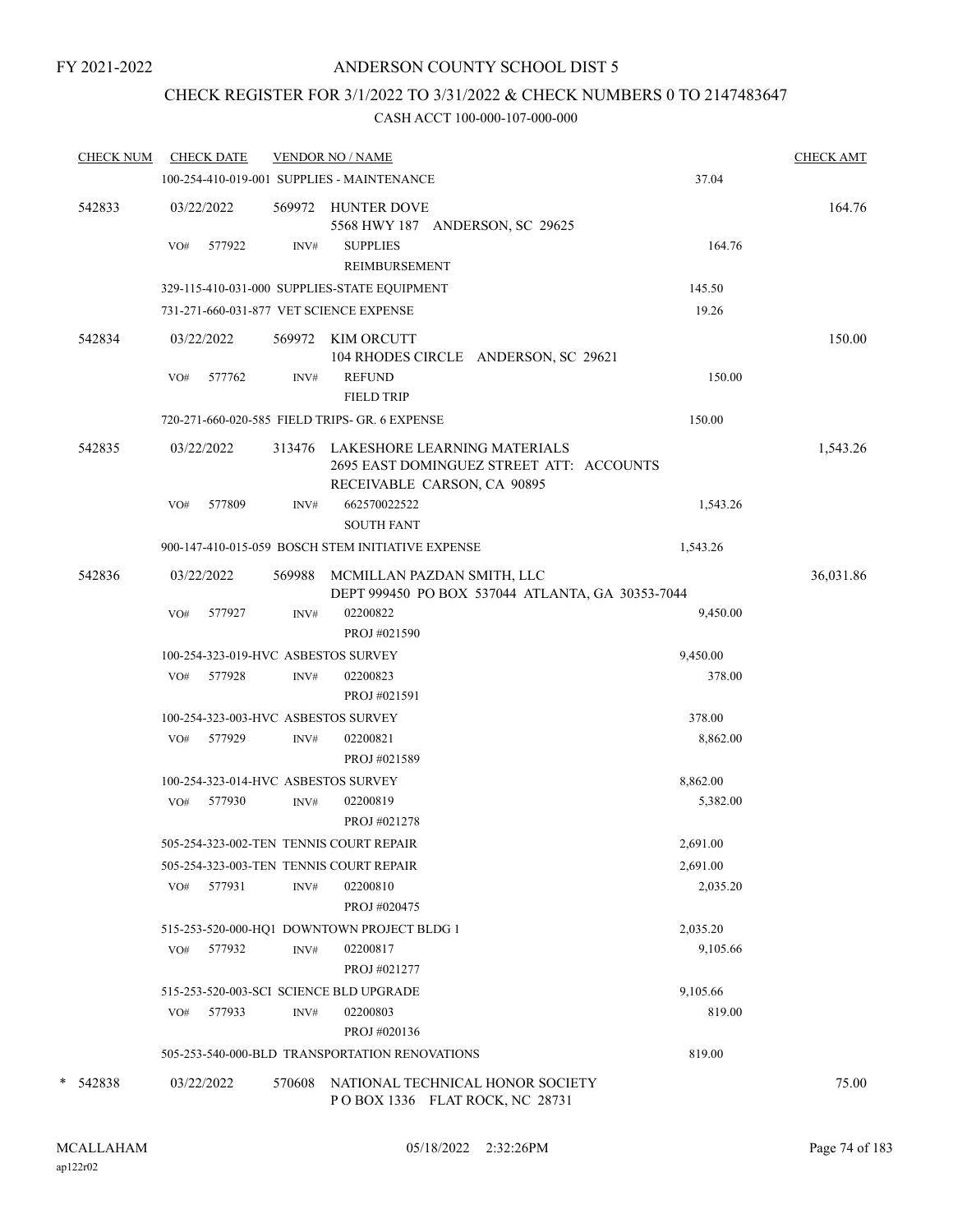# CHECK REGISTER FOR 3/1/2022 TO 3/31/2022 & CHECK NUMBERS 0 TO 2147483647

| <b>CHECK NUM</b> | <b>CHECK DATE</b>                    |        | <b>VENDOR NO / NAME</b>                        |                                                                         |           | <b>CHECK AMT</b> |
|------------------|--------------------------------------|--------|------------------------------------------------|-------------------------------------------------------------------------|-----------|------------------|
|                  | 577816<br>VO#                        | INV#   | 188457<br>CUST #04615                          |                                                                         | 75.00     |                  |
|                  | 731-271-660-031-856 NTHS EXPENSE     |        |                                                |                                                                         | 75.00     |                  |
| 542839           | 03/22/2022                           | 569972 | PAUL CARROLL                                   | 310 PHILLIPS DR PENDLETON, SC 29670                                     |           | 175.00           |
|                  | 577764<br>VO#                        | INV#   | <b>REFUND</b><br><b>DRONE CERTIFICATION</b>    |                                                                         | 175.00    |                  |
|                  |                                      |        | 328-115-312-031-000 PURCHASED SERVICES         |                                                                         | 175.00    |                  |
| 542840           | 03/22/2022                           | 572100 | ANDERSON, SC 29621                             | PLAY SAFE EDUCATIONAL HEALTH<br>713 E GREENVILLE STREET SUITE D BOX 230 |           | 32,879.81        |
|                  | 577822<br>VO#                        | INV#   | 3152022<br>APRIL 15, 2022                      | 14883<br>PO#                                                            | 32,879.81 |                  |
|                  | 100-271-312-002-TRN ATHLETIC TRAINER |        |                                                |                                                                         | 8,750.00  |                  |
|                  | 100-271-312-003-TRN ATHLETIC TRAINER |        |                                                |                                                                         | 18,879.81 |                  |
|                  |                                      |        | 100-271-312-005-TRN MIDDLE SCHOOL TRAINER      |                                                                         | 1,750.00  |                  |
|                  |                                      |        | 100-271-312-006-TRN MIDDLE SCHOOL TRAINER      |                                                                         | 1,750.00  |                  |
|                  |                                      |        | 100-271-312-020-TRN MIDDLE SCHOOL TRAINER      |                                                                         | 1,750.00  |                  |
| 542841           | 03/22/2022                           | 571652 | PROSOURCE LLC                                  | P.O. BOX 5339 GREENVILLE, SC 29606                                      |           | 404.68           |
|                  | VO#<br>577820                        | INV#   | S2453100<br><b>SUPPLIES</b>                    |                                                                         | 292.23    |                  |
|                  |                                      |        | 100-254-410-000-001 MAINT. SUPPLIES-STRUCTURES |                                                                         | 39.88     |                  |
|                  |                                      |        | 100-254-410-002-001 SUPPLIES - MAINTENANCE     |                                                                         | 23.53     |                  |
|                  |                                      |        | 100-254-410-003-001 SUPPLIES - MAINTENANCE     |                                                                         | 23.53     |                  |
|                  |                                      |        | 100-254-410-007-001 SUPPLIES - MAINTENANCE     |                                                                         | 29.45     |                  |
|                  |                                      |        | 100-254-410-015-001 SUPPLIES - MAINTENANCE     |                                                                         | 152.31    |                  |
|                  |                                      |        | 100-254-410-021-001 SUPPLIES - MAINTENANCE     |                                                                         | 23.53     |                  |
|                  | 577821<br>VO#                        | INV#   | S2452150<br><b>SUPPLIES</b>                    |                                                                         | 112.45    |                  |
|                  |                                      |        | 100-254-410-012-001 SUPPLIES - MAINTENANCE     |                                                                         | 112.45    |                  |
| 542842           | 03/22/2022                           | 573746 | PUBLIC CONSULTING GROUP                        | PO BOX 845308 BOSTON, MA 02284-5308                                     |           | 13,932.61        |
|                  | 577926<br>VO#                        | INV#   | 223901<br>00000566.19                          | 16048<br>PO#                                                            | 13,932.61 |                  |
|                  |                                      |        | 283-127-312-000-000 PURCHASED SERVICES         |                                                                         | 13,932.61 |                  |
| 542843           | 03/22/2022                           | 569972 | RONALD KEITH CATON JR                          | 602 ELWOOD DRIVE DUNCAN, SC 29334                                       |           | 100.00           |
|                  | 577782<br>VO#                        | INV#   | MARCH 14<br><b>TL HANNA</b>                    |                                                                         | 100.00    |                  |
|                  |                                      |        | 702-271-660-002-694 WEIGHT ROOM EXPENSE        |                                                                         | 100.00    |                  |
| 542844           | 03/22/2022                           | 563620 |                                                | SC DEPT OF LABOR, LIC & REGULATION                                      |           | 765.00           |
|                  |                                      |        |                                                | PO BOX 11329 COLUMBIA, SC 29211-1329                                    |           |                  |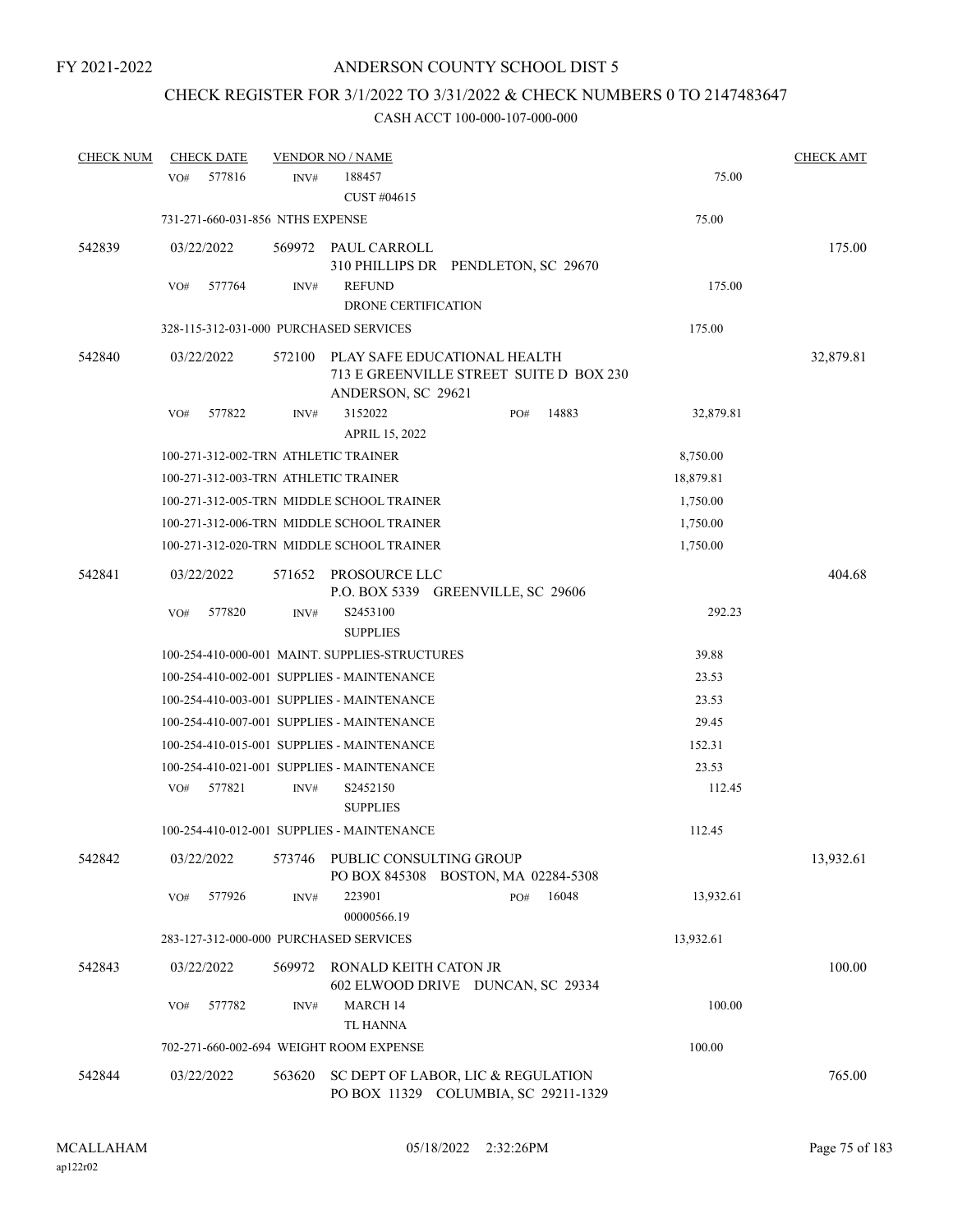# CHECK REGISTER FOR 3/1/2022 TO 3/31/2022 & CHECK NUMBERS 0 TO 2147483647

| <b>CHECK NUM</b> |     | <b>CHECK DATE</b> |                                 | <b>VENDOR NO / NAME</b>                                                          |     |       |           | <b>CHECK AMT</b> |
|------------------|-----|-------------------|---------------------------------|----------------------------------------------------------------------------------|-----|-------|-----------|------------------|
|                  | VO# | 577824            | INV#                            | <b>EXAMS</b><br>COSMETOLOGY                                                      |     |       | 765.00    |                  |
|                  |     |                   |                                 | 328-115-312-031-000 PURCHASED SERVICES                                           |     |       | 765.00    |                  |
| 542845           |     | 03/22/2022        |                                 | 563542 SC FFA ASSOCIATION<br>PO BOX 1746 CLEMSON, SC 29633                       |     |       |           | 10.00            |
|                  | VO# | 577815            | INV#                            | 668925<br><b>SC0003</b>                                                          |     |       | 10.00     |                  |
|                  |     |                   | 731-271-660-031-850 FFA EXPENSE |                                                                                  |     |       | 10.00     |                  |
| 542846           |     | 03/22/2022        |                                 | 451201 SC SCHOOL BOARDS INSURANCE TRUST<br>111 RESEARCH DRIVE COLUMBIA, SC 29203 |     |       |           | 5,000.00         |
|                  | VO# | 577823            | INV#                            | 4288<br><b>CLAIM #PRO35791</b>                                                   | PO# | 16031 | 5,000.00  |                  |
|                  |     |                   |                                 | 100-252-324-000-000 PROPERTY INSURANCE                                           |     |       | 5,000.00  |                  |
| 542847           |     | 03/22/2022        | 572976                          | SENN, MICHAEL**<br>1102 RAVENSWOOD DR ANDERSON, SC 29625                         |     |       |           | 550.00           |
|                  | VO# | 577938            | INV#                            | <b>WESTSIDE</b><br><b>BASKETBALL</b>                                             |     |       | 550.00    |                  |
|                  |     |                   |                                 | 703-271-660-003-753 BASKETBALL GATE EXPENSE                                      |     |       | 550.00    |                  |
| 542848           |     | 03/22/2022        | 569972                          | <b>SHANNON GEER</b><br>2509 DELLWOOD LANE ANDERSON, SC 29621                     |     |       |           | 140.00           |
|                  | VO# | 577765            | INV#                            | <b>REFUND</b>                                                                    |     |       | 140.00    |                  |
|                  |     |                   |                                 | <b>REGISTRATION</b>                                                              |     |       |           |                  |
|                  |     |                   |                                 | 328-115-312-031-000 PURCHASED SERVICES                                           |     |       | 140.00    |                  |
| 542849           |     | 03/22/2022        | 482701                          | SOUTHWOOD PETTY CASH<br>, ---                                                    |     |       |           | 79.05            |
|                  | VO# | 577829            | INV#                            | <b>EXPENSES</b><br><b>REIMBURSEMENT</b>                                          |     |       | 79.05     |                  |
|                  |     |                   |                                 | 721-190-660-021-411 MISCELLANEOUS EXPENSE                                        |     |       | 28.07     |                  |
|                  |     |                   |                                 | 721-190-660-021-443 PHYSICAL ED EXPENSE                                          |     |       | 40.00     |                  |
|                  |     |                   |                                 | 721-190-660-021-658 ORCHESTRA MIDDLE EXPENSE                                     |     |       | 10.98     |                  |
| 542850           |     | 03/22/2022        |                                 | 574096 SUMMIT CONSTRUCTION GROUP LLS<br>101 CONCORD CIRCLE ANDERSON, SC 29621    |     |       |           | 84,910.00        |
|                  | VO# | 577907            | INV#                            | 202161<br><b>MCCANTS</b>                                                         | PO# | 15806 | 9,350.00  |                  |
|                  |     |                   |                                 | 100-254-323-005-SAF HANDICAP SAFETY ISSUE                                        |     |       | 9,350.00  |                  |
|                  | VO# | 577908            | $\text{INV}\#$                  | 202160<br><b>WEST MARKET</b>                                                     | PO# | 15401 | 66,000.00 |                  |
|                  |     |                   | 505-254-540-018-AWN AWNING      |                                                                                  |     |       | 66,000.00 |                  |
|                  | VO# | 577910            | INV#                            | 202163<br><b>CENTERVILLE</b>                                                     |     |       | 2,000.00  |                  |
|                  |     |                   |                                 | 100-254-410-007-001 SUPPLIES - MAINTENANCE                                       |     |       | 2,000.00  |                  |
|                  | VO# | 577911            | INV#                            | 202153<br><b>WHS</b>                                                             |     |       | 2,500.00  |                  |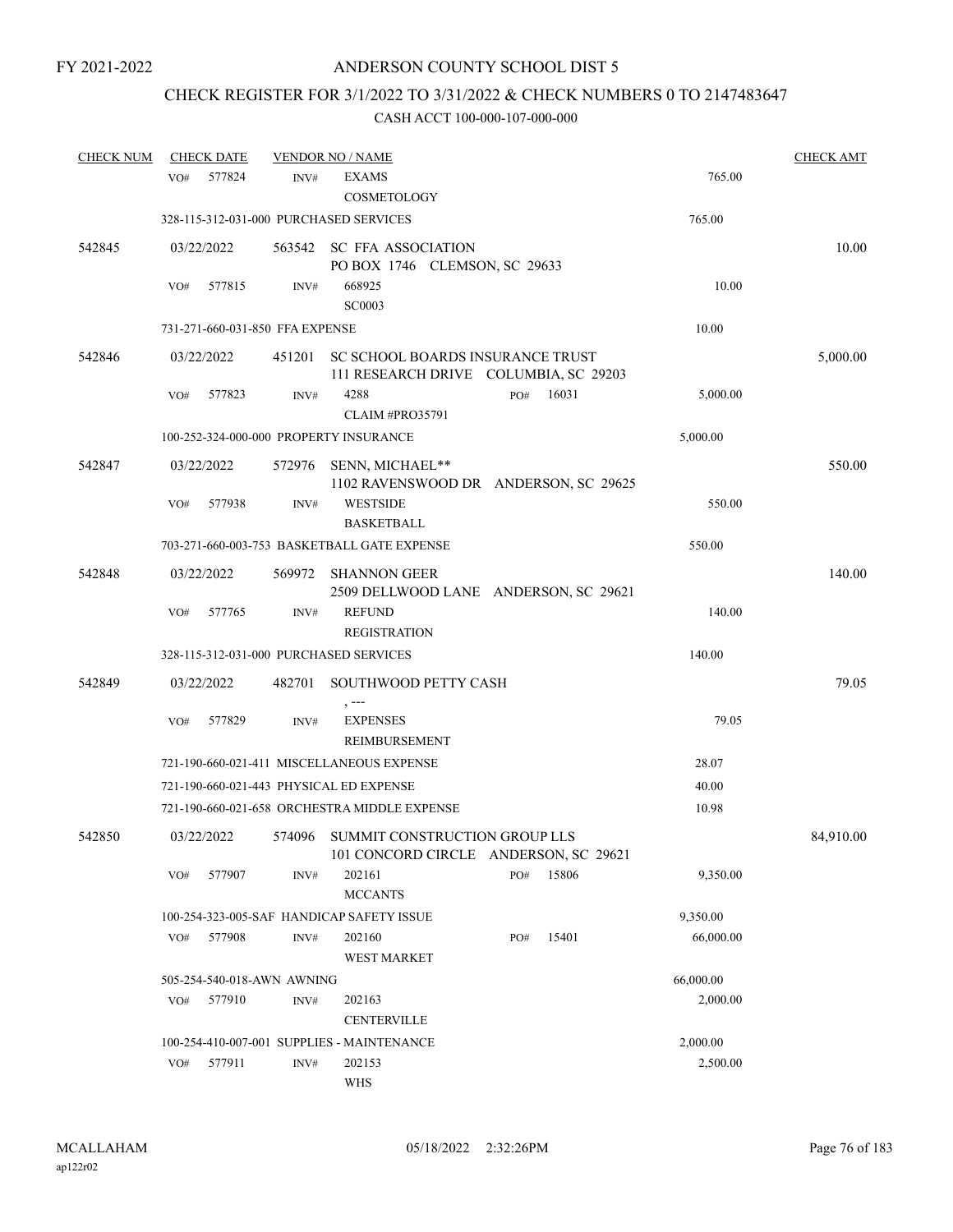# CHECK REGISTER FOR 3/1/2022 TO 3/31/2022 & CHECK NUMBERS 0 TO 2147483647

| <b>CHECK NUM</b> |     | <b>CHECK DATE</b>            |                | <b>VENDOR NO / NAME</b><br>100-254-323-003-400 CONTR SERV-HVAC/ELECT/PLUMBING                          |     |        | 2,500.00 | <b>CHECK AMT</b> |
|------------------|-----|------------------------------|----------------|--------------------------------------------------------------------------------------------------------|-----|--------|----------|------------------|
|                  |     | 577913                       |                | 202157                                                                                                 |     |        |          |                  |
|                  | VO# |                              | $\text{INV}\#$ | <b>TLH</b>                                                                                             |     |        | 1,100.00 |                  |
|                  |     |                              |                | 100-254-323-002-400 CONTR SERV-HVAC/ELECT/PLUMBING                                                     |     |        | 1,100.00 |                  |
|                  | VO# | 577915                       | INV#           | 202155                                                                                                 |     |        | 180.00   |                  |
|                  |     |                              |                | <b>TLH</b>                                                                                             |     |        |          |                  |
|                  |     |                              |                | 100-254-323-002-400 CONTR SERV-HVAC/ELECT/PLUMBING                                                     |     | 180.00 |          |                  |
|                  | VO# | 577916                       | INV#           | 202156<br><b>DISTRICT OFFICE</b>                                                                       |     |        | 180.00   |                  |
|                  |     |                              |                | 100-254-323-000-400 CONTRACT SRVS.-HVAC                                                                |     |        | 180.00   |                  |
|                  | VO# | 577917                       | INV#           | 202164                                                                                                 |     |        | 1,800.00 |                  |
|                  |     |                              |                | <b>DISTRICT OFFICE</b>                                                                                 |     |        |          |                  |
|                  |     |                              |                | 505-253-540-000-BLD TRANSPORTATION RENOVATIONS                                                         |     |        | 1,800.00 |                  |
|                  | VO# | 577918                       | INV#           | 202154                                                                                                 |     |        | 1,800.00 |                  |
|                  |     |                              |                | <b>ADULT ED</b>                                                                                        |     |        |          |                  |
|                  |     |                              |                | 100-254-323-023-400 CONTR SERV.-HVAC/ELECT/PLUMBING                                                    |     |        | 1,800.00 |                  |
| 542851           |     | 03/22/2022                   | 572122         | THE ELECTRIC CITY NEWS<br>POBOX 1015 ANDERSON, SC 29622                                                |     |        |          | 675.00           |
|                  | VO# | 577832                       | INV#           | 7997<br><b>SPORTS ADS</b>                                                                              |     |        | 675.00   |                  |
|                  |     |                              |                | 100-263-360-000-000 PRINTING AND BINDING                                                               |     |        | 675.00   |                  |
| 542852           |     | 03/22/2022                   | 576122         | THERE IS HOPE COUNSELING, LLC<br>ROYCE V. MILLER 144 THOMAS GREEN BLVD, SUITE<br>223 CLEMSON, SC 29631 |     |        |          | 1,575.00         |
|                  | VO# | 577904                       | INV#           | 161817<br><b>SERVICES</b>                                                                              | PO# | 15430  | 1,575.00 |                  |
|                  |     |                              |                | 237-128-313-002-021 STUDENT SERVICES/ COUNSELOR                                                        |     |        | 787.50   |                  |
|                  |     |                              |                | 237-128-313-003-021 STUDENT SERVICES/ COUNSELOR                                                        |     |        | 787.50   |                  |
| 542853           |     | 03/22/2022                   | 576283         | TRACTOR SUPPLY COMPANY<br>DEPT 30 - 1205692138 PO BOX 70612 PHILADELPHIA,<br>PA 19176-0612             |     |        |          | 457.03           |
|                  | VO# | 577836                       | INV#           | <b>PURCHASES</b><br>ACCT#0569 2138                                                                     |     |        | 457.03   |                  |
|                  |     | 131-115-410-031-000 SUPPLIES |                |                                                                                                        |     |        | 228.90   |                  |
|                  |     |                              |                | 329-115-410-031-000 SUPPLIES-STATE EQUIPMENT                                                           |     |        | 228.13   |                  |
| 542854           |     | 03/22/2022                   | 564442         | UNITED CHEMICAL & SUPPLY CO<br>POBOX 5066 ATT: ACCOUNTS RECEIVABLE<br>GREENVILLE, SC 29606             |     |        |          | 4,926.24         |
|                  | VO# | 577837                       | INV#           | 641557<br><b>SUPPLIES</b>                                                                              |     |        | 142.59   |                  |
|                  |     |                              |                | 100-254-410-000-001 MAINT. SUPPLIES-STRUCTURES                                                         |     |        | 142.59   |                  |
|                  | VO# | 577838                       | INV#           | 640613-2<br><b>SUPPLIES</b>                                                                            | PO# | 15414  | 4,783.65 |                  |
|                  |     |                              |                | 600-000-171-000-000 FOOD SERV. - INVEN. SUPPLIES                                                       |     |        | 4,783.65 |                  |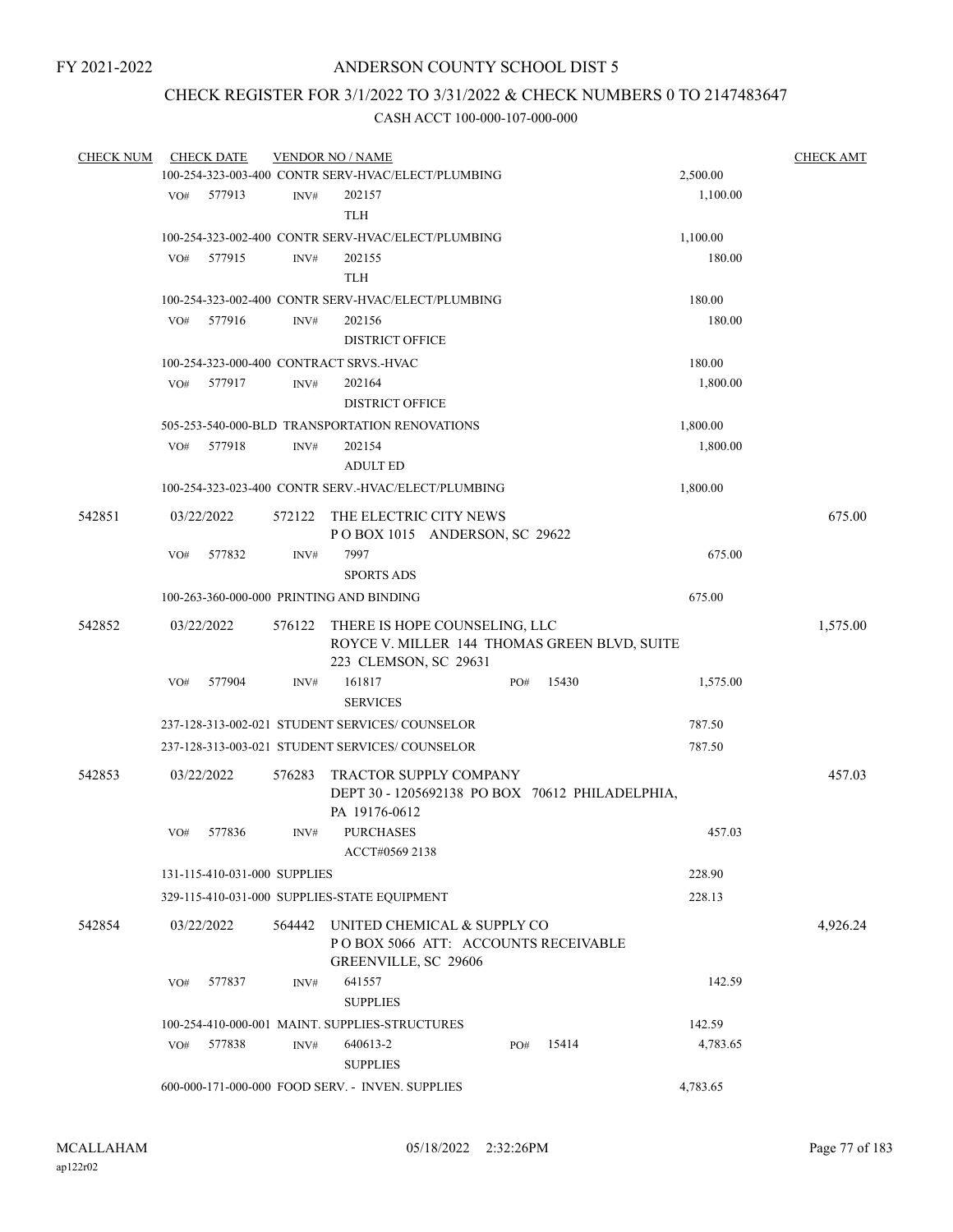# CHECK REGISTER FOR 3/1/2022 TO 3/31/2022 & CHECK NUMBERS 0 TO 2147483647

| <b>CHECK NUM</b> | <b>CHECK DATE</b>                      |            | <b>VENDOR NO / NAME</b>                                                                      |     |       |           | <b>CHECK AMT</b> |
|------------------|----------------------------------------|------------|----------------------------------------------------------------------------------------------|-----|-------|-----------|------------------|
| 542855           | 03/22/2022                             | 573815     | UNITED REFRIGERATION, INC<br>PO BOX 740703 ATLANTA, GA 30374-0703                            |     |       |           | 122.93           |
|                  | 577839<br>VO#                          | INV#       | 83393093<br><b>SUPPLIES</b>                                                                  |     |       | 93.55     |                  |
|                  |                                        |            | 100-254-410-002-001 SUPPLIES - MAINTENANCE                                                   |     |       | 93.55     |                  |
|                  | 577840<br>VO#                          | INV#       | 83439308                                                                                     |     |       | 29.38     |                  |
|                  |                                        |            | <b>SUPPLIES</b>                                                                              |     |       |           |                  |
|                  |                                        |            | 100-254-410-010-001 SUPPLIES - MAINTENANCE                                                   |     |       | 29.38     |                  |
| 542856           | 03/22/2022                             | 577188     | VALARIE A. SIMS<br>V'S LAND YACHT LLC 208 SYCAMORE STREET<br>ANDERSON, SC 29625              |     |       |           | 1,300.00         |
|                  | 577841<br>VO#                          | INV#       | 3/16 CHARTER                                                                                 |     |       | 1,300.00  |                  |
|                  |                                        |            | <b>CHARLESTON</b>                                                                            |     |       |           |                  |
|                  | 207-271-333-031-001 COMPETITION TRAVEL |            |                                                                                              |     |       | 1,300.00  |                  |
| 542857           | 03/22/2022                             | 526450     | WARD'S NATURAL SCIENCE<br>POBOX 644312 ATT: ACCOUNTS RECEIVABLE<br>PITTSBURGH, PA 15264-4312 |     |       |           | 1,356.75         |
|                  | 577842<br>VO#                          | INV#       | 8807610951<br>8807656500                                                                     | PO# | 15828 | 1,356.75  |                  |
|                  |                                        |            | 329-115-410-031-000 SUPPLIES-STATE EQUIPMENT                                                 |     |       | 1,338.56  |                  |
|                  |                                        |            | 329-115-410-031-000 SUPPLIES-STATE EQUIPMENT                                                 |     |       | 18.19     |                  |
| 542858           | 03/22/2022                             | 573864     | WELLS FARGO VENDOR FIN SERV<br>PO BOX 105743 ATLANTA, GA 30348-5743                          |     |       |           | 809.46           |
|                  | 577843<br>VO#                          | INV#       | 5019291969                                                                                   | PO# | 15003 | 226.31    |                  |
|                  |                                        |            | <b>COPIER</b>                                                                                |     |       |           |                  |
|                  |                                        |            | 100-255-323-000-000 CONTRACTED SERVICES                                                      |     |       | 226.31    |                  |
|                  | 577844<br>VO#                          | INV#       | 5019276569<br><b>COPIER</b>                                                                  | PO# | 15084 | 369.15    |                  |
|                  | 100-113-410-020-000 SUPPLIES           |            |                                                                                              |     |       | 369.15    |                  |
|                  | 577845<br>VO#                          | INV#       | 5019337922<br><b>COPIER</b>                                                                  | PO# | 15085 | 214.00    |                  |
|                  | 100-112-410-017-000 SUPPLIES           |            |                                                                                              |     |       | 214.00    |                  |
| 542859           | 03/22/2022                             | 571803     | ZOHO CORPORATION<br>PO BOX 894926 LOS ANGELES, CA 90189-4926                                 |     |       |           | 12,102.30        |
|                  | 577847<br>VO#                          | INV#       | 2329210<br><b>SUBSCRIPTIONS</b>                                                              | PO# | 15963 | 12,102.30 |                  |
|                  |                                        |            | 100-266-445-000-000 SOFTWARE TECHNOLOGY                                                      |     |       | 12,102.30 |                  |
| 542860           | 03/24/2022                             | 563627 ACT |                                                                                              |     |       |           | 990.00           |
|                  |                                        |            | FINANCE PO BOX 4072 IOWA CITY, IA 52243-4072                                                 |     |       |           |                  |
|                  | 577963<br>VO#                          | INV#       | 17665<br><b>TESTING</b>                                                                      | PO# | 16054 | 990.00    |                  |
|                  |                                        |            | 319-221-312-000-000 PURCHASED SERVICES-TESTING                                               |     |       | 990.00    |                  |
| 542861           | 03/24/2022                             | 570956     | ADI<br>25429 NETWORK PLACE CHICAGO, IL 60673-1254                                            |     |       |           | 897.74           |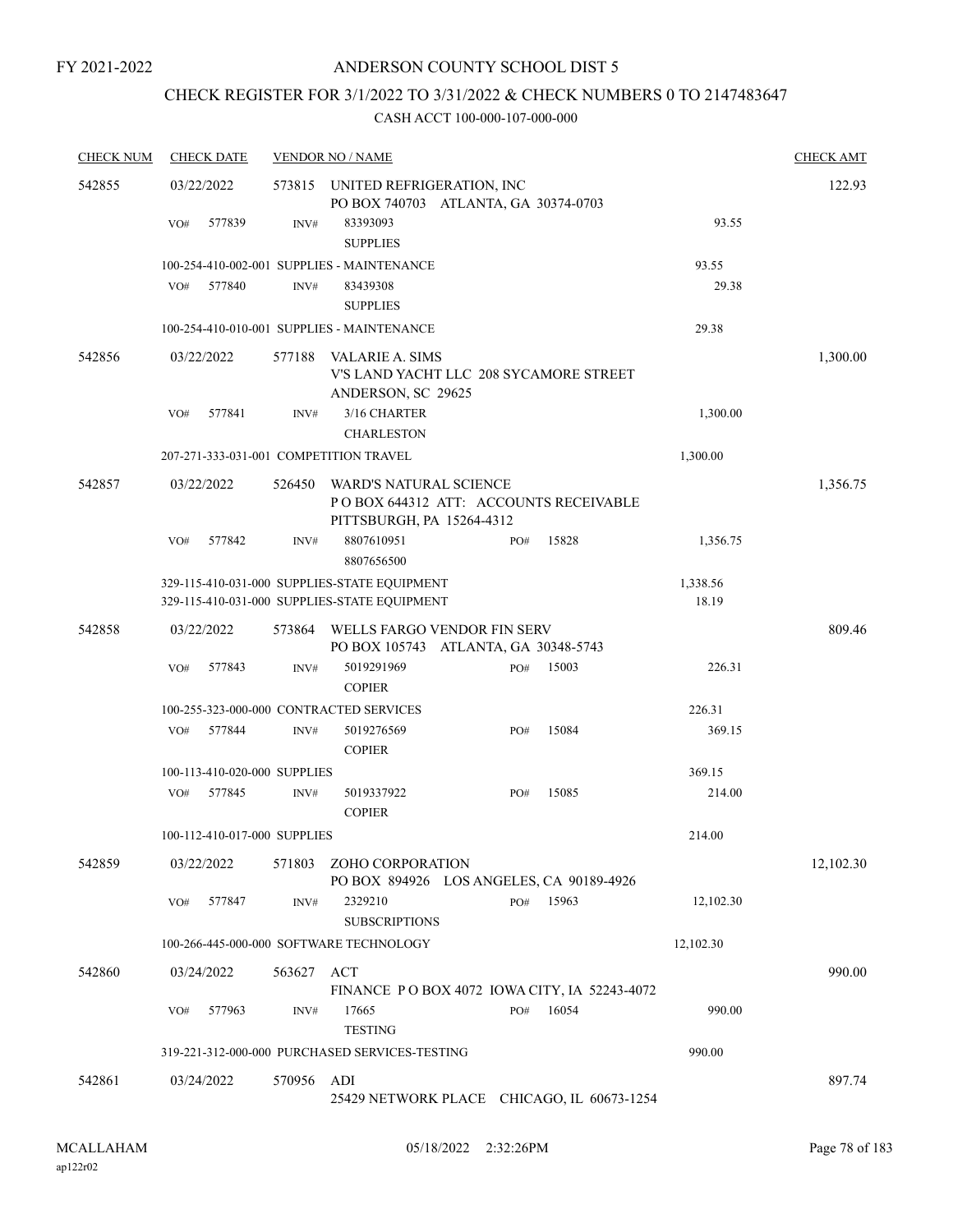# CHECK REGISTER FOR 3/1/2022 TO 3/31/2022 & CHECK NUMBERS 0 TO 2147483647

| <b>CHECK NUM</b> |     | <b>CHECK DATE</b>            |        | <b>VENDOR NO / NAME</b>                                                                                |     |       |          | <b>CHECK AMT</b> |
|------------------|-----|------------------------------|--------|--------------------------------------------------------------------------------------------------------|-----|-------|----------|------------------|
|                  | VO# | 577964                       | INV#   | CW9CDY01<br><b>TECHNOLOGY</b>                                                                          | PO# | 15805 | 489.91   |                  |
|                  |     |                              |        | 100-266-345-000-000 TECHNOLOGY INFRASTRUCTURE                                                          |     |       | 489.91   |                  |
|                  | VO# | 577973                       | INV#   | DM3XBX01<br><b>TECHNOLOGY</b>                                                                          | PO# | 15973 | 407.83   |                  |
|                  |     |                              |        | 100-266-314-000-000 REPAIRS TO EQUIPMENT                                                               |     |       | 407.83   |                  |
|                  |     |                              |        |                                                                                                        |     |       |          |                  |
| 542862           |     | 03/24/2022                   | 109250 | AMERICAN PRINTING HOUSE FOR THE BLIND<br>POBOX 6085 1839 FRANKFORT AVENUE LOUISVILLE,<br>KY 40206-0085 |     |       |          | 1,486.45         |
|                  | VO# | 577974                       | INV#   | A077327<br>CUST #0011370                                                                               | PO# | 15977 | 1,422.55 |                  |
|                  |     |                              |        | 900-161-410-000-063 AUTISM SPEAKS EXPENSE - L LIPSCOMB                                                 |     |       | 1,422.55 |                  |
|                  | VO# | 577975                       | INV#   | A074258<br>CUST #0011370                                                                               | PO# | 15378 | 63.90    |                  |
|                  |     | 203-127-410-000-000 SUPPLIES |        |                                                                                                        |     |       | 63.90    |                  |
| 542863           |     | 03/24/2022                   | 110960 | ANDERSON AREA YMCA<br>201 EAST REED ROAD ANDERSON, SC 29621                                            |     |       |          | 1,000.00         |
|                  | VO# | 577976                       | INV#   | <b>GOLF CLASSIC</b><br><b>SPONSORSHIP</b>                                                              |     |       | 1,000.00 |                  |
|                  |     |                              |        | 100-390-410-000-000 SUPPLIES AND MATERIALS                                                             |     |       | 1,000.00 |                  |
| 542864           |     | 03/24/2022                   | 570950 | ANDERSON COUNTY SHERIFF'S OFFICE<br>ATTN: JAMIE LAZAR 305 CAMSON ROAD                                  |     |       |          | 752.50           |
|                  | VO# | 577968                       | INV#   | ANDERSON, SC 29621<br><b>MARCH 18</b>                                                                  |     |       | 105.00   |                  |
|                  |     |                              |        | TLH SOFTBALL                                                                                           |     |       |          |                  |
|                  |     |                              |        | 702-271-660-002-686 SOFTBALL GATE RECEIPTS EXPENSE                                                     |     |       | 105.00   |                  |
|                  | VO# | 577969                       | INV#   | MARCH 21<br><b>TL HANNA</b>                                                                            |     |       | 157.50   |                  |
|                  |     |                              |        | 702-271-660-002-690 BASEBALL GATE RECEIPTS EXPENSE                                                     |     |       | 78.75    |                  |
|                  |     |                              |        | 702-271-660-002-742 LACROSSE GATE EXPENSE                                                              |     |       | 78.75    |                  |
|                  | VO# | 577970                       | INV#   | MARCH 19<br>TLH BASEBALL                                                                               |     |       | 175.00   |                  |
|                  |     |                              |        | 702-271-660-002-690 BASEBALL GATE RECEIPTS EXPENSE                                                     |     |       | 175.00   |                  |
|                  | VO# | 577971                       | INV#   | <b>MARCH 18</b><br><b>TLH SOCCER</b>                                                                   |     |       | 122.50   |                  |
|                  |     |                              |        | 702-271-660-002-745 SOCCER GATE RECEIPTS EXPENSE                                                       |     |       | 122.50   |                  |
|                  | VO# | 577972                       | INV#   | <b>MARCH 19</b><br>WHS BASEBALL                                                                        |     |       | 192.50   |                  |
|                  |     |                              |        | 703-271-660-003-690 BASEBALL GATE RECEIPTS EXPENSE                                                     |     |       | 192.50   |                  |
| 542865           |     | 03/24/2022                   | 576935 | ARTEMAX INC                                                                                            |     |       |          | 562.00           |
|                  |     |                              |        | 16000 W. ROGERS DR, SUITE 100 NEW BERLIN, WI<br>53151                                                  |     |       |          |                  |
|                  | VO# | 577977                       | INV#   | C121050706<br><b>NEVITT FOREST</b>                                                                     |     |       | 429.00   |                  |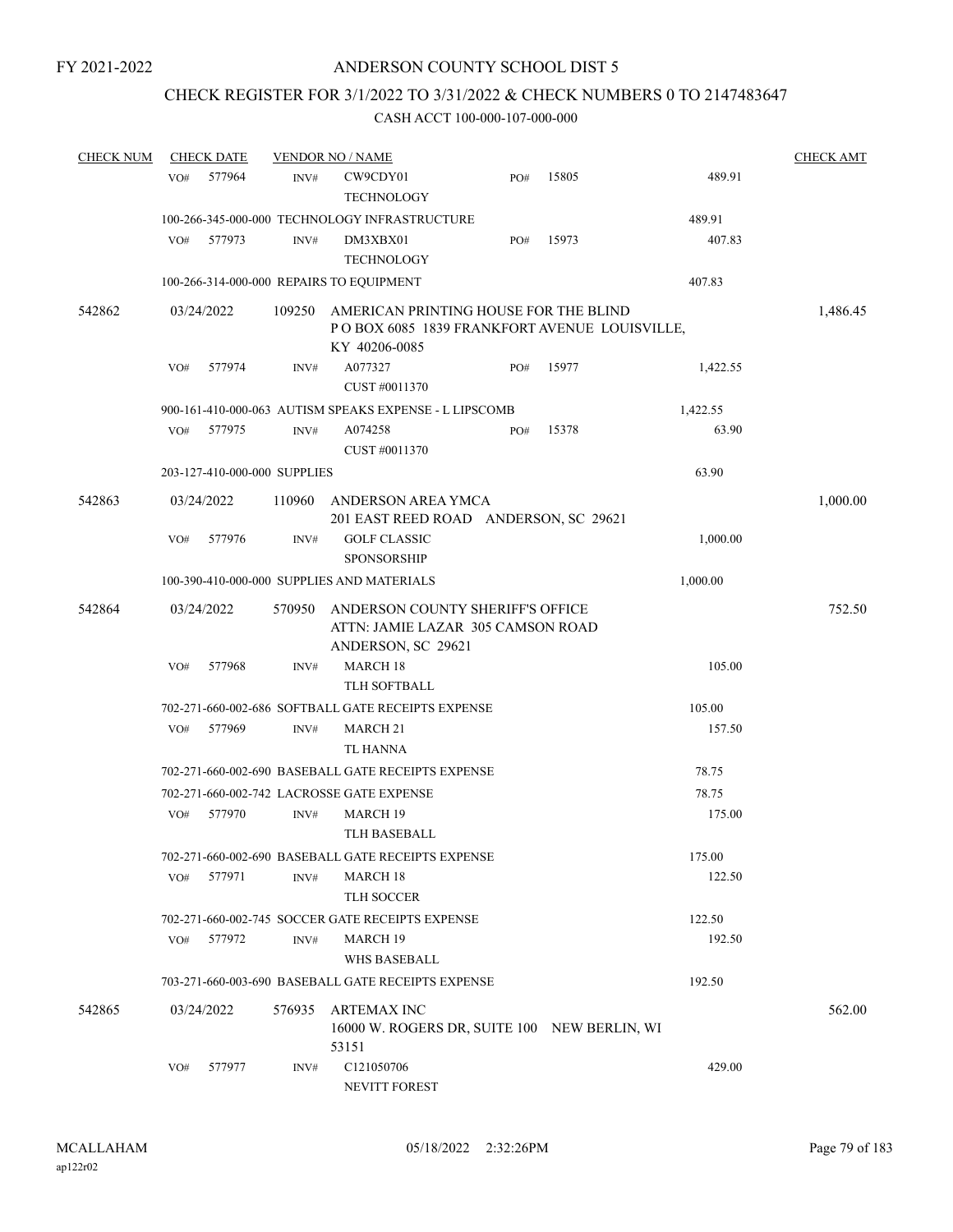# CHECK REGISTER FOR 3/1/2022 TO 3/31/2022 & CHECK NUMBERS 0 TO 2147483647

| <b>CHECK NUM</b> |     | <b>CHECK DATE</b>            |        | <b>VENDOR NO / NAME</b>                                                                            |     |                                       |           | <b>CHECK AMT</b> |
|------------------|-----|------------------------------|--------|----------------------------------------------------------------------------------------------------|-----|---------------------------------------|-----------|------------------|
|                  |     | 100-112-410-012-000 SUPPLIES |        |                                                                                                    |     |                                       | 429.00    |                  |
|                  | VO# | 577978                       | INV#   | C121048641<br><b>NEVITT FOREST</b>                                                                 |     |                                       | 133.00    |                  |
|                  |     | 100-112-410-012-000 SUPPLIES |        |                                                                                                    |     |                                       | 133.00    |                  |
| 542866           |     | 03/24/2022                   | 125000 | ATCHISON TRANSPORTATION SERVICES, INC<br>POBOX 1728 SPARTANBURG, SC 29304                          |     |                                       |           | 400.00           |
|                  | VO# | 577979                       | INV#   | <b>CONCORD ELEM</b><br><b>CHARTER #278673</b>                                                      |     |                                       | 400.00    |                  |
|                  |     |                              |        | 709-271-660-009-355 FIELD TRIPS GRADE 5 EXPENSE                                                    |     |                                       | 400.00    |                  |
| 542867           |     | 03/24/2022                   | 566585 | BANK OF AMERICA<br>WILMINGTON, DE 19886-5731                                                       |     | PO BOX 15731 ATT: ACCOUNTS RECEIVABLE |           | 11,395.07        |
|                  | VO# | 578085                       | INV#   | <b>PURCHASES</b><br>7426, 7779, 1172                                                               |     |                                       | 11,395.07 |                  |
|                  |     |                              |        | 100-254-540-000-001 EQUIPMENT - MAINTENANCE                                                        |     |                                       | 22.71     |                  |
|                  |     | 201-223-410-000-000 SUPPLIES |        |                                                                                                    |     |                                       | 52.00     |                  |
|                  |     |                              |        | 201-224-333-007-000 TRIPS AND CONFERENCES                                                          |     |                                       | 1,578.50  |                  |
|                  |     |                              |        | 201-224-333-007-000 TRIPS AND CONFERENCES                                                          |     |                                       | 79.00     |                  |
|                  |     |                              |        | 263-188-410-000-ARP ARP HOMELESS - SUPPLIES                                                        |     |                                       | 8,341.52  |                  |
|                  |     | 600-256-410-000-000 SUPPLIES |        |                                                                                                    |     |                                       | 383.06    |                  |
|                  |     |                              |        | 900-188-410-000-006 HOMELESS SUPPLIES                                                              |     |                                       | 938.28    |                  |
| 542868           |     | 03/24/2022                   | 569356 | <b>BATTERIES PLUS - 251</b><br>3319-D NORTH MAIN ST ATT: ACCOUNTS<br>RECEIVABLE ANDERSON, SC 29621 |     |                                       |           | 768.37           |
|                  | VO# | 577980                       | INV#   | P49716589<br><b>SUPPLIES</b>                                                                       | PO# | 16008                                 | 768.37    |                  |
|                  |     |                              |        | 100-266-314-000-000 REPAIRS TO EQUIPMENT                                                           |     |                                       | 768.37    |                  |
| 542869           |     | 03/24/2022                   | 574045 | <b>BORDEN DAIRY</b><br>PO BOX 208769 DALLAS, TX 75320-8769                                         |     |                                       |           | 41,223.12        |
|                  | VO# | 577981                       | INV#   | <b>FEB 2022</b><br>CUST#138365                                                                     |     |                                       | 41,223.12 |                  |
|                  |     | 100-271-410-002-000 SUPPLIES |        |                                                                                                    |     |                                       | 809.10    |                  |
|                  |     | 600-256-460-002-000 FOOD     |        |                                                                                                    |     |                                       | 2,085.61  |                  |
|                  |     | 600-256-460-003-000 FOOD     |        |                                                                                                    |     |                                       | 2,277.72  |                  |
|                  |     | 600-256-460-005-000 FOOD     |        |                                                                                                    |     |                                       | 1,715.73  |                  |
|                  |     | 600-256-460-006-000 FOOD     |        |                                                                                                    |     |                                       | 3,442.20  |                  |
|                  |     | 600-256-460-007-000 FOOD     |        |                                                                                                    |     |                                       | 2,648.67  |                  |
|                  |     | 600-256-460-008-000 FOOD     |        |                                                                                                    |     |                                       | 3,797.55  |                  |
|                  |     | 600-256-460-009-000 FOOD     |        |                                                                                                    |     |                                       | 2,179.57  |                  |
|                  |     | 600-256-460-010-000 FOOD     |        |                                                                                                    |     |                                       | 2,516.69  |                  |
|                  |     | 600-256-460-011-000 FOOD     |        |                                                                                                    |     |                                       | 2,650.44  |                  |
|                  |     |                              |        |                                                                                                    |     |                                       |           |                  |
|                  |     | 600-256-460-012-000 FOOD     |        |                                                                                                    |     |                                       | 2,375.11  |                  |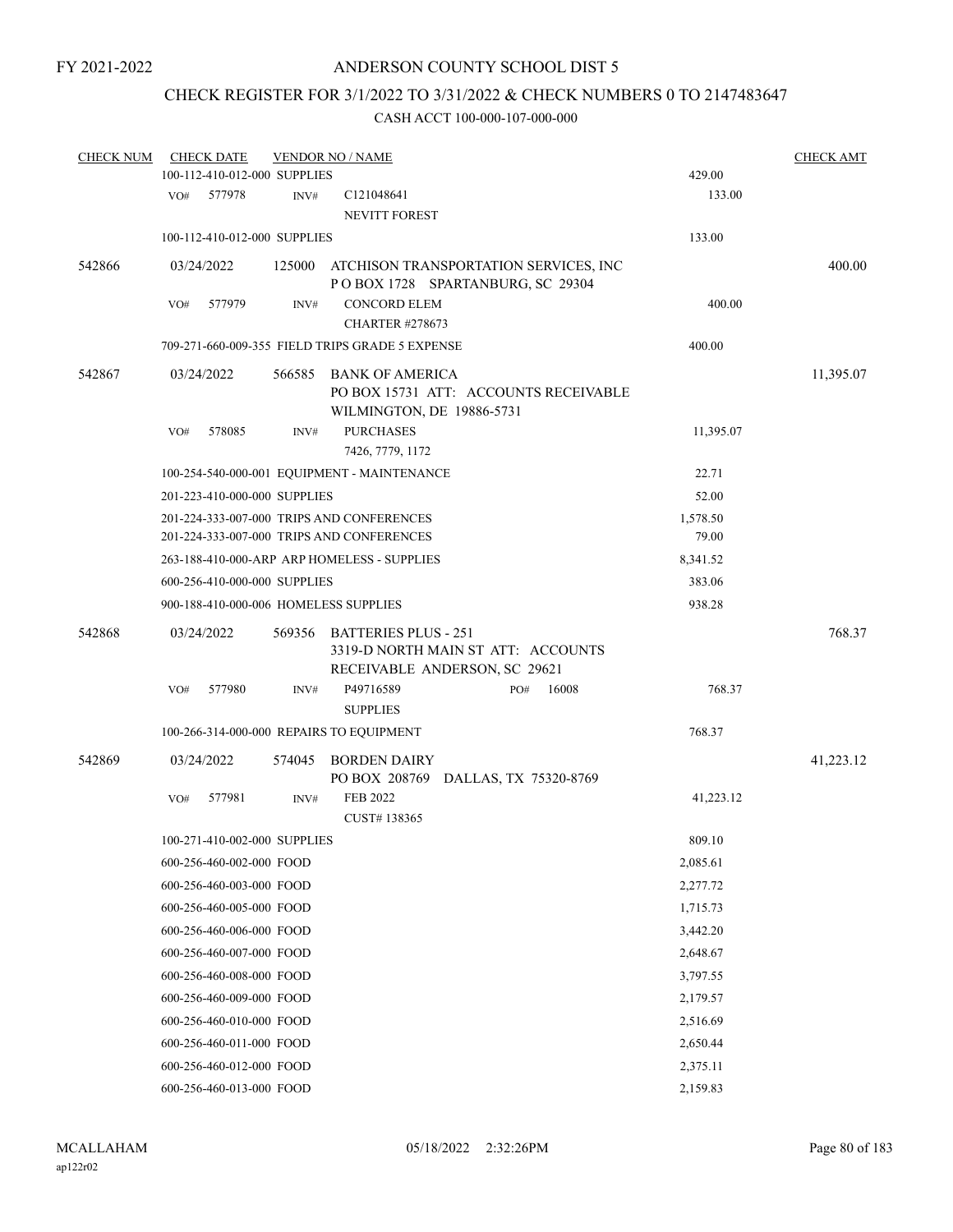# ANDERSON COUNTY SCHOOL DIST 5

# CHECK REGISTER FOR 3/1/2022 TO 3/31/2022 & CHECK NUMBERS 0 TO 2147483647

| <b>CHECK NUM</b> | <b>CHECK DATE</b>                        |        | <b>VENDOR NO / NAME</b>                                                            |          | <b>CHECK AMT</b> |
|------------------|------------------------------------------|--------|------------------------------------------------------------------------------------|----------|------------------|
|                  | 600-256-460-014-000 FOOD                 |        |                                                                                    | 2,332.75 |                  |
|                  | 600-256-460-015-000 FOOD                 |        |                                                                                    | 721.12   |                  |
|                  | 600-256-460-016-000 FOOD                 |        |                                                                                    | 1,530.72 |                  |
|                  | 600-256-460-017-000 FOOD                 |        |                                                                                    | 2,094.11 |                  |
|                  | 600-256-460-018-000 FOOD                 |        |                                                                                    | 1,201.58 |                  |
|                  | 600-256-460-019-000 FOOD                 |        |                                                                                    | 2,193.56 |                  |
|                  | 600-256-460-020-000 FOOD                 |        |                                                                                    | 1,559.85 |                  |
|                  | 600-256-460-021-000 FOOD                 |        |                                                                                    | 637.54   |                  |
|                  | 631-256-460-031-000 PURCHASED FOOD       |        |                                                                                    | 293.67   |                  |
| 542870           | 03/24/2022                               | 564814 | BROOKWOOD FARMS, INC<br>POBOX 277 ATT: ACCOUNTS RECEIVABLE SILER<br>CITY, NC 27344 |          | 1,450.00         |
|                  | 577982<br>VO#                            | INV#   | 0138483<br><b>FOOD</b>                                                             | 1,450.00 |                  |
|                  |                                          |        | 600-000-172-000-000 FOOD SERV INVEN. FOOD                                          | 1,450.00 |                  |
| 542871           | 03/24/2022                               |        | 568535 CHAMPION COACH, INC.<br>145 BEN HAMBY LANE GREENVILLE, SC 29615             |          | 7,260.00         |
|                  | 577984<br>VO#                            | INV#   | 47022<br><b>CENTERVILLE ELEM</b>                                                   | 3,890.00 |                  |
|                  |                                          |        | 707-190-660-007-353 FIELD TRIPS GRADE 3 EXPENSE                                    | 3,890.00 |                  |
|                  | 577985<br>VO#                            | INV#   | 47088<br><b>CENTERVILLE ELEM</b>                                                   | 3,370.00 |                  |
|                  |                                          |        | 707-190-660-007-355 FIELD TRIPS GRADE 5 EXPENSE                                    | 3,370.00 |                  |
| 542872           | 03/24/2022                               | 571713 | CHANDLER, JOSEPH M**<br>615 CHICKASAW DRIVE WESTMINISTER, SC 29693                 |          | 123.40           |
|                  | 577959<br>VO#                            | INV#   | MARCH 19<br><b>WHS BASEBALL</b>                                                    | 123.40   |                  |
|                  |                                          |        | 703-271-660-003-690 BASEBALL GATE RECEIPTS EXPENSE                                 | 123.40   |                  |
| 542873           | 03/24/2022                               | 568558 | <b>CHARTER COMMUNICATIONS</b><br>PO BOX 94188 PALATINE, IL 60094-4188              |          | 2,710.34         |
|                  | 577986<br>VO#                            | INV#   | 0867030030922<br><b>SERVICE</b>                                                    | 2,399.00 |                  |
|                  | 100-266-340-000-000 TELEPHONE            |        |                                                                                    | 2,399.00 |                  |
|                  | 577987<br>VO#                            | INV#   | 06637208030622<br><b>SERVICE</b>                                                   | 311.34   |                  |
|                  | 100-266-340-000-000 TELEPHONE            |        |                                                                                    | 311.34   |                  |
| 542874           | 03/24/2022                               | 198651 | DELL MARKETING<br>PO BOX 534118 ATT: ACCOUNTS RECEIVABLE<br>ATLANTA, GA 30353-4118 |          | 591.07           |
|                  | VO#<br>577989                            | INV#   | 10568919042<br>15983<br>PO#<br><b>SUPPLIES</b>                                     | 591.07   |                  |
|                  | 100-266-314-000-000 REPAIRS TO EQUIPMENT |        |                                                                                    | 591.07   |                  |
| 542875           | 03/24/2022                               |        | 211302 DUKE ENERGY                                                                 |          | 7,533.32         |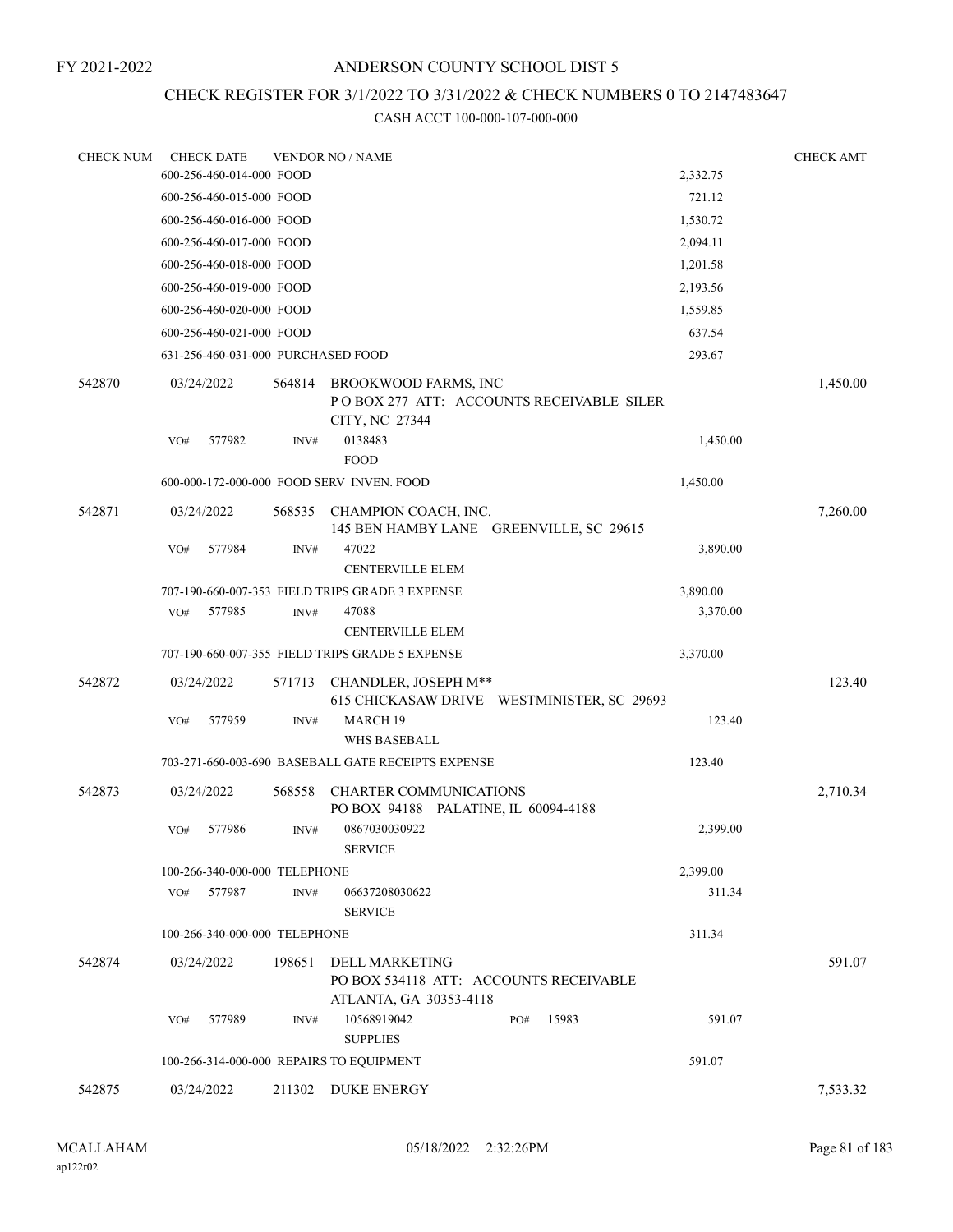# ANDERSON COUNTY SCHOOL DIST 5

# CHECK REGISTER FOR 3/1/2022 TO 3/31/2022 & CHECK NUMBERS 0 TO 2147483647

| <b>CHECK NUM</b> |            | <b>CHECK DATE</b> |                              | <b>VENDOR NO / NAME</b>                                                  |          | <b>CHECK AMT</b> |
|------------------|------------|-------------------|------------------------------|--------------------------------------------------------------------------|----------|------------------|
|                  |            |                   |                              | PO BOX 1094 CHARLOTTE, NC 28201-1094                                     |          |                  |
|                  | VO#        | 578096            | INV#                         | 910033649077                                                             | 90.17    |                  |
|                  |            |                   |                              | <b>UTILITIES</b>                                                         |          |                  |
|                  |            |                   |                              | 100-254-470-023-000 ENERGY-ELECTRICITY & WATER                           | 90.17    |                  |
|                  | VO#        | 578097            | INV#                         | 910033744835                                                             | 3,580.04 |                  |
|                  |            |                   |                              | <b>UTILITIES</b>                                                         |          |                  |
|                  |            |                   |                              | 100-254-470-016-000 ENERGY-ELECTRICITY & WATER                           | 3,580.04 |                  |
|                  | VO#        | 578098            | INV#                         | 910033792875                                                             | 3,863.11 |                  |
|                  |            |                   |                              | <b>UTILITIES</b>                                                         |          |                  |
|                  |            |                   |                              | 100-254-470-001-000 ENERGY-ELECTRICITY & WATER                           | 3,863.11 |                  |
| 542876           | 03/24/2022 |                   |                              | 576569 EGROUP HOLDING COMPANY, LLC<br>PO BOX 38 MOUNT PLEASANT, SC 29465 |          | 857.51           |
|                  | VO#        | 577991            | INV#                         | 25079                                                                    | 857.51   |                  |
|                  |            |                   |                              | <b>AZURE JAN-MARCH</b>                                                   |          |                  |
|                  |            |                   |                              | 100-266-345-000-000 TECHNOLOGY INFRASTRUCTURE                            | 857.51   |                  |
| 542877           | 03/24/2022 |                   | 563495                       | ELECTRIC CITY UTILITIES                                                  |          | 5,458.72         |
|                  |            |                   |                              | CITY OF ANDERSON 601 SOUTH MAIN ST                                       |          |                  |
|                  |            |                   |                              | ANDERSON, SC 29624                                                       |          |                  |
|                  | VO#        | 578092            | INV#                         | 145157672                                                                | 1,128.56 |                  |
|                  |            |                   |                              | <b>UTILITIES</b>                                                         |          |                  |
|                  |            |                   |                              | 100-254-470-009-000 ENERGY-ELECTRICITY & WATER                           | 1,128.56 |                  |
|                  | VO#        | 578093            | INV#                         | 125257581                                                                | 1,500.28 |                  |
|                  |            |                   |                              | <b>UTILITIES</b>                                                         |          |                  |
|                  |            |                   |                              | 100-254-470-014-000 ENERGY-ELECTRICITY & WATER                           | 1,500.28 |                  |
|                  | VO#        | 578094            | INV#                         | 165357731                                                                | 164.72   |                  |
|                  |            |                   |                              | <b>UTILITIES</b>                                                         |          |                  |
|                  |            |                   |                              | 100-254-470-023-000 ENERGY-ELECTRICITY & WATER                           | 164.72   |                  |
|                  | VO#        | 578095            | INV#                         | 136057641                                                                | 2,665.16 |                  |
|                  |            |                   |                              | <b>UTILITIES</b>                                                         |          |                  |
|                  |            |                   |                              | 100-254-470-005-000 ENERGY-ELECTRICITY & WATER                           | 2,665.16 |                  |
| 542878           | 03/24/2022 |                   | 233400                       | <b>FEDEX</b>                                                             |          | 13.54            |
|                  |            |                   |                              | PO BOX 371461 ATT: ACCOUNTS RECEIVABLE                                   |          |                  |
|                  |            |                   |                              | PITTSBURGH, PA 15250-7461                                                |          |                  |
|                  | VO#        | 577992            | INV#                         | 7-690-95984                                                              | 13.54    |                  |
|                  |            |                   |                              | <b>SHIPPING</b>                                                          |          |                  |
|                  |            |                   | 100-266-410-000-000 SUPPLIES |                                                                          | 13.54    |                  |
| 542879           | 03/24/2022 |                   | 571892                       | GEORGIA AQUARIUM GROUP SALES                                             |          | 6,770.13         |
|                  |            |                   |                              | 225 BAKER STREET NW ATLANTA, GA 30313                                    |          |                  |
|                  | VO#        | 577999            | INV#                         | 5353941                                                                  | 2,804.90 |                  |
|                  |            |                   |                              | <b>CONCORD ELEM</b>                                                      |          |                  |
|                  |            |                   |                              | 709-271-660-009-352 FIELD TRIPS GRADE 2 EXPENSE                          | 2,804.90 |                  |
|                  | VO#        | 578000            | INV#                         | 5302684                                                                  | 3,965.23 |                  |
|                  |            |                   |                              | <b>CENTERVILLE ELEM</b>                                                  |          |                  |
|                  |            |                   |                              | 707-190-660-007-353 FIELD TRIPS GRADE 3 EXPENSE                          | 3,965.23 |                  |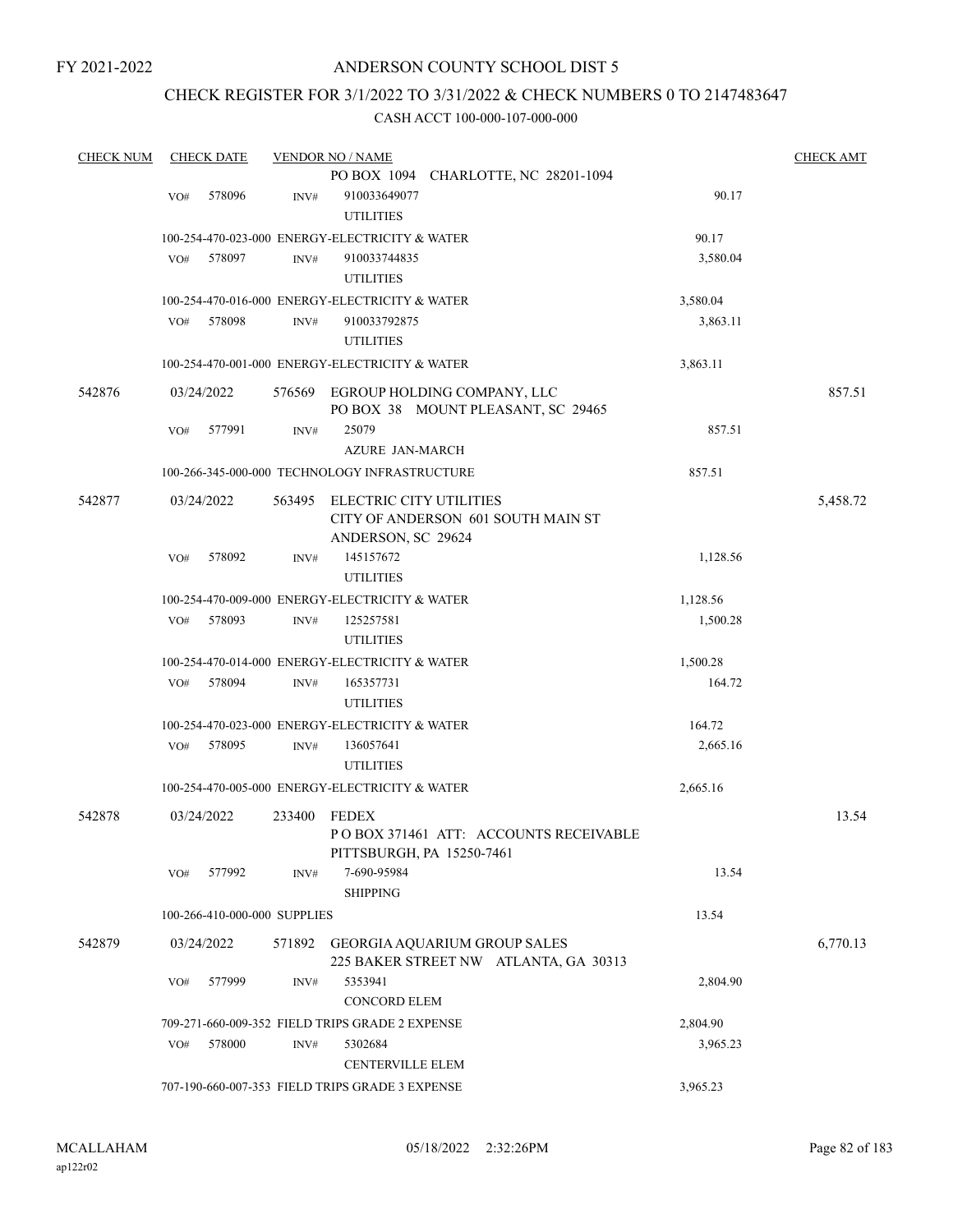# CHECK REGISTER FOR 3/1/2022 TO 3/31/2022 & CHECK NUMBERS 0 TO 2147483647

| <b>CHECK NUM</b> | <b>CHECK DATE</b>            |                  | <b>VENDOR NO / NAME</b>                                                                            |     |       |          | <b>CHECK AMT</b> |
|------------------|------------------------------|------------------|----------------------------------------------------------------------------------------------------|-----|-------|----------|------------------|
| 542880           | 03/24/2022                   | 575837           | HAND2MIND, INC                                                                                     |     |       |          | 1,523.26         |
|                  |                              |                  | 6642 EAGLE WAY CHICAGO, IL 60678-1066                                                              |     |       |          |                  |
|                  | 578003<br>VO#                | INV#             | PO 16011                                                                                           | PO# | 16011 | 854.82   |                  |
|                  |                              |                  | <b>CALHOUN ELEM</b>                                                                                |     |       |          |                  |
|                  | 201-112-410-014-000 SUPPLIES |                  |                                                                                                    |     |       | 172.75   |                  |
|                  | 201-112-410-014-000 SUPPLIES |                  |                                                                                                    |     |       | 682.07   |                  |
|                  | 578004<br>VO#                | $\mathrm{INV}\#$ | PO 15937                                                                                           | PO# | 15937 | 668.44   |                  |
|                  |                              |                  | <b>CALHOUN ELEM</b>                                                                                |     |       |          |                  |
|                  | 201-112-410-014-000 SUPPLIES |                  |                                                                                                    |     |       | 122.77   |                  |
|                  | 201-112-410-014-000 SUPPLIES |                  |                                                                                                    |     |       | 545.67   |                  |
| 542881           | 03/24/2022                   | 570484           | IMMERSIVE ENGINEERING, INC<br>4673 WENDRICK DRIVE WEST BLOOMFIELD, MI<br>48323                     |     |       |          | 1,350.00         |
|                  | 578006<br>VO#                | INV#             | 6102                                                                                               | PO# | 15757 | 1,350.00 |                  |
|                  |                              |                  | <b>SUBSCRIPTION</b>                                                                                |     |       |          |                  |
|                  |                              |                  | 900-115-410-031-053 HAAS FOUND-ADV MANUF (AIT)                                                     |     |       | 1,350.00 |                  |
| 542882           | 03/24/2022                   | 282620           | <b>IONOSPHERE TOURS</b><br>307 N. MAIN STREET ANDERSON, SC 29621                                   |     |       |          | 1,800.00         |
|                  | 578007<br>VO#                | INV#             | <b>CHARTER 8053</b>                                                                                |     |       | 600.00   |                  |
|                  |                              |                  | <b>CONCORD ELEM</b>                                                                                |     |       |          |                  |
|                  |                              |                  | 709-271-660-009-354 FIELD TRIPS GRADE 4 EXPENSE                                                    |     |       | 600.00   |                  |
|                  | 578008<br>VO#                | INV#             | <b>CHARTER 8046</b>                                                                                |     |       | 600.00   |                  |
|                  |                              |                  | <b>CONCORD ELEM</b>                                                                                |     |       |          |                  |
|                  |                              |                  | 709-271-660-009-353 FIELD TRIPS GRADE 3 EXPENSE                                                    |     |       | 600.00   |                  |
|                  | 578009<br>VO#                | INV#             | <b>CHARTER 8013</b>                                                                                |     |       | 600.00   |                  |
|                  |                              |                  | <b>CONCORD ELEM</b>                                                                                |     |       |          |                  |
|                  |                              |                  | 709-271-660-009-352 FIELD TRIPS GRADE 2 EXPENSE                                                    |     |       | 600.00   |                  |
| 542883           | 03/24/2022                   |                  |                                                                                                    |     |       |          | 130.00           |
|                  |                              | 576477           | <b>JAMES PATTERSON</b>                                                                             |     |       |          |                  |
|                  | VO#<br>575569                | INV#             | <b>REFUND</b>                                                                                      |     |       | 130.00   |                  |
|                  |                              |                  | <b>FIELD TRIP</b>                                                                                  |     |       |          |                  |
|                  |                              |                  | 717-190-660-017-355 FIELD TRIPS GRADE 5 EXPENSE                                                    |     |       | 130.00   |                  |
|                  |                              |                  |                                                                                                    |     |       |          |                  |
| 542884           | 03/24/2022                   | 304900           | KAPLAN EARLY LEARNING COMPANY<br>POBOX 890575 ATT: ACCOUNTS RECEIVABLE<br>CHARLOTTE, NC 28289-0575 |     |       |          | 2,581.73         |
|                  | 578010<br>VO#                | INV#             | 6212566                                                                                            |     |       | 2,581.73 |                  |
|                  |                              |                  | <b>WEST MARKET</b>                                                                                 |     |       |          |                  |
|                  | 810-147-410-018-000 SUPPLIES |                  |                                                                                                    |     |       | 2,581.73 |                  |
| 542885           | 03/24/2022                   | 576372           | LANGSTON, ROBERT**<br>40 PUCKETT MILL WAY CENTRAL, SC 29630                                        |     |       |          | 110.80           |
|                  | 577960<br>VO#                | INV#             | MARCH 19<br><b>WHS BASEBALL</b>                                                                    |     |       | 110.80   |                  |
|                  |                              |                  | 703-271-660-003-690 BASEBALL GATE RECEIPTS EXPENSE                                                 |     |       | 110.80   |                  |
| 542886           | 03/24/2022                   |                  | 329401 LOWES BUSINESS ACCOUNT                                                                      |     |       |          | 2,021.46         |
|                  |                              |                  |                                                                                                    |     |       |          |                  |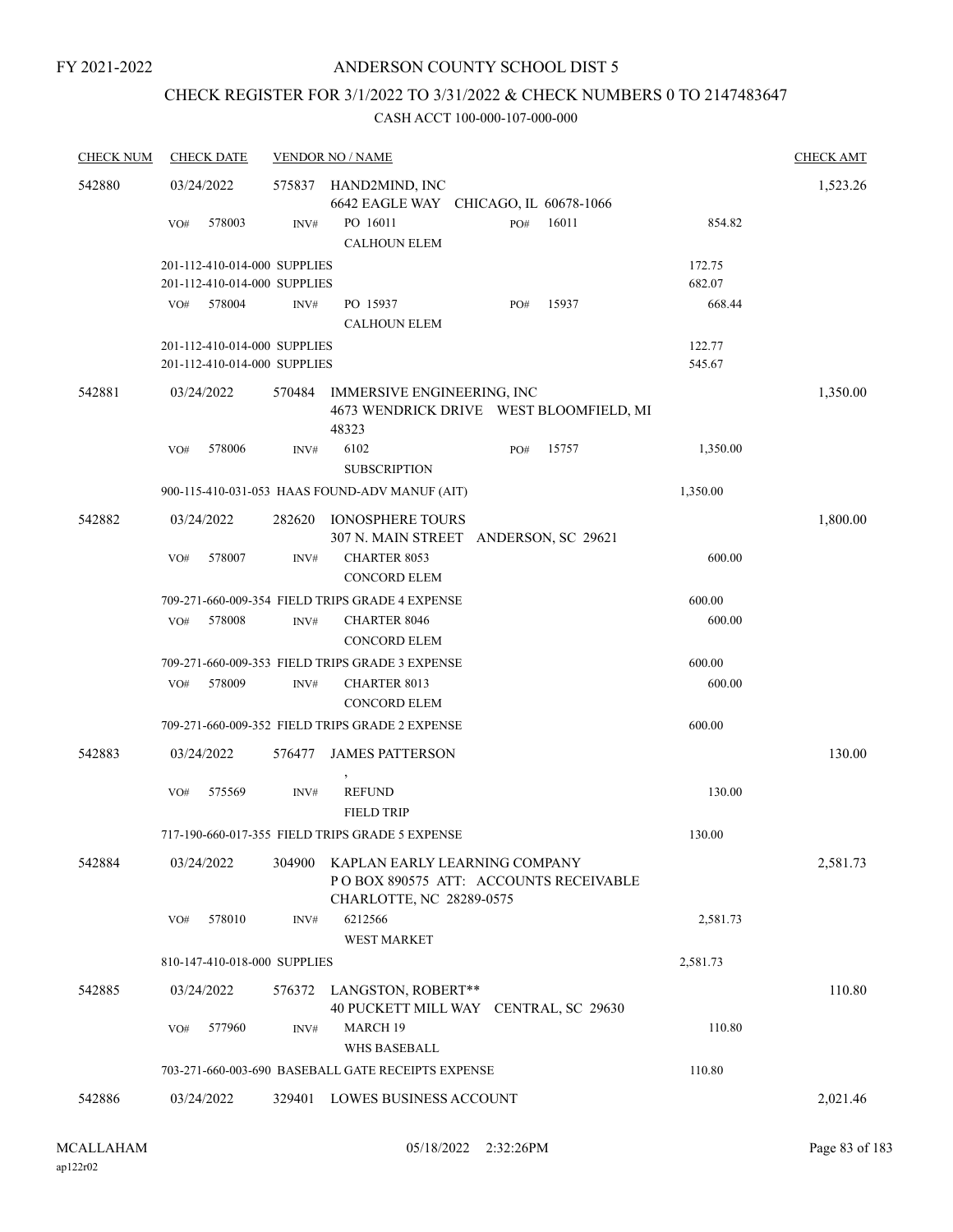# ANDERSON COUNTY SCHOOL DIST 5

# CHECK REGISTER FOR 3/1/2022 TO 3/31/2022 & CHECK NUMBERS 0 TO 2147483647

| <b>CHECK NUM</b> |     | <b>CHECK DATE</b> |        | <b>VENDOR NO / NAME</b>                                                                           |          | <b>CHECK AMT</b> |
|------------------|-----|-------------------|--------|---------------------------------------------------------------------------------------------------|----------|------------------|
|                  |     |                   |        | PO BOX 530954 CREDIT SERVICES ATLANTA, GA<br>30353-0954                                           |          |                  |
|                  | VO# | 578011            | INV#   | 7288008                                                                                           | 2,021.46 |                  |
|                  |     |                   |        | <b>PURCHASES</b>                                                                                  |          |                  |
|                  |     |                   |        | 100-254-410-000-000 CUSTODIAL SUPPLIES                                                            | 48.73    |                  |
|                  |     |                   |        | 100-254-410-000-001 MAINT. SUPPLIES-STRUCTURES                                                    | 564.38   |                  |
|                  |     |                   |        | 100-254-410-002-001 SUPPLIES - MAINTENANCE                                                        | 825.20   |                  |
|                  |     |                   |        | 100-254-410-003-001 SUPPLIES - MAINTENANCE                                                        | 379.26   |                  |
|                  |     |                   |        | 100-254-410-005-001 SUPPLIES - MAINTENANCE                                                        | 64.97    |                  |
|                  |     |                   |        | 100-254-410-006-001 SUPPLIES - MAINTENANCE                                                        | 23.24    |                  |
|                  |     |                   |        | 100-254-410-007-001 SUPPLIES - MAINTENANCE                                                        | 45.73    |                  |
|                  |     |                   |        | 100-254-410-008-001 SUPPLIES - MAINTENANCE                                                        | 25.31    |                  |
|                  |     |                   |        | 100-254-410-021-001 SUPPLIES - MAINTENANCE                                                        | 44.64    |                  |
| 542887           |     | 03/24/2022        |        | 329401 LOWES BUSINESS ACCOUNT<br>PO BOX 530954 CREDIT SERVICES ATLANTA, GA<br>30353-0954          |          | 635.15           |
|                  | VO# | 578012            | INV#   | 7288008<br><b>PURCHASES</b>                                                                       | 635.15   |                  |
|                  |     |                   |        | 100-266-345-000-000 TECHNOLOGY INFRASTRUCTURE                                                     | 635.15   |                  |
| 542888           |     | 03/24/2022        | 329401 | LOWES BUSINESS ACCOUNT<br>PO BOX 530954 CREDIT SERVICES ATLANTA, GA<br>30353-0954                 |          | 27.62            |
|                  | VO# | 578013            | INV#   | 7288008<br><b>PURCHASES</b>                                                                       | 27.62    |                  |
|                  |     |                   |        | 131-254-410-031-001 SUPPLIES - MAINTENANCE                                                        | 27.62    |                  |
| 542889           |     | 03/24/2022        | 564827 | MAC'S TIRE SERVICE<br>POBOX 78 ATT: ACCOUNTS RECEIVABLE<br>ANDERSON, SC 29622                     |          | 598.15           |
|                  | VO# | 578014            | INV#   | 105806<br><b>TIRES</b>                                                                            | 598.15   |                  |
|                  |     |                   |        | 100-254-410-000-001 MAINT. SUPPLIES-STRUCTURES                                                    | 598.15   |                  |
| 542890           |     |                   |        | 03/24/2022 576956 MAXIM STAFFING SOLUTIONS<br>12558 COLLECTIONS CENTER DRIVE CHICAGO, IL<br>60693 |          | 170.00           |
|                  | VO# | 578015            | INV#   | E5246400143<br><b>SERVICES</b>                                                                    | 170.00   |                  |
|                  |     |                   |        | 218-126-312-000-01B SPED BCBA CONTRACT                                                            | 170.00   |                  |
| 542891           |     | 03/24/2022        | 573603 | <b>MOLLY HAWKINS HOUSE</b><br>PO BOX 129 NAPLES, NC 28760-0129                                    |          | 602.31           |
|                  | VO# | 578016            | INV#   | 51162<br><b>MCCANTS</b>                                                                           | 602.31   |                  |
|                  |     |                   |        | 705-271-660-005-600 ART CLUB EXPENSE                                                              | 602.31   |                  |
| 542892           |     | 03/24/2022        |        | 569027 O'REILLY AUTO PARTS                                                                        |          | 406.27           |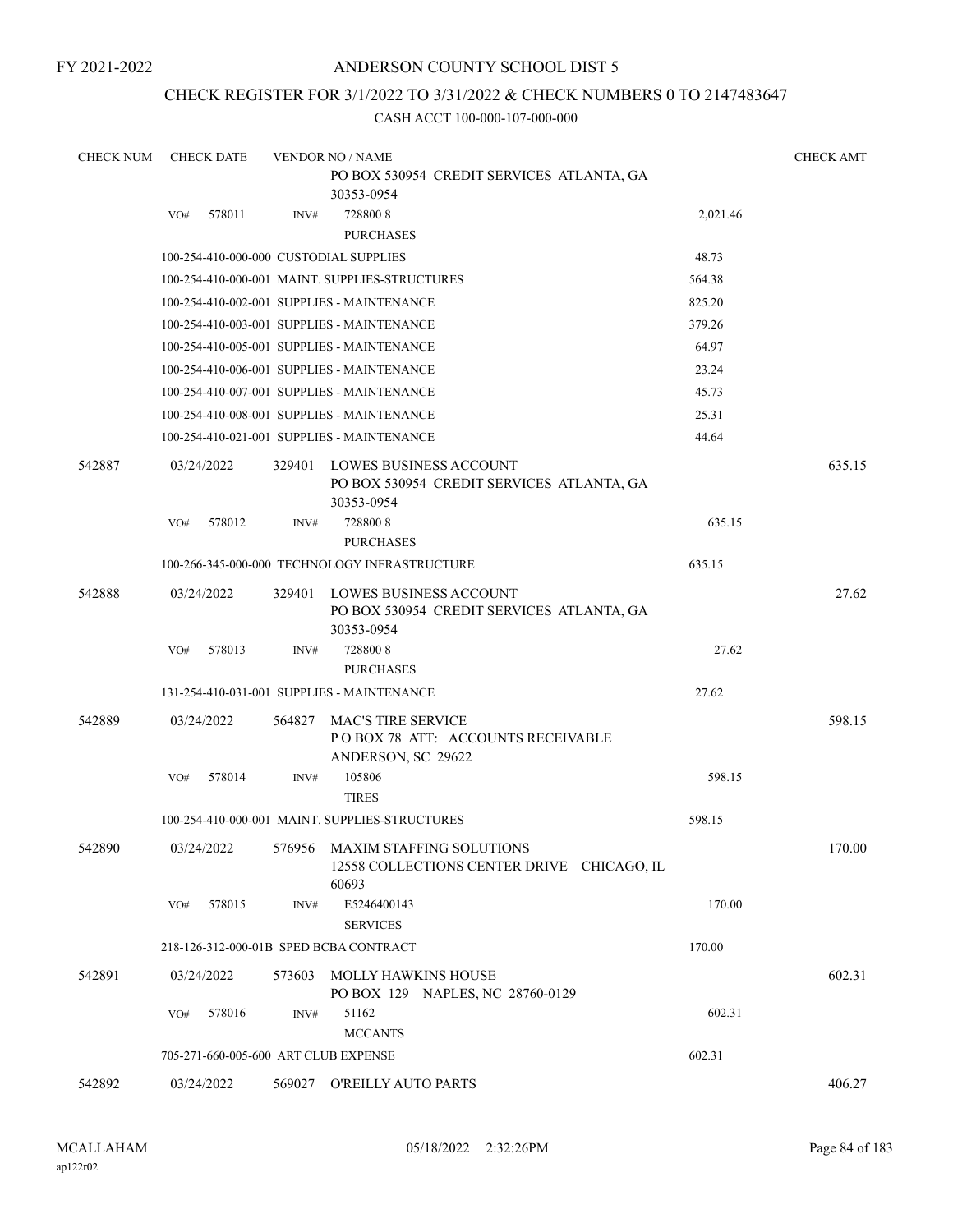# ANDERSON COUNTY SCHOOL DIST 5

# CHECK REGISTER FOR 3/1/2022 TO 3/31/2022 & CHECK NUMBERS 0 TO 2147483647

| <b>CHECK NUM</b> | <b>CHECK DATE</b> |        |                                | <b>VENDOR NO / NAME</b>                                                                         |  |     |       |          | <b>CHECK AMT</b> |
|------------------|-------------------|--------|--------------------------------|-------------------------------------------------------------------------------------------------|--|-----|-------|----------|------------------|
|                  |                   |        |                                | POBOX 9464 ATT: ACCOUNTS RECEIVABLE                                                             |  |     |       |          |                  |
|                  |                   |        |                                | SPRINGFIELD, MO 65801-9464                                                                      |  |     |       |          |                  |
|                  | VO#               | 578035 | INV#                           | <b>ACCT 468459</b><br><b>SUPPLIES</b>                                                           |  |     |       | 406.27   |                  |
|                  |                   |        |                                | 100-255-323-000-000 CONTRACTED SERVICES                                                         |  |     |       | 149.69   |                  |
|                  |                   |        |                                | 100-255-323-000-000 CONTRACTED SERVICES                                                         |  |     |       | 70.59    |                  |
|                  |                   |        |                                | 100-255-323-000-000 CONTRACTED SERVICES                                                         |  |     |       | 185.99   |                  |
| 542893           | 03/24/2022        |        | 568036                         | PIEDMONT NATURAL GAS<br>PO BOX 1246 CHARLOTTE, NC 28201-1246                                    |  |     |       |          | 8,107.78         |
|                  | VO#               | 578099 | INV#                           | <b>DUE 4/1</b>                                                                                  |  |     |       | 8,107.78 |                  |
|                  |                   |        |                                | <b>UTILITIES</b>                                                                                |  |     |       |          |                  |
|                  |                   |        | 100-254-472-000-000 ENERGY-GAS |                                                                                                 |  |     |       | 48.04    |                  |
|                  |                   |        | 100-254-472-000-000 ENERGY-GAS |                                                                                                 |  |     |       | 126.90   |                  |
|                  |                   |        | 100-254-472-003-000 ENERGY-GAS |                                                                                                 |  |     |       | 3,464.40 |                  |
|                  |                   |        | 100-254-472-006-000 ENERGY-GAS |                                                                                                 |  |     |       | 645.77   |                  |
|                  |                   |        | 100-254-472-007-000 ENERGY-GAS |                                                                                                 |  |     |       | 494.47   |                  |
|                  |                   |        | 100-254-472-010-000 ENERGY-GAS |                                                                                                 |  |     |       | 268.59   |                  |
|                  |                   |        |                                | 131-254-472-031-000 ENERGY-NATURAL GAS                                                          |  |     |       | 2,163.07 |                  |
|                  |                   |        | 600-256-470-003-000 ENERGY     |                                                                                                 |  |     |       | 94.93    |                  |
|                  |                   |        | 600-256-470-007-000 ENERGY     |                                                                                                 |  |     |       | 122.63   |                  |
|                  |                   |        | 600-256-470-008-000 ENERGY     |                                                                                                 |  |     |       | 188.68   |                  |
|                  |                   |        | 600-256-470-010-000 ENERGY     |                                                                                                 |  |     |       | 225.97   |                  |
|                  |                   |        | 600-256-470-018-000 ENERGY     |                                                                                                 |  |     |       | 264.33   |                  |
| 542894           | 03/24/2022        |        | 564099                         | PIONEER VALLEY BOOKS<br>155A INDUSTRIAL DRIVE ATT: ACCOUNTS<br>RECEIVABLE NORTHAMPTON, MA 01060 |  |     |       |          | 3,791.81         |
|                  | VO#               | 578037 | INV#                           | I225798                                                                                         |  | PO# | 15788 | 3,791.81 |                  |
|                  |                   |        |                                | <b>CALHOUN ELEM</b>                                                                             |  |     |       |          |                  |
|                  |                   |        | 201-112-410-014-000 SUPPLIES   |                                                                                                 |  |     |       | 3,791.81 |                  |
| 542895           | 03/24/2022        |        | 412275                         | PLAY WITH A PURPOSE<br>NW 5634 PO BOX 1450 MINNEAPOLIS, MN 55485-5634                           |  |     |       |          | 2,558.69         |
|                  | VO#               | 578038 | INV#                           | 150747<br><b>WEST MARKET</b>                                                                    |  |     |       | 1,888.79 |                  |
|                  |                   |        | 810-147-410-018-000 SUPPLIES   |                                                                                                 |  |     |       | 1,888.79 |                  |
|                  | VO#               | 578039 | INV#                           | 150879<br>WEST MARKET                                                                           |  |     |       | 669.90   |                  |
|                  |                   |        | 810-147-410-018-000 SUPPLIES   |                                                                                                 |  |     |       | 669.90   |                  |
| 542896           | 03/24/2022        |        | 576196                         | PRINE SYSTEMS INC<br>PCLIQUIDATIONS.COM 140 STOCKTON STEET<br>JACKSONVILLE, FL 32204            |  |     |       |          | 70.00            |
|                  | VO#               | 578036 | INV#                           | 491139<br><b>SUPPLIES</b>                                                                       |  | PO# | 15891 | 70.00    |                  |
|                  |                   |        |                                | 100-266-314-000-000 REPAIRS TO EQUIPMENT                                                        |  |     |       | 70.00    |                  |
| 542897           | 03/24/2022        |        |                                | 571652 PROSOURCE LLC                                                                            |  |     |       |          | 54.15            |
|                  |                   |        |                                |                                                                                                 |  |     |       |          |                  |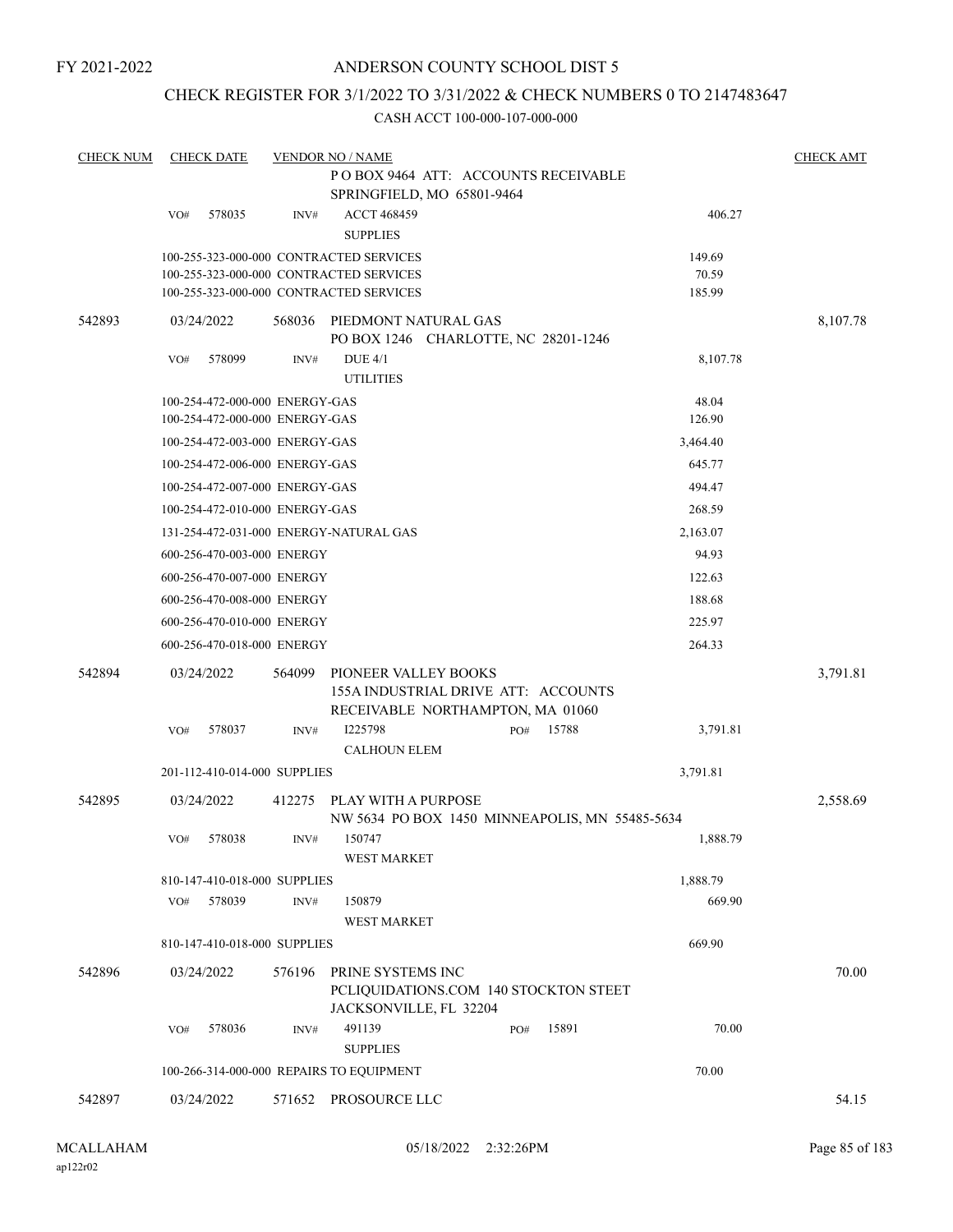# ANDERSON COUNTY SCHOOL DIST 5

# CHECK REGISTER FOR 3/1/2022 TO 3/31/2022 & CHECK NUMBERS 0 TO 2147483647

| <b>CHECK NUM</b> |     | <b>CHECK DATE</b>                  |        | <b>VENDOR NO / NAME</b>                                           |          | <b>CHECK AMT</b> |
|------------------|-----|------------------------------------|--------|-------------------------------------------------------------------|----------|------------------|
|                  |     |                                    |        | P.O. BOX 5339 GREENVILLE, SC 29606                                |          |                  |
|                  | VO# | 578040                             | INV#   | S2453904                                                          | 54.15    |                  |
|                  |     |                                    |        | <b>SUPPLIES</b>                                                   |          |                  |
|                  |     |                                    |        | 100-254-410-014-001 SUPPLIES - MAINTENANCE                        | 54.15    |                  |
| 542898           |     | 03/24/2022                         |        | 572322 READ'S UNIFORMS, INC                                       |          | 235.84           |
|                  |     |                                    |        | 4 SWEETEN CREEK CROSSING ASHEVILLE, NC 28803                      |          |                  |
|                  | VO# | 578041                             | INV#   | 86327-7                                                           | 79.90    |                  |
|                  |     |                                    |        | ACCOUNT #539-7                                                    |          |                  |
|                  |     | 131-115-410-031-000 SUPPLIES       |        |                                                                   | 79.90    |                  |
|                  | VO# | 578042                             | INV#   | 86326-7                                                           | 77.97    |                  |
|                  |     |                                    |        | ACCOUNT#539-7                                                     |          |                  |
|                  |     | 131-115-410-031-000 SUPPLIES       |        |                                                                   | 77.97    |                  |
|                  | VO# | 578043                             | INV#   | 86325-7                                                           | 77.97    |                  |
|                  |     |                                    |        | ACCOUNT#539-7                                                     |          |                  |
|                  |     | 131-115-410-031-000 SUPPLIES       |        |                                                                   | 77.97    |                  |
| 542899           |     | 03/24/2022                         | 576456 | RED FOX DISTRIBUTION LLC<br>104 COMMERCE BLVD EASLEY, SC 29642    |          | 519.06           |
|                  | VO# | 578044                             | INV#   | 1673                                                              | 519.06   |                  |
|                  |     |                                    |        | <b>SUPPLIES</b>                                                   |          |                  |
|                  |     | 631-256-460-031-000 PURCHASED FOOD |        |                                                                   | 519.06   |                  |
| 542900           |     | 03/24/2022                         | 564259 | RHYME UNIVERSITY                                                  |          | 1,374.00         |
|                  |     |                                    |        | PO BOX 64784 ST PAUL, MN 55164-0784                               |          |                  |
|                  | VO# | 578046                             | INV#   | ORD 1988604<br><b>WEST MARKET</b>                                 | 1,374.00 |                  |
|                  |     | 810-147-410-018-000 SUPPLIES       |        |                                                                   | 1,374.00 |                  |
|                  |     |                                    |        |                                                                   |          |                  |
| 542901           |     | 03/24/2022                         | 576898 | <b>SAFE AIR SYSTEMS</b><br>8855 E BROAD ST REYNOLDSBURG, OH 43068 |          | 910.70           |
|                  | VO# | 578067                             | INV#   | 15851<br>NC10-246<br>PO#<br><b>CUST ID 615444</b>                 | 910.70   |                  |
|                  |     |                                    |        | 329-115-410-031-000 SUPPLIES-STATE EQUIPMENT                      | 910.70   |                  |
|                  |     |                                    |        |                                                                   |          |                  |
| 542902           |     | 03/24/2022                         | 576477 | <b>SETH GREENE</b>                                                |          | 260.00           |
|                  | VO# | 575535                             | INV#   | <b>REFUND</b>                                                     | 260.00   |                  |
|                  |     |                                    |        | <b>FIELD TRIP</b>                                                 |          |                  |
|                  |     |                                    |        | 717-190-660-017-355 FIELD TRIPS GRADE 5 EXPENSE                   | 260.00   |                  |
| 542903           |     | 03/24/2022                         | 568954 | <b>SHRED A WAY</b>                                                |          | 68.00            |
|                  |     |                                    |        | PO BOX 51132 ATT: ACCOUNTS RECEIVABLE<br>PIEDMONT, SC 29673       |          |                  |
|                  | VO# | 578063                             | INV#   | A100479                                                           | 68.00    |                  |
|                  |     |                                    |        | <b>MCLEES</b>                                                     |          |                  |
|                  |     |                                    |        |                                                                   |          |                  |
|                  |     |                                    |        | 708-271-660-008-201 MISCELLANEOUS EXPENSE                         | 68.00    |                  |
| 542904           |     | 03/24/2022                         | 571007 | SIMPLIFIED OFFICE SYSTEMS                                         |          | 187.92           |
|                  |     |                                    |        | 6220 BUSH RIVER ROAD COLUMBIA, SC 29212                           |          |                  |
|                  | VO# | 578064                             | INV#   | 220321-0102                                                       | 131.91   |                  |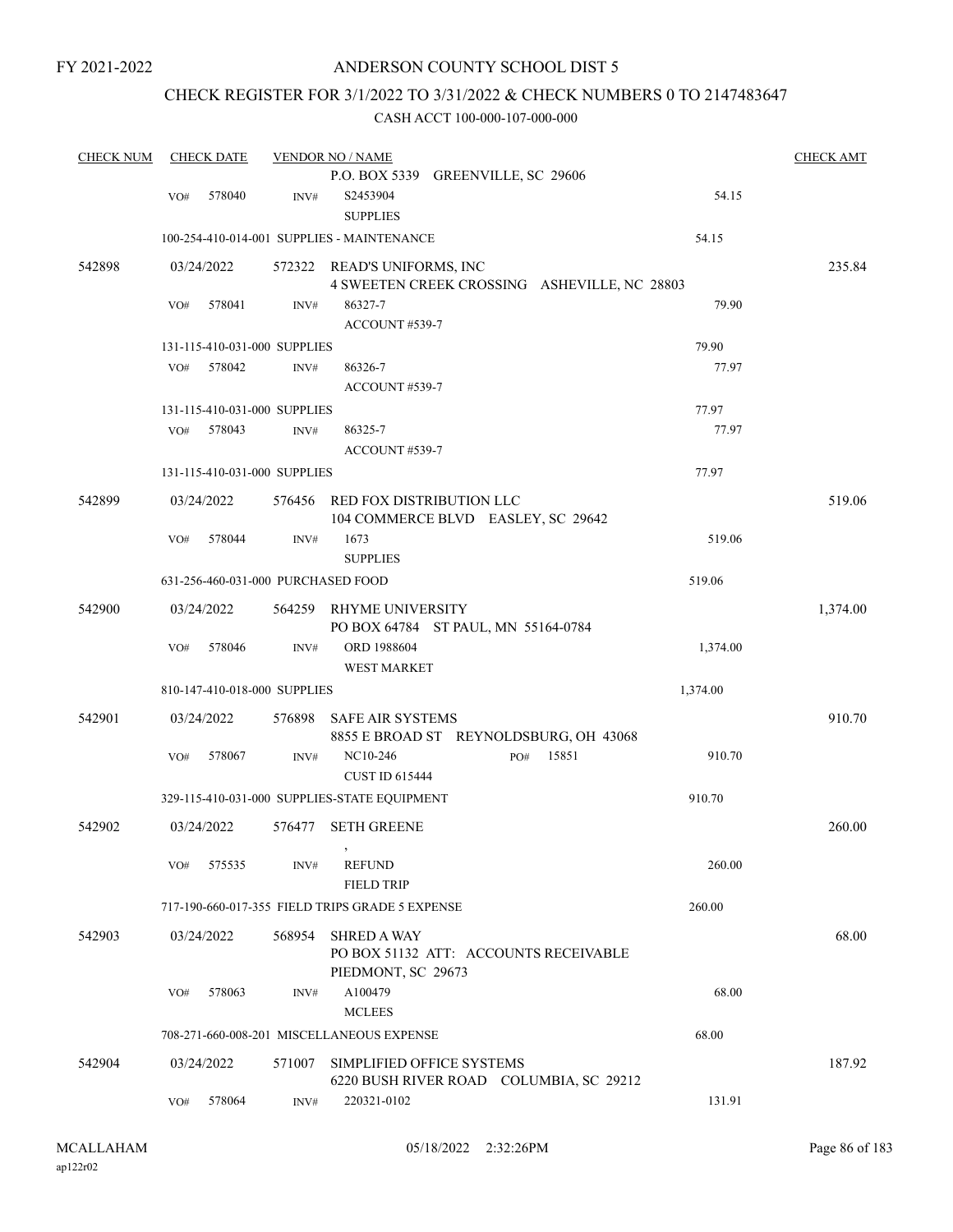# ANDERSON COUNTY SCHOOL DIST 5

# CHECK REGISTER FOR 3/1/2022 TO 3/31/2022 & CHECK NUMBERS 0 TO 2147483647

| <b>CHECK NUM</b> | <b>CHECK DATE</b>                      |        | <b>VENDOR NO / NAME</b>                                           |     |       |            | <b>CHECK AMT</b> |
|------------------|----------------------------------------|--------|-------------------------------------------------------------------|-----|-------|------------|------------------|
|                  |                                        |        | <b>COPIES</b>                                                     |     |       |            |                  |
|                  | 100-113-410-021-000 SUPPLIES           |        |                                                                   |     |       | 131.91     |                  |
|                  | 578065<br>VO#                          | INV#   | 220317-0026                                                       |     |       | 56.01      |                  |
|                  |                                        |        | <b>COPIES</b>                                                     |     |       |            |                  |
|                  | 100-113-410-005-000 SUPPLIES           |        |                                                                   |     |       | 56.01      |                  |
| 542905           | 03/24/2022                             | 576973 | SUNBELT STAFFING, LLC<br>PO BOX 934411 ATLANTA, GA 31193-4411     |     |       |            | 3,000.00         |
|                  | 578068<br>VO#                          | INV#   | 20342386<br><b>SERVICES</b>                                       | PO# | 15422 | 3,000.00   |                  |
|                  | 203-127-312-000-000 PURCHASED SERVICES |        |                                                                   |     |       | 3,000.00   |                  |
| 542906           | 03/24/2022                             | 571571 | <b>TECHPOINT</b><br>144 PEARL INDUSTRIAL AVE HOSCHTON, GA 30548   |     |       |            | 425.00           |
|                  | 578069<br>VO#                          | INV#   | 2916<br><b>NEVITT FOREST</b>                                      |     |       | 425.00     |                  |
|                  |                                        |        | 100-266-314-012-000 REPAIRS TO EQUIPMENT                          |     |       | 425.00     |                  |
|                  |                                        |        |                                                                   |     |       |            |                  |
| 542907           | 03/24/2022                             | 571797 | THE BLECKLEY INN<br>151 EAST CHURCH STREET ANDERSON, SC 29624     |     |       |            | 452.88           |
|                  | 578070<br>VO#                          | INV#   | 710658<br><b>FEB 6-8</b>                                          |     |       | 452.88     |                  |
|                  |                                        |        | 201-112-312-012-000 CONTRACTED SERVICES/AUTHOR                    |     |       | 150.96     |                  |
|                  |                                        |        | 201-112-312-014-000 CONTRACTED SERVICES/ AUTHOR                   |     |       | 150.96     |                  |
|                  |                                        |        | 713-271-660-013-201 MISCELLANEOUS EXPENSE                         |     |       | 150.96     |                  |
| 542908           | 03/24/2022                             | 576791 | THE WW WILLIAMS COMPANY LLC                                       |     |       |            | 1,211.91         |
|                  |                                        |        | PO BOX 772022 DETROIT, MI 48277-2022                              |     |       |            |                  |
|                  | 578084<br>VO#                          | INV#   | 068W12580<br><b>REPAIR</b>                                        | PO# | 14934 | 1,211.91   |                  |
|                  |                                        |        | 100-255-323-000-ACT ACTIVITY BUS CONTRACTED SERVICES              |     |       | 1,211.91   |                  |
| 542909           | 03/24/2022                             | 577011 | THOMPSON CONSTRUCTION GROUP<br>100 N MAIN STREET SUMTER, SC 29150 |     |       |            | 1,050,636.72     |
|                  | 578071<br>VO#                          | INV#   | <b>OFFICE RENO</b><br>PROJ #21172009                              |     |       | 190,995.26 |                  |
|                  |                                        |        | 515-253-520-000-HQ1 DOWNTOWN PROJECT BLDG 1                       |     |       | 190,995.26 |                  |
|                  | 578072<br>VO#                          | INV#   | WHS SCIENCE                                                       |     |       | 859,641.46 |                  |
|                  |                                        |        | PROJ #21172052                                                    |     |       |            |                  |
|                  |                                        |        | 515-253-520-003-SCI SCIENCE BLD UPGRADE                           |     |       | 859,641.46 |                  |
| 542910           | 03/24/2022                             | 573815 | UNITED REFRIGERATION, INC<br>PO BOX 740703 ATLANTA, GA 30374-0703 |     |       |            | 1,219.57         |
|                  | 578073<br>VO#                          | INV#   | 83256555<br><b>SUPPLIES</b>                                       |     |       | 794.93     |                  |
|                  |                                        |        | 600-256-323-003-000 REPAIRS TO EQUIPMENT                          |     |       | 794.93     |                  |
|                  | 578074<br>VO#                          | INV#   | 83432577<br><b>SUPPLIES</b>                                       |     |       | 150.68     |                  |
|                  |                                        |        | 600-256-323-009-000 REPAIRS TO EQUIPMENT                          |     |       | 150.68     |                  |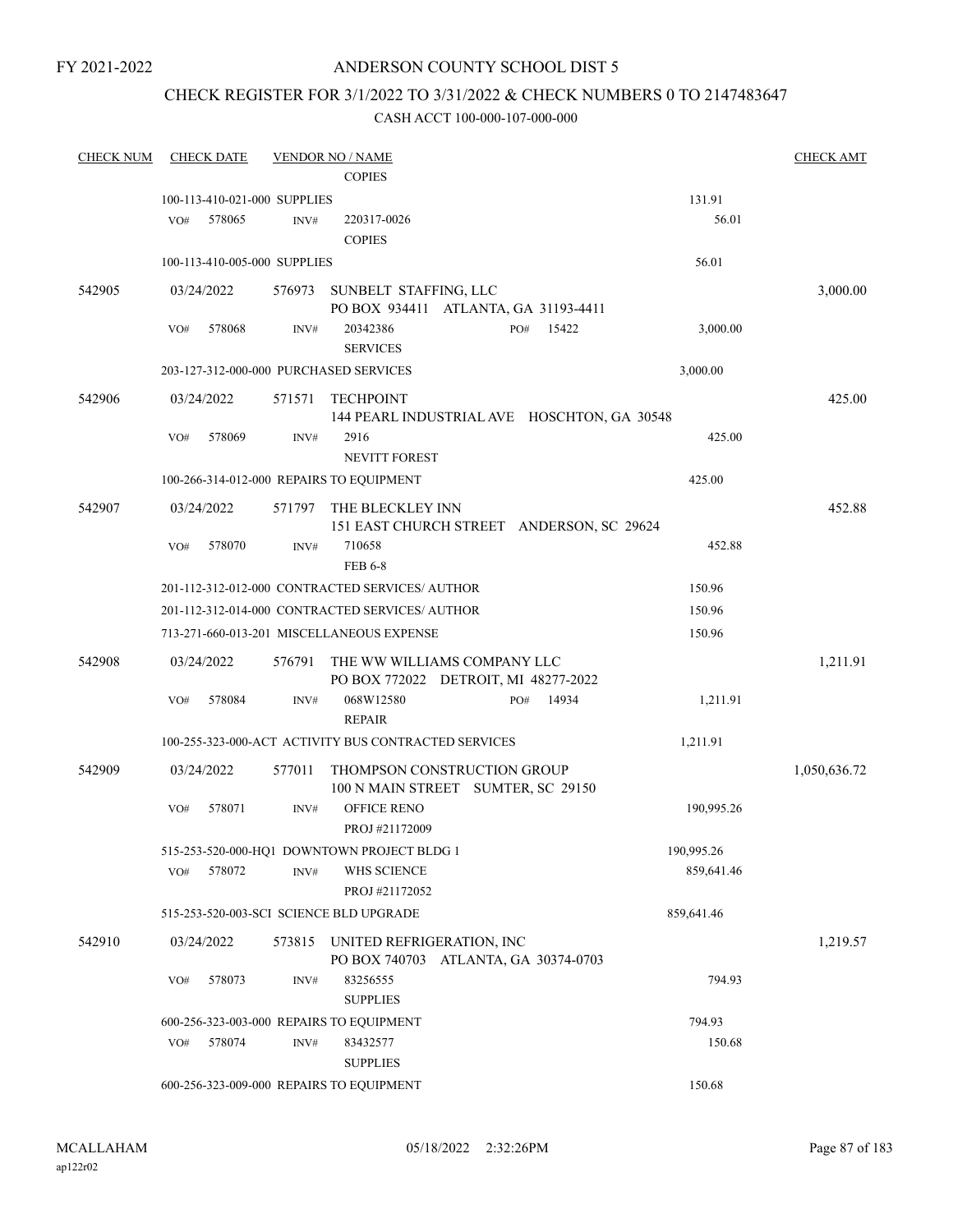# CHECK REGISTER FOR 3/1/2022 TO 3/31/2022 & CHECK NUMBERS 0 TO 2147483647

| <b>CHECK NUM</b> |     | <b>CHECK DATE</b> |                              | <b>VENDOR NO / NAME</b>                                           |     |       |        | <b>CHECK AMT</b> |
|------------------|-----|-------------------|------------------------------|-------------------------------------------------------------------|-----|-------|--------|------------------|
|                  | VO# | 578075            | INV#                         | 83477243                                                          |     |       | 273.96 |                  |
|                  |     |                   |                              | <b>SUPPLIES</b>                                                   |     |       |        |                  |
|                  |     |                   |                              | 600-256-323-017-000 REPAIRS TO EQUIPMENT                          |     |       | 273.96 |                  |
| 542911           |     | 03/24/2022        | 573864                       | WELLS FARGO VENDOR FIN SERV                                       |     |       |        | 1,491.84         |
|                  |     |                   |                              | PO BOX 105743 ATLANTA, GA 30348-5743                              |     |       |        |                  |
|                  | VO# | 578076            | INV#                         | 5019355514                                                        | PO# | 15001 | 225.36 |                  |
|                  |     |                   |                              | <b>COPIER</b>                                                     |     |       |        |                  |
|                  |     |                   | 100-147-410-015-000 SUPPLIES |                                                                   |     |       | 225.36 |                  |
|                  | VO# | 578077            | INV#                         | 5019385852<br><b>COPIER</b>                                       | PO# | 15002 | 460.10 |                  |
|                  |     |                   |                              | 100-113-410-005-VEN SUPPLY-ADDT'L FOR LOST VENDING                |     |       | 460.10 |                  |
|                  | VO# | 578078            | INV#                         | 5019393642<br><b>COPIER</b>                                       | PO# | 15006 | 314.44 |                  |
|                  |     |                   |                              | 329-115-690-031-000 OTHER OBJECTS-WBL                             |     |       | 314.44 |                  |
|                  | VO# | 578079            | INV#                         | 5019390258<br><b>COPIER</b>                                       | PO# | 15086 | 136.70 |                  |
|                  |     |                   | 100-113-410-006-000 SUPPLIES |                                                                   |     |       | 136.70 |                  |
|                  | VO# | 578080            | INV#                         | 5019355488                                                        | PO# | 14998 | 355.24 |                  |
|                  |     |                   |                              | <b>COPIER</b>                                                     |     |       |        |                  |
|                  |     |                   | 100-114-410-021-000 SUPPLIES |                                                                   |     |       | 355.24 |                  |
| 542912           |     | 03/24/2022        | 531000                       | WESTSIDE HIGH SCHOOL<br>806 PEARMAN DAIRY ROAD ANDERSON, SC 29625 |     |       |        | 300.00           |
|                  | VO# | 578081            | INV#                         | <b>SPONSORSHIP</b>                                                |     |       | 300.00 |                  |
|                  |     |                   |                              | <b>ROBERTS GOLF TOURN</b>                                         |     |       |        |                  |
|                  |     |                   |                              | 100-390-410-000-000 SUPPLIES AND MATERIALS                        |     |       | 300.00 |                  |
| 542913           |     | 03/24/2022        | 566507                       | WT COX SUBSCRIPTIONS                                              |     |       |        | 116.74           |
|                  |     |                   |                              | 201 VILLAGE ROAD ATT: ACCOUNTS RECEIVABLE<br>SHALLOTTE, NC 28470  |     |       |        |                  |
|                  | VO# | 578083            | INV#                         | 291175                                                            | PO# | 15997 | 116.74 |                  |
|                  |     |                   |                              | <b>MCCANTS</b>                                                    |     |       |        |                  |
|                  |     |                   | 100-222-410-005-000 SUPPLIES |                                                                   |     |       | 116.74 |                  |
| 542914           |     | 03/29/2022        |                              | 570950 ANDERSON COUNTY SHERIFF'S OFFICE                           |     |       |        | 630.00           |
|                  |     |                   |                              | ATTN: JAMIE LAZAR 305 CAMSON ROAD<br>ANDERSON, SC 29621           |     |       |        |                  |
|                  | VO# | 578120            | INV#                         | <b>MARCH 22</b><br>TLH SOCCER                                     |     |       | 157.50 |                  |
|                  |     |                   |                              | 702-271-660-002-745 SOCCER GATE RECEIPTS EXPENSE                  |     |       | 157.50 |                  |
|                  | VO# | 578121            | INV#                         | MARCH <sub>22</sub>                                               |     |       | 157.50 |                  |
|                  |     |                   |                              | WHS SOFTBALL                                                      |     |       |        |                  |
|                  |     |                   |                              | 703-271-660-003-686 SOFTBALL GATE RECEIPTS EXPENSE                |     |       | 157.50 |                  |
|                  | VO# | 578122            | INV#                         | MARCH <sub>23</sub>                                               |     |       | 140.00 |                  |
|                  |     |                   |                              | <b>WHS BASEBALL</b>                                               |     |       |        |                  |
|                  |     |                   |                              | 703-271-660-003-690 BASEBALL GATE RECEIPTS EXPENSE                |     |       | 140.00 |                  |
|                  | VO# | 578168            | INV#                         | <b>MARCH 24</b>                                                   |     |       | 105.00 |                  |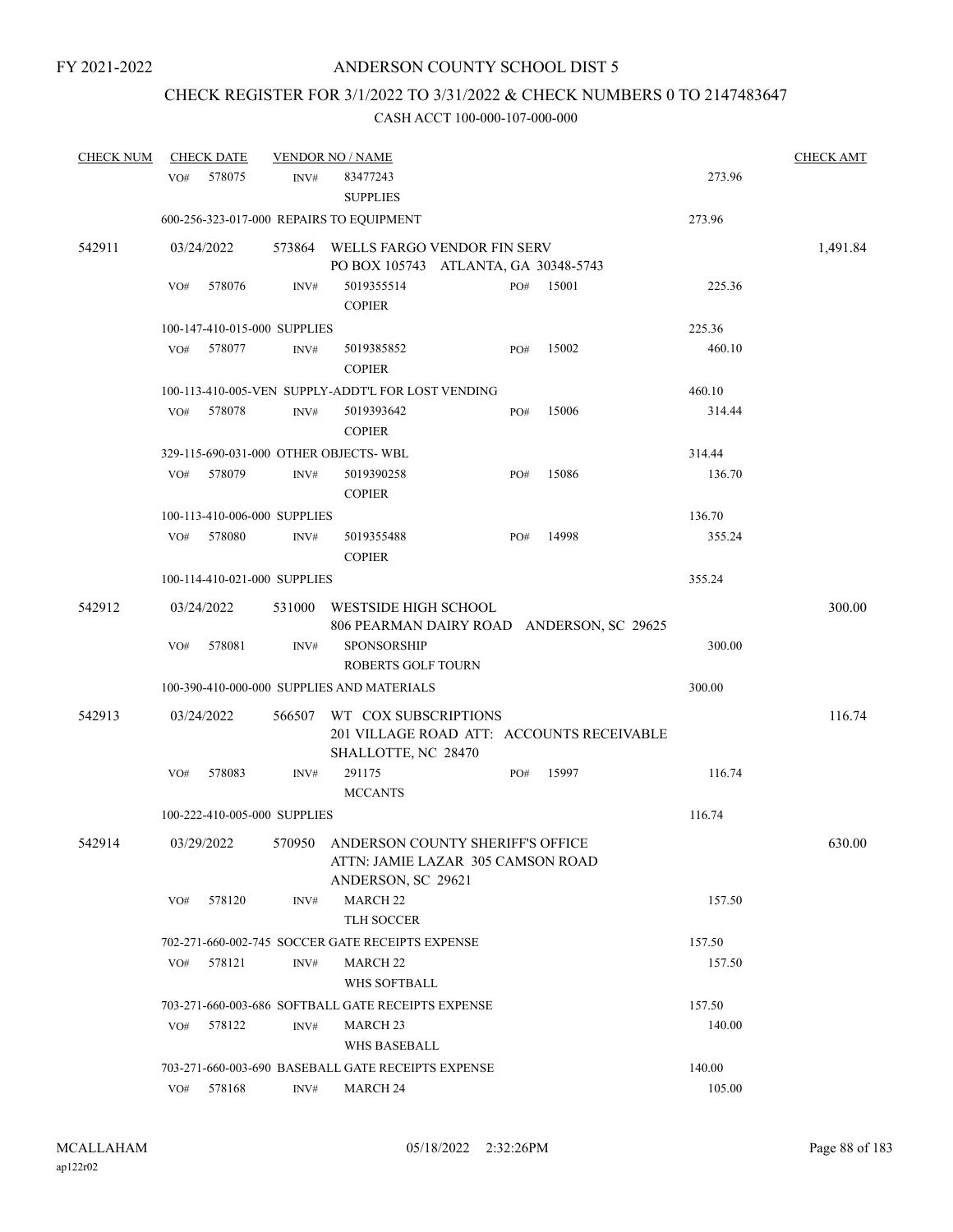# ANDERSON COUNTY SCHOOL DIST 5

# CHECK REGISTER FOR 3/1/2022 TO 3/31/2022 & CHECK NUMBERS 0 TO 2147483647

| <b>CHECK NUM</b> | <b>CHECK DATE</b>            |        | <b>VENDOR NO / NAME</b>                                                                  |     |       |          | <b>CHECK AMT</b> |
|------------------|------------------------------|--------|------------------------------------------------------------------------------------------|-----|-------|----------|------------------|
|                  |                              |        | <b>TLH LACROSSE</b>                                                                      |     |       |          |                  |
|                  |                              |        | 702-271-660-002-742 LACROSSE GATE EXPENSE                                                |     |       | 105.00   |                  |
|                  | 578169<br>VO#                | INV#   | <b>MARCH 3</b>                                                                           |     |       | 70.00    |                  |
|                  |                              |        | <b>NORTH POINTE</b>                                                                      |     |       |          |                  |
|                  | 100-222-410-013-000 SUPPLIES |        |                                                                                          |     |       | 70.00    |                  |
| 542915           | 03/29/2022                   |        | 147220 BROWN INDUSTRIES, INC                                                             |     |       |          | 72.99            |
|                  |                              |        | 344 WEST FRONT STREET MEDIA, PA 19063-2640                                               |     |       |          |                  |
|                  | 578125<br>VO#                | INV#   | 122-04923                                                                                |     |       | 72.99    |                  |
|                  |                              |        | <b>SOUTH FANT</b>                                                                        |     |       |          |                  |
|                  |                              |        | 715-271-660-015-201 MISCELLANEOUS EXPENSE                                                |     |       | 72.99    |                  |
| 542916           | 03/29/2022                   |        | 572742 COAST TO COAST COMPUTER PRODUCTS<br>4277 VALLEY FAIR STREET SIMI VALLEY, CA 93063 |     |       |          | 1,236.92         |
|                  | VO#<br>578129                | INV#   | A2382550<br><b>NEW PROSPECT</b>                                                          | PO# | 15991 | 1,236.92 |                  |
|                  |                              |        | 201-112-445-010-000 TECHNOLOGY SUPPLIES                                                  |     |       | 1,089.92 |                  |
|                  |                              |        | 202-112-445-010-000 TECHNOLOGY SUPPLIES                                                  |     |       | 147.00   |                  |
| 542917           | 03/29/2022                   |        | 576822 COOPER, KENNETH**<br>1044 WHITE PINIE LANE #16 TOWNVILLE, SC 29689                |     |       |          | 79.40            |
|                  | 578100<br>VO#                | INV#   | MARCH <sub>23</sub><br><b>WHS BASEBALL</b>                                               |     |       | 79.40    |                  |
|                  |                              |        | 703-271-660-003-690 BASEBALL GATE RECEIPTS EXPENSE                                       |     |       | 79.40    |                  |
| 542918           | 03/29/2022                   |        | 575117 DECOSTA, CYNTHIA**                                                                |     |       |          | 118.10           |
|                  |                              |        | 320 SPRING VALLEY LIBERTY, SC 29657                                                      |     |       |          |                  |
|                  | 578102<br>VO#                | INV#   | <b>MARCH 22</b>                                                                          |     |       | 118.10   |                  |
|                  |                              |        | WHS SOFTBALL                                                                             |     |       |          |                  |
|                  |                              |        | 703-271-660-003-686 SOFTBALL GATE RECEIPTS EXPENSE                                       |     |       | 118.10   |                  |
| 542919           | 03/29/2022                   | 198651 | DELL MARKETING<br>PO BOX 534118 ATT: ACCOUNTS RECEIVABLE                                 |     |       |          | 1,040.58         |
|                  |                              |        | ATLANTA, GA 30353-4118                                                                   |     |       |          |                  |
|                  | 578130<br>VO#                | INV#   | 10569023936<br><b>TECHNOLOGY</b>                                                         | PO# | 15999 | 1,040.58 |                  |
|                  | 399-266-410-000-000 SUPPLIES |        |                                                                                          |     |       | 1,040.58 |                  |
| 542920           | 03/29/2022                   | 576971 | ESS SOUTH CENTRAL LLC<br>PO BOX 749454 ATLANTA, GA 30374-9454                            |     |       |          | 6.396.06         |
|                  | 578131<br>VO#                | INV#   | 307007<br>WK ENDING 2/19                                                                 | PO# | 15304 | 1,083.60 |                  |
|                  |                              |        | 100-213-311-008-000 PURCHASED SERVICE - SUBS                                             |     |       | 154.80   |                  |
|                  |                              |        | 100-213-311-009-000 PURCHASED SERVICE - SUBS                                             |     |       | 619.20   |                  |
|                  |                              |        | 100-213-311-013-000 PURCHASED SERVICE - SUBS                                             |     |       | 154.80   |                  |
|                  |                              |        | 100-213-311-021-000 PURCHASED SERVICE - SUBS                                             |     |       | 154.80   |                  |
|                  | 578132<br>VO#                | INV#   | 313638<br>WK ENDING 3/12                                                                 | PO# | 15304 | 2,950.88 |                  |
|                  |                              |        | 100-213-311-002-000 PURCHASED SERVICE - SUBS                                             |     |       | 154.80   |                  |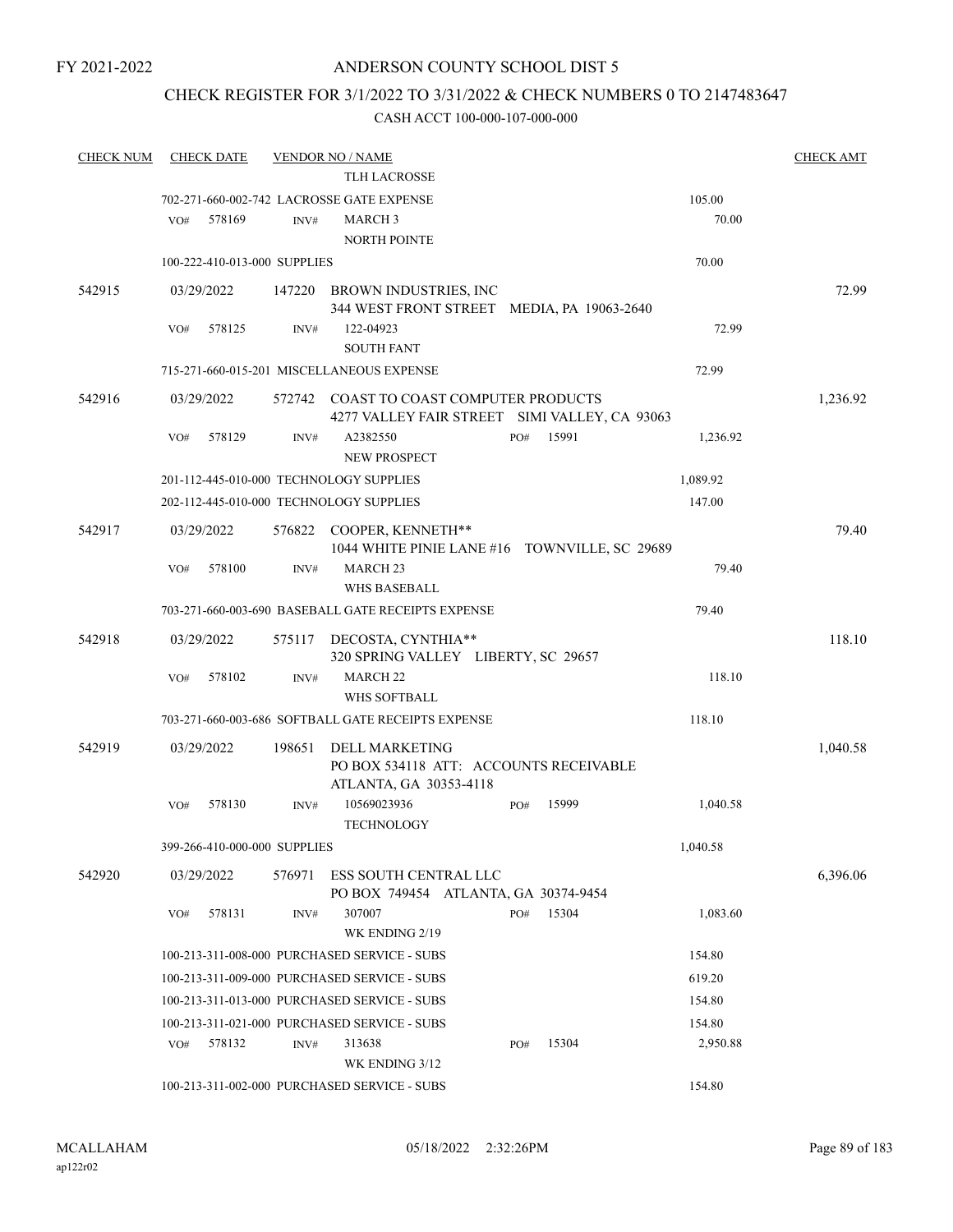# CHECK REGISTER FOR 3/1/2022 TO 3/31/2022 & CHECK NUMBERS 0 TO 2147483647

| <b>CHECK NUM</b> |     | <b>CHECK DATE</b> |        | <b>VENDOR NO / NAME</b>                                                                            |     |       |           | <b>CHECK AMT</b> |
|------------------|-----|-------------------|--------|----------------------------------------------------------------------------------------------------|-----|-------|-----------|------------------|
|                  |     |                   |        | 100-213-311-008-000 PURCHASED SERVICE - SUBS                                                       |     |       | 464.40    |                  |
|                  |     |                   |        | 100-213-311-009-000 PURCHASED SERVICE - SUBS                                                       |     |       | 774.00    |                  |
|                  |     |                   |        | 100-213-311-010-000 PURCHASED SERVICE - SUBS                                                       |     |       | 154.80    |                  |
|                  |     |                   |        | 100-213-311-018-000 PURCHASED SERVICE - SUBS                                                       |     |       | 96.75     |                  |
|                  |     |                   |        | 100-213-311-019-000 PURCHASED SERVICE - SUBS                                                       |     |       | 686.93    |                  |
|                  |     |                   |        | 100-213-311-021-000 PURCHASED SERVICE - SUBS                                                       |     |       | 619.20    |                  |
|                  | VO# | 578133            | INV#   | 311622                                                                                             | PO# | 15304 | 1,586.70  |                  |
|                  |     |                   |        | WK ENDING 3/5                                                                                      |     |       |           |                  |
|                  |     |                   |        | 100-213-311-007-000 PURCHASED SERVICE - SUBS                                                       |     |       | 77.40     |                  |
|                  |     |                   |        | 100-213-311-008-000 PURCHASED SERVICE - SUBS                                                       |     |       | 387.00    |                  |
|                  |     |                   |        | 100-213-311-009-000 PURCHASED SERVICE - SUBS                                                       |     |       | 774.00    |                  |
|                  |     |                   |        | 100-213-311-011-000 PURCHASED SERVICE - SUBS                                                       |     |       | 96.75     |                  |
|                  |     |                   |        | 100-213-311-018-000 PURCHASED SERVICE - SUBS                                                       |     |       | 96.75     |                  |
|                  |     |                   |        | 100-213-311-019-000 PURCHASED SERVICE - SUBS                                                       |     |       | 154.80    |                  |
|                  | VO# | 578134            | INV#   | 309546                                                                                             | PO# | 15304 | 1,393.20  |                  |
|                  |     |                   |        | WK ENDING 2/26                                                                                     |     |       |           |                  |
|                  |     |                   |        | 100-213-311-008-000 PURCHASED SERVICE - SUBS                                                       |     |       | 464.40    |                  |
|                  |     |                   |        | 100-213-311-009-000 PURCHASED SERVICE - SUBS                                                       |     |       | 774.00    |                  |
|                  |     |                   |        | 100-213-311-017-000 PURCHASED SERVICE - SUBS                                                       |     |       | 154.80    |                  |
|                  | VO# | 578135            | INV#   | CR014113<br><b>CREDIT</b>                                                                          | PO# | 15238 | $-366.77$ |                  |
|                  |     |                   |        | 100-254-124-006-000 SALARIES-CUSTODIAL                                                             |     |       | $-104.79$ |                  |
|                  |     |                   |        | 100-254-124-009-000 SALARIES-CUSTODIAL                                                             |     |       | $-261.98$ |                  |
|                  | VO# | 578172            | INV#   | CR014511<br>WK ENDING 2/19                                                                         | PO# | 15304 | $-251.55$ |                  |
|                  |     |                   |        | 100-213-311-009-000 PURCHASED SERVICE - SUBS                                                       |     |       | $-83.85$  |                  |
|                  |     |                   |        | 100-213-311-011-000 PURCHASED SERVICE - SUBS                                                       |     |       | $-83.85$  |                  |
|                  |     |                   |        | 100-213-311-015-000 PURCHASED SERVICE - SUBS                                                       |     |       | $-83.85$  |                  |
| 542921           |     | 03/29/2022        |        | 575439 EVENT RENTALS<br>529 CAMSON RD ANDERSON, SC 29625                                           |     |       |           | 181.90           |
|                  | VO# | 578138            | INV#   | 904478<br>NEVITT FOREST                                                                            |     |       | 181.90    |                  |
|                  |     |                   |        | 712-271-660-012-201 MISCELLANEOUS EXPENSE                                                          |     |       | 181.90    |                  |
| 542922           |     | 03/29/2022        | 563501 | FOOD EQUIPMENT COMPANY, INC<br>34 TEDWALL COURT ATT: ACCOUNTS RECEIVABLE<br><b>GREER, SC 29650</b> |     |       |           | 5,028.80         |
|                  | VO# | 578139            | INV#   | 133390                                                                                             | PO# | 15700 | 5,028.80  |                  |
|                  |     |                   |        | <b>SOUTH FANT</b><br>600-256-540-015-000 EQUIPMENT-EXPENDABLE                                      |     |       | 5,028.80  |                  |
|                  |     |                   |        |                                                                                                    |     |       |           |                  |
| 542923           |     | 03/29/2022        | 576027 | HOME DEPOT USA, INC<br>PO BOX 404468 ATLANTA, GA 30374-2604                                        |     |       |           | 1,882.34         |
|                  | VO# | 578143            | INV#   | 674683297<br><b>SUPPLIES</b>                                                                       | PO# | 15855 | 1,882.34  |                  |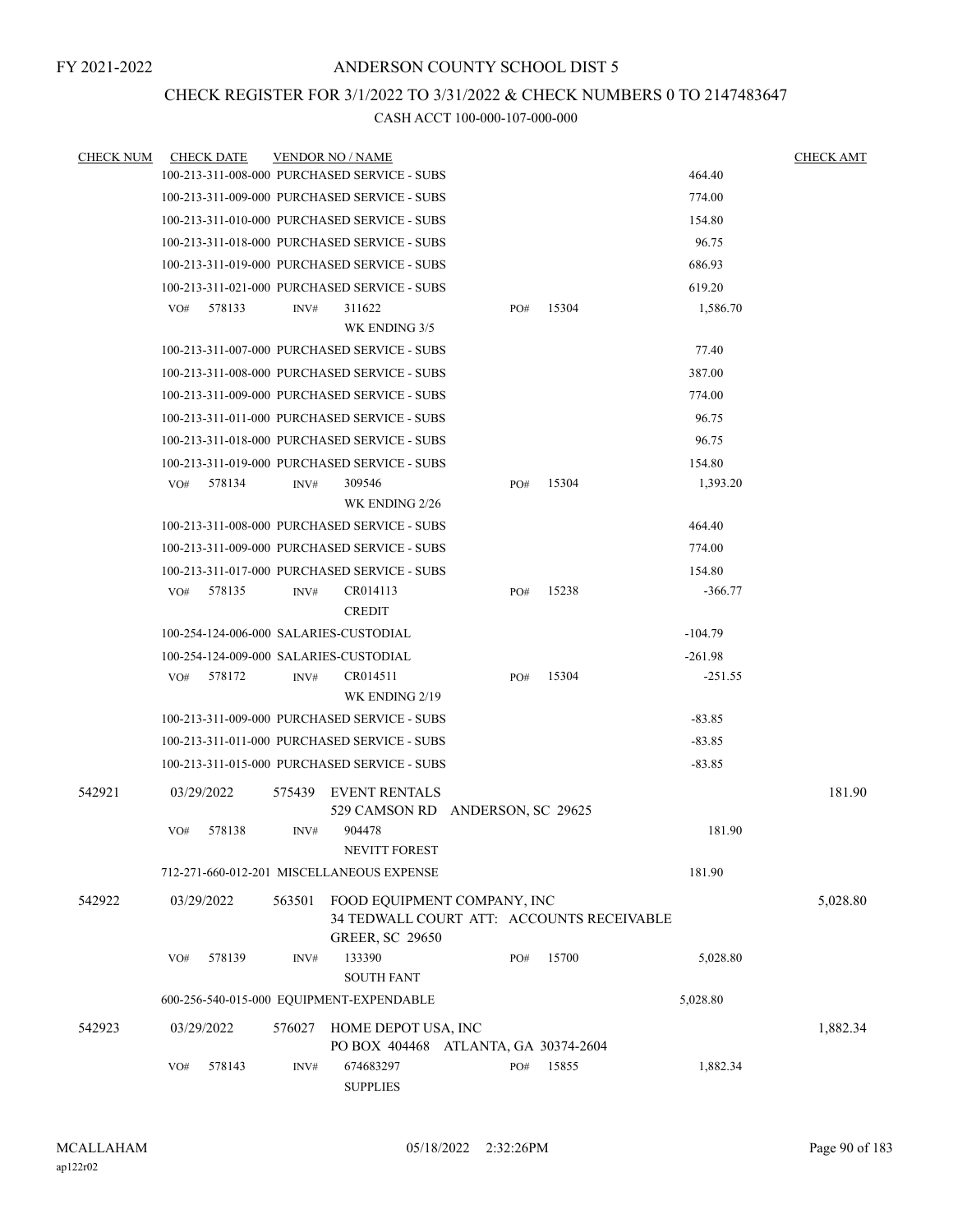# ANDERSON COUNTY SCHOOL DIST 5

# CHECK REGISTER FOR 3/1/2022 TO 3/31/2022 & CHECK NUMBERS 0 TO 2147483647

| <b>CHECK NUM</b> | <b>CHECK DATE</b> |        |                              | <b>VENDOR NO / NAME</b><br>100-000-170-000-000 WAREHOUSE INVENTORY                                      |     |       | 1,882.34 | <b>CHECK AMT</b> |
|------------------|-------------------|--------|------------------------------|---------------------------------------------------------------------------------------------------------|-----|-------|----------|------------------|
| 542924           | 03/29/2022        |        |                              | 575880 HOOD, JOHNATHAN**<br>528 CASSELL RD LIBERTY, SC 29657                                            |     |       |          | 82.10            |
|                  | VO#               | 578103 | INV#                         | <b>MARCH 3</b><br><b>WHS BASEBALL</b>                                                                   |     |       | 82.10    |                  |
|                  |                   |        |                              | 703-271-660-003-690 BASEBALL GATE RECEIPTS EXPENSE                                                      |     |       | 82.10    |                  |
| 542925           | 03/29/2022        |        | 299410                       | JONES SCHOOL SUPPLY<br>PO BOX 7008 COLUMBIA, SC 29202                                                   |     |       |          | 1,088.42         |
|                  | VO#               | 578144 | INV#                         | 1857909<br><b>CENTERVILLE ELEM</b>                                                                      |     |       | 1,088.42 |                  |
|                  |                   |        |                              | 707-190-660-007-201 MISCELLANEOUS EXPENSE                                                               |     |       | 1,088.42 |                  |
| 542926           | 03/29/2022        |        | 304900                       | KAPLAN EARLY LEARNING COMPANY<br>POBOX 890575 ATT: ACCOUNTS RECEIVABLE<br>CHARLOTTE, NC 28289-0575      |     |       |          | 2,672.86         |
|                  | VO#               | 578173 | INV#                         | 6189451R<br><b>WEST MARKET</b>                                                                          | PO# | 15616 | 2,672.86 |                  |
|                  |                   |        | 810-147-410-018-000 SUPPLIES |                                                                                                         |     |       | 2,672.86 |                  |
| 542927           | 03/29/2022        |        | 313476                       | LAKESHORE LEARNING MATERIALS<br>2695 EAST DOMINGUEZ STREET ATT: ACCOUNTS<br>RECEIVABLE CARSON, CA 90895 |     |       |          | 3,830.04         |
|                  | VO#               | 578174 | INV#                         | 677074030322<br><b>SOUTH FANT</b>                                                                       |     |       | 1,505.49 |                  |
|                  |                   |        | 810-147-410-015-000 SUPPLIES |                                                                                                         |     |       | 1,505.49 |                  |
|                  | VO#               | 578175 | INV#                         | 686804030822<br><b>WEST MARKET</b>                                                                      | PO# | 15955 | 2,324.55 |                  |
|                  |                   |        | 810-147-410-018-000 SUPPLIES |                                                                                                         |     |       | 2,324.55 |                  |
| 542928           | 03/29/2022        |        |                              | 574529 MIDWAY PETTY CASH<br>, ---                                                                       |     |       |          | 75.00            |
|                  | VO#               | 578206 | INV#                         | <b>COFFEE CART</b><br><b>REIMBURSEMENT</b>                                                              |     |       | 75.00    |                  |
|                  |                   |        |                              | 717-190-660-017-290 MISC. FUNDRAISER EXPENSE                                                            |     |       | 75.00    |                  |
| 542929           | 03/29/2022        |        |                              | 577024 MOYER, LYDIA**<br>391 LAKE SECESSION ROAD ANDERSON, SC 29621                                     |     |       |          | 932.16           |
|                  | VO#               | 578146 | INV#                         | <b>ADEPT</b><br><b>OBSERVATIONS</b>                                                                     |     |       | 932.16   |                  |
|                  |                   |        |                              | 302-223-312-000-000 PURCHASED SERVICES                                                                  |     |       | 932.16   |                  |
| 542930           | 03/29/2022        |        | 369400                       | <b>NASCO</b><br>POBOX 901 ATT: ACCOUNTS RECEIVABLE FORT<br>ATKINSON, WI 53538-0901                      |     |       |          | 186.00           |
|                  | VO#               | 578177 | INV#                         | 245388<br><b>SUPPLIES</b>                                                                               | PO# | 15728 | 186.00   |                  |
|                  |                   |        | 309-113-410-021-000 SUPPLIES |                                                                                                         |     |       | 186.00   |                  |
| 542931           | 03/29/2022        |        |                              | 569027 O'REILLY AUTO PARTS                                                                              |     |       |          | 17.85            |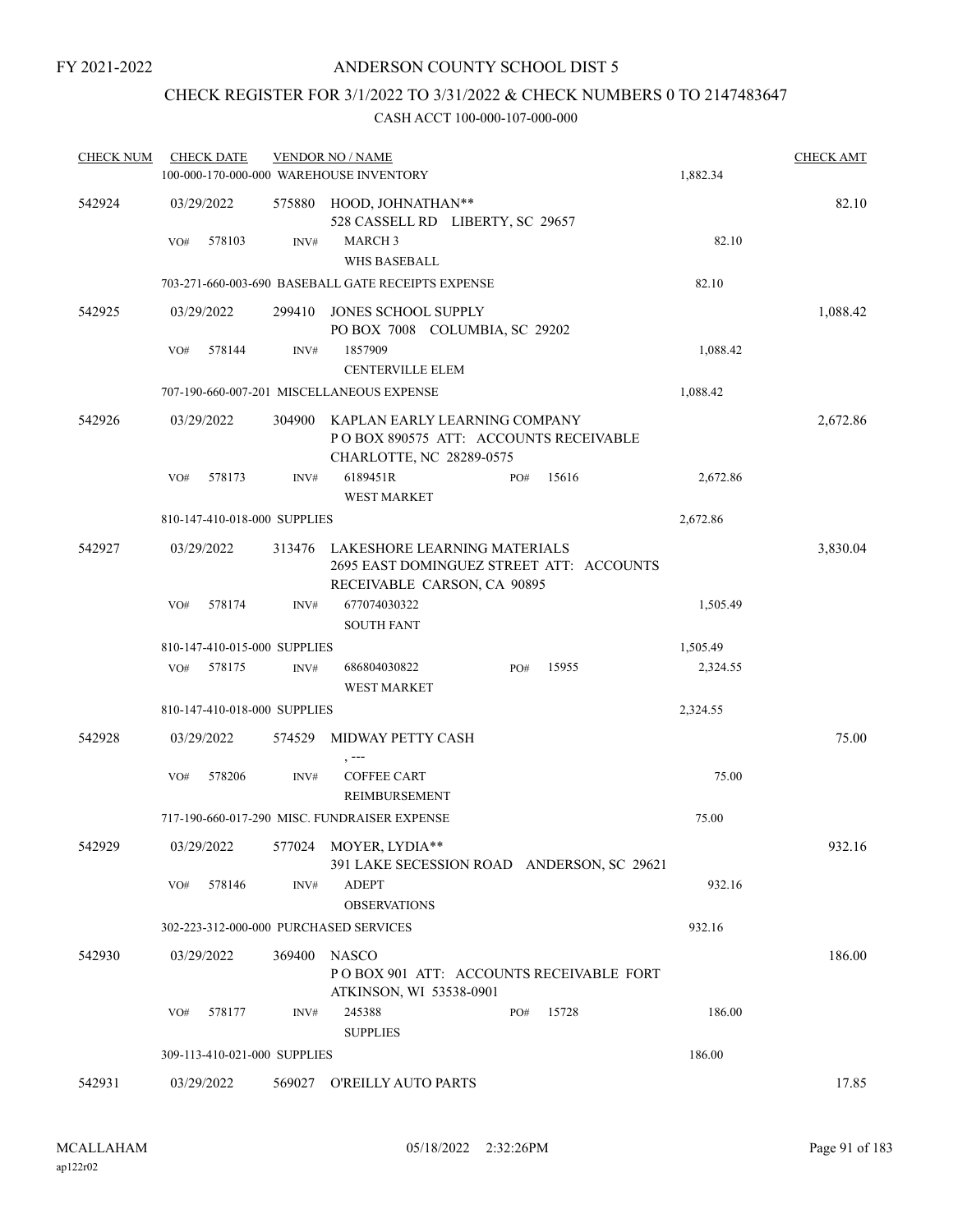# ANDERSON COUNTY SCHOOL DIST 5

# CHECK REGISTER FOR 3/1/2022 TO 3/31/2022 & CHECK NUMBERS 0 TO 2147483647

| <b>CHECK NUM</b> |     | <b>CHECK DATE</b> |        | <b>VENDOR NO / NAME</b>                                                                                          |          | <b>CHECK AMT</b> |
|------------------|-----|-------------------|--------|------------------------------------------------------------------------------------------------------------------|----------|------------------|
|                  |     |                   |        | POBOX 9464 ATT: ACCOUNTS RECEIVABLE<br>SPRINGFIELD, MO 65801-9464                                                |          |                  |
|                  | VO# | 578181            | INV#   | 1430-303345                                                                                                      | 17.85    |                  |
|                  |     |                   |        | <b>WIPERS</b><br>100-255-323-000-000 CONTRACTED SERVICES                                                         | 17.85    |                  |
| 542932           |     | 03/29/2022        |        | 423300 PURCHASE POWER                                                                                            |          | 579.22           |
|                  |     |                   |        | POBOX 371874 PITTSBURGH, PA 15250-7874                                                                           |          |                  |
|                  | VO# | 578152            | INV#   | 0619-9164<br><b>ROBERT ANDERSON</b>                                                                              | 579.22   |                  |
|                  |     |                   |        | 100-113-410-006-VEN SUPPLY-ADDT'L FOR LOST VENDING                                                               | 579.22   |                  |
| 542933           |     | 03/29/2022        |        | 565017 RENTZ, DAVID <sup><math>\land</math></sup><br>109 CHEROKEE ROAD WILLIAMSTON, SC 29697                     |          | 113.60           |
|                  | VO# | 578101            | INV#   | <b>MARCH 22</b>                                                                                                  | 113.60   |                  |
|                  |     |                   |        | WHS SOFTBALL                                                                                                     |          |                  |
|                  |     |                   |        | 703-271-660-003-686 SOFTBALL GATE RECEIPTS EXPENSE                                                               | 113.60   |                  |
| 542934           |     | 03/29/2022        | 442400 | ROPER MOUNTAIN SCIENCE CENTER<br>402 ROPER MOUNTAIN ROAD GREENVILLE, SC 29615                                    |          | 1,380.00         |
|                  | VO# | 578183            | INV#   | <b>VISIT 3/18</b>                                                                                                | 1,380.00 |                  |
|                  |     |                   |        | <b>CALHOUN ELEM</b>                                                                                              |          |                  |
|                  |     |                   |        | 714-271-660-014-354 FIELD TRIPS GRADE 4 EXPENSE                                                                  | 1,380.00 |                  |
| 542935           |     | 03/29/2022        | 445575 | SC DEPT OF EMPLOYMENT & WORKFORCE<br>ATTENTION: UI COLLECTIONS PO BOX 2644<br>COLUMBIA, SC 29202                 |          | 214.07           |
|                  | VO# | 578188            | INV#   | PAYROLL 3/30                                                                                                     | 214.07   |                  |
|                  |     |                   |        | <b>DEDUCTIONS</b>                                                                                                |          |                  |
|                  |     |                   |        | 100-000-442-000-000 UNEMPLOYMENT COMPENSATION LEVY                                                               | 214.07   |                  |
| 542936           |     | 03/29/2022        | 568980 | SC DEPT OF REVENUE<br>PO BOX 2535 COLUMBIA, SC 29202-2535                                                        |          | 226.82           |
|                  | VO# | 578189            | INV#   | PAYROLL 3/30<br><b>DEDUCTIONS</b>                                                                                | 226.82   |                  |
|                  |     |                   |        | 100-000-440-000-000 SC STATE TAX LEVY                                                                            | 226.82   |                  |
| 542937           |     |                   |        | 03/29/2022 572885 SCMEA ORCHESTRA DIVISION<br>AUDREY BASS @EASTSIDE HS 1300 BRUSHY CREEK<br>RD TAYLORS, SC 29687 |          | 100.00           |
|                  | VO# | 578162            | INV#   | <b>OPA</b><br><b>SOUTHWOOD</b>                                                                                   | 100.00   |                  |
|                  |     |                   |        | 721-190-660-021-658 ORCHESTRA MIDDLE EXPENSE                                                                     | 100.00   |                  |
| 542938           |     | 03/29/2022        | 450701 | SC RETIREMENT SYSTEM (SPP)<br>POBOX 11960 CAPITOL STATION COLUMBIA, SC<br>29211                                  |          | 688.48           |
|                  | VO# | 578191            | INV#   | PAYROLL 3/30<br><b>DEDUCTIONS</b>                                                                                | 688.48   |                  |
|                  |     |                   |        | 100-000-438-000-000 RETIREMENT SERV PURCHASE                                                                     | 688.48   |                  |
| 542939           |     | 03/29/2022        |        | 576084 SC STATE DISBURSEMENT UNIT                                                                                |          | 525.89           |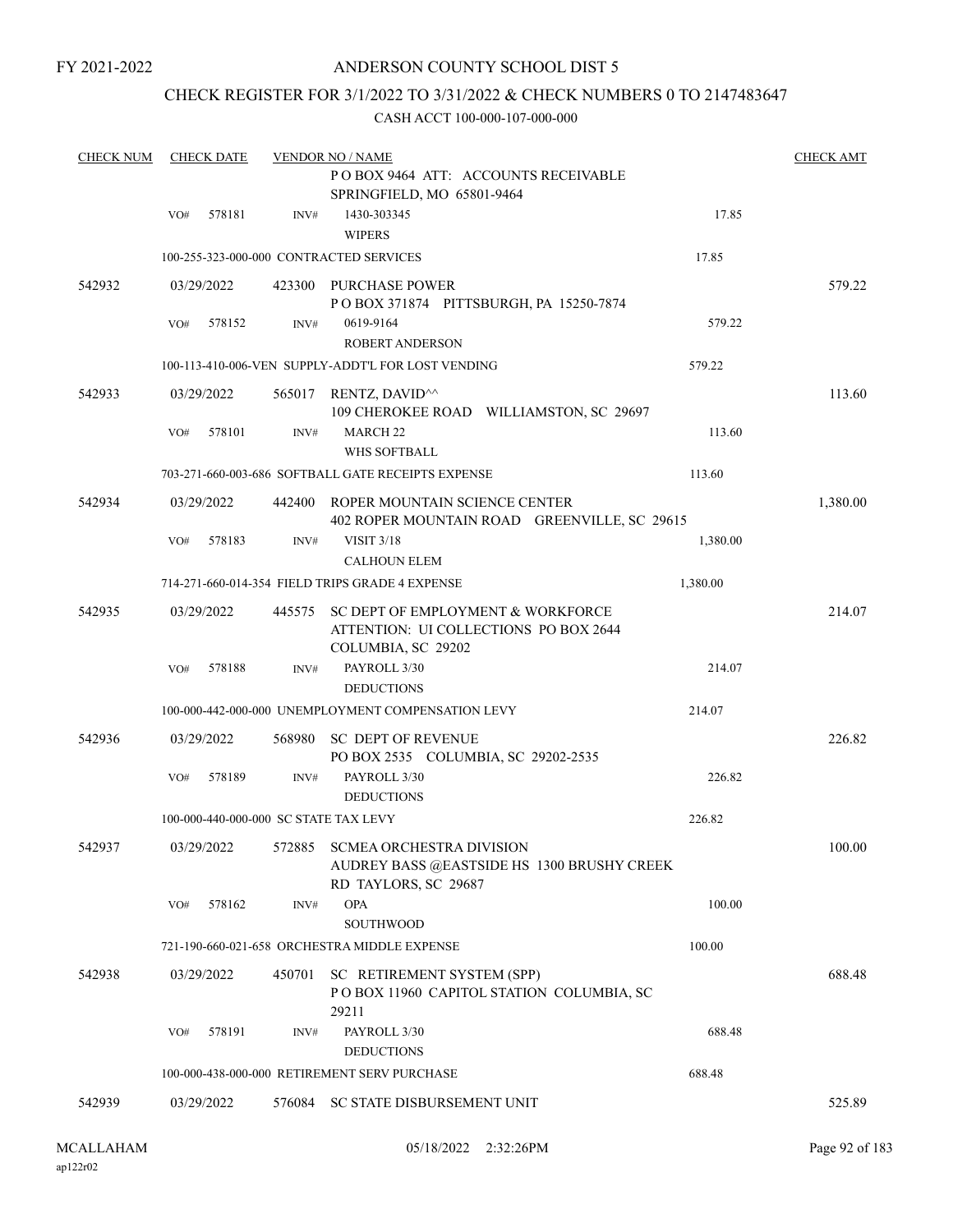# ANDERSON COUNTY SCHOOL DIST 5

# CHECK REGISTER FOR 3/1/2022 TO 3/31/2022 & CHECK NUMBERS 0 TO 2147483647

| <b>CHECK NUM</b> |     | <b>CHECK DATE</b> |        | <b>VENDOR NO / NAME</b>                                                |           | <b>CHECK AMT</b> |
|------------------|-----|-------------------|--------|------------------------------------------------------------------------|-----------|------------------|
|                  |     |                   |        | PO BOX 100303 COLUMBIA, SC 29202-3303                                  |           |                  |
|                  | VO# | 578187            | INV#   | PAYROLL 3/30                                                           | 525.89    |                  |
|                  |     |                   |        | <b>DEDUCTIONS</b>                                                      |           |                  |
|                  |     |                   |        | 100-000-435-000-000 WAGE GARNISH/CH SUPPORT                            | 525.89    |                  |
| 542940           |     | 03/29/2022        | 576762 | <b>SMF</b>                                                             |           | 528.58           |
|                  |     |                   |        | 1550 N. INDUSTRIAL PARK RD MINONK, IL                                  |           |                  |
|                  |     |                   |        | 61760-0157                                                             |           |                  |
|                  | VO# | 578163            | INV#   | 162957                                                                 | 528.58    |                  |
|                  |     |                   |        | PO 322022031                                                           |           |                  |
|                  |     |                   |        | 900-115-410-031-053 HAAS FOUND-ADV MANUF (AIT)                         | 528.58    |                  |
|                  |     |                   |        |                                                                        |           |                  |
| 542941           |     | 03/29/2022        | 573721 | SSBT AS TTEE FOR SCORP MM61953-001-042                                 |           | 20,835.79        |
|                  |     |                   |        | MASS MUTUAL RETIREMENT SERVICES PO BOX<br>219062 KANSAS CITY, MO 64121 |           |                  |
|                  |     | 578184            |        | PAYROLL 3/30                                                           | 20,835.79 |                  |
|                  | VO# |                   | INV#   |                                                                        |           |                  |
|                  |     |                   |        | <b>DEDUCTIONS</b>                                                      |           |                  |
|                  |     |                   |        | 100-000-468-000-000 OPTIONAL RETIREMENT PLAN                           | 13,394.43 |                  |
|                  |     |                   |        | 100-000-484-000-000 EMPLOYER RETIREMENT PAYABLE                        | 7,441.36  |                  |
| 542942           |     | 03/29/2022        | 577203 | TAYLOR, REBEKAH**                                                      |           | 875.00           |
|                  |     |                   |        | 107 WILLOWBEND DR ANDERSON, SC 29621                                   |           |                  |
|                  | VO# | 578165            | INV#   | <b>MARCH 7-17</b>                                                      | 875.00    |                  |
|                  |     |                   |        | <b>ST JOSEPHS</b>                                                      |           |                  |
|                  |     |                   |        | 202-370-312-000-SJC PS- ST.JOSEPH'S CATHOLIC                           | 875.00    |                  |
| 542943           |     | 03/29/2022        | 571571 | <b>TECHPOINT</b>                                                       |           | 425.00           |
|                  |     |                   |        | 144 PEARL INDUSTRIAL AVE HOSCHTON, GA 30548                            |           |                  |
|                  | VO# | 578166            | INV#   | 2918                                                                   | 425.00    |                  |
|                  |     |                   |        | <b>CALHOUN</b>                                                         |           |                  |
|                  |     |                   |        | 100-266-314-014-000 REPAIRS TO EQUIPMENT                               | 425.00    |                  |
| 542944           |     | 03/29/2022        | 504890 | <b>TIAA-CREF</b>                                                       |           | 29,732.54        |
|                  |     |                   |        | PO BOX 105316<br>ATLANTA, GA 30348-5316                                |           |                  |
|                  | VO# | 578186            | INV#   | PAYROLL 3/30                                                           | 29,732.54 |                  |
|                  |     |                   |        | <b>DEDUCTIONS</b>                                                      |           |                  |
|                  |     |                   |        | 100-000-468-000-000 OPTIONAL RETIREMENT PLAN                           | 19,113.79 |                  |
|                  |     |                   |        | 100-000-484-000-000 EMPLOYER RETIREMENT PAYABLE                        | 10,618.75 |                  |
| 542945           |     | 03/29/2022        | 564298 | UNITED WAY OF ANDERSON COUNTY                                          |           | 2,316.15         |
|                  |     |                   |        | POBOX 2067 ANDERSON, SC 29622                                          |           |                  |
|                  | VO# | 578190            | INV#   | PAYROLL 3/30                                                           | 2,316.15  |                  |
|                  |     |                   |        | <b>DEDUCTIONS</b>                                                      |           |                  |
|                  |     |                   |        | 100-000-455-000-000 UNITED FUND - PAYABLE                              | 2,316.15  |                  |
|                  |     |                   |        |                                                                        |           |                  |
| 542946           |     | 03/29/2022        | 575086 | <b>VALIC</b>                                                           |           | 50,785.54        |
|                  |     |                   |        | C/O JP MORGAN CHASE PO BOX 301701 DALLAS,                              |           |                  |
|                  |     |                   |        | TX 75303-1701                                                          |           |                  |
|                  | VO# | 578185            | INV#   | PAYROLL 3/30                                                           | 50,785.54 |                  |
|                  |     |                   |        | <b>DEDUCTIONS</b>                                                      |           |                  |
|                  |     |                   |        | 100-000-468-000-000 OPTIONAL RETIREMENT PLAN                           | 32,647.85 |                  |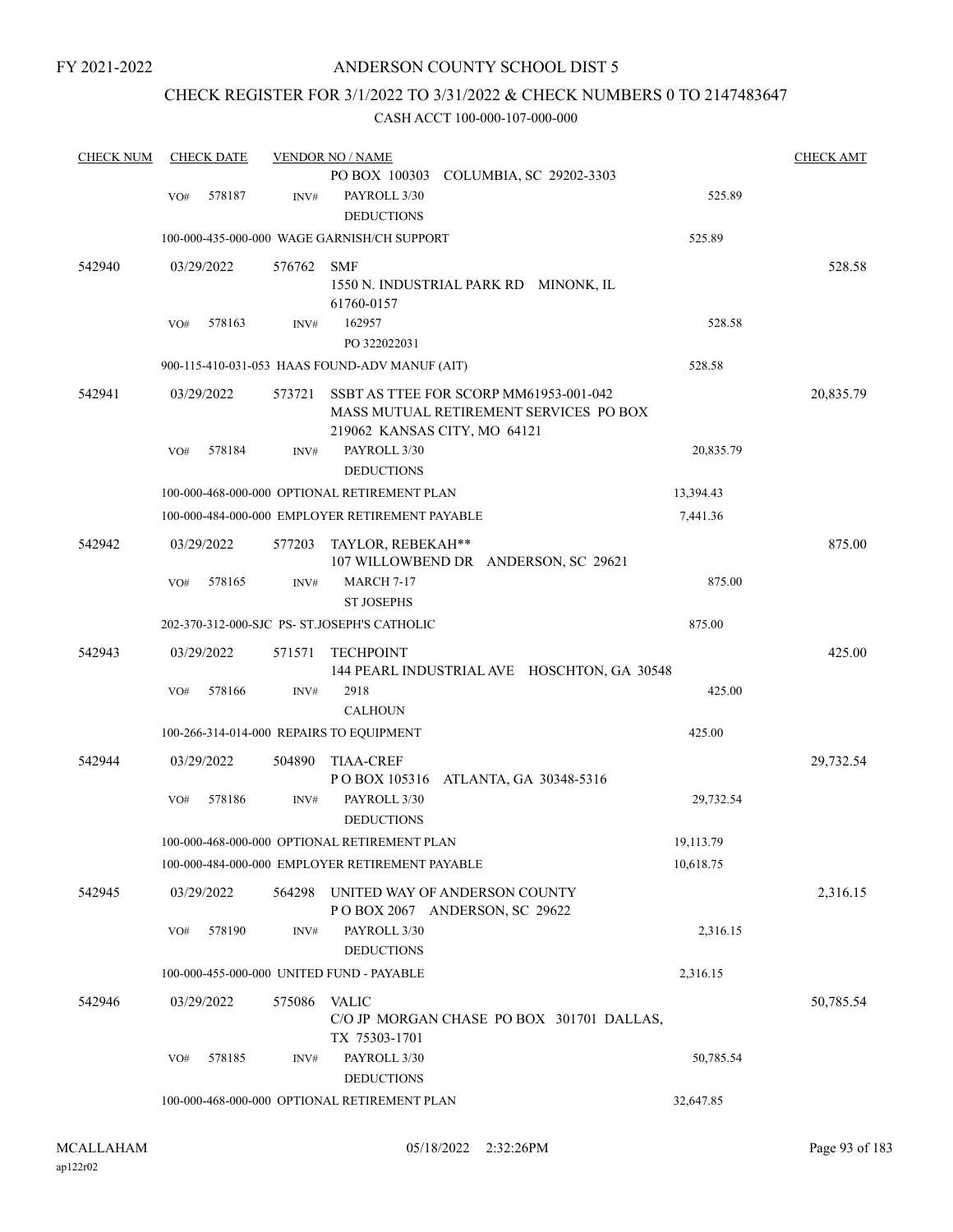# CHECK REGISTER FOR 3/1/2022 TO 3/31/2022 & CHECK NUMBERS 0 TO 2147483647

| <b>CHECK NUM</b> | <b>CHECK DATE</b>                                            | <b>VENDOR NO / NAME</b> | <b>CHECK AMT</b>                                                                   |                  |           |
|------------------|--------------------------------------------------------------|-------------------------|------------------------------------------------------------------------------------|------------------|-----------|
|                  |                                                              |                         | 100-000-484-000-000 EMPLOYER RETIREMENT PAYABLE                                    | 18,137.69        |           |
| 542947           | 03/29/2022                                                   | 576048                  | VITAL RECORDS HOLDINGS, LLC<br>DEPT 5874 PO BOX 11407 BIRMINGHAM, AL<br>35246-5874 |                  | 58.03     |
|                  | 578167<br>VO#                                                | INV#                    | 2521150<br><b>SERVICE</b>                                                          | 58.03            |           |
|                  | 100-264-312-000-000 PURCHASED SERVICES                       |                         |                                                                                    | 58.03            |           |
| 542948           | 03/31/2022                                                   | 576412                  | AMAZON CAPITAL SERVICES<br>PO BOX 035184 SEATTLE, WA 98124-5184                    |                  | 12,969.22 |
|                  | 578207<br>VO#                                                | INV#                    | <b>PURCHASES</b><br>#A2QG7V7TDJIMYY                                                | 12,969.22        |           |
|                  | 100-113-410-021-ART ART SUPPLIES                             |                         |                                                                                    | 442.83           |           |
|                  | 100-113-410-021-ART ART SUPPLIES                             |                         |                                                                                    | 235.30           |           |
|                  | 100-114-410-001-ALT SUPPLIES                                 |                         |                                                                                    | 22.41            |           |
|                  | 100-212-410-000-000 SUPPLIES                                 |                         |                                                                                    | 34.75            |           |
|                  | 100-212-410-020-000 SUPPLIES                                 |                         |                                                                                    | $-288.89$        |           |
|                  | 100-221-410-000-000 SUPPLIES                                 |                         |                                                                                    | 45.65            |           |
|                  |                                                              |                         | 100-221-410-000-DIS DIGITAL INTEGRATION SUPPLIES                                   | 28.44            |           |
|                  | 100-221-410-000-TST SUPPLIES-TESTING                         |                         | 218.20                                                                             |                  |           |
|                  | 100-221-410-003-TST SUPPLIES-TESTING                         |                         |                                                                                    | 27.46            |           |
|                  | 100-221-445-000-000 TECHNOLOGY SUPPLIES                      |                         | 85.56                                                                              |                  |           |
|                  | 100-254-410-000-000 CUSTODIAL SUPPLIES                       |                         |                                                                                    | 541.27           |           |
|                  | 100-254-410-000-000 CUSTODIAL SUPPLIES                       |                         |                                                                                    | 78.48            |           |
|                  | 100-254-410-000-OPS SUPPLIES-OPERATIONS                      |                         |                                                                                    | 32.06            |           |
|                  | 100-266-314-000-000 REPAIRS TO EQUIPMENT                     |                         |                                                                                    | 144.40           |           |
|                  |                                                              |                         | 100-266-345-000-000 TECHNOLOGY INFRASTRUCTURE                                      | 60.96            |           |
|                  | 100-271-410-003-000 SUPPLIES                                 |                         |                                                                                    | 1,591.53         |           |
|                  | 100-271-410-003-000 SUPPLIES                                 |                         |                                                                                    | $-1,591.53$      |           |
|                  | 201-112-410-011-000 SUPPLIES                                 |                         |                                                                                    | 384.13           |           |
|                  | 201-112-410-011-000 SUPPLIES                                 |                         |                                                                                    | 417.28           |           |
|                  | 201-112-410-014-000 SUPPLIES                                 |                         |                                                                                    | 56.30            |           |
|                  | 203-127-410-000-000 SUPPLIES<br>203-127-410-000-000 SUPPLIES |                         |                                                                                    | 47.12<br>$-3.99$ |           |
|                  | 203-127-410-000-000 SUPPLIES                                 |                         |                                                                                    | $-7.97$          |           |
|                  | 218-112-410-008-01A ART/MUSIC/PE SUPPLIES                    |                         |                                                                                    | 481.00           |           |
|                  | 218-112-410-008-01A ART/MUSIC/PE SUPPLIES                    |                         |                                                                                    | 20.31            |           |
|                  | 218-112-410-012-01A ART/MUSIC/PE SUPPLIES                    |                         |                                                                                    | 1,240.98         |           |
|                  | 218-112-410-012-01A ART/MUSIC/PE SUPPLIES                    |                         |                                                                                    | 105.04           |           |
|                  | 218-112-410-014-01A ART/MUSIC/PE SUPPLIES                    |                         |                                                                                    | 172.40           |           |
|                  | 218-112-410-016-01A ART/MUSIC/PE SUPPLIES                    |                         |                                                                                    | 543.66           |           |
|                  | 218-113-410-005-01A ART/MUSIC/PE SUPPLIES                    |                         |                                                                                    | 263.78           |           |
|                  | 218-113-410-005-01A ART/MUSIC/PE SUPPLIES                    |                         |                                                                                    | 905.98           |           |
|                  | 218-113-410-005-01A ART/MUSIC/PE SUPPLIES                    |                         |                                                                                    | 644.32           |           |
|                  | 218-113-410-020-01A ART/MUSIC/PE SUPPLIES                    |                         |                                                                                    | 680.17           |           |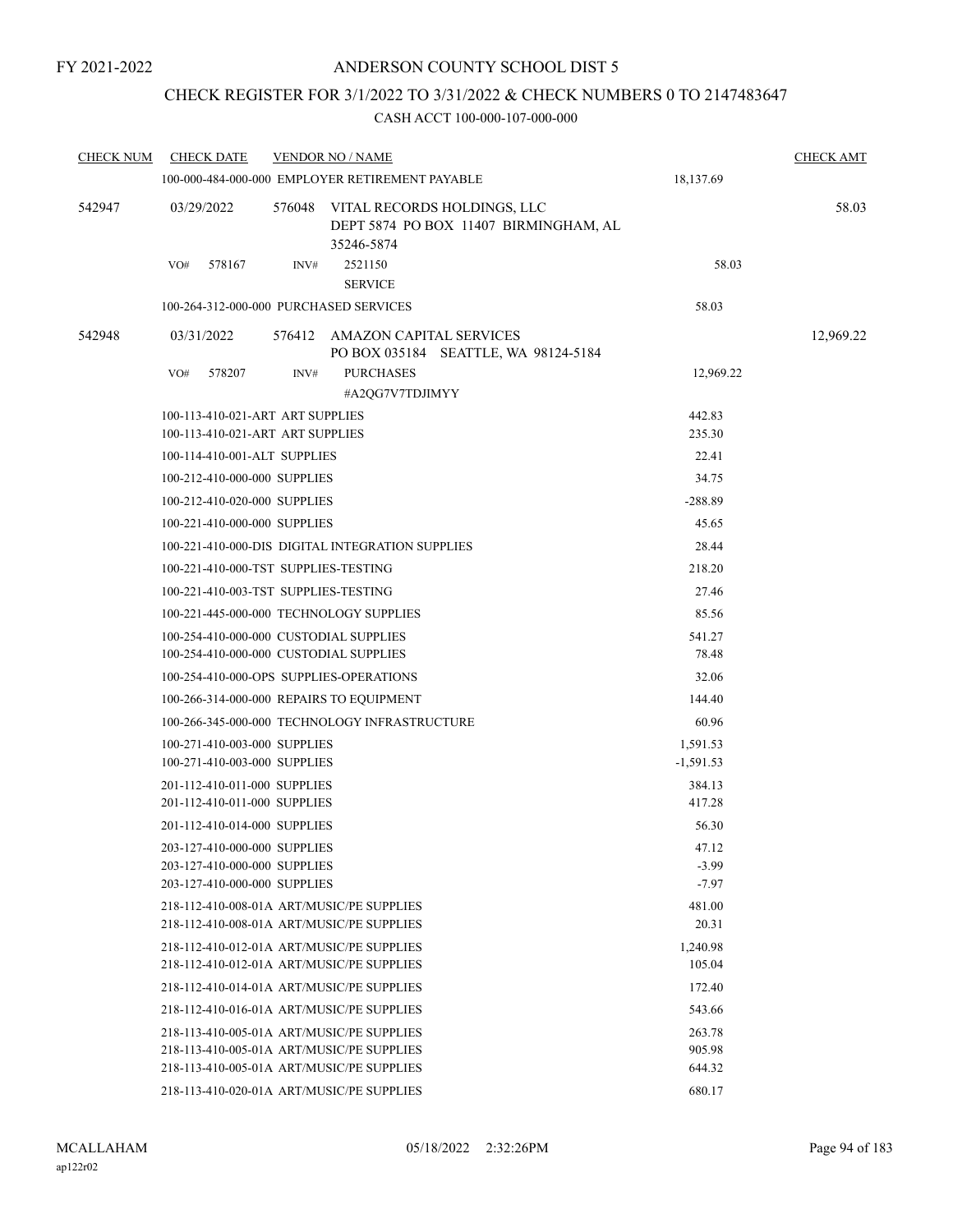# CHECK REGISTER FOR 3/1/2022 TO 3/31/2022 & CHECK NUMBERS 0 TO 2147483647

| <b>CHECK NUM</b> | <b>CHECK DATE</b>                   |        |        | <b>VENDOR NO / NAME</b>                                               |           | <b>CHECK AMT</b> |
|------------------|-------------------------------------|--------|--------|-----------------------------------------------------------------------|-----------|------------------|
|                  |                                     |        |        | 394-114-410-000-000 SUPPLIES-SUCCESS CONN/ SUMMER                     | 69.35     |                  |
|                  |                                     |        |        | 394-114-410-000-000 SUPPLIES-SUCCESS CONN/ SUMMER                     | 1,221.63  |                  |
|                  |                                     |        |        | 705-271-660-005-411 MISCELLANEOUS EXPENSE                             | 195.28    |                  |
|                  |                                     |        |        | 705-271-660-005-600 ART CLUB EXPENSE                                  | 834.50    |                  |
|                  |                                     |        |        | 708-271-660-008-201 MISCELLANEOUS EXPENSE                             | 33.11     |                  |
|                  |                                     |        |        | 709-271-660-009-201 MISCELLANEOUS EXPENSE                             | 69.35     |                  |
|                  | 709-271-660-009-305 LIBRARY EXPENSE |        |        |                                                                       | 84.26     |                  |
|                  |                                     |        |        | 712-271-660-012-324 POSTIVE BEHAVIOR I.S. EXPENSE                     | 74.86     |                  |
|                  |                                     |        |        | 713-271-660-013-201 MISCELLANEOUS EXPENSE                             | 121.98    |                  |
|                  |                                     |        |        | 713-271-660-013-201 MISCELLANEOUS EXPENSE                             | $-121.98$ |                  |
|                  |                                     |        |        | 713-271-660-013-201 MISCELLANEOUS EXPENSE                             | 10.68     |                  |
|                  |                                     |        |        | 713-271-660-013-201 MISCELLANEOUS EXPENSE                             | 39.96     |                  |
|                  |                                     |        |        | 713-271-660-013-201 MISCELLANEOUS EXPENSE                             | 112.17    |                  |
|                  |                                     |        |        | 713-271-660-013-201 MISCELLANEOUS EXPENSE                             | 119.84    |                  |
|                  | 713-271-660-013-228 ART EXPENSE     |        |        |                                                                       | 294.39    |                  |
|                  |                                     |        |        | 716-271-660-016-201 MISCELLANEOUS EXPENSE                             | 83.40     |                  |
|                  |                                     |        |        | 716-271-660-016-201 MISCELLANEOUS EXPENSE                             | 17.11     |                  |
|                  |                                     |        |        | 720-271-660-020-411 MISCELLANEOUS EXPENSE                             | 32.83     |                  |
|                  |                                     |        |        | 720-271-660-020-570 ROBOTICS TEAM EXPENSE                             | 49.21     |                  |
|                  |                                     |        |        | 720-271-660-020-570 ROBOTICS TEAM EXPENSE                             | 107.65    |                  |
|                  |                                     |        |        | 802-113-410-006-001 BOOK STUDY SUPPLIES                               | 651.34    |                  |
|                  | 871-113-410-000-000 SUPPLIES        |        |        |                                                                       | 289.40    |                  |
|                  | 883-223-410-000-000 SUPPLIES        |        |        |                                                                       | 188.70    |                  |
|                  |                                     |        |        | 900-112-410-013-059 BOSCH STEM INITIATIVE EXPENSE                     | 440.11    |                  |
|                  |                                     |        |        | 900-161-410-021-063 AUTISM SPEAKS EXPENSE - M MOULES                  | 290.70    |                  |
| 542949           | 03/31/2022                          |        | 570950 | ANDERSON COUNTY SHERIFF'S OFFICE<br>ATTN: JAMIE LAZAR 305 CAMSON ROAD |           | 1,190.00         |
|                  | VO#                                 | 578223 | INV#   | ANDERSON, SC 29621<br><b>MARCH 26</b>                                 | 157.50    |                  |
|                  |                                     |        |        | WHS BASEBALL                                                          |           |                  |
|                  |                                     |        |        | 703-271-660-003-690 BASEBALL GATE RECEIPTS EXPENSE                    | 157.50    |                  |
|                  | VO#                                 | 578224 | INV#   | <b>MARCH 25</b>                                                       | 175.00    |                  |
|                  |                                     |        |        | WHS SOCCER                                                            |           |                  |
|                  |                                     |        |        | 703-271-660-003-745 SOCCER GATE RECEIPTS EXPENSE                      | 175.00    |                  |
|                  | VO#                                 | 578225 | INV#   | <b>MARCH 28</b>                                                       | 122.50    |                  |
|                  |                                     |        |        | WHS BASEBALL                                                          |           |                  |
|                  |                                     |        |        | 703-271-660-003-690 BASEBALL GATE RECEIPTS EXPENSE                    | 122.50    |                  |
|                  | VO#                                 | 578226 | INV#   | MARCH 28                                                              | 157.50    |                  |
|                  |                                     |        |        | <b>WHS TRACK</b>                                                      |           |                  |
|                  |                                     |        |        | 703-271-660-003-692 TRACK GATE RECEIPTS EXPENSE                       | 157.50    |                  |
|                  | VO#                                 | 578227 | INV#   | <b>MARCH 24</b>                                                       | 105.00    |                  |
|                  |                                     |        |        | <b>VARENNES ELEM</b>                                                  |           |                  |
|                  |                                     |        |        | 716-271-660-016-201 MISCELLANEOUS EXPENSE                             | 105.00    |                  |
|                  | VO#                                 | 578228 | INV#   | MARCH 25                                                              | 157.50    |                  |
|                  |                                     |        |        | <b>TL HANNA</b>                                                       |           |                  |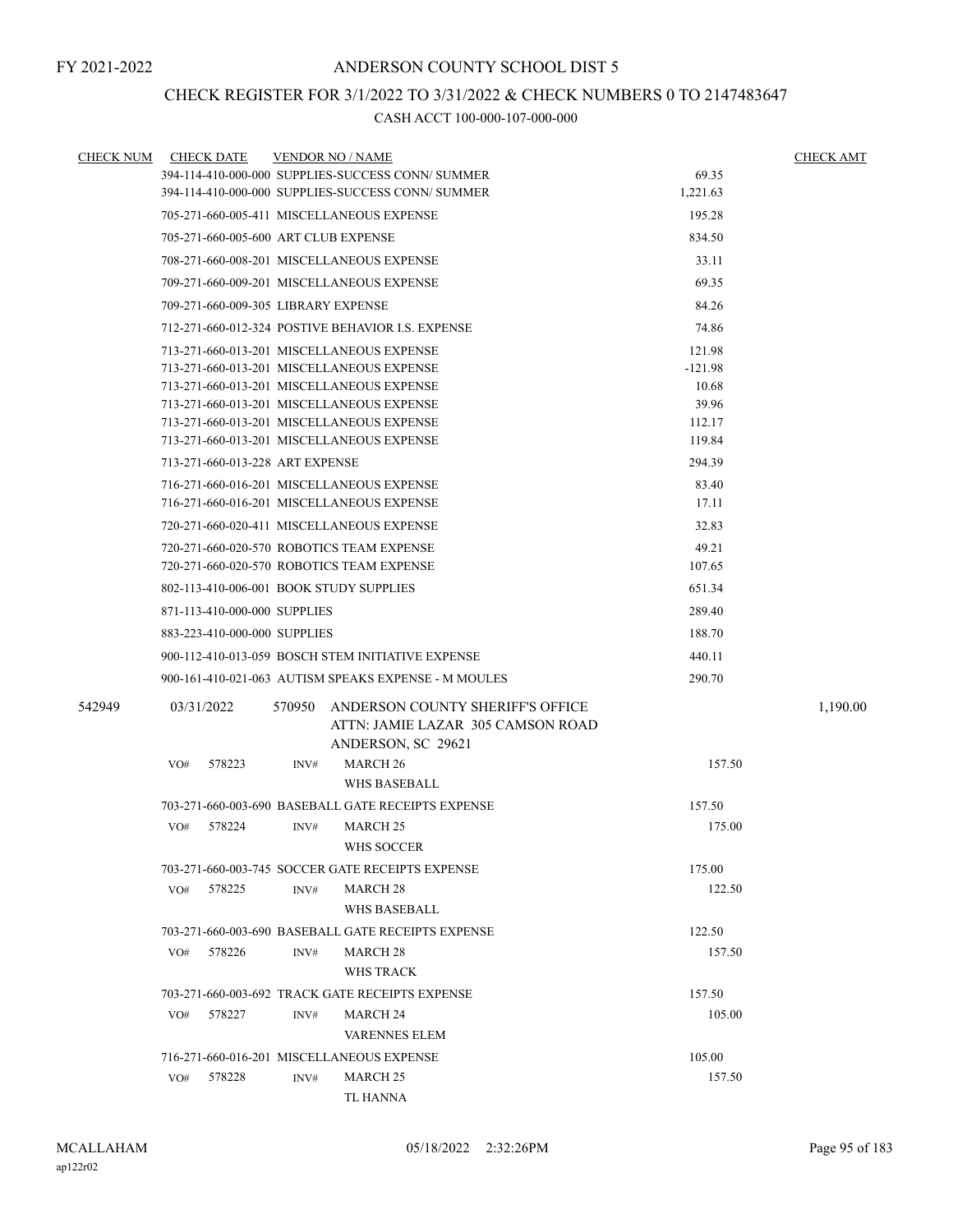# CHECK REGISTER FOR 3/1/2022 TO 3/31/2022 & CHECK NUMBERS 0 TO 2147483647

| <b>CHECK NUM</b> | <b>CHECK DATE</b>                      |        | <b>VENDOR NO / NAME</b>                                                       |              |           | <b>CHECK AMT</b> |
|------------------|----------------------------------------|--------|-------------------------------------------------------------------------------|--------------|-----------|------------------|
|                  |                                        |        | 702-271-660-002-690 BASEBALL GATE RECEIPTS EXPENSE                            |              | 78.75     |                  |
|                  |                                        |        | 702-271-660-002-745 SOCCER GATE RECEIPTS EXPENSE                              |              | 78.75     |                  |
|                  | 578229<br>VO#                          | INV#   | <b>MARCH 26</b>                                                               |              | 315.00    |                  |
|                  |                                        |        | TL HANNA                                                                      |              |           |                  |
|                  | 702-271-660-002-692 TRACK GATE EXPENSE |        |                                                                               |              | 315.00    |                  |
| 542950           | 03/31/2022                             |        | 568170 ANDERSON UNIVERSITY                                                    |              |           | 15,400.00        |
|                  |                                        |        | 316 BOULEVARD ANDERSON, SC 29621                                              |              |           |                  |
|                  | 578291<br>VO#                          | INV#   | SPRING 2022<br><b>COURSES</b>                                                 | 16109<br>PO# | 15,400.00 |                  |
|                  |                                        |        | 100-114-312-002-DCC DUAL CREDIT COURSES                                       |              | 14,800.00 |                  |
|                  |                                        |        | 100-114-312-003-DCC DUAL CREDIT COURSES                                       |              | 600.00    |                  |
| 542951           | 03/31/2022                             | 120800 | APPLIED INDUSTRIAL TECHNOLOGIES<br>22510 NETWORK PLACE CHICAGO, IL 60673-1225 |              |           | 42.00            |
|                  | VO#<br>578293                          | INV#   | 7023789520<br><b>SUPPLIES</b>                                                 |              | 42.00     |                  |
|                  |                                        |        | 100-254-410-010-001 SUPPLIES - MAINTENANCE                                    |              | 42.00     |                  |
| 542952           | 03/31/2022                             |        | 577233 BLAKE, PHILLIP**                                                       |              |           | 100.00           |
|                  |                                        |        | 202 VILLAGE WAY PENDLETON, SC 29670                                           |              |           |                  |
|                  | 578335<br>VO#                          | INV#   | MARCH <sub>26</sub>                                                           |              | 100.00    |                  |
|                  |                                        |        | <b>WHS BASEBALL</b>                                                           |              |           |                  |
|                  |                                        |        | 703-271-660-003-690 BASEBALL GATE RECEIPTS EXPENSE                            |              | 100.00    |                  |
| 542953           | 03/31/2022                             | 575702 | BLOOD HOUND LLC<br>PO BOX 714843 CINCINNATI, OH 45271-4843                    |              |           | 646.25           |
|                  | 578232<br>VO#                          | INV#   | 496987                                                                        |              | 646.25    |                  |
|                  |                                        |        | <b>ROBERT ANDERSON</b>                                                        |              |           |                  |
|                  |                                        |        | 100-254-323-006-400 CONTR SERV-HVAC/ELECT/PLUMBING                            |              | 646.25    |                  |
| 542954           | 03/31/2022                             |        | 575152 BRACKNEY, EVAN**<br>320 E. BELTLINE BLVD APT R-8 ANDERSON, SC 29621    |              |           | 79.40            |
|                  | 578218<br>VO#                          | INV#   | <b>MARCH 28</b><br><b>WHS BASEBALL</b>                                        |              | 79.40     |                  |
|                  |                                        |        | 703-271-660-003-690 BASEBALL GATE RECEIPTS EXPENSE                            |              | 79.40     |                  |
| 542955           | 03/31/2022                             | 577209 | BURDETTE, JUSTIN**<br>PO BOX 201 IVA, SC 29655                                |              |           | 975.00           |
|                  | 578234<br>VO#                          | INV#   | 0328<br><b>REPAIRS</b>                                                        |              | 975.00    |                  |
|                  |                                        |        | 100-255-323-000-ACT ACTIVITY BUS CONTRACTED SERVICES                          |              | 975.00    |                  |
| 542956           | 03/31/2022                             |        | 569296 CAPITAL ONE<br>PO BOX 60506 CITY OF INDUSTRY, CA 91716-0506            |              |           | 718.58           |
|                  | VO#<br>578238                          | INV#   | 1640951975                                                                    |              | 718.58    |                  |
|                  |                                        |        | ACCT #634851                                                                  |              |           |                  |
|                  | 100-222-410-013-000 SUPPLIES           |        |                                                                               |              | 42.41     |                  |
|                  |                                        |        | 713-271-660-013-201 MISCELLANEOUS EXPENSE                                     |              | 59.32     |                  |
|                  |                                        |        | 713-271-660-013-201 MISCELLANEOUS EXPENSE                                     |              | 3.08      |                  |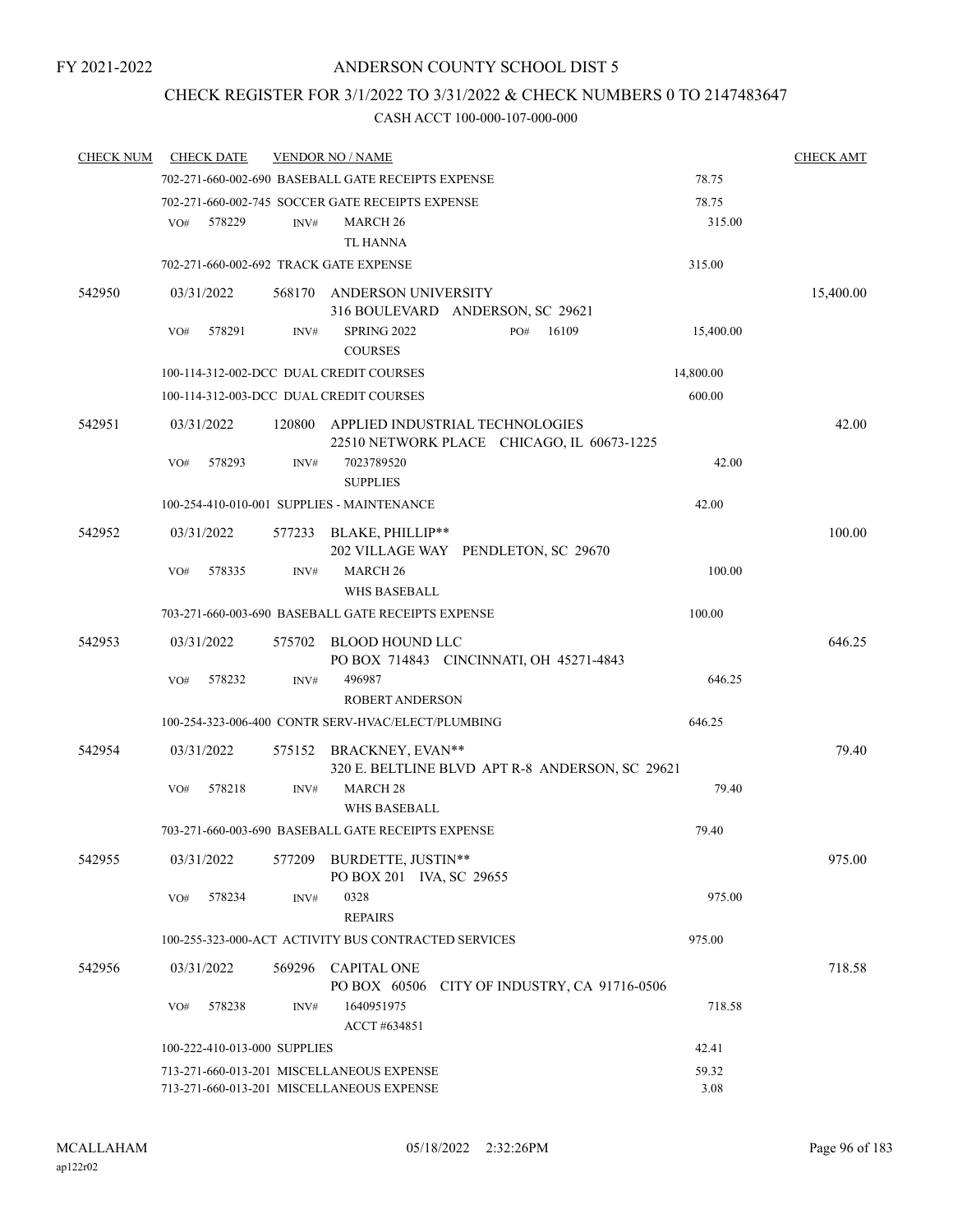# CHECK REGISTER FOR 3/1/2022 TO 3/31/2022 & CHECK NUMBERS 0 TO 2147483647

| <b>CHECK NUM</b> |     | <b>CHECK DATE</b>                   |        | <b>VENDOR NO / NAME</b>                                                                                      |     |       |          | <b>CHECK AMT</b> |
|------------------|-----|-------------------------------------|--------|--------------------------------------------------------------------------------------------------------------|-----|-------|----------|------------------|
|                  |     |                                     |        | 713-271-660-013-201 MISCELLANEOUS EXPENSE                                                                    |     |       | 613.77   |                  |
| 542957           |     | 03/31/2022                          |        | 569296 CAPITAL ONE<br>PO BOX 60506 CITY OF INDUSTRY, CA 91716-0506                                           |     |       |          | 84.58            |
|                  | VO# | 578239                              | INV#   | 1640957431<br>ACCT #643505                                                                                   |     |       | 84.58    |                  |
|                  |     |                                     |        | 721-190-660-021-429 FACULTY EXPENSE                                                                          |     |       | 45.84    |                  |
|                  |     |                                     |        | 721-190-660-021-637 BAND MS/HS EXPENSE                                                                       |     |       | 38.74    |                  |
| 542958           |     | 03/31/2022                          |        | 569296 CAPITAL ONE<br>PO BOX 60506 CITY OF INDUSTRY, CA 91716-0506                                           |     |       |          | 161.04           |
|                  | VO# | 578237                              | INV#   | 2075301<br>ACCT #623525                                                                                      |     |       | 161.04   |                  |
|                  |     |                                     |        | 719-271-660-019-391 ICE CREAM SALES EXPENSE                                                                  |     |       | 161.04   |                  |
| 542959           |     | 03/31/2022                          |        | 569972 CARISSA THOMPSON<br>336 LAZY ST ANDERSON, SC 29626                                                    |     |       |          | 140.00           |
|                  | VO# | 578219                              | INV#   | <b>NNAP SKILLS</b><br>REIMBURSEMENT                                                                          |     |       | 140.00   |                  |
|                  |     |                                     |        | 328-115-312-031-000 PURCHASED SERVICES                                                                       |     |       | 140.00   |                  |
| 542960           |     | 03/31/2022                          |        | 576838 CFL FACILITIES INC<br>775 SENATE PARKWAY ANDERSON, SC 29621                                           |     |       |          | 2,020.32         |
|                  | VO# | 578241                              | INV#   | 9865<br><b>CUSTODIAL</b>                                                                                     | PO# | 15305 | 2,020.32 |                  |
|                  |     |                                     |        | 100-254-124-003-000 SALARIES-CUSTODIAL                                                                       |     |       | 2,020.32 |                  |
| 542961           |     | 03/31/2022                          | 571440 | <b>CLEMSON UNIVERSITY</b><br>ADMINISTRATIVE SERVICES BUILDING 108 SILAS N.<br>PEARMAN BLVD CLEMSON, SC 29634 |     |       |          | 6,350.00         |
|                  | VO# | 578242                              | INV#   | PF298-22<br>WHITEHALL ELEM                                                                                   |     |       | 6,350.00 |                  |
|                  |     |                                     |        | 719-271-660-019-354 FIELD TRIPS GRADE 4 EXPENSE                                                              |     |       | 3,500.00 |                  |
|                  |     |                                     |        | 719-271-660-019-355 FIELD TRIPS GRADE 5 EXPENSE                                                              |     |       | 2,850.00 |                  |
| 542962           |     | 03/31/2022                          |        | 577202 COOPER, JEFFRY**<br>101 BEULAH DR ANDERSON, SC 29625                                                  |     |       |          | 50.00            |
|                  | VO# | 578251                              |        | INV# 6635<br><b>KEYS</b>                                                                                     |     |       | 50.00    |                  |
|                  |     |                                     |        | 100-255-323-000-ACT ACTIVITY BUS CONTRACTED SERVICES                                                         |     |       | 50.00    |                  |
| 542963           |     | 03/31/2022                          |        | 574798 COWAN, JULIUS**<br>1102 WHITE ST ANDERSON, SC 29625                                                   |     |       |          | 400.00           |
|                  | VO# | 578243                              | INV#   | APRIL 2<br><b>TL HANNA</b>                                                                                   |     |       | 400.00   |                  |
|                  |     | 702-271-660-002-440 JUNIORS EXPENSE |        |                                                                                                              |     |       | 400.00   |                  |
| 542964           |     | 03/31/2022                          | 575118 | DAMERON, JOHNNY<br>5028 PATTERSON RAOD ANDERSON, SC 29625                                                    |     |       |          | 74.00            |
|                  | VO# | 578217                              | INV#   | MARCH <sub>28</sub><br>WHS BASEBALL                                                                          |     |       | 74.00    |                  |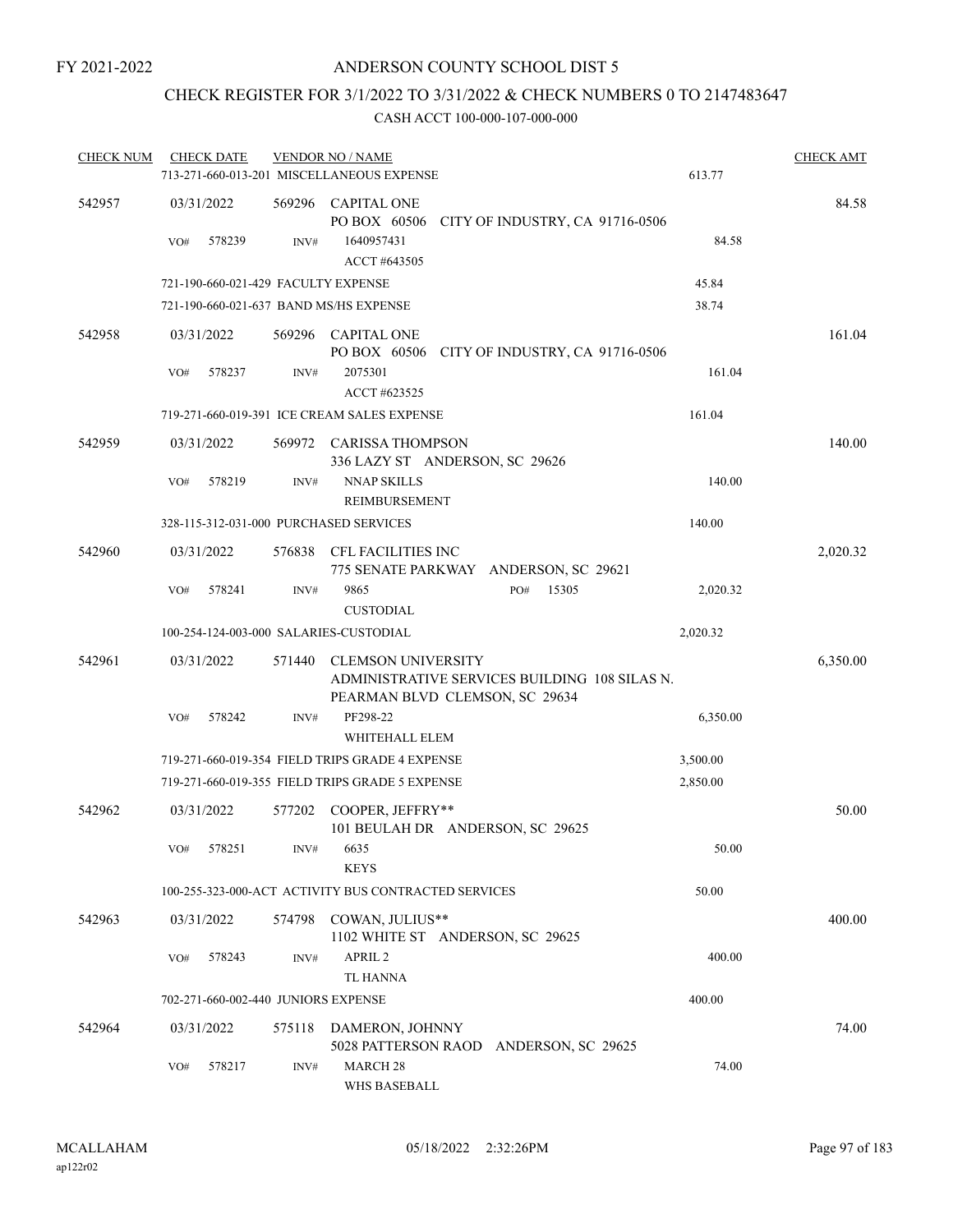# CHECK REGISTER FOR 3/1/2022 TO 3/31/2022 & CHECK NUMBERS 0 TO 2147483647

| <b>CHECK NUM</b> | <b>CHECK DATE</b>             |        | <b>VENDOR NO / NAME</b><br>703-271-660-003-690 BASEBALL GATE RECEIPTS EXPENSE |              | 74.00     | <b>CHECK AMT</b> |
|------------------|-------------------------------|--------|-------------------------------------------------------------------------------|--------------|-----------|------------------|
| 542965           | 03/31/2022                    | 572311 | DARBY METALWORKS, INC<br>POBOX 73 ANDERSON, SC 29622                          |              |           | 576.00           |
|                  | VO#<br>578297                 | INV#   | 106548<br>SOUTHWOOD                                                           |              | 576.00    |                  |
|                  | 817-113-410-021-000 SUPPLIES  |        |                                                                               |              | 576.00    |                  |
| 542966           | 03/31/2022                    | 567489 | DE LAGE LANDEN                                                                |              |           | 95.95            |
|                  |                               |        | POBOX 41602 PHILADELPHIA, PA 19101-1602                                       |              |           |                  |
|                  | 578299<br>VO#                 | INV#   | 75880107<br><b>COPIER</b>                                                     | 15926<br>PO# | 95.95     |                  |
|                  | 100-113-410-009-000 SUPPLIES  |        |                                                                               |              | 95.95     |                  |
| 542967           | 03/31/2022                    | 573223 | DEPT OF ADMINISTRATION<br>SUITE 409 1200 SENATE STREET COLUMBIA, SC 29201     |              |           | 1,371.06         |
|                  | 578298<br>VO#                 | INV#   | 90335418<br><b>TECHNOLOGY</b>                                                 |              | 1,371.06  |                  |
|                  | 100-266-340-000-000 TELEPHONE |        |                                                                               |              | 229.24    |                  |
|                  | 100-266-340-001-000 TELEPHONE |        |                                                                               |              | 67.07     |                  |
|                  | 100-266-340-002-000 TELEPHONE |        |                                                                               |              | 22.90     |                  |
|                  | 100-266-340-003-000 TELEPHONE |        |                                                                               |              | 22.90     |                  |
|                  | 100-266-340-005-000 TELEPHONE |        |                                                                               |              | 67.07     |                  |
|                  | 100-266-340-006-000 TELEPHONE |        |                                                                               |              | 22.90     |                  |
|                  | 100-266-340-007-000 TELEPHONE |        |                                                                               |              | 67.07     |                  |
|                  | 100-266-340-008-000 TELEPHONE |        |                                                                               |              | 67.07     |                  |
|                  | 100-266-340-009-000 TELEPHONE |        |                                                                               |              | 67.07     |                  |
|                  | 100-266-340-010-000 TELEPHONE |        |                                                                               |              | 67.07     |                  |
|                  | 100-266-340-011-000 TELEPHONE |        |                                                                               |              | 67.07     |                  |
|                  | 100-266-340-012-000 TELEPHONE |        |                                                                               |              | 67.07     |                  |
|                  | 100-266-340-013-000 TELEPHONE |        |                                                                               |              | 67.07     |                  |
|                  | 100-266-340-014-000 TELEPHONE |        |                                                                               |              | 67.07     |                  |
|                  | 100-266-340-016-000 TELEPHONE |        |                                                                               |              | 67.07     |                  |
|                  | 100-266-340-017-000 TELEPHONE |        |                                                                               |              | 67.07     |                  |
|                  | 100-266-340-019-000 TELEPHONE |        |                                                                               |              | 67.07     |                  |
|                  | 100-266-340-020-000 TELEPHONE |        |                                                                               |              | 67.07     |                  |
|                  | 100-266-340-021-000 TELEPHONE |        |                                                                               |              | 67.07     |                  |
|                  | 131-266-340-031-000 TELEPHONE |        |                                                                               |              | 67.07     |                  |
| 542968           | 03/31/2022                    | 211302 | DUKE ENERGY<br>PO BOX 1094 CHARLOTTE, NC 28201-1094                           |              |           | 10,033.13        |
|                  | 578334<br>VO#                 | INV#   | DUE APRIL 19<br><b>UTILITIES</b>                                              |              | 10,033.13 |                  |
|                  |                               |        | 100-254-470-008-000 ENERGY-ELECTRICITY & WATER                                |              | 20.23     |                  |
|                  |                               |        | 100-254-470-009-000 ENERGY-ELECTRICITY & WATER                                |              | 31.83     |                  |
|                  |                               |        | 100-254-470-010-000 ENERGY-ELECTRICITY & WATER                                |              | 4,942.65  |                  |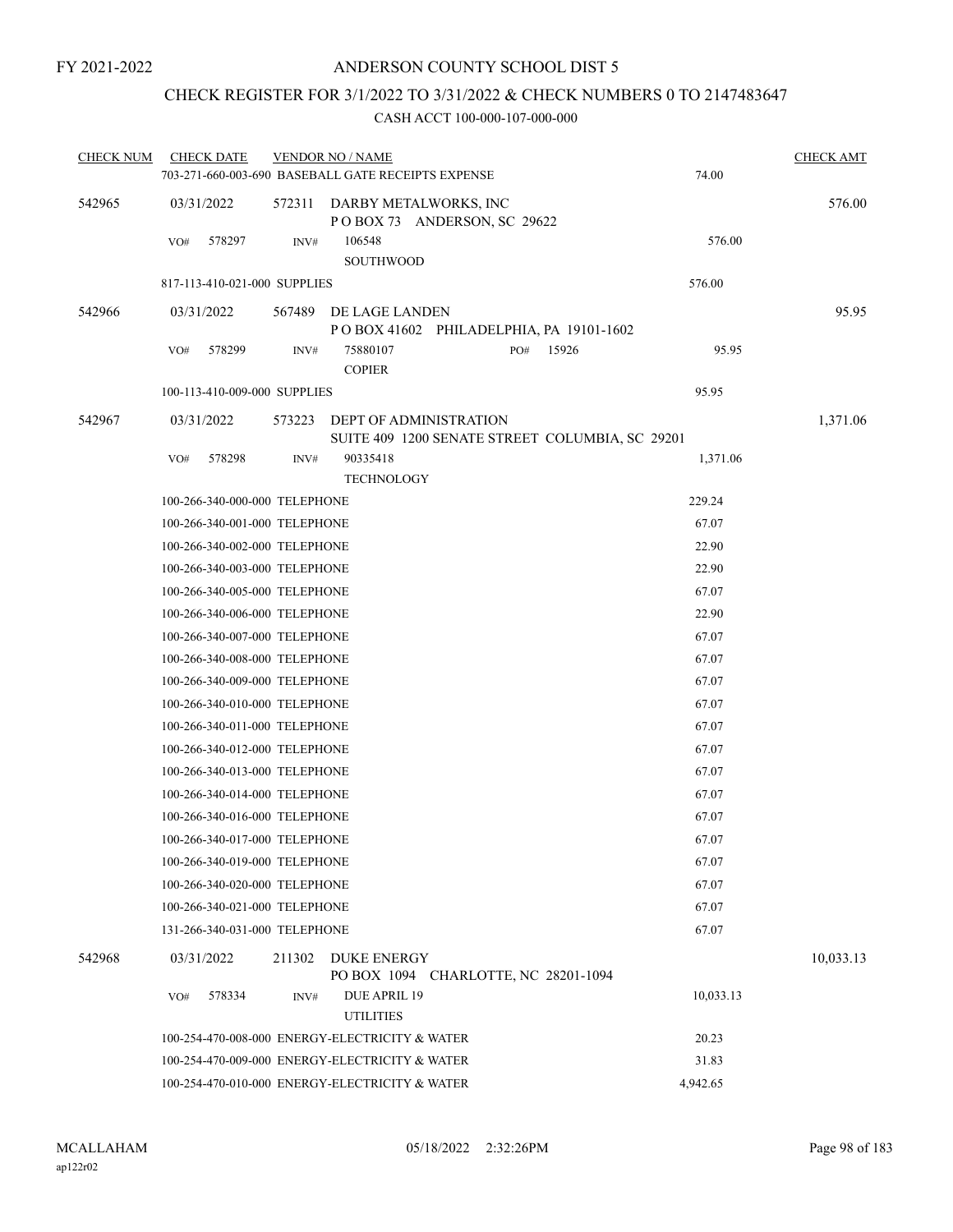# CHECK REGISTER FOR 3/1/2022 TO 3/31/2022 & CHECK NUMBERS 0 TO 2147483647

| <b>CHECK NUM</b> |            | <b>CHECK DATE</b> |        | <b>VENDOR NO / NAME</b>                                                                |          | <b>CHECK AMT</b> |
|------------------|------------|-------------------|--------|----------------------------------------------------------------------------------------|----------|------------------|
|                  |            |                   |        | 100-254-470-019-000 ENERGY-ELECTRICITY & WATER                                         | 3,199.95 |                  |
|                  |            |                   |        | 100-254-470-023-000 ENERGY-ELECTRICITY & WATER                                         | 1,838.47 |                  |
| 542969           | 03/31/2022 |                   | 563495 | ELECTRIC CITY UTILITIES<br>CITY OF ANDERSON 601 SOUTH MAIN ST<br>ANDERSON, SC 29624    |          | 12,837.83        |
|                  | VO#        | 578327            | INV#   | 500008010<br><b>UTILITIES</b>                                                          | 23.93    |                  |
|                  |            |                   |        | 100-254-470-019-000 ENERGY-ELECTRICITY & WATER                                         | 23.93    |                  |
|                  | VO#        | 578328            | INV#   | 195403781<br><b>UTILITIES</b>                                                          | 283.81   |                  |
|                  |            |                   |        | 100-254-470-000-000 ENERGY-ELECTRICITY & WATER                                         | 283.81   |                  |
|                  | VO#        | 578329            | INV#   | 500072531<br><b>UTILITIES</b>                                                          | 1,000.47 |                  |
|                  |            |                   |        | 131-254-470-031-000 ENERGY-ELECTRICITY/WATER                                           | 1,000.47 |                  |
|                  | VO#        | 578330            | INV#   | 385710771<br><b>UTILITIES</b>                                                          | 5,715.95 |                  |
|                  |            |                   |        | 100-254-470-003-000 ENERGY-ELECTRICITY & WATER                                         | 5,715.95 |                  |
|                  | VO#        | 578331            | INV#   | 195057822<br><b>UTILITIES</b>                                                          | 2,341.53 |                  |
|                  |            |                   |        | 100-254-470-007-000 ENERGY-ELECTRICITY & WATER                                         | 2,341.53 |                  |
|                  | VO#        | 578332            | INV#   | 375617171<br><b>UTILITIES</b>                                                          | 3,472.14 |                  |
|                  |            |                   |        | 100-254-470-019-000 ENERGY-ELECTRICITY & WATER                                         | 3,472.14 |                  |
| 542970           | 03/31/2022 |                   | 569972 | ELLEN MCALISTER<br>411 NELSON DRIVE ANDERSON, SC 29621                                 |          | 140.00           |
|                  | VO#        | 578220            | INV#   | <b>NNAP SKILLS</b><br><b>REIMBURSEMENT</b>                                             | 140.00   |                  |
|                  |            |                   |        | 328-115-312-031-000 PURCHASED SERVICES                                                 | 140.00   |                  |
| 542971           | 03/31/2022 |                   | 576889 | EXPRESS OIL CENTRALIZED BILLING<br>DEPT 5964 PO BOX 11407 BIRMINGHAM, AL<br>35246-5964 |          | 47.81            |
|                  | VO#        | 578246            | INV#   | 751-11062<br><b>SERVICE</b>                                                            | 47.81    |                  |
|                  |            |                   |        | 100-254-412-000-001 TRUCK SERVICE - MAINTENANCE                                        | 47.81    |                  |
| 542972           | 03/31/2022 |                   | 569972 | FELICITY MAZYCK                                                                        |          | 20.90            |
|                  | VO#        | 563916            | INV#   | 2020-2021<br><b>TLH FIZZERS</b>                                                        | 20.90    |                  |
|                  |            |                   |        | 702-271-660-002-797 STUDENT RUN BUSINESS EXPENSE                                       | 20.90    |                  |
| 542973           | 03/31/2022 |                   | 574009 | FUN EXPRESS, LLC<br>PO BOX 14463 DES MOINES, IA 50306                                  |          | 143.22           |
|                  | VO#        | 578247            | INV#   | 715732663<br>NEVITT FOREST                                                             | 143.22   |                  |
|                  |            |                   |        | 712-271-660-012-324 POSTIVE BEHAVIOR I.S. EXPENSE                                      | 143.22   |                  |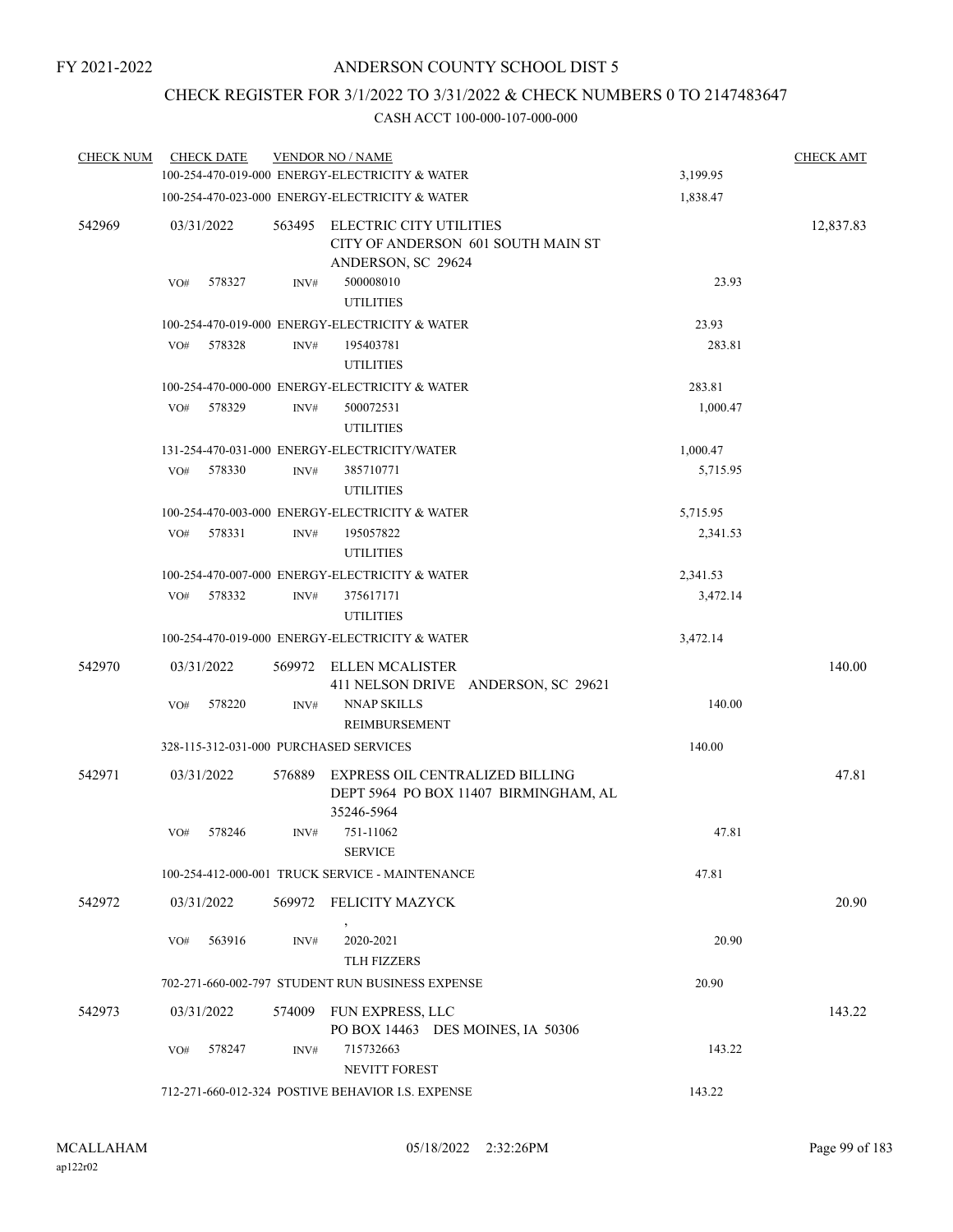# ANDERSON COUNTY SCHOOL DIST 5

# CHECK REGISTER FOR 3/1/2022 TO 3/31/2022 & CHECK NUMBERS 0 TO 2147483647

| <b>CHECK NUM</b> | <b>CHECK DATE</b>                      |        | <b>VENDOR NO / NAME</b>                                                                                  |          | <b>CHECK AMT</b> |
|------------------|----------------------------------------|--------|----------------------------------------------------------------------------------------------------------|----------|------------------|
| 542974           | 03/31/2022                             | 249700 | GLENN PLUMBING COMPANY, INC<br>481 EAST WHITNER STREET ATT: ACCOUNTS<br>RECEIVABLE ANDERSON, SC 29624    |          | 1,185.21         |
|                  | 578248<br>VO#                          | INV#   | 0322105<br><b>CALHOUN</b>                                                                                | 135.21   |                  |
|                  |                                        |        | 100-254-323-014-400 CONTR SERV-HVAC/ELECT/PLUMBING                                                       | 135.21   |                  |
|                  | 578249<br>VO#                          | INV#   | 0322116<br><b>ROBERT ANDERSON</b>                                                                        | 1,050.00 |                  |
|                  |                                        |        | 100-254-323-006-400 CONTR SERV-HVAC/ELECT/PLUMBING                                                       | 1,050.00 |                  |
| 542975           | 03/31/2022                             | 569372 | <b>GREAT AMERICA LEASING CORP</b><br>PO BOX 660831 ATT: ACCOUNTS RECEIVABLE<br>DALLAS, TX 75266-0831     |          | 147.66           |
|                  | VO#<br>578300                          | INV#   | 31241768<br>14925<br>PO#<br><b>COPIER</b>                                                                | 147.66   |                  |
|                  | 100-113-410-005-000 SUPPLIES           |        |                                                                                                          | 147.66   |                  |
| 542976           | 03/31/2022                             | 270200 | HOMELAND PARK WATER & SEWER DISTRICT<br>PO BOX 13003 ATT: ACCOUNTS RECEIVABLE<br>ANDERSON, SC 29624-0001 |          | 1,506.51         |
|                  | 578326<br>VO#                          | INV#   | 03039-0<br><b>UTILITIES</b>                                                                              | 1,506.51 |                  |
|                  |                                        |        | 100-254-470-011-000 ENERGY-ELECTRICITY & WATER                                                           | 1,506.51 |                  |
| 542977           | 03/31/2022                             | 569972 | HUNTER DOVE<br>5568 HWY 187 ANDERSON, SC 29625                                                           |          | 21.92            |
|                  | 578222<br>VO#                          | INV#   | <b>VET SUPPLIES</b><br><b>REIMBURSEMENT</b>                                                              | 21.92    |                  |
|                  |                                        |        | 329-115-410-031-000 SUPPLIES-STATE EQUIPMENT                                                             | 21.92    |                  |
| 542978           | 03/31/2022                             | 282620 | <b>IONOSPHERE TOURS</b><br>307 N. MAIN STREET ANDERSON, SC 29621                                         |          | 6,450.00         |
|                  | 578250<br>VO#                          | INV#   | <b>CHARTER 8033</b><br>15976<br>PO#<br><b>TL HANNA</b>                                                   | 6,450.00 |                  |
|                  | 100-114-410-002-BAN BAND EQUIPMENT     |        |                                                                                                          | 0.00     |                  |
|                  | 100-255-330-002-BAN BAND TRAVEL        |        |                                                                                                          | 6,450.00 |                  |
| 542979           | 03/31/2022                             | 313476 | LAKESHORE LEARNING MATERIALS<br>2695 EAST DOMINGUEZ STREET ATT: ACCOUNTS<br>RECEIVABLE CARSON, CA 90895  |          | 1,504.68         |
|                  | 578252<br>VO#                          | INV#   | 717473031822<br>16018<br>PO#<br><b>HOMELAND PARK</b>                                                     | 1,504.68 |                  |
|                  |                                        |        | 900-111-410-011-059 BOSCH STEM INITIATIVE EXPENSE                                                        | 1,504.68 |                  |
| 542980           | 03/31/2022                             | 569972 | LISA CAUDLE<br>114 PRITCHARDS DR ANDERSON, SC 29625                                                      |          | 140.00           |
|                  | 578221<br>VO#                          | INV#   | <b>NNAP SKILLS</b><br>REIMBURSEMENT                                                                      | 140.00   |                  |
|                  | 328-115-312-031-000 PURCHASED SERVICES |        |                                                                                                          | 140.00   |                  |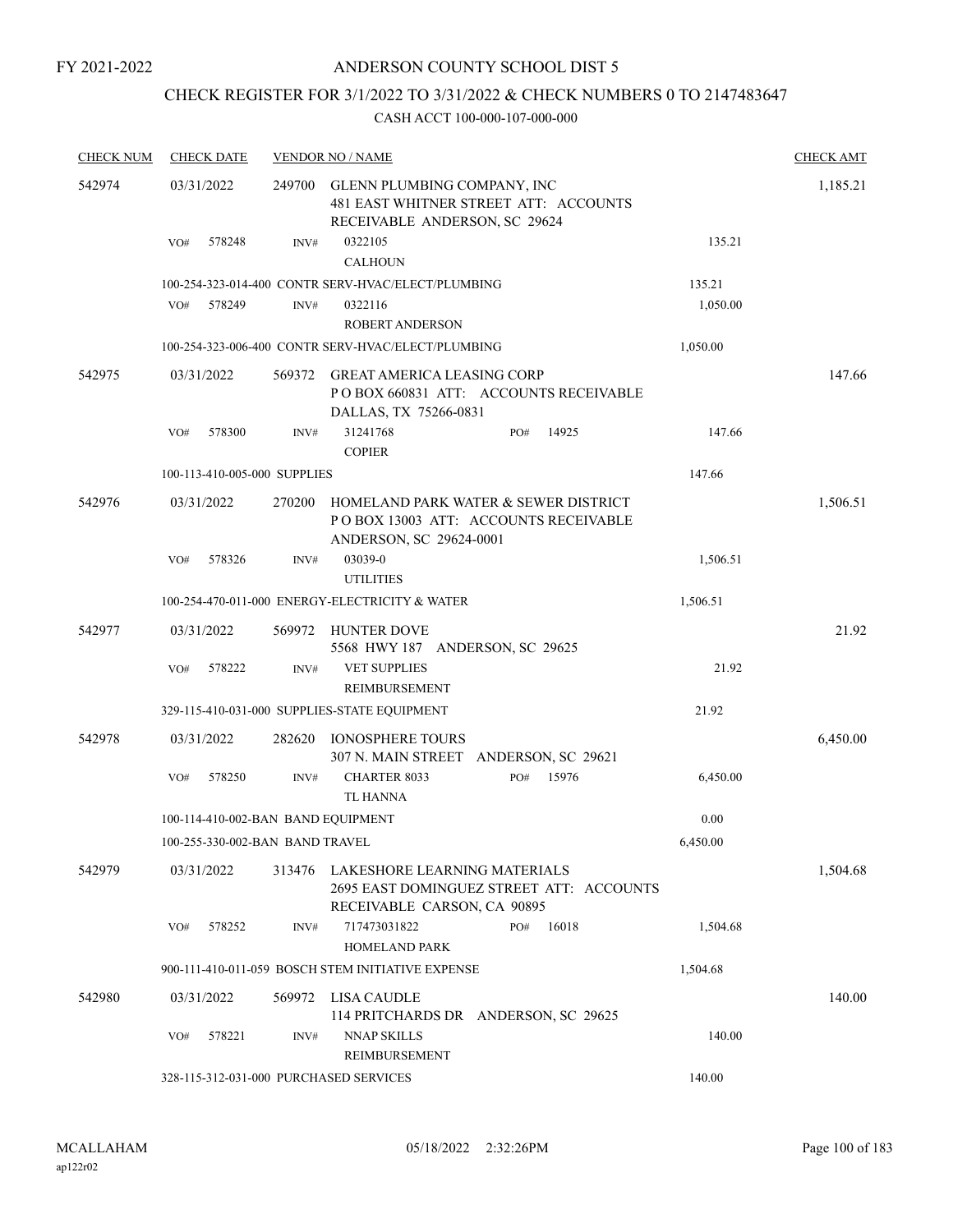# CHECK REGISTER FOR 3/1/2022 TO 3/31/2022 & CHECK NUMBERS 0 TO 2147483647

| <b>CHECK NUM</b> | <b>CHECK DATE</b>                        |        | <b>VENDOR NO / NAME</b>                                                                   |          | <b>CHECK AMT</b> |
|------------------|------------------------------------------|--------|-------------------------------------------------------------------------------------------|----------|------------------|
| 542981           | 03/31/2022                               |        | 570282 LITTLE CAESAR'S PIZZA<br>PO BOX 1186 ANDERSON, SC 29622                            |          | 296.93           |
|                  | 578253<br>VO#                            | INV#   | -1<br><b>NEVITT FOREST</b>                                                                | 296.93   |                  |
|                  | 201-188-410-012-000 SUPPLIES- PARENTING  |        |                                                                                           | 296.93   |                  |
| 542982           | 03/31/2022                               |        | 575673 L & W SUPPLY CORPORATION<br>PO BOX 745813 ATLANTA, GA 30374-5813                   |          | 162.82           |
|                  | 578255<br>VO#                            | INV#   | 1001637185<br><b>SUPPLIES</b>                                                             | 162.82   |                  |
|                  |                                          |        | 100-254-410-000-001 MAINT. SUPPLIES-STRUCTURES                                            | 162.82   |                  |
| 542983           | 03/31/2022                               | 564827 | MAC'S TIRE SERVICE<br>POBOX 78 ATT: ACCOUNTS RECEIVABLE<br>ANDERSON, SC 29622             |          | 26.16            |
|                  | 578256<br>VO#                            | INV#   | 105933<br><b>REPAIR</b>                                                                   | 26.16    |                  |
|                  |                                          |        | 100-254-412-000-001 TRUCK SERVICE - MAINTENANCE                                           | 26.16    |                  |
| 542984           | 03/31/2022                               |        | 576759 MARTIN VETERINARY SERVICES LLC<br>1345 CHROKEE ROAD PELZER, SC 29669               |          | 277.72           |
|                  | 578303<br>VO#                            | INV#   | <b>ACCT 6943</b><br><b>AIT SERVICES</b>                                                   | 277.72   |                  |
|                  |                                          |        | 329-115-410-031-000 SUPPLIES-STATE EQUIPMENT                                              | 277.72   |                  |
| 542985           | 03/31/2022                               |        | 574529 MIDWAY PETTY CASH<br>$, --$                                                        |          | 82.45            |
|                  | 578257<br>VO#                            | INV#   | <b>SUPPLIES</b><br>REIMBURSEMENT                                                          | 82.45    |                  |
|                  |                                          |        | 717-190-660-017-201 MISCELLANEOUS EXPENSE                                                 | 82.45    |                  |
| 542986           | 03/31/2022                               | 574358 | MONSTER TECHNOLOGY, LLC<br>8726 S. SEPULVEDA BLVD SUITE D #B-152 LOS<br>ANGELES, CA 90045 |          | 125.00           |
|                  | 578258<br>VO#                            | INV#   | IJH-8479-1<br><b>TONER</b>                                                                | 125.00   |                  |
|                  |                                          |        | 705-271-660-005-411 MISCELLANEOUS EXPENSE                                                 | 125.00   |                  |
| 542987           | 03/31/2022                               | 366700 | MUTUAL OF OMAHA<br>PO BOX 2147 OMAHA, NE 68103-2147                                       |          | 7,725.26         |
|                  | 578304<br>VO#                            | INV#   | 1337991061<br>#G00018B5                                                                   | 7,725.26 |                  |
|                  | 100-000-450-000-000 MISC. DEDUCTIONS     |        |                                                                                           | 7,725.26 |                  |
| 542988           | 03/31/2022                               | 575317 | PARTS TOWN, LLC<br>27787 NETWORK PLACE CHICAGO, IL 60673-1277                             |          | 388.06           |
|                  | VO#<br>578261                            | INV#   | 29230749<br><b>SUPPLIES</b>                                                               | 320.54   |                  |
|                  | 600-256-323-016-000 REPAIRS TO EQUIPMENT |        |                                                                                           | 320.54   |                  |
|                  | 578262<br>VO#                            | INV#   | 29261049                                                                                  | 67.52    |                  |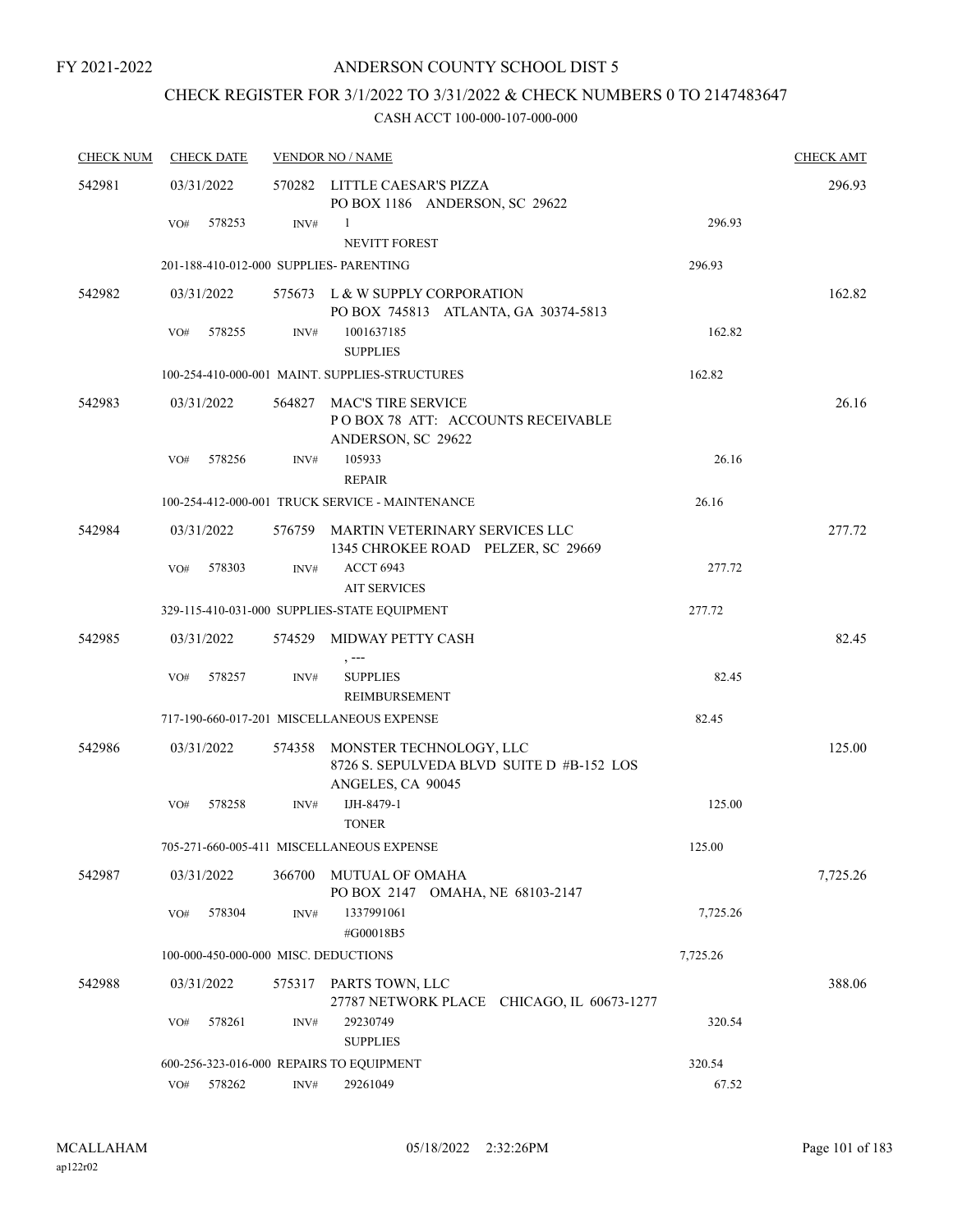# ANDERSON COUNTY SCHOOL DIST 5

# CHECK REGISTER FOR 3/1/2022 TO 3/31/2022 & CHECK NUMBERS 0 TO 2147483647

| <b>CHECK NUM</b> | <b>CHECK DATE</b>                               |        | <b>VENDOR NO / NAME</b><br><b>SUPPLIES</b>                   |                                          |           | <b>CHECK AMT</b> |
|------------------|-------------------------------------------------|--------|--------------------------------------------------------------|------------------------------------------|-----------|------------------|
|                  |                                                 |        | 600-256-323-009-000 REPAIRS TO EQUIPMENT                     |                                          | 67.52     |                  |
|                  |                                                 |        |                                                              |                                          |           |                  |
| 542989           | 03/31/2022                                      | 568036 | PIEDMONT NATURAL GAS<br>PO BOX 1246 CHARLOTTE, NC 28201-1246 |                                          |           | 18,408.08        |
|                  | 578333<br>VO#                                   | INV#   | <b>DUE APRIL 7</b><br><b>UTILITIES</b>                       |                                          | 18,408.08 |                  |
|                  | 100-254-472-002-000 ENERGY-GAS                  |        |                                                              |                                          | 8,488.96  |                  |
|                  | 100-254-472-005-000 ENERGY-GAS                  |        |                                                              |                                          | 2,082.26  |                  |
|                  | 100-254-472-009-000 ENERGY-GAS                  |        |                                                              |                                          | 327.89    |                  |
|                  | 100-254-472-013-000 ENERGY-GAS                  |        |                                                              |                                          | 735.26    |                  |
|                  | 100-254-472-014-000 ENERGY-GAS                  |        | 1,772.38                                                     |                                          |           |                  |
|                  | 100-254-472-019-000 ENERGY-GAS                  |        | 1,336.98                                                     |                                          |           |                  |
|                  | 100-254-472-020-000 ENERGY-GAS                  |        |                                                              |                                          | 540.29    |                  |
|                  | 100-254-472-023-000 ENERGY-GAS                  |        |                                                              |                                          | 1,363.95  |                  |
|                  | 600-256-470-002-000 ENERGY                      |        |                                                              |                                          | 107.71    |                  |
|                  | 600-256-470-005-000 ENERGY                      |        |                                                              |                                          | 208.19    |                  |
|                  | 600-256-470-009-000 ENERGY                      |        |                                                              |                                          | 765.32    |                  |
|                  | 600-256-470-014-000 ENERGY                      |        |                                                              |                                          | 202.59    |                  |
|                  | 600-256-470-017-000 ENERGY                      |        |                                                              |                                          | 278.18    |                  |
|                  | 600-256-470-019-000 ENERGY                      |        |                                                              |                                          | 198.12    |                  |
| 542990           | 03/31/2022                                      | 568612 | PRICE, MARSHALL.**                                           | 106 NESBITT COURT ANDERSON, SC 29624     |           | 100.00           |
|                  | VO#<br>578216                                   | INV#   | <b>MARCH 26</b><br><b>WHS BASEBALL</b>                       |                                          | 100.00    |                  |
|                  |                                                 |        | 703-271-660-003-690 BASEBALL GATE RECEIPTS EXPENSE           |                                          | 100.00    |                  |
| 542991           | 03/31/2022                                      | 575998 | PRO KITCHEN ONLINE LLC<br>2115 COMMERCE DR CAYCE, SC 29033   |                                          |           | 106.14           |
|                  | 578314<br>VO#                                   | INV#   | 37529<br><b>SUPPLIES</b>                                     |                                          | 106.14    |                  |
|                  | 600-256-410-006-000 SUPPLIES                    |        |                                                              |                                          | 106.14    |                  |
| 542992           | 03/31/2022                                      |        | 575721 RIDGEWATER ENGINEERING & SURVEYING                    | 211 SOCIETY STREET ANDERSON, SC 29621    |           | 20,515.00        |
|                  | 578263<br>VO#                                   | INV#   | 22044<br><b>SURVEYS</b>                                      | PO#<br>15815                             | 20,515.00 |                  |
|                  | 515-253-520-002-LAN LAND                        |        |                                                              |                                          | 20,515.00 |                  |
| 542993           | 03/31/2022                                      | 572595 | RIVERBANKS ZOO AND GARDEN<br>COLUMBIA, SC 29210-8014         | 500 WILDLIFE PARKWAY ACCOUNTS RECEIVABLE |           | 2,709.79         |
|                  | 578264<br>VO#                                   | INV#   | 0001629384<br><b>CENTERVILLE ELEM</b>                        |                                          | 2,709.79  |                  |
|                  |                                                 |        | 707-190-660-007-271 SCHOLARSHIP EXPENSE                      |                                          | 610.93    |                  |
|                  | 707-190-660-007-355 FIELD TRIPS GRADE 5 EXPENSE |        | 2,098.86                                                     |                                          |           |                  |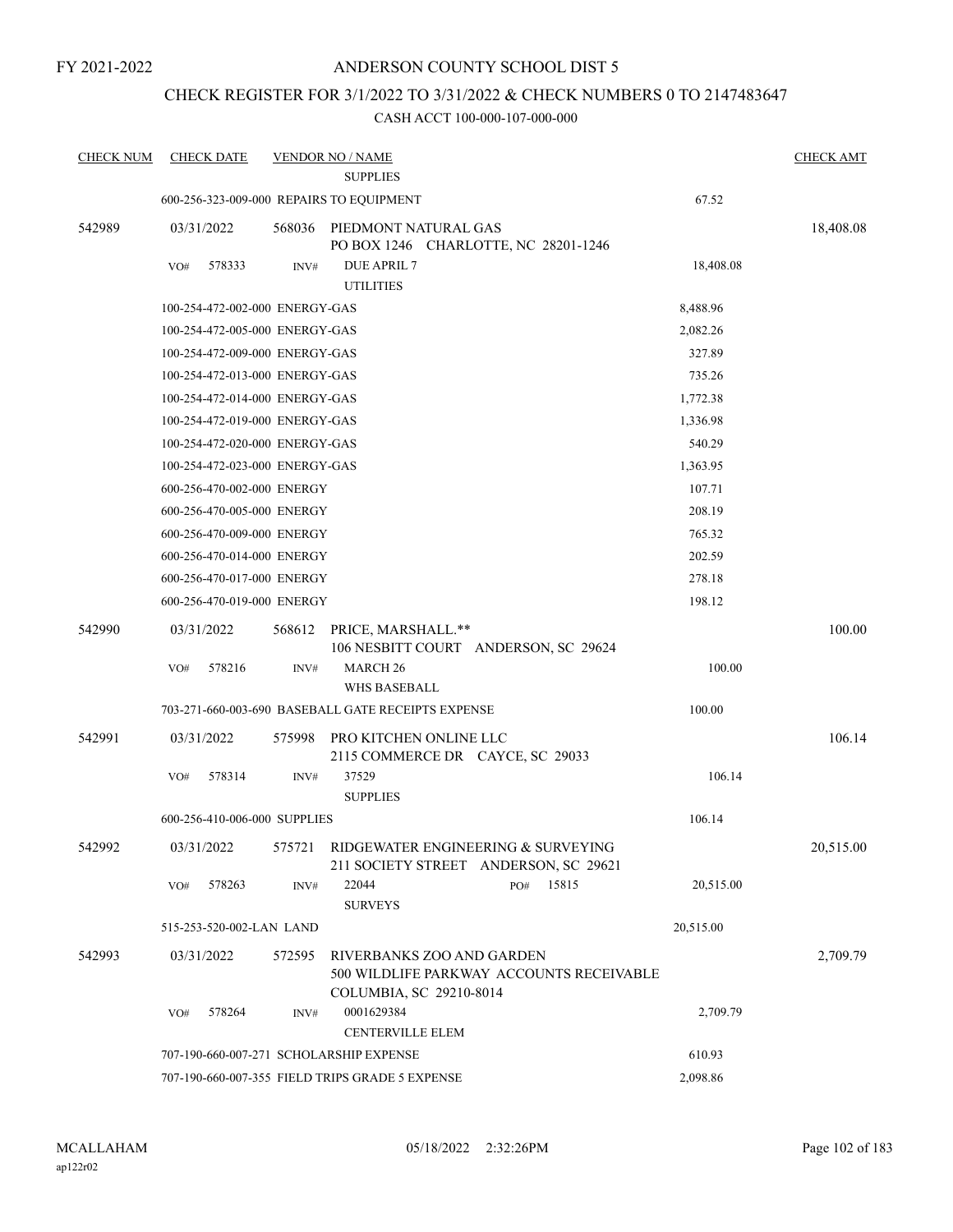# CHECK REGISTER FOR 3/1/2022 TO 3/31/2022 & CHECK NUMBERS 0 TO 2147483647

| <b>CHECK NUM</b> | <b>CHECK DATE</b> |        |                                  | <b>VENDOR NO / NAME</b>                                                                               |          | <b>CHECK AMT</b> |
|------------------|-------------------|--------|----------------------------------|-------------------------------------------------------------------------------------------------------|----------|------------------|
| 542994           | 03/31/2022        |        | 572780                           | SAFETY & COMPLIANCE MGMT INC<br>P.O. BOX 615 ROCK SPRING, GA 30739                                    |          | 1,246.40         |
|                  | VO#               | 578265 | INV#                             | 26955<br><b>WESTSIDE</b>                                                                              | 623.20   |                  |
|                  |                   |        | 100-271-312-003-TST DRUG TESTING |                                                                                                       | 623.20   |                  |
|                  | VO#               | 578266 | INV#                             | 26955                                                                                                 | 623.20   |                  |
|                  |                   |        |                                  | TL HANNA                                                                                              |          |                  |
|                  |                   |        | 100-271-312-002-TST DRUG TESTING |                                                                                                       | 623.20   |                  |
| 542995           | 03/31/2022        |        | 577230                           | SANDLAPPER TOURS INC<br>PO BOX 21540 CHARLESTON, SC 29413                                             |          | 1,400.00         |
|                  | VO#               | 578267 | INV#                             | <b>MAY 24</b><br><b>CONCORD ELEM</b>                                                                  | 1,400.00 |                  |
|                  |                   |        |                                  | 709-271-660-009-355 FIELD TRIPS GRADE 5 EXPENSE                                                       | 1,400.00 |                  |
| 542996           | 03/31/2022        |        | 572885                           | <b>SCMEA ORCHESTRA DIVISION</b><br>AUDREY BASS @EASTSIDE HS 1300 BRUSHY CREEK<br>RD TAYLORS, SC 29687 |          | 100.00           |
|                  | VO#               | 578315 | INV#                             | <b>OPA</b><br><b>SOUTHWOOD</b>                                                                        | 100.00   |                  |
|                  |                   |        |                                  | 721-190-660-021-659 ORCHESTRA HIGH EXPENSE                                                            | 100.00   |                  |
| 542997           | 03/31/2022        |        | 568954                           | <b>SHRED A WAY</b><br>PO BOX 51132 ATT: ACCOUNTS RECEIVABLE<br>PIEDMONT, SC 29673                     |          | 208.00           |
|                  | VO#               | 578273 | INV#                             | A100828<br><b>MCCANTS</b>                                                                             | 48.00    |                  |
|                  |                   |        |                                  | 705-271-660-005-411 MISCELLANEOUS EXPENSE                                                             | 48.00    |                  |
|                  | VO#               | 578274 | INV#                             | A100919<br><b>DISTRICT OFFICE</b>                                                                     | 95.00    |                  |
|                  |                   |        |                                  | 100-252-312-000-000 PURCHASED SERVICES                                                                | 95.00    |                  |
|                  | VO#               | 578319 | INV#                             | A100899<br><b>CAREER CENTER</b>                                                                       | 65.00    |                  |
|                  |                   |        | 100-114-410-001-ALT SUPPLIES     |                                                                                                       | 32.50    |                  |
|                  |                   |        |                                  | 124-114-445-024-000 TECHNOLOGY SUPPLIES                                                               | 32.50    |                  |
| 542998           | 03/31/2022        |        | 571484                           | <b>STAPLES ADVANTAGE</b><br>PO BOX 105748 ATLANTA, GA 30348-5748                                      |          | 54.87            |
|                  | VO#               | 578275 | INV#                             | 8065720227<br><b>CALHOUN ELEM</b>                                                                     | 54.87    |                  |
|                  |                   |        |                                  | 714-271-660-014-201 MISCELLANEOUS EXPENSE                                                             | 54.87    |                  |
| 542999           | 03/31/2022        |        | 574096                           | SUMMIT CONSTRUCTION GROUP LLS<br>101 CONCORD CIRCLE ANDERSON, SC 29621                                |          | 800.00           |
|                  | VO#               | 578276 | INV#                             | 202159<br><b>DISTRICT OFFICE</b>                                                                      | 600.00   |                  |
|                  |                   |        |                                  | 100-254-323-000-400 CONTRACT SRVS.-HVAC                                                               | 600.00   |                  |
|                  | VO#               | 578277 | INV#                             | 202158<br>CONCORD                                                                                     | 200.00   |                  |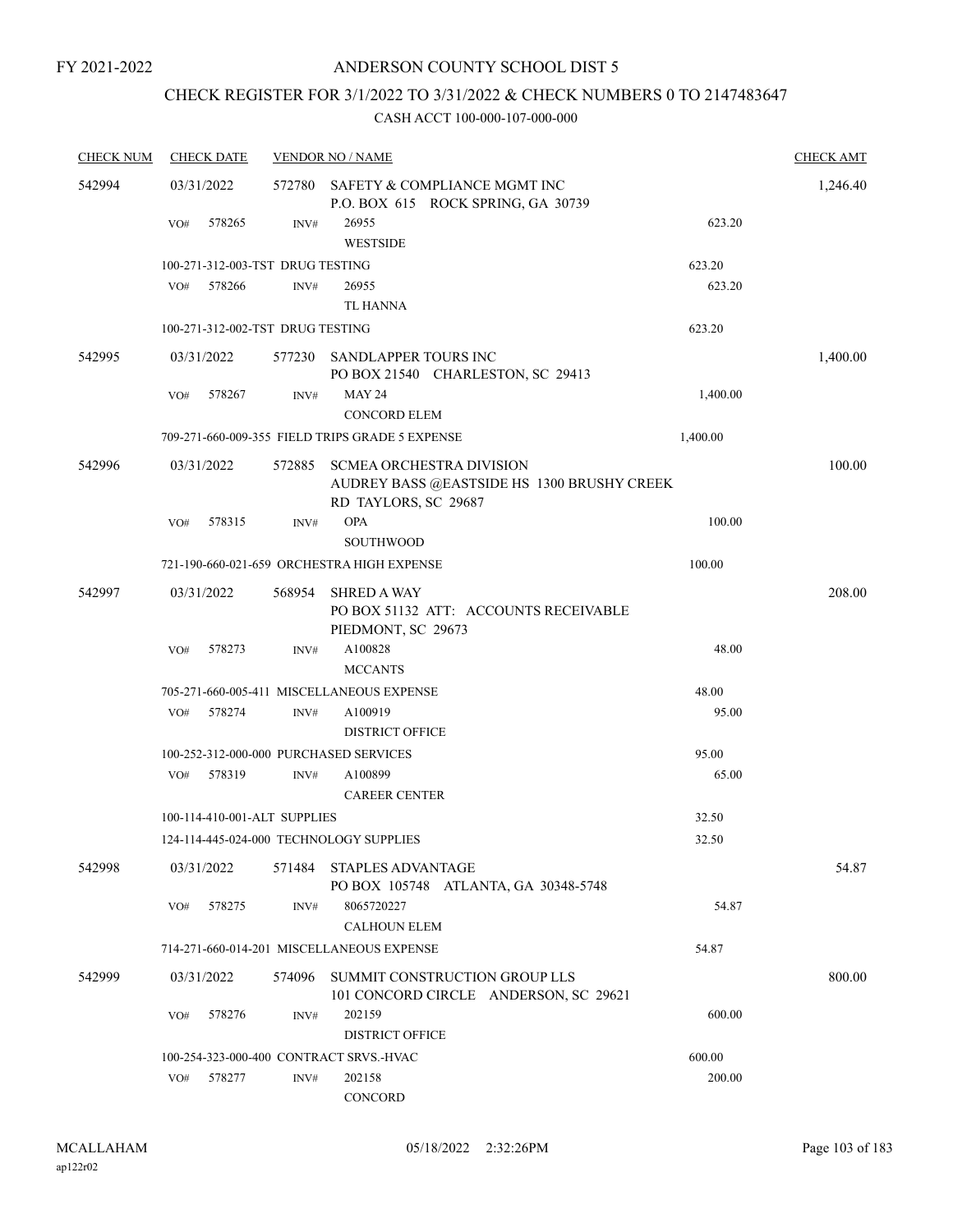# CHECK REGISTER FOR 3/1/2022 TO 3/31/2022 & CHECK NUMBERS 0 TO 2147483647

| <b>CHECK NUM</b> | <b>CHECK DATE</b> |                                    | <b>VENDOR NO / NAME</b>                                                            |     |       |          | <b>CHECK AMT</b> |
|------------------|-------------------|------------------------------------|------------------------------------------------------------------------------------|-----|-------|----------|------------------|
|                  |                   |                                    | 100-254-323-009-400 CONTR SERV-HVAC/ELECT/PLUMBING                                 |     |       | 200.00   |                  |
| 543000           | 03/31/2022        | 576883                             | <b>SWEET P GENERAL</b><br>1130 MILFORD RD TOWNVILLE, SC 29689                      |     |       |          | 885.60           |
|                  | 578278<br>VO#     | INV#                               | 1090<br><b>CLASS PROJECT</b>                                                       |     |       | 885.60   |                  |
|                  |                   |                                    | 329-115-410-031-000 SUPPLIES-STATE EQUIPMENT                                       |     |       | 885.60   |                  |
| 543001           | 03/31/2022        | 572122                             | THE ELECTRIC CITY NEWS<br>POBOX 1015 ANDERSON, SC 29622                            |     |       |          | 675.00           |
|                  | 578279<br>VO#     | INV#                               | 8008<br><b>SPORTS AD</b>                                                           |     |       | 675.00   |                  |
|                  |                   |                                    | 100-263-360-000-000 PRINTING AND BINDING                                           |     |       | 675.00   |                  |
| 543002           | 03/31/2022        | 577231                             | TWAREK, JAMES**<br>102 GRASSY KNOLL WAY ANDERSON, SC 29621                         |     |       |          | 111.00           |
|                  | 578336<br>VO#     | INV#                               | <b>MARCH 25</b><br>WHS SOCCER                                                      |     |       | 111.00   |                  |
|                  |                   |                                    | 703-271-660-003-745 SOCCER GATE RECEIPTS EXPENSE                                   |     |       | 111.00   |                  |
| 543003           | 03/31/2022        | 573815                             | UNITED REFRIGERATION, INC<br>PO BOX 740703 ATLANTA, GA 30374-0703                  |     |       |          | 511.10           |
|                  | VO#<br>578322     | $\text{INV}\#$                     | 83560545<br><b>SUPPLIES</b>                                                        |     |       | 52.43    |                  |
|                  |                   |                                    | 131-254-410-031-001 SUPPLIES - MAINTENANCE                                         |     |       | 52.43    |                  |
|                  | 578323<br>VO#     | INV#                               | 83507644<br><b>SUPPLIES</b>                                                        |     |       | 422.03   |                  |
|                  |                   |                                    | 600-256-323-009-000 REPAIRS TO EQUIPMENT                                           |     |       | 422.03   |                  |
|                  | 578324<br>VO#     | INV#                               | 83556257<br><b>SUPPLIES</b>                                                        |     |       | 36.64    |                  |
|                  |                   |                                    | 600-256-323-009-000 REPAIRS TO EQUIPMENT                                           |     |       | 36.64    |                  |
| 543004           | 03/31/2022        | 576048                             | VITAL RECORDS HOLDINGS, LLC<br>DEPT 5874 PO BOX 11407 BIRMINGHAM, AL<br>35246-5874 |     |       |          | 2,587.11         |
|                  | 578320<br>VO#     | INV#                               | 66970<br><b>STORAGE</b>                                                            | PO# | 15642 | 2,501.25 |                  |
|                  |                   | 397-114-410-003-000 SUPPLIES       |                                                                                    |     |       | 2,501.25 |                  |
|                  | VO#<br>578321     | INV#                               | 2521151<br><b>STORAGE</b>                                                          |     |       | 85.86    |                  |
|                  |                   | 100-232-312-000-REC RECORDS        |                                                                                    |     |       | 85.86    |                  |
| 543005           | 03/31/2022        |                                    | 573864 WELLS FARGO VENDOR FIN SERV<br>PO BOX 105743 ATLANTA, GA 30348-5743         |     |       |          | 54.63            |
|                  | 578280<br>VO#     | INV#                               | 5019467275<br><b>COPIER</b>                                                        |     |       | 54.63    |                  |
|                  |                   | 723-190-660-023-913 COPIER EXPENSE |                                                                                    |     |       | 54.63    |                  |
| 543006           | 03/31/2022        |                                    | 576726 YOUNG MUSICIANS INC<br>PO BOX 2407 KELLER, TX 76244                         |     |       |          | 329.58           |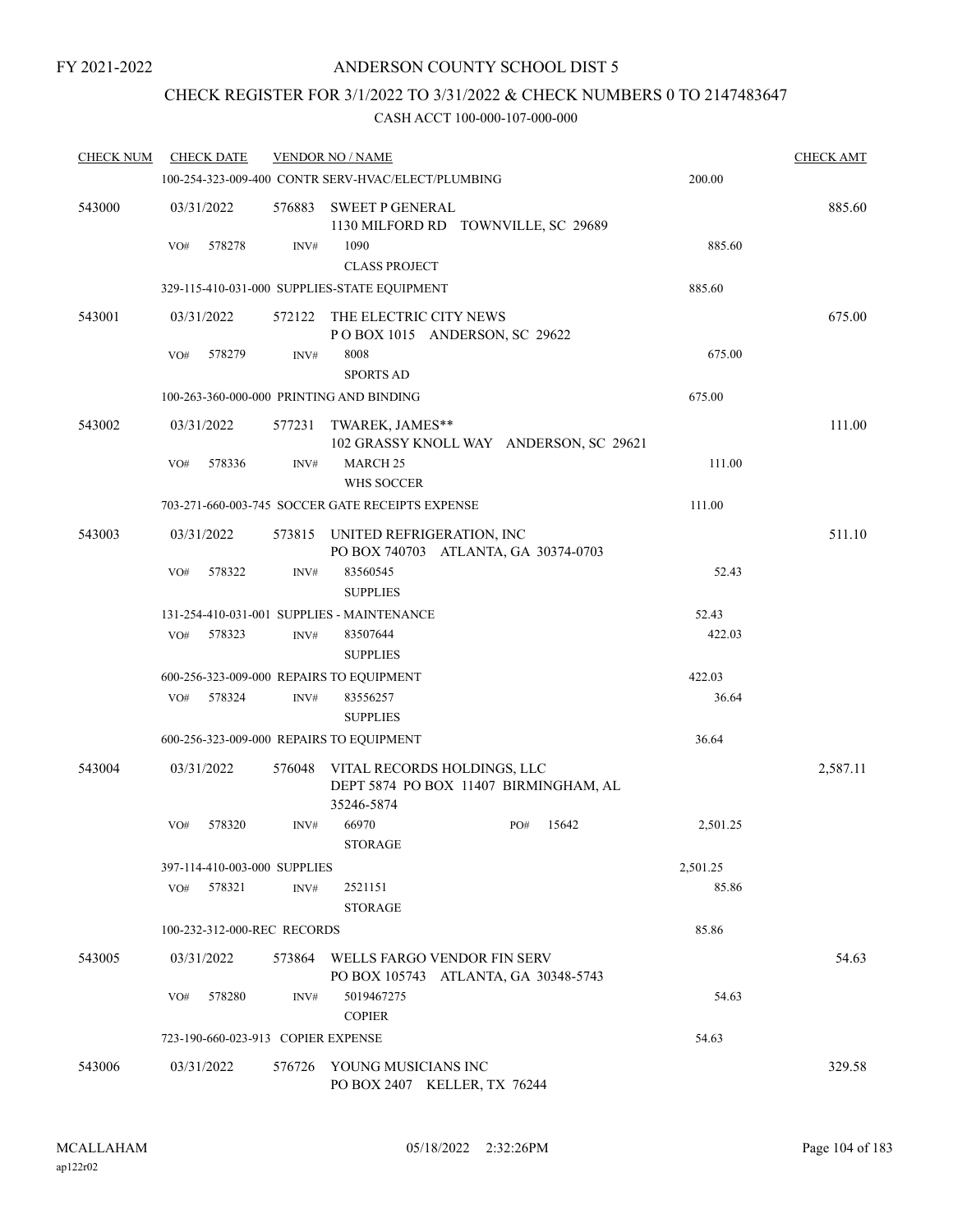# CHECK REGISTER FOR 3/1/2022 TO 3/31/2022 & CHECK NUMBERS 0 TO 2147483647

|        | <b>CHECK NUM</b> |     | <b>CHECK DATE</b>    |                              | <b>VENDOR NO / NAME</b>                                                                                          |          | <b>CHECK AMT</b> |  |
|--------|------------------|-----|----------------------|------------------------------|------------------------------------------------------------------------------------------------------------------|----------|------------------|--|
|        |                  | VO# | 578285               | INV#                         | 49215<br>16015<br>PO#<br><b>CALHOUN ELEM</b>                                                                     | 329.58   |                  |  |
|        |                  |     |                      |                              | 218-112-410-014-01A ART/MUSIC/PE SUPPLIES                                                                        | 329.58   |                  |  |
| $\ast$ | 21330            |     | 03/01/2022           | 111125                       | ANDERSON AWARDS<br>716 WHITEHALL ROAD ATT: ACCOUNTS<br>RECEIVABLE ANDERSON, SC 29625                             |          | 8.56 E           |  |
|        |                  | VO# | 576892               | INV#                         | <b>CULINARY</b><br><b>NAME BADGE</b>                                                                             | 8.56     |                  |  |
|        |                  |     |                      | 600-256-410-000-000 SUPPLIES |                                                                                                                  | 8.56     |                  |  |
|        | 21331            |     | 03/01/2022           |                              | 566562 ANDERSON OUTDOOR POWER EQUIPMENT<br>110 MIRACLE MILE DRIVE ATT: ACCOUNTS<br>RECEIVABLE ANDERSON, SC 29621 |          | 50.48 E          |  |
|        |                  | VO# | 576839               | INV#                         | 44342                                                                                                            | 50.48    |                  |  |
|        |                  |     |                      |                              | <b>SUPPLIES</b>                                                                                                  |          |                  |  |
|        |                  |     |                      |                              | 100-254-410-000-001 MAINT. SUPPLIES-STRUCTURES                                                                   | 50.48    |                  |  |
|        | 21332            |     | 03/01/2022           | 126675                       | ATTAWAY INC<br>POBOX 302 ATT: ACCOUNTS RECEIVABLE<br>ANDERSON, SC 29622                                          |          | 632.37 E         |  |
|        |                  | VO# | 576893               | INV#                         | 237608                                                                                                           | 632.37   |                  |  |
|        |                  |     |                      |                              | <b>SUPPLIES</b>                                                                                                  |          |                  |  |
|        |                  |     |                      | 100-114-410-001-ALT SUPPLIES |                                                                                                                  | 632.37   |                  |  |
|        | 21333            |     | 03/01/2022           | 569220                       | AUTECH<br>POBOX 248 ATT: ACCOUNTS RECEIVABLE<br>WILLIAMSTON, SC 29697                                            |          | 617.93 E         |  |
|        |                  | VO# | 576840               | INV#                         | 8892<br><b>TL HANNA</b>                                                                                          | 317.93   |                  |  |
|        |                  |     |                      |                              | 100-254-323-002-400 CONTR SERV-HVAC/ELECT/PLUMBING                                                               | 317.93   |                  |  |
|        |                  | VO# | 576841               | INV#                         | 8898<br><b>CALHOUN</b>                                                                                           | 150.00   |                  |  |
|        |                  |     |                      |                              | 100-254-323-014-400 CONTR SERV-HVAC/ELECT/PLUMBING                                                               | 150.00   |                  |  |
|        |                  | VO# | 576842               | INV#                         | 8896<br><b>MCLEES ELEM</b>                                                                                       | 150.00   |                  |  |
|        |                  |     |                      |                              | 100-254-323-008-400 CONTR SERV-HVAC/ELECT/PLUMBING                                                               | 150.00   |                  |  |
|        | 21334            | VO# | 03/01/2022<br>576885 | 577196<br>INV#               | <b>EMPLOYEE VENDOR</b><br><b>DMV REPORT</b><br>REIMBURSEMENT                                                     | 6.00     | $6.00$ E         |  |
|        |                  |     |                      |                              | 100-254-412-000-001 TRUCK SERVICE - MAINTENANCE                                                                  | 6.00     |                  |  |
|        | 21335            |     | 03/01/2022           | 563675                       | <b>EMPLOYEE VENDOR</b>                                                                                           |          | 23.38 E          |  |
|        |                  | VO# | 576962               | INV#                         | <b>TARGET</b><br><b>REIMBURSEMENT</b>                                                                            | 23.38    |                  |  |
|        |                  |     |                      |                              | 802-115-410-031-000 SUPPLIES - RETENTION                                                                         | 23.38    |                  |  |
|        | 21336            |     | 03/01/2022           | 571566                       | BURMAX COMPANY, INC<br>28 BARRETTS AVENUE HOLTSVILLE, NY 11742-2127                                              |          | 2,224.42 E       |  |
|        |                  | VO# | 576843               | INV#                         | 1069965                                                                                                          | 2,224.42 |                  |  |
|        |                  |     |                      |                              |                                                                                                                  |          |                  |  |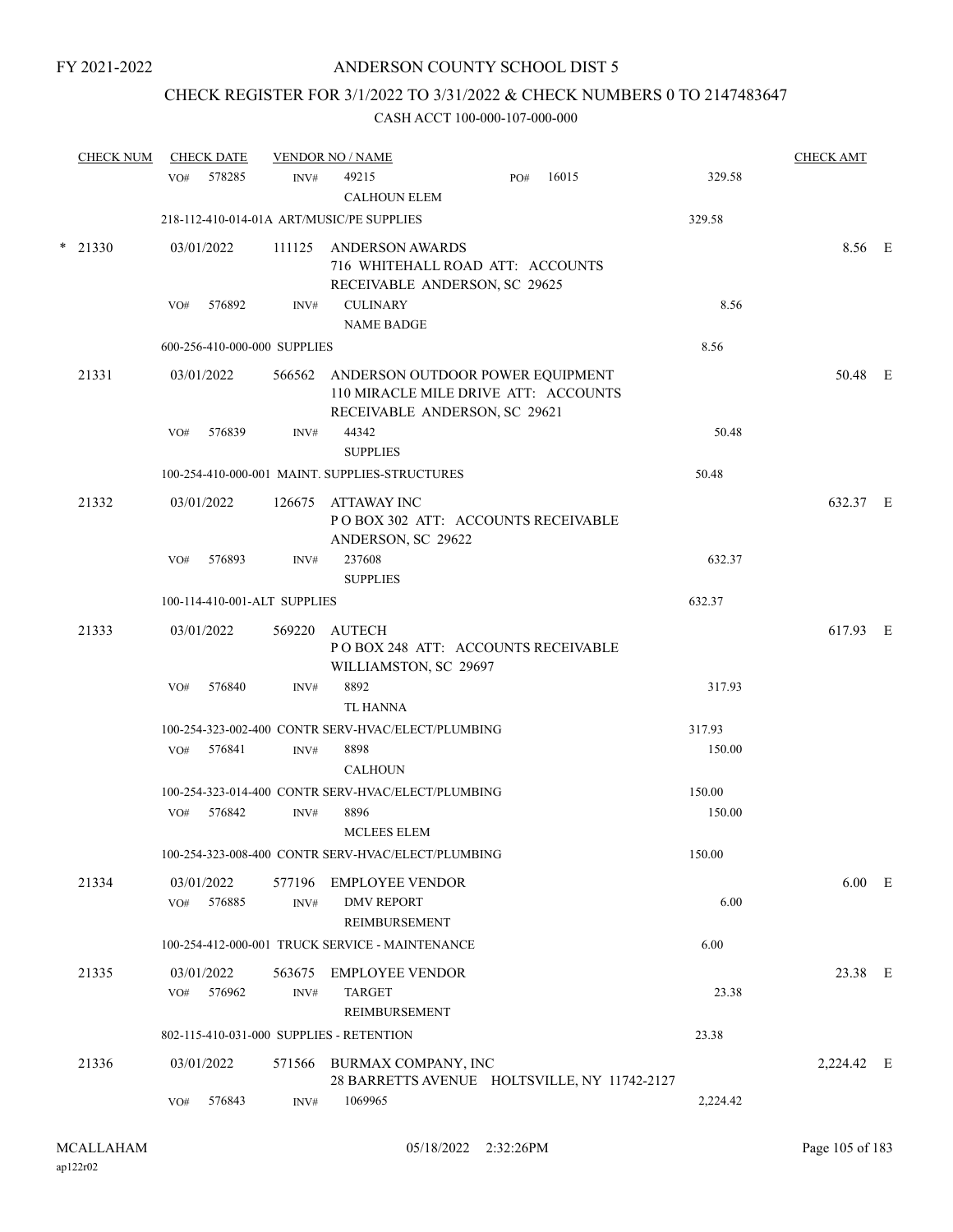### CHECK REGISTER FOR 3/1/2022 TO 3/31/2022 & CHECK NUMBERS 0 TO 2147483647

| <b>CHECK NUM</b> | <b>CHECK DATE</b>           |                                       | <b>VENDOR NO / NAME</b><br><b>SUPPLIES</b>                                                 |     |       |          | <b>CHECK AMT</b> |  |
|------------------|-----------------------------|---------------------------------------|--------------------------------------------------------------------------------------------|-----|-------|----------|------------------|--|
|                  |                             |                                       | 731-271-660-031-823 COSMETOLOGY EXPENSE                                                    |     |       | 2,224.42 |                  |  |
|                  |                             |                                       |                                                                                            |     |       |          |                  |  |
| 21337            | 03/01/2022<br>576961<br>VO# | INV#                                  | 564954 EMPLOYEE VENDOR<br>FEB 2022<br><b>MILEAGE</b>                                       |     |       | 77.34    | 77.34 E          |  |
|                  |                             |                                       | 900-188-333-000-006 TRIPS/ IN-DISTRICT TRAVEL                                              |     |       | 77.34    |                  |  |
| 21338            | 03/01/2022<br>576834<br>VO# | INV#                                  | 573021 EMPLOYEE VENDOR<br><b>FLOWERS</b><br>REIMBURSEMENT                                  |     |       | 48.75    | 48.75 E          |  |
|                  |                             |                                       | 721-190-660-021-502 STUDENT GOV/COUNCIL EXPENSE                                            |     |       | 48.75    |                  |  |
| 21339            | 03/01/2022                  |                                       | 569462 CROSSROADS ENVIRONMENTAL, LLC<br>1258 BOILING SPRINGS ROAD SPARTANBURG, SC<br>29303 |     |       |          | 992.64 E         |  |
|                  | 576908<br>VO#               | INV#                                  | 10678<br><b>TL HANNA</b>                                                                   |     |       | 992.64   |                  |  |
|                  |                             |                                       | 100-254-323-002-400 CONTR SERV-HVAC/ELECT/PLUMBING                                         |     |       | 992.64   |                  |  |
| 21340            | 03/01/2022                  |                                       | 237555 FORMS & SUPPLY<br>PO BOX 563953 ATT: ACCOUNTS RECEIVABLE<br>CHARLOTTE, NC 28256     |     |       |          | 429.07 E         |  |
|                  | 576849<br>VO#               | INV#                                  | 6040651<br><b>SUPPLIES</b>                                                                 | PO# | 15879 | 429.07   |                  |  |
|                  |                             | 201-112-410-010-000 SUPPLIES          |                                                                                            |     |       | 429.07   |                  |  |
| 21341            | 03/01/2022<br>576886<br>VO# | 575856<br>INV#                        | EMPLOYEE VENDOR<br><b>WORK BOOTS</b><br>REIMBURSEMENT                                      |     |       | 50.00    | 50.00 E          |  |
|                  |                             | 100-254-410-000-075 UNIFORM PURCHASES |                                                                                            |     |       | 50.00    |                  |  |
| 21342            | 03/01/2022                  |                                       | 570843 GATEWAY SUPPLY CO<br>1312 HAMRICK ST COLUMBIA, SC 29201                             |     |       |          | 1,322.57 E       |  |
|                  | 576850<br>VO#               | INV#                                  | S5427980<br><b>SUPPLIES</b>                                                                |     |       | 370.21   |                  |  |
|                  |                             |                                       | 100-254-410-000-001 MAINT. SUPPLIES-STRUCTURES                                             |     |       | 115.95   |                  |  |
|                  |                             |                                       | 100-254-410-002-001 SUPPLIES - MAINTENANCE                                                 |     |       | 62.55    |                  |  |
|                  |                             |                                       | 100-254-410-005-001 SUPPLIES - MAINTENANCE                                                 |     |       | 144.43   |                  |  |
|                  |                             |                                       | 100-254-410-017-001 SUPPLIES - MANTENANCE                                                  |     |       | 28.42    |                  |  |
|                  |                             |                                       | 100-254-410-021-001 SUPPLIES - MAINTENANCE                                                 |     |       | 18.86    |                  |  |
|                  | 576851<br>VO#               | INV#                                  | S5427966<br><b>SUPPLIES</b>                                                                |     |       | 272.20   |                  |  |
|                  |                             |                                       | 100-254-410-017-001 SUPPLIES - MANTENANCE                                                  |     |       | 272.20   |                  |  |
|                  | 576852<br>VO#               | INV#                                  | S5413208<br><b>SUPPLIES</b>                                                                |     |       | 190.46   |                  |  |
|                  |                             |                                       | 100-254-410-006-001 SUPPLIES - MAINTENANCE                                                 |     |       | 190.46   |                  |  |
|                  | 576853<br>VO#               | INV#                                  | S5427968<br><b>SUPPLIES</b>                                                                |     |       | 217.50   |                  |  |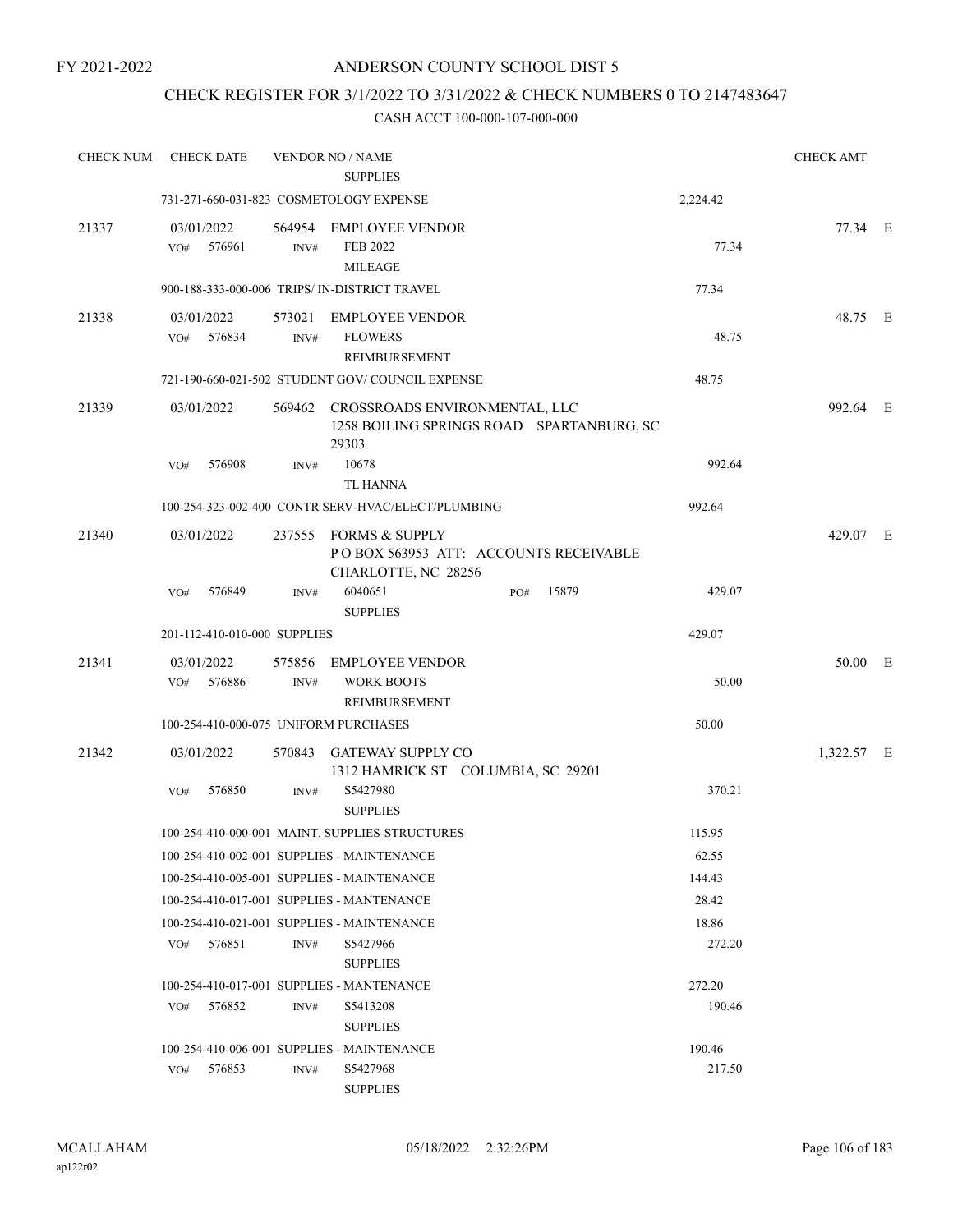# CHECK REGISTER FOR 3/1/2022 TO 3/31/2022 & CHECK NUMBERS 0 TO 2147483647

| <b>CHECK NUM</b> |     | <b>CHECK DATE</b>                 |        | <b>VENDOR NO / NAME</b>                                                                         |          | <b>CHECK AMT</b> |  |
|------------------|-----|-----------------------------------|--------|-------------------------------------------------------------------------------------------------|----------|------------------|--|
|                  |     |                                   |        | 100-254-410-003-001 SUPPLIES - MAINTENANCE                                                      | 217.50   |                  |  |
|                  |     | VO# 576854                        | INV#   | S5434625<br><b>SUPPLIES</b>                                                                     | 272.20   |                  |  |
|                  |     |                                   |        | 100-254-410-017-001 SUPPLIES - MANTENANCE                                                       | 272.20   |                  |  |
| 21343            |     | 03/01/2022                        |        | 564815 EMPLOYEE VENDOR                                                                          |          | 577.79 E         |  |
|                  |     | $VO#$ 576836                      | INV#   | WHITEBOARD                                                                                      | 577.79   |                  |  |
|                  |     |                                   |        | <b>REIMBURSEMENT</b>                                                                            |          |                  |  |
|                  |     |                                   |        | 100-113-410-021-VEN SUPPLY-ADDT'L FOR LOST VENDING                                              | 577.79   |                  |  |
| 21344            |     | 03/01/2022                        |        | 251600 GOPHER SPORT<br>POBOX 1450 NW5634 ATT: ACCOUNTS<br>RECEIVABLE MINNEAPOLIS, MN 55485-5634 |          | 721.67 E         |  |
|                  | VO# | 576855                            | INV#   | 147196                                                                                          | 314.27   |                  |  |
|                  |     |                                   |        | <b>CALHOUN ELEM</b>                                                                             |          |                  |  |
|                  |     | 937-113-410-014-000 SUPPLIES      |        |                                                                                                 | 314.27   |                  |  |
|                  | VO# | 576911                            | INV#   | 127502                                                                                          | 407.40   |                  |  |
|                  |     |                                   |        | <b>NEVITT FOREST</b>                                                                            |          |                  |  |
|                  |     | 937-113-410-012-000 SUPPLIES      |        |                                                                                                 | 407.40   |                  |  |
| 21345            |     | 03/01/2022                        | 261875 | <b>EMPLOYEE VENDOR</b>                                                                          |          | 127.06 E         |  |
|                  |     | VO# 576835                        | INV#   | <b>LION KING</b>                                                                                | 127.06   |                  |  |
|                  |     |                                   |        | REIMBURSEMENT                                                                                   |          |                  |  |
|                  |     | 817-112-410-014-000 SUPPLIES      |        |                                                                                                 | 127.06   |                  |  |
| 21346            |     | 03/01/2022                        |        | 572395 EMPLOYEE VENDOR                                                                          |          | 243.34 E         |  |
|                  | VO# | 576959                            | INV#   | <b>LEARNING PASS</b>                                                                            | 144.00   |                  |  |
|                  |     |                                   |        | REIMBURSEMENT                                                                                   |          |                  |  |
|                  |     |                                   |        | 809-224-333-000-000 TRIPS AND CONFERENCES                                                       | 144.00   |                  |  |
|                  | VO# | 576960                            | INV#   | DEC-FEB                                                                                         | 99.34    |                  |  |
|                  |     |                                   |        | <b>MILEAGE</b>                                                                                  |          |                  |  |
|                  |     | 283-223-333-000-000 TRIPS/MILEAGE |        |                                                                                                 | 99.34    |                  |  |
| 21347            |     | 03/01/2022                        |        | 267325 EMPLOYEE VENDOR                                                                          |          | 1,273.83 E       |  |
|                  | VO# | 576890                            | INV#   | FEB 16-19                                                                                       | 1,273.83 |                  |  |
|                  |     |                                   |        | <b>MYRTLE BEACH</b>                                                                             |          |                  |  |
|                  |     |                                   |        | 809-224-333-000-000 TRIPS AND CONFERENCES                                                       | 1,273.83 |                  |  |
| 21348            |     | 03/01/2022                        |        | 272800 HOUSE OF TROPHIES                                                                        |          | 10.70 E          |  |
|                  |     |                                   |        | 616 NORTH MURRAY AVENUE ATT: ACCOUNTS<br>RECEIVABLE ANDERSON, SC 29625-4311                     |          |                  |  |
|                  | VO# | 576912                            | INV#   | 33114                                                                                           | 10.70    |                  |  |
|                  |     |                                   |        | <b>COLEMAN</b>                                                                                  |          |                  |  |
|                  |     | 131-115-410-031-000 SUPPLIES      |        |                                                                                                 | 10.70    |                  |  |
|                  |     |                                   |        |                                                                                                 |          |                  |  |
| 21349            |     | 03/01/2022                        | 300176 | <b>JOSTENS INC</b><br>21336 NETWORK PLACE ATT: ACCOUNTS                                         |          | $1.03$ E         |  |
|                  |     |                                   |        | RECEIVABLE CHICAGO, IL 60673                                                                    |          |                  |  |
|                  | VO# | 576913                            | INV#   | 27697334                                                                                        | 1.03     |                  |  |
|                  |     |                                   |        | WESTSIDE                                                                                        |          |                  |  |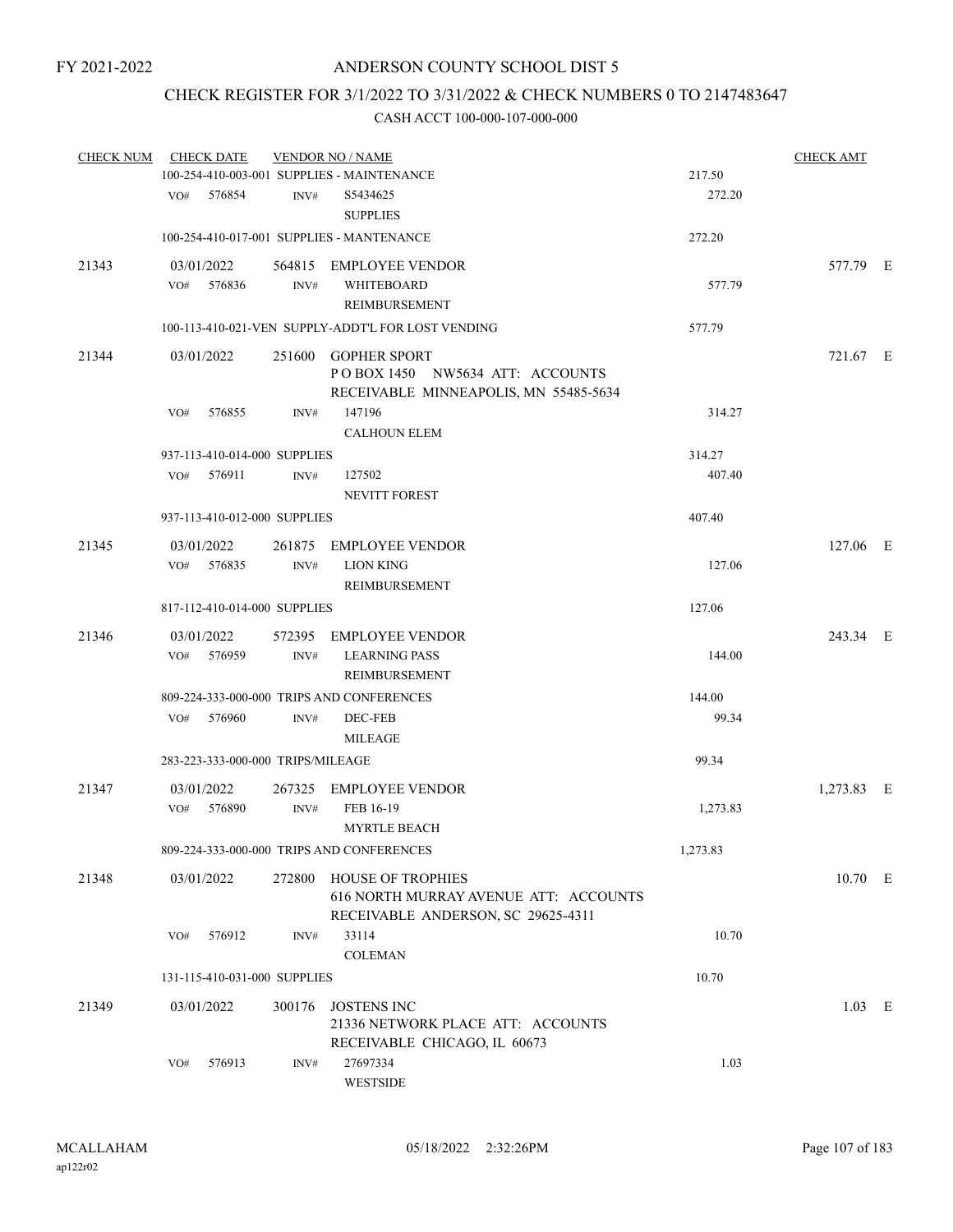# ANDERSON COUNTY SCHOOL DIST 5

# CHECK REGISTER FOR 3/1/2022 TO 3/31/2022 & CHECK NUMBERS 0 TO 2147483647

| <b>CHECK NUM</b> | <b>CHECK DATE</b><br>100-221-410-003-000 SUPPLIES | <b>VENDOR NO / NAME</b> | 1.03                                                                                                    | <b>CHECK AMT</b> |            |  |
|------------------|---------------------------------------------------|-------------------------|---------------------------------------------------------------------------------------------------------|------------------|------------|--|
| 21350            | 03/01/2022                                        |                         | 563608 JW PEPPER & SON, INC<br>POBOX 642 ATT: ACCOUNTS RECEIVABLE EXTON,<br>PA 19341                    |                  | 243.72 E   |  |
|                  | 576856<br>VO#                                     | INV#                    | 364071487<br>SOUTHWOOD                                                                                  | 243.72           |            |  |
|                  | 100-114-410-021-STR STRING SUPPLIES               |                         |                                                                                                         | 243.72           |            |  |
| 21351            | 03/01/2022<br>VO# 576887                          | INV#                    | 572361 EMPLOYEE VENDOR<br><b>SUPPLIES</b><br>REIMBURSEMENT                                              | 22.95            | 22.95 E    |  |
|                  | 600-256-460-017-000 FOOD                          |                         |                                                                                                         | 22.95            |            |  |
| 21352            | 03/01/2022<br>576828<br>VO#                       | 571890<br>INV#          | <b>EMPLOYEE VENDOR</b><br><b>JAN-FEB</b><br><b>MILEAGE</b>                                              | 152.94           | 152.94 E   |  |
|                  | 100-266-332-000-000 IN-DISTRICT TRAVEL            |                         |                                                                                                         | 152.94           |            |  |
| 21353            | 03/01/2022<br>576829<br>VO#                       | INV#                    | 565441 EMPLOYEE VENDOR<br><b>VEX EXPENSES</b><br>REIMBURSEMENT                                          | 120.42           | 120.42 E   |  |
|                  |                                                   |                         | 900-115-410-031-048 FIRST QUALITY - VEX ROBOTICS KITS                                                   | 120.42           |            |  |
| 21354            | 03/01/2022<br>576888<br>VO#                       | INV#                    | 345710 EMPLOYEE VENDOR<br>FEB 23-25<br><b>COLUMBIA</b>                                                  | 440.00           | 440.00 E   |  |
|                  |                                                   |                         | 802-264-333-000-000 TRAVEL - RECRUITMENT FAIRS                                                          | 440.00           |            |  |
| 21355            | 03/01/2022                                        |                         | 349701 MED CENTRAL HEALTH RESOURCES<br>3424 CLEMSON BLVD ATT: ACCOUNTS RECEIVABLE<br>ANDERSON, SC 29621 |                  | 280.00 E   |  |
|                  | 576916<br>VO#                                     | INV#                    | 41428<br><b>CLEVELAND</b>                                                                               | 85.00            |            |  |
|                  |                                                   |                         | 100-255-323-000-000 CONTRACTED SERVICES                                                                 | 85.00            |            |  |
|                  | 576917<br>VO#                                     | INV#                    | 57326<br><b>DUBUC</b>                                                                                   | 40.00            |            |  |
|                  |                                                   |                         | 100-255-323-000-000 CONTRACTED SERVICES                                                                 | 40.00            |            |  |
|                  | 576918<br>VO#                                     | INV#                    | 54973<br>ORTIZ                                                                                          | 65.00            |            |  |
|                  |                                                   |                         | 100-255-323-000-000 CONTRACTED SERVICES                                                                 | 65.00            |            |  |
|                  | 576919<br>VO#                                     | INV#                    | 16934<br><b>JOHNSON</b>                                                                                 | 45.00            |            |  |
|                  |                                                   |                         | 100-255-323-000-000 CONTRACTED SERVICES                                                                 | 45.00            |            |  |
|                  | 576920<br>VO#                                     | INV#                    | 43611<br><b>ROBINSON</b>                                                                                | 45.00            |            |  |
|                  |                                                   |                         | 100-255-323-000-000 CONTRACTED SERVICES                                                                 | 45.00            |            |  |
| 21356            | 03/01/2022                                        |                         | 389900 OFFICE DEPOT<br>POBOX 1413 CHARLOTTE, NC 28201-1413                                              |                  | 1,088.02 E |  |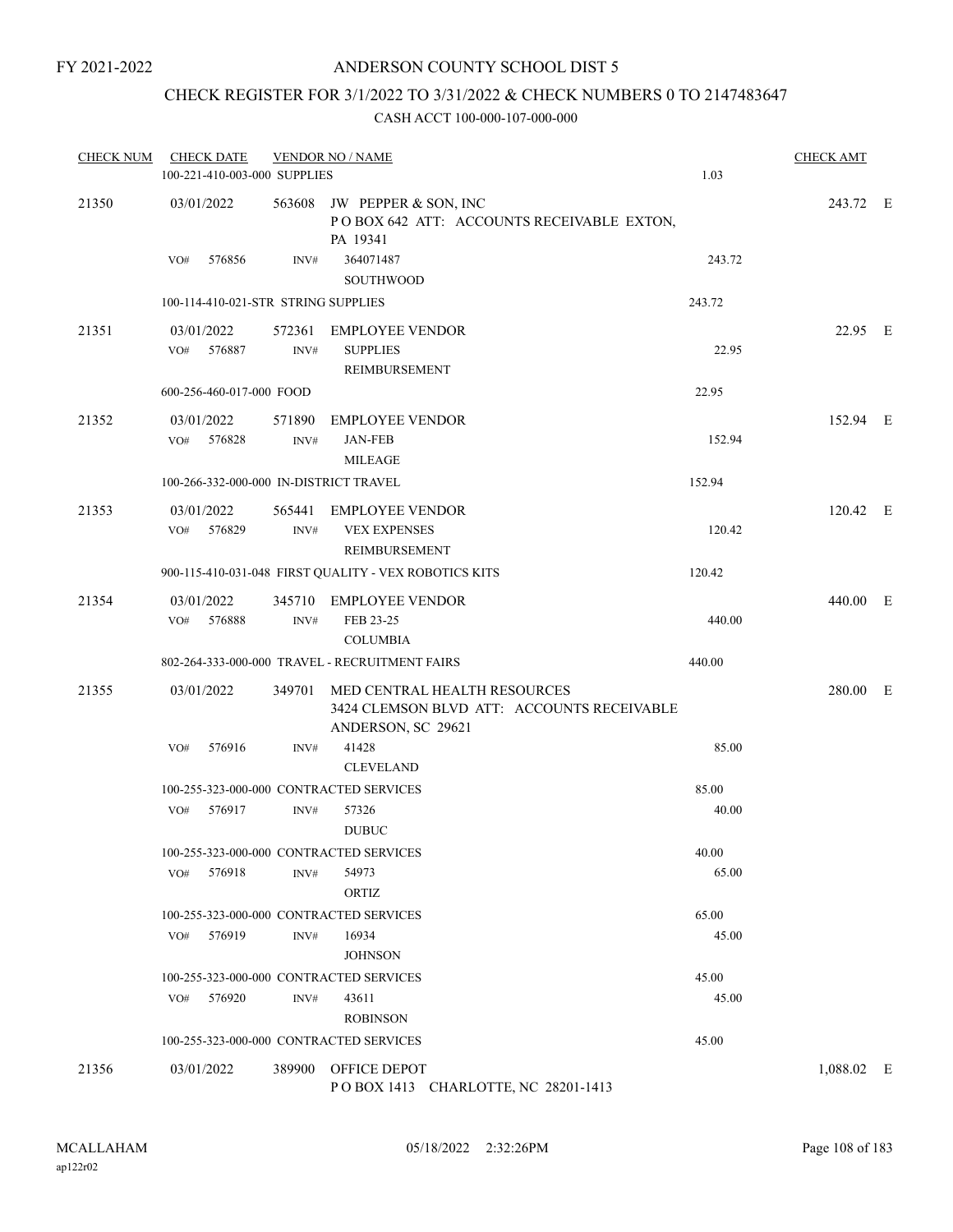# CHECK REGISTER FOR 3/1/2022 TO 3/31/2022 & CHECK NUMBERS 0 TO 2147483647

| <b>CHECK NUM</b> | <b>CHECK DATE</b> |            | <b>VENDOR NO / NAME</b>      |                                                    |                | <b>CHECK AMT</b> |
|------------------|-------------------|------------|------------------------------|----------------------------------------------------|----------------|------------------|
|                  |                   | VO# 576861 | INV#                         | 225698901001                                       | 90.44          |                  |
|                  |                   |            |                              | <b>SUPPLIES</b>                                    |                |                  |
|                  |                   |            | 100-147-410-000-000 SUPPLIES |                                                    | 90.44          |                  |
|                  |                   | VO# 576862 | INV#                         | 227414322001                                       | 174.00         |                  |
|                  |                   |            |                              | <b>SUPPLIES</b>                                    |                |                  |
|                  |                   |            | 100-223-410-002-000 SUPPLIES |                                                    | 174.00         |                  |
|                  |                   | VO# 576863 | INV#                         | 2552958375                                         | 51.36          |                  |
|                  |                   |            |                              | <b>SUPPLIES</b>                                    |                |                  |
|                  |                   |            | 131-115-410-031-000 SUPPLIES |                                                    | 51.36          |                  |
|                  |                   | VO# 576864 | INV#                         | 226577266001                                       | 33.46          |                  |
|                  |                   |            |                              | <b>SUPPLIES</b>                                    |                |                  |
|                  |                   |            |                              | 713-271-660-013-201 MISCELLANEOUS EXPENSE          | 33.46          |                  |
|                  |                   | VO# 576926 | INV#                         | 223519244001                                       | 56.61          |                  |
|                  |                   |            |                              | <b>SUPPLIES</b>                                    |                |                  |
|                  |                   |            | 600-256-410-000-000 SUPPLIES |                                                    | 56.61          |                  |
|                  |                   | VO# 576927 | INV#                         | 223524921001                                       | 169.62         |                  |
|                  |                   |            |                              | <b>SUPPLIES</b>                                    |                |                  |
|                  |                   |            | 600-256-410-000-000 SUPPLIES |                                                    | 169.62         |                  |
|                  |                   | VO# 576928 | INV#                         | 224631302002                                       | 29.92          |                  |
|                  |                   |            |                              | <b>SUPPLIES</b>                                    |                |                  |
|                  |                   |            |                              |                                                    |                |                  |
|                  |                   | VO# 576929 | 600-256-410-000-000 SUPPLIES |                                                    | 29.92<br>12.71 |                  |
|                  |                   |            | INV#                         | 2552746498                                         |                |                  |
|                  |                   |            |                              | <b>SUPPLIES</b>                                    |                |                  |
|                  |                   |            | 100-233-410-003-000 SUPPLIES |                                                    | 12.71          |                  |
|                  |                   | VO# 576930 | INV#                         | 2552470815                                         | 17.56          |                  |
|                  |                   |            |                              | <b>SUPPLIES</b>                                    |                |                  |
|                  |                   |            | 100-233-410-003-000 SUPPLIES |                                                    | 17.56          |                  |
|                  |                   | VO# 576931 | $\text{INV}\#$               | 2554207581                                         | 48.34          |                  |
|                  |                   |            |                              | <b>SUPPLIES</b>                                    |                |                  |
|                  |                   |            | 100-233-410-003-000 SUPPLIES |                                                    | 48.34          |                  |
|                  |                   | VO# 576932 | INV#                         | 227473877001                                       | 175.44         |                  |
|                  |                   |            |                              | <b>SUPPLIES</b>                                    |                |                  |
|                  |                   |            | 100-233-410-003-000 SUPPLIES |                                                    | 175.44         |                  |
|                  |                   | VO# 576933 | INV#                         | 227474460001                                       | 102.60         |                  |
|                  |                   |            |                              | <b>SUPPLIES</b>                                    |                |                  |
|                  |                   |            | 100-233-410-003-000 SUPPLIES |                                                    | 102.60         |                  |
|                  |                   | VO# 576934 | INV#                         | 2554446901                                         | 74.05          |                  |
|                  |                   |            |                              | <b>SUPPLIES</b>                                    |                |                  |
|                  |                   |            |                              | 100-114-410-003-VEN SUPPLY-ADDT'L FOR LOST VENDING | 74.05          |                  |
|                  |                   | VO# 576935 | INV#                         | 2554704288                                         | $-43.86$       |                  |
|                  |                   |            |                              | <b>CREDIT</b>                                      |                |                  |
|                  |                   |            |                              | 100-114-410-003-VEN SUPPLY-ADDT'L FOR LOST VENDING | $-43.86$       |                  |
|                  | VO#               | 576936     | INV#                         | 227440137001                                       | 95.77          |                  |
|                  |                   |            |                              | <b>SUPPLIES</b>                                    |                |                  |
|                  |                   |            |                              | 100-114-410-003-VEN SUPPLY-ADDT'L FOR LOST VENDING | 95.77          |                  |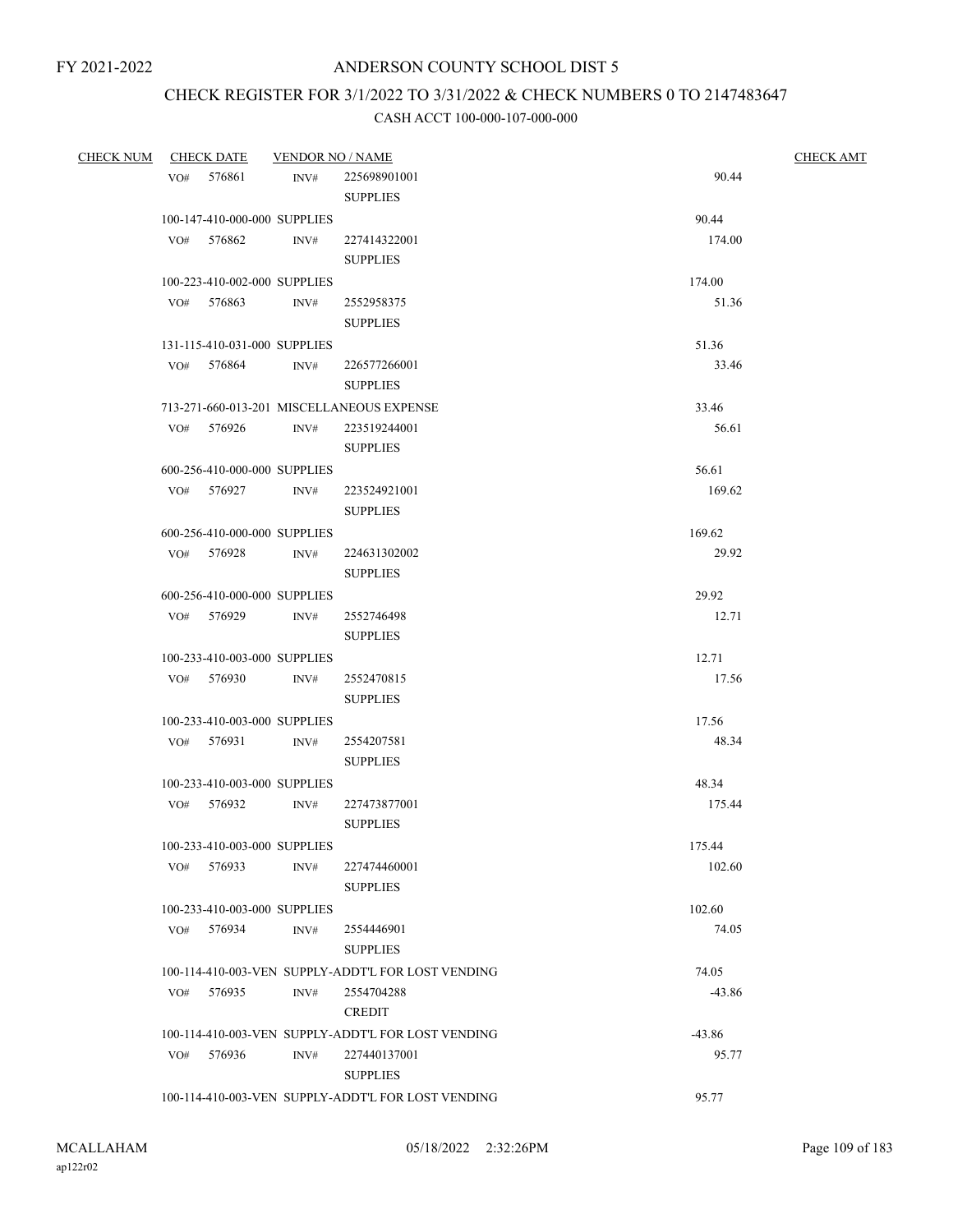# CHECK REGISTER FOR 3/1/2022 TO 3/31/2022 & CHECK NUMBERS 0 TO 2147483647

| <b>CHECK NUM</b> | <b>CHECK DATE</b>                                            | <b>VENDOR NO / NAME</b> | <b>CHECK AMT</b>                                                                                       |                 |            |  |
|------------------|--------------------------------------------------------------|-------------------------|--------------------------------------------------------------------------------------------------------|-----------------|------------|--|
| 21357            | 03/01/2022                                                   |                         | 391100 OLD STONE TRACTOR CO, INC<br>PO BOX 13565 ATT: ACCOUNTS RECEIVABLE<br>ANDERSON, SC 29624        |                 | 1,633.28 E |  |
|                  | 576865<br>VO#                                                | INV#                    | WO40942<br><b>REPAIRS</b>                                                                              | 1,633.28        |            |  |
|                  | 100-254-410-000-100 SMALL EQUIPMENT                          |                         |                                                                                                        | 1,633.28        |            |  |
| 21358            | 03/01/2022                                                   |                         | 574722 EMPLOYEE VENDOR                                                                                 |                 | 390.15 E   |  |
|                  | VO#<br>576830                                                | INV#                    | <b>LOWES</b><br><b>REIMBURSEMENT</b>                                                                   | 390.15          |            |  |
|                  | 309-113-410-021-000 SUPPLIES                                 |                         |                                                                                                        | 390.15          |            |  |
| 21359            | 03/01/2022                                                   |                         | 416350 PRESENTATION SYSTEMS SOUTH, INC<br>POBOX 3872 ATT: ACCOUNTS RECEIVABLE<br>MOORESVILLE, NC 28117 |                 | 279.74 E   |  |
|                  | 576938<br>VO#                                                | INV#                    | 6616<br><b>TL HANNA</b>                                                                                | 279.74          |            |  |
|                  |                                                              |                         | 100-114-410-002-VEN SUPPLY-ADDT'L FOR LOST VENDING                                                     | 279.74          |            |  |
| 21360            | 03/01/2022                                                   |                         | 570955 RIDDELL/ ALL AMERICAN SPORTS<br>PO BOX 71914 CHICAGO, IL 60694-1914                             |                 | 4,449.85 E |  |
|                  | 576868<br>VO#                                                | INV#                    | 951542277<br><b>GLENVIEW</b>                                                                           | 4,449.85        |            |  |
|                  | 720-271-660-020-674 FOOTBALL EXPENSE                         |                         |                                                                                                        | 4,449.85        |            |  |
| 21361            | 03/01/2022<br>576827<br>VO#                                  | INV#                    | 573462 EMPLOYEE VENDOR<br><b>FEB 25</b>                                                                | 158.08          | 158.08 E   |  |
|                  |                                                              |                         | <b>COLUMBIA</b><br>100-252-333-000-000 TRIPS AND CONFERENCES                                           | 158.08          |            |  |
| 21362            | 03/01/2022                                                   | 462725                  | SCHOLASTIC BOOK CLUBS, INC                                                                             |                 | 387.89 E   |  |
|                  |                                                              |                         | POBOX 3745 ATT: ACCOUNTS RECEIVABLE<br>JEFFERSON CITY, MO 65102-3720                                   |                 |            |  |
|                  | 576872<br>VO#                                                | INV#                    | 35927298<br>15781<br>PO#<br><b>CENTERVILLE</b>                                                         | 387.89          |            |  |
|                  | 201-112-410-007-000 SUPPLIES<br>201-112-410-007-000 SUPPLIES |                         |                                                                                                        | 355.85<br>32.04 |            |  |
| 21363            | 03/01/2022                                                   | 570099                  | SCHOOL SPECIALTY, LLC<br>PO BOX 825640 PHILADELPHIA, PA 19182-5640                                     |                 | 90.97 E    |  |
|                  | 576941<br>VO#                                                | INV#                    | 208129469178<br><b>WESTSIDE</b>                                                                        | 90.97           |            |  |
|                  | 100-114-410-003-ART ART SUPPLIES                             |                         |                                                                                                        | 90.97           |            |  |
| 21364            | 03/01/2022                                                   |                         | 469775 SEVEN OAKS DOORS & HARDWARE, INC<br>POBOX 280 ATT: ACCOUNTS RECEIVABLE<br>OAKBORO, NC 28129     |                 | 2,446.01 E |  |
|                  | 576942<br>VO#                                                | INV#                    | 985750<br><b>LOCKS &amp; KEYS</b>                                                                      | 2,446.01        |            |  |
|                  |                                                              |                         | 100-254-323-014-400 CONTR SERV-HVAC/ELECT/PLUMBING                                                     | 2,446.01        |            |  |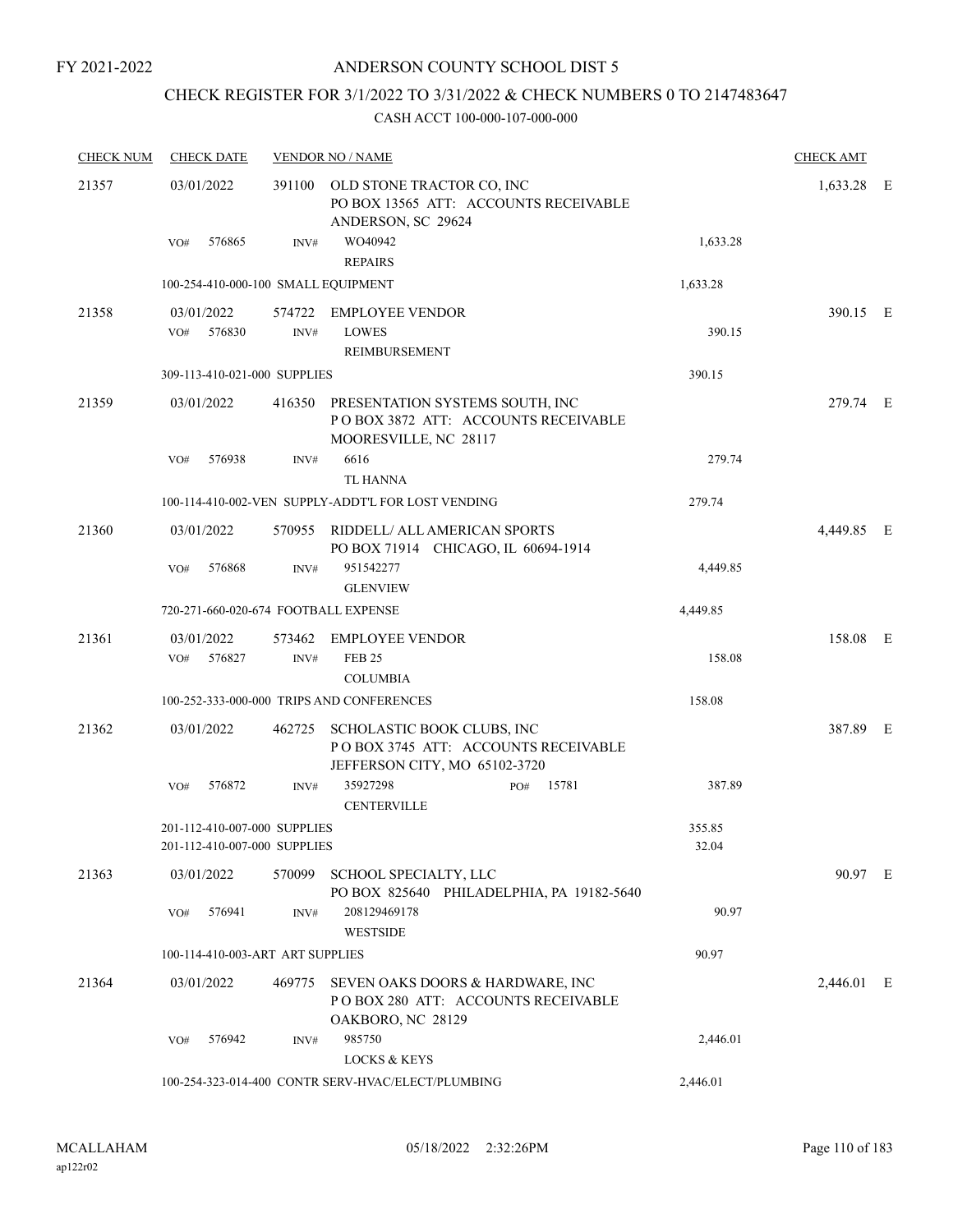# CHECK REGISTER FOR 3/1/2022 TO 3/31/2022 & CHECK NUMBERS 0 TO 2147483647

| <b>CHECK NUM</b> | <b>CHECK DATE</b>                        |                | <b>VENDOR NO / NAME</b>                                                                           |          | <b>CHECK AMT</b> |  |
|------------------|------------------------------------------|----------------|---------------------------------------------------------------------------------------------------|----------|------------------|--|
| 21365            | 03/01/2022                               | 570059         | <b>SHARP BUSINESS SYSTEMS</b><br>DEPT 1216 PO BOX 121216 DALLAS, TX 75312-1216                    |          | 2,014.60 E       |  |
|                  | 576873<br>VO#                            | INV#           | 9003688997<br><b>COPIES</b>                                                                       | 155.66   |                  |  |
|                  | 100-113-410-021-000 SUPPLIES             |                |                                                                                                   | 155.66   |                  |  |
|                  | 576874<br>VO#                            | INV#           | 9003687973<br><b>COPIES</b>                                                                       | 130.04   |                  |  |
|                  | 201-112-490-012-000 COPIER COST          |                |                                                                                                   | 130.04   |                  |  |
|                  | 576875<br>VO#                            | INV#           | 9003687976<br><b>COPIES</b>                                                                       | 19.26    |                  |  |
|                  | 201-112-490-014-000 COPIER COST          |                |                                                                                                   | 19.26    |                  |  |
|                  | 576876<br>VO#                            | INV#           | 9003688966<br><b>COPIES</b>                                                                       | 74.15    |                  |  |
|                  | 201-112-490-019-000 COPIER COST          |                |                                                                                                   | 74.15    |                  |  |
|                  | VO# 576943                               | INV#           | 9003696808<br><b>COPIES</b>                                                                       | 1,004.90 |                  |  |
|                  | 100-252-360-000-000 PRINTING AND BINDING |                |                                                                                                   | 1,004.90 |                  |  |
|                  | 576944<br>VO#                            | INV#           | 9003688961<br><b>COPIES</b>                                                                       | 61.11    |                  |  |
|                  | 124-114-445-024-000 TECHNOLOGY SUPPLIES  |                |                                                                                                   | 61.11    |                  |  |
|                  | 576945<br>VO#                            | INV#           | 9003688965<br><b>COPIES</b>                                                                       | 49.13    |                  |  |
|                  | 100-147-410-018-000 SUPPLIES             |                |                                                                                                   | 49.13    |                  |  |
|                  | VO# 576946                               | INV#           | 9003691830<br><b>COPIES</b>                                                                       | 520.35   |                  |  |
|                  | 100-115-410-003-000 SUPPLIES             |                |                                                                                                   | 520.35   |                  |  |
| 21366            | 03/01/2022                               | 472700         | <b>SHERWIN WILLIAMS</b><br>613 NORTH MURRAY AVENUE ATT: ACCOUNTS<br>RECEIVABLE ANDERSON, SC 29625 |          | 185.88 E         |  |
|                  | 576877<br>VO#                            | INV#           | 4168-1<br><b>SUPPLIES</b>                                                                         | 61.18    |                  |  |
|                  |                                          |                | 100-254-410-000-001 MAINT. SUPPLIES-STRUCTURES                                                    | 61.18    |                  |  |
|                  | VO#<br>576878                            | INV#           | 1686-6<br><b>SUPPLIES</b>                                                                         | 124.70   |                  |  |
|                  |                                          |                | 100-254-410-003-001 SUPPLIES - MAINTENANCE                                                        | 124.70   |                  |  |
| 21367            | 03/01/2022<br>576833<br>VO#              | 574599<br>INV# | <b>EMPLOYEE VENDOR</b><br><b>DRESS RENTAL</b><br>REIMBURSEMENT                                    | 850.00   | 850.00 E         |  |
|                  | 721-190-660-021-514 PRODUCTIONS EXPENSE  |                |                                                                                                   | 850.00   |                  |  |
| 21368            | 03/01/2022<br>VO#<br>576889              | 572418<br>INV# | <b>EMPLOYEE VENDOR</b><br>FEB 16-18<br><b>MYRTLE BEACH</b>                                        | 680.92   | 680.92 E         |  |
|                  |                                          |                | 714-271-660-014-201 MISCELLANEOUS EXPENSE                                                         | 430.92   |                  |  |
|                  |                                          |                | 809-224-333-000-000 TRIPS AND CONFERENCES                                                         | 250.00   |                  |  |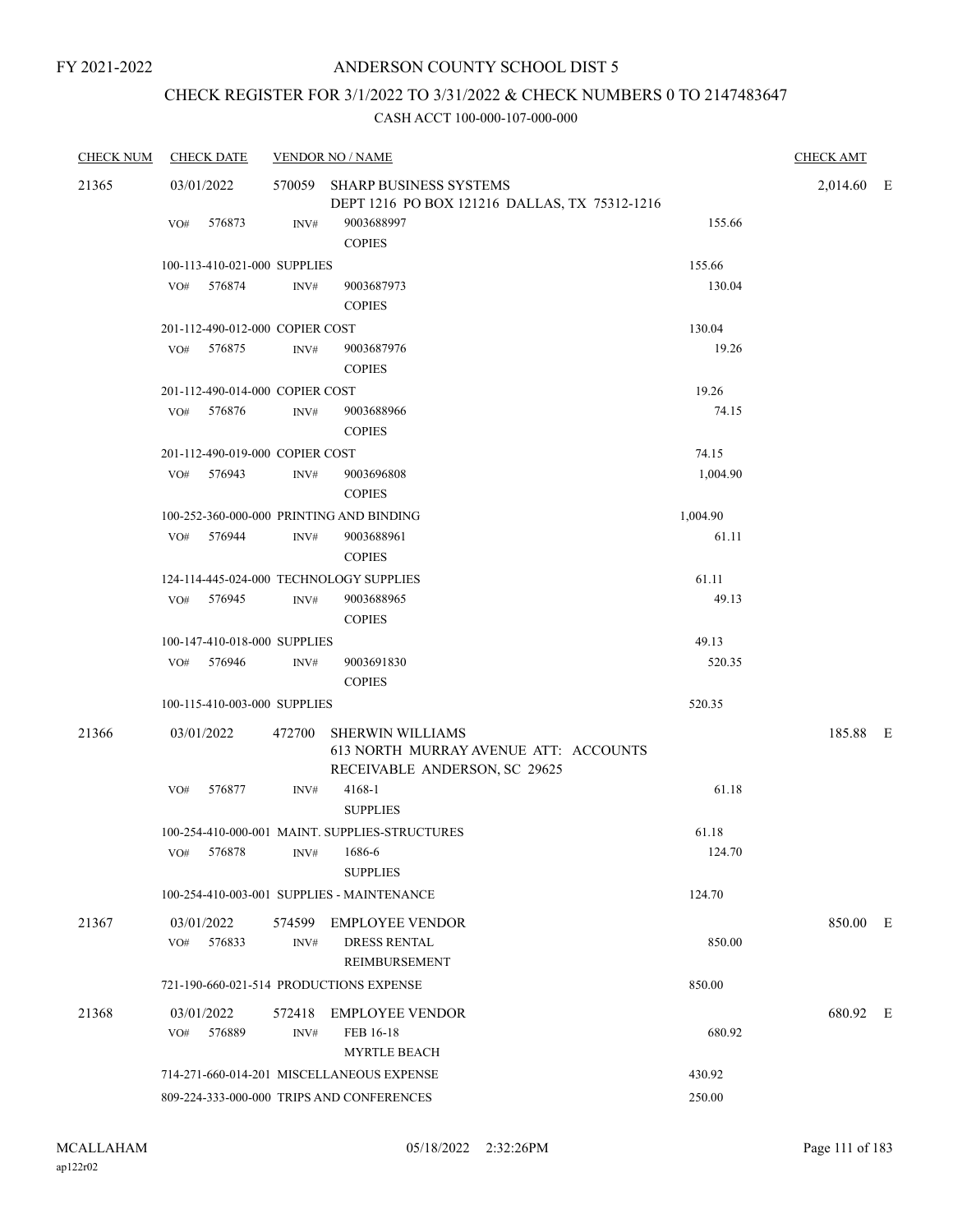# CHECK REGISTER FOR 3/1/2022 TO 3/31/2022 & CHECK NUMBERS 0 TO 2147483647

| <b>CHECK NUM</b> | <b>CHECK DATE</b>                                                                                                          |                | <b>VENDOR NO / NAME</b>                                                                              |                            | <b>CHECK AMT</b> |  |
|------------------|----------------------------------------------------------------------------------------------------------------------------|----------------|------------------------------------------------------------------------------------------------------|----------------------------|------------------|--|
| 21369            | 03/01/2022<br>576832<br>VO#                                                                                                | 573376<br>INV# | EMPLOYEE VENDOR<br>PERFORMANCE<br>REIMBURSEMENT                                                      | 997.88                     | 997.88 E         |  |
|                  | 817-112-410-014-000 SUPPLIES                                                                                               |                |                                                                                                      | 997.88                     |                  |  |
| 21370            | 03/01/2022                                                                                                                 | 568718         | THE READING WAREHOUSE<br>PO BOX 41328 ATT: ACCOUNTS RECEIVABLE NORTH<br>CHARLESTON, SC 29423         |                            | $1,067.04$ E     |  |
|                  | 576880<br>VO#                                                                                                              | INV#           | PO 15706<br>15706<br>PO#<br><b>MATERIALS</b>                                                         | 1,067.04                   |                  |  |
|                  | 100-221-312-000-000 PURCHASED SERVICES<br>100-221-312-000-000 PURCHASED SERVICES<br>100-221-312-000-000 PURCHASED SERVICES |                |                                                                                                      | 821.76<br>140.39<br>104.89 |                  |  |
| 21371            | 03/01/2022                                                                                                                 |                | 569789 UNIFIRST CORPORATION<br>PO BOX 650481 DALLAS, TX 75265-0481                                   |                            | 401.81 E         |  |
|                  | 576952<br>VO#                                                                                                              | INV#           | 1198414<br>15302<br>PO#<br><b>UNIFORMS</b>                                                           | 401.81                     |                  |  |
|                  | 100-254-410-013-075 UNIFORM PURCHASES                                                                                      |                |                                                                                                      | 85.07                      |                  |  |
|                  | 100-254-410-017-075 UNIFORM PURCHASES                                                                                      |                |                                                                                                      | 158.37                     |                  |  |
|                  | 100-254-410-020-075 UNIFORM PURCHASES                                                                                      |                |                                                                                                      | 158.37                     |                  |  |
| 21372            | 03/01/2022                                                                                                                 | 529275         | <b>WESTAR TIRE</b><br>P O BOX 400<br>715 NORTH MURRAY ATT:<br>ACCOUNTS RECEIVABLE ANDERSON, SC 29622 |                            | 79.00 E          |  |
|                  | VO#<br>576956                                                                                                              | INV#           | 170254<br><b>ALIGNMENT</b>                                                                           | 79.00                      |                  |  |
|                  | 100-255-323-000-000 CONTRACTED SERVICES                                                                                    |                |                                                                                                      | 79.00                      |                  |  |
| 21373            | 03/01/2022                                                                                                                 | 532300         | WHITE JONES ACE HARDWARE<br>PO BOX 13012 ATT: ACCOUNTS RECEIVABLE<br>ANDERSON, SC 29624              |                            | 18.33 E          |  |
|                  | 576883<br>VO#                                                                                                              | INV#           | 903533<br><b>SUPPLIES</b>                                                                            | 6.39                       |                  |  |
|                  |                                                                                                                            |                | 100-254-410-006-001 SUPPLIES - MAINTENANCE                                                           | 6.39                       |                  |  |
|                  | 576884<br>VO#                                                                                                              | INV#           | 412781<br><b>SUPPLIES</b>                                                                            | 11.94                      |                  |  |
|                  | 100-254-410-000-000 CUSTODIAL SUPPLIES                                                                                     |                |                                                                                                      | 11.94                      |                  |  |
| 21374            | 03/01/2022<br>576831<br>VO#                                                                                                | INV#           | 571132 EMPLOYEE VENDOR<br>FEB 25 LUNCH<br>REIMBURSEMENT                                              | 121.45                     | 121.45 E         |  |
|                  | 852-252-410-000-000 SUPPLIES                                                                                               |                |                                                                                                      | 121.45                     |                  |  |
| 21375            | 03/03/2022                                                                                                                 | 111200         | ANDERSON BROTHERS FLEET<br>POBOX 386 ATT: ACCOUNTS RECEIVABLE<br>PIEDMONT, SC 29673                  |                            | 876.49 E         |  |
|                  | 577014<br>VO#                                                                                                              | INV#           | 8140<br><b>REPAIR</b>                                                                                | 876.49                     |                  |  |
|                  |                                                                                                                            |                | 100-255-323-000-ACT ACTIVITY BUS CONTRACTED SERVICES                                                 | 876.49                     |                  |  |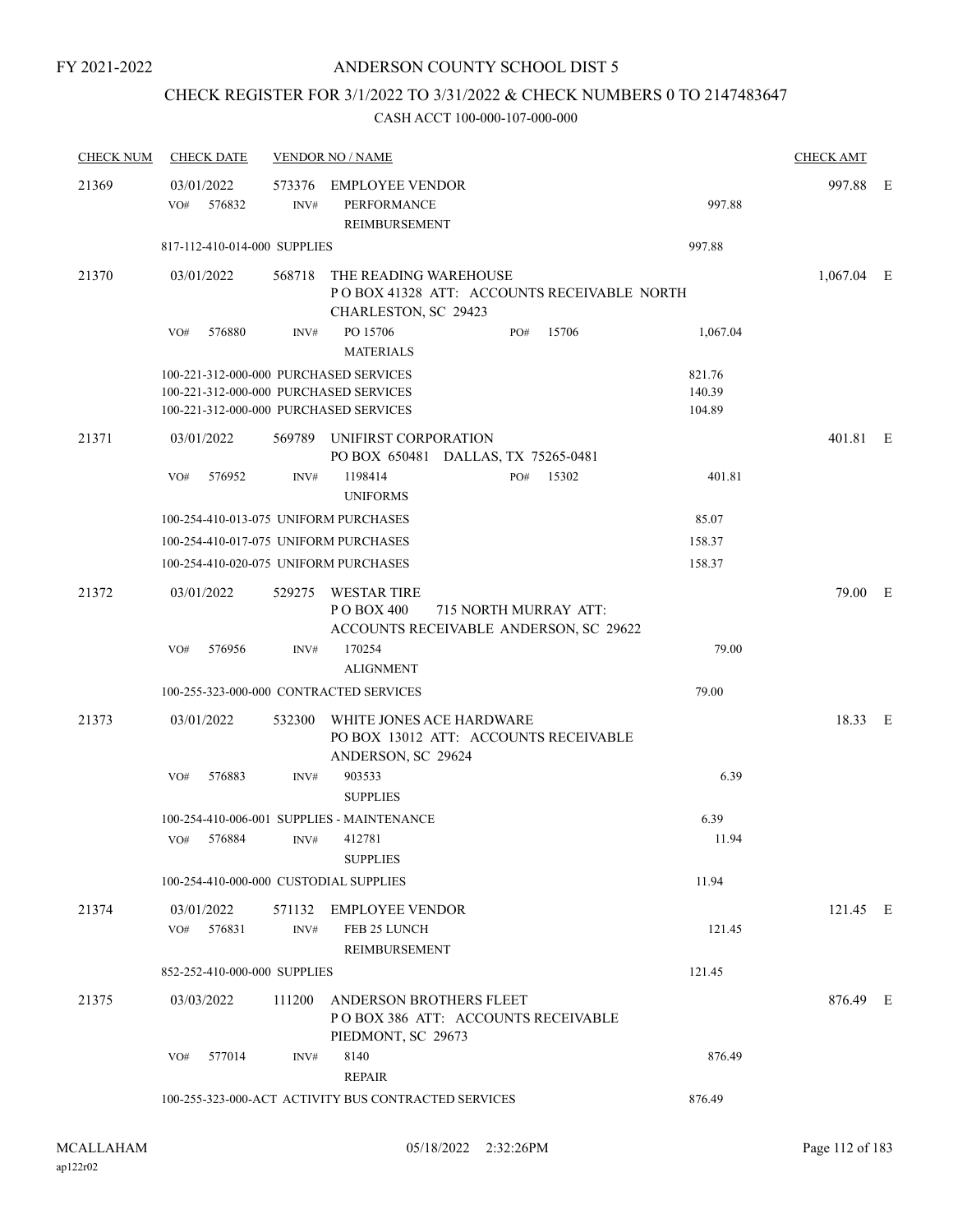FY 2021-2022

### ANDERSON COUNTY SCHOOL DIST 5

# CHECK REGISTER FOR 3/1/2022 TO 3/31/2022 & CHECK NUMBERS 0 TO 2147483647

| <b>CHECK NUM</b> | <b>CHECK DATE</b>                        |                | <b>VENDOR NO / NAME</b>                                                                                          |        | <b>CHECK AMT</b> |  |
|------------------|------------------------------------------|----------------|------------------------------------------------------------------------------------------------------------------|--------|------------------|--|
| 21376            | 03/03/2022                               |                | 566562 ANDERSON OUTDOOR POWER EQUIPMENT<br>110 MIRACLE MILE DRIVE ATT: ACCOUNTS<br>RECEIVABLE ANDERSON, SC 29621 |        | 149.78 E         |  |
|                  | 577019<br>VO#                            | INV#           | 45737<br><b>RAMPS</b>                                                                                            | 149.78 |                  |  |
|                  |                                          |                | 100-254-410-000-001 MAINT. SUPPLIES-STRUCTURES                                                                   | 149.78 |                  |  |
| 21377            | 03/03/2022<br>576976<br>VO#              | INV#           | 575601 EMPLOYEE VENDOR<br>FEB 2022<br><b>MILEAGE</b>                                                             | 53.42  | 53.42 E          |  |
|                  |                                          |                | 809-224-333-000-000 TRIPS AND CONFERENCES                                                                        | 53.42  |                  |  |
| 21378            | 03/03/2022                               |                | 569220 AUTECH<br>POBOX 248 ATT: ACCOUNTS RECEIVABLE<br>WILLIAMSTON, SC 29697                                     |        | 300.00 E         |  |
|                  | 577021<br>VO#                            | INV#           | 8903<br><b>WESTSIDE</b>                                                                                          | 150.00 |                  |  |
|                  |                                          |                | 100-254-323-003-400 CONTR SERV-HVAC/ELECT/PLUMBING                                                               | 150.00 |                  |  |
|                  | VO#<br>577022                            | INV#           | 8895<br><b>HOMELAND PARK</b>                                                                                     | 150.00 |                  |  |
|                  |                                          |                | 100-254-323-011-400 CONTR SERV-HVAC/ELECT/PLUMBING                                                               | 150.00 |                  |  |
| 21379            | 03/03/2022                               |                | 201391 BLICK ART MATERIALS<br>6910 EAGLE WAY CHICAGO, IL 60670-1069                                              |        | 23.30 E          |  |
|                  | VO#<br>577024                            | INV#           | 8092580<br><b>GLENVIEW</b>                                                                                       | 23.30  |                  |  |
|                  | 720-271-660-020-600 ART CLUB EXPENSE     |                |                                                                                                                  | 23.30  |                  |  |
| 21380            | 03/03/2022<br>577006<br>VO#              | INV#           | 145100 EMPLOYEE VENDOR<br><b>FEB 16</b><br><b>COLUMBIA</b>                                                       | 34.00  | 34.00 E          |  |
|                  |                                          |                | 100-221-333-000-000 TRIPS AND CONFERENCES                                                                        | 34.00  |                  |  |
| 21381            | 03/03/2022                               |                | 147625 EMPLOYEE VENDOR                                                                                           |        | 130.34 E         |  |
|                  | VO# 577125                               | INV#           | <b>SNACK CART</b><br>REIMBURSEMENT                                                                               | 130.34 |                  |  |
|                  | 802-112-410-007-000 SUPPLIES - RETENTION |                |                                                                                                                  | 130.34 |                  |  |
| 21382            | 03/03/2022<br>576975<br>VO#              | INV#           | 572926 EMPLOYEE VENDOR<br>FEB 2022<br><b>MILEAGE</b>                                                             | 53.76  | 53.76 E          |  |
|                  |                                          |                | 809-224-333-000-000 TRIPS AND CONFERENCES                                                                        | 53.76  |                  |  |
| 21383            | 03/03/2022<br>576972<br>VO#              | 574515<br>INV# | <b>EMPLOYEE VENDOR</b><br>$2/22 - 3/2$<br><b>MILEAGE</b>                                                         | 63.50  | 63.50 E          |  |
|                  | 600-256-332-000-000 IN DISTRICT TRAVEL   |                |                                                                                                                  | 63.50  |                  |  |
| 21384            | 03/03/2022                               |                | 568574 CCP CROWE'S CORPORATE PROMOTIONS<br>PO BOX 2647 ANDERSON, SC 29622                                        |        | 653.42 E         |  |
|                  | 577029<br>VO#                            | INV#           | 18197<br>15884<br>PO#                                                                                            | 653.42 |                  |  |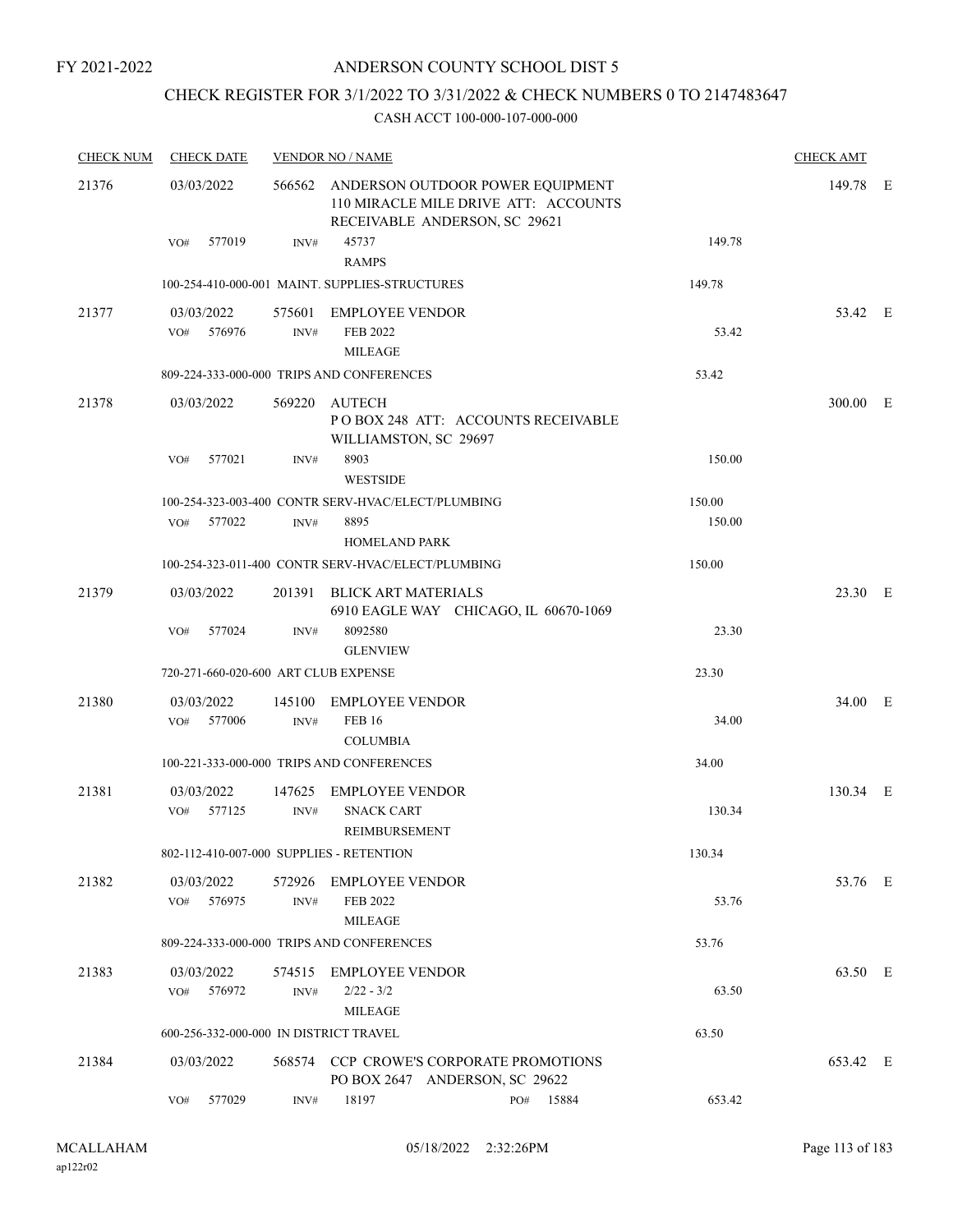### CHECK REGISTER FOR 3/1/2022 TO 3/31/2022 & CHECK NUMBERS 0 TO 2147483647

| <b>CHECK NUM</b> | <b>CHECK DATE</b>                      |                | <b>VENDOR NO / NAME</b>                                                                                           |        | <b>CHECK AMT</b> |  |
|------------------|----------------------------------------|----------------|-------------------------------------------------------------------------------------------------------------------|--------|------------------|--|
|                  |                                        |                | <b>WRITING PADS</b>                                                                                               |        |                  |  |
|                  | 131-115-410-031-000 SUPPLIES           |                |                                                                                                                   | 653.42 |                  |  |
| 21385            | 03/03/2022<br>VO# 577126               | 576982<br>INV# | <b>EMPLOYEE VENDOR</b><br>2/27 LUNCH<br>REIMBURSEMENT                                                             | 29.05  | 414.59 E         |  |
|                  | 100-114-410-021-STR STRING SUPPLIES    |                |                                                                                                                   | 29.05  |                  |  |
|                  | 577127<br>VO#                          | INV#           | FEB 25-27<br><b>SPARTANBURG</b>                                                                                   | 385.54 |                  |  |
|                  | 100-114-410-021-STR STRING SUPPLIES    |                |                                                                                                                   | 385.54 |                  |  |
| 21386            | 03/03/2022<br>576997<br>VO#            | INV#           | 576904 EMPLOYEE VENDOR<br>FEB 20-22<br><b>CHARLOTTE</b>                                                           | 100.00 | 100.00 E         |  |
|                  |                                        |                | 201-224-333-014-000 TRIPS AND CONFERENCES                                                                         | 100.00 |                  |  |
| 21387            | 03/03/2022<br>VO#<br>576998            | INV#           | 576313 EMPLOYEE VENDOR<br>FEB 20-22<br><b>CHARLOTTE</b>                                                           | 100.00 | 100.00 E         |  |
|                  |                                        |                | 201-224-333-014-000 TRIPS AND CONFERENCES                                                                         | 100.00 |                  |  |
| 21388            | 03/03/2022<br>577012<br>VO#            | INV#           | 185725 EMPLOYEE VENDOR<br>FEB 20-22<br><b>CHARLOTTE</b>                                                           | 604.80 | 604.80 E         |  |
|                  |                                        |                | 201-224-333-014-000 TRIPS AND CONFERENCES                                                                         | 604.80 |                  |  |
| 21389            | 03/03/2022<br>577011<br>VO#            | 207125<br>INV# | <b>EMPLOYEE VENDOR</b><br>FEB 20-22<br><b>CHARLOTTE</b>                                                           | 241.12 | 241.12 E         |  |
|                  |                                        |                | 201-224-333-014-000 TRIPS AND CONFERENCES                                                                         | 241.12 |                  |  |
| 21390            | 03/03/2022<br>VO# 576978               | 573361<br>INV# | <b>EMPLOYEE VENDOR</b><br>FEB 2022<br><b>MILEAGE</b>                                                              | 21.84  | 21.84 E          |  |
|                  | 100-266-332-000-000 IN-DISTRICT TRAVEL |                |                                                                                                                   | 21.84  |                  |  |
| 21391            | 03/03/2022<br>577009<br>VO#            | INV#           | 211400 EMPLOYEE VENDOR<br><b>FEB 17</b><br><b>IRMO</b>                                                            | 131.68 | 131.68 E         |  |
|                  |                                        |                | 100-221-333-000-000 TRIPS AND CONFERENCES                                                                         | 131.68 |                  |  |
| 21392            | 03/03/2022<br>577000<br>VO#            | 577030<br>INV# | <b>EMPLOYEE VENDOR</b><br>FEB 16-19<br><b>HILTON HEAD</b>                                                         | 967.54 | 967.54 E         |  |
|                  |                                        |                | 100-212-333-000-000 TRIPS AND CONFERENCES                                                                         | 967.54 |                  |  |
| 21393            | 03/03/2022                             | 569871         | FOLLETT SCHOOL SOLUTIONS, INC<br>91826 COLLECTION CENTER DRIVE ATT: ACCOUNTS<br>RECEIVABLE CHICAGO, IL 60693-0918 |        | 342.34 E         |  |
|                  | 577039<br>VO#                          | INV#           | 396599F<br>MIDWAY ELEM                                                                                            | 342.34 |                  |  |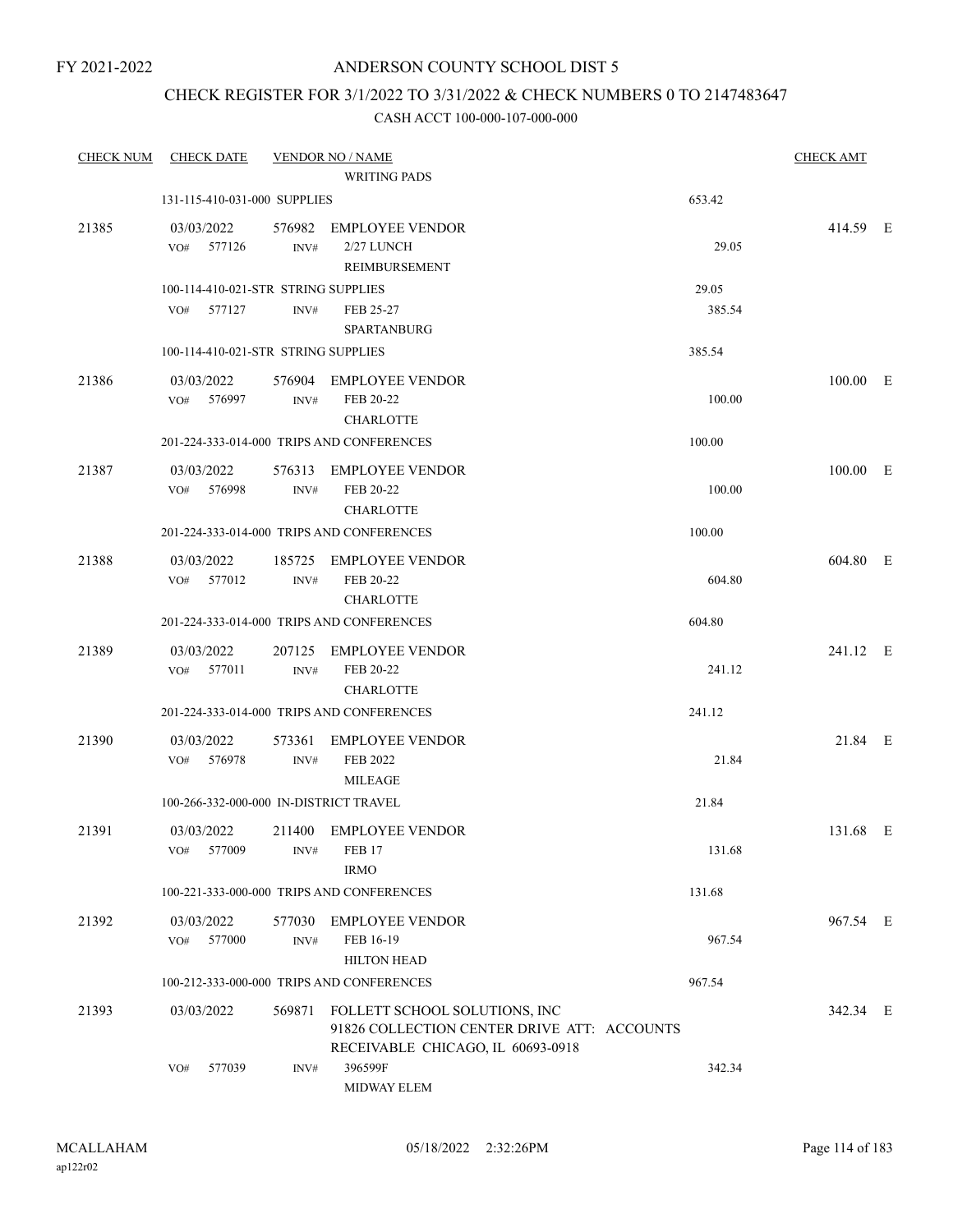FY 2021-2022

### ANDERSON COUNTY SCHOOL DIST 5

# CHECK REGISTER FOR 3/1/2022 TO 3/31/2022 & CHECK NUMBERS 0 TO 2147483647

| <b>CHECK NUM</b> | <b>CHECK DATE</b>                                            | 100-222-410-017-000 SUPPLIES | <b>VENDOR NO / NAME</b>                                                               |           |       | 342.34             | <b>CHECK AMT</b> |  |
|------------------|--------------------------------------------------------------|------------------------------|---------------------------------------------------------------------------------------|-----------|-------|--------------------|------------------|--|
| 21394            | 03/03/2022                                                   |                              | 237555 FORMS & SUPPLY<br>POBOX 563953 ATT: ACCOUNTS RECEIVABLE<br>CHARLOTTE, NC 28256 |           |       |                    | 416.66 E         |  |
|                  | 577040<br>VO#                                                | INV#                         | 6053859<br><b>SOUTH FANT</b>                                                          |           |       | 416.66             |                  |  |
|                  |                                                              |                              | 715-271-660-015-201 MISCELLANEOUS EXPENSE                                             |           |       | 416.66             |                  |  |
| 21395            | 03/03/2022<br>VO#<br>576989                                  | INV#                         | 565398 EMPLOYEE VENDOR<br><b>CIRRICULUM</b><br>REIMBURSEMENT                          |           |       | 389.00             | 389.00 E         |  |
|                  |                                                              |                              | 720-271-660-020-411 MISCELLANEOUS EXPENSE                                             |           |       | 389.00             |                  |  |
| 21396            | 03/03/2022<br>577004<br>VO#                                  | INV#                         | 572643 EMPLOYEE VENDOR<br>FEB 15-20<br><b>NEW ORLEANS</b>                             |           |       | 2,340.88           | 2,340.88 E       |  |
|                  | 202-223-333-000-000 TRAVEL - ADMIN                           |                              |                                                                                       |           |       | 2,340.88           |                  |  |
| 21397            | 03/03/2022                                                   |                              | 572275 HAPPY CHEF UNIFORMS<br>22 PARK PLACE BUTLER, NJ 07405                          |           |       |                    | 573.75 E         |  |
|                  | 577042<br>VO#                                                | INV#                         | 1748133A<br><b>UNIFORMS</b>                                                           | PO#       | 15853 | 573.75             |                  |  |
|                  | 600-256-410-000-000 SUPPLIES                                 |                              |                                                                                       |           |       | 573.75             |                  |  |
| 21398            | 03/03/2022<br>VO# 576984                                     | INV#                         | 573954 EMPLOYEE VENDOR<br>FEB 2022<br><b>MILEAGE</b>                                  |           |       | 72.91              | 72.91 E          |  |
|                  |                                                              |                              | 203-223-332-000-000 IN-DISTRICT TRAVEL- ADMIN                                         |           |       | 72.91              |                  |  |
| 21399            | 03/03/2022                                                   |                              | 264114 HEINEMANN<br>15963 COLLECTIONS CENTER DRIVE CHICAGO, IL<br>60693               |           |       |                    | 4,414.50 E       |  |
|                  | 577128<br>VO#                                                | INV#                         | 7416228<br><b>NEVITT FOREST</b>                                                       | PO#       | 15824 | 4,723.52           |                  |  |
|                  | 201-112-410-012-000 SUPPLIES<br>201-112-410-012-000 SUPPLIES |                              |                                                                                       |           |       | 4,359.02<br>364.50 |                  |  |
|                  | VO# 577139                                                   | INV#                         | 1080211CREDIT<br>ACCT #63606                                                          | PO# 15824 |       | $-309.02$          |                  |  |
|                  | 201-112-410-012-000 SUPPLIES                                 |                              |                                                                                       |           |       | $-309.02$          |                  |  |
| 21400            | 03/03/2022<br>VO# 576982                                     | INV#                         | 572225 EMPLOYEE VENDOR<br>JAN - FEB<br><b>MILEAGE</b>                                 |           |       | 121.02             | 121.02 E         |  |
|                  | 100-266-332-000-000 IN-DISTRICT TRAVEL                       |                              |                                                                                       |           |       | 121.02             |                  |  |
| 21401            | 03/03/2022<br>VO# 576968                                     | INV#                         | 576152 EMPLOYEE VENDOR<br>FEB 2022<br><b>MILEAGE</b>                                  |           |       | 30.24              | 30.24 E          |  |
|                  | 100-221-332-000-000 TRAVEL                                   |                              |                                                                                       |           |       | 30.24              |                  |  |
| 21402            | 03/03/2022                                                   |                              | 574725 EMPLOYEE VENDOR                                                                |           |       |                    | 45.02 E          |  |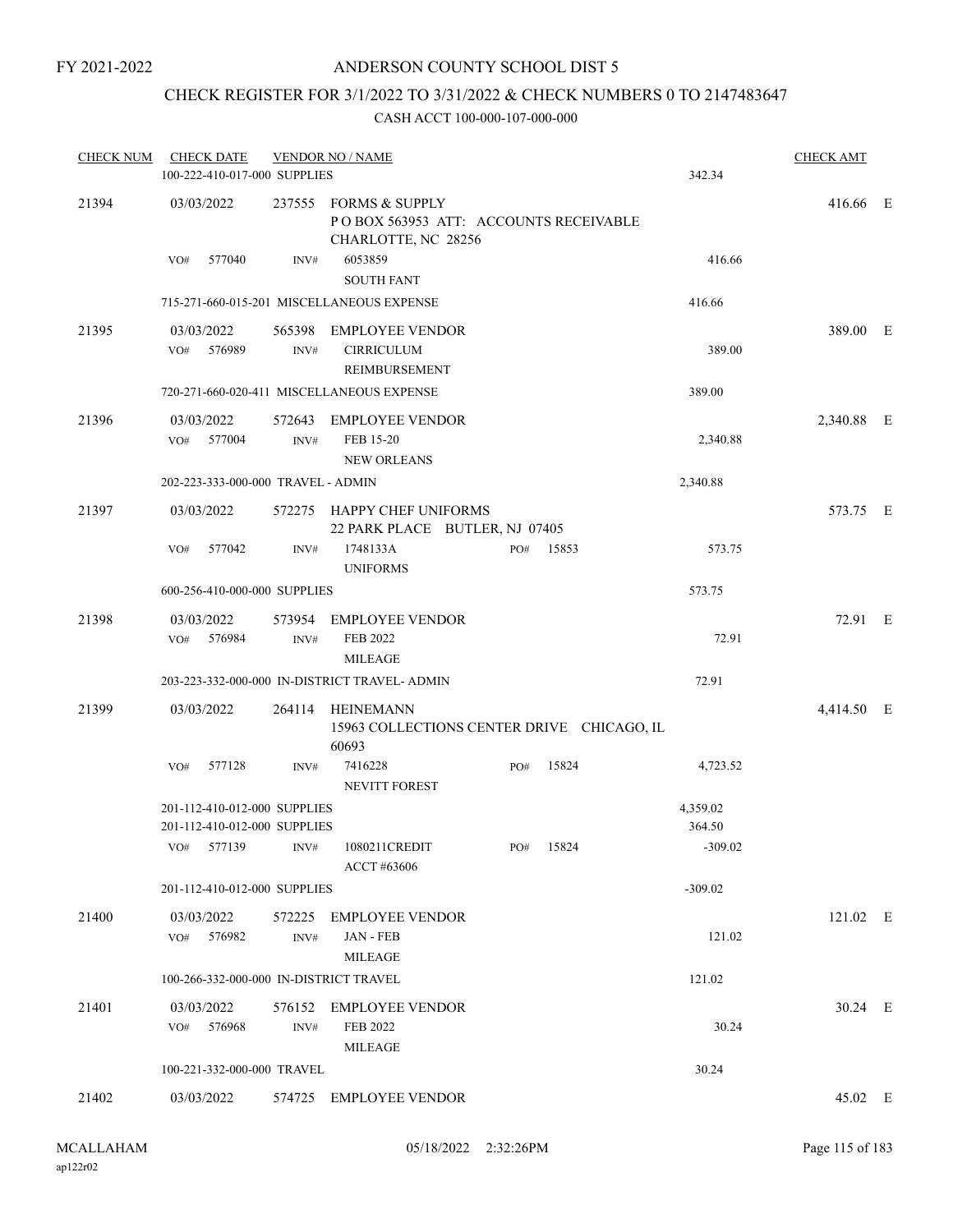## CHECK REGISTER FOR 3/1/2022 TO 3/31/2022 & CHECK NUMBERS 0 TO 2147483647

| <b>CHECK NUM</b> | <b>CHECK DATE</b>                        |        | <b>VENDOR NO / NAME</b>                       |        | <b>CHECK AMT</b> |  |
|------------------|------------------------------------------|--------|-----------------------------------------------|--------|------------------|--|
|                  | VO# 576977                               | INV#   | FEB 2022                                      | 45.02  |                  |  |
|                  |                                          |        | <b>MILEAGE</b>                                |        |                  |  |
|                  |                                          |        | 809-224-333-000-000 TRIPS AND CONFERENCES     | 45.02  |                  |  |
| 21403            | 03/03/2022                               |        | 307650 EMPLOYEE VENDOR                        |        | 421.47 E         |  |
|                  | 576987<br>VO#                            | INV#   | <b>BALLOONS</b>                               | 38.31  |                  |  |
|                  |                                          |        | REIMBURSEMENT                                 |        |                  |  |
|                  | 802-221-410-000-008 DTLP SUPPLIES        |        |                                               | 38.31  |                  |  |
|                  | 577005<br>VO#                            | INV#   | FEB 23-26                                     | 383.16 |                  |  |
|                  |                                          |        | <b>HILTON HEAD</b>                            |        |                  |  |
|                  | 263-224-333-000-PD5 TRIPS- SC STANDARDS  |        |                                               | 383.16 |                  |  |
| 21404            | 03/03/2022                               |        | 575250 EMPLOYEE VENDOR                        |        | 65.69 E          |  |
|                  | VO# 576969                               | INV#   | FEB 2022                                      | 65.69  |                  |  |
|                  |                                          |        | <b>MILEAGE</b>                                |        |                  |  |
|                  | 100-221-332-000-000 TRAVEL               |        |                                               | 65.69  |                  |  |
| 21405            | 03/03/2022                               |        | 321400 EMPLOYEE VENDOR                        |        | 668.80 E         |  |
|                  | VO# 576999                               | INV#   | FEB 20-22                                     | 660.80 |                  |  |
|                  |                                          |        | <b>CHARLOTTE</b>                              |        |                  |  |
|                  |                                          |        | 201-224-333-014-000 TRIPS AND CONFERENCES     | 660.80 |                  |  |
|                  | VO# 577008                               | INV#   | <b>FEB 16</b>                                 | 8.00   |                  |  |
|                  |                                          |        | <b>COLUMBIA</b>                               |        |                  |  |
|                  |                                          |        | 100-221-333-000-000 TRIPS AND CONFERENCES     | 8.00   |                  |  |
| 21406            | 03/03/2022                               |        | 576574 LOC-DOC SECURITY                       |        | 385.28 E         |  |
|                  |                                          |        | PO BOX 78987 CHARLOTTE, NC 28271              |        |                  |  |
|                  | VO#<br>577047                            | INV#   | C <sub>206214</sub>                           | 65.55  |                  |  |
|                  |                                          |        | <b>KEYS/LOCKS</b>                             |        |                  |  |
|                  | 600-256-323-016-000 REPAIRS TO EQUIPMENT |        |                                               | 65.55  |                  |  |
|                  | VO# 577048                               | INV#   | C <sub>206316</sub>                           | 58.86  |                  |  |
|                  |                                          |        | <b>KEYS/LOCKS</b>                             |        |                  |  |
|                  |                                          |        | 100-254-410-019-001 SUPPLIES - MAINTENANCE    | 58.86  |                  |  |
|                  | VO# 577049                               | INV#   | C206327                                       | 77.04  |                  |  |
|                  |                                          |        | <b>KEYS/LOCKS</b>                             |        |                  |  |
|                  |                                          |        | 100-254-410-021-001 SUPPLIES - MAINTENANCE    | 77.04  |                  |  |
|                  | 577050<br>VO#                            | INV#   | C <sub>206308</sub>                           | 82.78  |                  |  |
|                  |                                          |        | <b>KEYS/LOCKS</b>                             |        |                  |  |
|                  |                                          |        | 100-254-410-006-001 SUPPLIES - MAINTENANCE    | 25.03  |                  |  |
|                  |                                          |        | 100-254-410-019-001 SUPPLIES - MAINTENANCE    | 57.75  |                  |  |
|                  | 577051<br>VO#                            | INV#   | C <sub>206345</sub>                           | 101.05 |                  |  |
|                  |                                          |        | <b>KEYS/LOCKS</b>                             |        |                  |  |
|                  | 100-255-323-000-000 CONTRACTED SERVICES  |        |                                               | 101.05 |                  |  |
| 21407            | 03/03/2022                               | 574708 | <b>EMPLOYEE VENDOR</b>                        |        | 36.96 E          |  |
|                  | VO#<br>576981                            | INV#   | FEB 2022                                      | 36.96  |                  |  |
|                  |                                          |        | <b>MILEAGE</b>                                |        |                  |  |
|                  |                                          |        | 203-223-332-000-000 IN-DISTRICT TRAVEL- ADMIN | 36.96  |                  |  |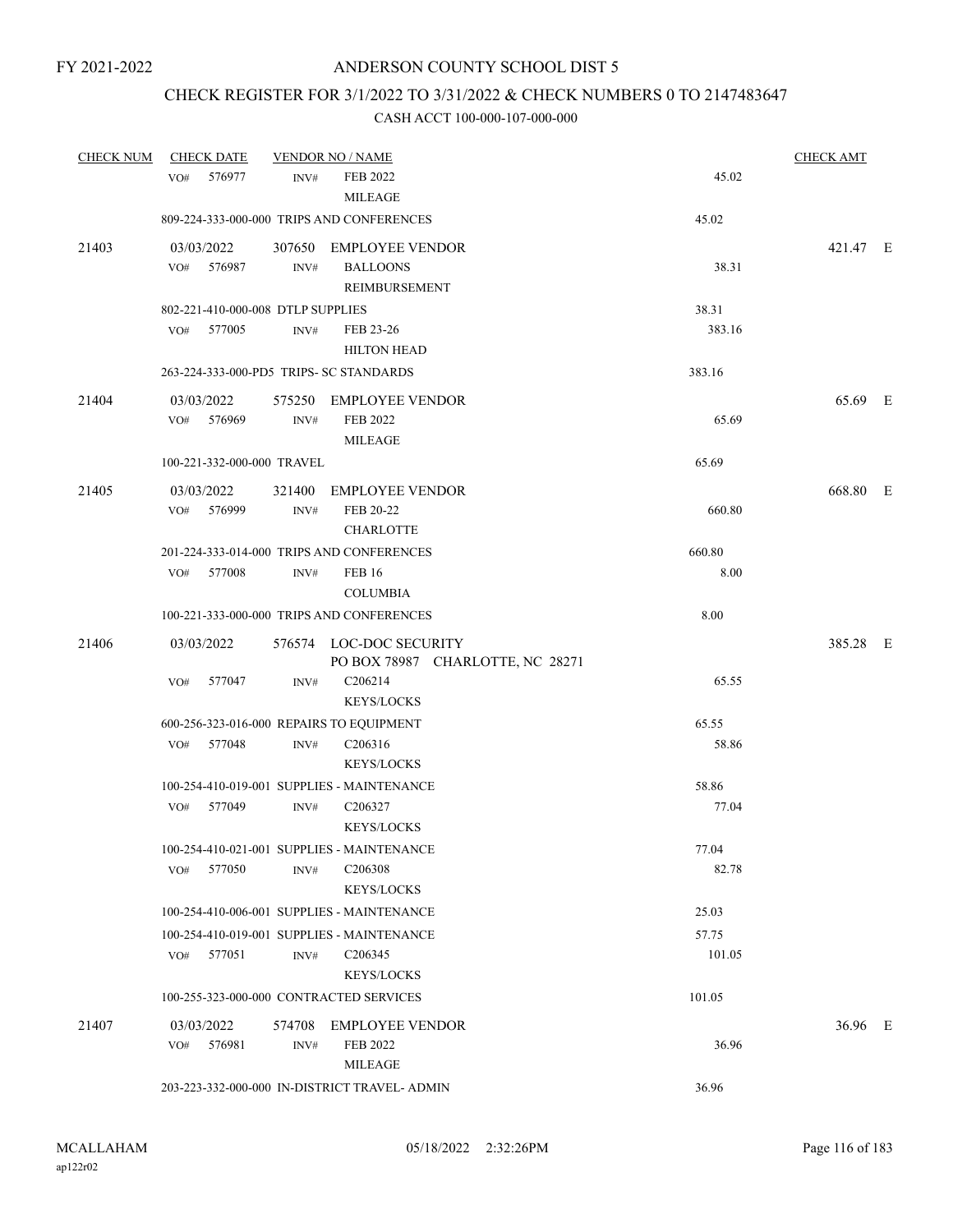# CHECK REGISTER FOR 3/1/2022 TO 3/31/2022 & CHECK NUMBERS 0 TO 2147483647

| <b>CHECK NUM</b> | <b>CHECK DATE</b>                        |                  | <b>VENDOR NO / NAME</b>                                                        |                                            | <b>CHECK AMT</b> |  |
|------------------|------------------------------------------|------------------|--------------------------------------------------------------------------------|--------------------------------------------|------------------|--|
| 21408            | 03/03/2022<br>VO#<br>576983              | INV#             | 340065 EMPLOYEE VENDOR<br>FEB 2022<br><b>MILEAGE</b>                           | 14.78                                      | 14.78 E          |  |
|                  | 100-221-332-000-000 TRAVEL               |                  |                                                                                | 14.78                                      |                  |  |
| 21409            | 03/03/2022                               |                  | 349701 MED CENTRAL HEALTH RESOURCES<br>ANDERSON, SC 29621                      | 3424 CLEMSON BLVD ATT: ACCOUNTS RECEIVABLE | 130.00 E         |  |
|                  | 577052<br>VO#                            | INV#             | 55874<br><b>GRATE</b>                                                          | 65.00                                      |                  |  |
|                  | 100-255-323-000-000 CONTRACTED SERVICES  |                  |                                                                                | 65.00                                      |                  |  |
|                  | VO#<br>577053                            | INV#             | 55761<br><b>MAULDIN</b>                                                        | 65.00                                      |                  |  |
|                  | 100-255-323-000-000 CONTRACTED SERVICES  |                  |                                                                                | 65.00                                      |                  |  |
| 21410            | 03/03/2022<br>VO#<br>577001              | INV#             | 357950 EMPLOYEE VENDOR<br>FEB 16-19<br><b>HILTON HEAD</b>                      | 648.90                                     | 648.90 E         |  |
|                  |                                          |                  | 100-212-333-000-000 TRIPS AND CONFERENCES                                      | 648.90                                     |                  |  |
| 21411            | 03/03/2022<br>VO# 576988                 | INV#             | 576299 EMPLOYEE VENDOR<br><b>SUPPLIES</b><br>REIMBURSEMENT                     | 1,607.00                                   | $1,607.00$ E     |  |
|                  |                                          |                  | 900-112-410-007-B06 BEST GRANT - A MONTESI                                     | 1,607.00                                   |                  |  |
| 21412            | 03/03/2022<br>VO# 577002                 | 575233<br>INV#   | <b>EMPLOYEE VENDOR</b><br>FEB 20-22<br><b>CHARLOTTE</b>                        | 812.00                                     | 812.00 E         |  |
|                  |                                          |                  | 100-221-333-000-000 TRIPS AND CONFERENCES                                      | 812.00                                     |                  |  |
| 21413            | 03/03/2022<br>VO#<br>576970              | INV#             | 127350 EMPLOYEE VENDOR<br>FEB 2022<br><b>MILEAGE</b>                           | 94.75                                      | 94.75 E          |  |
|                  | 100-221-332-000-000 TRAVEL               |                  |                                                                                | 94.75                                      |                  |  |
| 21414            | 03/03/2022<br>VO# 576991 INV# SCASL      |                  | 176575 EMPLOYEE VENDOR<br>REIMBURSEMENT                                        | 50.00                                      | 50.00 E          |  |
|                  | 100-222-410-014-000 SUPPLIES             |                  |                                                                                | 50.00                                      |                  |  |
| 21415            | 03/03/2022                               |                  | 570395 NETWORK CONTROLS & ELECTRIC, INC<br>1521 S. BUNCOMBE RD GREER, SC 29651 |                                            | 553.04 E         |  |
|                  | 577055<br>VO#                            | $\mathrm{INV}\#$ | 27029<br><b>CENTERVILLE</b>                                                    | 448.07                                     |                  |  |
|                  | 100-266-314-007-000 REPAIRS TO EQUIPMENT |                  |                                                                                | 448.07                                     |                  |  |
|                  | 577056<br>VO#                            | INV#             | 27030<br><b>CF REAMES</b>                                                      | 104.97                                     |                  |  |
|                  | 100-266-314-001-000 REPAIRS TO EQUIPMENT |                  |                                                                                | 104.97                                     |                  |  |
| 21416            | 03/03/2022                               |                  | 570874 NEW READERS PRESS                                                       |                                            | 53.50 E          |  |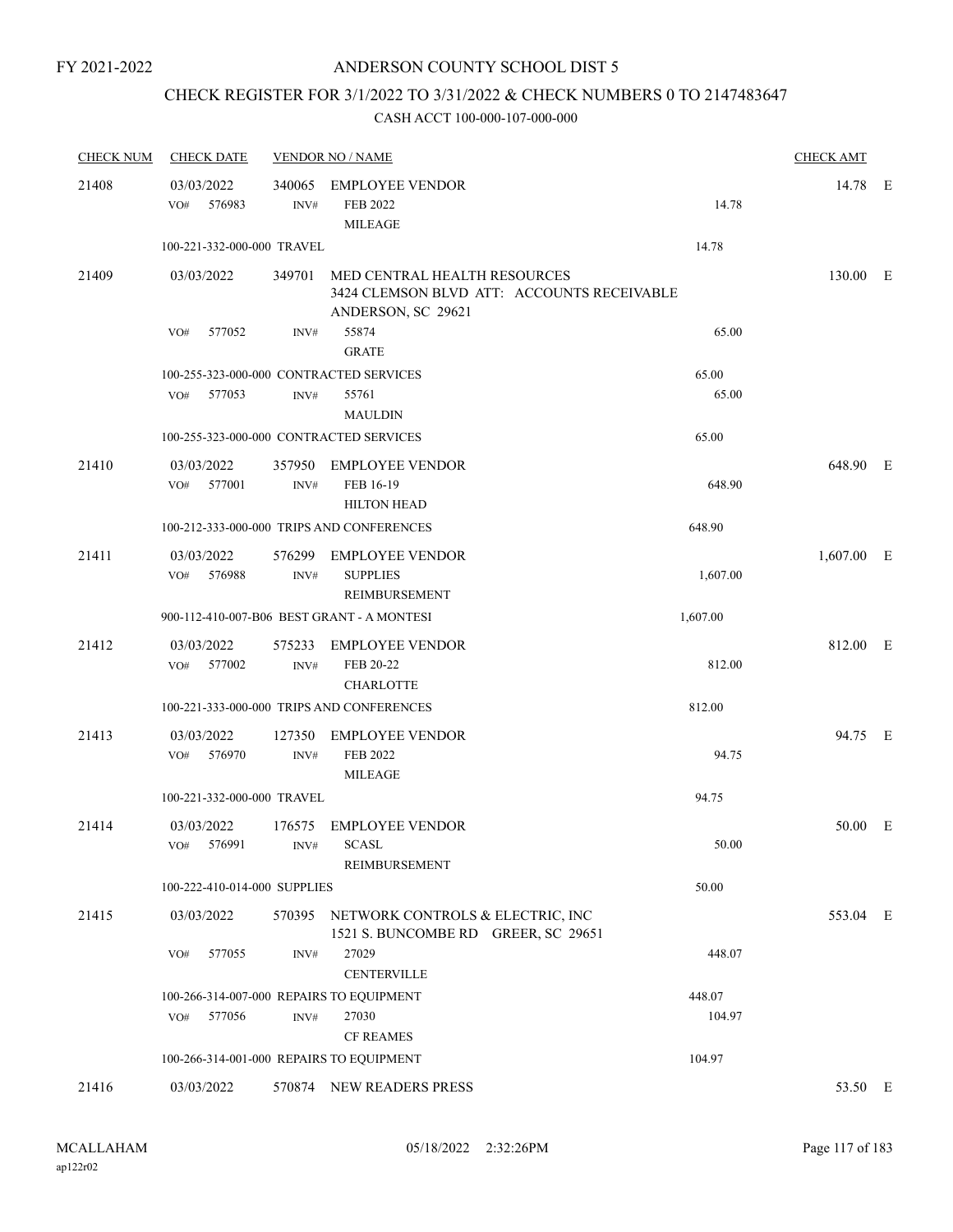### CHECK REGISTER FOR 3/1/2022 TO 3/31/2022 & CHECK NUMBERS 0 TO 2147483647

| <b>CHECK NUM</b> |            | <b>CHECK DATE</b>            |                  | <b>VENDOR NO / NAME</b>                             |     |       |        | <b>CHECK AMT</b> |  |
|------------------|------------|------------------------------|------------------|-----------------------------------------------------|-----|-------|--------|------------------|--|
|                  |            |                              |                  | 101 WYOMING STREET SYRACUSE, NY 13204               |     |       |        |                  |  |
|                  | VO#        | 577057                       | INV#             | 9422                                                |     |       | 53.50  |                  |  |
|                  |            |                              |                  | CUST #04630                                         |     |       |        |                  |  |
|                  |            |                              |                  | 243-182-410-023-000 SUPPLIES & MATERIALS            |     |       | 53.50  |                  |  |
| 21417            | 03/03/2022 |                              |                  | 389900 OFFICE DEPOT                                 |     |       |        | 1,060.68 E       |  |
|                  |            |                              |                  | POBOX 1413 CHARLOTTE, NC 28201-1413                 |     |       |        |                  |  |
|                  | VO#        | 577058                       | INV#             | 229366842001                                        |     |       | 321.03 |                  |  |
|                  |            |                              |                  | <b>SUPPLIES</b>                                     |     |       |        |                  |  |
|                  |            | 100-221-410-000-000 SUPPLIES |                  |                                                     |     |       | 321.03 |                  |  |
|                  | VO#        | 577059                       | INV#             | 2557537322                                          | PO# | 15936 | 101.46 |                  |  |
|                  |            |                              |                  | <b>SUPPLIES</b>                                     |     |       |        |                  |  |
|                  |            | 100-255-410-000-000 SUPPLIES |                  |                                                     |     |       | 101.46 |                  |  |
|                  | VO#        | 577060                       | INV#             | 225968797001                                        |     |       | 33.15  |                  |  |
|                  |            |                              |                  | <b>SUPPLIES</b>                                     |     |       |        |                  |  |
|                  |            | 100-264-410-000-000 SUPPLIES |                  |                                                     |     |       | 33.15  |                  |  |
|                  |            | VO# 577061                   | INV#             | 225968799001                                        |     |       | 39.26  |                  |  |
|                  |            |                              |                  | <b>SUPPLIES</b>                                     |     |       |        |                  |  |
|                  |            | 100-264-410-000-000 SUPPLIES |                  |                                                     |     |       | 39.26  |                  |  |
|                  |            | VO# 577062                   | $\mathrm{INV}\#$ | 225963758001                                        |     |       | 145.51 |                  |  |
|                  |            |                              |                  | <b>SUPPLIES</b>                                     |     |       |        |                  |  |
|                  |            | 100-264-410-000-000 SUPPLIES |                  |                                                     |     |       | 145.51 |                  |  |
|                  | VO#        | 577063                       | INV#             | 228588052001<br><b>SUPPLIES</b>                     | PO# | 15883 | 81.97  |                  |  |
|                  |            | 100-233-410-000-000 SUPPLIES |                  |                                                     |     |       | 81.97  |                  |  |
|                  | VO#        | 577064                       | INV#             | 228572781001                                        | PO# | 15883 | 35.35  |                  |  |
|                  |            |                              |                  | <b>SUPPLIES</b>                                     |     |       |        |                  |  |
|                  |            | 100-233-410-000-000 SUPPLIES |                  |                                                     |     |       | 35.35  |                  |  |
|                  |            | VO# 577065                   | INV#             | 226407165001                                        | PO# | 15897 | 10.30  |                  |  |
|                  |            |                              |                  | <b>SUPPLIES</b>                                     |     |       |        |                  |  |
|                  |            |                              |                  | 100-221-410-000-TST SUPPLIES-TESTING                |     |       | 10.30  |                  |  |
|                  | VO#        | 577066                       | INV#             | 226245204001                                        | PO# | 15897 | 292.65 |                  |  |
|                  |            |                              |                  | <b>SUPPLIES</b>                                     |     |       |        |                  |  |
|                  |            |                              |                  | 100-221-410-000-TST SUPPLIES-TESTING                |     |       | 292.65 |                  |  |
| 21418            | 03/03/2022 |                              |                  | 389900 OFFICE DEPOT                                 |     |       |        | 57.90 E          |  |
|                  |            |                              |                  | POBOX 1413 CHARLOTTE, NC 28201-1413                 |     |       |        |                  |  |
|                  | VO#        | 577067                       | INV#             | 228433216001                                        |     |       | 45.94  |                  |  |
|                  |            |                              |                  | <b>SUPPLIES</b>                                     |     |       |        |                  |  |
|                  |            |                              |                  | 723-190-660-023-911 MISCELLANEOUS- ADULT ED EXPENSE |     |       | 45.94  |                  |  |
|                  | VO#        | 577068                       | INV#             | 228433853001                                        |     |       | 11.96  |                  |  |
|                  |            |                              |                  | <b>SUPPLIES</b>                                     |     |       |        |                  |  |
|                  |            |                              |                  | 723-190-660-023-911 MISCELLANEOUS- ADULT ED EXPENSE |     |       | 11.96  |                  |  |
| 21419            | 03/03/2022 |                              |                  | 391100 OLD STONE TRACTOR CO, INC                    |     |       |        | 401.75 E         |  |
|                  |            |                              |                  | PO BOX 13565 ATT: ACCOUNTS RECEIVABLE               |     |       |        |                  |  |
|                  |            |                              |                  | ANDERSON, SC 29624                                  |     |       |        |                  |  |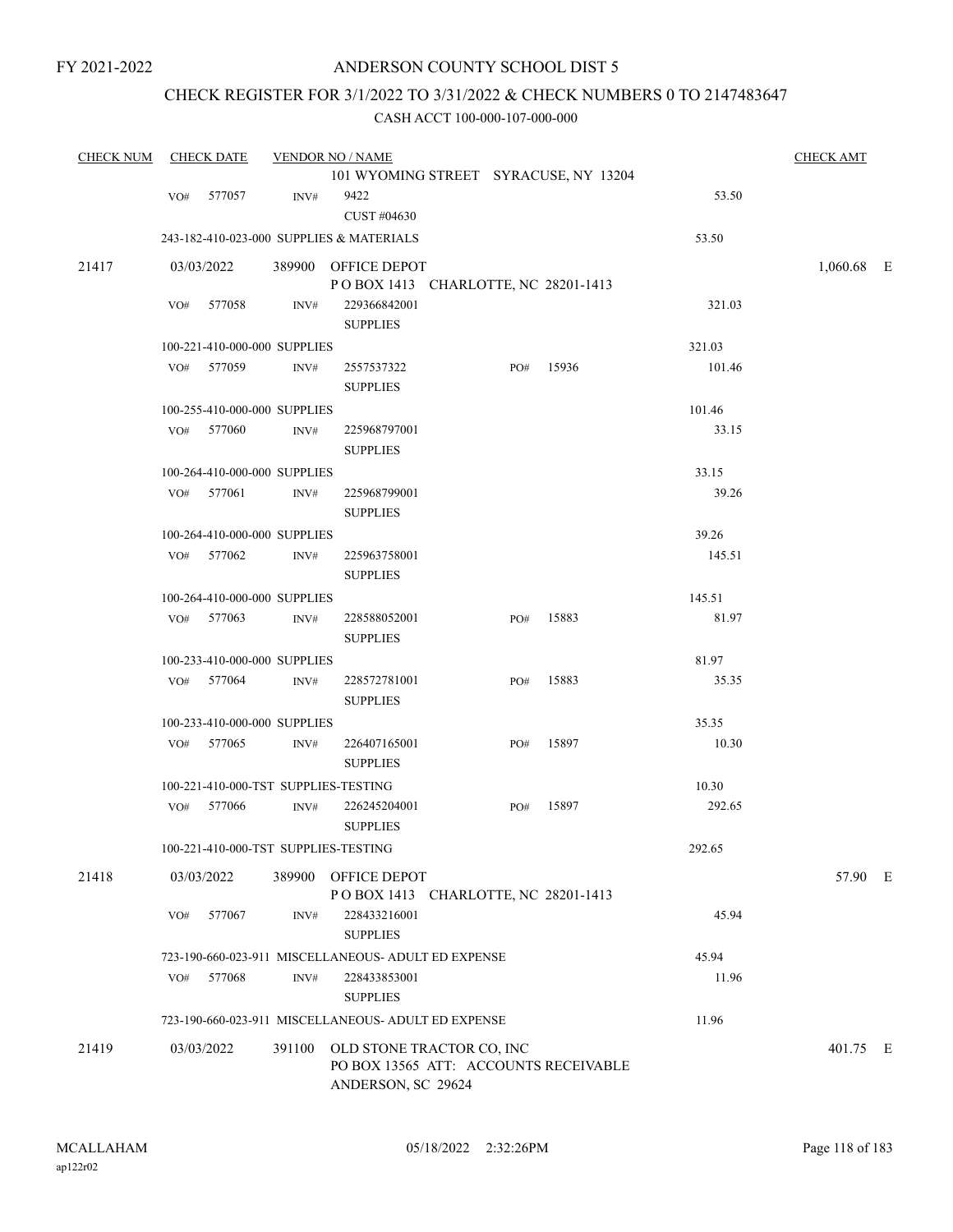# CHECK REGISTER FOR 3/1/2022 TO 3/31/2022 & CHECK NUMBERS 0 TO 2147483647

| <b>CHECK NUM</b> | <b>CHECK DATE</b>                                  |                | <b>VENDOR NO / NAME</b>                                   |                                      |     |                                          |          | <b>CHECK AMT</b> |  |
|------------------|----------------------------------------------------|----------------|-----------------------------------------------------------|--------------------------------------|-----|------------------------------------------|----------|------------------|--|
|                  | 577069<br>VO#                                      | INV#           | WO40865<br><b>REPAIR</b>                                  |                                      | PO# | 15681                                    | 401.75   |                  |  |
|                  | 100-254-540-000-001 EQUIPMENT - MAINTENANCE        |                |                                                           |                                      |     |                                          | 401.75   |                  |  |
| 21420            | 03/03/2022<br>576980<br>VO#                        | 565357<br>INV# | <b>EMPLOYEE VENDOR</b><br><b>FEB 28</b><br><b>MILEAGE</b> |                                      |     |                                          | 7.50     | $7.50$ E         |  |
|                  | 100-113-410-020-VEN SUPPLY-ADDT'L FOR LOST VENDING |                |                                                           |                                      |     |                                          | 7.50     |                  |  |
| 21421            | 03/03/2022                                         |                | 571574 PALMETTO DIGITAL, LLC                              | 179 SINGER ROAD ANDERSON, SC 29625   |     |                                          |          | 77.04 E          |  |
|                  | 577071<br>VO#                                      | INV#           | 05158<br><b>BANNERS</b>                                   |                                      |     |                                          | 77.04    |                  |  |
|                  | 720-271-660-020-411 MISCELLANEOUS EXPENSE          |                |                                                           |                                      |     |                                          | 77.04    |                  |  |
| 21422            | 03/03/2022                                         | 574531         |                                                           | 614 N. MURRAY AVE ANDERSON, SC 29625 |     | PALMETTO SCREEN PRINTING & EMBROIDERY, L |          | 216.40 E         |  |
|                  | 577072<br>VO#                                      | INV#           | 5621<br><b>ROBERT ANDERSON</b>                            |                                      |     |                                          | 117.96   |                  |  |
|                  | 706-271-660-006-663 ATHLETIC GENERAL EXPENSE       |                |                                                           |                                      |     |                                          | 117.96   |                  |  |
|                  | 577073<br>VO#                                      | INV#           | 5600<br><b>SOUTH FANT</b>                                 |                                      |     |                                          | 98.44    |                  |  |
|                  | 715-271-660-015-357 FIELD TRIPS EXPENSE            |                |                                                           |                                      |     |                                          | 98.44    |                  |  |
| 21423            | 03/03/2022                                         | 572704         | PIEDMONT FIRE EXTINGUISHERS                               | PO BOX 89 WARE SHOALS, SC 29692      |     |                                          |          | 2,608.60 E       |  |
|                  | 577077<br>VO#                                      | INV#           | PO 15947                                                  |                                      | PO# | 15947                                    | 2,608.60 |                  |  |
|                  |                                                    |                | <b>RANGE HOODS</b>                                        |                                      |     |                                          |          |                  |  |
|                  | 600-256-323-002-000 REPAIRS TO EQUIPMENT           |                |                                                           |                                      |     |                                          | 139.00   |                  |  |
|                  | 600-256-323-003-000 REPAIRS TO EQUIPMENT           |                |                                                           |                                      |     |                                          | 171.40   |                  |  |
|                  | 600-256-323-005-000 REPAIRS TO EQUIPMENT           |                |                                                           |                                      |     |                                          | 128.20   |                  |  |
|                  | 600-256-323-006-000 REPAIRS TO EQUIPMENT           |                |                                                           |                                      |     |                                          | 171.40   |                  |  |
|                  | 600-256-323-007-000 REPAIRS TO EQUIPMENT           |                |                                                           |                                      |     |                                          | 139.00   |                  |  |
|                  | 600-256-323-008-000 REPAIRS TO EQUIPMENT           |                |                                                           |                                      |     |                                          | 149.80   |                  |  |
|                  | 600-256-323-009-000 REPAIRS TO EQUIPMENT           |                |                                                           |                                      |     |                                          | 139.00   |                  |  |
|                  | 600-256-323-010-000 REPAIRS TO EQUIPMENT           |                |                                                           |                                      |     |                                          | 117.40   |                  |  |
|                  | 600-256-323-011-000 REPAIRS TO EOUIPMENT           |                |                                                           |                                      |     |                                          | 160.60   |                  |  |
|                  | 600-256-323-012-000 REPAIRS TO EQUIPMENT           |                |                                                           |                                      |     |                                          | 117.40   |                  |  |
|                  | 600-256-323-013-000 REPAIRS TO EQUIPMENT           |                |                                                           |                                      |     |                                          | 117.40   |                  |  |
|                  | 600-256-323-014-000 REPAIRS TO EQUIPMENT           |                |                                                           |                                      |     |                                          | 117.40   |                  |  |
|                  | 600-256-323-015-000 REPAIRS TO EQUIPMENT           |                |                                                           |                                      |     |                                          | 106.60   |                  |  |
|                  | 600-256-323-016-000 REPAIRS TO EQUIPMENT           |                |                                                           |                                      |     |                                          | 117.40   |                  |  |
|                  | 600-256-323-017-000 REPAIRS TO EQUIPMENT           |                |                                                           |                                      |     |                                          | 171.40   |                  |  |
|                  | 600-256-323-018-000 REPAIRS TO EQUIPMENT           |                |                                                           |                                      |     |                                          | 149.80   |                  |  |
|                  | 600-256-323-019-000 REPAIRS TO EQUIPMENT           |                |                                                           |                                      |     |                                          | 117.40   |                  |  |
|                  | 600-256-323-020-000 REPAIRS TO EQUIPMENT           |                |                                                           |                                      |     |                                          | 171.40   |                  |  |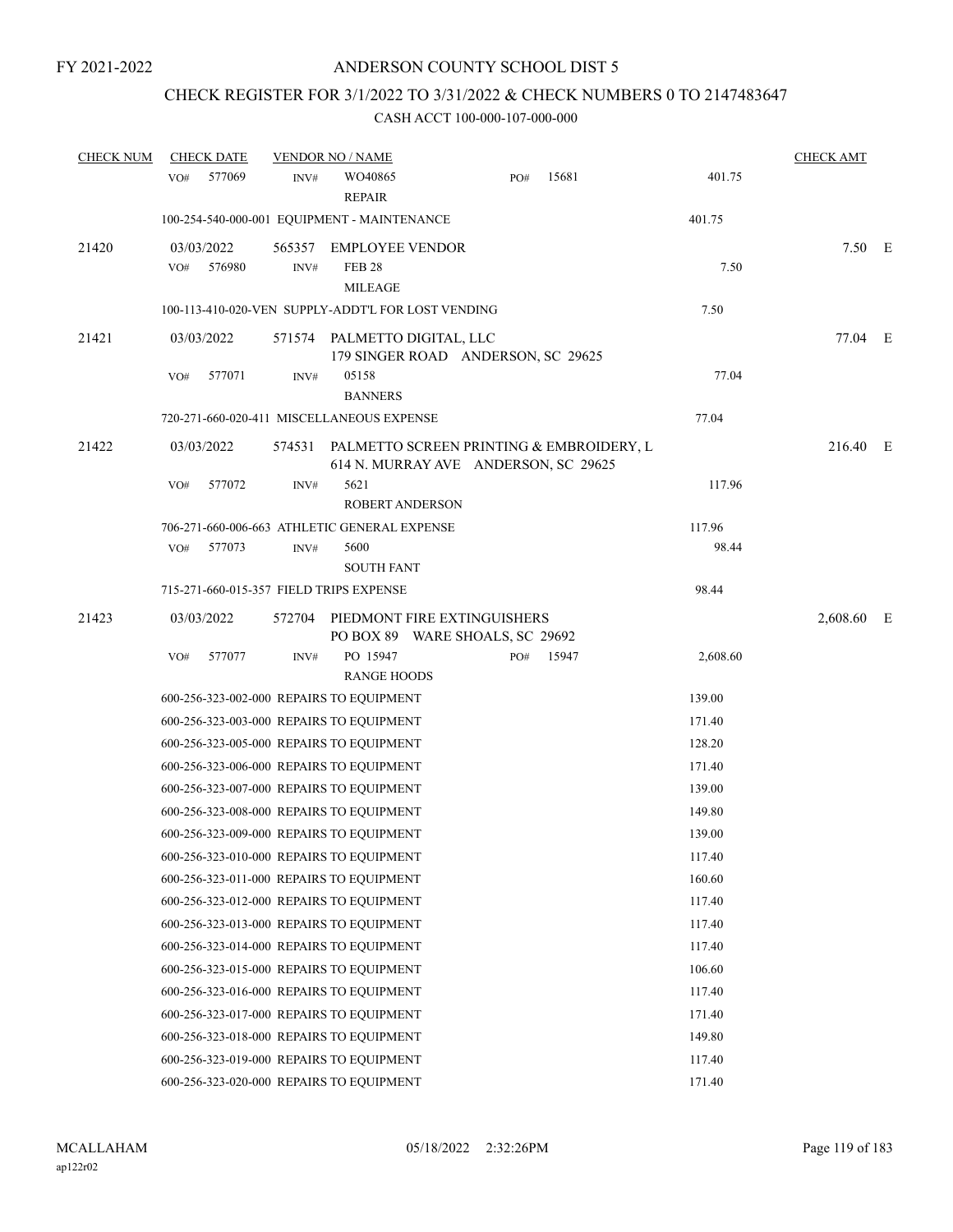### CHECK REGISTER FOR 3/1/2022 TO 3/31/2022 & CHECK NUMBERS 0 TO 2147483647

| <b>CHECK NUM</b> | <b>CHECK DATE</b><br>600-256-323-021-000 REPAIRS TO EQUIPMENT |                | <b>VENDOR NO / NAME</b>                                                                                   | 106.60   | <b>CHECK AMT</b> |  |
|------------------|---------------------------------------------------------------|----------------|-----------------------------------------------------------------------------------------------------------|----------|------------------|--|
| 21424            | 03/03/2022<br>VO#<br>577007                                   | INV#           | 574670 EMPLOYEE VENDOR<br><b>FEB 16</b><br><b>COLUMBIA</b>                                                | 8.00     | 8.00 E           |  |
|                  |                                                               |                | 100-221-333-000-000 TRIPS AND CONFERENCES                                                                 | 8.00     |                  |  |
| 21425            | 03/03/2022<br>VO# 576985                                      | INV#           | 565666 EMPLOYEE VENDOR<br>JAN - FEB<br><b>MILEAGE</b>                                                     | 39.31    | 39.31 E          |  |
|                  | 600-256-332-008-000 IN DISTRICT TRAVEL                        |                |                                                                                                           | 39.31    |                  |  |
| 21426            | 03/03/2022<br>576974<br>VO#                                   | 574513<br>INV# | <b>EMPLOYEE VENDOR</b><br>FEB 2022<br><b>MILEAGE</b>                                                      | 134.74   | 134.74 E         |  |
|                  | 100-221-332-000-000 TRAVEL                                    |                |                                                                                                           | 134.74   |                  |  |
| 21427            | 03/03/2022<br>VO# 576979                                      | 576575<br>INV# | <b>EMPLOYEE VENDOR</b><br>FEB 2022<br><b>MILEAGE</b>                                                      | 33.88    | 33.88 E          |  |
|                  | 100-252-333-000-001 GRANT WRITER TRAVEL                       |                |                                                                                                           | 33.88    |                  |  |
| 21428            | 03/03/2022                                                    |                | 462725 SCHOLASTIC BOOK CLUBS, INC<br>POBOX 3745 ATT: ACCOUNTS RECEIVABLE<br>JEFFERSON CITY, MO 65102-3720 |          | 428.00 E         |  |
|                  | 577085<br>VO#                                                 | INV#           | 3553287<br><b>WEST MARKET</b>                                                                             | 428.00   |                  |  |
|                  | 810-147-410-018-000 SUPPLIES                                  |                |                                                                                                           | 428.00   |                  |  |
| 21429            | 03/03/2022                                                    | 463575         | <b>SCHOOL HEALTH CORPORATION</b><br>6764 EAGLE WAY ATT: ACCOUNTS RECEIVABLE<br>CHICAGO, IL 60678-1067     |          | 925.95 E         |  |
|                  | 577086<br>VO#                                                 | INV#           | 4026087<br>15889<br>PO#<br><b>SUPPLIES</b>                                                                | 925.95   |                  |  |
|                  | 210-213-410-000-021 SUPPLIES                                  |                |                                                                                                           | 925.95   |                  |  |
| 21430            | 03/03/2022<br>VO# 576990                                      | 468850<br>INV# | <b>EMPLOYEE VENDOR</b><br><b>AQUARIUM</b><br>REIMBURSEMENT                                                | 100.00   | 100.00 E         |  |
|                  |                                                               |                | 714-271-660-014-355 FIELD TRIPS GRADE 5 EXPENSE                                                           | 100.00   |                  |  |
| 21431            | 03/03/2022                                                    | 469775         | SEVEN OAKS DOORS & HARDWARE, INC<br>POBOX 280 ATT: ACCOUNTS RECEIVABLE<br>OAKBORO, NC 28129               |          | 2,069.37 E       |  |
|                  | 577087<br>VO#                                                 | INV#           | 985746<br><b>DOOR</b>                                                                                     | 2,069.37 |                  |  |
|                  | 131-115-410-031-000 SUPPLIES                                  |                |                                                                                                           | 2,069.37 |                  |  |
| 21432            | 03/03/2022<br>VO#<br>577010                                   | 576842<br>INV# | <b>EMPLOYEE VENDOR</b><br>FEB 16-19<br><b>HILTON HEAD</b>                                                 | 974.74   | 974.74 E         |  |
|                  |                                                               |                | 100-221-333-000-MHC TRIPS AND CONFERENCES                                                                 | 974.74   |                  |  |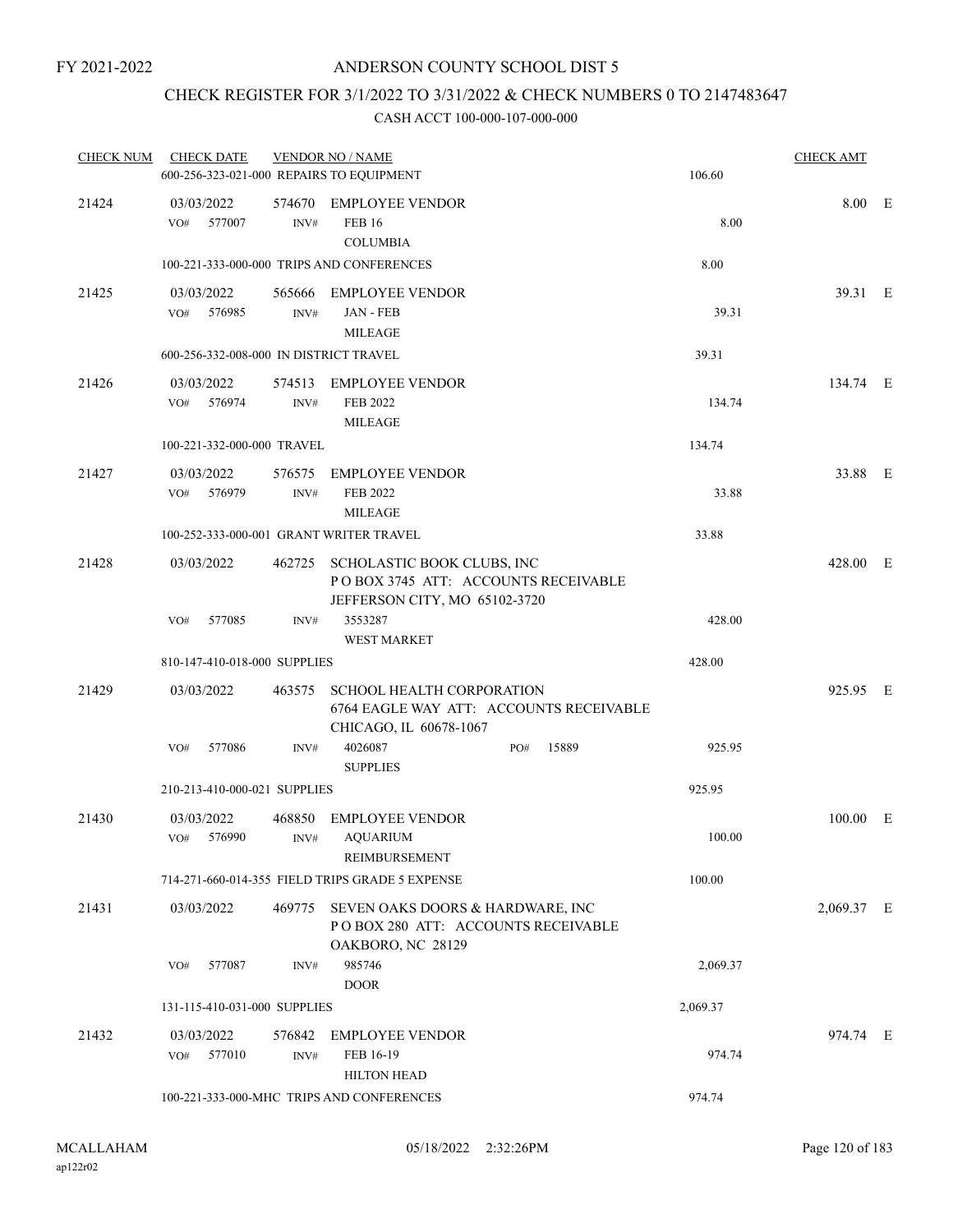# CHECK REGISTER FOR 3/1/2022 TO 3/31/2022 & CHECK NUMBERS 0 TO 2147483647

| <b>CHECK NUM</b> |                   | <b>CHECK DATE</b>                 |                | <b>VENDOR NO / NAME</b>                                                                           |        | <b>CHECK AMT</b> |  |
|------------------|-------------------|-----------------------------------|----------------|---------------------------------------------------------------------------------------------------|--------|------------------|--|
| 21433            | 03/03/2022        |                                   |                | 570059 SHARP BUSINESS SYSTEMS<br>DEPT 1216 PO BOX 121216 DALLAS, TX 75312-1216                    |        | $1,014.25$ E     |  |
|                  | VO#               | 577088                            | INV#           | 9003696730<br><b>COPIES</b>                                                                       | 52.98  |                  |  |
|                  |                   |                                   |                | 100-255-323-000-000 CONTRACTED SERVICES                                                           | 52.98  |                  |  |
|                  |                   | VO# 577089                        | INV#           | 9003694143<br><b>COPIES</b>                                                                       | 380.25 |                  |  |
|                  |                   | 100-113-410-020-000 SUPPLIES      |                |                                                                                                   | 380.25 |                  |  |
|                  |                   | VO# 577090                        | INV#           | 9003645707<br><b>COPIES</b>                                                                       | 15.70  |                  |  |
|                  |                   | 100-147-410-018-000 SUPPLIES      |                |                                                                                                   | 15.70  |                  |  |
|                  |                   | VO# 577091                        | INV#           | 9003694158<br><b>COPIES</b>                                                                       | 552.48 |                  |  |
|                  |                   |                                   |                | 706-271-660-006-411 MISCELLANEOUS EXPENSE                                                         | 552.48 |                  |  |
|                  |                   | VO# 577092                        | INV#           | 9003694131<br><b>COPIES</b>                                                                       | 12.84  |                  |  |
|                  |                   |                                   |                | 100-254-323-000-400 CONTRACT SRVS.-HVAC                                                           | 12.84  |                  |  |
| 21434            | 03/03/2022        |                                   |                | 472700 SHERWIN WILLIAMS<br>613 NORTH MURRAY AVENUE ATT: ACCOUNTS<br>RECEIVABLE ANDERSON, SC 29625 |        | 288.82 E         |  |
|                  | VO <sub>#</sub>   | 577093                            | INV#           | 1783-1<br><b>SUPPLIES</b>                                                                         | 70.10  |                  |  |
|                  |                   |                                   |                | 131-254-410-031-001 SUPPLIES - MAINTENANCE                                                        | 70.10  |                  |  |
|                  |                   | VO# 577094                        | INV#           | 4013-9<br><b>SUPPLIES</b>                                                                         | 21.39  |                  |  |
|                  |                   |                                   |                | 100-254-410-006-001 SUPPLIES - MAINTENANCE                                                        | 21.39  |                  |  |
|                  |                   | VO# 577095                        | INV#           | 2129-2<br><b>SUPPLIES</b>                                                                         | 116.72 |                  |  |
|                  |                   |                                   |                | 100-254-410-002-001 SUPPLIES - MAINTENANCE                                                        | 116.72 |                  |  |
|                  |                   | VO# 577096                        | INV#           | 1877-1<br><b>SUPPLIES</b>                                                                         | 80.61  |                  |  |
|                  |                   |                                   |                | 100-254-410-014-001 SUPPLIES - MAINTENANCE                                                        | 80.61  |                  |  |
| 21435            | 03/03/2022<br>VO# | 576971                            | 574734<br>INV# | <b>EMPLOYEE VENDOR</b><br>FEB 2022                                                                | 91.22  | 91.22 E          |  |
|                  |                   |                                   |                | <b>MILEAGE</b>                                                                                    |        |                  |  |
|                  |                   | 283-223-333-000-000 TRIPS/MILEAGE |                |                                                                                                   | 91.22  |                  |  |
| 21436            | 03/03/2022        |                                   | 574596         | <b>EMPLOYEE VENDOR</b>                                                                            |        | 19.71 E          |  |
|                  | VO#               | 576973                            | INV#           | <b>FEB 2022</b><br><b>MILEAGE</b>                                                                 | 19.71  |                  |  |
|                  |                   |                                   |                | 600-256-332-003-000 IN DISTRICT TRAVEL                                                            | 19.71  |                  |  |
| 21437            | 03/03/2022        |                                   | 508675         | TRI-COUNTY BATTERY SALES<br>1413 WHITEHALL ROAD ATT: ACCOUNTS<br>RECEIVABLE ANDERSON, SC 29625    |        | 282.46 E         |  |
|                  | VO#               | 577103                            | INV#           | 74011                                                                                             | 282.46 |                  |  |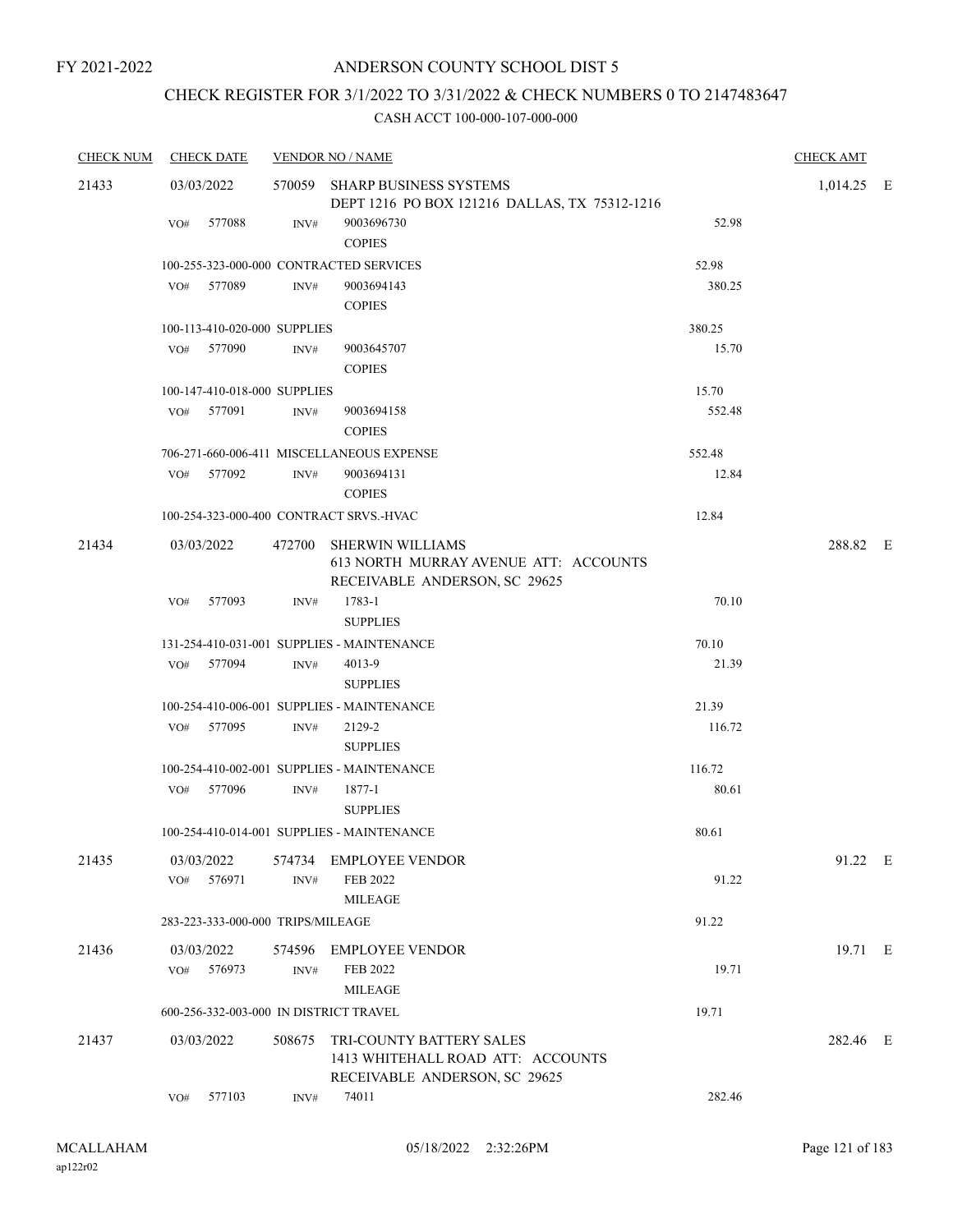FY 2021-2022

# ANDERSON COUNTY SCHOOL DIST 5

### CHECK REGISTER FOR 3/1/2022 TO 3/31/2022 & CHECK NUMBERS 0 TO 2147483647

| <b>CHECK NUM</b> | <b>CHECK DATE</b>                                                              |        | <b>VENDOR NO / NAME</b>                                                                        |                   | <b>CHECK AMT</b> |  |
|------------------|--------------------------------------------------------------------------------|--------|------------------------------------------------------------------------------------------------|-------------------|------------------|--|
|                  |                                                                                |        | <b>BATTERIES</b>                                                                               |                   |                  |  |
|                  |                                                                                |        | 100-254-410-013-001 SUPPLIES - MAINTENANCE                                                     | 282.46            |                  |  |
| 21438            | 03/03/2022                                                                     |        | 569789 UNIFIRST CORPORATION<br>PO BOX 650481 DALLAS, TX 75265-0481                             |                   | 85.07 E          |  |
|                  | 577104<br>VO#                                                                  | INV#   | ACCT 1198414<br>15302<br>PO#<br><b>UNIFORMS</b>                                                | 85.07             |                  |  |
|                  | 100-254-410-000-075 UNIFORM PURCHASES<br>100-254-410-000-075 UNIFORM PURCHASES |        |                                                                                                | 29.53<br>$-29.53$ |                  |  |
|                  | 100-254-410-009-075 UNIFORM PURCHASES                                          |        |                                                                                                | 85.07             |                  |  |
| 21439            | 03/03/2022                                                                     | 519795 | <b>EMPLOYEE VENDOR</b>                                                                         |                   | 68.21 E          |  |
|                  | 576986<br>VO#                                                                  | INV#   | <b>ORIENTATION</b><br>REIMBURSEMENT                                                            | 68.21             |                  |  |
|                  |                                                                                |        | 717-190-660-017-201 MISCELLANEOUS EXPENSE                                                      | 68.21             |                  |  |
| 21440            | 03/03/2022                                                                     |        | 576450 W C ROUSE & SON, INC<br>PO BOX 19046 GREENSBORO, NC 27419                               |                   | 1,099.56 E       |  |
|                  | 577109<br>VO#                                                                  | INV#   | 56819<br>JOB CO-AND400-01S                                                                     | 1,099.56          |                  |  |
|                  |                                                                                |        | 100-254-323-002-400 CONTR SERV-HVAC/ELECT/PLUMBING                                             | 1,099.56          |                  |  |
| 21441            | 03/03/2022                                                                     | 573478 | <b>EMPLOYEE VENDOR</b>                                                                         |                   | 100.00 E         |  |
|                  | 577003<br>VO#                                                                  | INV#   | FEB 20-22<br><b>CHARLOTTE</b>                                                                  | 100.00            |                  |  |
|                  |                                                                                |        | 100-221-333-000-000 TRIPS AND CONFERENCES                                                      | 100.00            |                  |  |
| 21442            | 03/03/2022                                                                     | 529275 | <b>WESTAR TIRE</b><br>P O BOX 400<br>715 NORTH MURRAY ATT:                                     |                   | 161.45 E         |  |
|                  | VO#<br>577113                                                                  | INV#   | ACCOUNTS RECEIVABLE ANDERSON, SC 29622<br>170046<br><b>REPAIR</b>                              | 15.00             |                  |  |
|                  |                                                                                |        | 100-254-412-000-001 TRUCK SERVICE - MAINTENANCE                                                | 15.00             |                  |  |
|                  | 577114<br>VO#                                                                  | INV#   | 170073<br><b>NEW TIRE</b>                                                                      | 146.45            |                  |  |
|                  |                                                                                |        | 100-254-410-000-001 MAINT, SUPPLIES-STRUCTURES                                                 | 146.45            |                  |  |
| 21443            | 03/03/2022                                                                     |        | 532300 WHITE JONES ACE HARDWARE<br>PO BOX 13012 ATT: ACCOUNTS RECEIVABLE<br>ANDERSON, SC 29624 |                   | 146.55 E         |  |
|                  | 577115<br>VO#                                                                  | INV#   | 412936<br><b>SUPPLIES</b>                                                                      | 67.90             |                  |  |
|                  |                                                                                |        | 100-254-410-002-001 SUPPLIES - MAINTENANCE                                                     | 67.90             |                  |  |
|                  | 577116<br>VO#                                                                  | INV#   | 903602                                                                                         | 12.36             |                  |  |
|                  |                                                                                |        | <b>SUPPLIES</b>                                                                                |                   |                  |  |
|                  | 100-254-410-000-000 CUSTODIAL SUPPLIES                                         |        |                                                                                                | 12.36             |                  |  |
|                  | 577117<br>VO#                                                                  | INV#   | 412896<br><b>SUPPLIES</b>                                                                      | 8.26              |                  |  |
|                  |                                                                                |        | 100-254-410-009-001 SUPPLIES - MAINTENANCE                                                     | 8.26              |                  |  |
|                  | 577118<br>VO#                                                                  | INV#   | 903752                                                                                         | 41.31             |                  |  |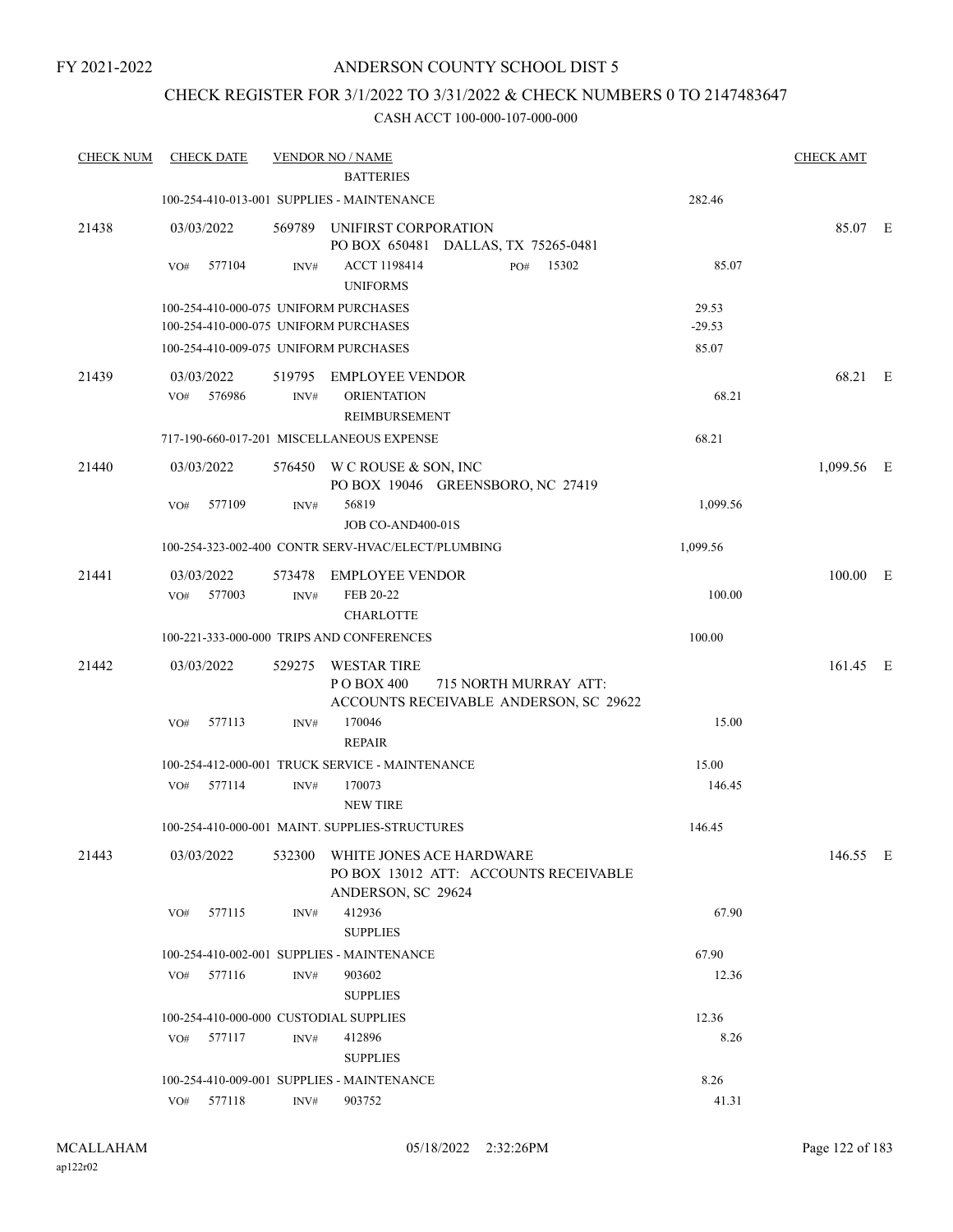### CHECK REGISTER FOR 3/1/2022 TO 3/31/2022 & CHECK NUMBERS 0 TO 2147483647

| <b>CHECK NUM</b> | <b>CHECK DATE</b>                    |        | <b>VENDOR NO / NAME</b><br><b>SUPPLIES</b>                                                  |     |        |                | <b>CHECK AMT</b> |  |
|------------------|--------------------------------------|--------|---------------------------------------------------------------------------------------------|-----|--------|----------------|------------------|--|
|                  | 577119<br>VO#                        | INV#   | 100-254-410-014-001 SUPPLIES - MAINTENANCE<br>903679                                        |     |        | 41.31<br>16.72 |                  |  |
|                  |                                      |        | <b>SUPPLIES</b><br>100-254-410-000-001 MAINT. SUPPLIES-STRUCTURES                           |     |        | 16.72          |                  |  |
|                  |                                      |        |                                                                                             |     |        |                |                  |  |
| 21444            | 03/03/2022<br>VO# 576996             | INV#   | 574618 EMPLOYEE VENDOR<br><b>MARCH 1</b><br><b>COLUMBIA</b>                                 |     |        | 136.64         | 136.64 E         |  |
|                  |                                      |        | 100-233-333-000-000 TRIPS AND CONFERENCES                                                   |     | 136.64 |                |                  |  |
| 21445            | 03/08/2022                           |        | 111125 ANDERSON AWARDS<br>716 WHITEHALL ROAD ATT: ACCOUNTS<br>RECEIVABLE ANDERSON, SC 29625 |     |        |                | 24.00 E          |  |
|                  | 577179<br>VO#                        | INV#   | <b>GRAHAM</b><br><b>BADGES</b>                                                              |     |        | 24.00          |                  |  |
|                  | 100-213-410-000-000 SUPPLIES         |        |                                                                                             |     |        | 24.00          |                  |  |
| 21446            | 03/08/2022                           |        | 536325 EMPLOYEE VENDOR                                                                      |     |        |                | 263.19 E         |  |
|                  | VO#<br>577153                        | INV#   | <b>SUPPLIES</b><br>REIMBURSEMENT                                                            |     |        | 15.98          |                  |  |
|                  |                                      |        | 720-271-660-020-411 MISCELLANEOUS EXPENSE                                                   |     |        | 15.98          |                  |  |
|                  | VO# 577154                           | INV#   | <b>PUBLIX</b><br>REIMBURSEMENT                                                              |     |        | 247.21         |                  |  |
|                  | 720-271-660-020-674 FOOTBALL EXPENSE |        |                                                                                             |     |        | 247.21         |                  |  |
| 21447            | 03/08/2022                           |        | 126675 ATTAWAY INC<br>PO BOX 302 ATT: ACCOUNTS RECEIVABLE<br>ANDERSON, SC 29622             |     |        |                | 58.85 E          |  |
|                  | 577181<br>VO#                        | INV#   | 237440<br><b>BUS CARDS</b>                                                                  | PO# | 15933  | 58.85          |                  |  |
|                  | 100-221-410-000-000 SUPPLIES         |        |                                                                                             |     |        | 58.85          |                  |  |
| 21448            | 03/08/2022<br>VO#<br>577257          | INV#   | 574512 EMPLOYEE VENDOR<br>FEB 25-28                                                         |     |        | 181.60         | 181.60 E         |  |
|                  |                                      |        | <b>COLUMBIA</b><br>100-221-410-000-DIS DIGITAL INTEGRATION SUPPLIES                         |     |        | 181.60         |                  |  |
|                  |                                      |        |                                                                                             |     |        |                |                  |  |
| 21449            | 03/08/2022                           | 201391 | <b>BLICK ART MATERIALS</b><br>6910 EAGLE WAY CHICAGO, IL 60670-1069                         |     |        |                | 145.60 E         |  |
|                  | 577182<br>VO#                        | INV#   | 7959583<br><b>SOUTHWOOD</b>                                                                 |     |        | 13.81          |                  |  |
|                  | 100-113-410-021-000 SUPPLIES         |        |                                                                                             |     |        | 13.81          |                  |  |
|                  | 577183<br>VO#                        | INV#   | 8014119<br>SOUTHWOOD                                                                        |     |        | 131.79         |                  |  |
|                  | 100-113-410-021-ART ART SUPPLIES     |        |                                                                                             |     |        | 71.29          |                  |  |
|                  | 100-114-410-021-ART SUPPLIES         |        |                                                                                             |     |        | 60.50          |                  |  |
| 21450            | 03/08/2022                           | 577116 | <b>EMPLOYEE VENDOR</b>                                                                      |     |        |                | 429.11 E         |  |
|                  | 577159<br>VO#                        | INV#   | <b>LEGO STORE</b>                                                                           |     |        | 429.11         |                  |  |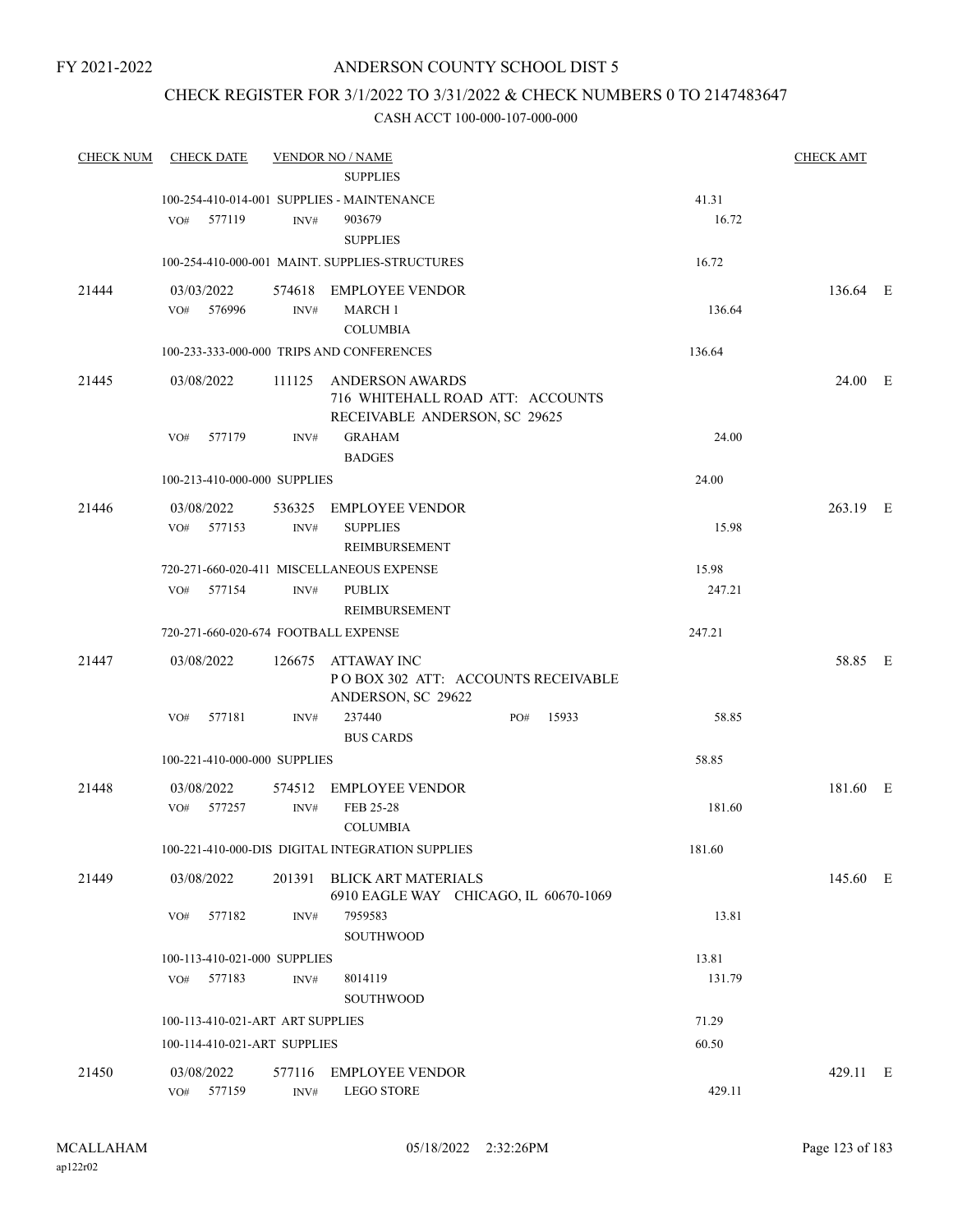### CHECK REGISTER FOR 3/1/2022 TO 3/31/2022 & CHECK NUMBERS 0 TO 2147483647

| <b>CHECK NUM</b> | <b>CHECK DATE</b>                                                                      |                | <b>VENDOR NO / NAME</b>                                                                        |     |       |                    | <b>CHECK AMT</b> |  |
|------------------|----------------------------------------------------------------------------------------|----------------|------------------------------------------------------------------------------------------------|-----|-------|--------------------|------------------|--|
|                  |                                                                                        |                | <b>REIMBURSEMENT</b>                                                                           |     |       |                    |                  |  |
|                  |                                                                                        |                | 900-112-410-019-B07 BEST GRANT - M BRYAN                                                       |     |       | 429.11             |                  |  |
| 21451            | 03/08/2022<br>577260<br>VO#                                                            | 147625<br>INV# | <b>EMPLOYEE VENDOR</b><br><b>SMORE</b><br>REIMBURSEMENT                                        |     |       | 149.00             | 149.00 E         |  |
|                  | 201-112-410-007-000 SUPPLIES                                                           |                |                                                                                                |     |       | 149.00             |                  |  |
| 21452            | 03/08/2022                                                                             |                | 571566 BURMAX COMPANY, INC<br>28 BARRETTS AVENUE HOLTSVILLE, NY 11742-2127                     |     |       |                    | 3,273.13 E       |  |
|                  | 577185<br>VO#                                                                          | INV#           | 1069959<br><b>SUPPLIES</b>                                                                     |     |       | 3,246.00           |                  |  |
|                  |                                                                                        |                | 731-271-660-031-823 COSMETOLOGY EXPENSE                                                        |     |       | 3,246.00           |                  |  |
|                  | 577186<br>VO#                                                                          | INV#           | 1069959-01<br><b>SUPPLIES</b>                                                                  |     |       | 27.13              |                  |  |
|                  |                                                                                        |                | 731-271-660-031-823 COSMETOLOGY EXPENSE                                                        |     |       | 27.13              |                  |  |
| 21453            | 03/08/2022                                                                             | 155900         | CAROLINA BIOLOGICAL SUPPLY<br>POBOX 60232 ATT: ACCOUNTS RECEIVABLE<br>CHARLOTTE, NC 28260-0232 |     |       |                    | 1,304.64 E       |  |
|                  | 577191<br>VO#                                                                          | INV#           | PO 15894<br><b>MCCANTS</b>                                                                     | PO# | 15894 | 1,304.64           |                  |  |
|                  | 326-113-410-005-000 SCIENCE KITS SUPPLIES<br>326-113-410-005-000 SCIENCE KITS SUPPLIES |                |                                                                                                |     |       | 1,146.87<br>157.77 |                  |  |
| 21454            | 03/08/2022<br>VO#<br>577160                                                            | 574859<br>INV# | <b>EMPLOYEE VENDOR</b><br><b>FEB 2022</b><br><b>MILEAGE</b>                                    |     |       | 18.98              | 18.98 E          |  |
|                  |                                                                                        |                | 100-263-333-000-000 TRIPS AND CONFERENCES                                                      |     |       | 18.98              |                  |  |
| 21455            | 03/08/2022                                                                             | 237555         | <b>FORMS &amp; SUPPLY</b><br>POBOX 563953 ATT: ACCOUNTS RECEIVABLE<br>CHARLOTTE, NC 28256      |     |       |                    | 170.09 E         |  |
|                  | VO#<br>577197                                                                          | INV#           | 6047316<br><b>SUPPLIES</b>                                                                     |     |       | 143.63             |                  |  |
|                  | 100-252-410-000-000 SUPPLIES                                                           |                |                                                                                                |     |       | 143.63             |                  |  |
|                  | VO# 577198 INV#                                                                        |                | 6048383<br><b>SUPPLIES</b>                                                                     |     |       | 26.46              |                  |  |
|                  | 100-252-410-000-000 SUPPLIES                                                           |                |                                                                                                |     |       | 26.46              |                  |  |
| 21456            | 03/08/2022<br>VO# 577162                                                               | INV#           | 576159 EMPLOYEE VENDOR<br>FEB 2022<br><b>MILEAGE</b>                                           |     |       | 24.53              | 24.53 E          |  |
|                  | 100-266-332-000-000 IN-DISTRICT TRAVEL                                                 |                |                                                                                                |     |       | 24.53              |                  |  |
| 21457            | 03/08/2022<br>VO# 577143                                                               | INV#           | 576597 EMPLOYEE VENDOR<br><b>SUPPLIES</b><br>REIMBURSEMENT                                     |     |       | 38.25              | 38.25 E          |  |
|                  | 131-115-410-031-000 SUPPLIES                                                           |                |                                                                                                |     |       | 4.28               |                  |  |
|                  |                                                                                        |                | 731-271-660-031-834 ENGINEERING - MECHANICAL EXPENSE                                           |     |       | 33.97              |                  |  |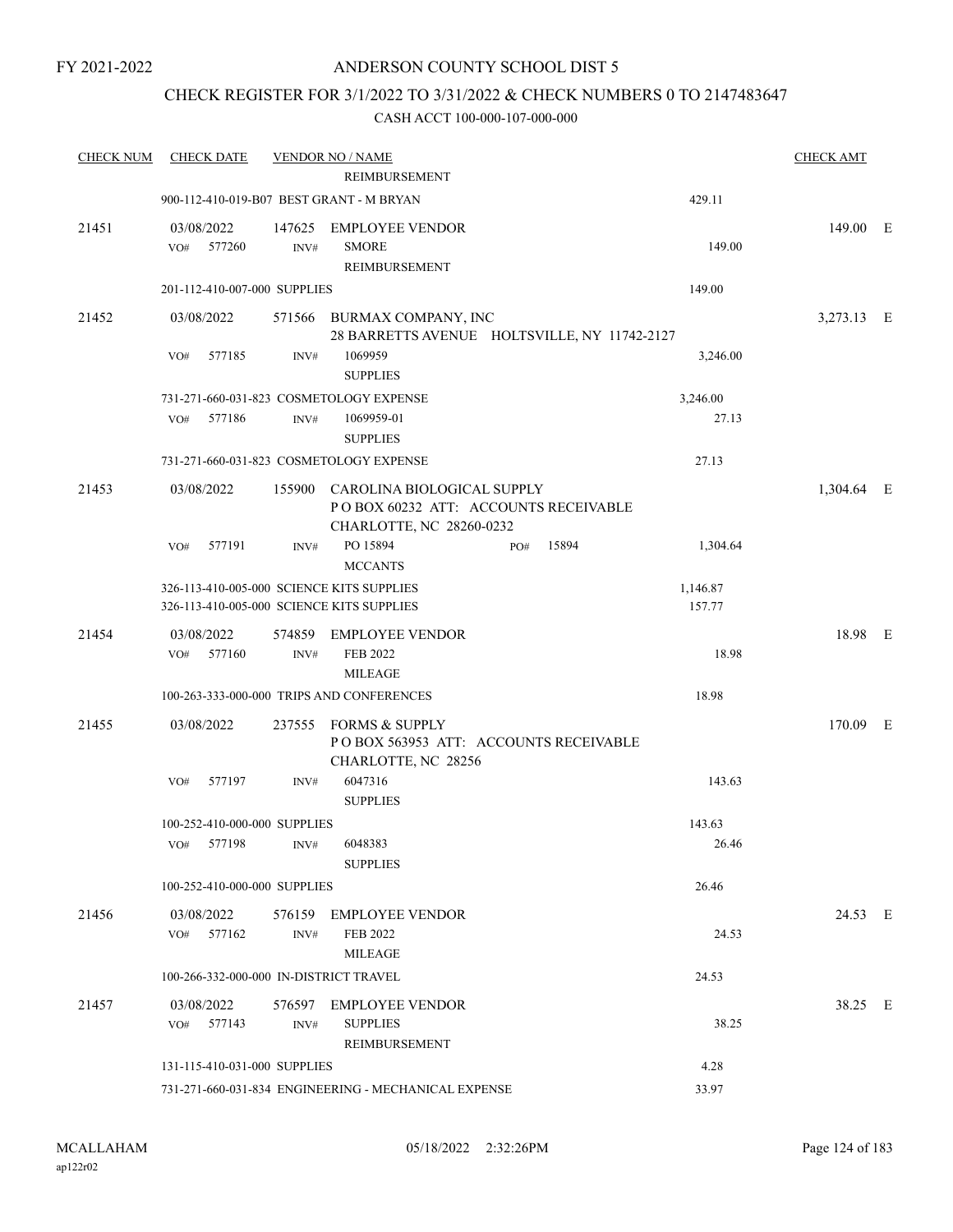# CHECK REGISTER FOR 3/1/2022 TO 3/31/2022 & CHECK NUMBERS 0 TO 2147483647

| <b>CHECK NUM</b> | <b>CHECK DATE</b>                      |                | <b>VENDOR NO / NAME</b>                                                       |          | <b>CHECK AMT</b> |  |
|------------------|----------------------------------------|----------------|-------------------------------------------------------------------------------|----------|------------------|--|
| 21458            | 03/08/2022<br>VO# 577161               | INV#           | 575088 EMPLOYEE VENDOR<br>FEB 2022<br><b>MILEAGE</b>                          | 21.28    | 21.28 E          |  |
|                  | 283-223-333-000-000 TRIPS/MILEAGE      |                |                                                                               | 21.28    |                  |  |
| 21459            | 03/08/2022<br>VO# 577155               | INV#           | 572295 EMPLOYEE VENDOR<br><b>OFFICE DEPOT</b><br><b>REIMBURSEMENT</b>         | 72.71    | 72.71 E          |  |
|                  |                                        |                | 715-271-660-015-201 MISCELLANEOUS EXPENSE                                     | 72.71    |                  |  |
| 21460            | 03/08/2022<br>VO# 577156               | INV#           | 564815 EMPLOYEE VENDOR<br><b>SAMS</b><br>REIMBURSEMENT                        | 128.01   | 128.01 E         |  |
|                  | 721-190-660-021-429 FACULTY EXPENSE    |                |                                                                               | 128.01   |                  |  |
| 21461            | 03/08/2022<br>$VO#$ 577165             | INV#           | 576375 EMPLOYEE VENDOR<br>FEB 2022<br><b>MILEAGE</b>                          | 15.23    | 15.23 E          |  |
|                  | 600-256-332-017-000 IN DISTRICT TRAVEL |                |                                                                               | 15.23    |                  |  |
| 21462            | 03/08/2022                             |                | 573279 HERSHEY CREAMERY COMPANY<br>710 CORPORATE CIRCLE SALISBURY, NC 28145   |          | 289.65 E         |  |
|                  | VO#<br>577201                          | INV#           | 0017521856<br><b>NEVITT FOREST</b>                                            | 289.65   |                  |  |
|                  |                                        |                | 712-271-660-012-391 ICE CREAM SALES EXPENSE                                   | 289.65   |                  |  |
| 21463            | 03/08/2022<br>VO#<br>577150            | 574935<br>INV# | <b>EMPLOYEE VENDOR</b><br><b>EXPENSES</b><br>REIMBURSEMENT                    | 120.07   | 226.36 E         |  |
|                  | 100-222-410-013-000 SUPPLIES           |                |                                                                               | 120.07   |                  |  |
|                  | VO# 577151                             | INV#           | <b>EXPENSES</b><br><b>REIMBURSEMENT</b>                                       | 106.29   |                  |  |
|                  | 100-222-410-013-000 SUPPLIES           |                |                                                                               | 106.29   |                  |  |
| 21464            | 03/08/2022<br>VO#<br>577266            | INV#           | 577206 EMPLOYEE VENDOR<br>FEB 15-19<br>NEW ORLEANS                            | 2,681.97 | 2,681.97 E       |  |
|                  |                                        |                | 201-224-333-010-000 TRIPS AND CONFERENCES                                     | 2,681.97 |                  |  |
| 21465            | 03/08/2022<br>VO# 577265               | INV#           | 577207 EMPLOYEE VENDOR<br>FEB 15-19<br><b>NEW ORLEANS</b>                     | 185.00   | 185.00 E         |  |
|                  |                                        |                | 201-224-333-010-000 TRIPS AND CONFERENCES                                     | 185.00   |                  |  |
| 21466            | 03/08/2022                             | 563608         | JW PEPPER & SON, INC<br>POBOX 642 ATT: ACCOUNTS RECEIVABLE EXTON,<br>PA 19341 |          | 1,864.41 E       |  |
|                  | 577206<br>VO#                          | INV#           | 364085473<br>SOUTHWOOD                                                        | 1,864.41 |                  |  |
|                  | 100-114-410-021-STR STRING SUPPLIES    |                |                                                                               | 1,864.41 |                  |  |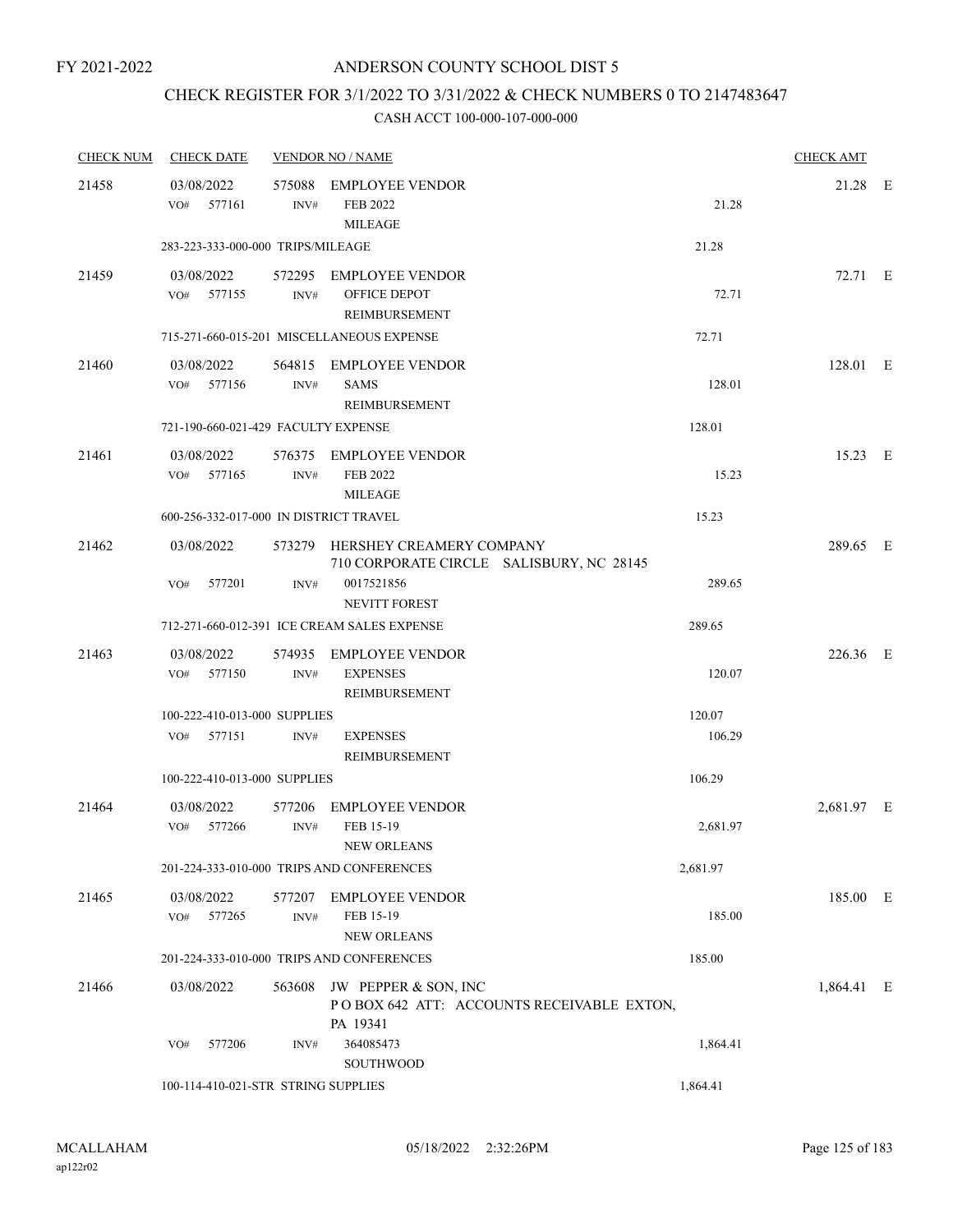## CHECK REGISTER FOR 3/1/2022 TO 3/31/2022 & CHECK NUMBERS 0 TO 2147483647

| <b>CHECK NUM</b> | <b>CHECK DATE</b>                       |                | <b>VENDOR NO / NAME</b>                                                                                    |                 | <b>CHECK AMT</b> |  |
|------------------|-----------------------------------------|----------------|------------------------------------------------------------------------------------------------------------|-----------------|------------------|--|
| 21467            | 03/08/2022<br>VO# 577255                | INV#           | 564837 EMPLOYEE VENDOR<br>FEB 23-26                                                                        | 814.33          | 814.33 E         |  |
|                  |                                         |                | <b>HILTON HEAD</b><br>201-224-333-011-000 TRIPS AND CONFERENCES                                            | 814.33          |                  |  |
|                  |                                         |                |                                                                                                            |                 |                  |  |
| 21468            | 03/08/2022<br>VO# 577158                | INV#           | 576641 EMPLOYEE VENDOR<br><b>UKULELES</b><br>REIMBURSEMENT                                                 | 1,476.59        | 1,476.59 E       |  |
|                  | 817-112-410-012-000 SUPPLIES            |                |                                                                                                            | 1,476.59        |                  |  |
| 21469            | 03/08/2022                              |                | 576574 LOC-DOC SECURITY<br>PO BOX 78987 CHARLOTTE, NC 28271                                                |                 | 95.68 E          |  |
|                  | VO#<br>577207                           | INV#           | C206180<br><b>KEYS/LOCKS</b>                                                                               | 95.68           |                  |  |
|                  |                                         |                | 100-254-410-009-001 SUPPLIES - MAINTENANCE                                                                 | 95.68           |                  |  |
| 21470            | 03/08/2022<br>VO#<br>577144             | INV#           | 565441 EMPLOYEE VENDOR<br><b>SUPPLIES</b><br>REIMBURSEMENT                                                 | 350.16          | 369.89 E         |  |
|                  |                                         |                | 731-271-660-031-833 ENGINEERING - AEROSPACE EXPENSE                                                        | 225.00          |                  |  |
|                  | 577145<br>VO#                           | INV#           | 731-271-660-031-835 ENGINEERING - DESIGN EXPENSE<br><b>SUPPLIES</b><br>REIMBURSEMENT                       | 125.16<br>19.73 |                  |  |
|                  |                                         |                | 731-271-660-031-833 ENGINEERING - AEROSPACE EXPENSE                                                        | 19.73           |                  |  |
| 21471            | 03/08/2022<br>VO# 577152                | 565306<br>INV# | <b>EMPLOYEE VENDOR</b><br><b>MUSIC</b><br>REIMBURSEMENT                                                    | 125.18          | 125.18 E         |  |
|                  | 720-271-660-020-604 CHORUS CLUB EXPENSE |                |                                                                                                            | 125.18          |                  |  |
| 21472            | 03/08/2022                              |                | 576242 LUNCHBOX CREATIVE, LLC<br>1214-B NORTH MAIN ST ANDERSON, SC 29621                                   |                 | 55.43 E          |  |
|                  | 577208<br>VO#                           | INV#           | 0952<br>POSTERS-CALHOUN                                                                                    | 55.43           |                  |  |
|                  | 714-271-660-014-328 PRODUCTIONS EXPENSE |                |                                                                                                            | 55.43           |                  |  |
| 21473            |                                         |                | 03/08/2022 570294 MARIANNA INDUSTRIES<br>11222 "I" STREET ATT: ACCOUNTS RECEIVABLE<br>OMAHA, NE 68137-1296 |                 | 1,038.10 E       |  |
|                  | 577209<br>VO#                           | INV#           | 001-089530-22<br><b>ACCT 48481</b>                                                                         | 1,038.10        |                  |  |
|                  | 731-271-660-031-823 COSMETOLOGY EXPENSE |                |                                                                                                            | 1,038.10        |                  |  |
| 21474            | 03/08/2022<br>VO#<br>577252             | 573789<br>INV# | <b>EMPLOYEE VENDOR</b><br>FEB 15-19<br><b>NEW ORLEANS</b>                                                  | 1,828.68        | 1,828.68 E       |  |
|                  |                                         |                | 201-224-333-010-000 TRIPS AND CONFERENCES                                                                  | 1,828.68        |                  |  |
| 21475            | 03/08/2022<br>577146<br>VO#             | 572025<br>INV# | <b>EMPLOYEE VENDOR</b><br><b>SCHSL</b>                                                                     | 67.00           | 862.65 E         |  |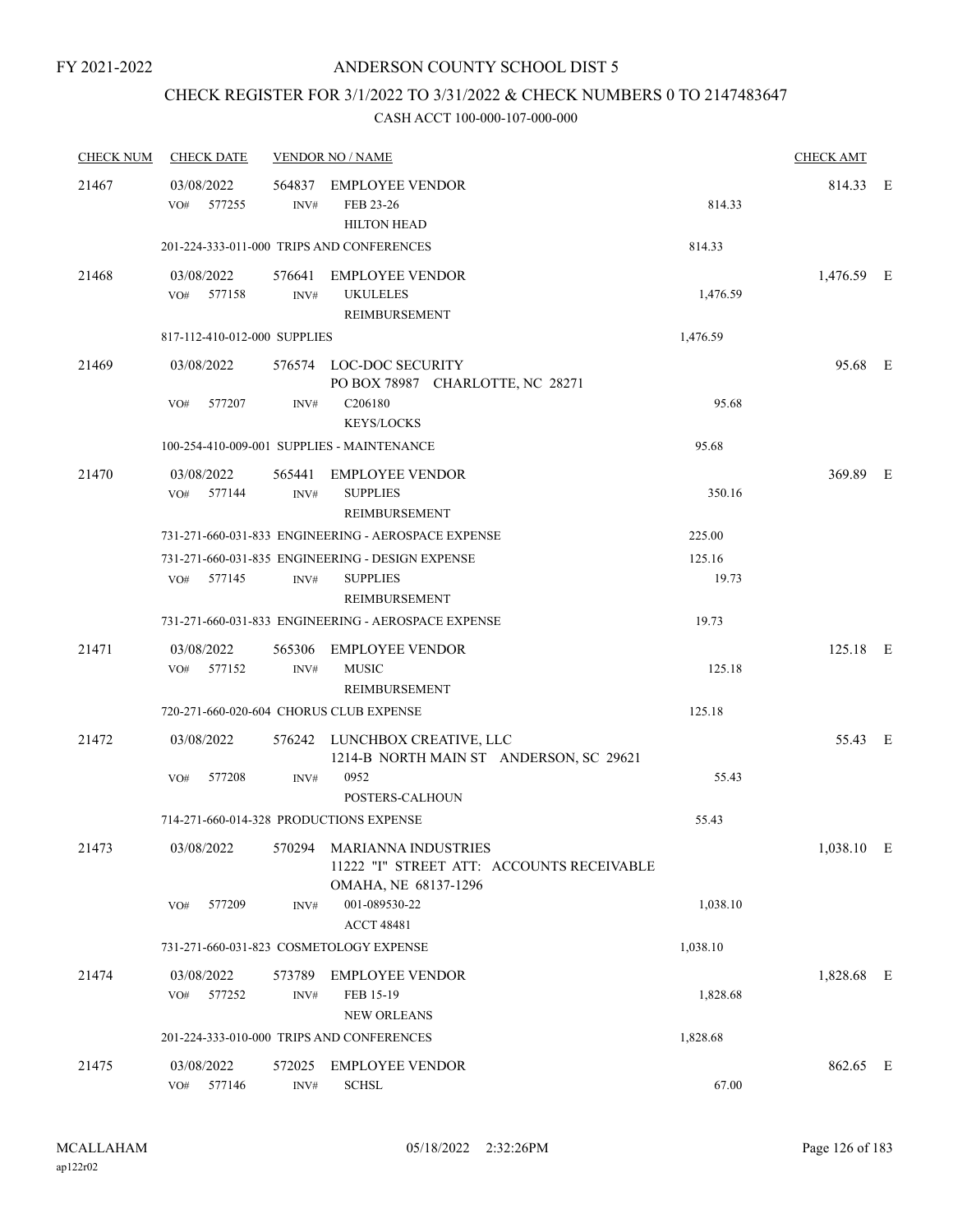FY 2021-2022

### ANDERSON COUNTY SCHOOL DIST 5

### CHECK REGISTER FOR 3/1/2022 TO 3/31/2022 & CHECK NUMBERS 0 TO 2147483647

| <b>CHECK NUM</b> | CHECK DATE                   | <b>VENDOR NO / NAME</b>                   |                     |                                     |           |        | <b>CHECK AMT</b> |  |
|------------------|------------------------------|-------------------------------------------|---------------------|-------------------------------------|-----------|--------|------------------|--|
|                  |                              |                                           | REIMBURSEMENT       |                                     |           |        |                  |  |
|                  |                              | 100-231-334-000-000 TRUSTEE EXPENSE       |                     |                                     |           | 67.00  |                  |  |
|                  | VO# 577147                   | INV#                                      | <b>SCHSL</b>        |                                     |           | 67.00  |                  |  |
|                  |                              |                                           | REIMBURSEMENT       |                                     |           |        |                  |  |
|                  |                              | 100-231-334-000-000 TRUSTEE EXPENSE       |                     |                                     |           | 67.00  |                  |  |
|                  | VO# 577148                   | INV#                                      | NEWSLETTER          |                                     |           | 629.16 |                  |  |
|                  |                              |                                           | REIMBURSEMENT       |                                     |           |        |                  |  |
|                  | 100-263-410-000-000 SUPPLIES |                                           |                     |                                     |           | 629.16 |                  |  |
|                  | VO# 577149                   | INV#                                      | <b>GRACES</b>       |                                     |           | 99.49  |                  |  |
|                  |                              |                                           | REIMBURSEMENT       |                                     |           |        |                  |  |
|                  | 100-232-410-000-000 SUPPLIES |                                           |                     |                                     |           | 99.49  |                  |  |
| 21476            | 03/08/2022                   | 389900 OFFICE DEPOT                       |                     |                                     |           |        | 411.88 E         |  |
|                  |                              |                                           |                     | POBOX 1413 CHARLOTTE, NC 28201-1413 |           |        |                  |  |
|                  | VO# 577213                   | INV#                                      | 226586484001        |                                     |           | 42.78  |                  |  |
|                  |                              |                                           | <b>SUPPLIES</b>     |                                     |           |        |                  |  |
|                  |                              | 713-271-660-013-201 MISCELLANEOUS EXPENSE |                     |                                     |           | 42.78  |                  |  |
|                  | VO# 577214                   | INV#                                      | 2556109692          |                                     | PO# 15910 | 155.32 |                  |  |
|                  |                              |                                           | <b>SUPPLIES</b>     |                                     |           |        |                  |  |
|                  | 871-113-410-000-000 SUPPLIES |                                           |                     |                                     |           | 155.32 |                  |  |
|                  | VO# 577215                   | INV#                                      | 225879413001        |                                     |           | 61.79  |                  |  |
|                  |                              |                                           | <b>SUPPLIES</b>     |                                     |           |        |                  |  |
|                  | 100-111-410-010-000 SUPPLIES |                                           |                     |                                     |           | 61.79  |                  |  |
|                  | VO# 577216                   | INV#                                      | 228776848001        |                                     |           | 130.54 |                  |  |
|                  |                              |                                           | <b>SUPPLIES</b>     |                                     |           |        |                  |  |
|                  | 600-256-410-000-000 SUPPLIES |                                           |                     |                                     |           | 130.54 |                  |  |
|                  | VO# 577217                   | INV#                                      | 228776815001        |                                     |           | 21.45  |                  |  |
|                  |                              |                                           | <b>SUPPLIES</b>     |                                     |           |        |                  |  |
|                  | 600-256-410-000-000 SUPPLIES |                                           |                     |                                     |           | 21.45  |                  |  |
|                  |                              |                                           |                     |                                     |           |        |                  |  |
| 21477            | 03/08/2022<br>VO# 577267     | 577205 EMPLOYEE VENDOR<br>INV#            | FEB 20-22           |                                     |           | 667.80 | 667.80 E         |  |
|                  |                              |                                           | <b>CHARLOTTE NC</b> |                                     |           |        |                  |  |
|                  |                              | 201-224-333-014-000 TRIPS AND CONFERENCES |                     |                                     |           | 667.80 |                  |  |
|                  |                              |                                           |                     |                                     |           |        |                  |  |
| 21478            | 03/08/2022                   | 575983 EMPLOYEE VENDOR                    |                     |                                     |           |        | 885.44 E         |  |
|                  | VO# 577256                   | INV#                                      | FEB 23-26           |                                     |           | 885.44 |                  |  |
|                  |                              |                                           | <b>HILTON HEAD</b>  |                                     |           |        |                  |  |
|                  |                              | 201-224-333-010-000 TRIPS AND CONFERENCES |                     |                                     |           | 885.44 |                  |  |
| 21479            | 03/08/2022                   | 565357 EMPLOYEE VENDOR                    |                     |                                     |           |        | $16.02$ E        |  |
|                  | VO# 577163                   | INV#                                      | FEB <sub>23</sub>   |                                     |           | 6.16   |                  |  |
|                  |                              |                                           | <b>MILEAGE</b>      |                                     |           |        |                  |  |
|                  | 100-221-332-000-000 TRAVEL   |                                           |                     |                                     |           | 6.16   |                  |  |
|                  | VO# 577164                   | INV#                                      | FEB 10              |                                     |           | 9.86   |                  |  |
|                  |                              |                                           | <b>MILEAGE</b>      |                                     |           |        |                  |  |
|                  |                              | 100-264-333-000-000 TRIPS AND CONFERENCES |                     |                                     |           | 9.86   |                  |  |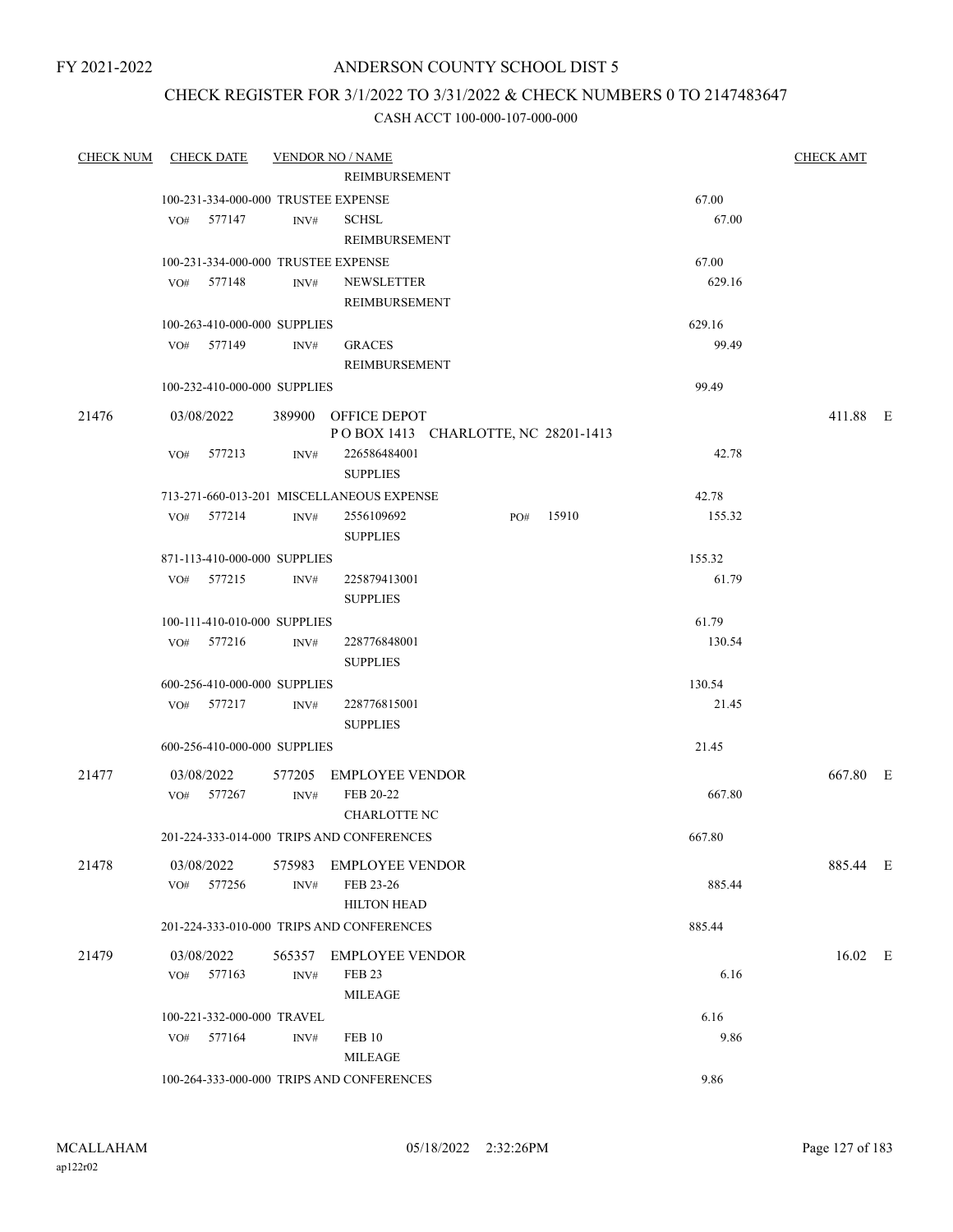# CHECK REGISTER FOR 3/1/2022 TO 3/31/2022 & CHECK NUMBERS 0 TO 2147483647

| <b>CHECK NUM</b> | <b>CHECK DATE</b>                                                                  |                | <b>VENDOR NO / NAME</b>                                                                                   |     |           |                    | <b>CHECK AMT</b> |  |
|------------------|------------------------------------------------------------------------------------|----------------|-----------------------------------------------------------------------------------------------------------|-----|-----------|--------------------|------------------|--|
| 21480            | 03/08/2022<br>577157<br>VO#                                                        | 565666<br>INV# | EMPLOYEE VENDOR<br><b>LABEL TAPE</b><br>REIMBURSEMENT                                                     |     |           | 24.16              | 24.16 E          |  |
|                  | 600-256-460-008-000 FOOD                                                           |                |                                                                                                           |     |           | 24.16              |                  |  |
| 21481            | 03/08/2022<br>VO# 577142                                                           | 573462<br>INV# | <b>EMPLOYEE VENDOR</b><br>3/4 LUNCH<br>REIMBURSEMENT                                                      |     |           | 171.37             | 171.37 E         |  |
|                  | 852-252-410-000-000 SUPPLIES                                                       |                |                                                                                                           |     |           | 171.37             |                  |  |
| 21482            | 03/08/2022                                                                         |                | 462725 SCHOLASTIC BOOK CLUBS, INC<br>POBOX 3745 ATT: ACCOUNTS RECEIVABLE<br>JEFFERSON CITY, MO 65102-3720 |     |           |                    | 7,910.71 E       |  |
|                  | VO#<br>577222                                                                      | INV#           | 35470349<br><b>SOUTH FANT</b>                                                                             |     | PO# 15362 | 2,939.66           |                  |  |
|                  | 810-147-410-015-000 SUPPLIES                                                       |                |                                                                                                           |     |           | 2,939.66           |                  |  |
|                  | 577223<br>VO#                                                                      | INV#           | 3290884<br><b>SOUTH FANT</b>                                                                              | PO# | 15362     | 3,755.70           |                  |  |
|                  | 810-147-410-015-000 SUPPLIES                                                       |                |                                                                                                           |     |           | 3,755.70           |                  |  |
|                  | VO#<br>577224                                                                      | INV#           | 36441765<br>NEVITT FOREST                                                                                 | PO# | 15831     | 1,215.35           |                  |  |
|                  | 201-188-410-012-000 SUPPLIES- PARENTING<br>201-188-410-012-000 SUPPLIES- PARENTING |                |                                                                                                           |     |           | 1,115.00<br>100.35 |                  |  |
| 21483            | 03/08/2022                                                                         |                | 570059 SHARP BUSINESS SYSTEMS<br>DEPT 1216 PO BOX 121216 DALLAS, TX 75312-1216                            |     |           |                    | 1,180.30 E       |  |
|                  | 577230<br>VO#                                                                      | INV#           | 9003695446<br><b>COPIES</b>                                                                               |     |           | 649.84             |                  |  |
|                  | 201-112-490-010-000 COPIER COST                                                    |                |                                                                                                           |     |           | 649.84             |                  |  |
|                  | 577231<br>VO#                                                                      | INV#           | 9003705980<br><b>COPIES</b>                                                                               | PO# | 14996     | 21.24              |                  |  |
|                  | 100-114-410-002-000 SUPPLIES                                                       |                |                                                                                                           |     |           | 21.24              |                  |  |
|                  | 577232<br>VO#                                                                      | INV#           | 9003694147<br><b>COPIES</b>                                                                               |     |           | 109.07             |                  |  |
|                  | 713-271-660-013-362 COPIER EXPENSE<br>VO# 577233                                   | INV#           | 9003696791                                                                                                |     |           | 109.07<br>85.62    |                  |  |
|                  |                                                                                    |                | <b>COPIES</b>                                                                                             |     |           |                    |                  |  |
|                  | 715-271-660-015-362 COPIER                                                         |                |                                                                                                           |     |           | 85.62              |                  |  |
|                  | VO# 577234                                                                         | INV#           | 9003694139<br><b>COPIES</b>                                                                               |     |           | 314.53             |                  |  |
|                  | 201-112-490-007-000 COPIER COST                                                    |                |                                                                                                           |     |           | 314.53             |                  |  |
| 21484            | 03/08/2022<br>VO# 577261                                                           | INV#           | 574928 EMPLOYEE VENDOR<br>NTA<br>REIMBURSEMENT                                                            |     |           | 120.01             | 177.19 E         |  |
|                  | 802-112-410-000-005 SUPPLIES                                                       |                |                                                                                                           |     |           | 120.01             |                  |  |
|                  | VO# 577262                                                                         | INV#           | FEB 2022<br><b>MILEAGE</b>                                                                                |     |           | 57.18              |                  |  |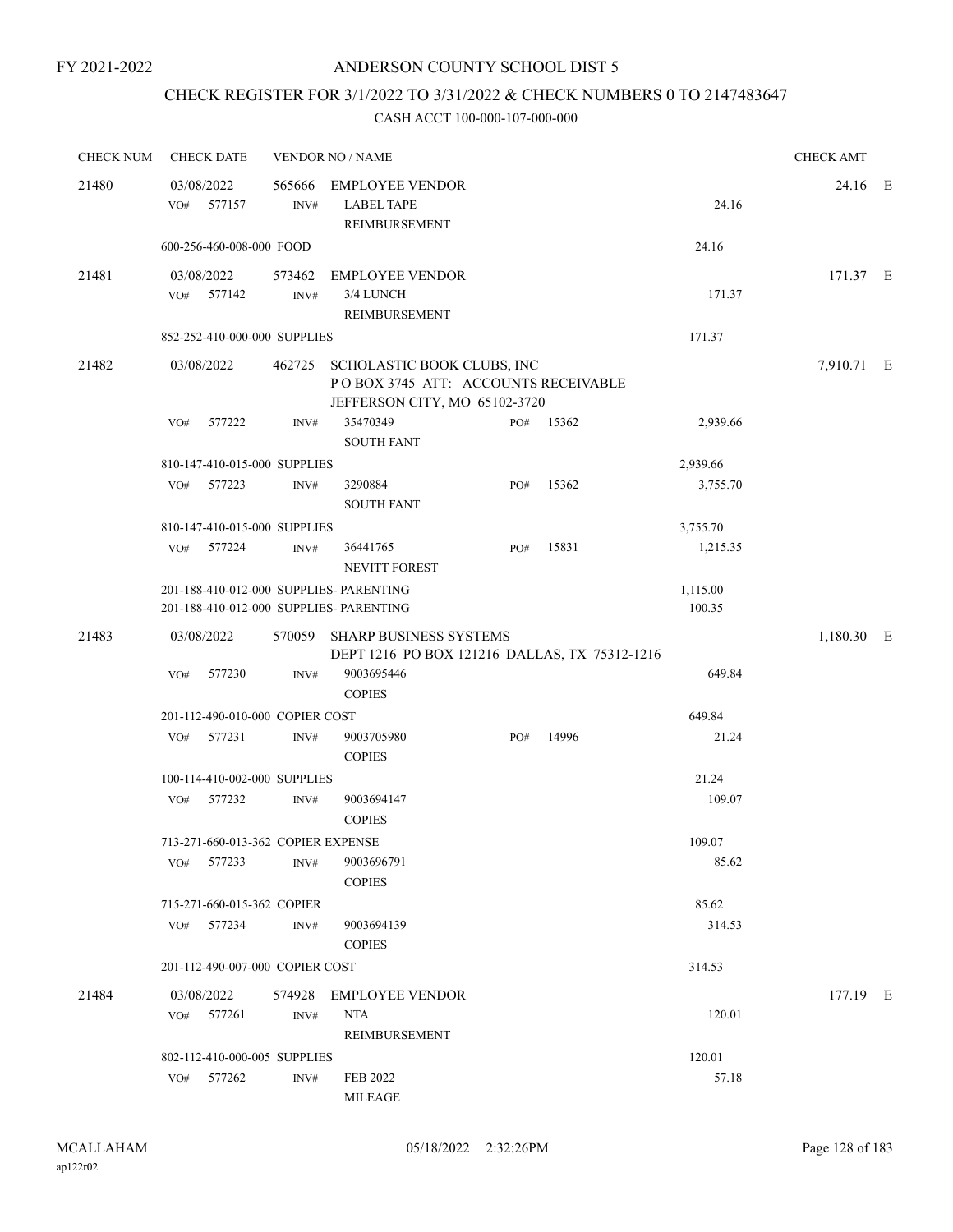# CHECK REGISTER FOR 3/1/2022 TO 3/31/2022 & CHECK NUMBERS 0 TO 2147483647

| <b>CHECK NUM</b> | <b>CHECK DATE</b>           |                                        | <b>VENDOR NO / NAME</b>                                                              |     |       |          | <b>CHECK AMT</b> |  |
|------------------|-----------------------------|----------------------------------------|--------------------------------------------------------------------------------------|-----|-------|----------|------------------|--|
|                  |                             |                                        | 802-221-333-000-000 TRAVEL - INDUCTION COACH                                         |     |       | 57.18    |                  |  |
| 21485            | 03/08/2022<br>577259<br>VO# | INV#                                   | 574599 EMPLOYEE VENDOR<br><b>HOTEL</b><br>REIMBURSEMENT                              |     |       | 1,046.46 | 1,046.46 E       |  |
|                  |                             | 100-114-410-021-CHR CHORUS SUPPLIES    |                                                                                      |     |       | 1,046.46 |                  |  |
| 21486            | 03/08/2022<br>577251<br>VO# | 574858<br>INV#                         | <b>EMPLOYEE VENDOR</b><br>FEB 23-26<br><b>HILTON HEAD</b>                            |     |       | 61.00    | 61.00 E          |  |
|                  |                             |                                        | 201-224-333-010-000 TRIPS AND CONFERENCES                                            |     |       | 61.00    |                  |  |
| 21487            | 03/08/2022<br>VO# 577263    | 572098<br>INV#                         | <b>EMPLOYEE VENDOR</b><br>DEC - FEB<br><b>MILEAGE</b>                                |     |       | 103.71   | 103.71 E         |  |
|                  |                             | 100-266-332-000-000 IN-DISTRICT TRAVEL |                                                                                      |     |       | 103.71   |                  |  |
| 21488            | 03/08/2022<br>577268<br>VO# | 577204<br>INV#                         | EMPLOYEE VENDOR<br><b>WORK BOOTS</b><br><b>REIMBURSEMENT</b>                         |     |       | 50.00    | 50.00 E          |  |
|                  |                             |                                        | 100-254-410-000-075 UNIFORM PURCHASES                                                |     |       | 50.00    |                  |  |
| 21489            | 03/08/2022<br>VO#<br>577254 | $\text{INV}\#$                         | 574654 EMPLOYEE VENDOR<br>FEB 16-19<br><b>HOTEL</b>                                  |     |       | 1,120.00 | $1,120.00$ E     |  |
|                  |                             |                                        | 201-224-333-010-000 TRIPS AND CONFERENCES                                            |     |       | 1,120.00 |                  |  |
| 21490            | 03/08/2022<br>VO# 577253    | 576396<br>INV#                         | <b>EMPLOYEE VENDOR</b><br>FEB 15-19<br><b>NEW ORLEANS</b>                            |     |       | 627.20   | 627.20 E         |  |
|                  |                             |                                        | 201-224-333-010-000 TRIPS AND CONFERENCES                                            |     |       | 627.20   |                  |  |
| 21491            | 03/10/2022<br>577322<br>VO# | 574758<br>INV#                         | EMPLOYEE VENDOR<br><b>MARCH 5</b><br><b>AIKEN</b>                                    |     |       | 109.31   | 109.31 E         |  |
|                  |                             |                                        | 100-233-333-000-000 TRIPS AND CONFERENCES                                            |     |       | 109.31   |                  |  |
| 21492            | 03/10/2022<br>577299<br>VO# | INV#                                   | 576138 EMPLOYEE VENDOR<br>FEB 16-19<br><b>SCSHA</b>                                  |     |       | 95.00    | 95.00 E          |  |
|                  |                             |                                        | 802-264-410-000-000 SUPPLIES - RECRUITMENT FAIRS                                     |     |       | 95.00    |                  |  |
| 21493            | 03/10/2022<br>VO#<br>577338 | 577212<br>INV#                         | <b>EMPLOYEE VENDOR</b><br>FEB 23-26<br><b>HILTON HEAD</b>                            |     |       | 392.68   | 392.68 E         |  |
|                  |                             |                                        | 201-224-333-007-000 TRIPS AND CONFERENCES                                            |     |       | 392.68   |                  |  |
| 21494            | 03/10/2022                  | 569031                                 | <b>AIRGAS USA</b><br>POBOX 532609 ATT: ACCOUNTS RECEIVABLE<br>ATLANTA, GA 30353-2609 |     |       |          | 2,766.12 E       |  |
|                  | 577325<br>VO#               | INV#                                   | 9122787723<br><b>SUPPLIES</b>                                                        | PO# | 15780 | 2,053.77 |                  |  |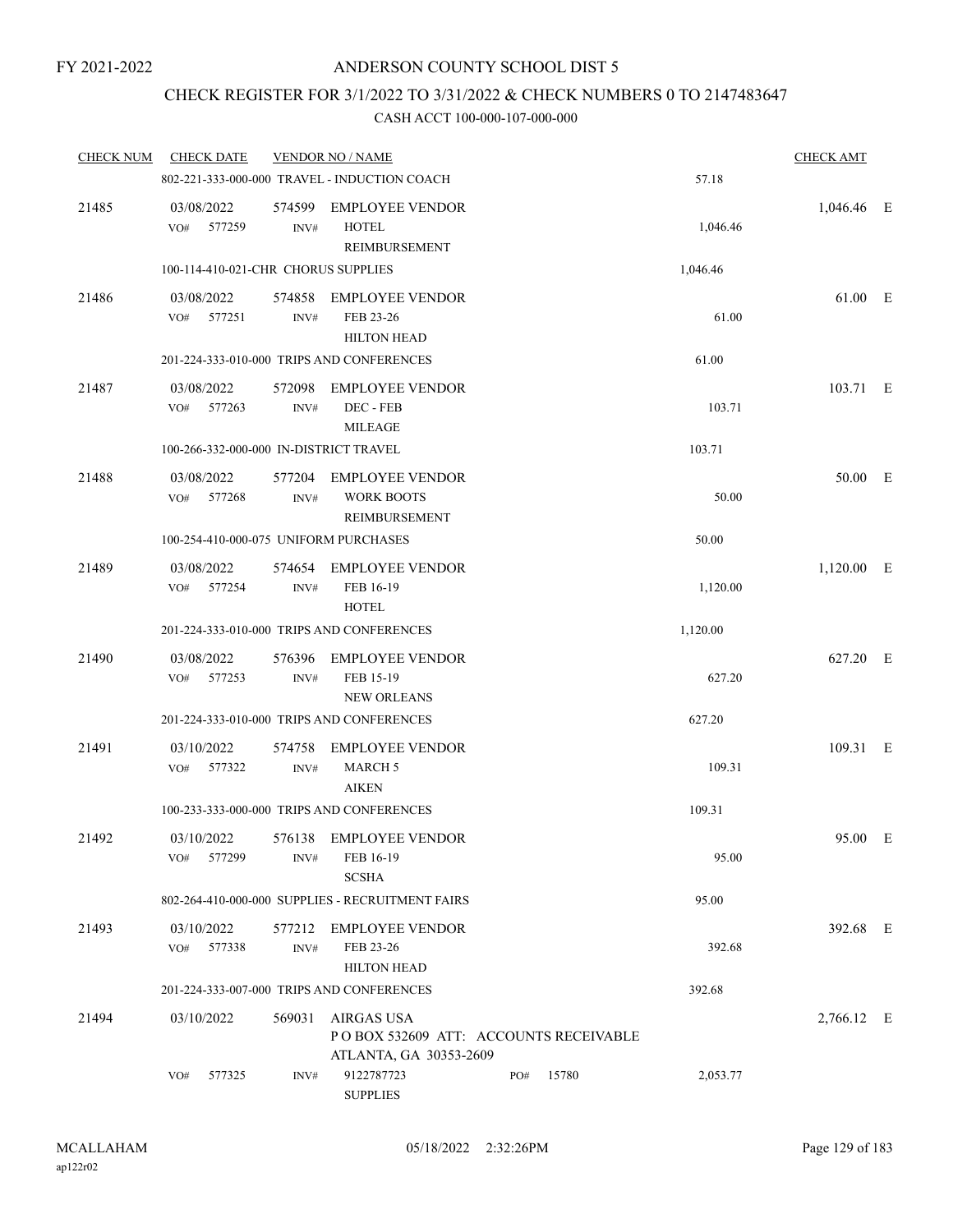### CHECK REGISTER FOR 3/1/2022 TO 3/31/2022 & CHECK NUMBERS 0 TO 2147483647

| <b>CHECK NUM</b> | <b>CHECK DATE</b>                       |                          | <b>VENDOR NO / NAME</b>                                                                     |     |       |          | <b>CHECK AMT</b> |  |
|------------------|-----------------------------------------|--------------------------|---------------------------------------------------------------------------------------------|-----|-------|----------|------------------|--|
|                  |                                         |                          | 329-115-410-031-000 SUPPLIES-STATE EQUIPMENT                                                |     |       | 2,053.77 |                  |  |
|                  | VO#<br>577326                           | INV#                     | 9122887664<br><b>SUPPLIES</b>                                                               | PO# | 15920 | 712.35   |                  |  |
|                  |                                         |                          | 329-115-410-031-000 SUPPLIES-STATE EQUIPMENT                                                |     |       | 712.35   |                  |  |
| 21495            | 03/10/2022                              |                          | 577129 EMPLOYEE VENDOR                                                                      |     |       |          | 868.25 E         |  |
|                  | 577310<br>VO#                           | INV#                     | FEB 23-26<br><b>HILTON HEAD</b>                                                             |     |       | 868.25   |                  |  |
|                  | 263-224-333-006-PD5 TRIPS- SC STANDARDS |                          |                                                                                             |     |       | 868.25   |                  |  |
| 21496            | 03/10/2022                              | 111125                   | <b>ANDERSON AWARDS</b><br>716 WHITEHALL ROAD ATT: ACCOUNTS<br>RECEIVABLE ANDERSON, SC 29625 |     |       |          | 279.27 E         |  |
|                  | VO#<br>577327                           | INV#                     | <b>GLENVIEW</b><br><b>TROPHIES</b>                                                          |     |       | 279.27   |                  |  |
|                  | 720-271-660-020-611 PEP CLUB EXPENSE    |                          |                                                                                             |     |       | 279.27   |                  |  |
| 21497            | 03/10/2022<br>577295<br>VO#             | 576113<br>INV#           | <b>EMPLOYEE VENDOR</b><br><b>JAN-FEB</b><br><b>MILEAGE</b>                                  |     |       | 114.69   | 114.69 E         |  |
|                  | 100-221-332-000-000 TRAVEL              |                          |                                                                                             |     |       | 114.69   |                  |  |
| 21498            | 03/10/2022<br>VO# 577298                | 574512<br>$\text{INV}\#$ | <b>EMPLOYEE VENDOR</b><br>MARCH 2-4<br><b>RALEIGH NC</b>                                    |     |       | 1,175.11 | $1,175.11$ E     |  |
|                  |                                         |                          | 263-224-333-000-P11 TECHNOLOGY LITERACY TRIPS                                               |     |       | 1,175.11 |                  |  |
| 21499            | 03/10/2022<br>VO#<br>577335             | 577216<br>INV#           | <b>EMPLOYEE VENDOR</b><br>FEB 23-26<br><b>HILTON HEAD</b>                                   |     |       | 1,217.48 | 1,217.48 E       |  |
|                  |                                         |                          | 201-224-333-019-000 TRIPS AND CONFERENCES                                                   |     |       | 1,217.48 |                  |  |
| 21500            | 03/10/2022                              | 201391                   | <b>BLICK ART MATERIALS</b><br>6910 EAGLE WAY CHICAGO, IL 60670-1069                         |     |       |          | 151.77 E         |  |
|                  | 577397<br>VO#                           | INV#                     | 8178902<br><b>TL HANNA</b>                                                                  |     |       | 151.77   |                  |  |
|                  | 100-114-410-002-ART ART SUPPLIES        |                          |                                                                                             |     |       | 151.77   |                  |  |
| 21501            | 03/10/2022<br>577309<br>VO#             | INV#                     | 572733 EMPLOYEE VENDOR<br>FEB 23-26<br><b>HILTON HEAD</b>                                   |     |       | 685.10   | 685.10 E         |  |
|                  | 263-224-333-021-PD5 TRIPS- SC STANDARDS |                          |                                                                                             |     |       | 685.10   |                  |  |
| 21502            | 03/10/2022<br>577320<br>VO#             | INV#                     | 147625 EMPLOYEE VENDOR<br>FEB 23-26<br><b>HILTON HEAD</b>                                   |     |       | 392.68   | 392.68 E         |  |
|                  |                                         |                          | 201-224-333-007-000 TRIPS AND CONFERENCES                                                   |     |       | 392.68   |                  |  |
| 21503            | 03/10/2022                              |                          | 571566 BURMAX COMPANY, INC<br>28 BARRETTS AVENUE HOLTSVILLE, NY 11742-2127                  |     |       |          | 194.88 E         |  |
|                  | 577341<br>VO#                           | INV#                     | 1069954<br><b>SUPPLIES</b>                                                                  | PO# | 15866 | 194.88   |                  |  |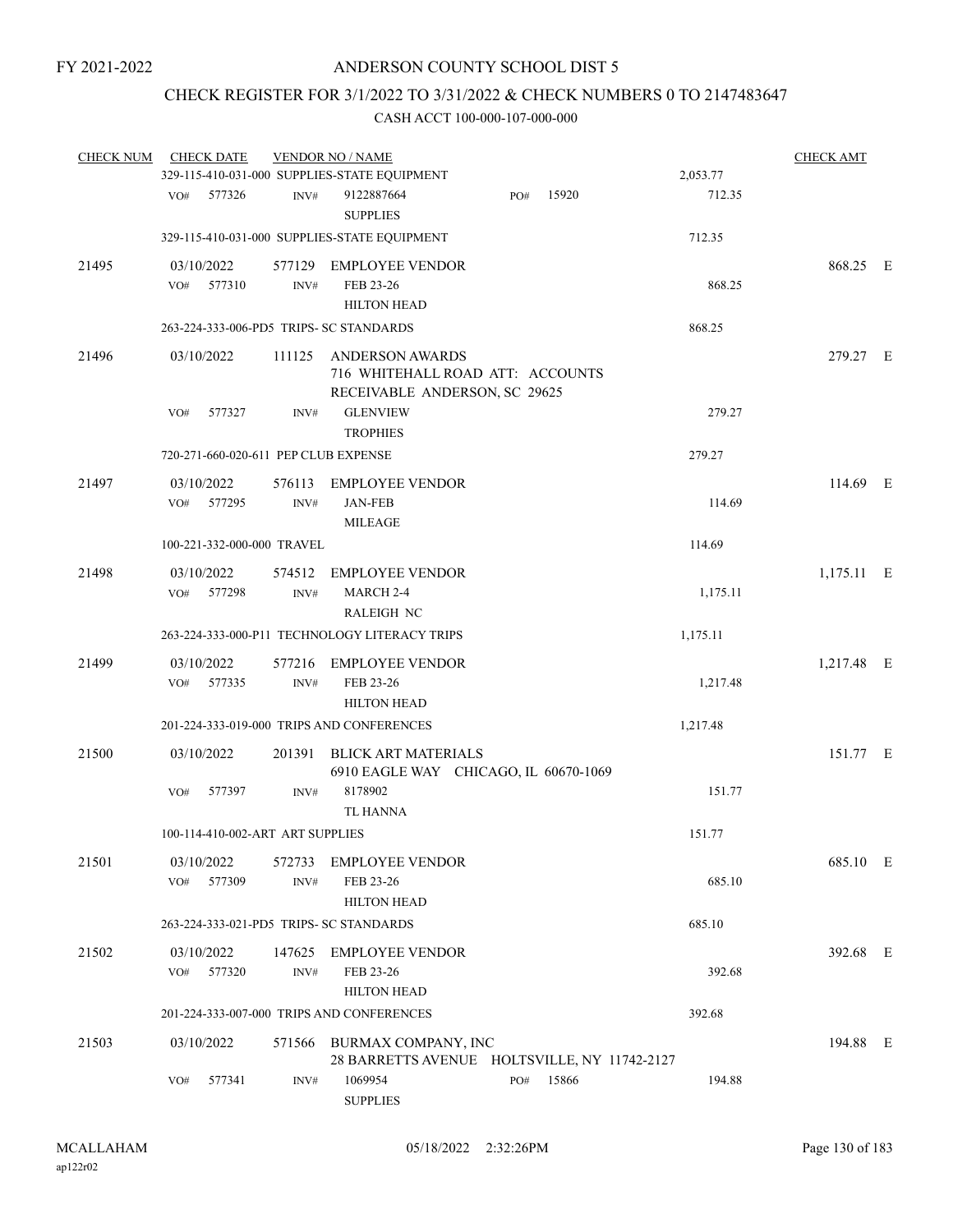### CHECK REGISTER FOR 3/1/2022 TO 3/31/2022 & CHECK NUMBERS 0 TO 2147483647

| <b>CHECK NUM</b> | <b>CHECK DATE</b>                        |        | <b>VENDOR NO / NAME</b>                                                           |     |       |          | <b>CHECK AMT</b> |  |
|------------------|------------------------------------------|--------|-----------------------------------------------------------------------------------|-----|-------|----------|------------------|--|
|                  |                                          |        | 329-115-410-031-000 SUPPLIES-STATE EQUIPMENT                                      |     |       | 194.88   |                  |  |
| 21504            | 03/10/2022                               |        | 568574 CCP CROWE'S CORPORATE PROMOTIONS<br>PO BOX 2647 ANDERSON, SC 29622         |     |       |          | 963.57 E         |  |
|                  | VO#<br>577345                            | INV#   | 18196                                                                             |     |       | 653.42   |                  |  |
|                  |                                          |        | <b>WRITING PADS</b>                                                               |     |       |          |                  |  |
|                  | 802-115-410-031-000 SUPPLIES - RETENTION |        |                                                                                   |     |       | 653.42   |                  |  |
|                  | 577346<br>VO#                            | INV#   | 18205                                                                             |     |       | 310.15   |                  |  |
|                  |                                          |        | <b>CALHOUN</b>                                                                    |     |       |          |                  |  |
|                  | 714-271-660-014-335 CHORUS CLUB EXPENSE  |        |                                                                                   |     |       | 310.15   |                  |  |
| 21505            | 03/10/2022                               |        | 574003 EMPLOYEE VENDOR                                                            |     |       |          | 352.40 E         |  |
|                  | 577312<br>VO#                            | INV#   | FEB 20-22                                                                         |     |       | 352.40   |                  |  |
|                  | 100-224-333-000-000 TRIPS/CONFERENCES    |        | <b>CHARLOTTE NC</b>                                                               |     |       | 352.40   |                  |  |
|                  |                                          |        |                                                                                   |     |       |          |                  |  |
| 21506            | 03/10/2022<br>577292<br>VO#              | INV#   | 573233 EMPLOYEE VENDOR<br>FEB 2022                                                |     |       | 9.07     | 9.07 E           |  |
|                  |                                          |        | <b>MILEAGE</b>                                                                    |     |       |          |                  |  |
|                  | 100-266-332-000-000 IN-DISTRICT TRAVEL   |        |                                                                                   |     |       | 9.07     |                  |  |
| 21507            | 03/10/2022                               |        | 574859 EMPLOYEE VENDOR                                                            |     |       |          | 35.88 E          |  |
|                  | 577273<br>VO#                            | INV#   | <b>MICHAELS</b>                                                                   |     |       | 35.88    |                  |  |
|                  |                                          |        | REIMBURSEMENT                                                                     |     |       |          |                  |  |
|                  | 802-221-410-000-008 DTLP SUPPLIES        |        |                                                                                   |     |       | 35.88    |                  |  |
| 21508            | 03/10/2022                               |        | 569462 CROSSROADS ENVIRONMENTAL, LLC<br>1258 BOILING SPRINGS ROAD SPARTANBURG, SC |     |       |          | 1,500.00 E       |  |
|                  |                                          |        | 29303                                                                             |     |       |          |                  |  |
|                  | VO#<br>577342                            | INV#   | 10705<br><b>INSPECTIONS</b>                                                       | PO# | 14902 | 1,500.00 |                  |  |
|                  | 100-254-323-000-400 CONTRACT SRVS.-HVAC  |        |                                                                                   |     |       | 125.00   |                  |  |
|                  |                                          |        | 100-254-323-001-400 CONTR SERV-HVAC/ELECT/PLUMBING                                |     |       | 137.50   |                  |  |
|                  |                                          |        | 100-254-323-003-400 CONTR SERV-HVAC/ELECT/PLUMBING                                |     |       | 137.50   |                  |  |
|                  |                                          |        | 100-254-323-005-400 CONTR SERV-HVAC/ELECT/PLUMBING                                |     |       | 137.50   |                  |  |
|                  |                                          |        | 100-254-323-010-400 CONTR SERV-HVAC/ELECT/PLUMBING                                |     |       | 137.50   |                  |  |
|                  |                                          |        | 100-254-323-012-400 CONTR SERV-HVAC/ELECT/PLUMBING                                |     |       | 137.50   |                  |  |
|                  |                                          |        | 100-254-323-014-400 CONTR SERV-HVAC/ELECT/PLUMBING                                |     |       | 137.50   |                  |  |
|                  |                                          |        | 100-254-323-016-400 CONTR SERV-HVAC/ELECT/PLUMBING                                |     |       | 137.50   |                  |  |
|                  |                                          |        | 100-254-323-019-400 CONTR SERV-HVAC/ELECT/PLUMBING                                |     |       | 137.50   |                  |  |
|                  |                                          |        | 100-254-323-021-400 CONTR SERV-HVAC/ELECT/PLUMBING                                |     |       | 137.50   |                  |  |
|                  |                                          |        | 100-254-323-023-400 CONTR SERV.-HVAC/ELECT/PLUMBING                               |     |       | 137.50   |                  |  |
| 21509            | 03/10/2022                               | 572679 | DEFENDER SERVICES, INC.<br>PO BOX 1775 COLUMBIA, SC 29202                         |     |       |          | 1,734.00 E       |  |
|                  | 577402<br>VO#                            | INV#   | 1012754<br><b>ADULT ED</b>                                                        | PO# | 15244 | 924.80   |                  |  |
|                  | 100-181-312-023-000 PURCHASED SERVICES   |        |                                                                                   |     |       | 924.80   |                  |  |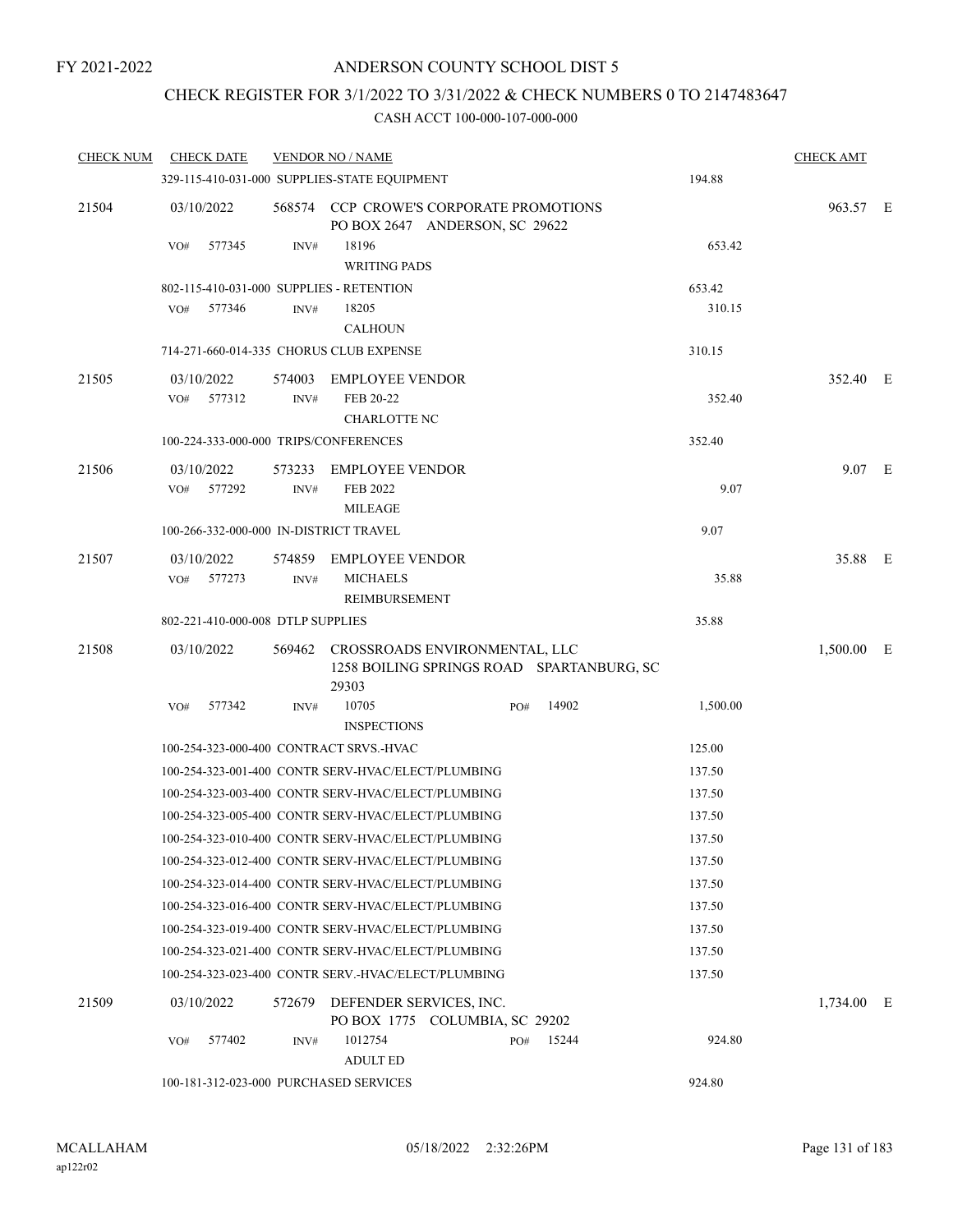# CHECK REGISTER FOR 3/1/2022 TO 3/31/2022 & CHECK NUMBERS 0 TO 2147483647

| <b>CHECK NUM</b> | <b>CHECK DATE</b>                        | <b>VENDOR NO / NAME</b> |                                                                                       |     |       |        | <b>CHECK AMT</b> |  |
|------------------|------------------------------------------|-------------------------|---------------------------------------------------------------------------------------|-----|-------|--------|------------------|--|
|                  | 577403<br>VO#                            | INV#                    | 1012967<br><b>ADULT ED</b>                                                            | PO# | 15244 | 809.20 |                  |  |
|                  | 100-181-312-023-000 PURCHASED SERVICES   |                         |                                                                                       |     |       | 809.20 |                  |  |
| 21510            | 03/10/2022<br>577385<br>VO#              | INV#                    | 574847 EMPLOYEE VENDOR<br><b>CHRISTMAS</b><br>REIMBURSEMENT                           |     |       | 151.77 | 151.77 E         |  |
|                  | 705-271-660-005-606 DRAMA CLUB EXPENSE   |                         |                                                                                       |     |       | 151.77 |                  |  |
| 21511            | 03/10/2022<br>577386<br>VO#              | INV#                    | 573361 EMPLOYEE VENDOR<br><b>PHOTOS</b><br>REIMBURSEMENT                              |     |       | 9.90   | 9.90 E           |  |
|                  |                                          |                         | 719-271-660-019-201 MISCELLANEOUS EXPENSE                                             |     |       | 9.90   |                  |  |
| 21512            | 03/10/2022<br>577336<br>VO#              | 577213<br>INV#          | <b>EMPLOYEE VENDOR</b><br>FEB 23-26<br><b>HILTON HEAD</b>                             |     |       | 522.00 | 522.00 E         |  |
|                  |                                          |                         | 201-224-333-019-000 TRIPS AND CONFERENCES                                             |     |       | 522.00 |                  |  |
| 21513            | 03/10/2022                               |                         | 237555 FORMS & SUPPLY<br>POBOX 563953 ATT: ACCOUNTS RECEIVABLE<br>CHARLOTTE, NC 28256 |     |       |        | 45.72 E          |  |
|                  | 577349<br>VO#                            | INV#                    | 6049685<br><b>SUPPLIES</b>                                                            |     |       | 45.72  |                  |  |
|                  | 100-252-410-000-000 SUPPLIES             |                         |                                                                                       |     |       | 45.72  |                  |  |
| 21514            | 03/10/2022<br>VO#<br>577279              | 565398<br>INV#          | EMPLOYEE VENDOR<br><b>CHICK FIL A</b><br>REIMBURSEMENT                                |     |       | 238.59 | 238.59 E         |  |
|                  | 100-221-410-000-000 SUPPLIES             |                         |                                                                                       |     |       | 238.59 |                  |  |
| 21515            | 03/10/2022<br>577308<br>VO#              | INV#                    | 576849 EMPLOYEE VENDOR<br>FEB 23-26<br><b>HILTON HEAD</b>                             |     |       | 520.31 | 520.31 E         |  |
|                  | 263-224-333-006-PD5 TRIPS- SC STANDARDS  |                         |                                                                                       |     |       | 520.31 |                  |  |
| 21516            | 03/10/2022<br>VO# 577389                 |                         | 576968 EMPLOYEE VENDOR<br>INV# FEB 2022<br><b>MILEAGE</b>                             |     |       | 46.82  | 46.82 E          |  |
|                  | 100-221-332-000-000 TRAVEL               |                         |                                                                                       |     |       | 46.82  |                  |  |
| 21517            | VO# 577283                               | INV#                    | 03/10/2022 574701 EMPLOYEE VENDOR<br><b>TREAT CART</b><br>REIMBURSEMENT               |     |       | 559.70 | 559.70 E         |  |
|                  | 802-112-410-009-000 SUPPLIES - RETENTION |                         |                                                                                       |     |       | 559.70 |                  |  |
| 21518            | 03/10/2022<br>VO# 577392                 | INV#                    | 575140 EMPLOYEE VENDOR<br>FEB 25-27<br><b>SPARTANBURG</b>                             |     |       | 285.04 | 285.04 E         |  |
|                  | 100-114-410-021-STR STRING SUPPLIES      |                         |                                                                                       |     |       | 285.04 |                  |  |
| 21519            | 03/10/2022                               |                         | 258760 EMPLOYEE VENDOR                                                                |     |       |        | 45.70 E          |  |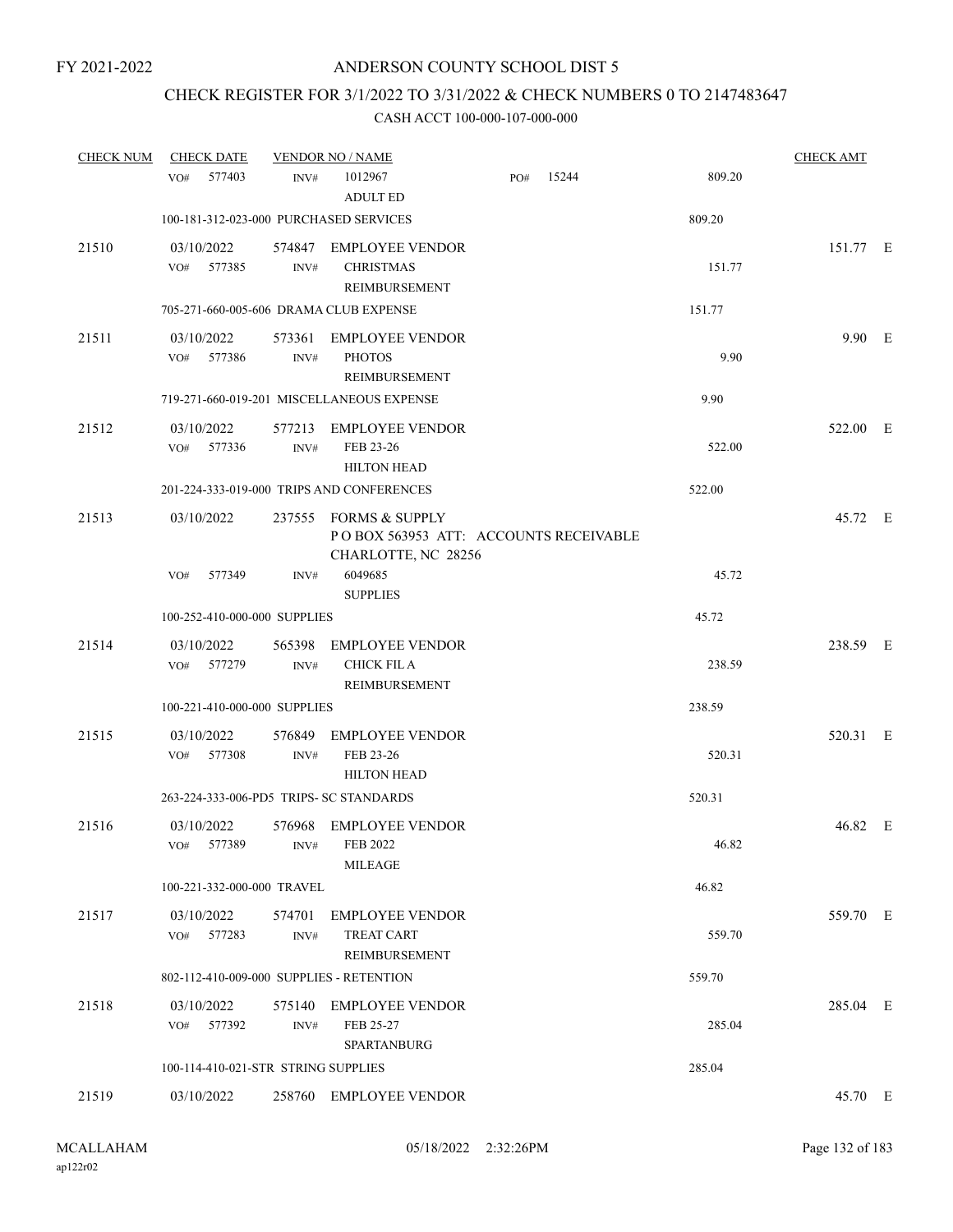# CHECK REGISTER FOR 3/1/2022 TO 3/31/2022 & CHECK NUMBERS 0 TO 2147483647

| <b>CHECK NUM</b> | <b>CHECK DATE</b><br>577390<br>VO#      | INV#           | <b>VENDOR NO / NAME</b><br><b>FEB 2022</b>                                     |     |       | 45.70     | <b>CHECK AMT</b> |  |
|------------------|-----------------------------------------|----------------|--------------------------------------------------------------------------------|-----|-------|-----------|------------------|--|
|                  |                                         |                | <b>MILEAGE</b>                                                                 |     |       |           |                  |  |
|                  | 283-223-333-000-000 TRIPS/MILEAGE       |                |                                                                                |     |       | 45.70     |                  |  |
| 21520            | 03/10/2022<br>VO#<br>577317             | INV#           | 575071 EMPLOYEE VENDOR<br>FEB 23-26<br><b>HILTON HEAD</b>                      |     |       | 1,492.38  | 1,492.38 E       |  |
|                  | 263-224-333-005-PD5 TRIPS- SC STANDARDS |                |                                                                                |     |       | 1,492.38  |                  |  |
| 21521            | 03/10/2022<br>577388<br>VO#             | INV#           | 261745 EMPLOYEE VENDOR<br>FEB 2022<br><b>MILEAGE</b>                           |     |       | 52.08     | 52.08 E          |  |
|                  | 100-221-332-000-000 TRAVEL              |                |                                                                                |     |       | 52.08     |                  |  |
| 21522            | 03/10/2022                              |                | 573279 HERSHEY CREAMERY COMPANY<br>710 CORPORATE CIRCLE SALISBURY, NC 28145    |     |       |           | 444.63 E         |  |
|                  | 577352<br>VO#                           | INV#           | 17521812<br>WHITEHALL                                                          |     |       | 444.63    |                  |  |
|                  |                                         |                | 719-271-660-019-391 ICE CREAM SALES EXPENSE                                    |     |       | 444.63    |                  |  |
| 21523            | 03/10/2022<br>VO# 577293                | INV#           | 576662 EMPLOYEE VENDOR<br>NOV-DEC<br><b>MILEAGE</b>                            |     |       | 54.88     | 54.88 E          |  |
|                  | 100-221-332-000-000 TRAVEL              |                |                                                                                |     |       | 54.88     |                  |  |
| 21524            | 03/10/2022<br>VO# 577276                | INV#           | 270775 EMPLOYEE VENDOR<br><b>SHELVING</b><br>REIMBURSEMENT                     |     |       | 845.09    | 845.09 E         |  |
|                  | 100-266-410-000-000 SUPPLIES            |                |                                                                                |     |       | 845.09    |                  |  |
| 21525            | 03/10/2022<br>VO#<br>577275             | INV#           | 574559 EMPLOYEE VENDOR<br><b>LOWES</b><br>REIMBURSEMENT                        |     |       | 12.36     | $114.28$ E       |  |
|                  |                                         |                | 329-115-410-031-000 SUPPLIES-STATE EQUIPMENT                                   |     |       | 12.36     |                  |  |
|                  | VO# 577323                              | INV#           | <b>MARCH 5</b><br><b>AIKEN</b>                                                 |     |       | 101.92    |                  |  |
|                  |                                         |                | 100-233-333-000-000 TRIPS AND CONFERENCES                                      |     |       | 101.92    |                  |  |
| 21526            | 03/10/2022<br>577281<br>VO#             | 274062<br>INV# | <b>EMPLOYEE VENDOR</b><br>PARTY CITY<br><b>REIMBURSEMENT</b>                   |     |       | 64.20     | 64.20 E          |  |
|                  |                                         |                | 709-271-660-009-201 MISCELLANEOUS EXPENSE                                      |     |       | 64.20     |                  |  |
| 21527            | 03/10/2022                              | 298850         | JOHNSON CONTROLS<br>PO BOX 730068 ATT: ACCOUNTS RECEIVABLE<br>DALLAS, TX 75373 |     |       |           | 69,552.03 E      |  |
|                  | 577353<br>VO#                           | INV#           | 115743711089<br><b>SERVICE</b>                                                 | PO# | 14877 | 69,552.03 |                  |  |
|                  |                                         |                | 100-254-312-000-000 PURCHASED SERVICES-JCI                                     |     |       | 66,985.00 |                  |  |
|                  |                                         |                | 131-254-323-031-600 MAINTENANCE SERVICES                                       |     |       | 2,567.03  |                  |  |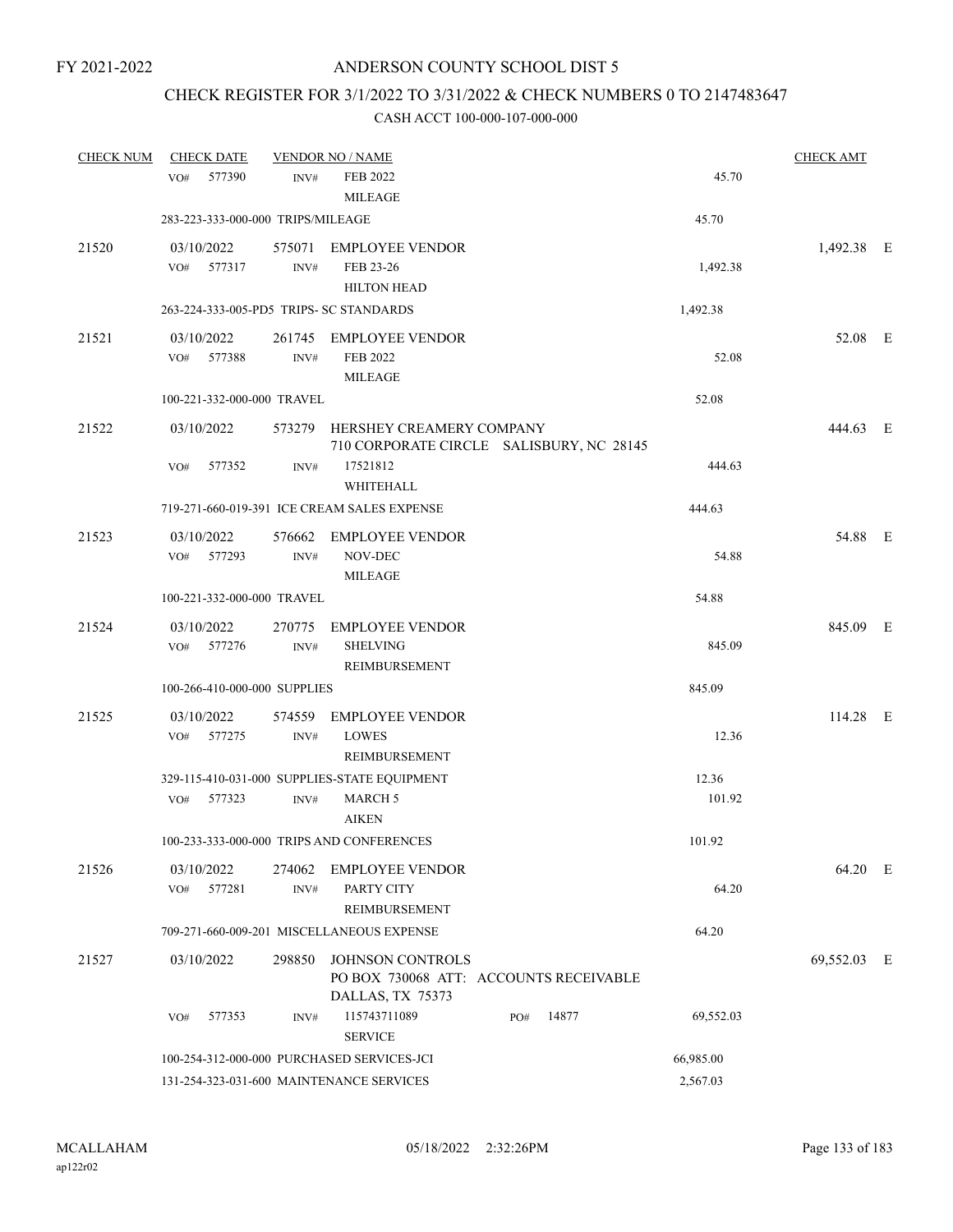FY 2021-2022

### ANDERSON COUNTY SCHOOL DIST 5

# CHECK REGISTER FOR 3/1/2022 TO 3/31/2022 & CHECK NUMBERS 0 TO 2147483647

| <b>CHECK NUM</b> | <b>CHECK DATE</b>                       |                | <b>VENDOR NO / NAME</b>                                                              |          | <b>CHECK AMT</b> |  |
|------------------|-----------------------------------------|----------------|--------------------------------------------------------------------------------------|----------|------------------|--|
| 21528            | 03/10/2022                              |                | 563608 JW PEPPER & SON, INC<br>POBOX 642 ATT: ACCOUNTS RECEIVABLE EXTON,<br>PA 19341 |          | 117.94 E         |  |
|                  | 577408<br>VO#                           | INV#           | 364026454<br><b>MCCANTS</b>                                                          | 65.99    |                  |  |
|                  |                                         |                | 100-113-410-005-COB CHORUS, ORCHESTRA & BAND                                         | 65.99    |                  |  |
|                  | 577409<br>VO#                           | INV#           | 364030043<br><b>MCCANTS</b>                                                          | 24.00    |                  |  |
|                  |                                         |                | 100-113-410-005-COB CHORUS, ORCHESTRA & BAND                                         | 24.00    |                  |  |
|                  | VO#<br>577410                           | INV#           | 364072461<br><b>MCCANTS</b>                                                          | 27.95    |                  |  |
|                  |                                         |                | 705-271-660-005-604 CHORUS CLUB EXPENSE                                              | 27.95    |                  |  |
| 21529            | 03/10/2022                              | 576961         | <b>EMPLOYEE VENDOR</b>                                                               |          | 245.60 E         |  |
|                  | 577297<br>VO#                           | INV#           | FEB 20-22<br><b>CHARLOTTE NC</b>                                                     | 245.60   |                  |  |
|                  |                                         |                | 201-224-333-014-000 TRIPS AND CONFERENCES                                            | 245.60   |                  |  |
|                  |                                         |                |                                                                                      |          |                  |  |
| 21530            | 03/10/2022<br>577344<br>VO#             | 577215<br>INV# | <b>EMPLOYEE VENDOR</b><br>FEB 23-26                                                  | 1,151.89 | 1,151.89 E       |  |
|                  |                                         |                | <b>HILTON HEAD</b>                                                                   |          |                  |  |
|                  |                                         |                | 201-224-333-016-000 TRIPS AND CONFERENCES                                            |          |                  |  |
|                  |                                         |                |                                                                                      | 1,151.89 |                  |  |
| 21531            | 03/10/2022                              | 571890         | <b>EMPLOYEE VENDOR</b>                                                               |          | 104.94 E         |  |
|                  | 577278<br>VO#                           | INV#           | <b>APPLE REPAIR</b><br>REIMBURSEMENT                                                 | 104.94   |                  |  |
|                  |                                         |                | 100-266-314-000-000 REPAIRS TO EQUIPMENT                                             | 104.94   |                  |  |
| 21532            | 03/10/2022                              | 577117         | <b>EMPLOYEE VENDOR</b>                                                               |          | 44.00 E          |  |
|                  | 577307<br>VO#                           | INV#           | FEB 23-26                                                                            | 44.00    |                  |  |
|                  |                                         |                | <b>HILTON HEAD</b>                                                                   |          |                  |  |
|                  | 263-224-333-021-PD5 TRIPS- SC STANDARDS |                |                                                                                      | 44.00    |                  |  |
| 21533            | 03/10/2022                              |                | 576574 LOC-DOC SECURITY                                                              |          | 236.34 E         |  |
|                  |                                         |                | PO BOX 78987 CHARLOTTE, NC 28271                                                     |          |                  |  |
|                  | VO#<br>577412                           | INV#           | C206334                                                                              | 236.34   |                  |  |
|                  |                                         |                | <b>KEYS</b>                                                                          |          |                  |  |
|                  |                                         |                | 100-255-323-000-ACT ACTIVITY BUS CONTRACTED SERVICES                                 | 236.34   |                  |  |
| 21534            | 03/10/2022                              | 576557         | <b>EMPLOYEE VENDOR</b>                                                               |          | 747.04 E         |  |
|                  | 577296<br>VO#                           | INV#           | FEB 20-22                                                                            | 747.04   |                  |  |
|                  |                                         |                | <b>CHARLOTTE NC</b>                                                                  |          |                  |  |
|                  |                                         |                | 201-224-333-014-000 TRIPS AND CONFERENCES                                            | 747.04   |                  |  |
| 21535            | 03/10/2022                              | 576057         | <b>EMPLOYEE VENDOR</b>                                                               |          | 392.68 E         |  |
|                  | 577319<br>VO#                           | INV#           | FEB 23-26                                                                            | 392.68   |                  |  |
|                  |                                         |                | <b>HILTON HEAD</b>                                                                   |          |                  |  |
|                  |                                         |                | 201-224-333-007-000 TRIPS AND CONFERENCES                                            | 392.68   |                  |  |
| 21536            | 03/10/2022                              |                | 573396 EMPLOYEE VENDOR                                                               |          | 69.00 E          |  |
|                  |                                         |                |                                                                                      |          |                  |  |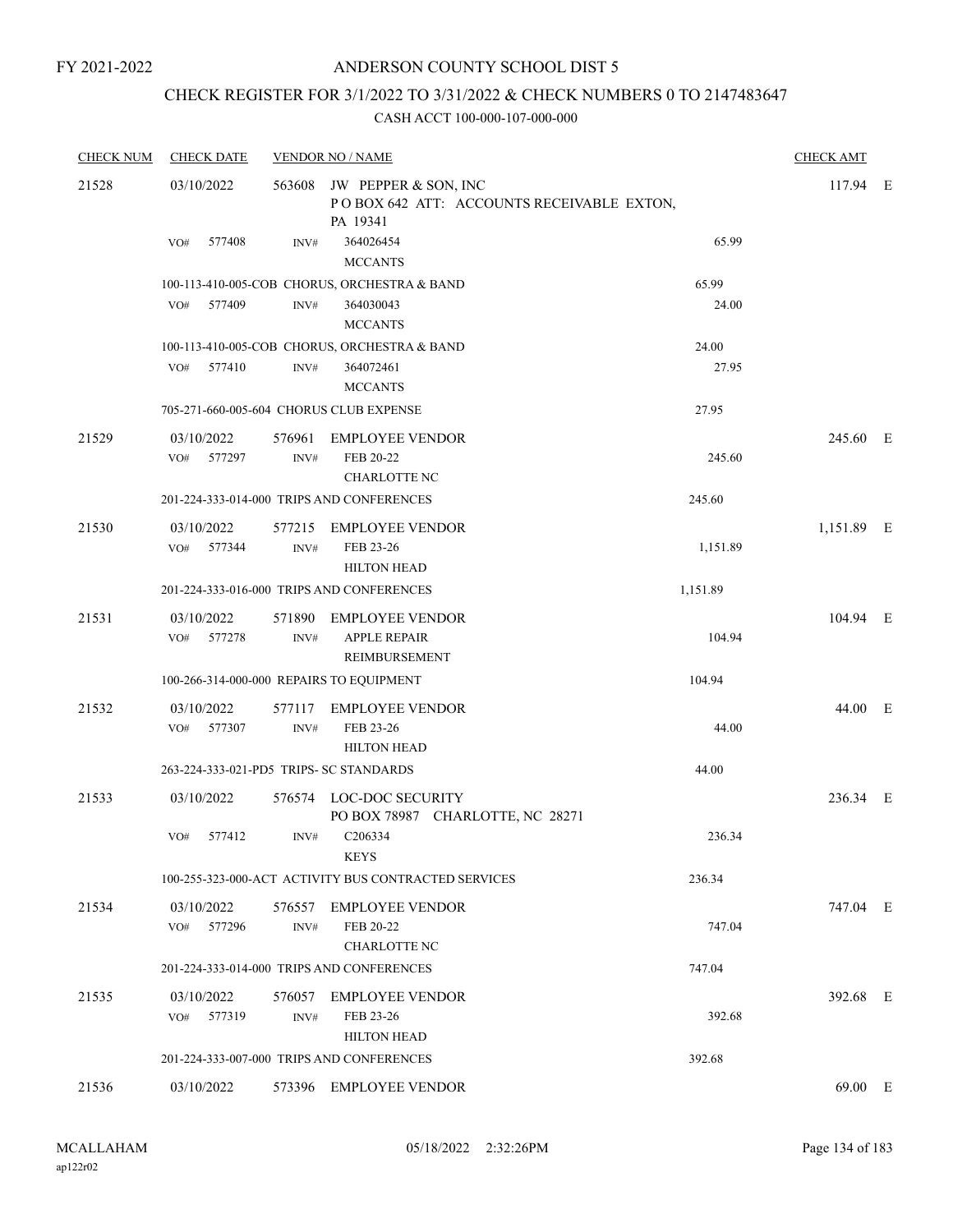## CHECK REGISTER FOR 3/1/2022 TO 3/31/2022 & CHECK NUMBERS 0 TO 2147483647

| <b>CHECK NUM</b> | <b>CHECK DATE</b>                        |                | <b>VENDOR NO / NAME</b>                                        |                                            |        | <b>CHECK AMT</b> |  |
|------------------|------------------------------------------|----------------|----------------------------------------------------------------|--------------------------------------------|--------|------------------|--|
|                  | 577318<br>VO#                            | INV#           | FEB 23-26<br><b>HILTON HEAD</b>                                |                                            | 69.00  |                  |  |
|                  |                                          |                | 201-224-333-007-000 TRIPS AND CONFERENCES                      |                                            | 69.00  |                  |  |
| 21537            | 03/10/2022<br>577280<br>VO#              | INV#           | 571837 EMPLOYEE VENDOR<br><b>RUGS</b><br>REIMBURSEMENT         |                                            | 505.04 | 505.04 E         |  |
|                  |                                          |                | 717-190-660-017-201 MISCELLANEOUS EXPENSE                      |                                            | 505.04 |                  |  |
| 21538            | 03/10/2022                               |                | 349701 MED CENTRAL HEALTH RESOURCES<br>ANDERSON, SC 29621      | 3424 CLEMSON BLVD ATT: ACCOUNTS RECEIVABLE |        | 65.00 E          |  |
|                  | VO#<br>577413                            | INV#           | 53931<br><b>MCALISTER</b>                                      |                                            | 65.00  |                  |  |
|                  | 100-255-323-000-000 CONTRACTED SERVICES  |                |                                                                |                                            | 65.00  |                  |  |
| 21539            | 03/10/2022<br>577282<br>VO#              | 355225<br>INV# | <b>EMPLOYEE VENDOR</b><br><b>CHICK FIL A</b><br>REIMBURSEMENT  |                                            | 408.75 | 408.75 E         |  |
|                  | 802-113-410-006-000 SUPPLIES - RETENTION |                |                                                                |                                            | 408.75 |                  |  |
| 21540            | 03/10/2022<br>VO# 577321                 | 576299<br>INV# | <b>EMPLOYEE VENDOR</b><br>FEB 23-26<br><b>HILTON HEAD</b>      |                                            | 69.00  | 69.00 E          |  |
|                  |                                          |                | 201-224-333-007-000 TRIPS AND CONFERENCES                      |                                            | 69.00  |                  |  |
| 21541            | 03/10/2022<br>VO# 577305                 | INV#           | 575139 EMPLOYEE VENDOR<br>FEB 23-26<br><b>HILTON HEAD</b>      |                                            | 863.77 | 863.77 E         |  |
|                  | 263-224-333-021-PD5 TRIPS- SC STANDARDS  |                |                                                                |                                            | 863.77 |                  |  |
| 21542            | 03/10/2022<br>577337<br>VO#              | 575988<br>INV# | <b>EMPLOYEE VENDOR</b><br>FEB 23-26<br><b>HILTON HEAD</b>      |                                            | 69.00  | 69.00 E          |  |
|                  |                                          |                | 201-224-333-007-000 TRIPS AND CONFERENCES                      |                                            | 69.00  |                  |  |
| 21543            | 03/10/2022                               | 574388         | NAPA AUTO PARTS<br>508 SOUTH MAIN ST ANDERSON, SC 29624        |                                            |        | 25.66 E          |  |
|                  | VO# 577414                               | INV#           | 846689<br><b>SUPPLIES</b>                                      |                                            | 25.66  |                  |  |
|                  |                                          |                | 100-254-412-000-001 TRUCK SERVICE - MAINTENANCE                |                                            | 25.66  |                  |  |
| 21544            | 03/10/2022<br>VO# 577277                 | INV#           | 572183 EMPLOYEE VENDOR<br><b>CORNER BAGEL</b><br>REIMBURSEMENT |                                            | 119.08 | 119.08 E         |  |
|                  | 100-390-410-001-000 SUPPLIES             |                |                                                                |                                            | 119.08 |                  |  |
| 21545            | 03/10/2022<br>VO# 577304                 | INV#           | 572304 EMPLOYEE VENDOR<br>FEB 23-26<br><b>HILTON HEAD</b>      |                                            | 664.94 | 664.94 E         |  |
|                  | 263-224-333-021-PD5 TRIPS- SC STANDARDS  |                |                                                                |                                            | 664.94 |                  |  |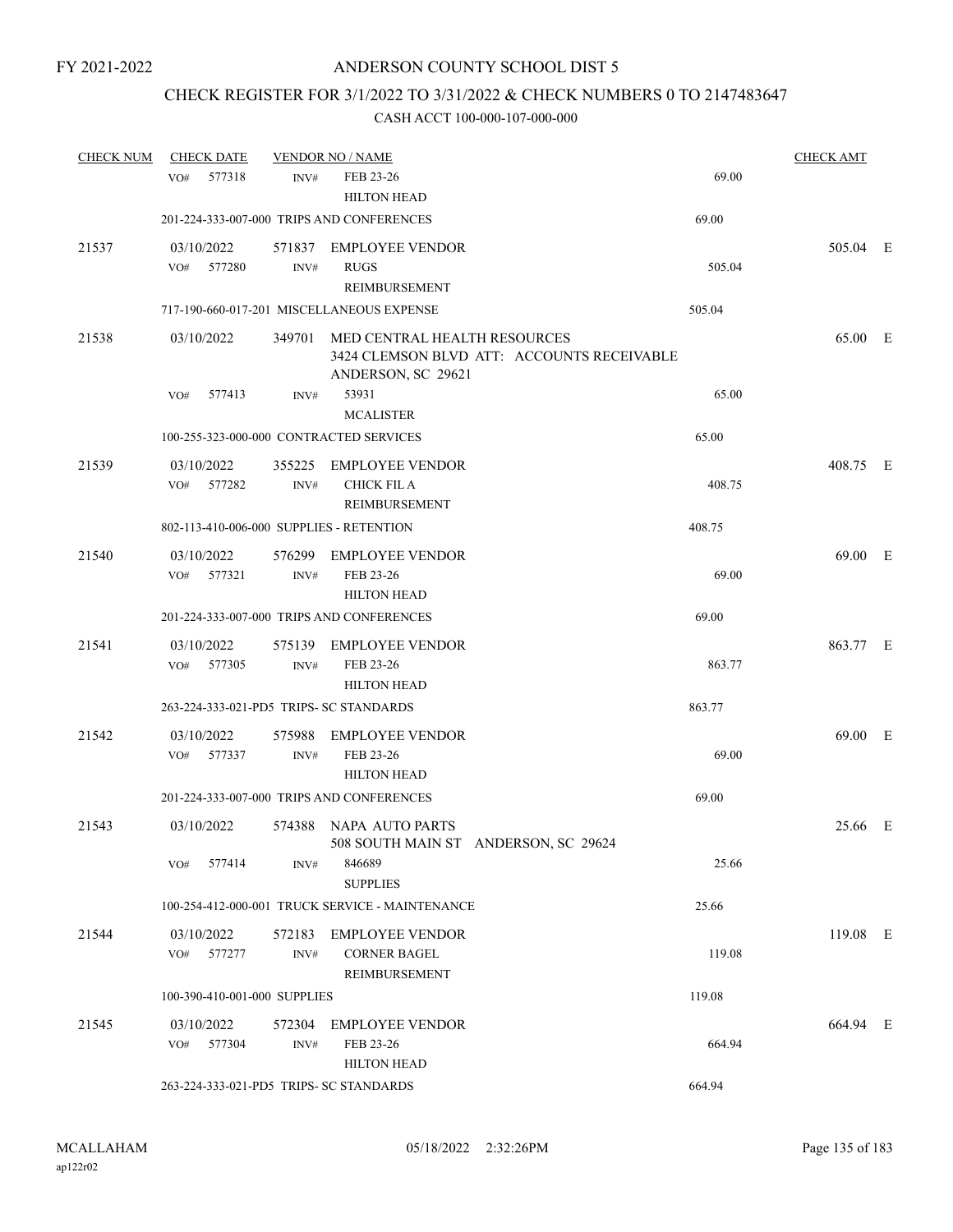# CHECK REGISTER FOR 3/1/2022 TO 3/31/2022 & CHECK NUMBERS 0 TO 2147483647

| <b>CHECK NUM</b> | <b>CHECK DATE</b>                                                  |        | <b>VENDOR NO / NAME</b>                                    |              |                | <b>CHECK AMT</b> |  |
|------------------|--------------------------------------------------------------------|--------|------------------------------------------------------------|--------------|----------------|------------------|--|
| 21546            | 03/10/2022                                                         |        | 389900 OFFICE DEPOT<br>POBOX 1413 CHARLOTTE, NC 28201-1413 |              |                | 406.80 E         |  |
|                  | 577354<br>VO#                                                      | INV#   | 229223106001<br><b>SUPPLIES</b>                            |              | 16.22          |                  |  |
|                  |                                                                    |        | 100-114-410-002-VEN SUPPLY-ADDT'L FOR LOST VENDING         |              | 16.22          |                  |  |
|                  | VO# 577415                                                         | INV#   | 227119526001<br><b>SUPPLIES</b>                            |              | 45.77          |                  |  |
|                  |                                                                    |        | 723-190-660-023-911 MISCELLANEOUS- ADULT ED EXPENSE        |              | 45.77          |                  |  |
|                  | VO#<br>577416                                                      | INV#   | 226999199001<br><b>SUPPLIES</b>                            |              | 337.76         |                  |  |
|                  | 243-182-410-023-000 SUPPLIES & MATERIALS                           |        |                                                            |              | 337.76         |                  |  |
|                  | VO# 577417                                                         | INV#   | 227329387001<br><b>SUPPLIES</b>                            |              | 7.05           |                  |  |
|                  |                                                                    |        | 723-190-660-023-911 MISCELLANEOUS- ADULT ED EXPENSE        |              | 7.05           |                  |  |
| 21547            | 03/10/2022<br>VO# 577294                                           | INV#   | 565357 EMPLOYEE VENDOR<br><b>JAN 25</b><br><b>MILEAGE</b>  |              | 6.16           | $6.16$ E         |  |
|                  | 100-221-332-000-000 TRAVEL                                         |        |                                                            |              | 6.16           |                  |  |
| 21548            | 03/10/2022                                                         |        | 572133 EMPLOYEE VENDOR                                     |              |                | 378.22 E         |  |
|                  | $VO#$ 577303                                                       | INV#   | FEB 23-26<br><b>HILTON HEAD</b>                            |              | 378.22         |                  |  |
|                  | 263-224-333-021-PD5 TRIPS- SC STANDARDS                            |        |                                                            |              | 378.22         |                  |  |
| 21549            | 03/10/2022                                                         |        | 574722 EMPLOYEE VENDOR                                     |              |                | 346.30 E         |  |
|                  | VO# 577393                                                         | INV#   | MARCH 1-6<br><b>NEW YORK</b>                               |              | 346.30         |                  |  |
|                  |                                                                    |        | 100-221-333-000-000 TRIPS AND CONFERENCES                  |              | 346.30         |                  |  |
| 21550            | 03/10/2022<br>VO# 577274                                           | INV#   | 576879 EMPLOYEE VENDOR<br><b>EXPENSES</b>                  |              | 121.08         | 121.08 E         |  |
|                  |                                                                    |        | <b>REIMBURSEMENT</b>                                       |              |                |                  |  |
|                  |                                                                    |        | 329-115-410-031-000 SUPPLIES-STATE EQUIPMENT               |              | 28.85          |                  |  |
|                  | 731-271-660-031-850 FFA EXPENSE<br>731-271-660-031-850 FFA EXPENSE |        |                                                            |              | 50.36<br>41.87 |                  |  |
| 21551            | 03/10/2022                                                         | 574687 | PRIORITY ONE SECURITY<br>PO BOX 36 MAULDIN, SC 29662       |              |                | $1,282.00$ E     |  |
|                  | 577418<br>VO#                                                      | INV#   | 2216996<br><b>MARCH SERVICE</b>                            | 14898<br>PO# | 1,282.00       |                  |  |
|                  | 100-254-323-000-400 CONTRACT SRVS.-HVAC                            |        |                                                            |              | 92.00          |                  |  |
|                  |                                                                    |        | 100-254-323-001-400 CONTR SERV-HVAC/ELECT/PLUMBING         |              | 46.00          |                  |  |
|                  |                                                                    |        | 100-254-323-002-400 CONTR SERV-HVAC/ELECT/PLUMBING         |              | 168.00         |                  |  |
|                  |                                                                    |        | 100-254-323-003-400 CONTR SERV-HVAC/ELECT/PLUMBING         |              | 102.00         |                  |  |
|                  |                                                                    |        | 100-254-323-005-400 CONTR SERV-HVAC/ELECT/PLUMBING         |              | 46.00          |                  |  |
|                  |                                                                    |        | 100-254-323-006-400 CONTR SERV-HVAC/ELECT/PLUMBING         |              | 69.00          |                  |  |
|                  |                                                                    |        | 100-254-323-007-400 CONTR SERV-HVAC/ELECT/PLUMBING         |              | 46.00          |                  |  |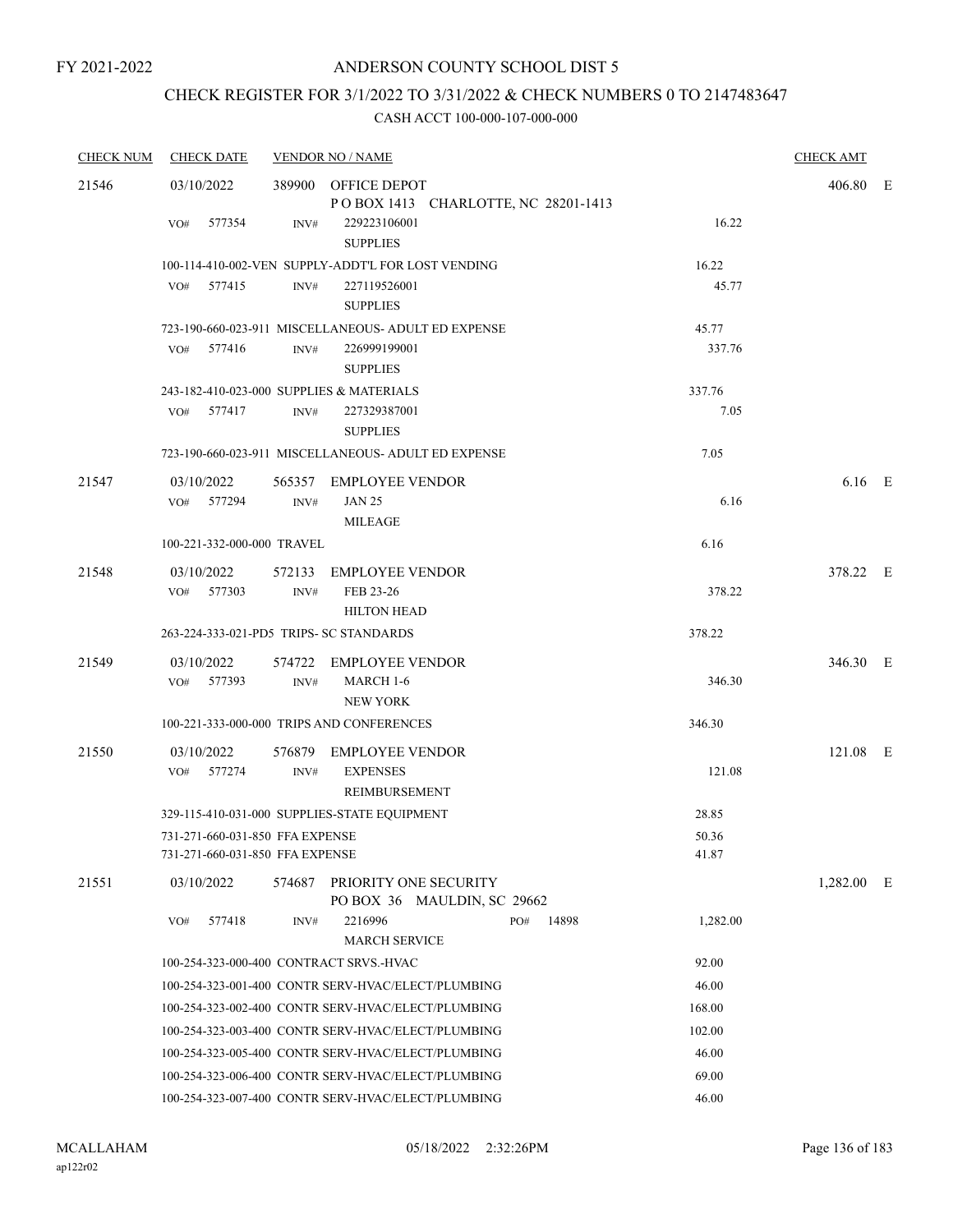### CHECK REGISTER FOR 3/1/2022 TO 3/31/2022 & CHECK NUMBERS 0 TO 2147483647

| <b>CHECK NUM</b> | <b>CHECK DATE</b>                       |                | <b>VENDOR NO / NAME</b>                                                            |          | <b>CHECK AMT</b> |  |
|------------------|-----------------------------------------|----------------|------------------------------------------------------------------------------------|----------|------------------|--|
|                  |                                         |                | 100-254-323-008-400 CONTR SERV-HVAC/ELECT/PLUMBING                                 | 46.00    |                  |  |
|                  |                                         |                | 100-254-323-009-400 CONTR SERV-HVAC/ELECT/PLUMBING                                 | 46.00    |                  |  |
|                  |                                         |                | 100-254-323-010-400 CONTR SERV-HVAC/ELECT/PLUMBING                                 | 46.00    |                  |  |
|                  |                                         |                | 100-254-323-011-400 CONTR SERV-HVAC/ELECT/PLUMBING                                 | 46.00    |                  |  |
|                  |                                         |                | 100-254-323-012-400 CONTR SERV-HVAC/ELECT/PLUMBING                                 | 46.00    |                  |  |
|                  |                                         |                | 100-254-323-013-400 CONTR SERV-HVAC/ELECT/PLUMBING                                 | 46.00    |                  |  |
|                  |                                         |                | 100-254-323-014-400 CONTR SERV-HVAC/ELECT/PLUMBING                                 | 46.00    |                  |  |
|                  |                                         |                | 100-254-323-015-400 CONTR SERV-HVAC/ELECT/PLUMBING                                 | 46.00    |                  |  |
|                  |                                         |                | 100-254-323-016-400 CONTR SERV-HVAC/ELECT/PLUMBING                                 | 46.00    |                  |  |
|                  |                                         |                | 100-254-323-017-400 CONTR SERV-HVAC/ELECT/PLUMBING                                 | 46.00    |                  |  |
|                  |                                         |                | 100-254-323-018-400 CONTR SERV-HVAC/ELECT/PLUMBING                                 | 46.00    |                  |  |
|                  |                                         |                | 100-254-323-019-400 CONTR SERV-HVAC/ELECT/PLUMBING                                 | 46.00    |                  |  |
|                  |                                         |                | 100-254-323-020-400 CONTR SERV-HVAC/ELECT/PLUMBING                                 | 46.00    |                  |  |
|                  |                                         |                | 100-254-323-021-400 CONTR SERV-HVAC/ELECT/PLUMBING                                 | 46.00    |                  |  |
|                  |                                         |                | 100-254-323-023-400 CONTR SERV.-HVAC/ELECT/PLUMBING                                | 69.00    |                  |  |
| 21552            | 03/10/2022<br>577302<br>VO#             | 576689<br>INV# | <b>EMPLOYEE VENDOR</b><br>FEB 23-26<br><b>HILTON HEAD</b>                          | 1,339.88 | 1,339.88 E       |  |
|                  | 263-224-333-005-PD5 TRIPS- SC STANDARDS |                |                                                                                    | 1,339.88 |                  |  |
| 21553            | 03/10/2022                              | 574606         | <b>EMPLOYEE VENDOR</b>                                                             |          | 123.26 E         |  |
|                  | 577272<br>VO#                           | INV#           | PARTY CITY<br>REIMBURSEMENT                                                        | 123.26   |                  |  |
|                  | 802-221-410-000-008 DTLP SUPPLIES       |                |                                                                                    | 123.26   |                  |  |
| 21554            | 03/10/2022                              | 570955         | RIDDELL/ ALL AMERICAN SPORTS                                                       |          | 3,061.61 E       |  |
|                  |                                         |                | PO BOX 71914 CHICAGO, IL 60694-1914                                                |          |                  |  |
|                  | VO#<br>577421                           | INV#           | 951549626<br><b>MCCANTS</b>                                                        | 3,061.61 |                  |  |
|                  | 705-271-660-005-674 FOOTBALL EXPENSE    |                |                                                                                    | 3,061.61 |                  |  |
| 21555            | 03/10/2022                              | 577128         | <b>EMPLOYEE VENDOR</b>                                                             |          | 708.62 E         |  |
|                  | 577301<br>VO#                           | INV#           | FEB 23-26<br><b>HILTON HEAD</b>                                                    | 708.62   |                  |  |
|                  | 263-224-333-006-PD5 TRIPS- SC STANDARDS |                |                                                                                    | 708.62   |                  |  |
| 21556            | 03/10/2022                              |                | 574624 SCHOLASTIC CLASSROOM MAGAZINES<br>PO BOX 3710 JEFFERSON CITY, MO 65102-9733 |          | 890.13 E         |  |
|                  | 577358<br>VO#                           | INV#           | M72256456<br>15834<br>PO#<br>WHITEHALL                                             | 333.80   |                  |  |
|                  | 201-112-410-019-000 SUPPLIES            |                |                                                                                    | 333.80   |                  |  |
|                  | 577359<br>VO#                           | INV#           | M7229829 2<br>15834<br>PO#<br>WHITEHALL                                            | 556.33   |                  |  |
|                  | 201-112-410-019-000 SUPPLIES            |                |                                                                                    | 556.33   |                  |  |
| 21557            | 03/10/2022                              | 570099         | SCHOOL SPECIALTY, LLC<br>PO BOX 825640 PHILADELPHIA, PA 19182-5640                 |          | 795.96 E         |  |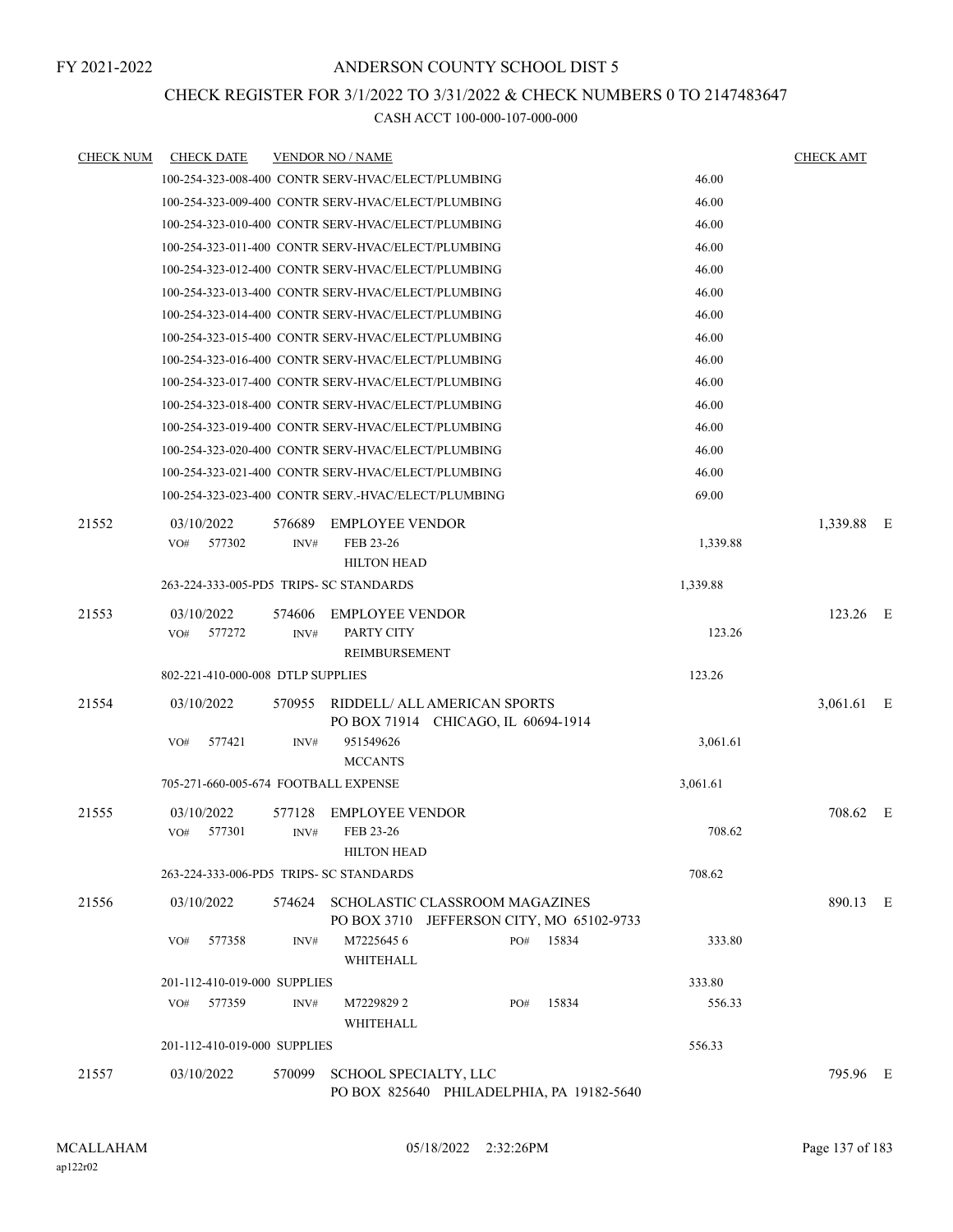### CHECK REGISTER FOR 3/1/2022 TO 3/31/2022 & CHECK NUMBERS 0 TO 2147483647

| <b>CHECK NUM</b> | <b>CHECK DATE</b>                     |      | <b>VENDOR NO / NAME</b>                                                        |     |       |        | <b>CHECK AMT</b> |  |
|------------------|---------------------------------------|------|--------------------------------------------------------------------------------|-----|-------|--------|------------------|--|
|                  | 577360<br>VO#                         | INV# | 208129509270<br><b>SUPPLIES</b>                                                | PO# | 15919 | 717.73 |                  |  |
|                  | 201-112-410-019-000 SUPPLIES          |      |                                                                                |     |       | 717.73 |                  |  |
|                  | 577361<br>VO#                         | INV# | 208129508918<br><b>SUPPLIES</b>                                                |     |       | 78.23  |                  |  |
|                  | 709-271-660-009-228 ART EXPENSE       |      |                                                                                |     |       | 78.23  |                  |  |
| 21558            | 03/10/2022                            |      | 575327 EMPLOYEE VENDOR                                                         |     |       |        | 45.17 E          |  |
|                  | VO# 577384                            | INV# | <b>SUPPLIES</b><br>REIMBURSEMENT                                               |     |       | 45.17  |                  |  |
|                  | 100-114-410-002-SCI SCIENCE MATERIALS |      |                                                                                |     |       | 45.17  |                  |  |
| 21559            | 03/10/2022                            |      | 468850 EMPLOYEE VENDOR                                                         |     |       |        | 13.80 E          |  |
|                  | VO# 577270                            | INV# | <b>WALMART</b><br>REIMBURSEMENT                                                |     |       | 13.80  |                  |  |
|                  |                                       |      | 714-271-660-014-201 MISCELLANEOUS EXPENSE                                      |     |       | 13.80  |                  |  |
| 21560            | 03/10/2022                            |      | 570059 SHARP BUSINESS SYSTEMS<br>DEPT 1216 PO BOX 121216 DALLAS, TX 75312-1216 |     |       |        | 934.99 E         |  |
|                  | VO#<br>577362                         | INV# | 9003694161<br><b>COPIES</b>                                                    |     |       | 435.82 |                  |  |
|                  | 329-115-690-031-000 OTHER OBJECTS-WBL |      |                                                                                |     |       | 435.82 |                  |  |
|                  | VO# 577363                            | INV# | 9003705846<br><b>COPIES</b>                                                    |     |       | 200.20 |                  |  |
|                  | 201-112-490-011-000 COPIER COST       |      |                                                                                |     |       | 200.20 |                  |  |
|                  | VO# 577364                            | INV# | 9003688964<br><b>COPIES</b>                                                    |     |       | 41.79  |                  |  |
|                  | 329-115-690-031-000 OTHER OBJECTS-WBL |      |                                                                                |     |       | 41.79  |                  |  |
|                  | VO# 577365                            | INV# | 9003688973<br><b>COPIES</b>                                                    |     |       | 0.41   |                  |  |
|                  | 329-115-690-031-000 OTHER OBJECTS-WBL |      |                                                                                |     |       | 0.41   |                  |  |
|                  | VO# 577422                            | INV# | 9003696788<br><b>COPIES</b>                                                    |     |       | 86.41  |                  |  |
|                  |                                       |      | 100-113-410-005-VEN SUPPLY-ADDT'L FOR LOST VENDING                             |     |       | 86.41  |                  |  |
|                  | VO# 577423 INV#                       |      | 9003705929<br><b>COPIES</b>                                                    |     |       | 14.17  |                  |  |
|                  | 705-271-660-005-562 COPIERS EXPENSE   |      |                                                                                |     |       | 14.17  |                  |  |
|                  | 577424<br>VO#                         | INV# | 9003705927<br><b>COPIES</b>                                                    |     |       | 7.08   |                  |  |
|                  | 717-190-660-017-362 COPIER EXPENSE    |      |                                                                                |     |       | 7.08   |                  |  |
|                  | 577425<br>VO#                         | INV# | 9003700486<br><b>COPIES</b>                                                    |     |       | 134.94 |                  |  |
|                  | 717-190-660-017-362 COPIER EXPENSE    |      |                                                                                |     |       | 134.94 |                  |  |
|                  | 577426<br>VO#                         | INV# | 9003705817<br><b>COPIES</b>                                                    |     |       | 14.17  |                  |  |
|                  | 723-190-660-023-913 COPIER EXPENSE    |      |                                                                                |     |       | 14.17  |                  |  |
| 21561            | 03/10/2022                            |      | 577214 EMPLOYEE VENDOR                                                         |     |       |        | 1,086.86 E       |  |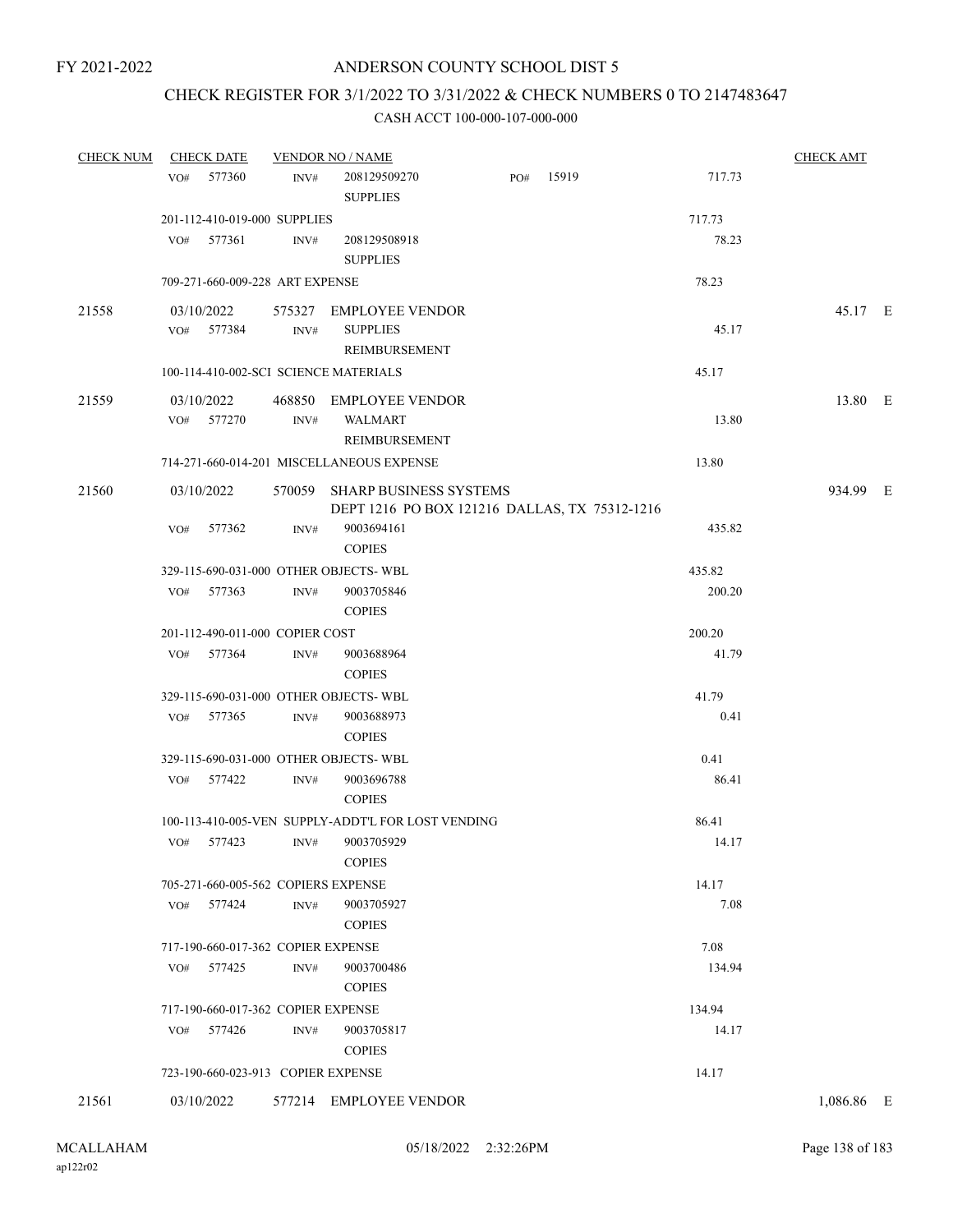# CHECK REGISTER FOR 3/1/2022 TO 3/31/2022 & CHECK NUMBERS 0 TO 2147483647

| <b>CHECK NUM</b> | <b>CHECK DATE</b>                       |                | <b>VENDOR NO / NAME</b>                                                                        |                 | <b>CHECK AMT</b> |  |
|------------------|-----------------------------------------|----------------|------------------------------------------------------------------------------------------------|-----------------|------------------|--|
|                  | 577343<br>VO#                           | INV#           | FEB 23-26<br><b>HILTON HEAD</b>                                                                | 1,086.86        |                  |  |
|                  |                                         |                | 201-224-333-016-000 TRIPS AND CONFERENCES                                                      | 1,086.86        |                  |  |
| 21562            | 03/10/2022                              | 472700         | SHERWIN WILLIAMS<br>613 NORTH MURRAY AVENUE ATT: ACCOUNTS<br>RECEIVABLE ANDERSON, SC 29625     |                 | 142.37 E         |  |
|                  | 577427<br>VO#                           | INV#           | 4382-8<br><b>SUPPLIES</b>                                                                      | 142.37          |                  |  |
|                  |                                         |                | 100-254-410-013-001 SUPPLIES - MAINTENANCE                                                     | 142.37          |                  |  |
| 21563            | 03/10/2022<br>577311<br>VO#             | 574928<br>INV# | EMPLOYEE VENDOR<br><b>FEB 25</b><br><b>NEWBERRY</b>                                            | 77.76           | 77.76 E          |  |
|                  |                                         |                | 802-264-333-000-000 TRAVEL - RECRUITMENT FAIRS                                                 | 77.76           |                  |  |
| 21564            | 03/10/2022<br>VO#<br>577339             | 576394<br>INV# | <b>EMPLOYEE VENDOR</b><br>FEB 23-26<br><b>HILTON HEAD</b>                                      | 69.00           | 69.00 E          |  |
|                  |                                         |                | 201-224-333-007-000 TRIPS AND CONFERENCES                                                      | 69.00           |                  |  |
| 21565            | 03/10/2022<br>VO#<br>577300             | 571751<br>INV# | <b>EMPLOYEE VENDOR</b><br>FEB 23-26<br><b>HILTON HEAD</b>                                      | 310.56          | 310.56 E         |  |
|                  |                                         |                | 100-222-333-000-MDA MEDIA SPECIALIST TRAVEL                                                    | 310.56          |                  |  |
| 21566            | 03/10/2022<br>VO# 577306                | 489480<br>INV# | EMPLOYEE VENDOR<br>FEB 23-26<br><b>HILTON HEAD</b>                                             | 887.29          | 887.29 E         |  |
|                  | 263-224-333-006-PD5 TRIPS- SC STANDARDS |                |                                                                                                | 887.29          |                  |  |
| 21567            | 03/10/2022                              | 508675         | TRI-COUNTY BATTERY SALES<br>1413 WHITEHALL ROAD ATT: ACCOUNTS<br>RECEIVABLE ANDERSON, SC 29625 |                 | 314.56 E         |  |
|                  | 577370<br>VO#                           | INV#           | 74038<br><b>SUPPLIES</b>                                                                       | 314.56          |                  |  |
|                  |                                         |                | 100-254-410-005-001 SUPPLIES - MAINTENANCE                                                     | 314.56          |                  |  |
| 21568            | 03/10/2022                              | 569789         | UNIFIRST CORPORATION<br>PO BOX 650481 DALLAS, TX 75265-0481                                    |                 | 799.92 E         |  |
|                  | 577372<br>VO#                           | INV#           | FEB 2022<br>PO#<br><b>MOP SERVICE</b>                                                          | 14870<br>799.92 |                  |  |
|                  |                                         |                | 100-254-410-000-001 MAINT. SUPPLIES-STRUCTURES                                                 | 0.00            |                  |  |
|                  |                                         |                | 100-254-410-001-001 SUPPLIES - MAINTENANCE                                                     | 23.64           |                  |  |
|                  |                                         |                | 100-254-410-002-001 SUPPLIES - MAINTENANCE                                                     | 57.95           |                  |  |
|                  |                                         |                | 100-254-410-003-001 SUPPLIES - MAINTENANCE                                                     | 63.75           |                  |  |
|                  |                                         |                | 100-254-410-005-001 SUPPLIES - MAINTENANCE                                                     | 24.28           |                  |  |
|                  |                                         |                | 100-254-410-006-001 SUPPLIES - MAINTENANCE                                                     | 60.18           |                  |  |
|                  |                                         |                | 100-254-410-007-001 SUPPLIES - MAINTENANCE                                                     | 28.68           |                  |  |
|                  |                                         |                | 100-254-410-008-001 SUPPLIES - MAINTENANCE                                                     | 44.78           |                  |  |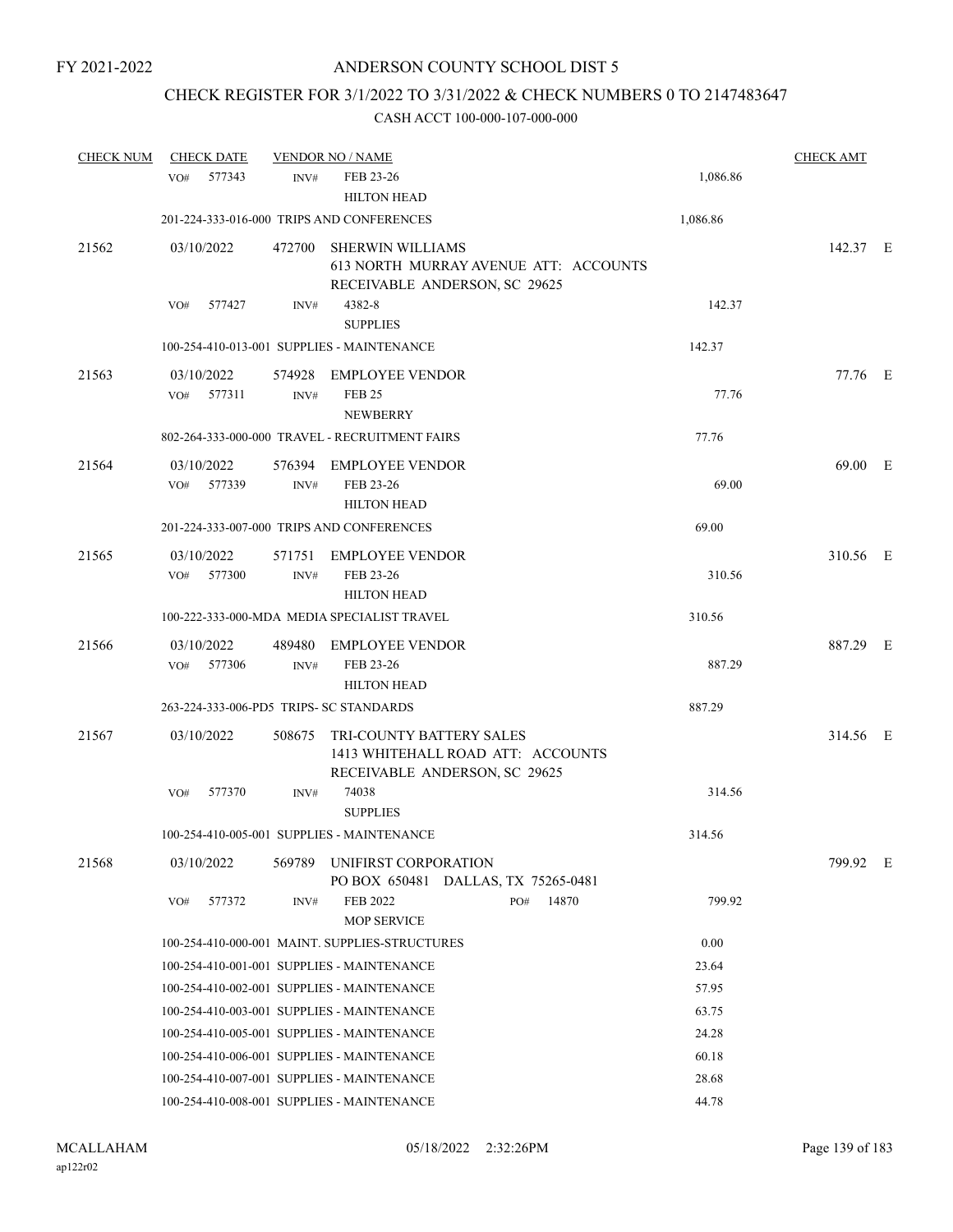### CHECK REGISTER FOR 3/1/2022 TO 3/31/2022 & CHECK NUMBERS 0 TO 2147483647

| <b>CHECK NUM</b> | <b>CHECK DATE</b>                          |        | <b>VENDOR NO / NAME</b>                                                                         |          | <b>CHECK AMT</b> |     |
|------------------|--------------------------------------------|--------|-------------------------------------------------------------------------------------------------|----------|------------------|-----|
|                  |                                            |        | 100-254-410-009-001 SUPPLIES - MAINTENANCE                                                      | 34.46    |                  |     |
|                  |                                            |        | 100-254-410-010-001 SUPPLIES - MAINTENANCE                                                      | 21.03    |                  |     |
|                  |                                            |        | 100-254-410-011-001 SUPPLIES - MAINTENANCE                                                      | 25.40    |                  |     |
|                  |                                            |        | 100-254-410-012-001 SUPPLIES - MAINTENANCE                                                      | 21.37    |                  |     |
|                  |                                            |        | 100-254-410-013-001 SUPPLIES - MAINTENANCE                                                      | 10.75    |                  |     |
|                  | 100-254-410-014-001 SUPPLIES - MAINTENANCE |        |                                                                                                 | 31.37    |                  |     |
|                  |                                            |        | 100-254-410-015-001 SUPPLIES - MAINTENANCE                                                      | 28.98    |                  |     |
|                  |                                            |        | 100-254-410-016-001 SUPPLIES - MAINTENANCE                                                      | 26.21    |                  |     |
|                  | 100-254-410-017-001 SUPPLIES - MANTENANCE  |        |                                                                                                 | 58.59    |                  |     |
|                  |                                            |        | 100-254-410-018-001 SUPPLIES - MAINTENANCE                                                      | 32.24    |                  |     |
|                  |                                            |        | 100-254-410-019-001 SUPPLIES - MAINTENANCE                                                      | 40.81    |                  |     |
|                  |                                            |        | 100-254-410-020-001 SUPPLIES - MAINTENANCE                                                      | 37.08    |                  |     |
|                  |                                            |        | 100-254-410-021-001 SUPPLIES - MAINTENANCE                                                      | 55.06    |                  |     |
|                  | 100-254-410-023-001 SUPPLIES-MAINTENANCE   |        |                                                                                                 | 20.14    |                  |     |
|                  |                                            |        | 131-254-410-031-001 SUPPLIES - MAINTENANCE                                                      | 53.17    |                  |     |
| 21569            | 03/10/2022                                 | 519795 | <b>EMPLOYEE VENDOR</b>                                                                          |          | 185.86 E         |     |
|                  | 577271<br>VO#                              | INV#   | <b>RECEPTION</b>                                                                                | 185.86   |                  |     |
|                  |                                            |        | REIMBURSEMENT                                                                                   |          |                  |     |
|                  |                                            |        | 717-190-660-017-201 MISCELLANEOUS EXPENSE                                                       | 185.86   |                  |     |
| 21570            | 03/10/2022                                 | 529000 | WEST ANDERSON WATER COMPANY<br>504 HWY 187 SOUTH ATT: ACCOUNTS RECEIVABLE<br>ANDERSON, SC 29626 |          | 4,870.10         | – E |
|                  | 577374<br>VO#                              | INV#   | 5438<br><b>UTILITIES</b>                                                                        | 2,574.60 |                  |     |
|                  |                                            |        | 100-254-470-010-000 ENERGY-ELECTRICITY & WATER                                                  | 2,574.60 |                  |     |
|                  | 577375<br>VO#                              | INV#   | 6473                                                                                            | 2,295.50 |                  |     |
|                  |                                            |        | <b>UTILITIES</b>                                                                                |          |                  |     |
|                  |                                            |        | 100-254-470-008-000 ENERGY-ELECTRICITY & WATER                                                  | 2,295.50 |                  |     |
| 21571            | 03/10/2022                                 | 574781 | <b>EMPLOYEE VENDOR</b>                                                                          |          | 91.54 E          |     |
|                  | 577387<br>VO#                              | INV#   | <b>SAMS</b><br>REIMBURSEMENT                                                                    | 91.54    |                  |     |
|                  | 100-221-410-000-TST SUPPLIES-TESTING       |        |                                                                                                 | 91.54    |                  |     |
|                  |                                            |        |                                                                                                 |          |                  |     |
| 21572            | 03/10/2022                                 |        | 532300 WHITE JONES ACE HARDWARE<br>PO BOX 13012 ATT: ACCOUNTS RECEIVABLE<br>ANDERSON, SC 29624  |          | 130.49 E         |     |
|                  | VO# 577373                                 | INV#   | 413045<br><b>SUPPLIES</b>                                                                       | 43.41    |                  |     |
|                  | 100-254-410-000-000 CUSTODIAL SUPPLIES     |        |                                                                                                 | 43.41    |                  |     |
|                  | 577431<br>VO#                              | INV#   | 903672                                                                                          | 33.03    |                  |     |
|                  |                                            |        | <b>SUPPLIES</b>                                                                                 |          |                  |     |
|                  |                                            |        | 100-254-410-000-001 MAINT. SUPPLIES-STRUCTURES                                                  | 33.03    |                  |     |
|                  | 577432<br>VO#                              | INV#   | 903764<br><b>SUPPLIES</b>                                                                       | 4.42     |                  |     |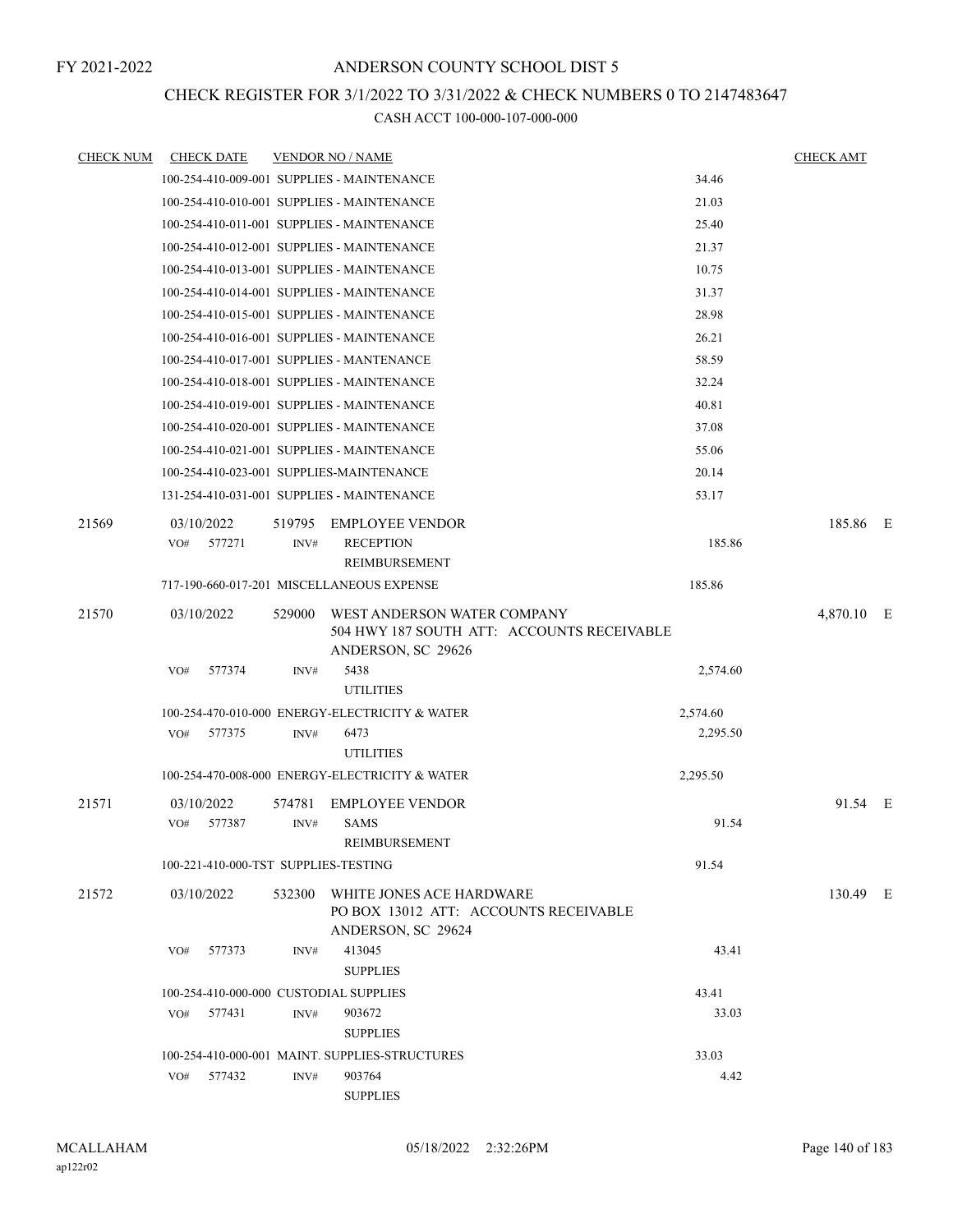## CHECK REGISTER FOR 3/1/2022 TO 3/31/2022 & CHECK NUMBERS 0 TO 2147483647

| <b>CHECK NUM</b> | <b>CHECK DATE</b>                                                              |        | <b>VENDOR NO / NAME</b>                                                                                        |                  | <b>CHECK AMT</b> |  |
|------------------|--------------------------------------------------------------------------------|--------|----------------------------------------------------------------------------------------------------------------|------------------|------------------|--|
|                  | 100-254-410-002-001 SUPPLIES - MAINTENANCE                                     |        |                                                                                                                | 4.42             |                  |  |
|                  | VO#<br>577433                                                                  | INV#   | 903836<br><b>SUPPLIES</b>                                                                                      | 49.63            |                  |  |
|                  | 100-254-410-015-001 SUPPLIES - MAINTENANCE                                     |        |                                                                                                                | 49.63            |                  |  |
| 21573            | 03/10/2022                                                                     | 574535 | <b>EMPLOYEE VENDOR</b>                                                                                         |                  | 79.92 E          |  |
|                  | 577391<br>VO#                                                                  | INV#   | DEC-FEB                                                                                                        | 79.92            |                  |  |
|                  |                                                                                |        | <b>MILEAGE</b>                                                                                                 |                  |                  |  |
|                  | 100-221-332-000-000 TRAVEL                                                     |        |                                                                                                                | 79.92            |                  |  |
|                  |                                                                                |        |                                                                                                                |                  |                  |  |
| 21574            | 03/15/2022                                                                     | 573966 | ALCO SOAP AND SUPPLY<br>PO BOX 1086 MOORESVILLE, NC 28115                                                      |                  | 5,318.03 E       |  |
|                  | VO#<br>577458                                                                  | INV#   | <b>FEB &amp; MARCH</b>                                                                                         | 5,318.03         |                  |  |
|                  |                                                                                |        | <b>SUPPLIES</b>                                                                                                |                  |                  |  |
|                  | 600-256-410-003-CHE CHEMICAL SUPPLIES                                          |        |                                                                                                                | 501.49           |                  |  |
|                  | 600-256-410-003-CHE CHEMICAL SUPPLIES                                          |        |                                                                                                                | 403.00           |                  |  |
|                  | 600-256-410-005-CHE CHEMICAL SUPPLIES                                          |        |                                                                                                                | 236.78           |                  |  |
|                  | 600-256-410-005-CHE CHEMICAL SUPPLIES                                          |        |                                                                                                                | 205.90           |                  |  |
|                  | 600-256-410-007-CHE CHEMICAL SUPPLIES                                          |        |                                                                                                                | 236.34           |                  |  |
|                  | 600-256-410-007-CHE CHEMICAL SUPPLIES                                          |        |                                                                                                                | 128.29           |                  |  |
|                  | 600-256-410-008-CHE CHEMICAL SUPPLIES                                          |        |                                                                                                                | 140.72           |                  |  |
|                  | 600-256-410-008-CHE CHEMICAL SUPPLIES                                          |        |                                                                                                                | 165.82           |                  |  |
|                  | 600-256-410-010-CHE CHEMICAL SUPPLIES                                          |        |                                                                                                                | 431.64           |                  |  |
|                  | 600-256-410-010-CHE CHEMICAL SUPPLIES                                          |        |                                                                                                                | 362.45           |                  |  |
|                  | 600-256-410-011-CHE CHEMICAL SUPPLIES<br>600-256-410-011-CHE CHEMICAL SUPPLIES |        |                                                                                                                | 213.71<br>140.72 |                  |  |
|                  |                                                                                |        |                                                                                                                |                  |                  |  |
|                  | 600-256-410-012-CHE CHEMICAL SUPPLIES<br>600-256-410-012-CHE CHEMICAL SUPPLIES |        |                                                                                                                | 164.43<br>197.29 |                  |  |
|                  | 600-256-410-014-CHE CHEMICAL SUPPLIES                                          |        |                                                                                                                | 229.97           |                  |  |
|                  | 600-256-410-014-CHE CHEMICAL SUPPLIES                                          |        |                                                                                                                | 165.82           |                  |  |
|                  | 600-256-410-017-CHE CHEMICAL SUPPLIES                                          |        |                                                                                                                | 263.67           |                  |  |
|                  | 600-256-410-017-CHE CHEMICAL SUPPLIES                                          |        |                                                                                                                | 229.97           |                  |  |
|                  | 600-256-410-018-CHE CHEMICAL SUPPLIES                                          |        |                                                                                                                | 143.15           |                  |  |
|                  | 600-256-410-018-CHE CHEMICAL SUPPLIES                                          |        |                                                                                                                | 64.15            |                  |  |
|                  | 600-256-410-021-CHE CHEMICAL SUPPLIES                                          |        |                                                                                                                | 194.87           |                  |  |
|                  | 600-256-410-021-CHE CHEMICAL SUPPLIES                                          |        |                                                                                                                | 263.67           |                  |  |
|                  | 631-256-410-031-CHE CHEMICAL SUPPLIES                                          |        |                                                                                                                | 117.09           |                  |  |
|                  | 631-256-410-031-CHE CHEMICAL SUPPLIES                                          |        |                                                                                                                | 117.09           |                  |  |
| 21575            | 03/15/2022                                                                     | 566562 | ANDERSON OUTDOOR POWER EQUIPMENT<br>110 MIRACLE MILE DRIVE ATT: ACCOUNTS<br>RECEIVABLE ANDERSON, SC 29621      |                  | 330.68 E         |  |
|                  | 577459<br>VO#                                                                  | INV#   | 46261                                                                                                          | 330.68           |                  |  |
|                  |                                                                                |        | <b>REPAIR PARTS</b>                                                                                            |                  |                  |  |
|                  |                                                                                |        | 100-254-410-000-001 MAINT. SUPPLIES-STRUCTURES                                                                 | 330.68           |                  |  |
| 21576            | 03/15/2022                                                                     |        | 114225 ANDERSON RESTAURANT EQUIPMENT<br>112 EAST MAULDIN STREET ATT: ACCOUNTS<br>RECEIVABLE ANDERSON, SC 29621 |                  | 287.13 E         |  |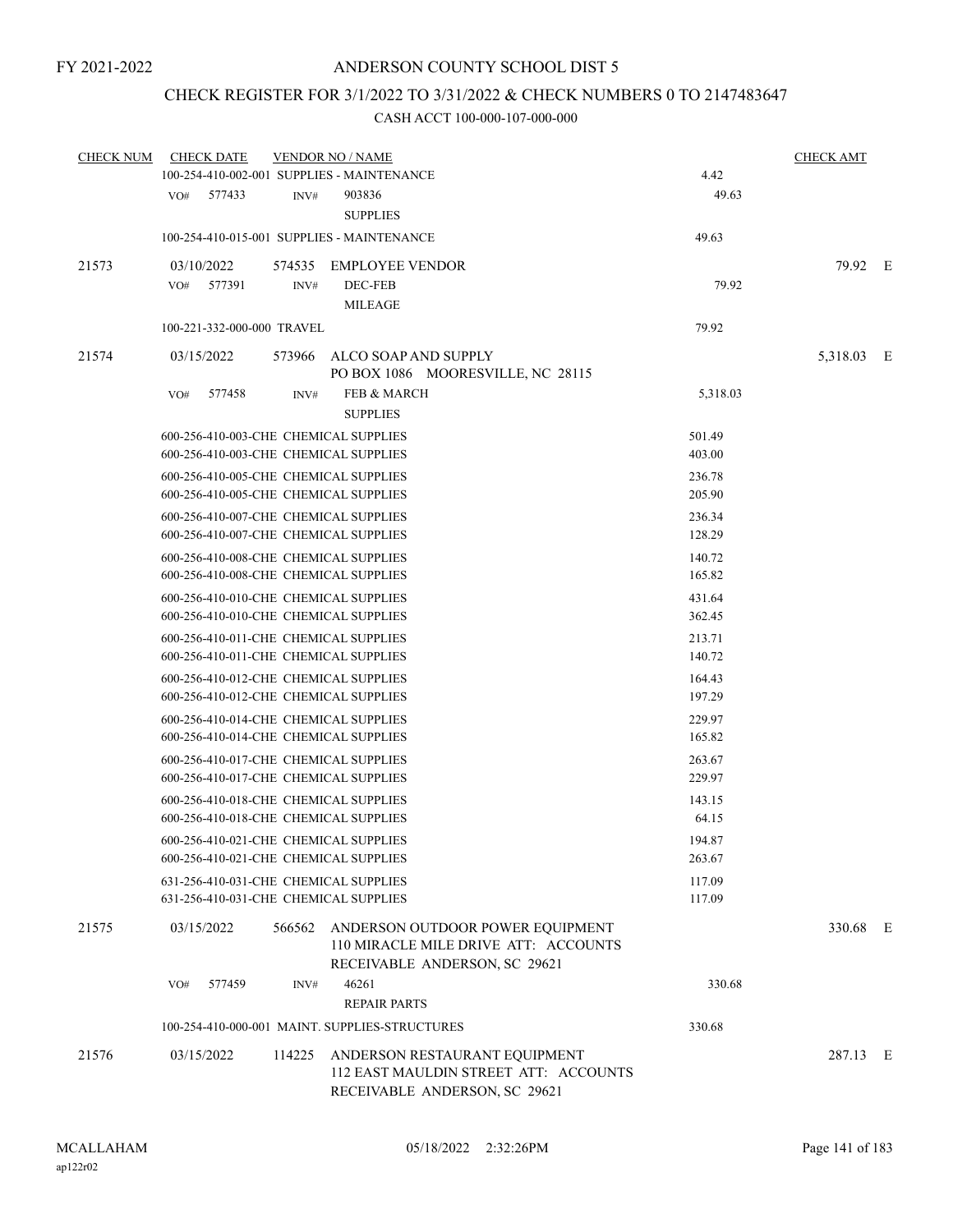# CHECK REGISTER FOR 3/1/2022 TO 3/31/2022 & CHECK NUMBERS 0 TO 2147483647

| <b>CHECK NUM</b> |     | <b>CHECK DATE</b> |                              | <b>VENDOR NO / NAME</b>                        |     |       |          | <b>CHECK AMT</b> |  |
|------------------|-----|-------------------|------------------------------|------------------------------------------------|-----|-------|----------|------------------|--|
|                  | VO# | 577460            | INV#                         | 125588                                         |     |       | 287.13   |                  |  |
|                  |     |                   |                              | <b>SUPPLIES</b>                                |     |       |          |                  |  |
|                  |     |                   | 600-256-410-000-000 SUPPLIES |                                                |     |       | 287.13   |                  |  |
| 21577            |     | 03/15/2022        |                              | 564176 BSN SPORTS, LLC                         |     |       |          | 2,385.48 E       |  |
|                  |     |                   |                              | PO BOX 841393 DALLAS, TX 75284-1393            |     |       |          |                  |  |
|                  | VO# | 577461            | INV#                         | 916275425                                      |     |       | 23.73    |                  |  |
|                  |     |                   |                              | <b>WESTSIDE TENNIS</b>                         |     |       |          |                  |  |
|                  |     |                   | 100-271-410-003-000 SUPPLIES |                                                |     |       | 23.73    |                  |  |
|                  | VO# | 577462            | INV#                         | 915714921                                      |     |       | 907.44   |                  |  |
|                  |     |                   |                              | <b>WESTSIDE GOLF</b>                           |     |       |          |                  |  |
|                  |     |                   | 100-271-410-003-000 SUPPLIES |                                                |     |       | 907.44   |                  |  |
|                  | VO# | 577463            | INV#                         | 916073479                                      |     |       | 1,454.31 |                  |  |
|                  |     |                   |                              | <b>WESTSIDE GOLF</b>                           |     |       |          |                  |  |
|                  |     |                   | 100-271-410-003-000 SUPPLIES |                                                |     |       | 1,454.31 |                  |  |
| 21578            |     | 03/15/2022        | 572665                       | <b>EMPLOYEE VENDOR</b>                         |     |       |          | 89.39 E          |  |
|                  |     | VO# 577442        | INV#                         | <b>INGLES</b>                                  |     |       | 89.39    |                  |  |
|                  |     |                   |                              | <b>REIMBURSEMENT</b>                           |     |       |          |                  |  |
|                  |     |                   |                              | 802-112-410-019-000 SUPPLIES - RETENTION       |     |       | 89.39    |                  |  |
| 21579            |     | 03/15/2022        |                              | 576841 EMPLOYEE VENDOR                         |     |       |          | 660.90 E         |  |
|                  | VO# | 577559            | INV#                         | FEB 16-19                                      |     |       | 660.90   |                  |  |
|                  |     |                   |                              | <b>HILTON HEAD</b>                             |     |       |          |                  |  |
|                  |     |                   |                              | 100-221-333-000-MHC TRIPS AND CONFERENCES      |     |       | 660.90   |                  |  |
| 21580            |     | 03/15/2022        |                              | 569307 CAROLINA PCO SUPPLY CO. INC             |     |       |          | 1,124.57 E       |  |
|                  |     |                   |                              | POBOX 3517 ATT: ACCOUNTS RECEIVABLE CAYCE,     |     |       |          |                  |  |
|                  |     |                   |                              | SC 29171                                       |     |       |          |                  |  |
|                  | VO# | 577464            | INV#                         | 152214                                         |     |       | 1,124.57 |                  |  |
|                  |     |                   |                              | <b>SUPPLIES</b>                                |     |       |          |                  |  |
|                  |     |                   |                              | 100-254-410-000-000 CUSTODIAL SUPPLIES         |     |       | 1,124.57 |                  |  |
| 21581            |     | 03/15/2022        | 572787                       | CC&I SERVICES LLC                              |     |       |          | 2,308.00 E       |  |
|                  |     |                   |                              | 4795 S CHURCH ST EXT SUITE 2 ROEBUCK, SC 29376 |     |       |          |                  |  |
|                  | VO# | 577465            | INV#                         | 7700                                           | PO# | 14494 | 2,308.00 |                  |  |
|                  |     |                   |                              | DISTRICT OFFICE                                |     |       |          |                  |  |
|                  |     |                   |                              | 515-253-520-000-HQ1 DOWNTOWN PROJECT BLDG 1    |     |       | 2,308.00 |                  |  |
| 21582            |     | 03/15/2022        |                              | 569871 FOLLETT SCHOOL SOLUTIONS, INC           |     |       |          | 132.57 E         |  |
|                  |     |                   |                              | 91826 COLLECTION CENTER DRIVE ATT: ACCOUNTS    |     |       |          |                  |  |
|                  |     |                   |                              | RECEIVABLE CHICAGO, IL 60693-0918              |     |       |          |                  |  |
|                  | VO# | 577475            | INV#                         | 429702                                         |     |       | 132.57   |                  |  |
|                  |     |                   |                              | CONCORD                                        |     |       |          |                  |  |
|                  |     |                   | 100-222-410-009-000 SUPPLIES |                                                |     |       | 132.57   |                  |  |
| 21583            |     | 03/15/2022        | 237555                       | <b>FORMS &amp; SUPPLY</b>                      |     |       |          | 301.69 E         |  |
|                  |     |                   |                              | POBOX 563953 ATT: ACCOUNTS RECEIVABLE          |     |       |          |                  |  |
|                  |     |                   |                              | CHARLOTTE, NC 28256                            |     |       |          |                  |  |
|                  | VO# | 577476            | INV#                         | 6057314                                        |     |       | 62.17    |                  |  |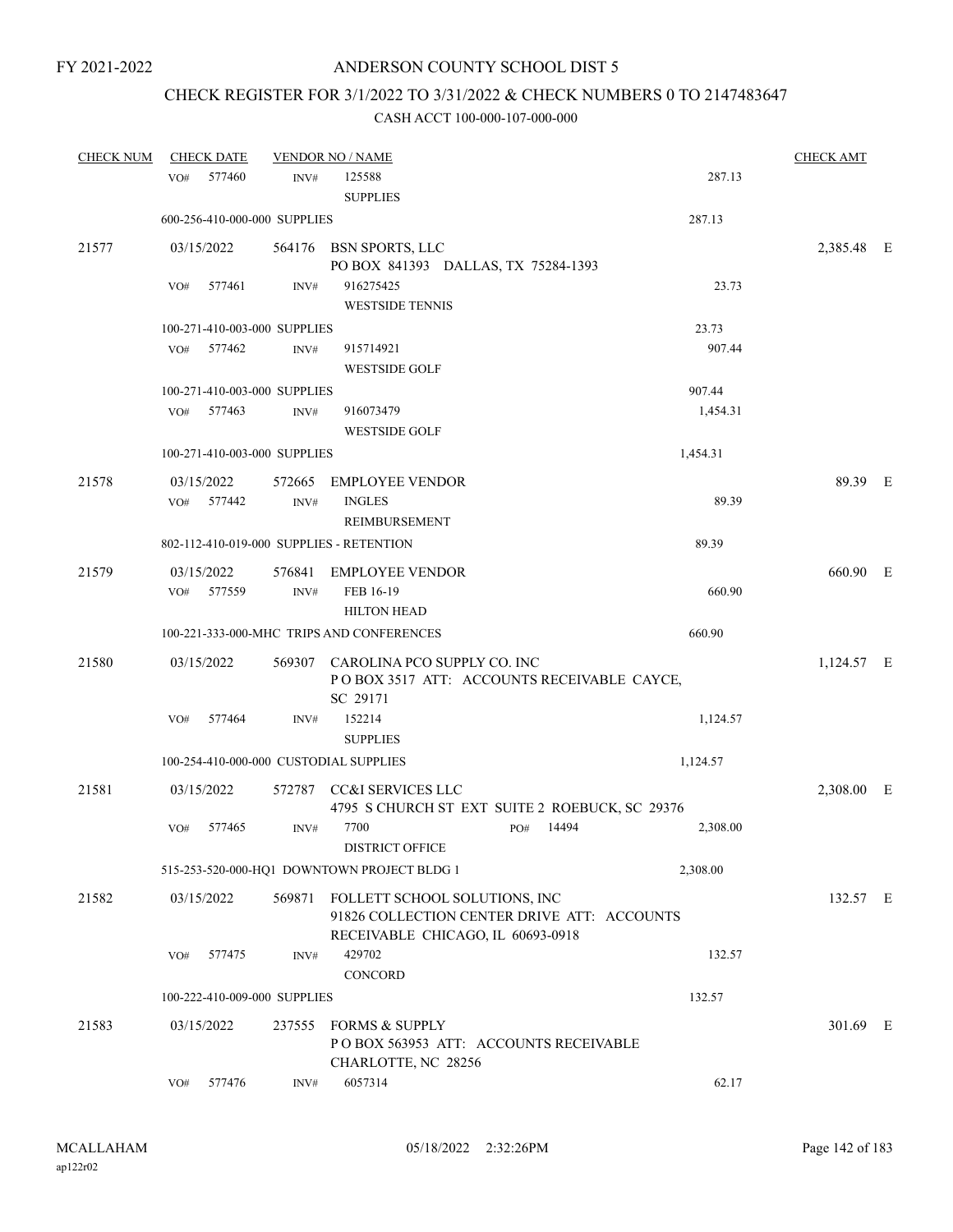FY 2021-2022

# ANDERSON COUNTY SCHOOL DIST 5

## CHECK REGISTER FOR 3/1/2022 TO 3/31/2022 & CHECK NUMBERS 0 TO 2147483647

| <b>CHECK NUM</b> | <b>CHECK DATE</b>                    |        | <b>VENDOR NO / NAME</b>                                        |          | <b>CHECK AMT</b> |  |
|------------------|--------------------------------------|--------|----------------------------------------------------------------|----------|------------------|--|
|                  |                                      |        | <b>CONCORD</b>                                                 |          |                  |  |
|                  | 100-213-410-009-000 SUPPLIES         |        |                                                                | 62.17    |                  |  |
|                  | VO# 577477                           | INV#   | 6058951                                                        | 108.61   |                  |  |
|                  |                                      |        | <b>SUPPLIES</b>                                                |          |                  |  |
|                  | 100-252-410-000-000 SUPPLIES         |        |                                                                | 108.61   |                  |  |
|                  | VO# 577478                           | INV#   | 6056850                                                        | 130.91   |                  |  |
|                  |                                      |        | <b>CONCORD</b>                                                 |          |                  |  |
|                  | 100-213-410-009-000 SUPPLIES         |        |                                                                | 130.91   |                  |  |
| 21584            | 03/15/2022                           |        | 570843 GATEWAY SUPPLY CO<br>1312 HAMRICK ST COLUMBIA, SC 29201 |          | 1,103.48 E       |  |
|                  | VO#<br>577479                        | INV#   | S5442005                                                       | 204.58   |                  |  |
|                  |                                      |        | <b>SUPPLIES</b>                                                |          |                  |  |
|                  |                                      |        | 100-254-410-000-001 MAINT. SUPPLIES-STRUCTURES                 | 22.53    |                  |  |
|                  |                                      |        | 100-254-410-015-001 SUPPLIES - MAINTENANCE                     | 7.36     |                  |  |
|                  |                                      |        | 100-254-410-019-001 SUPPLIES - MAINTENANCE                     | 150.71   |                  |  |
|                  |                                      |        | 100-254-410-020-001 SUPPLIES - MAINTENANCE                     | 23.98    |                  |  |
|                  | VO# 577480                           | INV#   | S5427933                                                       | 338.59   |                  |  |
|                  |                                      |        | <b>SUPPLIES</b>                                                |          |                  |  |
|                  |                                      |        | 100-254-410-002-001 SUPPLIES - MAINTENANCE                     | 169.30   |                  |  |
|                  |                                      |        | 100-254-410-003-001 SUPPLIES - MAINTENANCE                     | 169.29   |                  |  |
|                  | VO# 577481                           | INV#   | S5443241                                                       | 55.85    |                  |  |
|                  |                                      |        | <b>SUPPLIES</b>                                                |          |                  |  |
|                  |                                      |        | 100-254-410-000-001 MAINT. SUPPLIES-STRUCTURES                 | 55.85    |                  |  |
|                  | VO# 577482                           | INV#   | S5449591                                                       | 143.87   |                  |  |
|                  |                                      |        | <b>SUPPLIES</b>                                                |          |                  |  |
|                  |                                      |        | 100-254-410-020-001 SUPPLIES - MAINTENANCE                     | 143.87   |                  |  |
|                  | VO# 577483                           | INV#   | S5434205                                                       | 170.13   |                  |  |
|                  |                                      |        | <b>SUPPLIES</b>                                                |          |                  |  |
|                  |                                      |        | 100-254-410-006-001 SUPPLIES - MAINTENANCE                     | 170.13   |                  |  |
|                  | VO# 577484                           | INV#   | S5434363                                                       | 190.46   |                  |  |
|                  |                                      |        | <b>SUPPLIES</b>                                                |          |                  |  |
|                  |                                      |        | 100-254-410-006-001 SUPPLIES - MAINTENANCE                     | 190.46   |                  |  |
| 21585            | 03/15/2022                           |        | 252650 GRAINGER<br>DEPT 867098550 ATT: ACCOUNTS RECEIVABLE     |          | 1,298.19 E       |  |
|                  | 577485<br>VO#                        | INV#   | PALATINE, IL 60038-0001<br>9225486365                          | 1,298.19 |                  |  |
|                  |                                      |        | <b>REPAIR PARTS</b>                                            |          |                  |  |
|                  |                                      |        | 100-254-410-006-001 SUPPLIES - MAINTENANCE                     | 1,298.19 |                  |  |
|                  |                                      |        |                                                                |          |                  |  |
| 21586            | 03/15/2022                           | 565738 | <b>EMPLOYEE VENDOR</b>                                         |          | 588.56 E         |  |
|                  | VO#<br>577558                        | INV#   | MARCH 7-9<br><b>COLUMBIA</b>                                   | 588.56   |                  |  |
|                  |                                      |        |                                                                |          |                  |  |
|                  | 100-254-333-000-OPS TRIPS-OPERATIONS |        |                                                                | 588.56   |                  |  |
| 21587            | 03/15/2022                           |        | 576873 EMPLOYEE VENDOR                                         |          | 98.64 E          |  |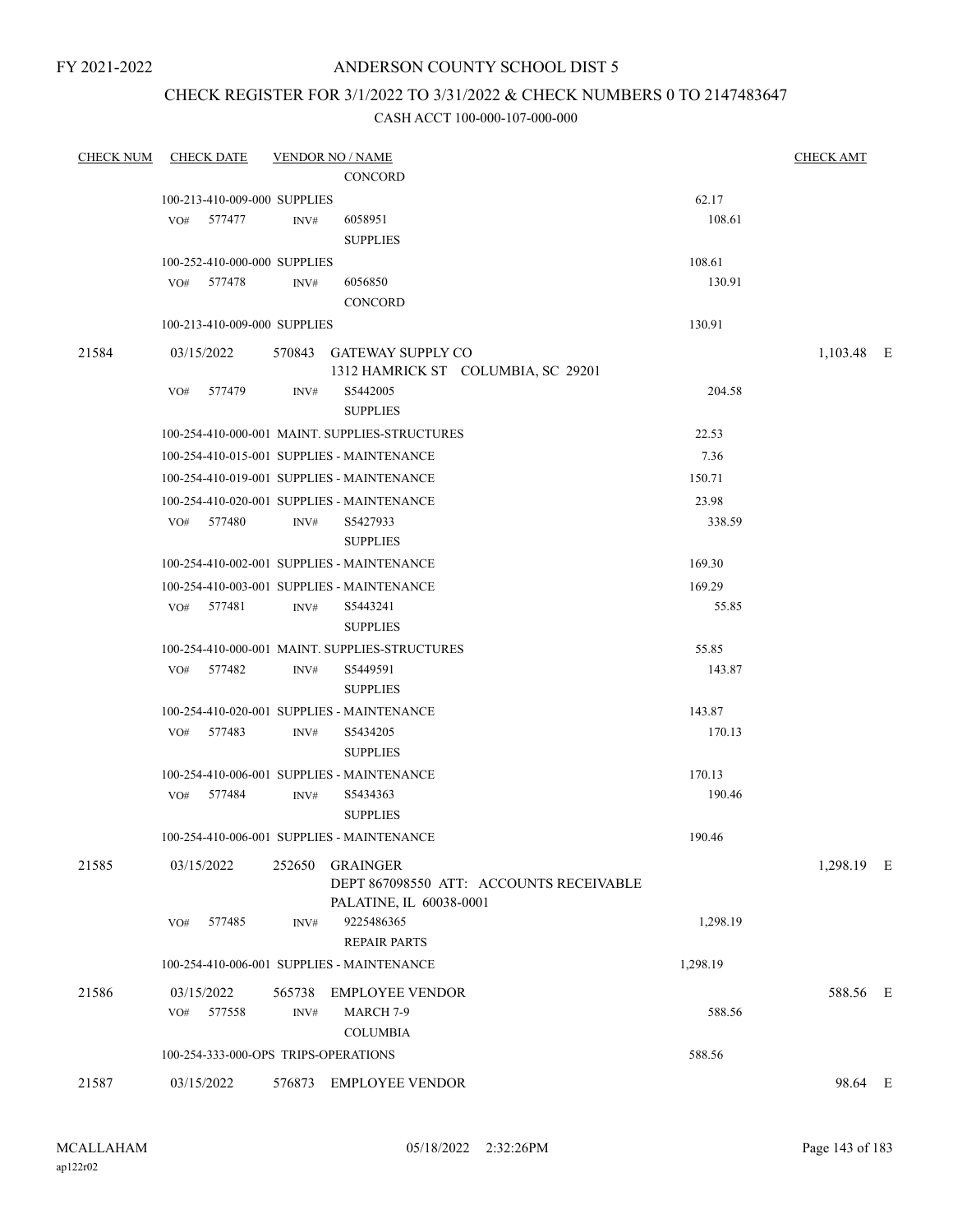# CHECK REGISTER FOR 3/1/2022 TO 3/31/2022 & CHECK NUMBERS 0 TO 2147483647

| <b>CHECK NUM</b> | <b>CHECK DATE</b>                                    |                | <b>VENDOR NO / NAME</b>                                                     |                                           |                  | <b>CHECK AMT</b> |  |
|------------------|------------------------------------------------------|----------------|-----------------------------------------------------------------------------|-------------------------------------------|------------------|------------------|--|
|                  | VO# 577441                                           | INV#           | <b>PROJECT</b>                                                              |                                           | 98.64            |                  |  |
|                  |                                                      |                | <b>REIMBURSEMENT</b>                                                        |                                           |                  |                  |  |
|                  | 100-114-410-001-ALT SUPPLIES                         |                |                                                                             |                                           | 98.64            |                  |  |
| 21588            | 03/15/2022                                           |                | 573954 EMPLOYEE VENDOR                                                      |                                           |                  | 95.16 E          |  |
|                  | VO# 577440                                           | INV#           | <b>LUNCHEON</b>                                                             |                                           | 95.16            |                  |  |
|                  |                                                      |                | REIMBURSEMENT                                                               |                                           |                  |                  |  |
|                  | 883-223-410-000-000 SUPPLIES                         |                |                                                                             |                                           | 95.16            |                  |  |
| 21589            | 03/15/2022                                           |                | 573279 HERSHEY CREAMERY COMPANY<br>710 CORPORATE CIRCLE SALISBURY, NC 28145 |                                           |                  | 1,047.13 E       |  |
|                  | VO#<br>577494                                        | INV#           | SOUTHWOOD<br>FEB 2022                                                       |                                           | 342.52           |                  |  |
|                  |                                                      |                |                                                                             |                                           |                  |                  |  |
|                  | 600-256-460-021-000 FOOD<br>600-256-460-021-000 FOOD |                |                                                                             |                                           | 208.40<br>134.12 |                  |  |
|                  | VO# 577495                                           | INV#           | <b>CULINARY SERV</b>                                                        |                                           | 172.74           |                  |  |
|                  |                                                      |                | <b>FEB 2022</b>                                                             |                                           |                  |                  |  |
|                  | 631-256-460-031-000 PURCHASED FOOD                   |                |                                                                             |                                           | 172.74           |                  |  |
|                  | VO# 577496                                           | INV#           | CONCORD                                                                     |                                           | 531.87           |                  |  |
|                  |                                                      |                | FEB 2022                                                                    |                                           |                  |                  |  |
|                  | 600-256-460-009-000 FOOD                             |                |                                                                             |                                           | 230.46           |                  |  |
|                  | 600-256-460-009-000 FOOD                             |                |                                                                             |                                           | 301.41           |                  |  |
| 21590            | 03/15/2022                                           |                | 563608 JW PEPPER & SON, INC                                                 |                                           |                  | 420.35 E         |  |
|                  |                                                      |                |                                                                             | POBOX 642 ATT: ACCOUNTS RECEIVABLE EXTON, |                  |                  |  |
|                  |                                                      |                | PA 19341                                                                    |                                           |                  |                  |  |
|                  | VO#<br>577499                                        | INV#           | 364086196                                                                   |                                           | 159.47           |                  |  |
|                  |                                                      |                | SOUTHWOOD                                                                   |                                           |                  |                  |  |
|                  |                                                      |                | 100-113-410-021-COB CHORUS, ORCHESTRA & BAND                                |                                           | 159.47           |                  |  |
|                  | 577500<br>VO#                                        | $\text{INV}\#$ | 364116352                                                                   |                                           | 15.00            |                  |  |
|                  |                                                      |                | <b>SOUTHWOOD</b>                                                            |                                           |                  |                  |  |
|                  |                                                      |                | 100-113-410-021-COB CHORUS, ORCHESTRA & BAND                                |                                           | 15.00            |                  |  |
|                  | 577501<br>VO#                                        | INV#           | 364111739                                                                   |                                           | 43.99            |                  |  |
|                  |                                                      |                | <b>SOUTHWOOD</b>                                                            |                                           |                  |                  |  |
|                  |                                                      |                | 100-113-410-021-COB CHORUS, ORCHESTRA & BAND                                |                                           | 43.99            |                  |  |
|                  | 577502<br>VO#                                        | INV#           | 364037375<br><b>SOUTHWOOD</b>                                               |                                           | 97.90            |                  |  |
|                  | 100-114-410-021-CHR CHORUS SUPPLIES                  |                |                                                                             |                                           | 97.90            |                  |  |
|                  | 577503<br>VO#                                        | INV#           | 364025820                                                                   |                                           | 103.99           |                  |  |
|                  |                                                      |                | <b>SOUTHWOOD</b>                                                            |                                           |                  |                  |  |
|                  | 309-113-410-021-000 SUPPLIES                         |                |                                                                             |                                           | 103.99           |                  |  |
| 21591            | 03/15/2022                                           | 565441         | <b>EMPLOYEE VENDOR</b>                                                      |                                           |                  | 168.51 E         |  |
|                  | VO# 577443                                           | INV#           | <b>SUPPLIES</b>                                                             |                                           | 83.87            |                  |  |
|                  |                                                      |                | <b>REIMBURSEMENT</b>                                                        |                                           |                  |                  |  |
|                  |                                                      |                | 731-271-660-031-833 ENGINEERING - AEROSPACE EXPENSE                         |                                           | 83.87            |                  |  |
|                  | 577444<br>VO#                                        | INV#           | <b>SUPPLIES</b>                                                             |                                           | 84.64            |                  |  |
|                  |                                                      |                | REIMBURSEMENT                                                               |                                           |                  |                  |  |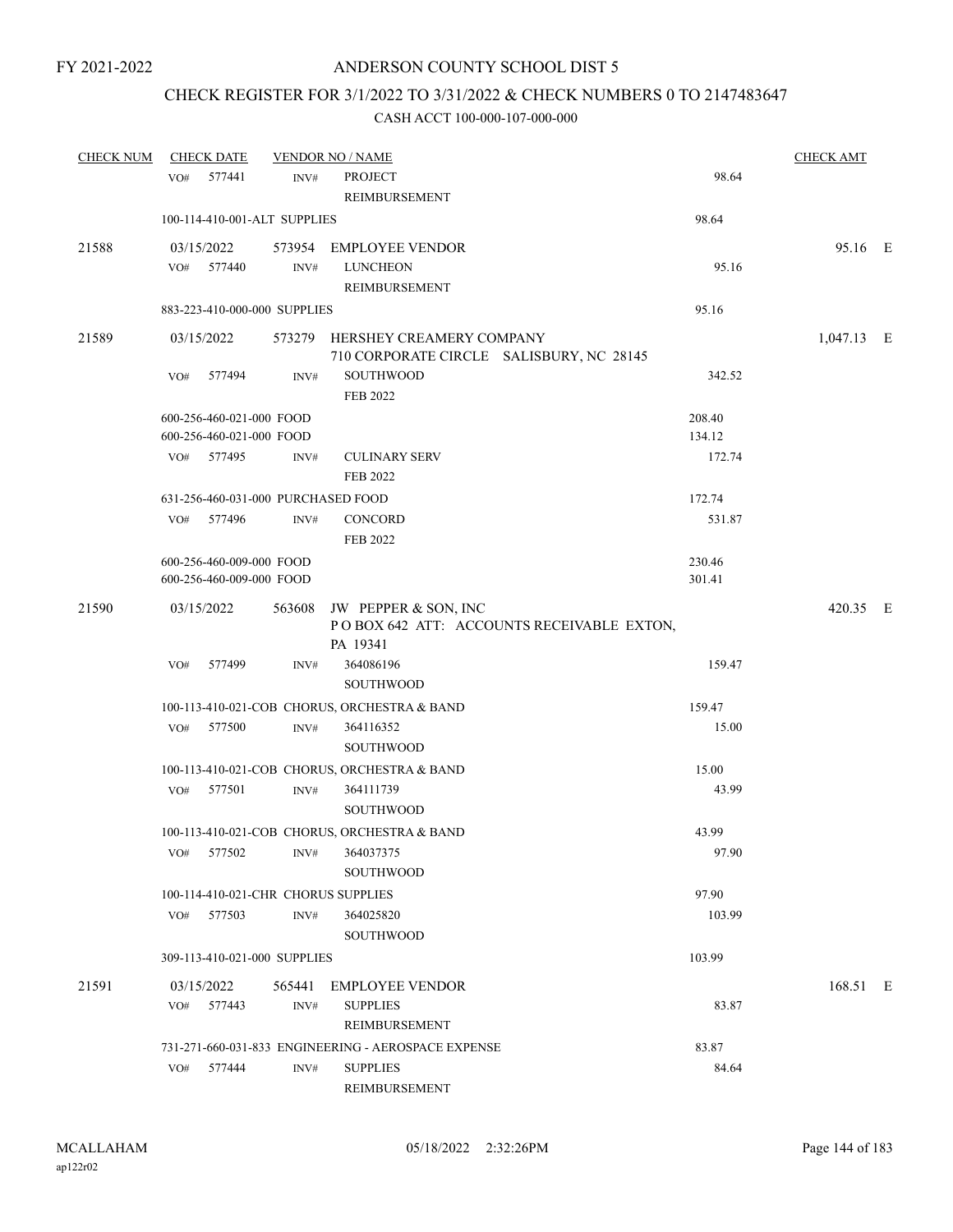# CHECK REGISTER FOR 3/1/2022 TO 3/31/2022 & CHECK NUMBERS 0 TO 2147483647

| <b>CHECK NUM</b> | <b>CHECK DATE</b>            |                                 | <b>VENDOR NO / NAME</b><br>731-271-660-031-833 ENGINEERING - AEROSPACE EXPENSE               | 84.64    | <b>CHECK AMT</b> |  |
|------------------|------------------------------|---------------------------------|----------------------------------------------------------------------------------------------|----------|------------------|--|
| 21592            | 03/15/2022                   | 352100 MEREDITH BATTERY SERVICE |                                                                                              | 46.89 E  |                  |  |
|                  | VO#<br>577505                | INV#                            | 105449<br><b>SUPPLIES</b>                                                                    | 46.89    |                  |  |
|                  |                              |                                 | 100-254-410-000-001 MAINT. SUPPLIES-STRUCTURES                                               | 46.89    |                  |  |
| 21593            | 03/15/2022                   |                                 | 574388 NAPA AUTO PARTS<br>508 SOUTH MAIN ST ANDERSON, SC 29624                               |          | 19.93 E          |  |
|                  | 577510<br>VO#                | INV#                            | <b>ACCT 15229</b><br><b>SUPPLIES</b>                                                         | 19.93    |                  |  |
|                  |                              |                                 | 731-271-660-031-862 AUTO MECHANICS 1 EXPENSE                                                 | 19.93    |                  |  |
| 21594            | 03/15/2022                   |                                 | 389900 OFFICE DEPOT<br>POBOX 1413 CHARLOTTE, NC 28201-1413                                   |          | 149.25 E         |  |
|                  | 577512<br>VO#                | INV#                            | 230508385001<br><b>SUPPLIES</b>                                                              | 85.26    |                  |  |
|                  | 100-264-410-000-000 SUPPLIES |                                 |                                                                                              | 85.26    |                  |  |
|                  | VO# 577513                   | INV#                            | 226527770001<br><b>SUPPLIES</b>                                                              | 16.03    |                  |  |
|                  | 600-256-410-000-000 SUPPLIES |                                 |                                                                                              | 16.03    |                  |  |
|                  | VO# 577514                   | INV#                            | 226257513001<br><b>SUPPLIES</b>                                                              | 47.96    |                  |  |
|                  | 600-256-410-003-000 SUPPLIES |                                 |                                                                                              | 47.96    |                  |  |
| 21595            | 03/15/2022<br>VO# 577439     | INV#                            | 576835 EMPLOYEE VENDOR<br><b>FUDRUCKERS</b><br>REIMBURSEMENT                                 | 38.95    | 38.95 E          |  |
|                  |                              |                                 | 720-271-660-020-663 ATHLETIC GENERAL EXPENSE                                                 | 38.95    |                  |  |
| 21596            | 03/15/2022                   |                                 | 394675 PIP PRINTING<br>1005 NORTH FANT STREET ATT: ACCOUNTS<br>RECEIVABLE ANDERSON, SC 29621 |          | 203.50 E         |  |
|                  | 577518<br>VO#                | INV#                            | 103007<br><b>SOUTHWOOD</b>                                                                   | 203.50   |                  |  |
|                  |                              |                                 | 100-113-410-021-VEN SUPPLY-ADDT'L FOR LOST VENDING                                           | 203.50   |                  |  |
| 21597            | 03/15/2022                   |                                 | 574722 EMPLOYEE VENDOR                                                                       |          | 130.76 E         |  |
|                  | 577437<br>VO#                | INV#                            | <b>CITY GLASS</b><br>REIMBURSEMENT                                                           | 130.76   |                  |  |
|                  | 817-113-410-021-000 SUPPLIES |                                 |                                                                                              | 130.76   |                  |  |
| 21598            | 03/15/2022                   | 570099                          | SCHOOL SPECIALTY, LLC<br>PO BOX 825640 PHILADELPHIA, PA 19182-5640                           |          | 16,398.43 E      |  |
|                  | 577524<br>VO#                | INV#                            | 208129538774<br>14608<br>PO#<br><b>SUPPLIES</b>                                              | 8.82     |                  |  |
|                  |                              |                                 | 203-161-410-000-SUP SUPPLEMENTAL SUPPLIES                                                    | 8.82     |                  |  |
|                  | 577525<br>VO#                | INV#                            | 308103932254<br><b>SUPPLIES</b>                                                              | 2,444.35 |                  |  |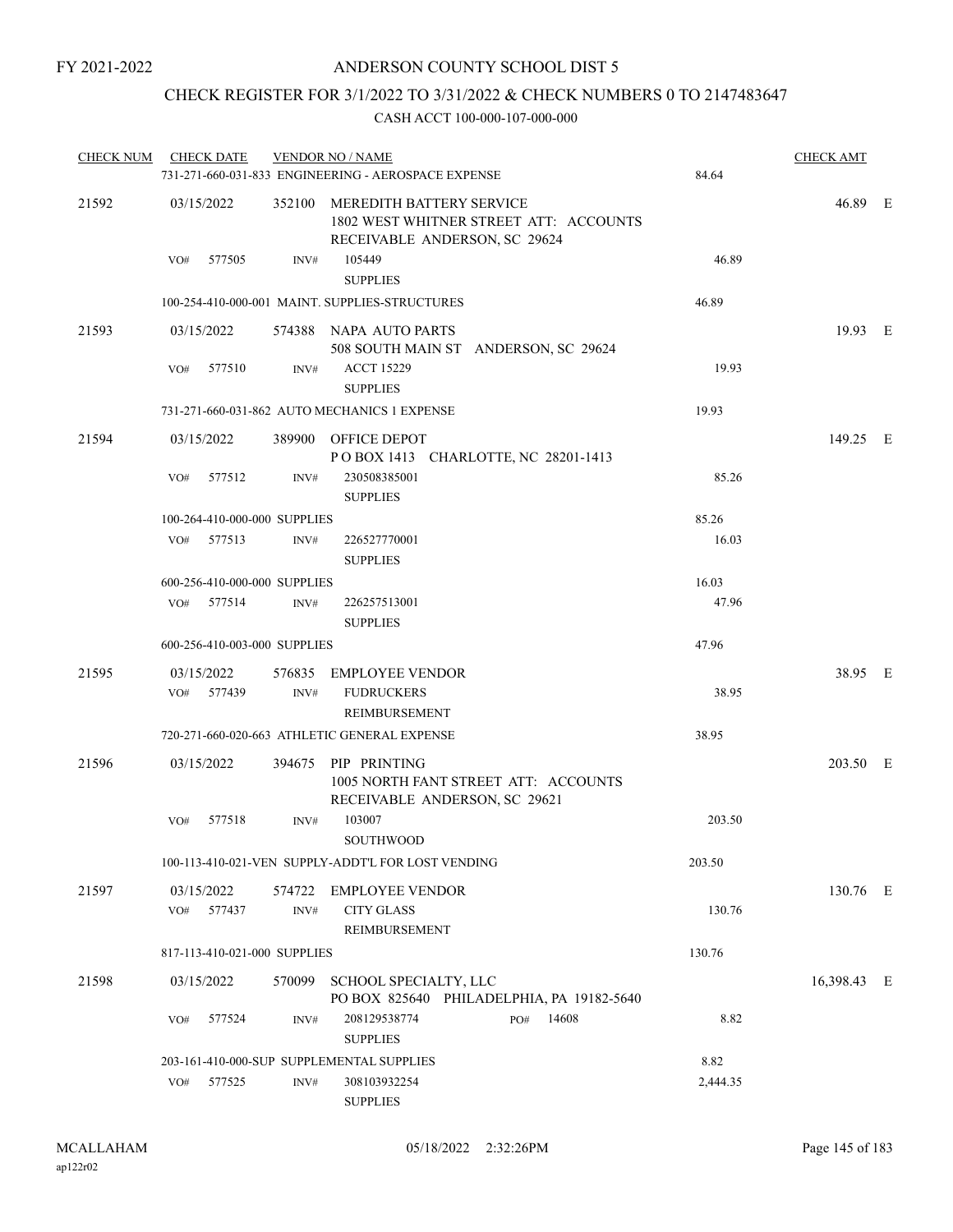# CHECK REGISTER FOR 3/1/2022 TO 3/31/2022 & CHECK NUMBERS 0 TO 2147483647

| <b>CHECK NUM</b> |     | <b>CHECK DATE</b>                  |        | <b>VENDOR NO / NAME</b>                                                                           |     |       |                 | <b>CHECK AMT</b> |  |
|------------------|-----|------------------------------------|--------|---------------------------------------------------------------------------------------------------|-----|-------|-----------------|------------------|--|
|                  |     | 937-113-410-010-000 SUPPLIES       |        |                                                                                                   |     |       | 2,444.35        |                  |  |
|                  | VO# | 577526                             | INV#   | 208129537451<br><b>SUPPLIES</b>                                                                   | PO# | 15799 | 13,945.26       |                  |  |
|                  |     | 225-112-410-019-012 SUPPLIES       |        |                                                                                                   |     |       | 13,945.26       |                  |  |
| 21599            |     | 03/15/2022                         |        | 468850 EMPLOYEE VENDOR                                                                            |     |       |                 | 221.73 E         |  |
|                  | VO# | 577438                             | INV#   | <b>EXPENSES</b><br>REIMBURSEMENT                                                                  |     |       | 221.73          |                  |  |
|                  |     |                                    |        | 714-271-660-014-201 MISCELLANEOUS EXPENSE                                                         |     |       | 221.73          |                  |  |
| 21600            |     | 03/15/2022                         |        | 570059 SHARP BUSINESS SYSTEMS<br>DEPT 1216 PO BOX 121216 DALLAS, TX 75312-1216                    |     |       |                 | 299.98 E         |  |
|                  | VO# | 577527                             | INV#   | 9003705997<br><b>COPIES</b>                                                                       |     |       | 285.82          |                  |  |
|                  |     | 201-112-490-012-000 COPIER COST    |        |                                                                                                   |     |       | 285.82          |                  |  |
|                  | VO# | 577528                             | INV#   | 9003705865<br><b>COPIES</b>                                                                       |     |       | 7.08            |                  |  |
|                  |     | 709-271-660-009-362 COPIER EXPENSE |        |                                                                                                   |     |       | 7.08            |                  |  |
|                  | VO# | 577529                             | INV#   | 9003705957<br><b>COPIES</b>                                                                       |     |       | 7.08            |                  |  |
|                  |     | 715-271-660-015-362 COPIER         |        |                                                                                                   |     |       | 7.08            |                  |  |
| 21601            |     | 03/15/2022                         | 472700 | <b>SHERWIN WILLIAMS</b><br>613 NORTH MURRAY AVENUE ATT: ACCOUNTS<br>RECEIVABLE ANDERSON, SC 29625 |     |       |                 | $1,040.38$ E     |  |
|                  | VO# | 577530                             | INV#   | 4517-9<br><b>SUPPLIES</b>                                                                         |     |       | 62.13           |                  |  |
|                  |     | VO# 577531                         | INV#   | 100-254-410-000-001 MAINT. SUPPLIES-STRUCTURES<br>2118-9<br><b>SUPPLIES</b>                       |     |       | 62.13<br>978.25 |                  |  |
|                  |     |                                    |        | 100-254-410-002-001 SUPPLIES - MAINTENANCE                                                        |     |       | 391.30          |                  |  |
|                  |     |                                    |        | 100-254-410-003-001 SUPPLIES - MAINTENANCE                                                        |     |       | 586.95          |                  |  |
| 21602            |     | 03/15/2022                         |        | 567940 STRAWBRIDGE STUDIOS, INC<br>POBOX 3005 ATT: ACCOUNTS RECEIVABLE<br>DURHAM, NC 27715        |     |       |                 | 1,231.30 E       |  |
|                  | VO# | 577536                             | INV#   | 120731<br><b>WEST MARKET</b>                                                                      |     |       | 1,231.30        |                  |  |
|                  |     |                                    |        | 718-271-660-018-230 PICTURES EXPENSE                                                              |     |       | 1,231.30        |                  |  |
| 21603            |     | 03/15/2022                         |        | 501460 THE MASTER TEACHER<br>PO BOX 1207 MANHATTAN, KS 66505-1207                                 |     |       |                 | 120.31 E         |  |
|                  | VO# | 577545                             | INV#   | 116788507<br><b>NORTH POINTE</b>                                                                  |     |       | 120.31          |                  |  |
|                  |     |                                    |        | 713-271-660-013-201 MISCELLANEOUS EXPENSE                                                         |     |       | 120.31          |                  |  |
| 21604            |     | 03/15/2022                         | 568718 | THE READING WAREHOUSE<br>POBOX 41328 ATT: ACCOUNTS RECEIVABLE NORTH<br>CHARLESTON, SC 29423       |     |       |                 | 259.69 E         |  |
|                  | VO# | 577546                             | INV#   | 215391                                                                                            |     |       | 259.69          |                  |  |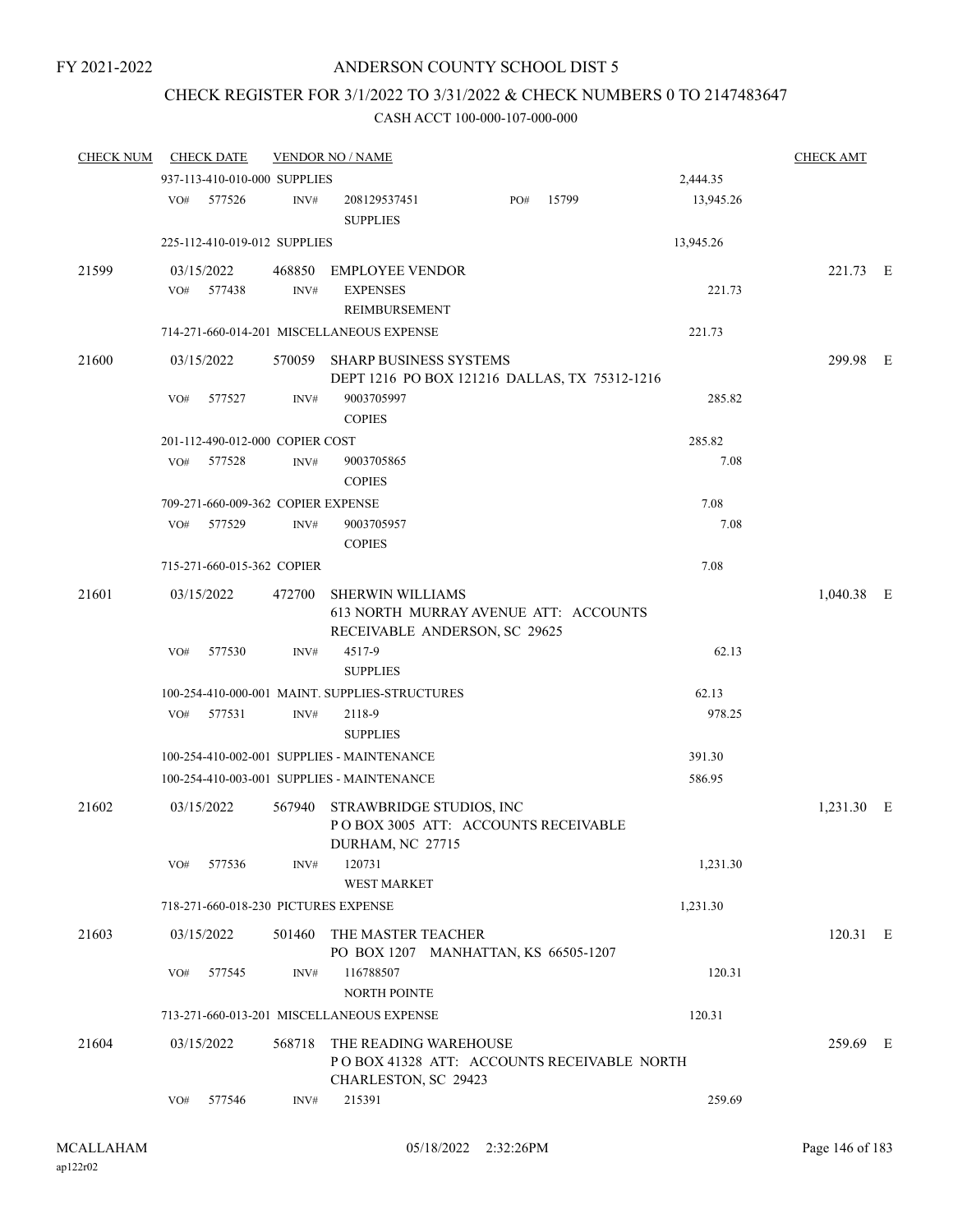# CHECK REGISTER FOR 3/1/2022 TO 3/31/2022 & CHECK NUMBERS 0 TO 2147483647

| <b>CHECK NUM</b> | <b>CHECK DATE</b>                    |        | <b>VENDOR NO / NAME</b>                                                                     |          | <b>CHECK AMT</b> |  |
|------------------|--------------------------------------|--------|---------------------------------------------------------------------------------------------|----------|------------------|--|
|                  |                                      |        | <b>ROBERT ANDERSON</b>                                                                      |          |                  |  |
|                  |                                      |        | 706-271-660-006-411 MISCELLANEOUS EXPENSE                                                   | 259.69   |                  |  |
| 21605            | 03/15/2022<br>VO# 577560             | INV#   | 519795 EMPLOYEE VENDOR<br><b>ORIENTATION</b><br>REIMBURSEMENT                               | 12.84    | 12.84 E          |  |
|                  |                                      |        | 717-190-660-017-201 MISCELLANEOUS EXPENSE                                                   | 12.84    |                  |  |
| 21606            | 03/15/2022<br>577445<br>VO#          | INV#   | 575113 EMPLOYEE VENDOR<br><b>FEB 2022</b><br><b>MILEAGE</b>                                 | 13.55    | 13.55 E          |  |
|                  |                                      |        | 100-213-333-000-000 TRIPS AND CONFERENCES                                                   | 13.55    |                  |  |
| 21607            | 03/15/2022                           | 532300 | WHITE JONES ACE HARDWARE<br>PO BOX 13012 ATT: ACCOUNTS RECEIVABLE<br>ANDERSON, SC 29624     |          | 40.73 E          |  |
|                  | VO#<br>577549                        | INV#   | 903922<br><b>SUPPLIES</b>                                                                   | 1.82     |                  |  |
|                  |                                      |        | 100-254-410-012-001 SUPPLIES - MAINTENANCE                                                  | 1.82     |                  |  |
|                  | $VO#$ 577550                         | INV#   | 903794                                                                                      | 7.47     |                  |  |
|                  |                                      |        | <b>SUPPLIES</b><br>100-254-410-006-001 SUPPLIES - MAINTENANCE                               | 7.47     |                  |  |
|                  | 577551<br>VO#                        | INV#   | 903915<br><b>SUPPLIES</b>                                                                   | 31.44    |                  |  |
|                  |                                      |        | 100-254-410-012-001 SUPPLIES - MAINTENANCE                                                  | 31.44    |                  |  |
| 21608            | 03/17/2022                           |        | 572731 ACCO BRANDS USA LLC<br>PO BOX 203412 DALLAS, TX 75320-3412                           |          | 462.24 E         |  |
|                  | 577716<br>VO#                        | INV#   | 4719059756<br>WHITEHALL ELEM                                                                | 462.24   |                  |  |
|                  | 100-113-410-019-000 SUPPLIES         |        |                                                                                             | 462.24   |                  |  |
| 21609            | 03/17/2022                           | 574682 | <b>EMPLOYEE VENDOR</b>                                                                      |          | 80.00 E          |  |
|                  | VO# 577707                           | INV#   | MARCH 2-4<br><b>RALEIGH NC</b>                                                              | 80.00    |                  |  |
|                  |                                      |        | 263-224-333-000-P11 TECHNOLOGY LITERACY TRIPS                                               | 80.00    |                  |  |
| 21610            | 03/17/2022                           | 102640 | <b>ACTION AUTO</b><br>529 FAIR STREET ATT: ACCOUNTS RECEIVABLE<br>ANDERSON, SC 29625        |          | 1,272.90 E       |  |
|                  | 577590<br>VO#                        | INV#   | 96590<br><b>REPAIR PARTS</b>                                                                | 1,272.90 |                  |  |
|                  |                                      |        | 100-254-412-000-001 TRUCK SERVICE - MAINTENANCE                                             | 1,272.90 |                  |  |
| 21611            | 03/17/2022                           | 111125 | <b>ANDERSON AWARDS</b><br>716 WHITEHALL ROAD ATT: ACCOUNTS<br>RECEIVABLE ANDERSON, SC 29625 |          | 51.36 E          |  |
|                  | 577591<br>VO#                        | INV#   | <b>GLENVIEW</b><br><b>TROPHIES</b>                                                          | 51.36    |                  |  |
|                  | 720-271-660-020-611 PEP CLUB EXPENSE |        |                                                                                             | 51.36    |                  |  |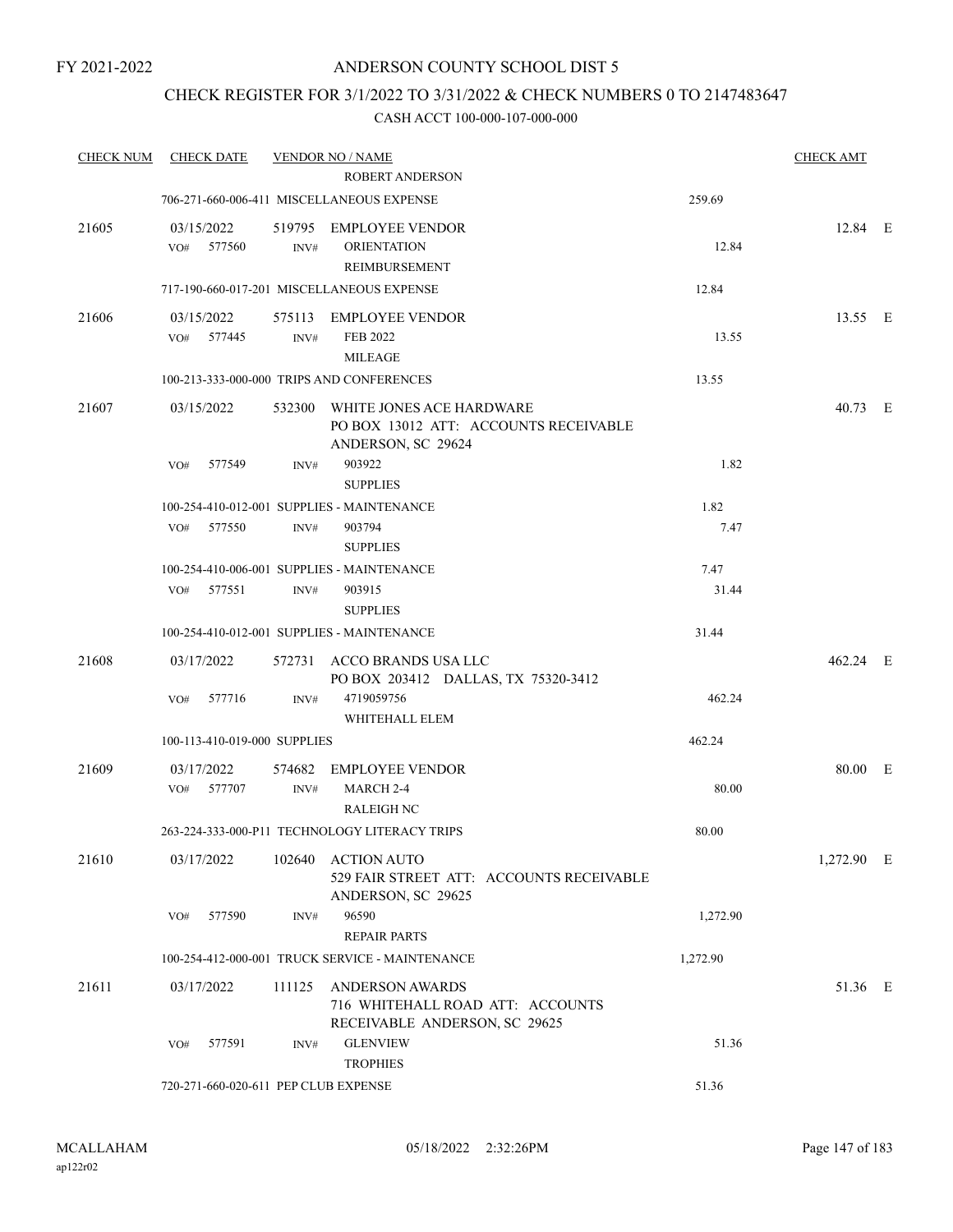# CHECK REGISTER FOR 3/1/2022 TO 3/31/2022 & CHECK NUMBERS 0 TO 2147483647

| <b>CHECK NUM</b> | <b>CHECK DATE</b>                       |      | <b>VENDOR NO / NAME</b>                                                                                          |          | <b>CHECK AMT</b> |  |
|------------------|-----------------------------------------|------|------------------------------------------------------------------------------------------------------------------|----------|------------------|--|
| 21612            | 03/17/2022                              |      | 566562 ANDERSON OUTDOOR POWER EQUIPMENT<br>110 MIRACLE MILE DRIVE ATT: ACCOUNTS<br>RECEIVABLE ANDERSON, SC 29621 |          | 159.26 E         |  |
|                  | 577731<br>VO#                           | INV# | 47769<br><b>SUPPLIES</b>                                                                                         | 159.26   |                  |  |
|                  |                                         |      | 100-254-410-000-001 MAINT. SUPPLIES-STRUCTURES                                                                   | 159.26   |                  |  |
| 21613            | 03/17/2022                              |      | 114225 ANDERSON RESTAURANT EQUIPMENT<br>112 EAST MAULDIN STREET ATT: ACCOUNTS<br>RECEIVABLE ANDERSON, SC 29621   |          | $112.16$ E       |  |
|                  | 577596<br>VO#                           | INV# | 125589<br><b>SUPPLIES</b>                                                                                        | 100.39   |                  |  |
|                  | 600-256-410-005-000 SUPPLIES            |      |                                                                                                                  | 100.39   |                  |  |
|                  | 577597<br>VO#                           | INV# | 021010<br><b>SUPPLIES</b>                                                                                        | 11.77    |                  |  |
|                  | 600-256-410-017-000 SUPPLIES            |      |                                                                                                                  | 11.77    |                  |  |
| 21614            | 03/17/2022                              |      | 576307 EMPLOYEE VENDOR                                                                                           |          | 112.36 E         |  |
|                  | $VO#$ 577733                            | INV# | <b>SAMS CLUB</b><br>REIMBURSEMENT                                                                                | 112.36   |                  |  |
|                  | 100-114-410-001-ALT SUPPLIES            |      |                                                                                                                  | 112.36   |                  |  |
| 21615            | 03/17/2022                              |      | 130300 BAKER DISTRIBUTING COMPANY<br>POBOX 409635 ATT: ACCOUNTS RECEIVABLE                                       |          | 2,512.36 E       |  |
|                  | 577599<br>VO#                           | INV# | ATLANTA, GA 30384-9635<br>CT70517<br><b>SUPPLIES</b>                                                             | 2,512.36 |                  |  |
|                  |                                         |      | 600-256-323-005-000 REPAIRS TO EQUIPMENT                                                                         | 2,512.36 |                  |  |
| 21616            | 03/17/2022                              |      | 201391 BLICK ART MATERIALS<br>6910 EAGLE WAY CHICAGO, IL 60670-1069                                              |          | 266.56 E         |  |
|                  | 577600<br>VO#                           | INV# | 8155692<br><b>MCCANTS</b>                                                                                        | 266.56   |                  |  |
|                  | 705-271-660-005-600 ART CLUB EXPENSE    |      |                                                                                                                  | 266.56   |                  |  |
| 21617            | 03/17/2022<br>VO# 577565 INV# FEB 21-22 |      | 565413 EMPLOYEE VENDOR                                                                                           | 545.09   | 545.09 E         |  |
|                  |                                         |      | <b>CHARLOTTE</b>                                                                                                 |          |                  |  |
|                  |                                         |      | 100-221-333-000-000 TRIPS AND CONFERENCES                                                                        | 545.09   |                  |  |
| 21618            | 03/17/2022<br>577705<br>VO#             | INV# | 577116 EMPLOYEE VENDOR<br><b>LEGO WALL</b><br><b>REIMBURSEMENT</b>                                               | 101.69   | 101.69 E         |  |
|                  |                                         |      | 900-112-410-019-B07 BEST GRANT - M BRYAN                                                                         | 101.69   |                  |  |
| 21619            | 03/17/2022                              |      | 564176 BSN SPORTS, LLC<br>PO BOX 841393 DALLAS, TX 75284-1393                                                    |          | 54.57 E          |  |
|                  | 577601<br>VO#                           | INV# | 916188357<br><b>ROBERT ANDERSON</b>                                                                              | 54.57    |                  |  |
|                  |                                         |      | 706-271-660-006-663 ATHLETIC GENERAL EXPENSE                                                                     | 54.57    |                  |  |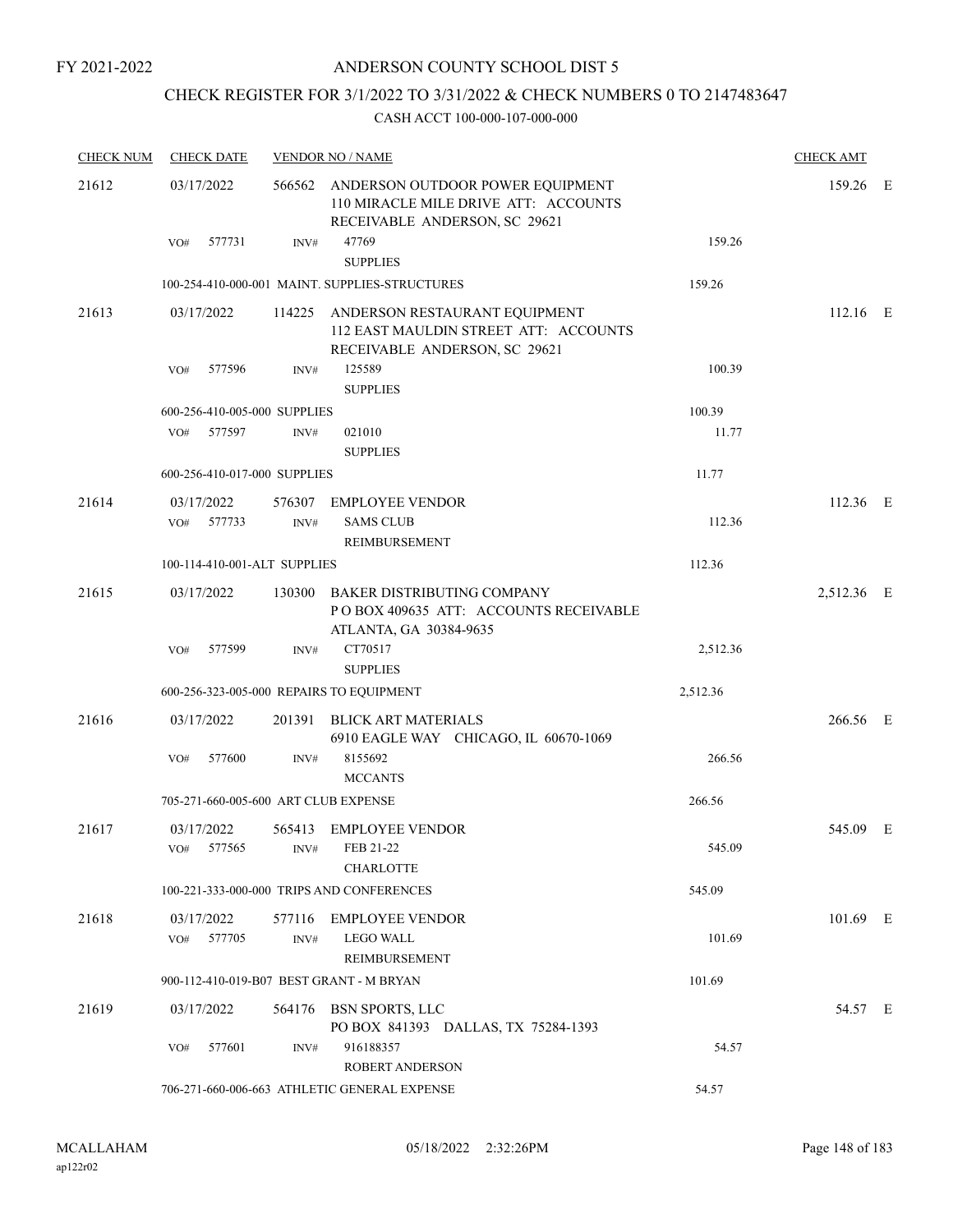# CHECK REGISTER FOR 3/1/2022 TO 3/31/2022 & CHECK NUMBERS 0 TO 2147483647

| <b>CHECK NUM</b> | <b>CHECK DATE</b>                |        |                | <b>VENDOR NO / NAME</b>                                                                                |     |       |          | <b>CHECK AMT</b> |  |
|------------------|----------------------------------|--------|----------------|--------------------------------------------------------------------------------------------------------|-----|-------|----------|------------------|--|
| 21620            | 03/17/2022<br>VO#                | 577708 | INV#           | 577082 EMPLOYEE VENDOR<br>MARCH 2-4                                                                    |     |       | 483.18   | 483.18 E         |  |
|                  |                                  |        |                | <b>RALEIGH NC</b><br>263-224-333-000-P11 TECHNOLOGY LITERACY TRIPS                                     |     |       | 483.18   |                  |  |
| 21621            | 03/17/2022                       |        |                | 573552 EMPLOYEE VENDOR                                                                                 |     |       |          | 878.16 E         |  |
|                  | VO# 577692                       |        | INV#           | MARCH 9-11<br><b>MRYTLE BEACH</b>                                                                      |     |       | 878.16   |                  |  |
|                  |                                  |        |                | 100-222-333-000-MDA MEDIA SPECIALIST TRAVEL                                                            |     |       | 878.16   |                  |  |
| 21622            | 03/17/2022                       |        |                | 571566 BURMAX COMPANY, INC<br>28 BARRETTS AVENUE HOLTSVILLE, NY 11742-2127                             |     |       |          | 421.32 E         |  |
|                  | VO#                              | 577602 | INV#           | 1069965-01<br><b>SUPPLIES</b>                                                                          |     |       | 421.32   |                  |  |
|                  |                                  |        |                | 731-271-660-031-823 COSMETOLOGY EXPENSE                                                                |     |       | 421.32   |                  |  |
| 21623            | 03/17/2022<br>VO#                | 577570 | INV#           | 576895 EMPLOYEE VENDOR<br><b>BOSCH GRANT</b>                                                           |     |       | 1,013.38 | 1,885.22 E       |  |
|                  |                                  |        |                | <b>REIMBURSEMENT</b>                                                                                   |     |       |          |                  |  |
|                  |                                  |        |                | 900-112-410-011-B04 BEST GRANT - K CANTRELL                                                            |     |       | 1,013.38 |                  |  |
|                  | VO#                              | 577684 | INV#           | <b>MARCH 8-11</b><br><b>MYRTLE BEACH</b>                                                               |     |       | 871.84   |                  |  |
|                  |                                  |        |                | 100-222-333-000-MDA MEDIA SPECIALIST TRAVEL                                                            |     |       | 871.84   |                  |  |
| 21624            | 03/17/2022                       |        |                | 155900 CAROLINA BIOLOGICAL SUPPLY<br>PO BOX 60232 ATT: ACCOUNTS RECEIVABLE<br>CHARLOTTE, NC 28260-0232 |     |       |          | 273.17 E         |  |
|                  | VO#                              | 577605 | INV#           | 51701463<br><b>SUPPLIES</b>                                                                            |     |       | 73.78    |                  |  |
|                  |                                  |        |                | 705-271-660-005-645 ENGINEERING CLUB EXPENSE                                                           |     |       | 73.78    |                  |  |
|                  | VO#                              | 577735 | INV#           | 51702276<br><b>SUPPLIES</b>                                                                            | PO# | 15966 | 199.39   |                  |  |
|                  |                                  |        |                | 100-113-410-021-INQ INQUIRY BASED LEARNING                                                             |     |       | 199.39   |                  |  |
| 21625            | 03/17/2022                       |        | 572787         | CC&I SERVICES LLC<br>4795 S CHURCH ST EXT SUITE 2 ROEBUCK, SC 29376                                    |     |       |          | 3,148.30 E       |  |
|                  | VO#                              | 577722 | INV#           | 7701<br><b>WESTSIDE SCIENCE</b>                                                                        | PO# | 15628 | 3,148.30 |                  |  |
|                  | 100-254-395-003-SCI SCIENCE BLDG |        |                |                                                                                                        |     |       | 3,148.30 |                  |  |
| 21626            | 03/17/2022<br>VO#                | 577689 | 576751<br>INV# | <b>EMPLOYEE VENDOR</b><br>MARCH 2-4                                                                    |     |       | 483.18   | 483.18 E         |  |
|                  |                                  |        |                | <b>RALEIGH NC</b>                                                                                      |     |       |          |                  |  |
|                  |                                  |        |                | 263-224-333-000-P11 TECHNOLOGY LITERACY TRIPS                                                          |     |       | 483.18   |                  |  |
| 21627            | 03/17/2022                       |        | 187300         | CRESCENT SUPPLY CO, INC<br>POBOX 8798 ATT: ACCOUNTS RECEIVABLE<br>GREENVILLE, SC 29604                 |     |       |          | 4,475.90 E       |  |
|                  | VO#                              | 577613 | INV#           | 393588<br>WHSE SUPPLIES                                                                                | PO# | 15923 | 2,662.70 |                  |  |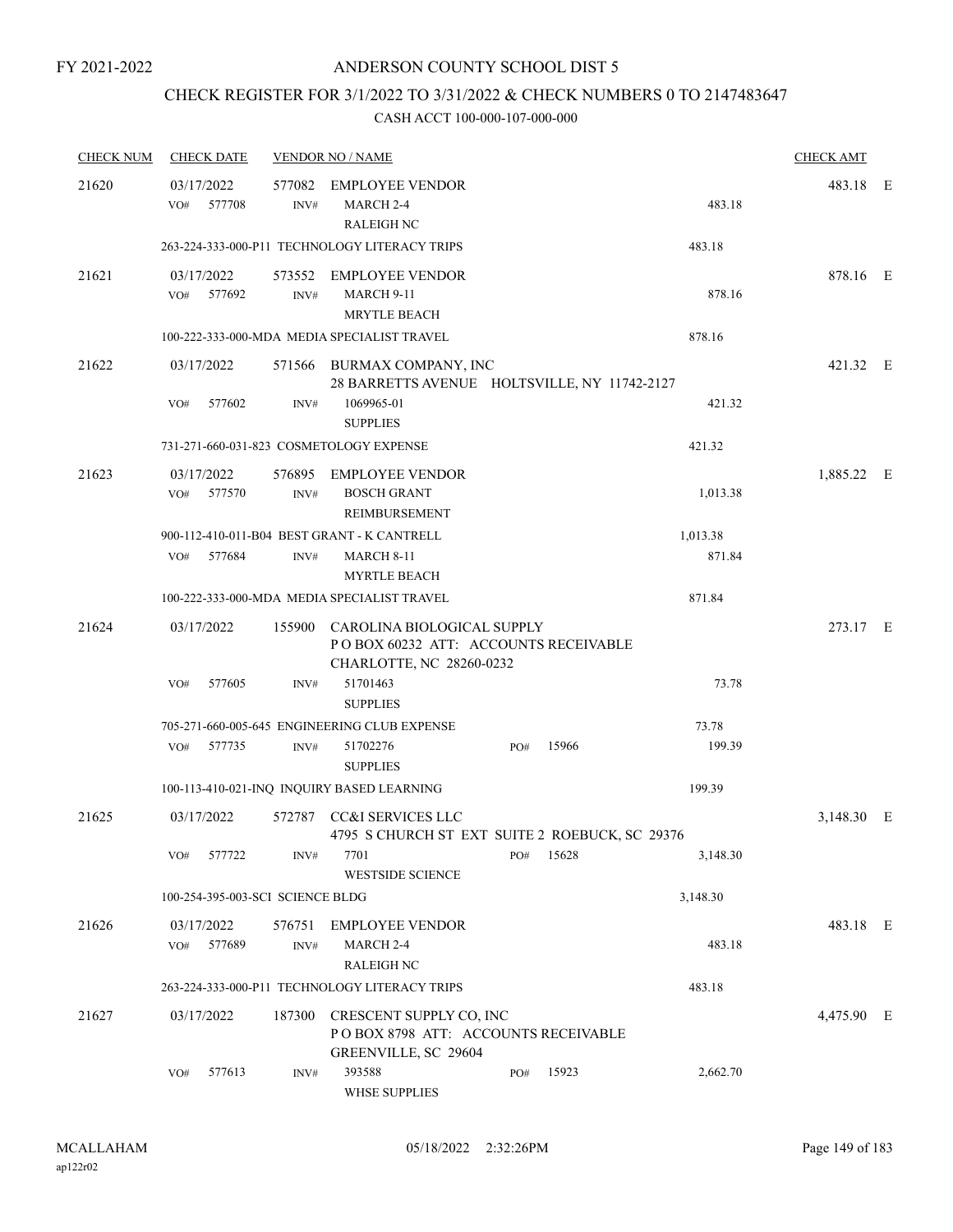# CHECK REGISTER FOR 3/1/2022 TO 3/31/2022 & CHECK NUMBERS 0 TO 2147483647

| <b>CHECK NUM</b> | <b>CHECK DATE</b>                        |                | <b>VENDOR NO / NAME</b>                                                                    |              |           | <b>CHECK AMT</b> |   |
|------------------|------------------------------------------|----------------|--------------------------------------------------------------------------------------------|--------------|-----------|------------------|---|
|                  |                                          |                | 100-000-170-000-000 WAREHOUSE INVENTORY                                                    |              | 2,662.70  |                  |   |
|                  | VO#<br>577614                            | INV#           | 393747                                                                                     |              | 13.78     |                  |   |
|                  |                                          |                | <b>SUPPLIES</b>                                                                            |              |           |                  |   |
|                  | 600-256-323-013-000 REPAIRS TO EQUIPMENT |                |                                                                                            |              | 13.78     |                  |   |
|                  | 577615<br>VO#                            | INV#           | 393846                                                                                     |              | 288.90    |                  |   |
|                  |                                          |                | <b>SUPPLIES</b>                                                                            |              |           |                  |   |
|                  |                                          |                | 100-254-410-016-001 SUPPLIES - MAINTENANCE                                                 |              | 288.90    |                  |   |
|                  | 577616<br>VO#                            | INV#           | 393682                                                                                     |              | 116.37    |                  |   |
|                  |                                          |                | <b>SUPPLIES</b>                                                                            |              |           |                  |   |
|                  |                                          |                | 100-254-410-003-001 SUPPLIES - MAINTENANCE                                                 |              | 116.37    |                  |   |
|                  | 577617<br>VO#                            | INV#           | 393434                                                                                     |              | 625.09    |                  |   |
|                  |                                          |                | <b>SUPPLIES</b>                                                                            |              |           |                  |   |
|                  |                                          |                | 100-254-410-006-001 SUPPLIES - MAINTENANCE                                                 |              | 625.09    |                  |   |
|                  | VO#<br>577618                            | INV#           | 393461                                                                                     |              | 264.83    |                  |   |
|                  |                                          |                | <b>SUPPLIES</b>                                                                            |              |           |                  |   |
|                  |                                          |                | 100-254-410-006-001 SUPPLIES - MAINTENANCE                                                 |              | 264.83    |                  |   |
|                  | 577619<br>VO#                            | INV#           | 393681                                                                                     |              | 504.23    |                  |   |
|                  |                                          |                | <b>SUPPLIES</b>                                                                            |              |           |                  |   |
|                  |                                          |                | 100-254-410-002-001 SUPPLIES - MAINTENANCE                                                 |              | 504.23    |                  |   |
| 21628            | 03/17/2022                               |                | 569462 CROSSROADS ENVIRONMENTAL, LLC<br>1258 BOILING SPRINGS ROAD SPARTANBURG, SC<br>29303 |              |           | 12,645.43 E      |   |
|                  | 577734<br>VO#                            | INV#           | 10713,714,715<br><b>INSPECTIONS</b>                                                        | 15877<br>PO# | 12,645.43 |                  |   |
|                  | 100-254-323-003-HVC ASBESTOS SURVEY      |                |                                                                                            |              | 5,056.28  |                  |   |
|                  | 100-254-323-014-HVC ASBESTOS SURVEY      |                |                                                                                            |              | 4,435.91  |                  |   |
|                  | 100-254-323-019-HVC ASBESTOS SURVEY      |                |                                                                                            |              | 3,153.24  |                  |   |
|                  |                                          |                |                                                                                            |              |           |                  |   |
| 21629            | 03/17/2022<br>577688<br>VO#              | 575525<br>INV# | <b>EMPLOYEE VENDOR</b><br>MARCH 2-4<br><b>RALEIGH NC</b>                                   |              | 80.00     | 80.00 E          |   |
|                  |                                          |                | 263-224-333-000-P11 TECHNOLOGY LITERACY TRIPS                                              |              | 80.00     |                  |   |
| 21630            | 03/17/2022                               | 574842         | <b>EMPLOYEE VENDOR</b>                                                                     |              |           | 100.39           | Ε |
|                  | 577575<br>VO#                            | INV#           | 3/14 PD DAY<br>REIMBURSEMENT                                                               |              | 100.39    |                  |   |
|                  |                                          |                | 705-271-660-005-411 MISCELLANEOUS EXPENSE                                                  |              | 100.39    |                  |   |
| 21631            | 03/17/2022                               | 573989         | <b>EMPLOYEE VENDOR</b>                                                                     |              |           | 14.22 E          |   |
|                  | 577706<br>VO#                            | INV#           | FEB 2022<br><b>MILEAGE</b>                                                                 |              | 14.22     |                  |   |
|                  |                                          |                | 707-190-660-007-201 MISCELLANEOUS EXPENSE                                                  |              | 14.22     |                  |   |
| 21632            | 03/17/2022                               | 576218         | <b>EMPLOYEE VENDOR</b>                                                                     |              |           | $20.08$ E        |   |
|                  | 577703<br>VO#                            | INV#           | <b>HONEY</b>                                                                               |              | 20.08     |                  |   |
|                  |                                          |                | REIMBURSEMENT                                                                              |              |           |                  |   |
|                  |                                          |                | 900-126-416-017-AME AMANDA EUBANKS 21/22 SUPPLIES                                          |              | 20.08     |                  |   |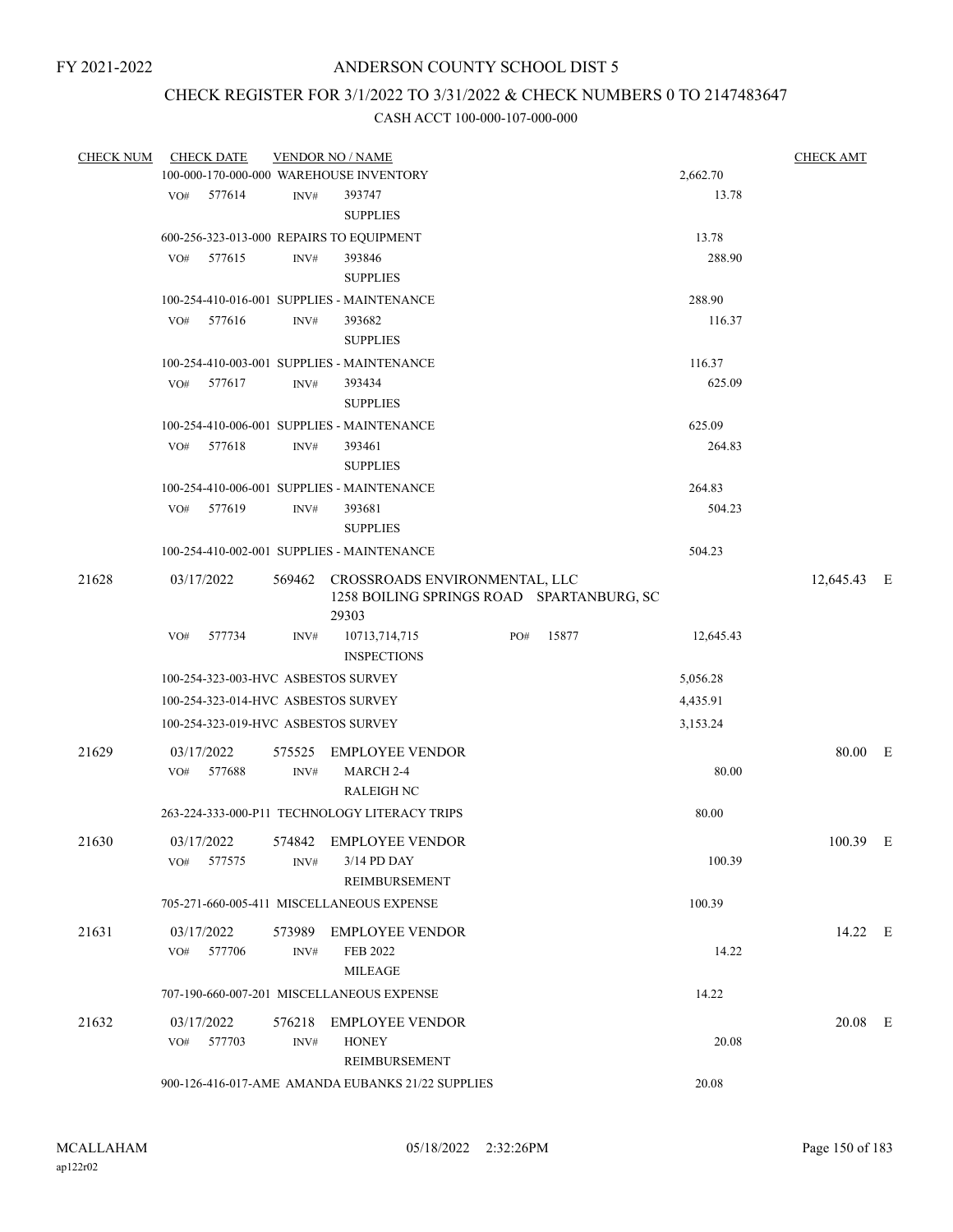FY 2021-2022

# ANDERSON COUNTY SCHOOL DIST 5

# CHECK REGISTER FOR 3/1/2022 TO 3/31/2022 & CHECK NUMBERS 0 TO 2147483647

| <b>CHECK NUM</b> | <b>CHECK DATE</b>            |                | <b>VENDOR NO / NAME</b>                                                                                                  |     |       |           | <b>CHECK AMT</b> |  |
|------------------|------------------------------|----------------|--------------------------------------------------------------------------------------------------------------------------|-----|-------|-----------|------------------|--|
| 21633            | 03/17/2022                   |                | 569871 FOLLETT SCHOOL SOLUTIONS, INC<br>91826 COLLECTION CENTER DRIVE ATT: ACCOUNTS<br>RECEIVABLE CHICAGO, IL 60693-0918 |     |       |           | 353.68 E         |  |
|                  | VO# 577624                   | INV#           | 414674F<br><b>MCCANTS</b>                                                                                                |     |       | 353.68    |                  |  |
|                  | 100-222-410-005-000 SUPPLIES |                |                                                                                                                          |     |       | 353.68    |                  |  |
| 21634            | 03/17/2022                   |                | 237555 FORMS & SUPPLY<br>POBOX 563953 ATT: ACCOUNTS RECEIVABLE<br>CHARLOTTE, NC 28256                                    |     |       |           | 31,206.42 E      |  |
|                  | 577625<br>VO#                | INV#           | 6064022<br><b>SUPPLIES</b>                                                                                               |     |       | 100.58    |                  |  |
|                  |                              |                | 714-271-660-014-201 MISCELLANEOUS EXPENSE                                                                                |     |       | 100.58    |                  |  |
|                  | 577626<br>VO#                | INV#           | 6050056<br><b>WHSE SUPPLIES</b>                                                                                          | PO# | 15921 | 13,092.52 |                  |  |
|                  |                              |                | 100-000-170-000-000 WAREHOUSE INVENTORY                                                                                  |     |       | 13,092.52 |                  |  |
|                  | 577627<br>VO#                | INV#           | 6037133<br><b>WHSE SUPPLIES</b>                                                                                          | PO# | 15858 | 17,888.26 |                  |  |
|                  |                              |                | 100-000-170-000-000 WAREHOUSE INVENTORY                                                                                  |     |       | 11,842.76 |                  |  |
|                  |                              |                | 100-000-170-000-000 WAREHOUSE INVENTORY                                                                                  |     |       | 6,045.50  |                  |  |
|                  | VO# 577723                   | INV#           | 6066875<br><b>SUPPLIES</b>                                                                                               | PO# | 15975 | 125.06    |                  |  |
|                  | 201-112-410-014-000 SUPPLIES |                |                                                                                                                          |     |       | 125.06    |                  |  |
| 21635            | 03/17/2022<br>577573<br>VO#  | INV#           | 576597 EMPLOYEE VENDOR<br><b>SUPPLIES</b><br>REIMBURSEMENT                                                               |     |       | 109.98    | 109.98 E         |  |
|                  | 131-115-410-031-000 SUPPLIES |                |                                                                                                                          |     |       | 31.92     |                  |  |
|                  |                              |                | 731-271-660-031-823 COSMETOLOGY EXPENSE                                                                                  |     |       | 78.06     |                  |  |
| 21636            | 03/17/2022<br>VO# 577704     | 564815<br>INV# | EMPLOYEE VENDOR<br><b>CPA LUNCH</b>                                                                                      |     |       | 33.74     | 33.74 E          |  |
|                  |                              |                | REIMBURSEMENT                                                                                                            |     |       |           |                  |  |
|                  |                              |                | 721-190-660-021-658 ORCHESTRA MIDDLE EXPENSE                                                                             |     |       | 33.74     |                  |  |
| 21637            | 03/17/2022<br>577568<br>VO#  | INV#           | 575199 EMPLOYEE VENDOR<br><b>JAN-MARCH</b><br><b>MILEAGE</b>                                                             |     |       | 64.40     | 64.40 E          |  |
|                  |                              |                | 720-271-660-020-411 MISCELLANEOUS EXPENSE                                                                                |     |       | 64.40     |                  |  |
| 21638            | 03/17/2022<br>VO# 577686     | INV#           | 573862 EMPLOYEE VENDOR<br><b>MARCH 8-11</b><br><b>MYRTLE BEACH</b>                                                       |     |       | 671.56    | 671.56 E         |  |
|                  | 100-252-380-000-000 TRAVEL   |                |                                                                                                                          |     |       | 671.56    |                  |  |
| 21639            | 03/17/2022                   |                | 264114 HEINEMANN<br>15963 COLLECTIONS CENTER DRIVE CHICAGO, IL<br>60693                                                  |     |       |           | 34,000.00 E      |  |
|                  | 577630<br>VO#                | $\text{INV}\#$ | 7419305                                                                                                                  | PO# | 15663 | 34,000.00 |                  |  |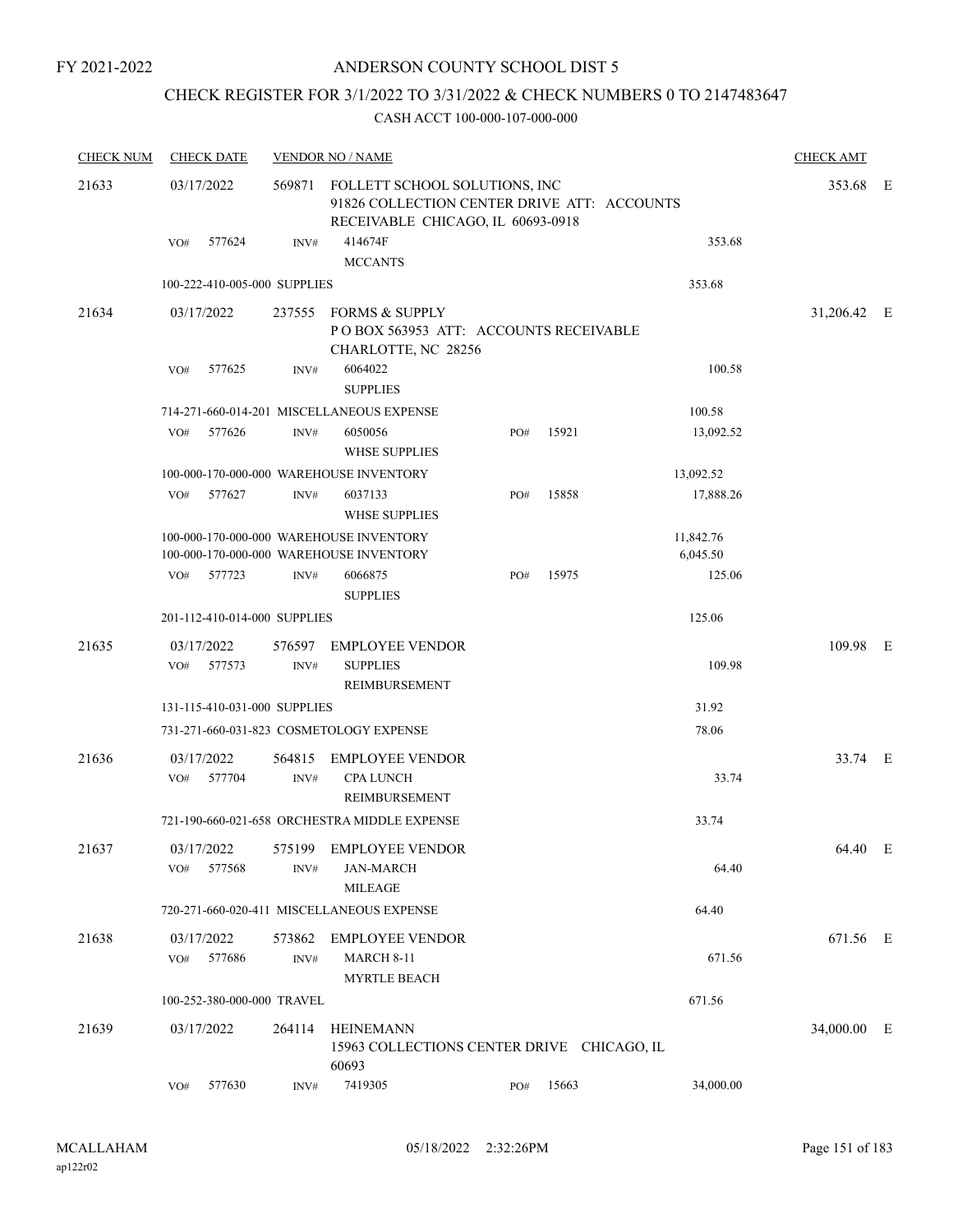# CHECK REGISTER FOR 3/1/2022 TO 3/31/2022 & CHECK NUMBERS 0 TO 2147483647

| <b>CHECK DATE</b>           |                |                                                            |                                                                                                                                                                                                                                                                                                                                                                                                                                                                                                                                                                                                                                                                                                                               |                             |                                                                   | <b>CHECK AMT</b>                                                                       |                                                                                                            |
|-----------------------------|----------------|------------------------------------------------------------|-------------------------------------------------------------------------------------------------------------------------------------------------------------------------------------------------------------------------------------------------------------------------------------------------------------------------------------------------------------------------------------------------------------------------------------------------------------------------------------------------------------------------------------------------------------------------------------------------------------------------------------------------------------------------------------------------------------------------------|-----------------------------|-------------------------------------------------------------------|----------------------------------------------------------------------------------------|------------------------------------------------------------------------------------------------------------|
|                             |                |                                                            |                                                                                                                                                                                                                                                                                                                                                                                                                                                                                                                                                                                                                                                                                                                               |                             | 34,000.00                                                         |                                                                                        |                                                                                                            |
| 03/17/2022<br>577690<br>VO# | 572115<br>INV# | <b>EMPLOYEE VENDOR</b><br>MARCH 5-9                        |                                                                                                                                                                                                                                                                                                                                                                                                                                                                                                                                                                                                                                                                                                                               |                             | 1,876.89                                                          |                                                                                        |                                                                                                            |
|                             |                |                                                            |                                                                                                                                                                                                                                                                                                                                                                                                                                                                                                                                                                                                                                                                                                                               |                             | 1,876.89                                                          |                                                                                        |                                                                                                            |
| 03/17/2022                  | 298850         | <b>JOHNSON CONTROLS</b><br>DALLAS, TX 75373                |                                                                                                                                                                                                                                                                                                                                                                                                                                                                                                                                                                                                                                                                                                                               |                             |                                                                   |                                                                                        |                                                                                                            |
| 577639<br>VO#               | INV#           | PO 14888                                                   | PO#                                                                                                                                                                                                                                                                                                                                                                                                                                                                                                                                                                                                                                                                                                                           | 14888                       | 7,942.50                                                          |                                                                                        |                                                                                                            |
|                             |                |                                                            |                                                                                                                                                                                                                                                                                                                                                                                                                                                                                                                                                                                                                                                                                                                               |                             | 2,647.50<br>2,647.50<br>2,647.50                                  |                                                                                        |                                                                                                            |
| 03/17/2022<br>VO#<br>577574 | 299250<br>INV# | <b>EMPLOYEE VENDOR</b><br><b>PENCILS</b><br>REIMBURSEMENT  |                                                                                                                                                                                                                                                                                                                                                                                                                                                                                                                                                                                                                                                                                                                               |                             | 54.84                                                             |                                                                                        |                                                                                                            |
|                             |                |                                                            |                                                                                                                                                                                                                                                                                                                                                                                                                                                                                                                                                                                                                                                                                                                               |                             | 54.84                                                             |                                                                                        |                                                                                                            |
| 03/17/2022                  | 300176         | <b>JOSTENS INC</b>                                         |                                                                                                                                                                                                                                                                                                                                                                                                                                                                                                                                                                                                                                                                                                                               |                             |                                                                   |                                                                                        |                                                                                                            |
| 577640<br>VO#               |                | <b>YEARBOOK</b><br><b>ROBERT ANDERSON</b>                  |                                                                                                                                                                                                                                                                                                                                                                                                                                                                                                                                                                                                                                                                                                                               |                             | 40.00                                                             |                                                                                        |                                                                                                            |
|                             |                |                                                            |                                                                                                                                                                                                                                                                                                                                                                                                                                                                                                                                                                                                                                                                                                                               |                             | 40.00                                                             |                                                                                        |                                                                                                            |
| 03/17/2022                  | 566745         | STREAM, IL 60197-6308                                      |                                                                                                                                                                                                                                                                                                                                                                                                                                                                                                                                                                                                                                                                                                                               |                             |                                                                   |                                                                                        |                                                                                                            |
| VO#<br>577737               | INV#           | 609008                                                     | PO#                                                                                                                                                                                                                                                                                                                                                                                                                                                                                                                                                                                                                                                                                                                           | 15900                       | 1,019.90                                                          |                                                                                        |                                                                                                            |
|                             |                |                                                            |                                                                                                                                                                                                                                                                                                                                                                                                                                                                                                                                                                                                                                                                                                                               |                             | 1,019.90                                                          |                                                                                        |                                                                                                            |
| 03/17/2022<br>VO# 577576    |                | <b>JOURNALS</b><br>REIMBURSEMENT                           |                                                                                                                                                                                                                                                                                                                                                                                                                                                                                                                                                                                                                                                                                                                               |                             | 25.00                                                             |                                                                                        |                                                                                                            |
|                             |                |                                                            |                                                                                                                                                                                                                                                                                                                                                                                                                                                                                                                                                                                                                                                                                                                               |                             | 25.00                                                             |                                                                                        |                                                                                                            |
| 03/17/2022<br>VO#<br>577569 | INV#           | <b>LEGACY DAY</b><br>REIMBURSEMENT                         |                                                                                                                                                                                                                                                                                                                                                                                                                                                                                                                                                                                                                                                                                                                               |                             | 143.82                                                            |                                                                                        |                                                                                                            |
|                             |                |                                                            |                                                                                                                                                                                                                                                                                                                                                                                                                                                                                                                                                                                                                                                                                                                               |                             | 143.82                                                            |                                                                                        |                                                                                                            |
| 03/17/2022<br>VO#<br>577566 | 574631<br>INV# | <b>EMPLOYEE VENDOR</b><br><b>JAN-FEB</b><br><b>MILEAGE</b> |                                                                                                                                                                                                                                                                                                                                                                                                                                                                                                                                                                                                                                                                                                                               |                             | 55.05                                                             |                                                                                        |                                                                                                            |
|                             |                |                                                            |                                                                                                                                                                                                                                                                                                                                                                                                                                                                                                                                                                                                                                                                                                                               |                             | 55.05                                                             |                                                                                        |                                                                                                            |
| 03/17/2022                  |                |                                                            |                                                                                                                                                                                                                                                                                                                                                                                                                                                                                                                                                                                                                                                                                                                               |                             |                                                                   |                                                                                        |                                                                                                            |
|                             |                |                                                            | <b>VENDOR NO / NAME</b><br><b>MATERIALS</b><br>263-224-312-000-PD5 PURCH SERV- SC STANDARDS<br><b>WASHINGTON DC</b><br>600-256-333-000-000 TRIPS AND CONFERENCES<br><b>SERVICE AGREEMENT</b><br>100-254-312-000-000 PURCHASED SERVICES-JCI<br>100-254-312-000-000 PURCHASED SERVICES-JCI<br>100-254-312-000-000 PURCHASED SERVICES-JCI<br>707-190-660-007-305 LIBRARY EXPENSE<br>INV#<br>263-188-410-000-ARP ARP HOMELESS - SUPPLIES<br><b>MCCANTS</b><br>100-222-410-005-000 SUPPLIES<br>249635 EMPLOYEE VENDOR<br>INV#<br>712-271-660-012-324 POSTIVE BEHAVIOR I.S. EXPENSE<br>310490 EMPLOYEE VENDOR<br>210-112-312-009-022 CONTRACTED SERVICES<br>203-223-332-000-000 IN-DISTRICT TRAVEL- ADMIN<br>565441 EMPLOYEE VENDOR | <b>JUNIOR LIBRARY GUILD</b> | 21336 NETWORK PLACE ATT: ACCOUNTS<br>RECEIVABLE CHICAGO, IL 60673 | PO BOX 730068 ATT: ACCOUNTS RECEIVABLE<br>P.O. BOX 6308 ATT: ACCOUNTS RECEIVABLE CAROL | 1,876.89 E<br>7,942.50 E<br>54.84 E<br>40.00 E<br>1,019.90 E<br>25.00 E<br>143.82 E<br>55.05 E<br>281.65 E |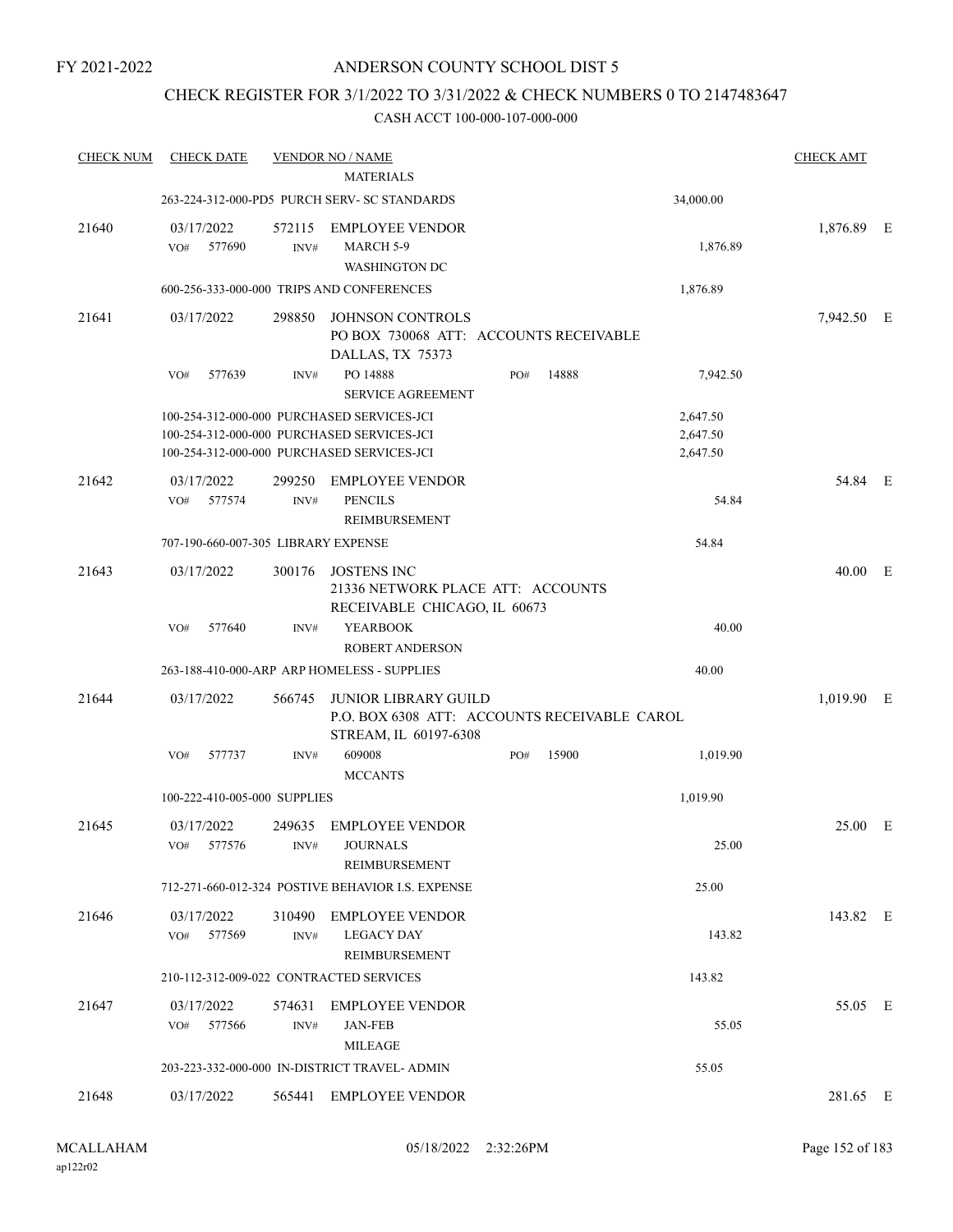# CHECK REGISTER FOR 3/1/2022 TO 3/31/2022 & CHECK NUMBERS 0 TO 2147483647

| <b>CHECK NUM</b> | <b>CHECK DATE</b>                       |                | <b>VENDOR NO / NAME</b>                                                                                 |        | <b>CHECK AMT</b> |  |
|------------------|-----------------------------------------|----------------|---------------------------------------------------------------------------------------------------------|--------|------------------|--|
|                  | 577701<br>VO#                           | INV#           | <b>LOWES</b><br>REIMBURSEMENT                                                                           | 81.65  |                  |  |
|                  |                                         |                | 900-115-410-031-048 FIRST QUALITY - VEX ROBOTICS KITS                                                   | 81.65  |                  |  |
|                  | VO# 577702                              | INV#           | <b>REGISTRATION</b><br><b>REIMBURSEMENT</b>                                                             | 200.00 |                  |  |
|                  |                                         |                | 900-115-410-031-048 FIRST QUALITY - VEX ROBOTICS KITS                                                   | 200.00 |                  |  |
| 21649            | 03/17/2022<br>577685<br>VO#             | INV#           | 574918 EMPLOYEE VENDOR<br>MARCH 2-4<br><b>RALEIGH NC</b>                                                | 80.00  | 80.00 E          |  |
|                  |                                         |                | 263-224-333-000-P11 TECHNOLOGY LITERACY TRIPS                                                           | 80.00  |                  |  |
|                  |                                         |                |                                                                                                         |        |                  |  |
| 21650            | 03/17/2022<br>577699<br>VO#             | INV#           | 564683 EMPLOYEE VENDOR<br><b>HOBBY LOBBY</b><br>REIMBURSEMENT                                           | 53.49  | 53.49 E          |  |
|                  | 100-114-410-021-ART SUPPLIES            |                |                                                                                                         | 53.49  |                  |  |
| 21651            | 03/17/2022<br>577712<br>VO#             | INV#           | 345710 EMPLOYEE VENDOR<br><b>MARCH 10-11</b><br><b>CHARLESTON</b>                                       | 297.64 | 297.64 E         |  |
|                  |                                         |                | 802-264-333-000-000 TRAVEL - RECRUITMENT FAIRS                                                          | 297.64 |                  |  |
| 21652            | 03/17/2022<br>577562<br>VO#             | 574462<br>INV# | EMPLOYEE VENDOR<br><b>MARCH 8-11</b><br><b>MYRTLE BEACH</b>                                             | 818.56 | 818.56 E         |  |
|                  |                                         |                | 100-252-333-000-000 TRIPS AND CONFERENCES                                                               | 818.56 |                  |  |
| 21653            | 03/17/2022<br>VO#<br>577571             | 226700<br>INV# | <b>EMPLOYEE VENDOR</b><br>PIZZA<br>REIMBURSEMENT                                                        | 87.09  | 87.09 E          |  |
|                  |                                         |                | 718-271-660-018-201 MISCELLANEOUS EXPENSE                                                               | 87.09  |                  |  |
| 21654            | 03/17/2022                              |                | 349701 MED CENTRAL HEALTH RESOURCES<br>3424 CLEMSON BLVD ATT: ACCOUNTS RECEIVABLE<br>ANDERSON, SC 29621 |        | 170.00 E         |  |
|                  | 577643<br>VO#                           | INV#           | 19590<br><b>WALKER</b>                                                                                  | 65.00  |                  |  |
|                  | 100-255-323-000-000 CONTRACTED SERVICES |                |                                                                                                         | 65.00  |                  |  |
|                  | 577644<br>VO#                           | INV#           | 57696<br><b>HUNT</b>                                                                                    | 105.00 |                  |  |
|                  | 100-255-323-000-000 CONTRACTED SERVICES |                |                                                                                                         | 105.00 |                  |  |
| 21655            | 03/17/2022<br>VO#<br>577577             | 576043<br>INV# | <b>EMPLOYEE VENDOR</b><br><b>BABY SHOWER</b><br>REIMBURSEMENT                                           | 27.80  | 27.80 E          |  |
|                  | 712-271-660-012-315 HOSPITALITY EXPENSE |                |                                                                                                         | 27.80  |                  |  |
| 21656            | 03/17/2022<br>577714<br>VO#             | 577222<br>INV# | <b>EMPLOYEE VENDOR</b><br>MARCH 2-4<br><b>RALEIGH NC</b>                                                | 483.18 | 483.18 E         |  |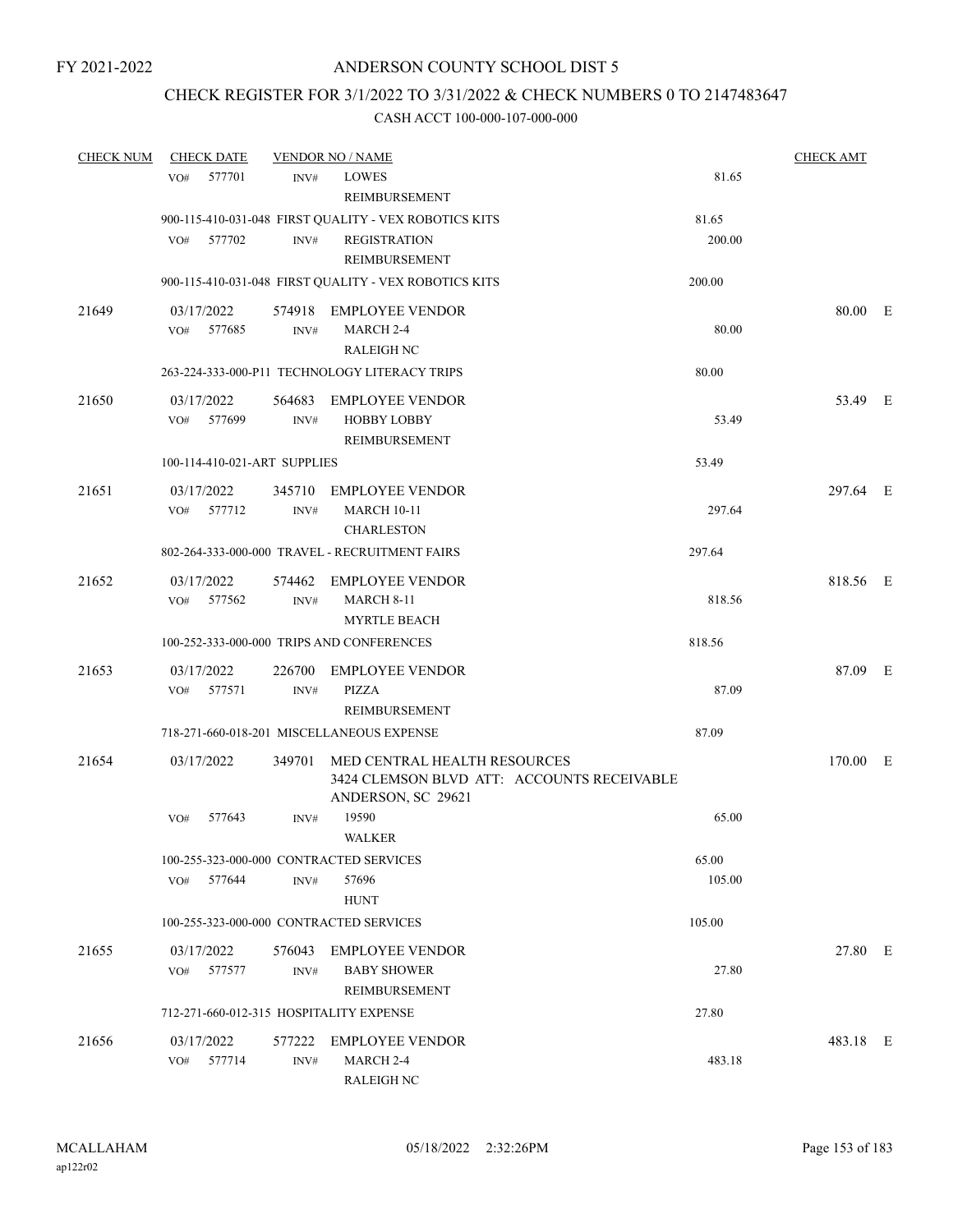# CHECK REGISTER FOR 3/1/2022 TO 3/31/2022 & CHECK NUMBERS 0 TO 2147483647

| <b>CHECK NUM</b> | <b>CHECK DATE</b>            |                | <b>VENDOR NO / NAME</b><br>263-224-333-000-P11 TECHNOLOGY LITERACY TRIPS                                     | 483.18          | <b>CHECK AMT</b> |  |
|------------------|------------------------------|----------------|--------------------------------------------------------------------------------------------------------------|-----------------|------------------|--|
| 21657            | 03/17/2022<br>VO#<br>577646  | INV#           | 574388 NAPA AUTO PARTS<br>508 SOUTH MAIN ST ANDERSON, SC 29624<br>840038,838634<br><b>SUPPLIES</b>           | 341.72          | 341.72 E         |  |
|                  |                              |                | 100-255-323-000-ACT ACTIVITY BUS CONTRACTED SERVICES<br>100-255-323-000-ACT ACTIVITY BUS CONTRACTED SERVICES | 311.73<br>29.99 |                  |  |
| 21658            | 03/17/2022<br>VO# 577709     | INV#           | 572025 EMPLOYEE VENDOR<br>MARCH 7-9<br><b>COLUMBIA</b>                                                       | 736.56          | 736.56 E         |  |
|                  |                              |                | 100-263-333-000-000 TRIPS AND CONFERENCES                                                                    | 736.56          |                  |  |
| 21659            | 03/17/2022                   |                | 389900 OFFICE DEPOT<br>POBOX 1413 CHARLOTTE, NC 28201-1413                                                   |                 | 186.26 E         |  |
|                  | 577647<br>VO#                | INV#           | 229193568001<br><b>SUPPLIES</b>                                                                              | 84.62           |                  |  |
|                  |                              |                | 100-114-410-002-VEN SUPPLY-ADDT'L FOR LOST VENDING                                                           | 84.62           |                  |  |
|                  | VO# 577648                   | INV#           | 2557103486<br><b>SUPPLIES</b>                                                                                | 59.81           |                  |  |
|                  |                              |                | 731-271-660-031-823 COSMETOLOGY EXPENSE                                                                      | 59.81           |                  |  |
|                  | VO# 577649                   | INV#           | 2555892368<br><b>SUPPLIES</b>                                                                                | 41.83           |                  |  |
|                  | 131-217-410-031-000 SUPPLIES |                |                                                                                                              | 41.83           |                  |  |
| 21660            | 03/17/2022                   |                | 389900 OFFICE DEPOT<br>POBOX 1413 CHARLOTTE, NC 28201-1413                                                   |                 | 605.54 E         |  |
|                  | 577586<br>VO#                | INV#           | 230434953001<br><b>SUPPLIES</b>                                                                              | 259.20          |                  |  |
|                  |                              |                | 243-182-410-023-000 SUPPLIES & MATERIALS                                                                     | 259.20          |                  |  |
|                  | VO# 577587                   | INV#           | 230436428001<br><b>SUPPLIES</b>                                                                              | 63.86           |                  |  |
|                  |                              |                | 723-190-660-023-911 MISCELLANEOUS- ADULT ED EXPENSE                                                          | 63.86           |                  |  |
|                  | 577588<br>VO#                | INV#           | 231261230001<br><b>SUPPLIES</b>                                                                              | 213.99          |                  |  |
|                  |                              |                | 723-190-660-023-911 MISCELLANEOUS- ADULT ED EXPENSE                                                          | 213.99          |                  |  |
|                  | VO#<br>577589                | INV#           | 231281679001<br><b>SUPPLIES</b>                                                                              | 68.49           |                  |  |
|                  |                              |                | 723-190-660-023-911 MISCELLANEOUS- ADULT ED EXPENSE                                                          | 68.49           |                  |  |
| 21661            | 03/17/2022                   |                | 391100 OLD STONE TRACTOR CO, INC<br>PO BOX 13565 ATT: ACCOUNTS RECEIVABLE<br>ANDERSON, SC 29624              |                 | 62.76 E          |  |
|                  | 577730<br>VO#                | INV#           | 06810<br><b>REPAIR PARTS</b>                                                                                 | 62.76           |                  |  |
|                  |                              |                | 100-254-410-000-001 MAINT. SUPPLIES-STRUCTURES                                                               | 62.76           |                  |  |
| 21662            | 03/17/2022<br>VO#<br>577700  | 575523<br>INV# | <b>EMPLOYEE VENDOR</b><br>PD SUPPLIES                                                                        | 30.72           | 30.72 E          |  |
|                  |                              |                |                                                                                                              |                 |                  |  |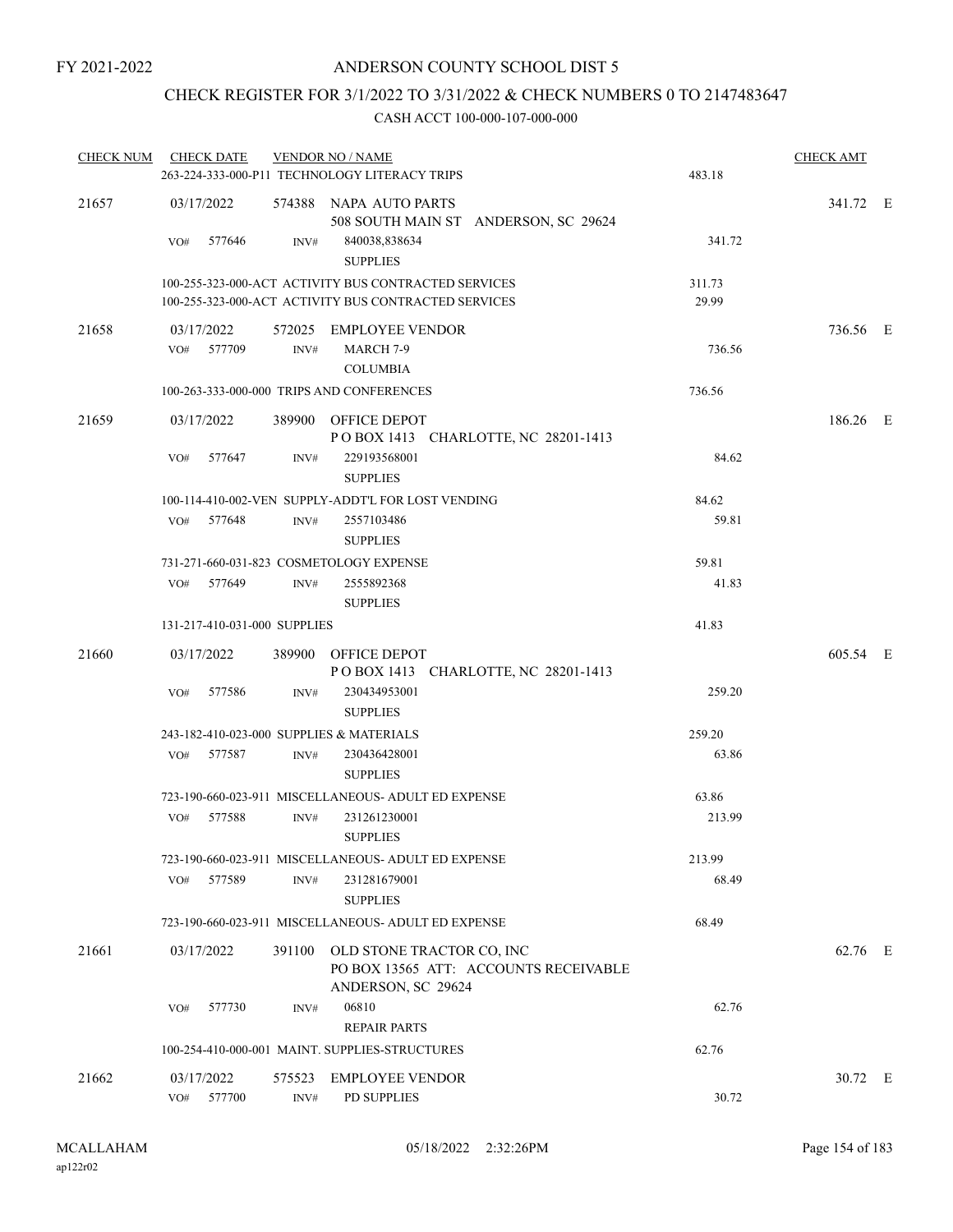# CHECK REGISTER FOR 3/1/2022 TO 3/31/2022 & CHECK NUMBERS 0 TO 2147483647

| <b>CHECK NUM</b> | <b>CHECK DATE</b>                    |                | <b>VENDOR NO / NAME</b>                                                                       |        | <b>CHECK AMT</b> |  |
|------------------|--------------------------------------|----------------|-----------------------------------------------------------------------------------------------|--------|------------------|--|
|                  |                                      |                | REIMBURSEMENT                                                                                 |        |                  |  |
|                  | 100-221-410-000-TST SUPPLIES-TESTING |                |                                                                                               | 30.72  |                  |  |
| 21663            | 03/17/2022<br>VO# 577711             | INV#           | 576160 EMPLOYEE VENDOR<br>MARCH 2-4<br><b>RALEIGH NC</b>                                      | 513.18 | 513.18 E         |  |
|                  |                                      |                | 263-224-333-000-P11 TECHNOLOGY LITERACY TRIPS                                                 | 513.18 |                  |  |
| 21664            | 03/17/2022<br>VO# 577687             | INV#           | 437335 EMPLOYEE VENDOR<br>MARCH 2-4<br><b>RALEIGH NC</b>                                      | 80.00  | 80.00 E          |  |
|                  |                                      |                | 263-224-333-000-P11 TECHNOLOGY LITERACY TRIPS                                                 | 80.00  |                  |  |
| 21665            | 03/17/2022<br>VO#<br>577563          | INV#           | 573462 EMPLOYEE VENDOR<br><b>MARCH 8-11</b><br><b>MYRTLE BEACH</b>                            | 356.20 | 356.20 E         |  |
|                  |                                      |                | 100-252-333-000-000 TRIPS AND CONFERENCES                                                     | 356.20 |                  |  |
| 21666            | 03/17/2022<br>VO# 577572             | INV#           | 468850 EMPLOYEE VENDOR<br><b>ATLANTA ZOO</b><br><b>REIMBURSEMENT</b>                          | 50.00  | 50.00 E          |  |
|                  |                                      |                | 714-271-660-014-355 FIELD TRIPS GRADE 5 EXPENSE                                               | 50.00  |                  |  |
| 21667            | 03/17/2022                           | 570059         | <b>SHARP BUSINESS SYSTEMS</b><br>DEPT 1216 PO BOX 121216 DALLAS, TX 75312-1216                |        | 135.66 E         |  |
|                  | 577656<br>VO#                        | INV#           | 9003700471<br><b>COPIES</b>                                                                   | 43.61  |                  |  |
|                  | 100-115-410-003-000 SUPPLIES         |                |                                                                                               | 43.61  |                  |  |
|                  | VO#<br>577657                        | INV#           | 9003705832<br><b>COPIES</b>                                                                   | 49.55  |                  |  |
|                  | 100-115-410-003-000 SUPPLIES         |                |                                                                                               | 49.55  |                  |  |
|                  | VO# 577658                           | INV#           | 9003705935<br><b>COPIES</b>                                                                   | 14.16  |                  |  |
|                  | 201-112-490-010-000 COPIER COST      |                |                                                                                               | 14.16  |                  |  |
|                  | VO#<br>577659                        | $\text{INV}\#$ | 9003705922<br><b>COPIES</b>                                                                   | 14.17  |                  |  |
|                  | 708-271-660-008-362 COPIER EXPENSE   |                |                                                                                               | 14.17  |                  |  |
|                  | 577660<br>VO#                        | INV#           | 9003705896<br><b>COPIES</b>                                                                   | 14.17  |                  |  |
|                  | 100-113-410-020-000 SUPPLIES         |                |                                                                                               | 14.17  |                  |  |
| 21668            | 03/17/2022                           | 568682         | <b>SNA DEPOSITORY</b><br>PO BOX 719297 PHILADELPHIA, PA 19171-9297                            |        | 505.00 E         |  |
|                  | 577654<br>VO#                        | INV#           | 2330385<br>PO#<br>15667<br><b>REGISTRATION</b>                                                | 505.00 |                  |  |
|                  |                                      |                | 600-256-333-000-000 TRIPS AND CONFERENCES                                                     | 505.00 |                  |  |
| 21669            | 03/17/2022                           | 563982         | SOUTHEASTERN PAPER GROUP<br>POBOX 890671 ATT: ACCOUNTS RECEIVABLE<br>CHARLOTTE, NC 28289-0671 |        | $112.67$ E       |  |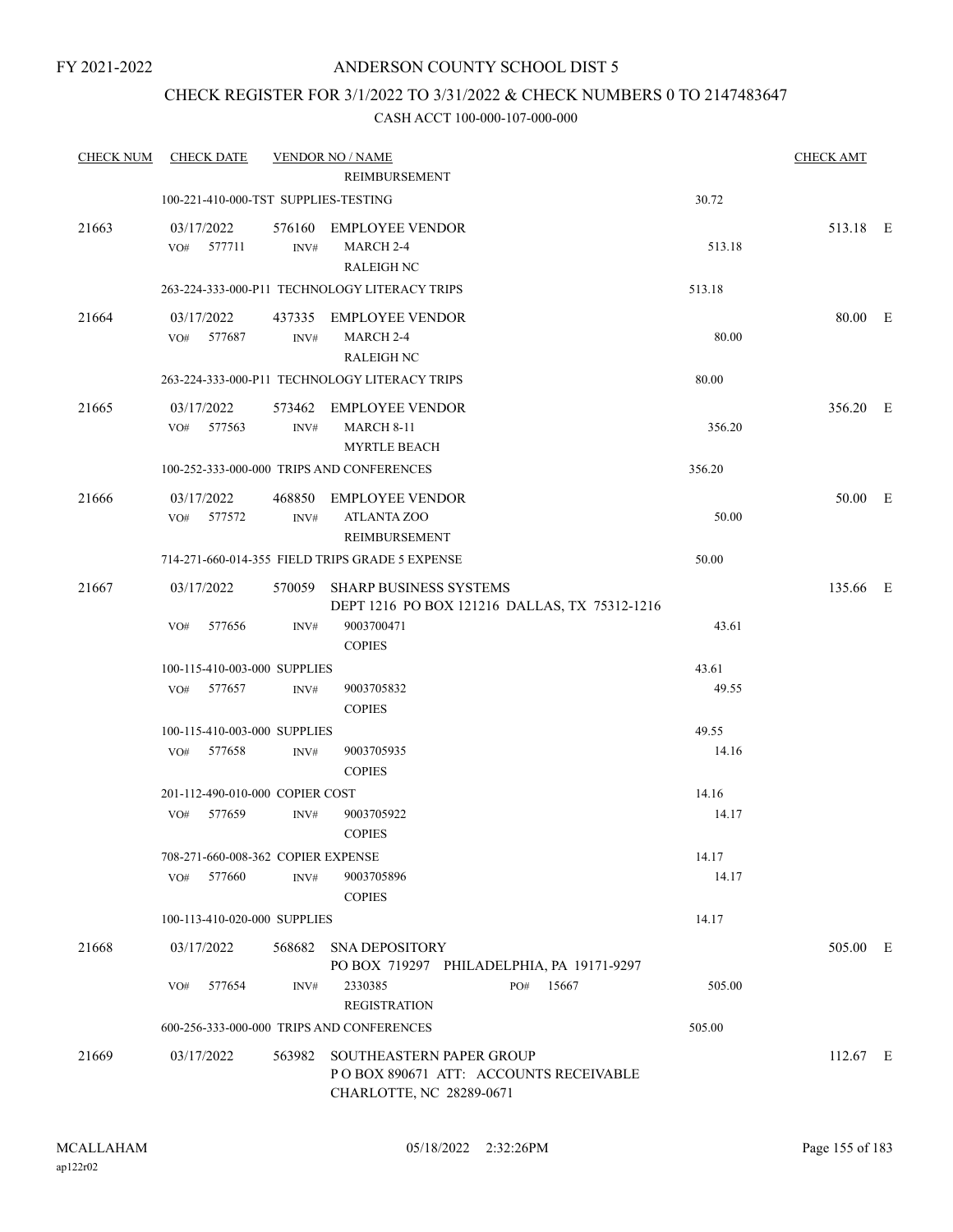# CHECK REGISTER FOR 3/1/2022 TO 3/31/2022 & CHECK NUMBERS 0 TO 2147483647

| <b>CHECK NUM</b> | <b>CHECK DATE</b>                       |                | <b>VENDOR NO / NAME</b>                                                            |                                       |       |                | <b>CHECK AMT</b> |  |
|------------------|-----------------------------------------|----------------|------------------------------------------------------------------------------------|---------------------------------------|-------|----------------|------------------|--|
|                  | 577665<br>VO#                           | INV#           | PO 15064<br><b>SUPPLIES</b>                                                        | PO#                                   | 15064 | 112.67         |                  |  |
|                  |                                         |                | 100-000-170-000-000 WAREHOUSE INVENTORY<br>100-000-170-000-000 WAREHOUSE INVENTORY |                                       |       | 27.87<br>84.80 |                  |  |
| 21670            | 03/17/2022<br>577691<br>VO#             | INV#           | 575010 EMPLOYEE VENDOR<br>MARCH 9-11<br><b>MRYTLE BEACH</b>                        |                                       |       | 820.24         | 820.24 E         |  |
|                  |                                         |                | 100-222-333-000-MDA MEDIA SPECIALIST TRAVEL                                        |                                       |       | 820.24         |                  |  |
| 21671            | 03/17/2022                              |                | 569789 UNIFIRST CORPORATION                                                        | PO BOX 650481 DALLAS, TX 75265-0481   |       |                | 424.16 E         |  |
|                  | VO#<br>577671                           | INV#           | PO 15302<br><b>UNIFORMS</b>                                                        | PO#                                   | 15302 | 424.16         |                  |  |
|                  | 100-254-410-002-075 UNIFORM PURCHASES   |                |                                                                                    |                                       |       | 88.47          |                  |  |
|                  | 100-254-410-013-075 UNIFORM PURCHASES   |                |                                                                                    |                                       |       | 88.47          |                  |  |
|                  | 100-254-410-016-075 UNIFORM PURCHASES   |                |                                                                                    |                                       |       | 158.37         |                  |  |
|                  | 100-254-410-020-075 UNIFORM PURCHASES   |                |                                                                                    |                                       |       | 88.85          |                  |  |
| 21672            | 03/17/2022                              |                | 532300 WHITE JONES ACE HARDWARE<br>ANDERSON, SC 29624                              | PO BOX 13012 ATT: ACCOUNTS RECEIVABLE |       |                | 55.96 E          |  |
|                  | 577678<br>VO#                           | INV#           | 413111<br><b>SUPPLIES</b>                                                          |                                       |       | 26.46          |                  |  |
|                  |                                         |                | 100-254-410-000-001 MAINT. SUPPLIES-STRUCTURES                                     |                                       |       | 26.46          |                  |  |
|                  | 577679<br>VO#                           | INV#           | 903969<br><b>SUPPLIES</b>                                                          |                                       |       | 29.50          |                  |  |
|                  |                                         |                | 100-254-410-006-001 SUPPLIES - MAINTENANCE                                         |                                       |       | 29.50          |                  |  |
| 21673            | 03/17/2022<br>577567<br>VO#             | 574618<br>INV# | <b>EMPLOYEE VENDOR</b><br>NOV-MARCH<br><b>MILEAGE</b>                              |                                       |       | 87.36          | 87.36 E          |  |
|                  |                                         |                | 100-233-333-000-000 TRIPS AND CONFERENCES                                          |                                       |       | 87.36          |                  |  |
| 21674            | 03/17/2022<br>577693<br>VO#             | 576461<br>INV# | <b>EMPLOYEE VENDOR</b><br>MARCH 9-11<br>MRYTLE BEACH                               |                                       |       | 912.30         | 912.30 E         |  |
|                  |                                         |                | 100-222-333-000-MDA MEDIA SPECIALIST TRAVEL                                        |                                       |       | 912.30         |                  |  |
| 21675            | 03/17/2022<br>577564<br>VO#             | 565855<br>INV# | <b>EMPLOYEE VENDOR</b><br><b>MARCH 11</b><br><b>COLUMBIA</b>                       |                                       |       | 133.28         | 133.28 E         |  |
|                  | 100-266-333-000-000 TRIPS & CONFERENCES |                |                                                                                    |                                       |       | 133.28         |                  |  |
| 21676            | 03/17/2022<br>577695<br>VO#             | 574537<br>INV# | <b>EMPLOYEE VENDOR</b><br>DEC & MARCH<br><b>COLUMBIA</b>                           |                                       |       | 281.68         | 900.48 E         |  |
|                  |                                         |                | 100-233-333-000-000 TRIPS AND CONFERENCES                                          |                                       |       | 281.68         |                  |  |
|                  | 577710<br>VO#                           | INV#           | MARCH 7-9<br><b>COLUMBIA</b>                                                       |                                       |       | 618.80         |                  |  |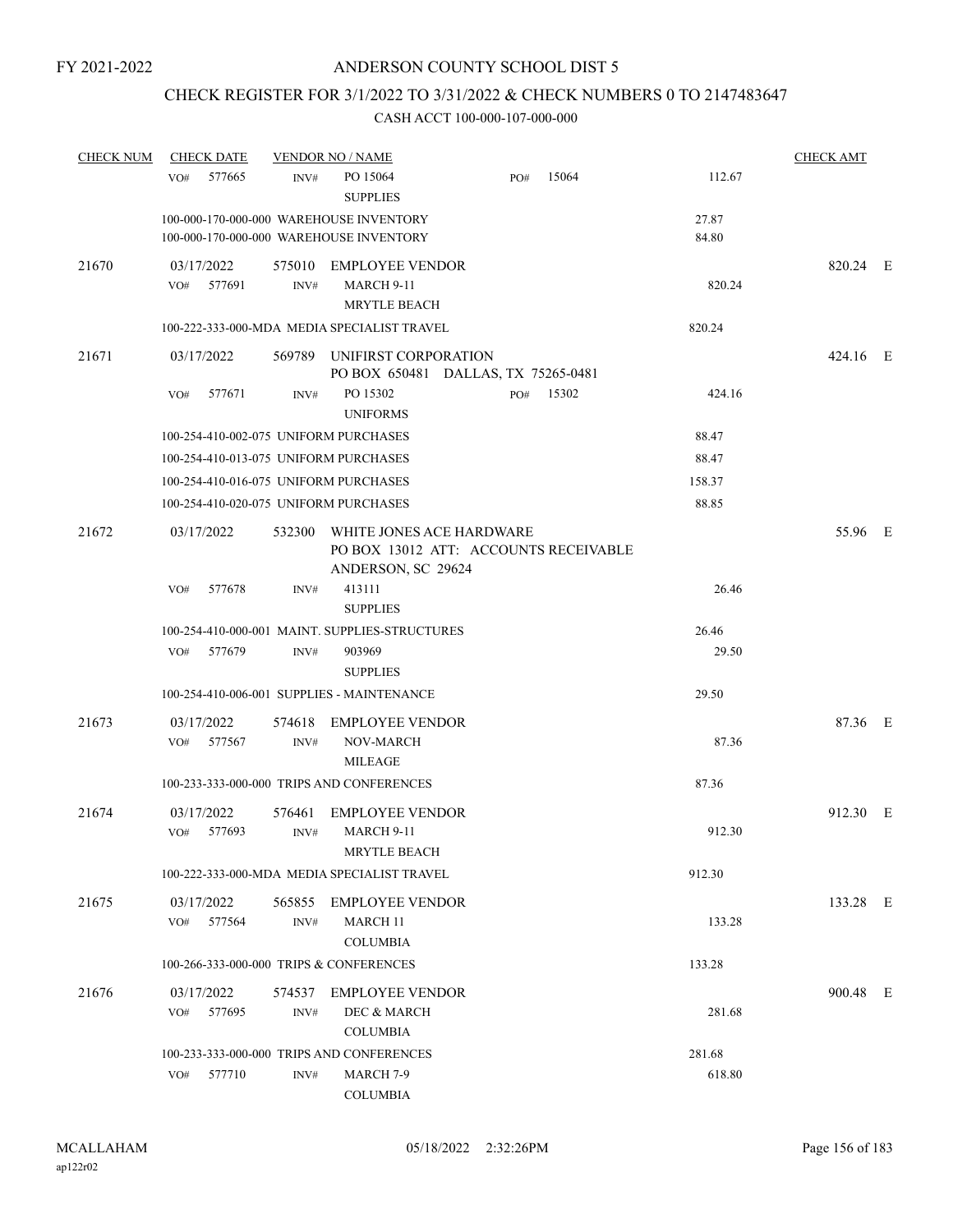# CHECK REGISTER FOR 3/1/2022 TO 3/31/2022 & CHECK NUMBERS 0 TO 2147483647

| <b>CHECK NUM</b> | <b>CHECK DATE</b>                       |                | <b>VENDOR NO / NAME</b><br>100-232-333-000-000 TRIPS AND CONFERENCES                 |     |       | 618.80   | <b>CHECK AMT</b> |  |
|------------------|-----------------------------------------|----------------|--------------------------------------------------------------------------------------|-----|-------|----------|------------------|--|
| 21677            | 03/17/2022<br>577694<br>VO#             | 576491<br>INV# | <b>EMPLOYEE VENDOR</b><br>FEB 3-5<br><b>SCMEA</b>                                    |     |       | 640.48   | 640.48 E         |  |
|                  |                                         |                | 100-113-410-006-COB CHORUS, ORCHESTRA & BAND                                         |     |       | 640.48   |                  |  |
| 21678            | 03/22/2022<br>VO# 577919                | INV#           | 574682 EMPLOYEE VENDOR<br><b>REIMBURSEMENT</b><br><b>SAM'S</b>                       |     |       | 269.96   | 269.96 E         |  |
|                  |                                         |                | 100-221-410-000-DIS DIGITAL INTEGRATION SUPPLIES                                     |     |       | 29.51    |                  |  |
|                  | 802-224-410-000-007 DIS PD SUPPLIES     |                |                                                                                      |     |       | 240.45   |                  |  |
| 21679            | 03/22/2022                              |                | 569031 AIRGAS USA<br>POBOX 532609 ATT: ACCOUNTS RECEIVABLE<br>ATLANTA, GA 30353-2609 |     |       |          | 1,403.90 E       |  |
|                  | 577767<br>VO#                           | INV#           | 9123241713<br><b>SUPPLIES</b>                                                        |     |       | 217.69   |                  |  |
|                  |                                         |                | 329-115-410-031-000 SUPPLIES-STATE EQUIPMENT                                         |     |       | 217.69   |                  |  |
|                  | 577768<br>VO#                           | INV#           | 9986651867<br><b>SUPPLIES</b>                                                        |     |       | 1,186.21 |                  |  |
|                  |                                         |                | 329-115-410-031-000 SUPPLIES-STATE EQUIPMENT                                         |     |       | 1,186.21 |                  |  |
| 21680            | 03/22/2022<br>577763<br>VO#             | 576295<br>INV# | <b>EMPLOYEE VENDOR</b><br><b>REFUND</b><br><b>NNAPTEST</b>                           |     |       | 140.00   | 140.00 E         |  |
|                  | 328-115-312-031-000 PURCHASED SERVICES  |                |                                                                                      |     |       | 140.00   |                  |  |
| 21681            | 03/22/2022                              | 110901         | ANDERSON AREA CHAMBER OF COMMERCE<br>129 N. MAIN ST SUITE 200 ANDERSON, SC 29621     |     |       |          | $5,000.00$ E     |  |
|                  | 577770<br>VO#                           | INV#           | 10057431<br><b>PARTNERSHIP</b>                                                       | PO# | 15985 | 5,000.00 |                  |  |
|                  |                                         |                | 100-390-410-000-000 SUPPLIES AND MATERIALS                                           |     |       | 5,000.00 |                  |  |
| 21682            | 03/22/2022<br>577947<br>VO#             | 576113<br>INV# | <b>EMPLOYEE VENDOR</b><br><b>CHICK FIL A</b><br>REIMBURSEMENT                        |     |       | 339.81   | 339.81 E         |  |
|                  | 100-212-410-000-000 SUPPLIES            |                |                                                                                      |     |       | 339.81   |                  |  |
| 21683            | 03/22/2022<br>577897<br>VO#             | 141455<br>INV# | <b>EMPLOYEE VENDOR</b><br>03/18/22<br><b>LIBERTY</b>                                 |     |       | 37.84    | 37.84 E          |  |
|                  |                                         |                | 100-213-333-000-000 TRIPS AND CONFERENCES                                            |     |       | 37.84    |                  |  |
| 21684            | 03/22/2022<br>577895<br>VO#             | 147160<br>INV# | <b>EMPLOYEE VENDOR</b><br>02/23-02/26/22<br><b>HILTON HEAD</b>                       |     |       | 403.80   | 403.80 E         |  |
|                  | 263-224-333-005-PD5 TRIPS- SC STANDARDS |                |                                                                                      |     |       | 403.80   |                  |  |
| 21685            | 03/22/2022<br>577747<br>VO#             | 147625<br>INV# | <b>EMPLOYEE VENDOR</b><br><b>SAMS</b>                                                |     |       | 174.86   | 232.23 E         |  |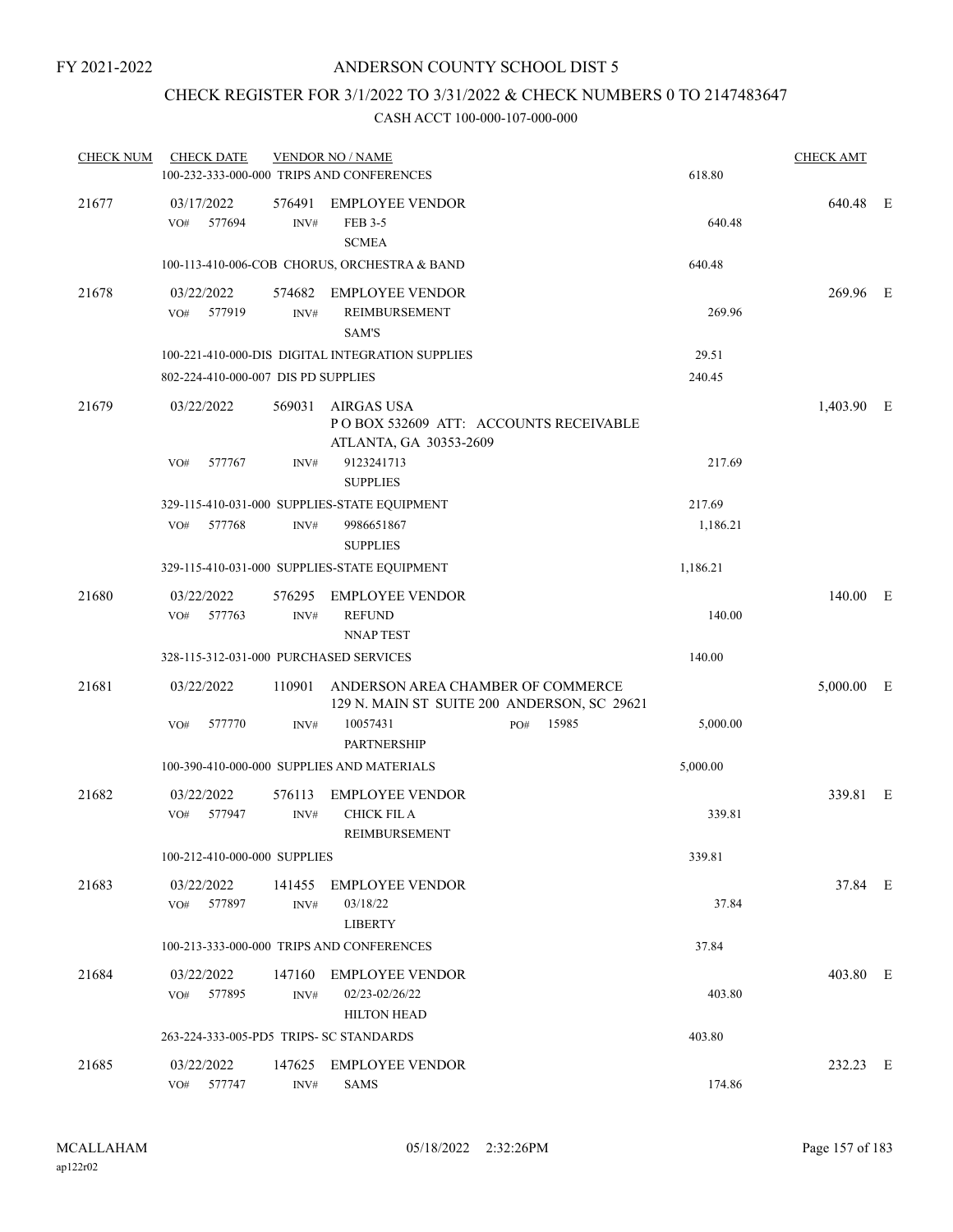# CHECK REGISTER FOR 3/1/2022 TO 3/31/2022 & CHECK NUMBERS 0 TO 2147483647

| <b>CHECK NUM</b> | <b>CHECK DATE</b>                        |        | <b>VENDOR NO / NAME</b>                                                   |     |       |           | <b>CHECK AMT</b> |  |
|------------------|------------------------------------------|--------|---------------------------------------------------------------------------|-----|-------|-----------|------------------|--|
|                  |                                          |        | <b>REIMBURSEMENT</b>                                                      |     |       |           |                  |  |
|                  | 802-112-410-007-000 SUPPLIES - RETENTION |        |                                                                           |     |       | 174.86    |                  |  |
|                  | VO#<br>577758                            | INV#   | <b>SUPPLIES</b>                                                           |     |       | 57.37     |                  |  |
|                  |                                          |        | REIMBURSEMENT                                                             |     |       |           |                  |  |
|                  |                                          |        | 707-190-660-007-201 MISCELLANEOUS EXPENSE                                 |     |       | 57.37     |                  |  |
| 21686            | 03/22/2022                               |        | 574515 EMPLOYEE VENDOR                                                    |     |       |           | 57.29 E          |  |
|                  | VO#<br>577743                            | INV#   | MARCH 3-17                                                                |     |       | 57.29     |                  |  |
|                  |                                          |        | <b>MILEAGE</b>                                                            |     |       |           |                  |  |
|                  | 600-256-332-000-000 IN DISTRICT TRAVEL   |        |                                                                           |     |       | 57.29     |                  |  |
| 21687            | 03/22/2022                               |        | 568574 CCP CROWE'S CORPORATE PROMOTIONS<br>PO BOX 2647 ANDERSON, SC 29622 |     |       |           | 116.42 E         |  |
|                  | 577783<br>VO#                            | INV#   | 18302<br><b>EMBROIDERY</b>                                                |     |       | 116.42    |                  |  |
|                  |                                          |        | 515-253-520-000-HQ1 DOWNTOWN PROJECT BLDG 1                               |     |       | 116.42    |                  |  |
| 21688            | 03/22/2022                               | 571257 | EMS LINQ, INC.                                                            |     |       |           | 22,320.89 E      |  |
|                  |                                          |        | EDUCATION MANAGEMENT SYSTEMS PO BOX<br>745000 ATLANTA, GA 30374           |     |       |           |                  |  |
|                  | 577924<br>VO#                            | INV#   | C102345                                                                   | PO# | 16032 | 22,320.89 |                  |  |
|                  |                                          |        | <b>CUST# C03651</b>                                                       |     |       |           |                  |  |
|                  | 600-256-445-002-000 SOFTWARE             |        |                                                                           |     |       | 1,174.80  |                  |  |
|                  | 600-256-445-003-000 SOFTWARE             |        |                                                                           |     |       | 1,174.80  |                  |  |
|                  | 600-256-445-005-000 SOFTWARE             |        |                                                                           |     |       | 1,174.80  |                  |  |
|                  | 600-256-445-006-000 SOFTWARE             |        |                                                                           |     |       | 1,174.80  |                  |  |
|                  | 600-256-445-007-000 SOFTWARE             |        |                                                                           |     |       | 1,174.80  |                  |  |
|                  | 600-256-445-008-000 SOFTWARE             |        |                                                                           |     |       | 1,174.80  |                  |  |
|                  | 600-256-445-009-000 SOFTWARE             |        |                                                                           |     |       | 1,174.80  |                  |  |
|                  | 600-256-445-010-000 SOFTWARE             |        |                                                                           |     |       | 1,174.80  |                  |  |
|                  | 600-256-445-011-000 SOFTWARE             |        |                                                                           |     |       | 1,174.80  |                  |  |
|                  | 600-256-445-012-000 SOFTWARE             |        |                                                                           |     |       | 1,174.80  |                  |  |
|                  | 600-256-445-013-000 SOFTWARE             |        |                                                                           |     |       | 1,174.80  |                  |  |
|                  | 600-256-445-014-000 SOFTWARE             |        |                                                                           |     |       | 1,174.80  |                  |  |
|                  | 600-256-445-015-000 SOFTWARE             |        |                                                                           |     |       | 1,174.80  |                  |  |
|                  | 600-256-445-016-000 SOFTWARE             |        |                                                                           |     |       | 1,174.80  |                  |  |
|                  | 600-256-445-017-000 SOFTWARE             |        |                                                                           |     |       | 1,174.80  |                  |  |
|                  | 600-256-445-018-000 SOFTWARE             |        |                                                                           |     |       | 1,174.80  |                  |  |
|                  | 600-256-445-019-000 SOFTWARE             |        |                                                                           |     |       | 1,174.80  |                  |  |
|                  | 600-256-445-020-000 SOFTWARE             |        |                                                                           |     |       | 1,174.80  |                  |  |
|                  | 600-256-445-021-000 SOFTWARE             |        |                                                                           |     |       | 1,174.49  |                  |  |
| 21689            | 03/22/2022                               | 576280 | <b>EMPLOYEE VENDOR</b>                                                    |     |       |           | 53.50 E          |  |
|                  | 577755<br>VO#                            | INV#   | <b>AMAZON</b>                                                             |     |       | 53.50     |                  |  |
|                  |                                          |        | REIMBURSEMENT                                                             |     |       |           |                  |  |
|                  | 731-271-660-031-857 HOSA EXPENSE         |        |                                                                           |     |       | 53.50     |                  |  |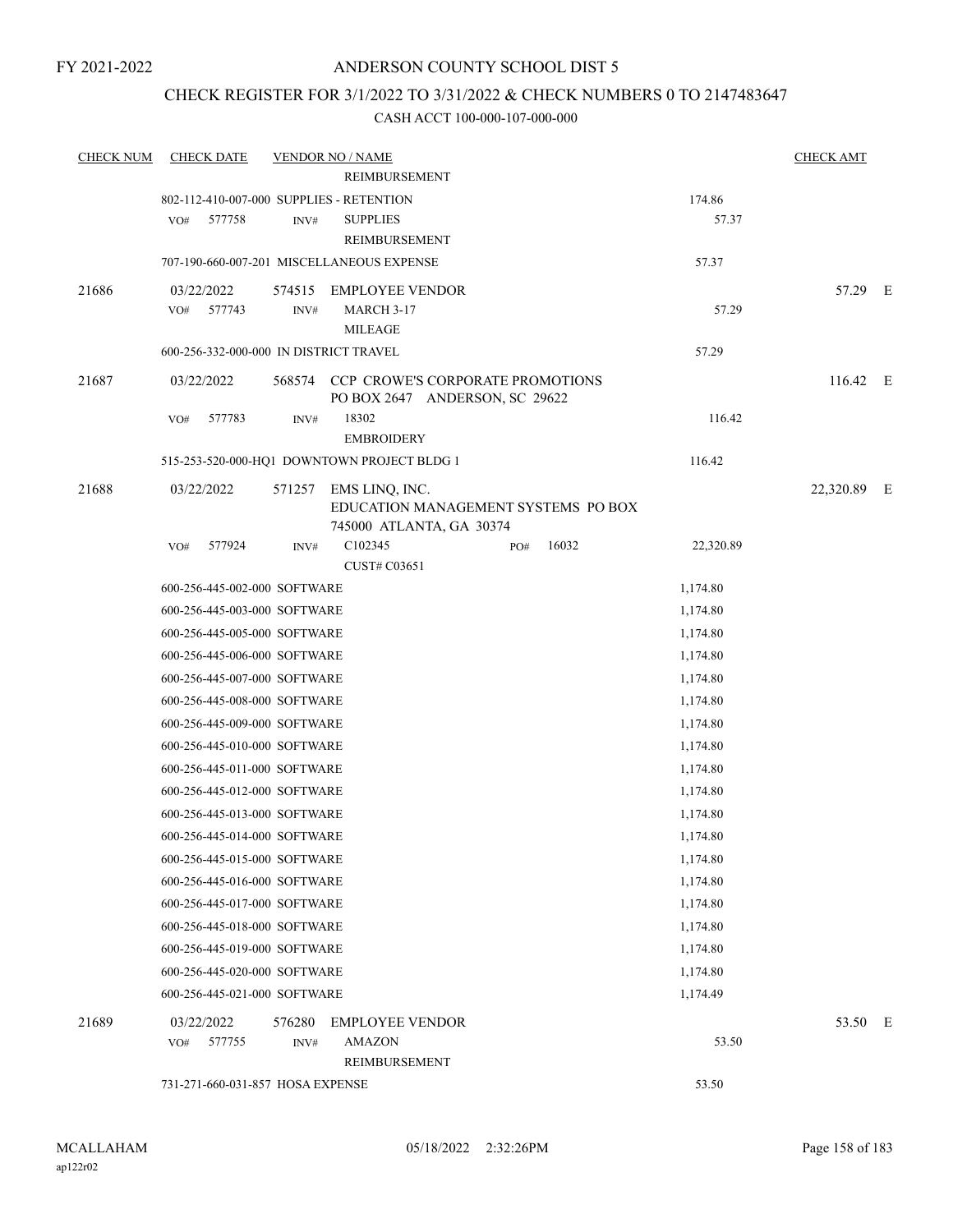# CHECK REGISTER FOR 3/1/2022 TO 3/31/2022 & CHECK NUMBERS 0 TO 2147483647

| <b>CHECK NUM</b> | <b>CHECK DATE</b>                         |        | <b>VENDOR NO / NAME</b>                                                                                                  |     |           |          | <b>CHECK AMT</b> |  |
|------------------|-------------------------------------------|--------|--------------------------------------------------------------------------------------------------------------------------|-----|-----------|----------|------------------|--|
| 21690            | 03/22/2022<br>577946<br>VO#               | INV#   | 565663 EMPLOYEE VENDOR<br>FEB 2022                                                                                       |     |           | 11.87    | 11.87 E          |  |
|                  | 600-256-332-013-000 IN DISTRICT TRAVEL    |        | <b>MILEAGE</b>                                                                                                           |     |           | 11.87    |                  |  |
| 21691            | 03/22/2022                                |        | 232425 EMPLOYEE VENDOR                                                                                                   |     |           |          | 389.16 E         |  |
|                  | VO# 577888                                | INV#   | 02/23-02/26/22<br><b>HILTON HEAD</b>                                                                                     |     |           | 389.16   |                  |  |
|                  | 263-224-333-000-PD5 TRIPS- SC STANDARDS   |        |                                                                                                                          |     |           | 389.16   |                  |  |
| 21692            | 03/22/2022                                |        | 569871 FOLLETT SCHOOL SOLUTIONS, INC<br>91826 COLLECTION CENTER DRIVE ATT: ACCOUNTS<br>RECEIVABLE CHICAGO, IL 60693-0918 |     |           |          | 998.52 E         |  |
|                  | 577794<br>VO#                             | INV#   | PO 15717<br><b>GLENVIEW</b>                                                                                              |     | PO# 15717 | 998.52   |                  |  |
|                  | 100-222-410-020-000 SUPPLIES              |        |                                                                                                                          |     |           | 468.71   |                  |  |
|                  | 100-222-410-020-000 SUPPLIES              |        |                                                                                                                          |     |           | 482.74   |                  |  |
|                  | 100-222-410-020-000 SUPPLIES              |        |                                                                                                                          |     |           | 47.07    |                  |  |
| 21693            | 03/22/2022                                |        | 237555 FORMS & SUPPLY<br>POBOX 563953 ATT: ACCOUNTS RECEIVABLE<br>CHARLOTTE, NC 28256                                    |     |           |          | 2,149.28 E       |  |
|                  | VO#<br>577795                             | INV#   | 6063785<br><b>HOMELAND PARK</b>                                                                                          | PO# | 15956     | 1,770.92 |                  |  |
|                  | 201-188-410-011-000 SUPPLIES- PARENTING   |        |                                                                                                                          |     |           | 120.91   |                  |  |
|                  | 201-188-410-011-000 SUPPLIES- PARENTING   |        |                                                                                                                          |     |           | 1,136.14 |                  |  |
|                  | 201-188-410-011-000 SUPPLIES- PARENTING   |        |                                                                                                                          |     |           | 513.87   |                  |  |
|                  | VO# 577796                                | INV#   | 6062739<br><b>SUPPLIES</b>                                                                                               |     |           | 23.15    |                  |  |
|                  | 100-252-410-000-000 SUPPLIES              |        |                                                                                                                          |     |           | 23.15    |                  |  |
|                  | 577797<br>VO#                             | INV#   | 6063928<br><b>SUPPLIES</b>                                                                                               |     |           | 211.85   |                  |  |
|                  | 100-252-410-000-000 SUPPLIES              |        |                                                                                                                          |     |           | 211.85   |                  |  |
|                  | 577798<br>VO#                             | INV#   | 6063716<br><b>SUPPLIES</b>                                                                                               |     |           | 143.36   |                  |  |
|                  | 100-252-410-000-000 SUPPLIES              |        |                                                                                                                          |     |           | 143.36   |                  |  |
| 21694            | 03/22/2022<br>VO#<br>577889               | INV#   | 574235 EMPLOYEE VENDOR<br>02/15-02/20/22                                                                                 |     |           | 782.20   | 782.20 E         |  |
|                  |                                           |        | <b>NEW ORLEANS</b>                                                                                                       |     |           |          |                  |  |
|                  |                                           |        | 201-224-333-012-000 TRIPS AND CONFERENCES                                                                                |     |           | 782.20   |                  |  |
| 21695            | 03/22/2022                                | 564815 | EMPLOYEE VENDOR                                                                                                          |     |           |          | 604.30 E         |  |
|                  | 577746<br>VO#                             | INV#   | <b>SWEETERY</b><br>REIMBURSEMENT                                                                                         |     |           | 27.29    |                  |  |
|                  | 721-190-660-021-429 FACULTY EXPENSE       |        |                                                                                                                          |     |           | 27.29    |                  |  |
|                  | 577749<br>VO#                             | INV#   | LOWES<br>REIMBURSEMENT                                                                                                   |     |           | 577.01   |                  |  |
|                  | 218-113-410-021-01A ART/MUSIC/PE SUPPLIES |        |                                                                                                                          |     |           | 577.01   |                  |  |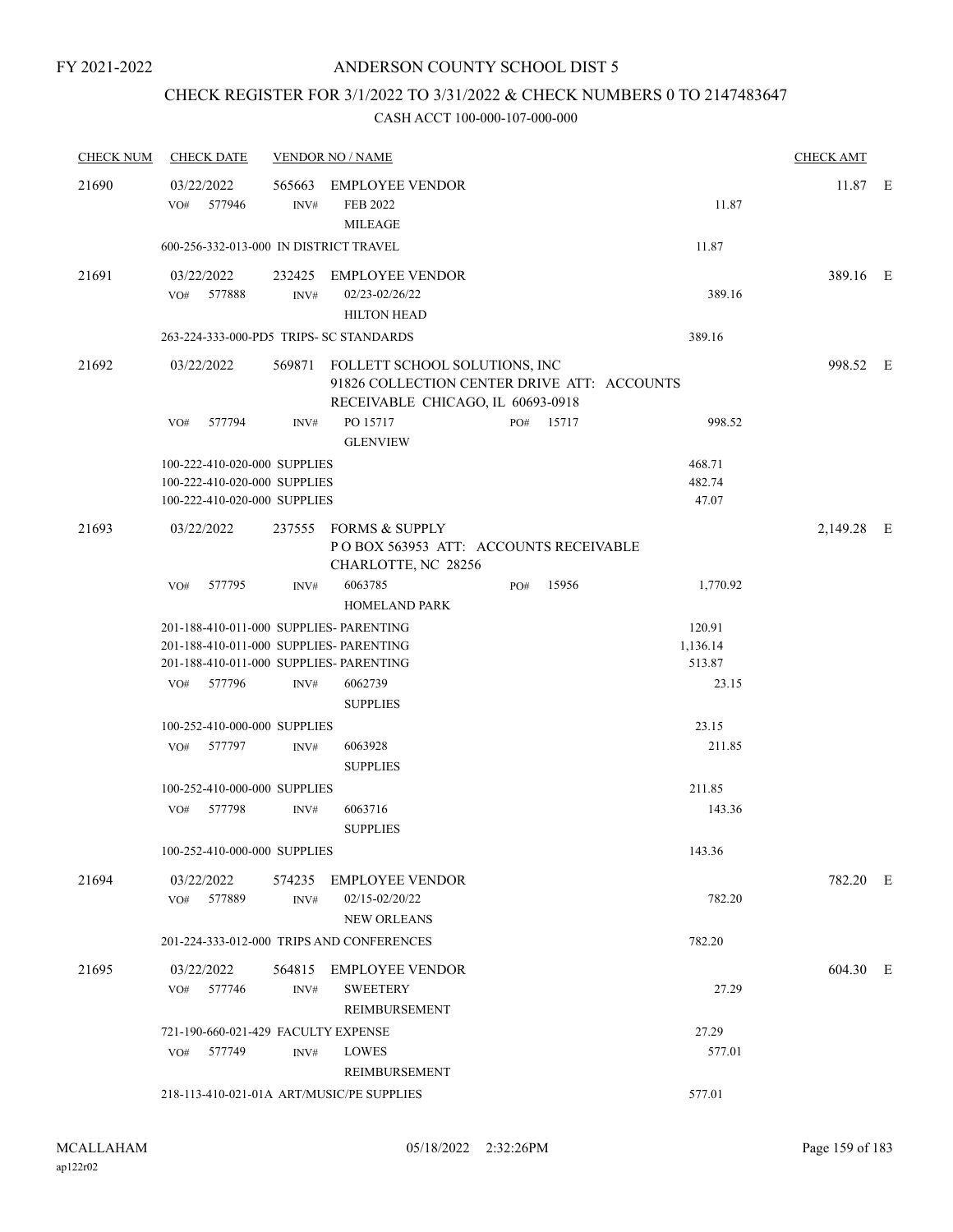# CHECK REGISTER FOR 3/1/2022 TO 3/31/2022 & CHECK NUMBERS 0 TO 2147483647

| <b>CHECK NUM</b> | <b>CHECK DATE</b>                       |                | <b>VENDOR NO / NAME</b>                                                                       |              |          | <b>CHECK AMT</b> |  |
|------------------|-----------------------------------------|----------------|-----------------------------------------------------------------------------------------------|--------------|----------|------------------|--|
| 21696            | 03/22/2022<br>577940<br>VO#             | 572987<br>INV# | <b>EMPLOYEE VENDOR</b><br><b>BALLOONS</b><br>REIMBURSEMENT                                    |              | 16.56    | 16.56 E          |  |
|                  |                                         |                | 706-271-660-006-663 ATHLETIC GENERAL EXPENSE                                                  |              | 16.56    |                  |  |
| 21697            | 03/22/2022<br>VO# 577886                | INV#           | 575140 EMPLOYEE VENDOR<br>03/17-03/18/22<br><b>ATLANTA</b>                                    |              | 695.34   | 695.34 E         |  |
|                  | 100-114-410-021-STR STRING SUPPLIES     |                |                                                                                               |              | 695.34   |                  |  |
| 21698            | 03/22/2022<br>VO#<br>577909             | INV#           | 574799 EMPLOYEE VENDOR<br><b>FEB 2022</b><br><b>MILEAGE</b>                                   |              | 7.00     | $7.00$ E         |  |
|                  | 283-223-333-000-000 TRIPS/MILEAGE       |                |                                                                                               |              | 7.00     |                  |  |
| 21699            | 03/22/2022<br>VO# 577882                | 193600<br>INV# | EMPLOYEE VENDOR<br>02/23-02/26/22<br><b>HILTON HEAD</b>                                       |              | 89.00    | 89.00 E          |  |
|                  | 263-224-333-000-PD5 TRIPS- SC STANDARDS |                |                                                                                               |              | 89.00    |                  |  |
| 21700            | 03/22/2022<br>577898<br>VO#             | INV#           | 261875 EMPLOYEE VENDOR<br>REIMBURSEMENT<br><b>ART SHOW</b>                                    |              | 120.26   | $120.26$ E       |  |
|                  | 817-112-410-014-000 SUPPLIES            |                |                                                                                               |              | 120.26   |                  |  |
| 21701            | 03/22/2022                              | 573279         | HERSHEY CREAMERY COMPANY<br>710 CORPORATE CIRCLE SALISBURY, NC 28145                          |              |          | 139.20 E         |  |
|                  | 577803<br>VO#                           | INV#           | 0017569457<br><b>NEVITT FOREST</b>                                                            |              | 139.20   |                  |  |
|                  |                                         |                | 712-271-660-012-391 ICE CREAM SALES EXPENSE                                                   |              | 139.20   |                  |  |
| 21702            | 03/22/2022<br>VO#<br>577941             | 565296<br>INV# | <b>EMPLOYEE VENDOR</b><br>02/23-02/26/22<br><b>HILTON HEAD</b>                                |              | 89.00    | 89.00 E          |  |
|                  | 263-224-333-000-PD5 TRIPS- SC STANDARDS |                |                                                                                               |              | 89.00    |                  |  |
| 21703            | 03/22/2022<br>577756<br>VO#             | INV#           | 299250 EMPLOYEE VENDOR<br><b>CHICK FIL A</b><br>REIMBURSEMENT                                 |              | 44.83    | 44.83 E          |  |
|                  | 707-190-660-007-305 LIBRARY EXPENSE     |                |                                                                                               |              | 44.83    |                  |  |
| 21704            | 03/22/2022                              | 566745         | JUNIOR LIBRARY GUILD<br>P.O. BOX 6308 ATT: ACCOUNTS RECEIVABLE CAROL<br>STREAM, IL 60197-6308 |              |          | 1,268.40 E       |  |
|                  | 577807<br>VO#                           | INV#           | 609624<br><b>GLENVIEW</b>                                                                     | 15892<br>PO# | 1,268.40 |                  |  |
|                  | 100-222-410-020-000 SUPPLIES            |                |                                                                                               |              | 1,268.40 |                  |  |
| 21705            | 03/22/2022                              | 563608         | JW PEPPER & SON, INC<br>POBOX 642 ATT: ACCOUNTS RECEIVABLE EXTON,<br>PA 19341                 |              |          | 19.75 E          |  |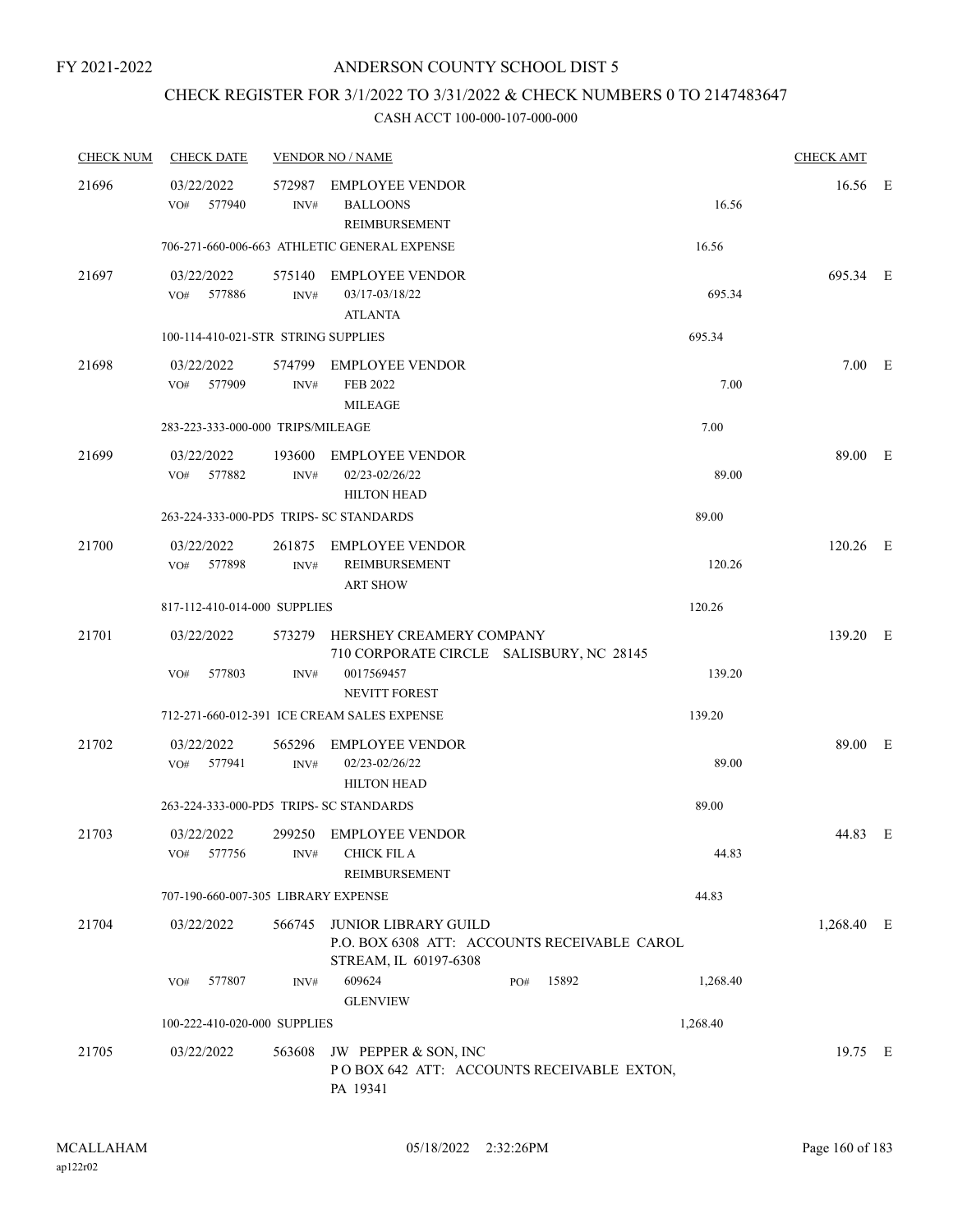# CHECK REGISTER FOR 3/1/2022 TO 3/31/2022 & CHECK NUMBERS 0 TO 2147483647

| <b>CHECK NUM</b> | <b>CHECK DATE</b>                       |                | <b>VENDOR NO / NAME</b>                                        |        | <b>CHECK AMT</b> |  |
|------------------|-----------------------------------------|----------------|----------------------------------------------------------------|--------|------------------|--|
|                  | 577808<br>VO#                           | INV#           | 364150659<br><b>SOUTHWOOD</b>                                  | 19.75  |                  |  |
|                  | 100-114-410-021-CHR CHORUS SUPPLIES     |                |                                                                | 19.75  |                  |  |
| 21706            | 03/22/2022<br>VO# 577923                | INV#           | 307650 EMPLOYEE VENDOR<br>03/15/22<br><b>COLUMBIA</b>          | 127.12 | 127.12 E         |  |
|                  |                                         |                | 100-221-333-000-000 TRIPS AND CONFERENCES                      | 127.12 |                  |  |
| 21707            | 03/22/2022<br>VO# 577752                | INV#           | 575449 EMPLOYEE VENDOR<br><b>TRUCK WASH</b><br>REIMBURSEMENT   | 10.00  | $10.00$ E        |  |
|                  |                                         |                | 100-254-412-000-001 TRUCK SERVICE - MAINTENANCE                | 10.00  |                  |  |
| 21708            | 03/22/2022<br>VO# 577899                | INV#           | 576698 EMPLOYEE VENDOR<br>REIMBURSEMENT<br><b>BESTO</b>        | 153.49 | 743.37 E         |  |
|                  | 100-114-410-001-ALT SUPPLIES            |                |                                                                | 153.49 |                  |  |
|                  | VO# 577900                              | INV#           | REIMBURSEMENT<br><b>WENDY'S</b>                                | 78.58  |                  |  |
|                  | 100-114-410-001-ALT SUPPLIES            |                |                                                                | 78.58  |                  |  |
|                  | VO# 577901                              | INV#           | REIMBURSEMENT<br><b>RAINES</b>                                 | 107.80 |                  |  |
|                  | 100-114-410-001-ALT SUPPLIES            |                |                                                                | 107.80 |                  |  |
|                  | VO# 577902                              | INV#           | REIMBURSEMENT<br><b>GRACE'S</b>                                | 150.22 |                  |  |
|                  | 100-114-410-001-ALT SUPPLIES            |                |                                                                | 150.22 |                  |  |
|                  | VO# 577903                              | INV#           | REIMBURSEMENT<br>CHICK FIL A                                   | 114.30 |                  |  |
|                  | 100-114-410-001-ALT SUPPLIES            |                |                                                                | 114.30 |                  |  |
|                  | VO# 577905                              | INV#           | REIMBURSEMENT<br><b>LITTLE CAESARS</b>                         | 62.68  |                  |  |
|                  | 100-114-410-001-ALT SUPPLIES            |                |                                                                | 62.68  |                  |  |
|                  | 577906<br>VO#                           | INV#           | REIMBURSEMENT<br>JC'S                                          | 76.30  |                  |  |
|                  | 100-114-410-001-ALT SUPPLIES            |                |                                                                | 76.30  |                  |  |
| 21709            | 03/22/2022<br>577885<br>VO#             | 320700<br>INV# | <b>EMPLOYEE VENDOR</b><br>02/23-02/26/22<br><b>HILTON HEAD</b> | 89.00  | 89.00 E          |  |
|                  | 263-224-333-000-PD5 TRIPS- SC STANDARDS |                |                                                                | 89.00  |                  |  |
| 21710            | 03/22/2022                              |                | 576574 LOC-DOC SECURITY<br>PO BOX 78987 CHARLOTTE, NC 28271    |        | $111.25$ E       |  |
|                  | 577810<br>VO#                           | INV#           | C206394<br><b>LOCK</b>                                         | 80.25  |                  |  |
|                  |                                         |                | 100-254-410-005-001 SUPPLIES - MAINTENANCE                     | 80.25  |                  |  |
|                  | 577811<br>VO#                           | $\text{INV}\#$ | C206405                                                        | 31.00  |                  |  |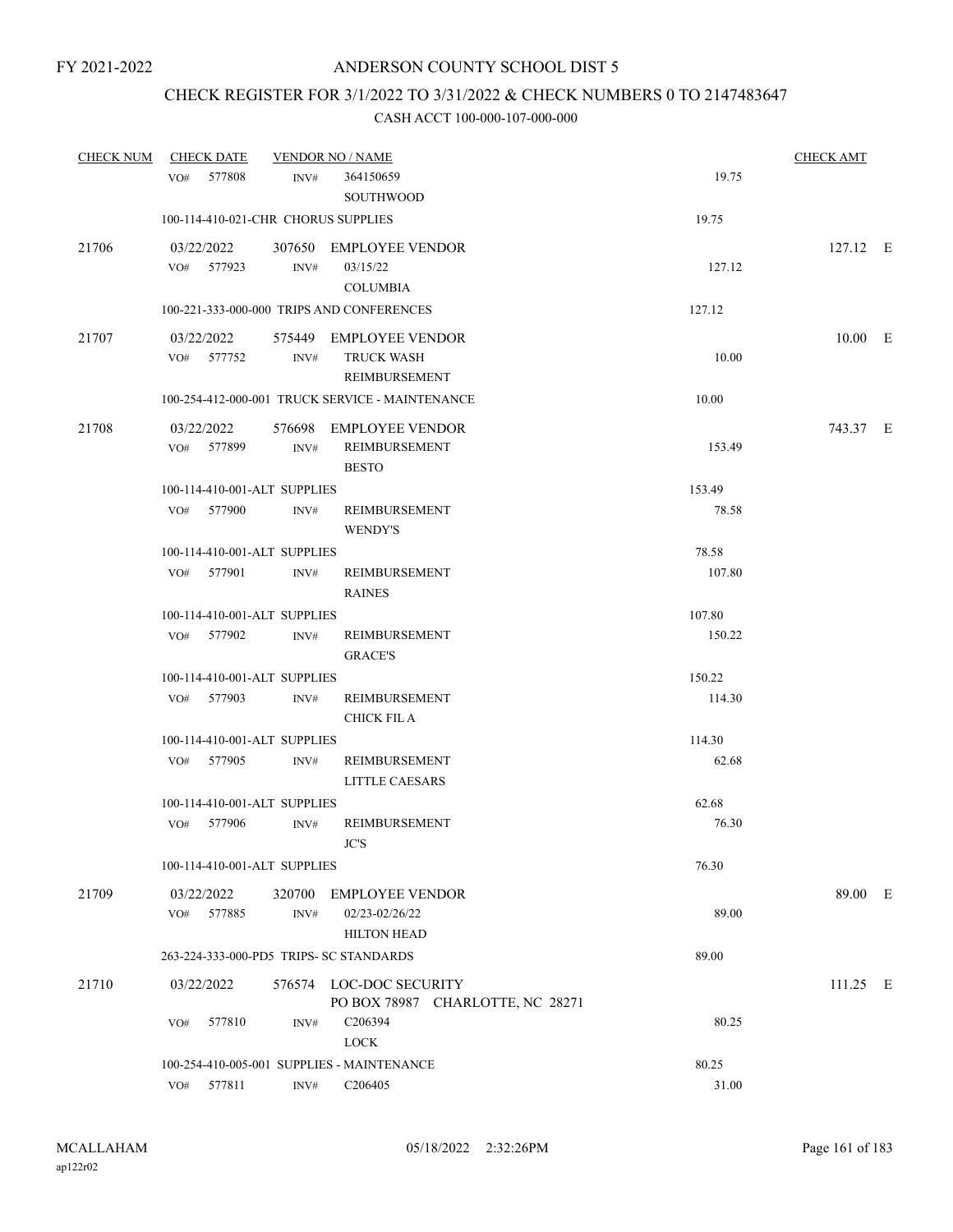# CHECK REGISTER FOR 3/1/2022 TO 3/31/2022 & CHECK NUMBERS 0 TO 2147483647

| <b>CHECK NUM</b> | <b>CHECK DATE</b>                       |                          | <b>VENDOR NO / NAME</b><br><b>REKEY</b>                                                         |          | <b>CHECK AMT</b> |  |
|------------------|-----------------------------------------|--------------------------|-------------------------------------------------------------------------------------------------|----------|------------------|--|
|                  |                                         |                          | 100-254-410-002-001 SUPPLIES - MAINTENANCE                                                      | 31.00    |                  |  |
| 21711            | 03/22/2022                              | 327400                   | <b>EMPLOYEE VENDOR</b>                                                                          |          | 89.00 E          |  |
|                  | 577884<br>VO#                           | INV#                     | 02/23-02/26/22<br><b>HILTON HEAD</b>                                                            | 89.00    |                  |  |
|                  | 263-224-333-000-PD5 TRIPS- SC STANDARDS |                          |                                                                                                 | 89.00    |                  |  |
| 21712            | 03/22/2022<br>577883<br>VO#             | INV#                     | 574698 EMPLOYEE VENDOR<br>02/23-02/26/22<br><b>HILTON HEAD</b>                                  | 400.36   | $400.36$ E       |  |
|                  | 263-224-333-000-PD5 TRIPS- SC STANDARDS |                          |                                                                                                 | 400.36   |                  |  |
| 21713            | 03/22/2022                              |                          | 570294 MARIANNA INDUSTRIES<br>11222 "I" STREET ATT: ACCOUNTS RECEIVABLE<br>OMAHA, NE 68137-1296 |          | $1,100.25$ E     |  |
|                  | 577813<br>VO#                           | INV#                     | 010856-22<br><b>SUPPLIES</b>                                                                    | 1,100.25 |                  |  |
|                  |                                         |                          | 329-115-410-031-000 SUPPLIES-STATE EQUIPMENT                                                    | 1,100.25 |                  |  |
| 21714            | 03/22/2022<br>VO# 577925                | 340065<br>INV#           | <b>EMPLOYEE VENDOR</b><br>03/17/22<br><b>COLUMBIA</b>                                           | 119.84   | 119.84 E         |  |
|                  | 100-221-333-000-TST TESTING TRAVEL      |                          |                                                                                                 | 119.84   |                  |  |
| 21715            | 03/22/2022<br>577891<br>VO#             | 577140<br>$\text{INV}\#$ | EMPLOYEE VENDOR<br>02/23-02/26/22<br><b>HILTON HEAD</b>                                         | 69.00    | 69.00 E          |  |
|                  | 263-224-333-005-PD5 TRIPS- SC STANDARDS |                          |                                                                                                 | 69.00    |                  |  |
| 21716            | 03/22/2022                              | 389900                   | OFFICE DEPOT<br>POBOX 1413 CHARLOTTE, NC 28201-1413                                             |          | 64.94 E          |  |
|                  | VO#<br>577817                           | INV#                     | 230511991001<br><b>SUPPLIES</b>                                                                 | 39.58    |                  |  |
|                  | 100-113-410-020-000 SUPPLIES            |                          |                                                                                                 | 39.58    |                  |  |
|                  | 577818<br>VO#                           | INV#                     | 230511597001<br><b>SUPPLIES</b>                                                                 | 25.36    |                  |  |
|                  | 100-113-410-020-000 SUPPLIES            |                          |                                                                                                 | 25.36    |                  |  |
| 21717            | 03/22/2022<br>VO#<br>577890             | 575070<br>INV#           | <b>EMPLOYEE VENDOR</b><br>02/15-02/20/22<br><b>NEW ORLEANS</b>                                  | 1,842.14 | 1,842.14 E       |  |
|                  |                                         |                          | 201-224-333-012-000 TRIPS AND CONFERENCES                                                       | 1,842.14 |                  |  |
| 21718            | 03/22/2022<br>577750<br>VO#             | 572133<br>INV#           | <b>EMPLOYEE VENDOR</b><br><b>TABLES</b><br>REIMBURSEMENT                                        | 80.00    | 80.00 E          |  |
|                  |                                         |                          | 721-190-660-021-411 MISCELLANEOUS EXPENSE                                                       | 80.00    |                  |  |
| 21719            | 03/22/2022                              |                          | 416350 PRESENTATION SYSTEMS SOUTH, INC                                                          |          | 2,354.71 E       |  |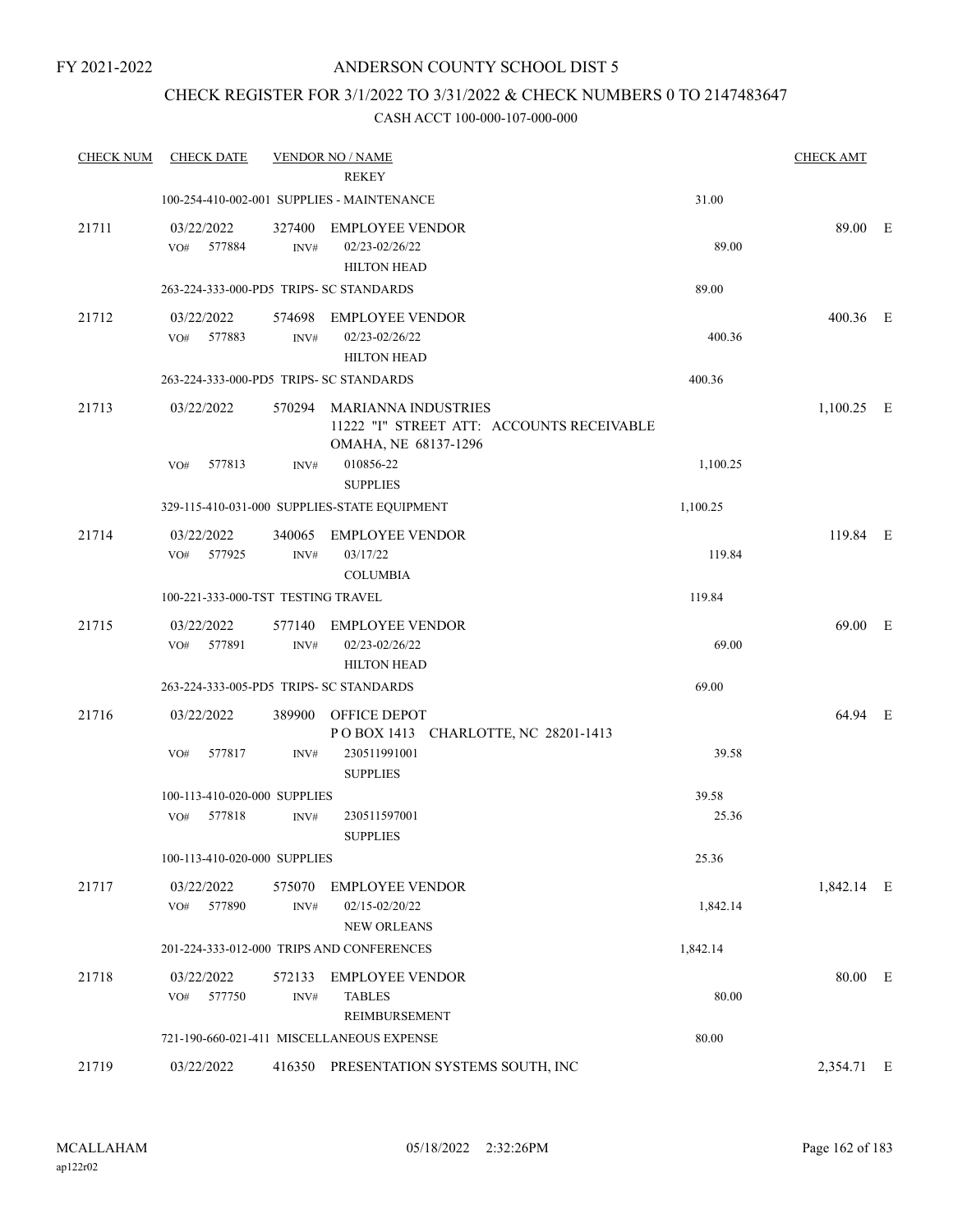FY 2021-2022

# ANDERSON COUNTY SCHOOL DIST 5

# CHECK REGISTER FOR 3/1/2022 TO 3/31/2022 & CHECK NUMBERS 0 TO 2147483647

| <b>CHECK NUM</b> | <b>CHECK DATE</b><br><b>VENDOR NO / NAME</b> |                |                                                                                |           |       |          |            |  |
|------------------|----------------------------------------------|----------------|--------------------------------------------------------------------------------|-----------|-------|----------|------------|--|
|                  |                                              |                | PO BOX 3872 ATT: ACCOUNTS RECEIVABLE<br>MOORESVILLE, NC 28117                  |           |       |          |            |  |
|                  | 577819<br>VO#                                | INV#           | 6868<br><b>SUPPLIES</b>                                                        | PO#       | 16013 | 2,354.71 |            |  |
|                  | 201-112-410-014-000 SUPPLIES                 |                |                                                                                |           |       | 2,354.71 |            |  |
| 21720            | 03/22/2022<br>577887<br>VO#                  | 563687<br>INV# | EMPLOYEE VENDOR<br>03/06-03/09/22<br><b>SAVANNAH</b>                           |           |       | 1,177.61 | 1,177.61 E |  |
|                  |                                              |                | 100-212-333-000-000 TRIPS AND CONFERENCES                                      |           |       | 1,177.61 |            |  |
| 21721            | 03/22/2022<br>VO# 577912                     | 572099<br>INV# | <b>EMPLOYEE VENDOR</b><br><b>SUPPLIES</b><br>REIMBURSEMENT                     |           |       | 139.61   | 139.61 E   |  |
|                  | 283-127-410-000-000 SUPPLIES                 |                |                                                                                |           |       | 139.61   |            |  |
| 21722            | 03/22/2022<br>577914<br>VO#                  | 576879<br>INV# | <b>EMPLOYEE VENDOR</b><br><b>FUEL</b><br>REIMBURSEMENT                         |           |       | 50.00    | 50.00 E    |  |
|                  |                                              |                | 329-115-410-031-000 SUPPLIES-STATE EQUIPMENT                                   |           |       | 50.00    |            |  |
| 21723            | 03/22/2022<br>VO# 577881                     | 457360<br>INV# | EMPLOYEE VENDOR<br>02/23-02/26/22<br><b>HILTON HEAD</b>                        |           |       | 89.00    | 89.00 E    |  |
|                  | 263-224-333-000-PD5 TRIPS- SC STANDARDS      |                |                                                                                |           |       | 89.00    |            |  |
| 21724            | 03/22/2022<br>VO# 577753                     | INV#           | 575059 EMPLOYEE VENDOR<br><b>ARCHERY</b><br>REIMBURSEMENT                      |           |       | 60.00    | 60.00 E    |  |
|                  | 100-113-410-021-OPE PE SUPPLIES              |                |                                                                                |           |       | 60.00    |            |  |
| 21725            | 03/22/2022                                   | 570099         | SCHOOL SPECIALTY, LLC<br>PO BOX 825640 PHILADELPHIA, PA 19182-5640             |           |       |          | 652.70 E   |  |
|                  | 577825<br>VO#                                | INV#           | 208129543966<br><b>SUPPLIES</b>                                                | PO# 15799 |       | 652.70   |            |  |
|                  | 225-112-410-019-012 SUPPLIES                 |                |                                                                                |           |       | 652.70   |            |  |
| 21726            | 03/22/2022<br>VO# 577757                     | INV#           | 469975 EMPLOYEE VENDOR<br><b>SUPPLIES</b><br>REIMBURSEMENT                     |           |       | 191.87   | 191.87 E   |  |
|                  |                                              |                | 707-190-660-007-201 MISCELLANEOUS EXPENSE                                      |           |       | 191.87   |            |  |
| 21727            | 03/22/2022                                   |                | 570059 SHARP BUSINESS SYSTEMS<br>DEPT 1216 PO BOX 121216 DALLAS, TX 75312-1216 |           |       |          | 2,298.53 E |  |
|                  | 577826<br>VO#                                | INV#           | 9003728175<br><b>COPIES</b>                                                    | PO# 14996 |       | 2,183.66 |            |  |
|                  | 100-114-410-002-000 SUPPLIES                 |                |                                                                                |           |       | 2,183.66 |            |  |
|                  | 577827<br>VO#                                | INV#           | 9003722962<br><b>COPIES</b>                                                    |           |       | 86.54    |            |  |
|                  | 201-112-490-012-000 COPIER COST              |                |                                                                                |           |       | 86.54    |            |  |
|                  | 577828<br>VO#                                | INV#           | 9003705921                                                                     |           |       | 28.33    |            |  |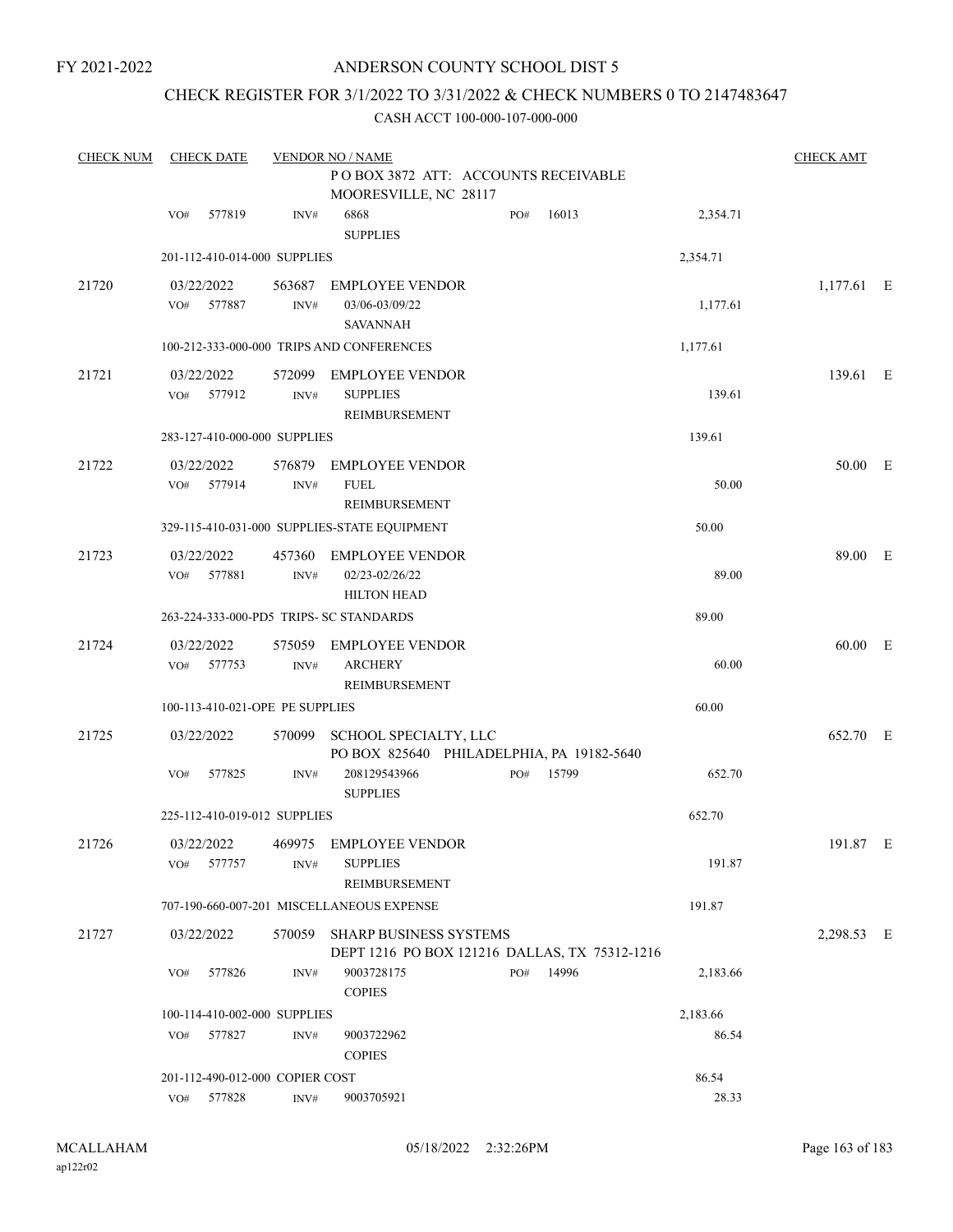## CHECK REGISTER FOR 3/1/2022 TO 3/31/2022 & CHECK NUMBERS 0 TO 2147483647

| <b>CHECK NUM</b> | <b>CHECK DATE</b>                       |                | <b>VENDOR NO / NAME</b><br><b>COPIES</b>                                                                              |     |       |          | <b>CHECK AMT</b> |  |
|------------------|-----------------------------------------|----------------|-----------------------------------------------------------------------------------------------------------------------|-----|-------|----------|------------------|--|
|                  | 329-115-690-031-000 OTHER OBJECTS- WBL  |                |                                                                                                                       |     |       | 28.33    |                  |  |
| 21728            | 03/22/2022<br>577748<br>VO#             | 574928<br>INV# | <b>EMPLOYEE VENDOR</b><br><b>SPOTLIGHT</b><br>REIMBURSEMENT                                                           |     |       | 446.70   | 446.70 E         |  |
|                  |                                         |                | 802-224-410-000-008 TEACHER FORUM PD SUPPLIES                                                                         |     |       | 446.70   |                  |  |
| 21729            | 03/22/2022<br>577892<br>VO#             | INV#           | 577052 EMPLOYEE VENDOR<br>02/23-02/26/22<br><b>HILTON HEAD</b>                                                        |     |       | 570.33   | 570.33 E         |  |
|                  | 263-224-333-005-PD5 TRIPS- SC STANDARDS |                |                                                                                                                       |     |       | 570.33   |                  |  |
| 21730            | 03/22/2022<br>577745<br>VO#             | 574599<br>INV# | <b>EMPLOYEE VENDOR</b><br><b>CINDERELLA</b><br>REIMBURSEMENT                                                          |     |       | 195.50   | 195.50 E         |  |
|                  |                                         |                | 721-190-660-021-514 PRODUCTIONS EXPENSE                                                                               |     |       | 195.50   |                  |  |
| 21731            | 03/22/2022<br>VO# 577893                | 577130<br>INV# | <b>EMPLOYEE VENDOR</b><br>02/23-02/26/22<br><b>HILTON HEAD</b>                                                        |     |       | 570.33   | 570.33 E         |  |
|                  | 263-224-333-005-PD5 TRIPS- SC STANDARDS |                |                                                                                                                       |     |       | 570.33   |                  |  |
| 21732            | 03/22/2022<br>VO# 577754                | 563824<br>INV# | <b>EMPLOYEE VENDOR</b><br><b>DOMINOS</b><br>REIMBURSEMENT                                                             |     |       | 69.67    | 69.67 E          |  |
|                  |                                         |                | 724-271-660-024-410 GENERAL ADMINISTRATION EXPENSE                                                                    |     |       | 69.67    |                  |  |
| 21733            | 03/22/2022<br>577751<br>VO#             | 576765<br>INV# | EMPLOYEE VENDOR<br><b>CELEBRATION</b><br>REIMBURSEMENT                                                                |     |       | 81.06    | 81.06 E          |  |
|                  |                                         |                | 713-271-660-013-201 MISCELLANEOUS EXPENSE                                                                             |     |       | 81.06    |                  |  |
| 21734            | 03/22/2022                              | 491400         | SUBSCRIPTION SERVICES OF AMERICA, INC<br>88 SUNNYSIDE BLVD, SUITE 301 ATT: ACCOUNTS<br>RECEIVABLE PLAINVIEW, NY 11803 |     |       |          | 620.01 E         |  |
|                  | 577830<br>VO#                           | INV#           | 1065017<br><b>GLENVIEW</b>                                                                                            | PO# | 15893 | 342.46   |                  |  |
|                  | 100-222-410-020-000 SUPPLIES            |                |                                                                                                                       |     |       | 342.46   |                  |  |
|                  | VO# 577831                              | INV#           | 1085026<br><b>CONCORD ELEM</b>                                                                                        |     |       | 277.55   |                  |  |
|                  | 100-222-410-009-000 SUPPLIES            |                |                                                                                                                       |     |       | 277.55   |                  |  |
| 21735            | 03/22/2022                              | 568718         | THE READING WAREHOUSE<br>POBOX 41328 ATT: ACCOUNTS RECEIVABLE NORTH<br>CHARLESTON, SC 29423                           |     |       |          | 3,716.36 E       |  |
|                  | 577834<br>VO#                           | INV#           | 216250<br>NEW PROSPECT                                                                                                | PO# | 15878 | 83.71    |                  |  |
|                  | 201-112-410-010-000 SUPPLIES            |                |                                                                                                                       |     |       | 83.71    |                  |  |
|                  | VO#<br>577835                           | INV#           | 214198<br>HOMELAND PARK                                                                                               | PO# | 15730 | 3,632.65 |                  |  |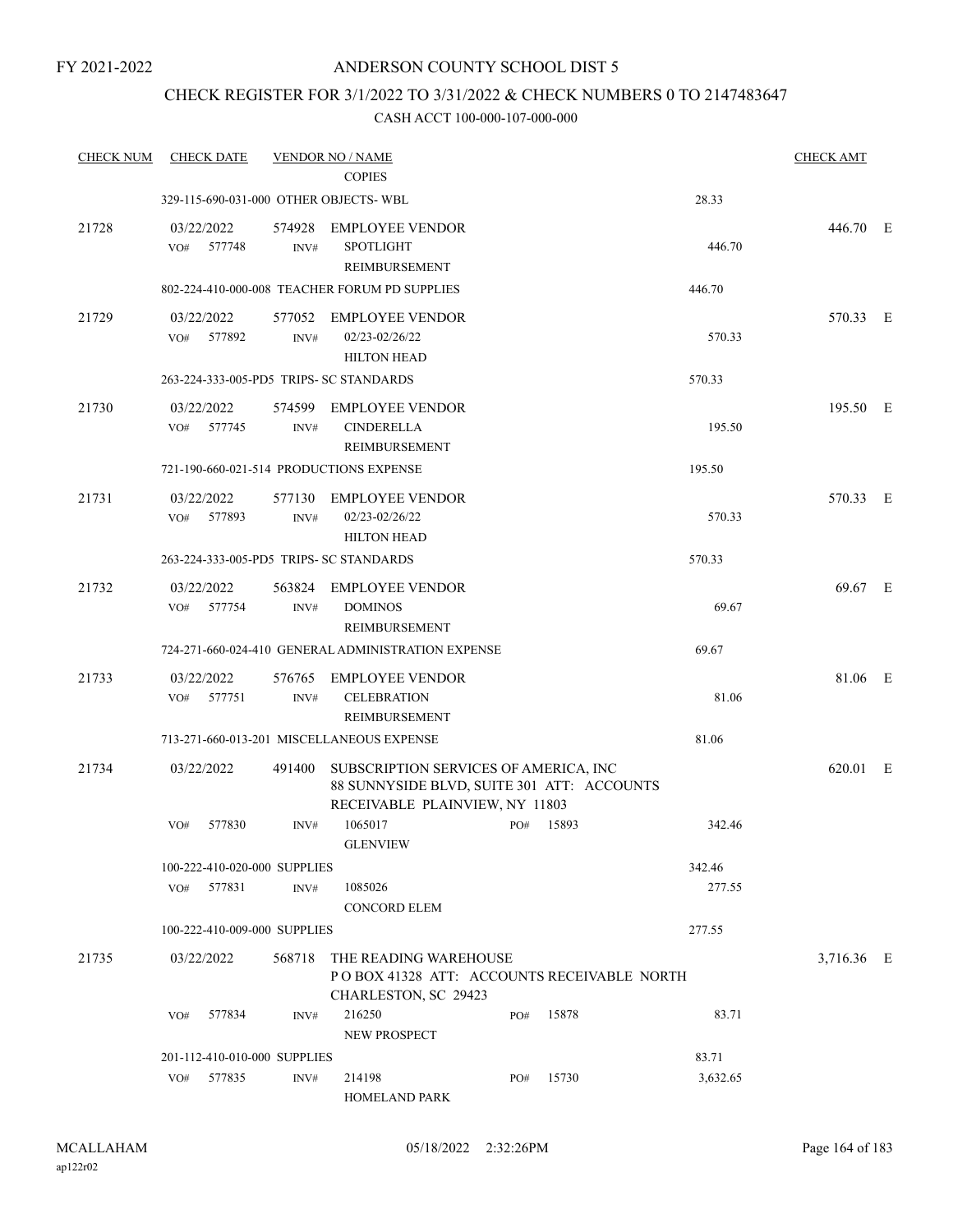# CHECK REGISTER FOR 3/1/2022 TO 3/31/2022 & CHECK NUMBERS 0 TO 2147483647

| <b>CHECK NUM</b> | <b>CHECK DATE</b>                       |                | <b>VENDOR NO / NAME</b>                                                                 |              |           | <b>CHECK AMT</b> |  |
|------------------|-----------------------------------------|----------------|-----------------------------------------------------------------------------------------|--------------|-----------|------------------|--|
|                  | 201-112-410-011-000 SUPPLIES            |                |                                                                                         |              | 3,632.65  |                  |  |
| 21736            | 03/22/2022<br>577939<br>VO#             | 577226<br>INV# | <b>EMPLOYEE VENDOR</b><br>003/06-03/09/22<br><b>SAVANNAH</b>                            |              | 1,189.77  | 1,189.77 E       |  |
|                  |                                         |                | 100-212-333-000-000 TRIPS AND CONFERENCES                                               |              | 1,189.77  |                  |  |
| 21737            | 03/22/2022<br>577894<br>VO#             | 577131<br>INV# | <b>EMPLOYEE VENDOR</b><br>02/23-02/26/22<br><b>HILTON HEAD</b>                          |              | 44.00     | 44.00 E          |  |
|                  | 263-224-333-005-PD5 TRIPS- SC STANDARDS |                |                                                                                         |              | 44.00     |                  |  |
| 21738            | 03/22/2022                              | 532300         | WHITE JONES ACE HARDWARE<br>PO BOX 13012 ATT: ACCOUNTS RECEIVABLE<br>ANDERSON, SC 29624 |              |           | 91.93 E          |  |
|                  | 577846<br>VO#                           | INV#           | 413215<br><b>SUPPLIES</b>                                                               |              | 91.93     |                  |  |
|                  |                                         |                | 100-254-410-003-001 SUPPLIES - MAINTENANCE                                              |              | 91.93     |                  |  |
| 21739            | 03/22/2022                              |                | 575887 ZSPACE<br>2728 ORCHARD PARKWAY SAN JOSE, CA 95134                                |              |           | 14,700.00 E      |  |
|                  | VO#<br>577848                           | INV#           | 11970<br><b>LICENSES</b>                                                                | 15578<br>PO# | 14,700.00 |                  |  |
|                  |                                         |                | 329-115-410-031-000 SUPPLIES-STATE EQUIPMENT                                            |              | 14,700.00 |                  |  |
| 21740            | 03/24/2022                              | 111125         | ANDERSON AWARDS<br>716 WHITEHALL ROAD ATT: ACCOUNTS<br>RECEIVABLE ANDERSON, SC 29625    |              |           | 1,754.80 E       |  |
|                  | 577965<br>VO#                           | INV#           | <b>NURSING</b><br><b>NAME BADGES</b>                                                    |              | 25.68     |                  |  |
|                  | 100-213-410-000-000 SUPPLIES            |                |                                                                                         |              | 25.68     |                  |  |
|                  | VO#<br>577966                           | INV#           | <b>GLENVIEW</b><br><b>AWARDS</b>                                                        |              | 374.50    |                  |  |
|                  |                                         |                | 720-271-660-020-411 MISCELLANEOUS EXPENSE                                               |              | 374.50    |                  |  |
|                  | 577967<br>VO#                           | INV#           | AWARDS<br><b>ROBERT ANDERSON</b>                                                        |              | 1,354.62  |                  |  |
|                  |                                         |                | 706-271-660-006-663 ATHLETIC GENERAL EXPENSE                                            |              | 1,354.62  |                  |  |
| 21741            | 03/24/2022<br>577950<br>VO#             | 207050<br>INV# | <b>EMPLOYEE VENDOR</b><br>OCT-MARCH<br>MILEAGE                                          |              | 39.14     | 39.14 E          |  |
|                  | 600-256-332-000-000 IN DISTRICT TRAVEL  |                |                                                                                         |              | 39.14     |                  |  |
| 21742            | 03/24/2022<br>578089<br>VO#             | 143760<br>INV# | <b>EMPLOYEE VENDOR</b><br><b>MARCH 17-18</b><br><b>COLUMBIA</b>                         |              | 423.98    | 423.98 E         |  |
|                  |                                         |                | 263-224-333-000-P15 TRIPS-PRINC/ ASST PRINC                                             |              | 423.98    |                  |  |
| 21743            | 03/24/2022<br>577962<br>VO#             | 574566<br>INV# | <b>EMPLOYEE VENDOR</b><br><b>BUDGET LUNCH</b><br>REIMBURSEMENT                          |              | 101.03    | $101.03$ E       |  |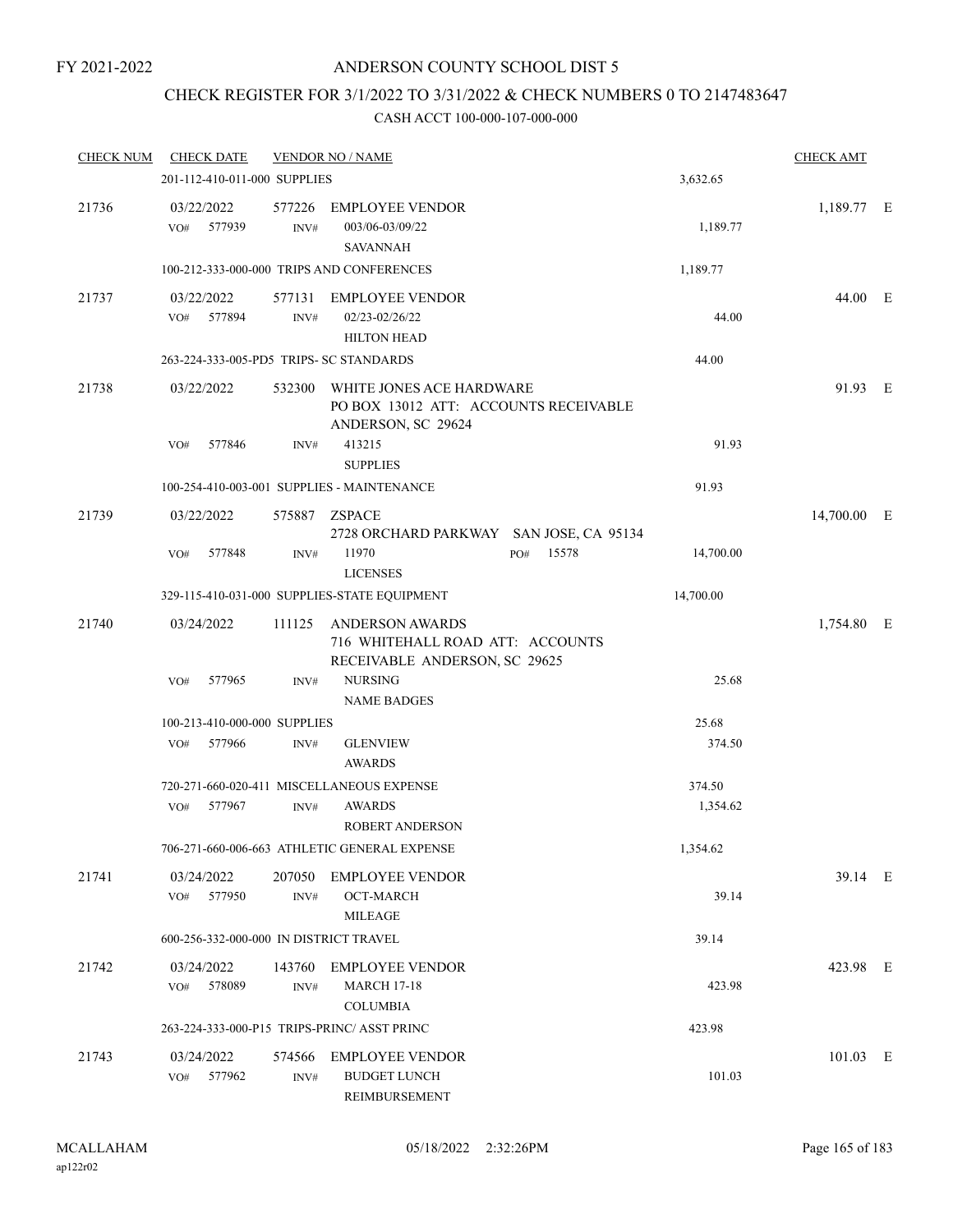# CHECK REGISTER FOR 3/1/2022 TO 3/31/2022 & CHECK NUMBERS 0 TO 2147483647

| <b>CHECK NUM</b> |     | <b>CHECK DATE</b>            |        | <b>VENDOR NO / NAME</b>                                                                                                  |     |           |          | <b>CHECK AMT</b> |  |
|------------------|-----|------------------------------|--------|--------------------------------------------------------------------------------------------------------------------------|-----|-----------|----------|------------------|--|
|                  |     | 852-252-410-000-000 SUPPLIES |        |                                                                                                                          |     |           | 101.03   |                  |  |
| 21744            |     | 03/24/2022                   |        | 572679 DEFENDER SERVICES, INC.<br>PO BOX 1775 COLUMBIA, SC 29202                                                         |     |           |          | 924.80 E         |  |
|                  | VO# | 577988                       | INV#   | 1013118<br><b>ADULT ED</b>                                                                                               | PO# | 15244     | 924.80   |                  |  |
|                  |     |                              |        | 100-181-312-023-000 PURCHASED SERVICES                                                                                   |     |           | 924.80   |                  |  |
| 21745            |     | 03/24/2022                   |        | 199000 DEMCO, INC<br>PO BOX 88623 MILWAUKEE, WI 53288-8623                                                               |     |           |          | 199.89 E         |  |
|                  |     | VO# 577990                   | INV#   | 7096728<br><b>CALHOUN ELEM</b>                                                                                           |     | PO# 16012 | 199.89   |                  |  |
|                  |     | 100-222-410-014-000 SUPPLIES |        |                                                                                                                          |     |           | 199.89   |                  |  |
| 21746            |     | 03/24/2022                   |        | 569871 FOLLETT SCHOOL SOLUTIONS, INC<br>91826 COLLECTION CENTER DRIVE ATT: ACCOUNTS<br>RECEIVABLE CHICAGO, IL 60693-0918 |     |           |          | 353.68 E         |  |
|                  | VO# | 577993                       | INV#   | 414674<br><b>MCCANTS</b>                                                                                                 |     | PO# 15713 | 353.68   |                  |  |
|                  |     | 100-222-410-005-000 SUPPLIES |        |                                                                                                                          |     |           | 353.68   |                  |  |
| 21747            |     | 03/24/2022                   |        | 237555 FORMS & SUPPLY<br>PO BOX 563953 ATT: ACCOUNTS RECEIVABLE<br>CHARLOTTE, NC 28256                                   |     |           |          | $1,113.00$ E     |  |
|                  | VO# | 577994                       | INV#   | 6065564<br><b>SUPPLIES</b>                                                                                               |     |           | 303.12   |                  |  |
|                  |     | 100-111-410-007-000 SUPPLIES |        |                                                                                                                          |     |           | 303.12   |                  |  |
|                  |     | VO# 577995                   | INV#   | 6077925<br><b>SUPPLIES</b>                                                                                               |     |           | 14.51    |                  |  |
|                  |     | 100-111-410-012-000 SUPPLIES |        |                                                                                                                          |     |           | 14.51    |                  |  |
|                  | VO# | 577996                       | INV#   | 6077159<br><b>SUPPLIES</b>                                                                                               |     |           | 166.65   |                  |  |
|                  |     | 100-222-410-012-000 SUPPLIES |        |                                                                                                                          |     |           | 166.65   |                  |  |
|                  |     | VO# 577997                   | INV#   | 6065107<br><b>SUPPLIES</b>                                                                                               |     |           | 522.32   |                  |  |
|                  |     |                              |        | 100-113-410-006-VEN SUPPLY-ADDT'L FOR LOST VENDING                                                                       |     |           | 522.32   |                  |  |
|                  | VO# | 577998                       | INV#   | 6060014<br><b>SUPPLIES</b>                                                                                               |     |           | 106.40   |                  |  |
|                  |     |                              |        | 719-271-660-019-201 MISCELLANEOUS EXPENSE                                                                                |     |           | 106.40   |                  |  |
| 21748            |     | 03/24/2022                   | 251600 | <b>GOPHER SPORT</b><br>POBOX 1450 NW5634 ATT: ACCOUNTS<br>RECEIVABLE MINNEAPOLIS, MN 55485-5634                          |     |           |          | 3,281.17 E       |  |
|                  | VO# | 578001                       | INV#   | 156683<br>HOMELAND PARK                                                                                                  | PO# | 16040     | 1,608.20 |                  |  |
|                  |     |                              |        | 218-112-410-011-01A ART/MUSIC/PE SUPPLIES                                                                                |     |           | 1,608.20 |                  |  |
|                  | VO# | 578002                       | INV#   | 155805<br><b>CALHOUN ELEM</b>                                                                                            | PO# | 16017     | 1,672.97 |                  |  |
|                  |     |                              |        | 218-112-410-014-01A ART/MUSIC/PE SUPPLIES                                                                                |     |           | 1,672.97 |                  |  |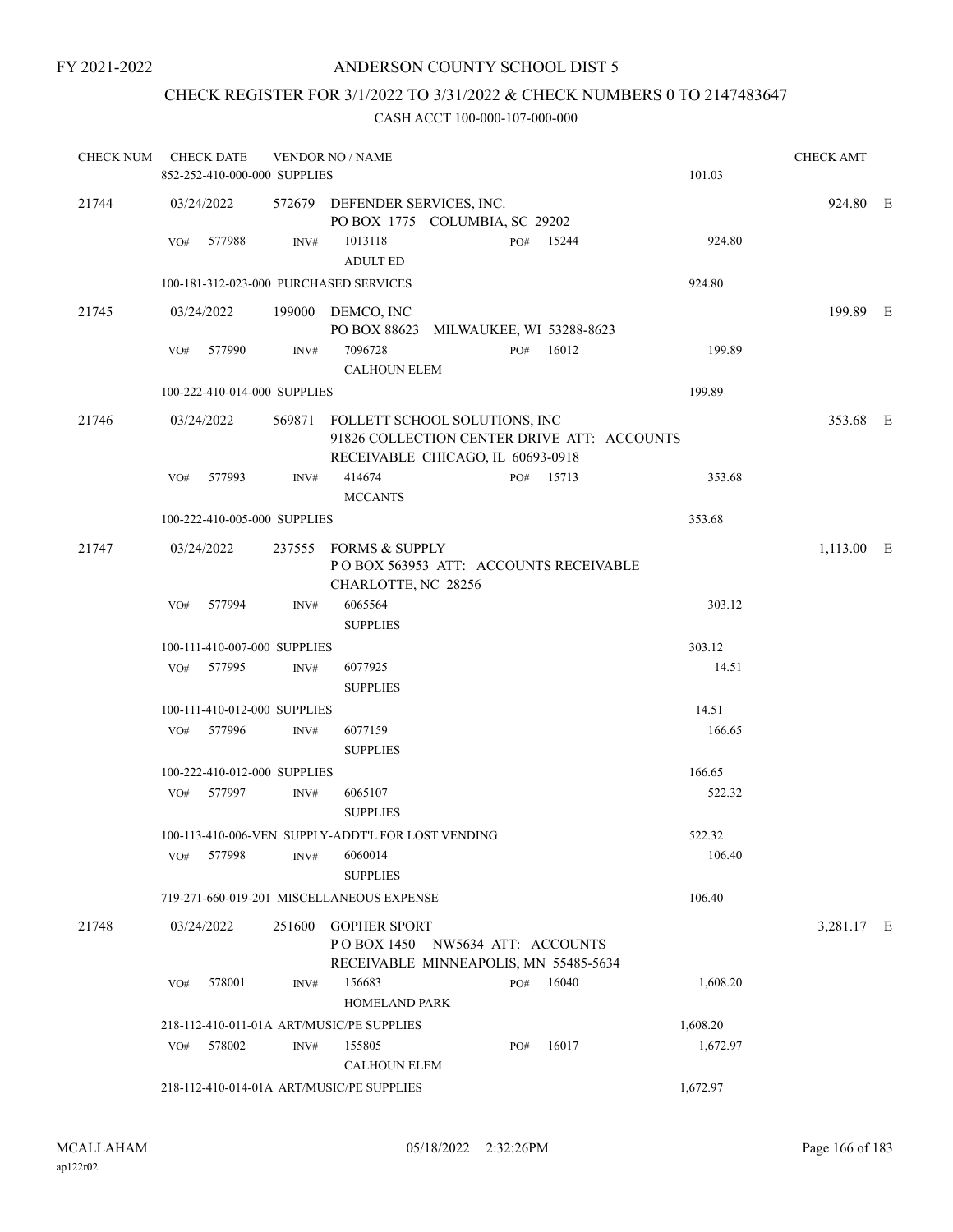# CHECK REGISTER FOR 3/1/2022 TO 3/31/2022 & CHECK NUMBERS 0 TO 2147483647

| <b>CHECK NUM</b> | <b>CHECK DATE</b>                        |                | <b>VENDOR NO / NAME</b>                                                                   |        | <b>CHECK AMT</b> |  |
|------------------|------------------------------------------|----------------|-------------------------------------------------------------------------------------------|--------|------------------|--|
| 21749            | 03/24/2022<br>577957<br>VO#              | INV#           | 575140 EMPLOYEE VENDOR<br><b>STRINGS</b><br>REIMBURSEMENT                                 | 105.84 | 105.84 E         |  |
|                  |                                          |                | 721-190-660-021-658 ORCHESTRA MIDDLE EXPENSE                                              | 105.84 |                  |  |
| 21750            | 03/24/2022<br>VO# 578087                 | INV#           | 573862 EMPLOYEE VENDOR<br><b>MCLEES MATH</b><br>REIMBURSEMENT                             | 334.80 | 334.80 E         |  |
|                  | 397-112-410-008-000 SUPPLIES             |                |                                                                                           | 334.80 |                  |  |
| 21751            | 03/24/2022<br>VO#<br>578005              | INV#           | 573279 HERSHEY CREAMERY COMPANY<br>710 CORPORATE CIRCLE SALISBURY, NC 28145<br>0017569599 | 235.32 | 235.32 E         |  |
|                  |                                          |                | WHITEHALL ELEM                                                                            |        |                  |  |
|                  |                                          |                | 719-271-660-019-391 ICE CREAM SALES EXPENSE                                               | 235.32 |                  |  |
| 21752            | 03/24/2022<br>VO#<br>577948              | INV#           | 572115 EMPLOYEE VENDOR<br><b>NOV-MARCH</b><br><b>MILEAGE</b>                              | 80.08  | 80.08 E          |  |
|                  | 600-256-332-000-000 IN DISTRICT TRAVEL   |                |                                                                                           | 80.08  |                  |  |
| 21753            | 03/24/2022<br>VO# 577949                 | INV#           | 574514 EMPLOYEE VENDOR<br>FEB 2022<br><b>MILEAGE</b>                                      | 120.23 | $120.23$ E       |  |
|                  | 100-266-332-000-000 IN-DISTRICT TRAVEL   |                |                                                                                           | 120.23 |                  |  |
| 21754            | 03/24/2022<br>577953<br>VO#              | INV#           | 340065 EMPLOYEE VENDOR<br><b>SNACKS</b><br>REIMBURSEMENT                                  | 12.14  | $12.14$ E        |  |
|                  | 100-221-410-000-TST SUPPLIES-TESTING     |                |                                                                                           | 12.14  |                  |  |
| 21755            | 03/24/2022<br>577958<br>VO#              | 355225<br>INV# | <b>EMPLOYEE VENDOR</b><br><b>BALLOONS</b><br>REIMBURSEMENT                                | 32.10  | 32.10 E          |  |
|                  |                                          |                | 706-271-660-006-411 MISCELLANEOUS EXPENSE                                                 | 32.10  |                  |  |
| 21756            | 03/24/2022                               |                | 570395 NETWORK CONTROLS & ELECTRIC, INC<br>1521 S. BUNCOMBE RD GREER, SC 29651            |        | 982.05 E         |  |
|                  | 578017<br>VO#                            | INV#           | 27123<br><b>DISTRICT OFFICE</b>                                                           | 168.33 |                  |  |
|                  | 100-266-314-000-000 REPAIRS TO EQUIPMENT |                |                                                                                           | 168.33 |                  |  |
|                  | 578018<br>VO#                            | INV#           | 27126<br><b>NORTH POINTE</b>                                                              | 137.50 |                  |  |
|                  | 100-266-314-013-000 REPAIRS TO EQUIPMENT |                |                                                                                           | 137.50 |                  |  |
|                  | 578019<br>VO#                            | INV#           | 27125<br><b>WESTSIDE</b>                                                                  | 60.67  |                  |  |
|                  | 100-266-314-003-000 REPAIRS TO EQUIPMENT |                |                                                                                           | 60.67  |                  |  |
|                  | 578020<br>VO#                            | INV#           | 27124<br><b>DISTRICT OFFICE</b>                                                           | 615.55 |                  |  |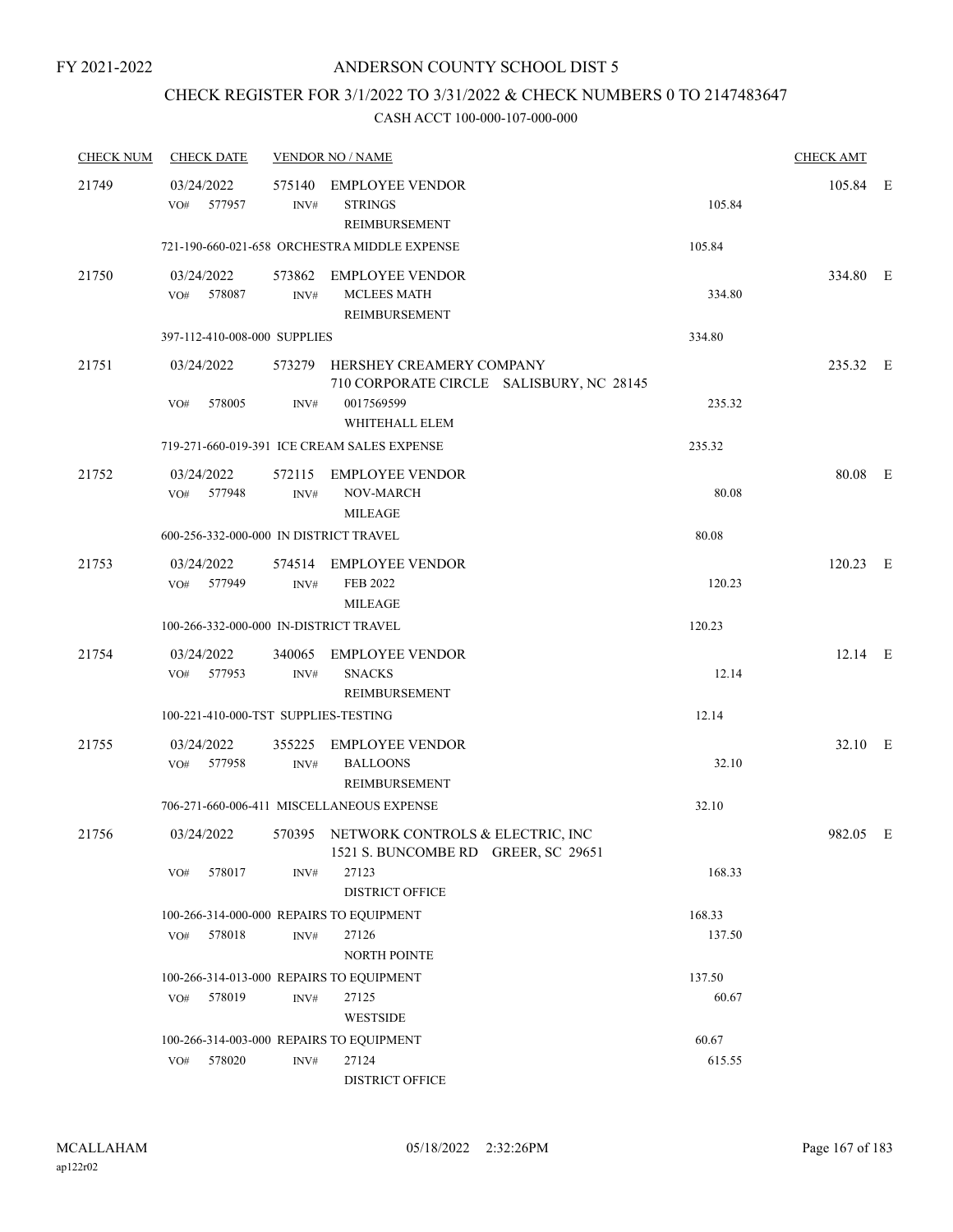# CHECK REGISTER FOR 3/1/2022 TO 3/31/2022 & CHECK NUMBERS 0 TO 2147483647

| CHECK NUM CHECK DATE |                                                              |      | <b>VENDOR NO / NAME</b>                                    |     |       |               | <b>CHECK AMT</b> |  |
|----------------------|--------------------------------------------------------------|------|------------------------------------------------------------|-----|-------|---------------|------------------|--|
|                      |                                                              |      | 100-266-314-000-000 REPAIRS TO EQUIPMENT                   |     |       | 615.55        |                  |  |
| 21757                | 03/24/2022                                                   |      | 572183 EMPLOYEE VENDOR                                     |     |       |               | 420.45 E         |  |
|                      | VO# 577951                                                   | INV# | <b>RUG</b>                                                 |     |       | 73.83         |                  |  |
|                      |                                                              |      | REIMBURSEMENT                                              |     |       |               |                  |  |
|                      | 100-233-410-001-000 SUPPLIES                                 |      |                                                            |     |       | 73.83         |                  |  |
|                      | VO# 577952                                                   | INV# | <b>SNACKS</b>                                              |     |       | 46.70         |                  |  |
|                      |                                                              |      | REIMBURSEMENT                                              |     |       |               |                  |  |
|                      | 100-233-410-001-000 SUPPLIES                                 |      |                                                            |     |       | 46.70         |                  |  |
|                      | VO# 578086                                                   | INV# | <b>LUNCH</b>                                               |     |       | 235.72        |                  |  |
|                      |                                                              |      | <b>REIMBURSEMENT</b>                                       |     |       |               |                  |  |
|                      | 100-233-410-001-000 SUPPLIES                                 |      |                                                            |     |       | 235.72        |                  |  |
|                      | VO# 578088                                                   | INV# | EARRINGS                                                   |     |       | 64.20         |                  |  |
|                      |                                                              |      | REIMBURSEMENT                                              |     |       |               |                  |  |
|                      |                                                              |      | 724-271-660-024-410 GENERAL ADMINISTRATION EXPENSE         |     |       | 64.20         |                  |  |
|                      |                                                              |      |                                                            |     |       |               |                  |  |
| 21758                | 03/24/2022                                                   |      | 389900 OFFICE DEPOT<br>POBOX 1413 CHARLOTTE, NC 28201-1413 |     |       |               | 3,332.70 E       |  |
|                      | 578021<br>VO#                                                | INV# | 2560241398                                                 |     |       | 307.46        |                  |  |
|                      |                                                              |      | <b>SUPPLIES</b>                                            |     |       |               |                  |  |
|                      |                                                              |      | 100-254-410-000-055 OFFICE SUPPLIES & FURNITURE            |     |       | 307.46        |                  |  |
|                      | VO# 578022                                                   | INV# | 231534187001                                               |     |       | 216.88        |                  |  |
|                      |                                                              |      | <b>SUPPLIES</b>                                            |     |       |               |                  |  |
|                      |                                                              |      |                                                            |     |       |               |                  |  |
|                      | 100-111-410-007-000 SUPPLIES                                 |      |                                                            |     |       | 216.88        |                  |  |
|                      | VO# 578023                                                   | INV# | 228930847001                                               |     |       | 62.12         |                  |  |
|                      |                                                              |      | <b>SUPPLIES</b>                                            |     |       |               |                  |  |
|                      | 600-256-410-000-000 SUPPLIES                                 |      |                                                            |     |       | 62.12         |                  |  |
|                      | VO# 578024                                                   | INV# | PO 15950                                                   | PO# | 15950 | 54.75         |                  |  |
|                      |                                                              |      | <b>SUPPLIES</b>                                            |     |       |               |                  |  |
|                      | 100-221-410-000-000 SUPPLIES                                 |      |                                                            |     |       | 21.92         |                  |  |
|                      | 100-221-410-000-000 SUPPLIES<br>100-221-410-000-000 SUPPLIES |      |                                                            |     |       | 29.63<br>3.20 |                  |  |
|                      | VO# 578025                                                   | INV# | 233252124001                                               | PO# | 15992 | 54.14         |                  |  |
|                      |                                                              |      | <b>SUPPLIES</b>                                            |     |       |               |                  |  |
|                      | 100-221-410-000-TST SUPPLIES-TESTING                         |      |                                                            |     |       | 54.14         |                  |  |
|                      | VO# 578026                                                   | INV# | 223519244002                                               |     |       | 27.48         |                  |  |
|                      |                                                              |      | <b>SUPPLIES</b>                                            |     |       |               |                  |  |
|                      | 600-256-410-000-000 SUPPLIES                                 |      |                                                            |     |       | 27.48         |                  |  |
|                      | VO# 578027                                                   | INV# | 226542401001                                               |     |       | 140.19        |                  |  |
|                      |                                                              |      | <b>SUPPLIES</b>                                            |     |       |               |                  |  |
|                      |                                                              |      |                                                            |     |       |               |                  |  |
|                      | 600-256-410-009-000 SUPPLIES                                 |      |                                                            |     |       | 140.19        |                  |  |
|                      | VO# 578028                                                   | INV# | 232248467001<br><b>SUPPLIES</b>                            |     |       | 652.68        |                  |  |
|                      |                                                              |      |                                                            |     |       |               |                  |  |
|                      | 100-113-410-020-000 SUPPLIES                                 |      |                                                            |     |       | 652.68        |                  |  |
|                      | VO# 578029                                                   | INV# | 230560465001                                               |     |       | 318.74        |                  |  |
|                      |                                                              |      | <b>SUPPLIES</b>                                            |     |       |               |                  |  |
|                      | 100-113-410-020-000 SUPPLIES                                 |      |                                                            |     |       | 318.74        |                  |  |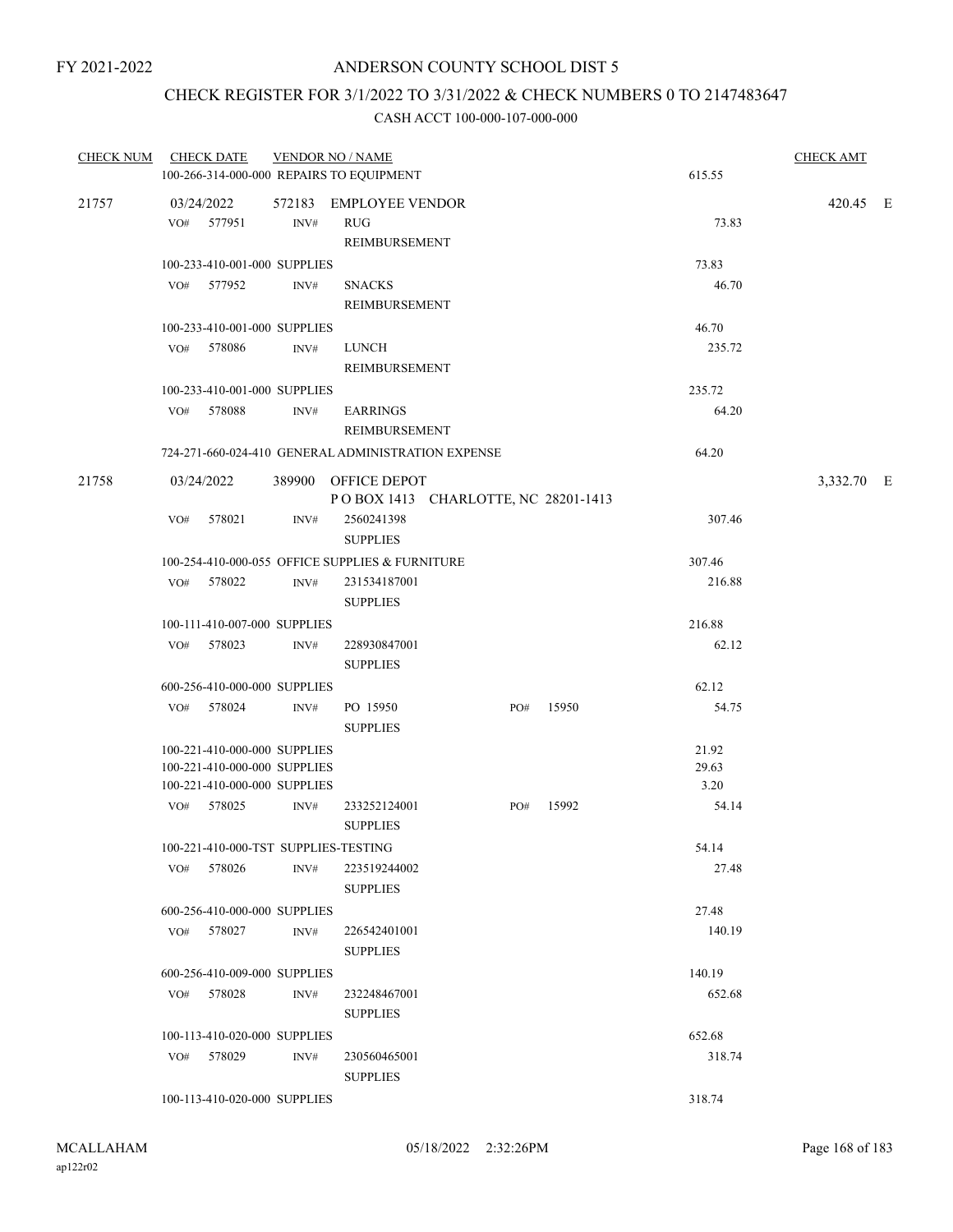# CHECK REGISTER FOR 3/1/2022 TO 3/31/2022 & CHECK NUMBERS 0 TO 2147483647

| <b>CHECK NUM</b> | <b>CHECK DATE</b>                       |                | <b>VENDOR NO / NAME</b>                                                   |     |           |          | <b>CHECK AMT</b> |  |
|------------------|-----------------------------------------|----------------|---------------------------------------------------------------------------|-----|-----------|----------|------------------|--|
|                  | 578030<br>VO#                           | INV#           | 231358144001                                                              | PO# | 15941     | 85.91    |                  |  |
|                  |                                         |                | <b>SUPPLIES</b>                                                           |     |           |          |                  |  |
|                  | 100-221-410-000-TST SUPPLIES-TESTING    |                |                                                                           |     |           | 85.91    |                  |  |
|                  | 578031<br>VO#                           | INV#           | 231977470001                                                              |     |           | 327.40   |                  |  |
|                  |                                         |                | <b>SUPPLIES</b>                                                           |     |           |          |                  |  |
|                  | 100-264-410-000-000 SUPPLIES            |                |                                                                           |     |           | 327.40   |                  |  |
|                  | 578032<br>VO#                           | INV#           | 231976139001                                                              |     |           | 723.30   |                  |  |
|                  |                                         |                | <b>SUPPLIES</b>                                                           |     |           |          |                  |  |
|                  | 100-264-410-000-000 SUPPLIES            |                |                                                                           |     |           | 723.30   |                  |  |
|                  | 578033<br>VO#                           | INV#           | 231977469001                                                              |     |           | 361.65   |                  |  |
|                  |                                         |                | <b>SUPPLIES</b>                                                           |     |           |          |                  |  |
|                  | 100-264-410-000-000 SUPPLIES            |                |                                                                           |     |           | 361.65   |                  |  |
| 21759            | 03/24/2022                              |                | 391100 OLD STONE TRACTOR CO, INC                                          |     |           | 153.35 E |                  |  |
|                  |                                         |                | PO BOX 13565 ATT: ACCOUNTS RECEIVABLE                                     |     |           |          |                  |  |
|                  | 578034                                  |                | ANDERSON, SC 29624<br>06868                                               |     |           | 153.35   |                  |  |
|                  | VO#                                     | INV#           | <b>REPAIR PARTS</b>                                                       |     |           |          |                  |  |
|                  |                                         |                | 100-254-410-000-001 MAINT. SUPPLIES-STRUCTURES                            |     |           | 153.35   |                  |  |
|                  |                                         |                |                                                                           |     |           |          |                  |  |
| 21760            | 03/24/2022                              |                | 574606 EMPLOYEE VENDOR                                                    |     |           |          | 55.84 E          |  |
|                  | 578091<br>VO#                           | $\text{INV}\#$ | <b>MARCH 17-18</b><br><b>COLUMBIA</b>                                     |     |           | 55.84    |                  |  |
|                  |                                         |                | 267-224-333-000-P15 TRIPS- NEW PRINC/ASST PRINC                           |     |           | 55.84    |                  |  |
|                  |                                         |                |                                                                           |     |           |          |                  |  |
| 21761            | 03/24/2022                              |                | 571719 REPUBLIC SERVICES #744<br>PO BOX 9001099 LOUISVILLE, KY 40290-1099 |     |           |          | 8,069.71 E       |  |
|                  | VO#<br>578045                           | INV#           | 744-002185459                                                             |     | PO# 14897 | 8,069.71 |                  |  |
|                  |                                         |                | <b>MARCH SERVICE</b>                                                      |     |           |          |                  |  |
|                  | 100-254-323-000-400 CONTRACT SRVS.-HVAC |                |                                                                           |     |           | 399.67   |                  |  |
|                  |                                         |                | 100-254-323-001-400 CONTR SERV-HVAC/ELECT/PLUMBING                        |     |           | 473.89   |                  |  |
|                  |                                         |                | 100-254-323-002-400 CONTR SERV-HVAC/ELECT/PLUMBING                        |     |           | 107.68   |                  |  |
|                  |                                         |                | 100-254-323-003-400 CONTR SERV-HVAC/ELECT/PLUMBING                        |     |           | 649.50   |                  |  |
|                  |                                         |                | 100-254-323-005-400 CONTR SERV-HVAC/ELECT/PLUMBING                        |     |           | 571.96   |                  |  |
|                  |                                         |                | 100-254-323-006-400 CONTR SERV-HVAC/ELECT/PLUMBING                        |     |           | 513.03   |                  |  |
|                  |                                         |                | 100-254-323-007-400 CONTR SERV-HVAC/ELECT/PLUMBING                        |     |           | 256.51   |                  |  |
|                  |                                         |                | 100-254-323-008-400 CONTR SERV-HVAC/ELECT/PLUMBING                        |     |           | 321.67   |                  |  |
|                  |                                         |                | 100-254-323-009-400 CONTR SERV-HVAC/ELECT/PLUMBING                        |     |           | 268.06   |                  |  |
|                  |                                         |                | 100-254-323-010-400 CONTR SERV-HVAC/ELECT/PLUMBING                        |     |           | 268.06   |                  |  |
|                  |                                         |                | 100-254-323-011-400 CONTR SERV-HVAC/ELECT/PLUMBING                        |     |           | 268.06   |                  |  |
|                  |                                         |                | 100-254-323-012-400 CONTR SERV-HVAC/ELECT/PLUMBING                        |     |           | 392.40   |                  |  |
|                  |                                         |                | 100-254-323-013-400 CONTR SERV-HVAC/ELECT/PLUMBING                        |     |           | 333.23   |                  |  |
|                  |                                         |                | 100-254-323-014-400 CONTR SERV-HVAC/ELECT/PLUMBING                        |     |           | 268.06   |                  |  |
|                  |                                         |                | 100-254-323-015-400 CONTR SERV-HVAC/ELECT/PLUMBING                        |     |           | 268.06   |                  |  |
|                  |                                         |                | 100-254-323-016-400 CONTR SERV-HVAC/ELECT/PLUMBING                        |     |           | 256.51   |                  |  |
|                  |                                         |                | 100-254-323-017-400 CONTR SERV-HVAC/ELECT/PLUMBING                        |     |           | 321.67   |                  |  |
|                  |                                         |                |                                                                           |     |           |          |                  |  |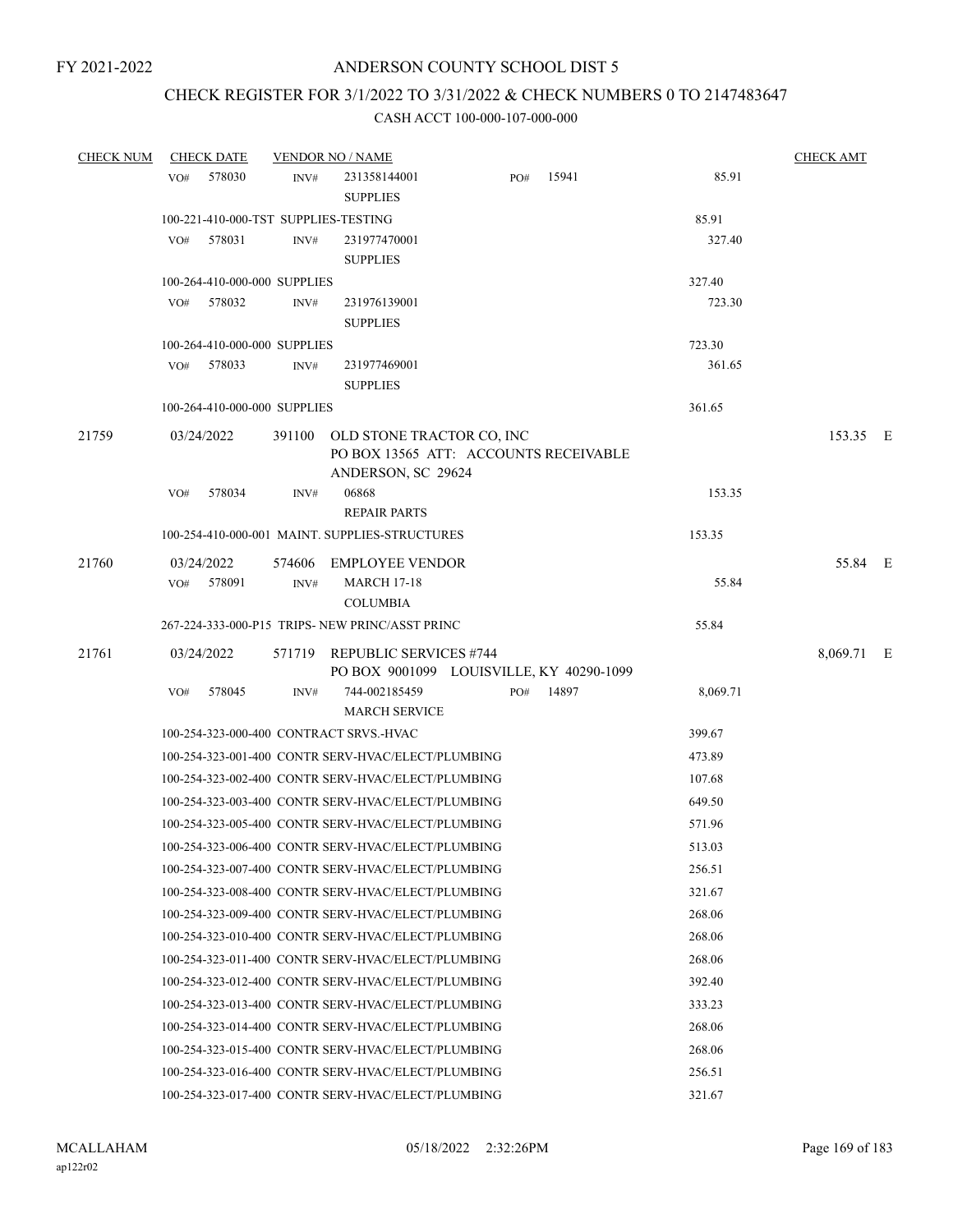# CHECK REGISTER FOR 3/1/2022 TO 3/31/2022 & CHECK NUMBERS 0 TO 2147483647

| <b>CHECK NUM</b> | <b>CHECK DATE</b> |        |                                                              | <b>VENDOR NO / NAME</b>                                                                                   |     |       |                    | <b>CHECK AMT</b> |  |
|------------------|-------------------|--------|--------------------------------------------------------------|-----------------------------------------------------------------------------------------------------------|-----|-------|--------------------|------------------|--|
|                  |                   |        |                                                              | 100-254-323-018-400 CONTR SERV-HVAC/ELECT/PLUMBING                                                        |     |       | 268.06             |                  |  |
|                  |                   |        |                                                              | 100-254-323-019-400 CONTR SERV-HVAC/ELECT/PLUMBING                                                        |     |       | 442.93             |                  |  |
|                  |                   |        |                                                              | 100-254-323-020-400 CONTR SERV-HVAC/ELECT/PLUMBING                                                        |     |       | 536.11             |                  |  |
|                  |                   |        |                                                              | 100-254-323-021-400 CONTR SERV-HVAC/ELECT/PLUMBING                                                        |     |       | 522.72             |                  |  |
|                  |                   |        |                                                              | 100-254-323-023-400 CONTR SERV.-HVAC/ELECT/PLUMBING                                                       |     |       | 201.04             |                  |  |
|                  |                   |        |                                                              | 131-254-323-031-600 MAINTENANCE SERVICES                                                                  |     |       | 160.83             |                  |  |
| 21762            | 03/24/2022        |        | 463005                                                       | <b>SCHOLASTIC TEACHERS STORE</b><br>PO BOX 3720 ATT: ACCOUNTS RECEIVABLE<br>JEFFERSON CITY, MO 65102-3720 |     |       |                    | 6,885.52 E       |  |
|                  | VO#               | 578047 | INV#                                                         | 36773474<br><b>CENTERVILLE ELEM</b>                                                                       | PO# | 15872 | 4,937.70           |                  |  |
|                  |                   |        | 201-112-410-007-000 SUPPLIES                                 |                                                                                                           |     |       | 4,530.00           |                  |  |
|                  |                   |        | 201-112-410-007-000 SUPPLIES                                 |                                                                                                           |     |       | 407.70             |                  |  |
|                  | VO# 578048        |        | INV#                                                         | 36855937                                                                                                  |     |       | 1,305.82           |                  |  |
|                  |                   |        |                                                              | <b>WEST MARKET</b>                                                                                        |     |       |                    |                  |  |
|                  |                   |        | 810-147-410-018-000 SUPPLIES                                 |                                                                                                           |     |       | 1,305.82           |                  |  |
|                  | VO# 578049        |        | INV#                                                         | 3888345                                                                                                   |     |       | 428.00             |                  |  |
|                  |                   |        |                                                              | <b>WEST MARKET</b>                                                                                        |     |       |                    |                  |  |
|                  |                   |        | 810-147-410-018-000 SUPPLIES                                 |                                                                                                           |     |       | 428.00             |                  |  |
|                  | VO# 578050        |        | INV#                                                         | 360554                                                                                                    |     |       | 214.00             |                  |  |
|                  |                   |        |                                                              | <b>WEST MARKET</b>                                                                                        |     |       |                    |                  |  |
|                  |                   |        | 810-147-410-018-000 SUPPLIES                                 |                                                                                                           |     |       | 214.00             |                  |  |
| 21763            | 03/24/2022        |        |                                                              | 570099 SCHOOL SPECIALTY, LLC<br>PO BOX 825640 PHILADELPHIA, PA 19182-5640                                 |     |       |                    | 3,409.08 E       |  |
|                  | VO#               | 578051 | INV#                                                         | 208129613673<br><b>CALHOUN ELEM</b>                                                                       | PO# | 16019 | 224.80             |                  |  |
|                  |                   |        |                                                              | 218-112-410-014-01A ART/MUSIC/PE SUPPLIES                                                                 |     |       | 224.80             |                  |  |
|                  | VO# 578052        |        | INV#                                                         | PO 15770<br><b>HOMELAND PARK</b>                                                                          | PO# | 15770 | 3,184.28           |                  |  |
|                  |                   |        | 201-112-410-011-000 SUPPLIES<br>201-112-410-011-000 SUPPLIES |                                                                                                           |     |       | 403.59<br>2,780.69 |                  |  |
|                  |                   |        |                                                              |                                                                                                           |     |       |                    |                  |  |
| 21764            | 03/24/2022        |        |                                                              | 570059 SHARP BUSINESS SYSTEMS<br>DEPT 1216 PO BOX 121216 DALLAS, TX 75312-1216                            |     |       |                    | 2,364.37 E       |  |
|                  | VO#               | 578053 | INV#                                                         | 9003733429<br><b>COPIES</b>                                                                               |     |       | 776.26             |                  |  |
|                  |                   |        |                                                              | 100-252-360-000-000 PRINTING AND BINDING                                                                  |     |       | 776.26             |                  |  |
|                  | VO#               | 578054 | INV#                                                         | 9003732937<br><b>COPIES</b>                                                                               |     |       | 244.32             |                  |  |
|                  |                   |        |                                                              | 100-252-360-000-000 PRINTING AND BINDING                                                                  |     |       | 244.32             |                  |  |
|                  | VO#               | 578055 | INV#                                                         | 9003727026                                                                                                |     |       | 186.82             |                  |  |
|                  |                   |        |                                                              | <b>SUPPLIES</b>                                                                                           |     |       |                    |                  |  |
|                  |                   |        |                                                              | 100-252-360-000-000 PRINTING AND BINDING                                                                  |     |       | 186.82             |                  |  |
|                  | VO#               | 578056 | $\text{INV}\#$                                               | 9003731089                                                                                                |     |       | 169.52             |                  |  |
|                  |                   |        |                                                              | <b>COPIES</b>                                                                                             |     |       |                    |                  |  |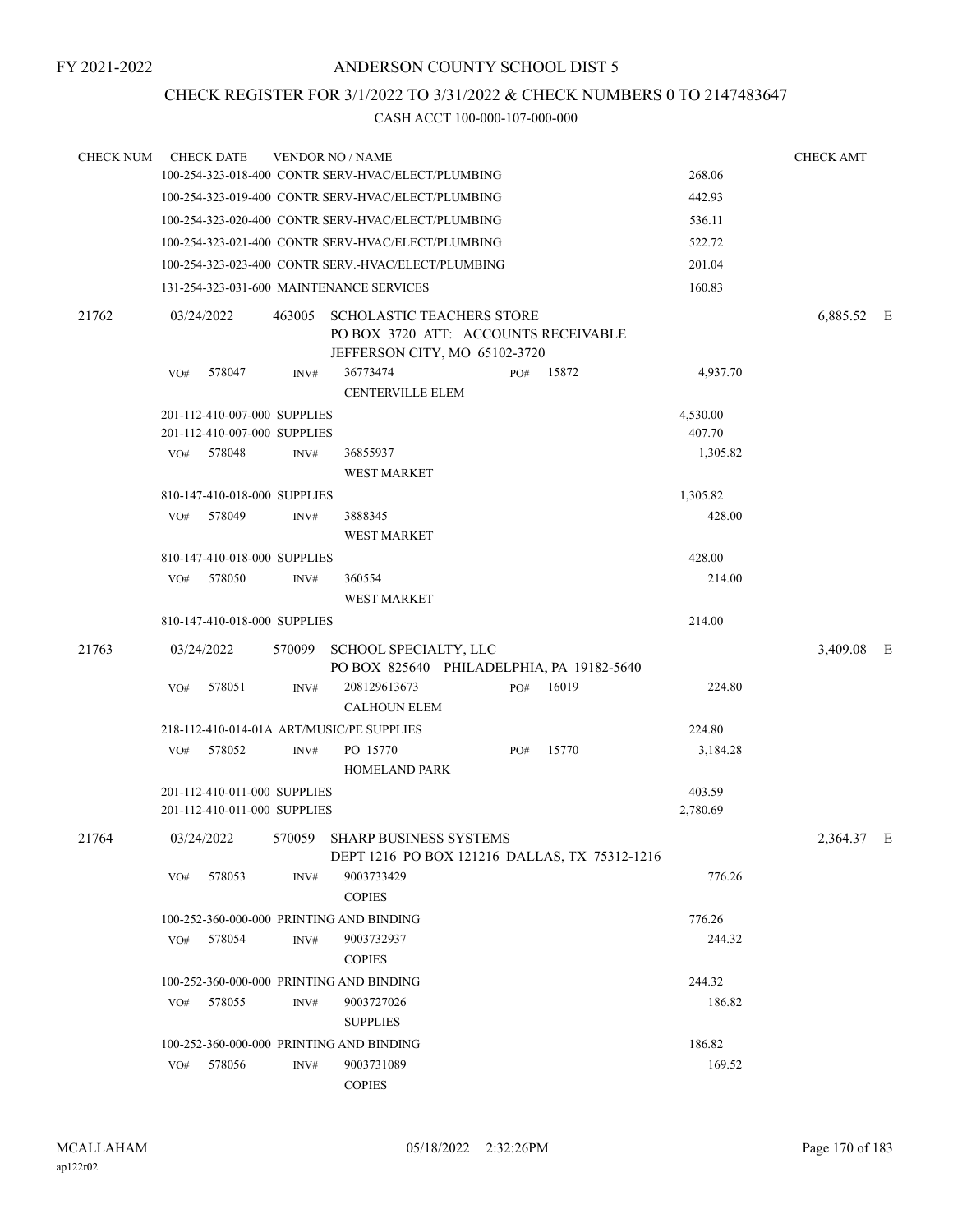# CHECK REGISTER FOR 3/1/2022 TO 3/31/2022 & CHECK NUMBERS 0 TO 2147483647

| <b>CHECK NUM</b> | <b>CHECK DATE</b> |                                    | <b>VENDOR NO / NAME</b>                            |     |       |        | <b>CHECK AMT</b> |  |
|------------------|-------------------|------------------------------------|----------------------------------------------------|-----|-------|--------|------------------|--|
|                  |                   | 100-113-410-021-000 SUPPLIES       |                                                    |     |       | 169.52 |                  |  |
|                  | 578057<br>VO#     | INV#                               | 9003731050                                         |     |       | 80.84  |                  |  |
|                  |                   |                                    | <b>COPIES</b>                                      |     |       |        |                  |  |
|                  |                   | 723-190-660-023-913 COPIER EXPENSE |                                                    |     |       | 80.84  |                  |  |
|                  | 578058<br>VO#     | INV#                               | 9003725057                                         |     |       | 125.80 |                  |  |
|                  |                   |                                    | <b>COPIES</b>                                      |     |       |        |                  |  |
|                  |                   | 201-112-490-019-000 COPIER COST    |                                                    |     |       | 125.80 |                  |  |
|                  | 578059<br>VO#     | INV#                               | 9003729877                                         |     |       | 19.26  |                  |  |
|                  |                   |                                    | <b>COPIES</b>                                      |     |       |        |                  |  |
|                  |                   |                                    |                                                    |     |       |        |                  |  |
|                  |                   | 201-112-490-007-000 COPIER COST    |                                                    |     |       | 19.26  |                  |  |
|                  | 578060<br>VO#     | INV#                               | 9003724192                                         |     |       | 143.90 |                  |  |
|                  |                   |                                    | <b>COPIES</b>                                      |     |       |        |                  |  |
|                  |                   | 708-271-660-008-362 COPIER EXPENSE |                                                    |     |       | 143.90 |                  |  |
|                  | 578061<br>VO#     | INV#                               | 9003722994                                         |     |       | 613.97 |                  |  |
|                  |                   |                                    | <b>COPIES</b>                                      |     |       |        |                  |  |
|                  |                   |                                    | 100-113-410-006-VEN SUPPLY-ADDT'L FOR LOST VENDING |     |       | 613.97 |                  |  |
|                  | 578062<br>VO#     | INV#                               | 9003728016                                         |     |       | 3.68   |                  |  |
|                  |                   |                                    | <b>COPIES</b>                                      |     |       |        |                  |  |
|                  |                   |                                    | 100-254-323-000-400 CONTRACT SRVS.-HVAC            |     |       | 3.68   |                  |  |
| 21765            | 03/24/2022        |                                    | 574599 EMPLOYEE VENDOR                             |     |       |        | 452.20 E         |  |
|                  | VO#<br>577956     | INV#                               | <b>EXPENSES</b>                                    |     |       | 452.20 |                  |  |
|                  |                   |                                    | REIMBURSEMENT                                      |     |       |        |                  |  |
|                  |                   |                                    | 721-190-660-021-411 MISCELLANEOUS EXPENSE          |     |       | 52.20  |                  |  |
|                  |                   |                                    |                                                    |     |       |        |                  |  |
|                  |                   |                                    | 721-190-660-021-659 ORCHESTRA HIGH EXPENSE         |     |       | 400.00 |                  |  |
| 21766            | 03/24/2022        |                                    | 569744 S&S WORLDWIDE, INC                          |     |       |        | 80.70 E          |  |
|                  |                   |                                    | POBOX 845825 ATT: ACCOUNTS RECEIVABLE              |     |       |        |                  |  |
|                  |                   |                                    | BOSTON, MA 02284-5825                              |     |       |        |                  |  |
|                  | 578066<br>VO#     | INV#                               | 100955469                                          | PO# | 16020 | 80.70  |                  |  |
|                  |                   |                                    | <b>ACCT 450977</b>                                 |     |       |        |                  |  |
|                  |                   |                                    | 218-112-410-014-01A ART/MUSIC/PE SUPPLIES          |     |       | 80.70  |                  |  |
| 21767            | 03/24/2022        | 510075                             | <b>EMPLOYEE VENDOR</b>                             |     |       |        | 91.29 E          |  |
|                  | VO#<br>577955     | INV#                               | <b>WALMART</b>                                     |     |       | 91.29  |                  |  |
|                  |                   |                                    | REIMBURSEMENT                                      |     |       |        |                  |  |
|                  |                   | 100-213-410-006-000 SUPPLIES       |                                                    |     |       | 91.29  |                  |  |
|                  |                   |                                    |                                                    |     |       |        |                  |  |
| 21768            | 03/24/2022        | 527775                             | <b>EMPLOYEE VENDOR</b>                             |     |       |        | 70.00 E          |  |
|                  | 578090<br>VO#     | INV#                               | <b>MARCH 16-18</b>                                 |     |       | 70.00  |                  |  |
|                  |                   |                                    | <b>MYRTLE BEACH</b>                                |     |       |        |                  |  |
|                  |                   |                                    | 100-255-333-000-000 TRIPS AND CONFERENCES          |     |       | 70.00  |                  |  |
| 21769            | 03/24/2022        | 575112                             | <b>EMPLOYEE VENDOR</b>                             |     |       |        | $10.00$ E        |  |
|                  | 577961<br>VO#     | INV#                               | FEB <sub>23</sub>                                  |     |       | 10.00  |                  |  |
|                  |                   |                                    | <b>COLUMBIA</b>                                    |     |       |        |                  |  |
|                  |                   |                                    | 207-271-333-031-001 COMPETITION TRAVEL             |     |       | 10.00  |                  |  |
|                  |                   |                                    |                                                    |     |       |        |                  |  |
| 21770            | 03/24/2022        |                                    | 532300 WHITE JONES ACE HARDWARE                    |     |       |        | $10.09$ E        |  |
|                  |                   |                                    |                                                    |     |       |        |                  |  |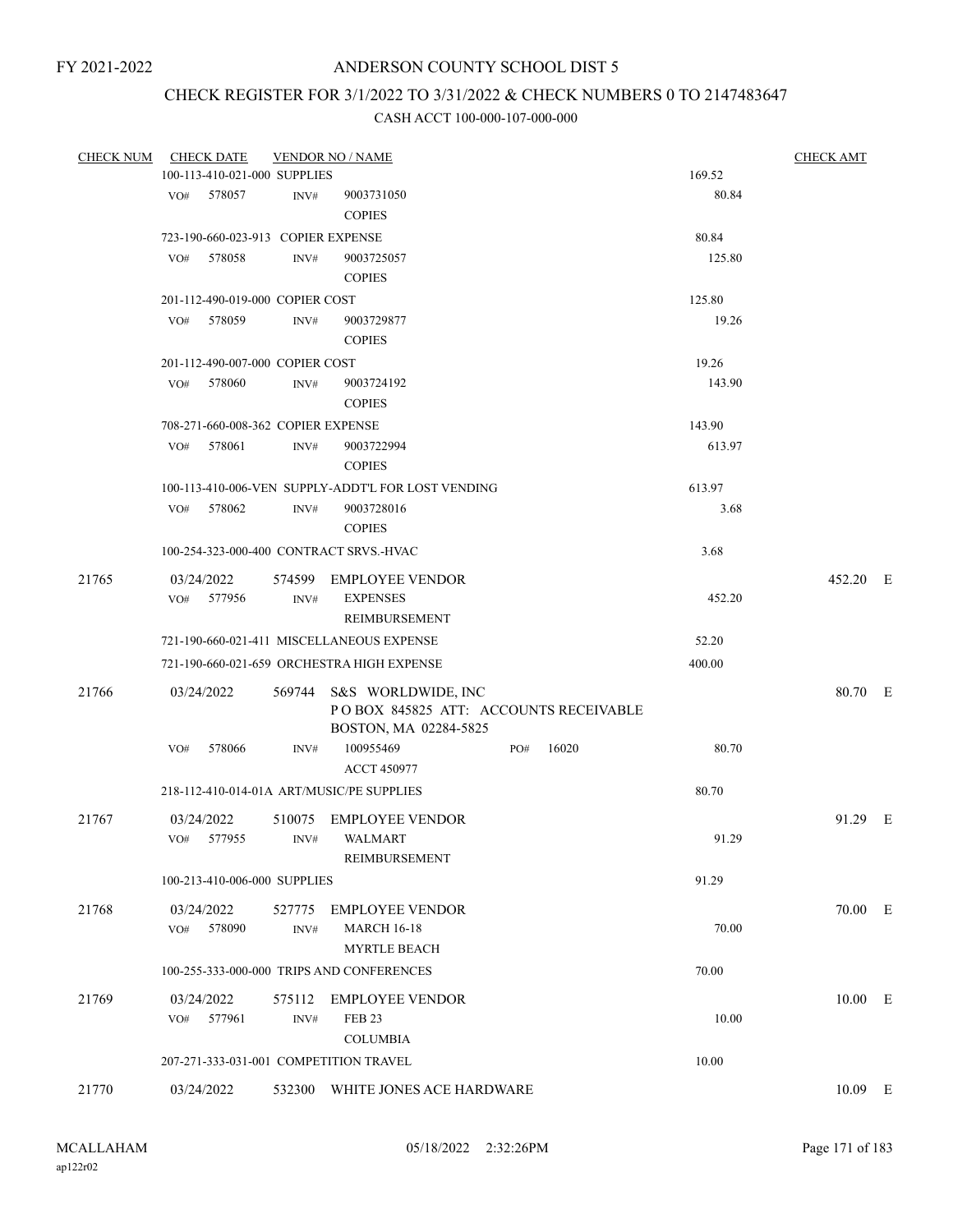FY 2021-2022

# ANDERSON COUNTY SCHOOL DIST 5

# CHECK REGISTER FOR 3/1/2022 TO 3/31/2022 & CHECK NUMBERS 0 TO 2147483647

| <b>CHECK NUM</b> | <b>CHECK DATE</b>                      |                | <b>VENDOR NO / NAME</b>                                                                     |        |          |  |  |  |
|------------------|----------------------------------------|----------------|---------------------------------------------------------------------------------------------|--------|----------|--|--|--|
|                  |                                        |                | PO BOX 13012 ATT: ACCOUNTS RECEIVABLE<br>ANDERSON, SC 29624                                 |        |          |  |  |  |
|                  | 578082<br>VO#                          | INV#           | 413191<br><b>SUPPLIES</b>                                                                   | 10.09  |          |  |  |  |
|                  | 100-254-410-000-000 CUSTODIAL SUPPLIES |                |                                                                                             | 10.09  |          |  |  |  |
| 21771            | 03/24/2022<br>VO# 577954               | INV#           | 525400 EMPLOYEE VENDOR<br><b>ESOL SNACKS</b><br>REIMBURSEMENT                               | 32.51  | 32.51 E  |  |  |  |
|                  | 100-221-410-011-TST SUPPLIES-TESTING   |                |                                                                                             | 32.51  |          |  |  |  |
| 21772            | 03/29/2022                             |                | 572731 ACCO BRANDS USA LLC<br>PO BOX 203412 DALLAS, TX 75320-3412                           |        | 376.64 E |  |  |  |
|                  | 578117<br>VO#                          | INV#           | 4719215574<br>15959<br>PO#<br><b>HOMELAND PARK</b>                                          | 376.64 |          |  |  |  |
|                  | 201-112-410-011-000 SUPPLIES           |                |                                                                                             | 376.64 |          |  |  |  |
| 21773            | 03/29/2022<br>VO# 578198               | INV#           | 569046 EMPLOYEE VENDOR<br><b>SUPPLIES</b><br>REIMBURSEMENT                                  | 779.88 | 779.88 E |  |  |  |
|                  |                                        |                | 900-112-410-008-EJA ELIZABETH ANDERS 21/22 SUPPLIES                                         | 779.88 |          |  |  |  |
| 21774            | 03/29/2022                             |                | 111125 ANDERSON AWARDS<br>716 WHITEHALL ROAD ATT: ACCOUNTS<br>RECEIVABLE ANDERSON, SC 29625 |        | 58.85 E  |  |  |  |
|                  | 578118<br>VO#                          | INV#           | <b>CENTERVILLE</b><br><b>SUPPLIES</b>                                                       | 50.29  |          |  |  |  |
|                  |                                        |                | 707-190-660-007-201 MISCELLANEOUS EXPENSE                                                   | 50.29  |          |  |  |  |
|                  | 578119<br>VO#                          | INV#           | <b>CENTERVILLE</b><br><b>BADGE</b>                                                          | 8.56   |          |  |  |  |
|                  |                                        |                | 707-190-660-007-201 MISCELLANEOUS EXPENSE                                                   | 8.56   |          |  |  |  |
| 21775            | 03/29/2022                             |                | 574534 EMPLOYEE VENDOR                                                                      |        | 9.41 E   |  |  |  |
|                  | 578203<br>VO#                          | INV#           | <b>PLANNER</b><br>REIMBURSEMENT                                                             | 9.41   |          |  |  |  |
|                  | 100-264-410-000-000 SUPPLIES           |                |                                                                                             | 9.41   |          |  |  |  |
| 21776            | 03/29/2022<br>578196<br>VO#            | 576113<br>INV# | <b>EMPLOYEE VENDOR</b><br>MARCH 16<br><b>WILLIAMSTON</b>                                    | 24.19  | 24.19 E  |  |  |  |
|                  |                                        |                | 100-212-333-000-000 TRIPS AND CONFERENCES                                                   | 24.19  |          |  |  |  |
| 21777            | 03/29/2022<br>578193<br>VO#            | 573677<br>INV# | EMPLOYEE VENDOR<br><b>MARCH 17-18</b><br><b>COLUMBIA</b>                                    | 430.04 | 430.04 E |  |  |  |
|                  |                                        |                | 267-224-333-000-P15 TRIPS- NEW PRINC/ASST PRINC                                             | 430.04 |          |  |  |  |
| 21778            | 03/29/2022                             | 201391         | <b>BLICK ART MATERIALS</b><br>6910 EAGLE WAY CHICAGO, IL 60670-1069                         |        | $6.09$ E |  |  |  |
|                  | 578170<br>VO#                          | INV#           | 8218735<br><b>GLENVIEW</b>                                                                  | 6.09   |          |  |  |  |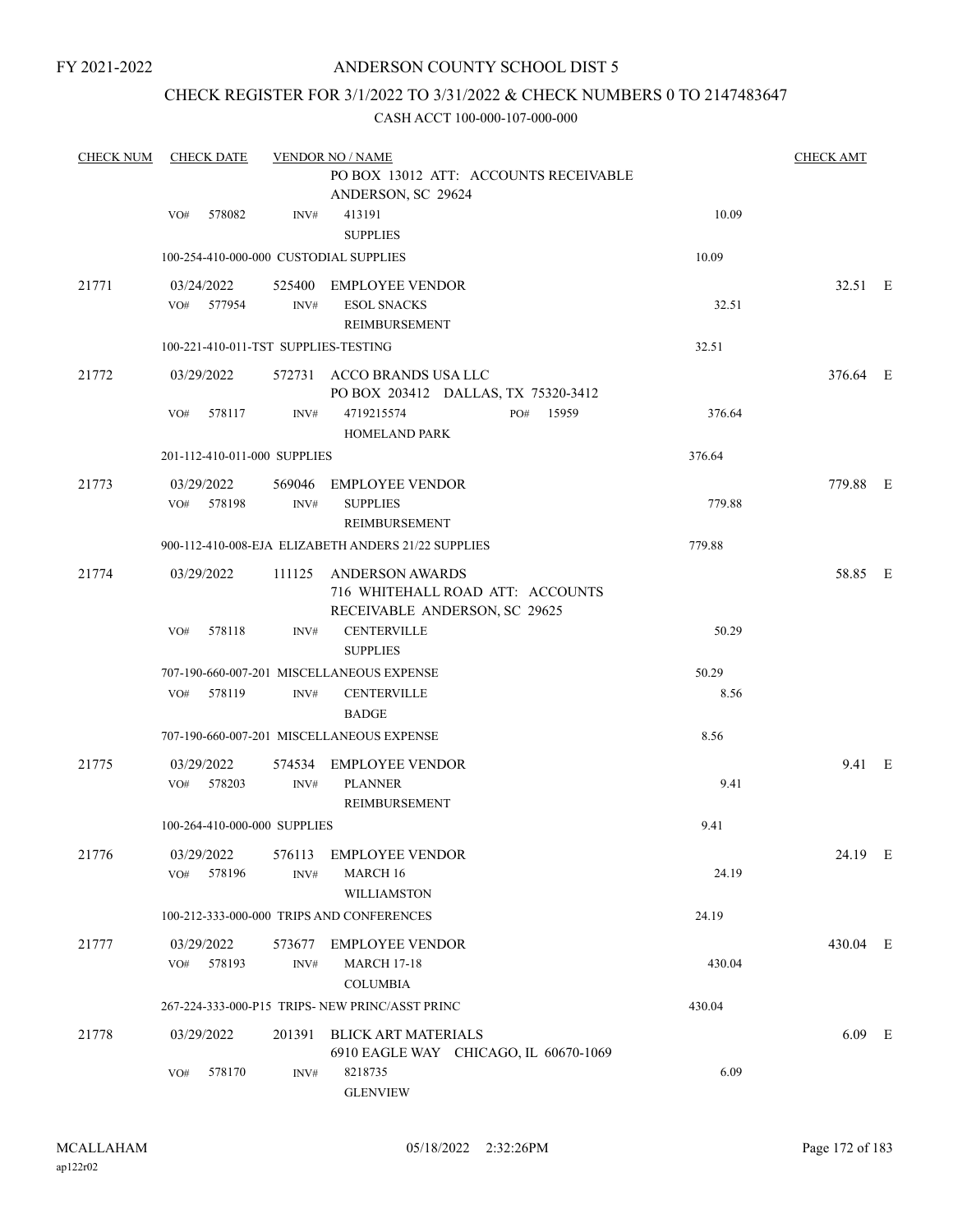# CHECK REGISTER FOR 3/1/2022 TO 3/31/2022 & CHECK NUMBERS 0 TO 2147483647

| <b>CHECK NUM</b> | <b>CHECK DATE</b><br>720-271-660-020-600 ART CLUB EXPENSE |                | <b>VENDOR NO / NAME</b>                                                               |     |       | 6.09      | <b>CHECK AMT</b> |  |
|------------------|-----------------------------------------------------------|----------------|---------------------------------------------------------------------------------------|-----|-------|-----------|------------------|--|
| 21779            | 03/29/2022                                                |                | 569895 BROADWAY TECHNOLOGIES, INC                                                     |     |       |           | 336.02 E         |  |
|                  | 578124<br>VO#                                             | INV#           | 203 N. HAMILTON STREET WILLIAMSTON, SC 29697<br>9887<br><b>BATTERIES</b>              |     |       | 336.02    |                  |  |
|                  |                                                           |                | 707-190-660-007-201 MISCELLANEOUS EXPENSE                                             |     |       | 336.02    |                  |  |
| 21780            | 03/29/2022                                                |                | 568574 CCP CROWE'S CORPORATE PROMOTIONS<br>PO BOX 2647 ANDERSON, SC 29622             |     |       |           | 738.86 E         |  |
|                  | 578126<br>VO#                                             | INV#           | 18306<br><b>AIT EMBROIDERY</b>                                                        |     |       | 384.40    |                  |  |
|                  | 731-271-660-031-859 BIOMED EXPENSE                        |                |                                                                                       |     |       | 384.40    |                  |  |
|                  | 578127<br>VO#                                             | INV#           | 17977<br><b>AIT BOTTLES</b>                                                           |     |       | 354.46    |                  |  |
|                  | 131-217-410-031-000 SUPPLIES                              |                |                                                                                       |     |       | 354.46    |                  |  |
| 21781            | 03/29/2022<br>VO#<br>578115                               | 576982<br>INV# | <b>EMPLOYEE VENDOR</b><br><b>MARCH 16-19</b>                                          |     |       | 1,110.99  | $1,110.99$ E     |  |
|                  | 100-114-410-021-STR STRING SUPPLIES                       |                | <b>ATLANTA</b>                                                                        |     |       | 1,110.99  |                  |  |
| 21782            | 03/29/2022<br>VO# 578105                                  | INV#           | 576313 EMPLOYEE VENDOR<br><b>MATERIALS</b><br><b>REIMBURSEMENT</b>                    |     |       | 135.00    | 135.00 E         |  |
|                  |                                                           |                | 714-271-660-014-201 MISCELLANEOUS EXPENSE                                             |     |       | 135.00    |                  |  |
| 21783            | 03/29/2022                                                |                | 572517 CROWN AWARDS<br>9 SKYLINE DRIVE HAWTHORNE, NY 10532                            |     |       |           | 163.66 E         |  |
|                  | VO#<br>578128                                             | INV#           | 35438916<br><b>SOUTH FANT</b>                                                         |     |       | 163.66    |                  |  |
|                  |                                                           |                | 715-271-660-015-201 MISCELLANEOUS EXPENSE                                             |     |       | 163.66    |                  |  |
| 21784            | 03/29/2022                                                |                | 573927 EMPLOYEE VENDOR                                                                |     |       |           | 126.83 E         |  |
|                  | VO# 578199                                                | INV#           | <b>CBPA LUNCH</b><br><b>REIMBURSEMENT</b>                                             |     |       | 126.83    |                  |  |
|                  | 721-190-660-021-637 BAND MS/HS EXPENSE                    |                |                                                                                       |     |       | 126.83    |                  |  |
| 21785            | 03/29/2022                                                |                | 237555 FORMS & SUPPLY<br>POBOX 563953 ATT: ACCOUNTS RECEIVABLE<br>CHARLOTTE, NC 28256 |     |       |           | 10,643.89 E      |  |
|                  | 578140<br>VO#                                             | INV#           | 6053979<br><b>WHSE SUPPLIES</b>                                                       | PO# | 15932 | 10,589.26 |                  |  |
|                  |                                                           |                | 100-000-170-000-000 WAREHOUSE INVENTORY                                               |     |       | 3,265.11  |                  |  |
|                  |                                                           |                | 100-000-170-000-000 WAREHOUSE INVENTORY                                               |     |       | 2,542.32  |                  |  |
|                  |                                                           |                | 100-000-170-000-000 WAREHOUSE INVENTORY                                               |     |       | 4,927.62  |                  |  |
|                  |                                                           |                | 100-000-170-000-000 WAREHOUSE INVENTORY                                               |     |       | $-145.79$ |                  |  |
|                  | 578141<br>VO#                                             | INV#           | 6056654<br><b>ROBERT ANDERSON</b>                                                     |     |       | 54.63     |                  |  |
|                  |                                                           |                | 100-113-410-006-VEN SUPPLY-ADDT'L FOR LOST VENDING                                    |     |       | 54.63     |                  |  |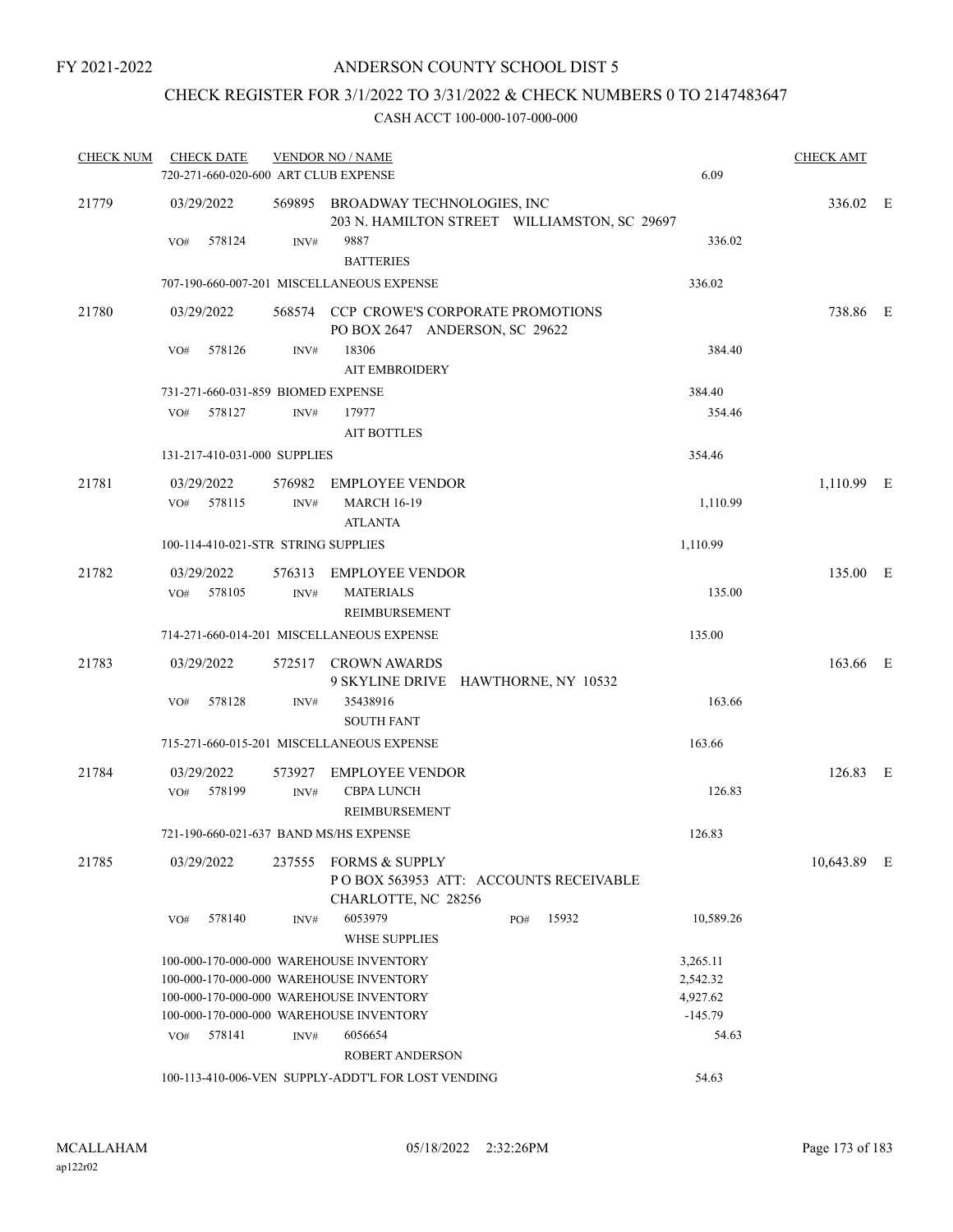# CHECK REGISTER FOR 3/1/2022 TO 3/31/2022 & CHECK NUMBERS 0 TO 2147483647

| <b>CHECK NUM</b> | <b>CHECK DATE</b>                                            |                | <b>VENDOR NO / NAME</b>                                                                 |     |       |                  | <b>CHECK AMT</b> |  |
|------------------|--------------------------------------------------------------|----------------|-----------------------------------------------------------------------------------------|-----|-------|------------------|------------------|--|
| 21786            | 03/29/2022<br>578111<br>VO#                                  | INV#           | 574915 EMPLOYEE VENDOR<br><b>SKILLS USA</b><br>REIMBURSEMENT                            |     |       | 117.02           | 519.32 E         |  |
|                  | 578112<br>VO#                                                | INV#           | 731-271-660-031-823 COSMETOLOGY EXPENSE<br><b>SKILLS USA</b><br>REIMBURSEMENT           |     |       | 117.02<br>402.30 |                  |  |
|                  |                                                              |                | 329-115-410-031-000 SUPPLIES-STATE EQUIPMENT                                            |     |       | 402.30           |                  |  |
| 21787            | 03/29/2022<br>578106<br>VO#                                  | INV#           | 576597 EMPLOYEE VENDOR<br><b>SKILLS USA</b><br>REIMBURSEMENT                            |     |       | 67.07            | 89.30 E          |  |
|                  | 578107<br>VO#                                                | INV#           | 731-271-660-031-869 DIGITAL ARTS & DESIGN EXPENSE<br><b>PORTFOLIOS</b><br>REIMBURSEMENT |     |       | 67.07<br>22.23   |                  |  |
|                  |                                                              |                | 731-271-660-031-869 DIGITAL ARTS & DESIGN EXPENSE                                       |     |       | 22.23            |                  |  |
| 21788            | 03/29/2022<br>VO#<br>578200                                  | INV#           | 576644 EMPLOYEE VENDOR<br><b>CBPA</b><br>REIMBURSEMENT                                  |     |       | 167.75           | 167.75 E         |  |
|                  | 721-190-660-021-637 BAND MS/HS EXPENSE                       |                |                                                                                         |     |       | 167.75           |                  |  |
| 21789            | 03/29/2022<br>578116<br>VO#                                  | INV#           | 565738 EMPLOYEE VENDOR<br><b>MARCH 24</b><br><b>SPARTANBURG</b>                         |     |       | 62.72            | 62.72 E          |  |
|                  | 100-254-333-000-OPS TRIPS-OPERATIONS                         |                |                                                                                         |     |       | 62.72            |                  |  |
| 21790            | 03/29/2022<br>578114<br>VO#                                  | 573256<br>INV# | <b>EMPLOYEE VENDOR</b><br><b>DONUT TRUCK</b><br>REIMBURSEMENT                           |     |       | 535.00           | 535.00 E         |  |
|                  | 802-113-410-006-000 SUPPLIES - RETENTION                     |                |                                                                                         |     |       | 535.00           |                  |  |
| 21791            | 03/29/2022<br>VO# 578204                                     | 575199<br>INV# | <b>EMPLOYEE VENDOR</b><br><b>PUBLIX</b><br>REIMBURSEMENT                                |     |       | 12.55            | 12.55 E          |  |
|                  |                                                              |                | 720-271-660-020-411 MISCELLANEOUS EXPENSE                                               |     |       | 12.55            |                  |  |
| 21792            | 03/29/2022                                                   | 264114         | <b>HEINEMANN</b><br>15963 COLLECTIONS CENTER DRIVE CHICAGO, IL<br>60693                 |     |       |                  | 204.60 E         |  |
|                  | 578142<br>VO#                                                | INV#           | 7420826<br>NEW PROSPECT                                                                 | PO# | 15870 | 204.60           |                  |  |
|                  | 201-112-410-010-000 SUPPLIES<br>201-112-410-010-000 SUPPLIES |                |                                                                                         |     |       | 186.00<br>18.60  |                  |  |
| 21793            | 03/29/2022<br>578197<br>VO#                                  | 576051<br>INV# | <b>EMPLOYEE VENDOR</b><br><b>FEB-MARCH</b><br><b>MILEAGE</b>                            |     |       | 108.86           | 108.86 E         |  |
|                  |                                                              |                | 203-223-332-000-000 IN-DISTRICT TRAVEL- ADMIN                                           |     |       | 108.86           |                  |  |
| 21794            | 03/29/2022                                                   |                | 113700 INDEPENDENT MAIL                                                                 |     |       |                  | 130.50 E         |  |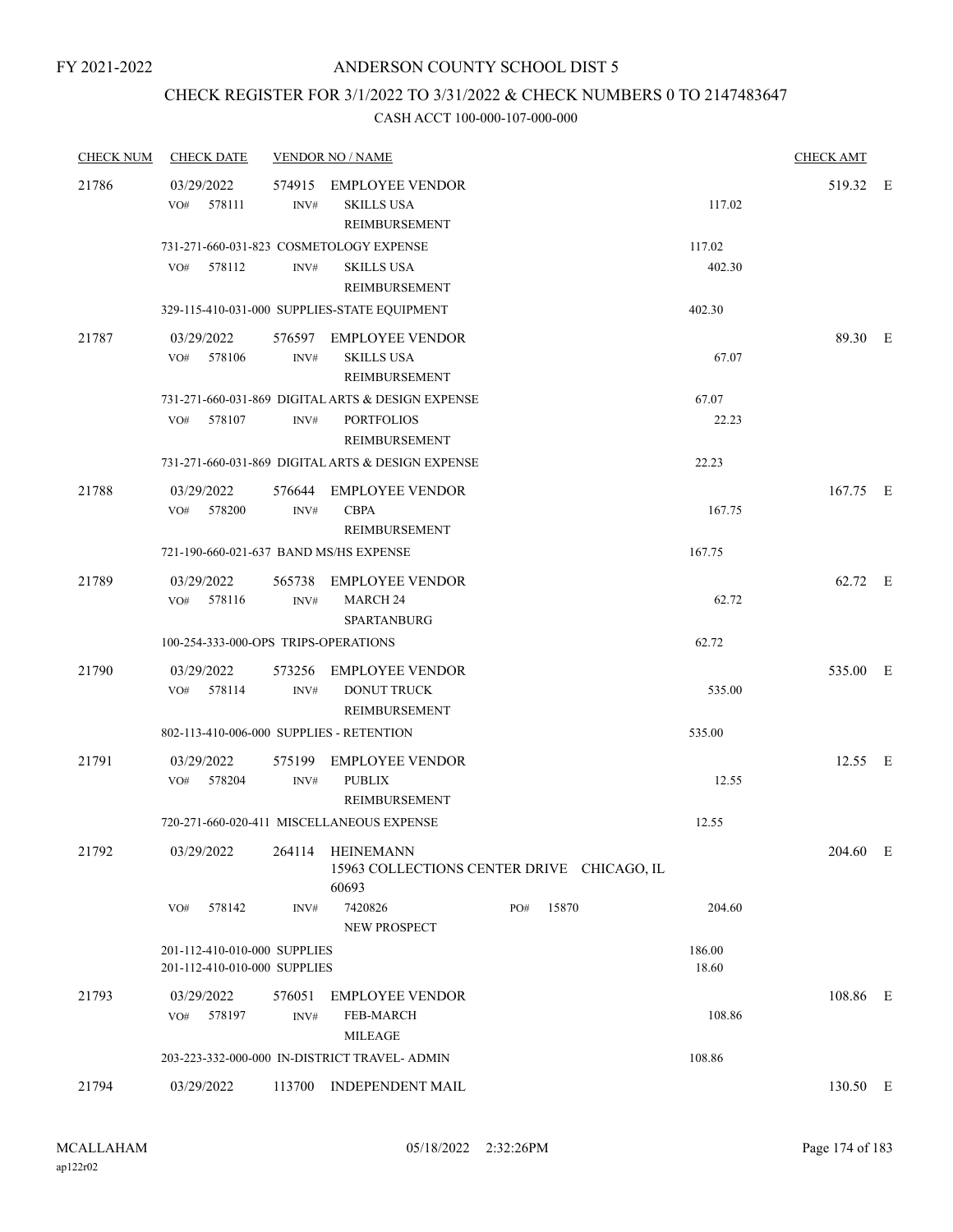FY 2021-2022

# ANDERSON COUNTY SCHOOL DIST 5

# CHECK REGISTER FOR 3/1/2022 TO 3/31/2022 & CHECK NUMBERS 0 TO 2147483647

| <b>CHECK NUM</b> | <b>CHECK DATE</b>                       |      | <b>VENDOR NO / NAME</b>                                                              |        | <b>CHECK AMT</b> |  |
|------------------|-----------------------------------------|------|--------------------------------------------------------------------------------------|--------|------------------|--|
|                  |                                         |      | PO BOX 1411 CHARLOTTE, NC 28201-1411                                                 |        |                  |  |
|                  | 578123<br>VO#                           | INV# | 16080<br>4466486<br>PO#<br><b>FEB ADS</b>                                            | 130.50 |                  |  |
|                  | 100-257-350-000-000 ADVERTISING         |      |                                                                                      | 130.50 |                  |  |
| 21795            | 03/29/2022                              |      | 286330 EMPLOYEE VENDOR                                                               |        | 60.41 E          |  |
|                  | 578205<br>VO#                           | INV# | <b>SUPPLIES</b><br>REIMBURSEMENT                                                     | 60.41  |                  |  |
|                  | 100-213-410-014-000 SUPPLIES            |      |                                                                                      | 60.41  |                  |  |
| 21796            | 03/29/2022                              |      | 563608 JW PEPPER & SON, INC<br>POBOX 642 ATT: ACCOUNTS RECEIVABLE EXTON,<br>PA 19341 |        | 59.98 E          |  |
|                  | 578145<br>VO#                           | INV# | 364136533<br><b>MCCANTS</b>                                                          | 59.98  |                  |  |
|                  | 705-271-660-005-604 CHORUS CLUB EXPENSE |      |                                                                                      | 59.98  |                  |  |
| 21797            | 03/29/2022                              |      | 576574 LOC-DOC SECURITY                                                              |        | 141.95 E         |  |
|                  |                                         |      | PO BOX 78987 CHARLOTTE, NC 28271                                                     |        |                  |  |
|                  | 578176<br>VO#                           | INV# | C206310<br><b>SUPPLIES</b>                                                           | 141.95 |                  |  |
|                  |                                         |      | 100-254-410-014-001 SUPPLIES - MAINTENANCE                                           | 141.95 |                  |  |
| 21798            | 03/29/2022                              |      | 574708 EMPLOYEE VENDOR                                                               |        | 153.32 E         |  |
|                  | VO# 578109                              | INV# | <b>MAKE &amp; TAKE</b><br>REIMBURSEMENT                                              | 153.32 |                  |  |
|                  | 883-223-410-000-000 SUPPLIES            |      |                                                                                      | 153.32 |                  |  |
| 21799            | 03/29/2022                              |      | 569877 NATIONAL FFA ORGANIZATION                                                     |        | 182.00 E         |  |
|                  |                                         |      | PO BOX 631363 ATT: ACCOUNTS RECEIVABLE<br>CINCINNATI, OH 45263-1363                  |        |                  |  |
|                  | 578178<br>VO#                           | INV# | MDS250305<br><b>ACCT 5226</b>                                                        | 182.00 |                  |  |
|                  | 731-271-660-031-850 FFA EXPENSE         |      |                                                                                      | 182.00 |                  |  |
| 21800            | 03/29/2022                              |      | 389900 OFFICE DEPOT                                                                  |        | 396.66 E         |  |
|                  |                                         |      | POBOX 1413 CHARLOTTE, NC 28201-1413                                                  |        |                  |  |
|                  | VO# 578149                              | INV# | 233310790001<br><b>SUPPLIES</b>                                                      | 96.29  |                  |  |
|                  | 100-264-410-000-000 SUPPLIES            |      |                                                                                      | 96.29  |                  |  |
|                  | VO# 578150                              | INV# | 232712683001<br><b>SUPPLIES</b>                                                      | 241.98 |                  |  |
|                  |                                         |      | 723-190-660-023-911 MISCELLANEOUS- ADULT ED EXPENSE                                  | 241.98 |                  |  |
|                  | VO# 578179                              | INV# | 232694962001<br><b>SUPPLIES</b>                                                      | 49.05  |                  |  |
|                  | 100-111-410-000-000 SUPPLIES            |      |                                                                                      | 49.05  |                  |  |
|                  | VO# 578180                              | INV# | 232696218001<br><b>SUPPLIES</b>                                                      | 9.34   |                  |  |
|                  | 100-111-410-000-000 SUPPLIES            |      |                                                                                      | 9.34   |                  |  |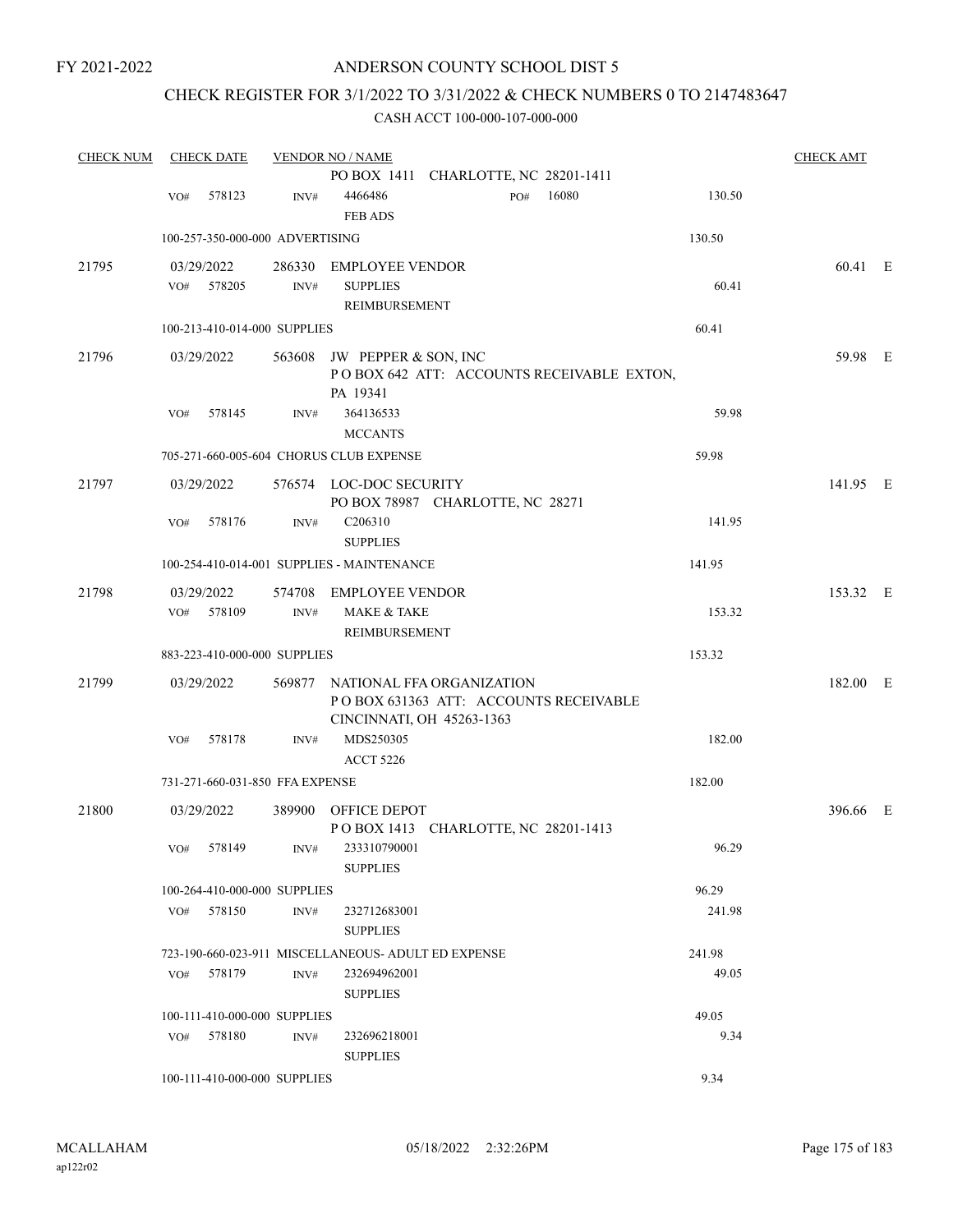# CHECK REGISTER FOR 3/1/2022 TO 3/31/2022 & CHECK NUMBERS 0 TO 2147483647

| <b>CHECK NUM</b> | <b>CHECK DATE</b>                                            |        | <b>VENDOR NO / NAME</b>                                                                            |                      | <b>CHECK AMT</b> |  |
|------------------|--------------------------------------------------------------|--------|----------------------------------------------------------------------------------------------------|----------------------|------------------|--|
| 21801            | 03/29/2022<br>578104<br>VO#                                  | INV#   | 574906 EMPLOYEE VENDOR<br><b>JAN - MARCH</b><br><b>MILEAGE</b>                                     | 73.14                | 73.14 E          |  |
|                  |                                                              |        | 100-213-333-000-000 TRIPS AND CONFERENCES                                                          | 73.14                |                  |  |
| 21802            | 03/29/2022                                                   |        | 394675 PIP PRINTING<br>1005 NORTH FANT STREET ATT: ACCOUNTS<br>RECEIVABLE ANDERSON, SC 29621       |                      | 62.57 E          |  |
|                  | 578151<br>VO#                                                | INV#   | 103071<br>16038<br>PO#<br><b>INVITATIONS</b>                                                       | 62.57                |                  |  |
|                  | 131-233-410-031-000 SUPPLIES                                 |        |                                                                                                    | 62.57                |                  |  |
| 21803            | 03/29/2022<br>578113<br>VO#                                  | INV#   | 574722 EMPLOYEE VENDOR<br><b>AIRGAS</b><br>REIMBURSEMENT                                           | 2,144.28             | 2,144.28 E       |  |
|                  | 817-113-410-021-000 SUPPLIES                                 |        |                                                                                                    | 2,144.28             |                  |  |
| 21804            | 03/29/2022                                                   | 426200 | <b>QUILL CORPORATION</b><br>PO BOX 37600 ATT: ACCOUNTS RECEIVABLE<br>PHILADELPHIA, PA 19101-0600   |                      | 128.37 E         |  |
|                  | 578182<br>VO#                                                | INV#   | 23981417<br><b>SOUTHWOOD</b>                                                                       | 128.37               |                  |  |
|                  |                                                              |        | 100-113-410-021-VEN SUPPLY-ADDT'L FOR LOST VENDING                                                 | 128.37               |                  |  |
| 21805            | 03/29/2022<br>578201<br>VO#                                  | INV#   | 576774 EMPLOYEE VENDOR<br><b>CBPA LUNCH</b><br>REIMBURSEMENT                                       | 194.12               | 194.12 E         |  |
|                  | 721-190-660-021-637 BAND MS/HS EXPENSE                       |        |                                                                                                    | 194.12               |                  |  |
| 21806            | 03/29/2022<br>578192<br>VO#                                  | INV#   | 576282 EMPLOYEE VENDOR<br>FEB 21-22<br><b>CHARLOTTE</b>                                            | 543.92               | 543.92 E         |  |
|                  |                                                              |        | 100-221-333-000-000 TRIPS AND CONFERENCES                                                          | 543.92               |                  |  |
| 21807            | 03/29/2022                                                   | 462725 | SCHOLASTIC BOOK CLUBS, INC<br>POBOX 3745 ATT: ACCOUNTS RECEIVABLE<br>JEFFERSON CITY, MO 65102-3720 |                      | 160.50 E         |  |
|                  | 578160<br>VO#                                                | INV#   | 2397896<br>NORTH POINTE                                                                            | 115.56               |                  |  |
|                  | 100-222-410-013-000 SUPPLIES                                 |        |                                                                                                    | 115.56               |                  |  |
|                  | 578161<br>VO#                                                | INV#   | 3055599<br>NORTH POINTE                                                                            | 44.94                |                  |  |
|                  | 100-222-410-013-000 SUPPLIES                                 |        |                                                                                                    | 44.94                |                  |  |
| 21808            | 03/29/2022                                                   | 570099 | SCHOOL SPECIALTY, LLC<br>PO BOX 825640 PHILADELPHIA, PA 19182-5640                                 |                      | 11,149.47 E      |  |
|                  | 578159<br>VO#                                                | INV#   | PO 15864<br>15864<br>PO#<br><b>DRY ERASE BOARDS</b>                                                | 11,149.47            |                  |  |
|                  | 397-112-410-000-000 SUPPLIES<br>397-112-410-000-000 SUPPLIES |        |                                                                                                    | 1,063.73<br>1,260.72 |                  |  |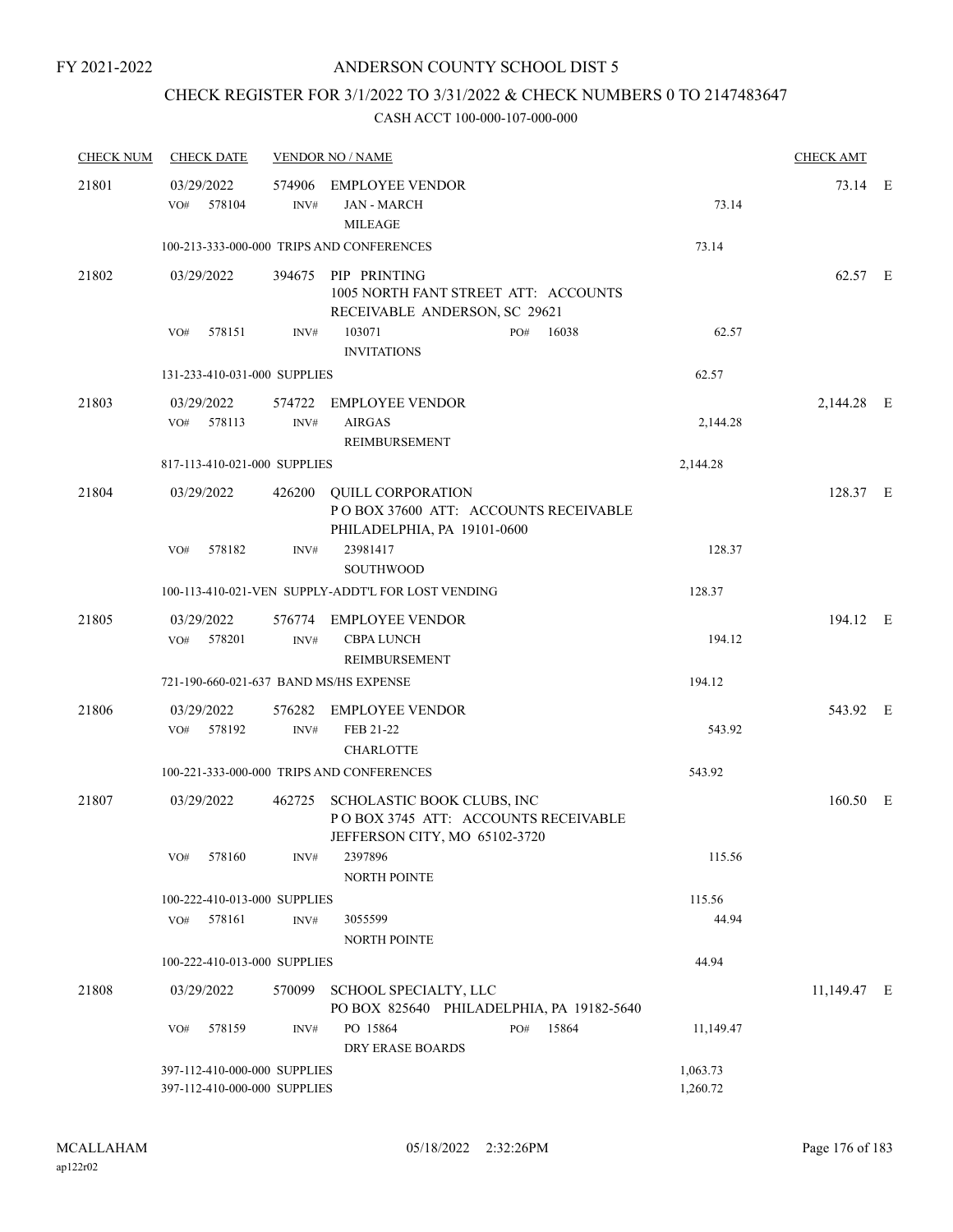## FY 2021-2022

# ANDERSON COUNTY SCHOOL DIST 5

# CHECK REGISTER FOR 3/1/2022 TO 3/31/2022 & CHECK NUMBERS 0 TO 2147483647

|       | CHECK NUM CHECK DATE                    |                | <b>VENDOR NO / NAME</b>                                        |                  | <b>CHECK AMT</b> |  |
|-------|-----------------------------------------|----------------|----------------------------------------------------------------|------------------|------------------|--|
|       | 397-112-410-000-000 SUPPLIES            |                |                                                                | 1,063.73         |                  |  |
|       | 397-112-410-000-000 SUPPLIES            |                |                                                                | 748.55           |                  |  |
|       | 397-112-410-000-000 SUPPLIES            |                |                                                                | 1,103.13         |                  |  |
|       | 397-112-410-000-000 SUPPLIES            |                |                                                                | 1,221.32         |                  |  |
|       | 397-112-410-000-000 SUPPLIES            |                |                                                                | 1,063.73         |                  |  |
|       | 397-112-410-000-000 SUPPLIES            |                |                                                                | 945.54           |                  |  |
|       | 397-112-410-000-000 SUPPLIES            |                |                                                                | 1,024.33         |                  |  |
|       | 397-112-410-000-000 SUPPLIES            |                |                                                                | 709.15           |                  |  |
|       | 397-112-410-000-000 SUPPLIES            |                |                                                                | 945.54           |                  |  |
| 21809 | 03/29/2022                              |                | 570059 SHARP BUSINESS SYSTEMS                                  |                  | 597.73 E         |  |
|       |                                         |                | DEPT 1216 PO BOX 121216 DALLAS, TX 75312-1216                  |                  |                  |  |
|       | 578153<br>VO#                           | INV#           | 9003731940<br><b>COPIES</b>                                    | 67.89            |                  |  |
|       | 723-190-660-023-913 COPIER EXPENSE      |                |                                                                | 67.89            |                  |  |
|       | 578154<br>VO#                           | INV#           | 9003723000                                                     | 338.48           |                  |  |
|       |                                         |                | <b>COPIES</b>                                                  |                  |                  |  |
|       | 201-112-490-010-000 COPIER COST         |                |                                                                | 338.48           |                  |  |
|       | VO# 578155                              | INV#           | 9003729879                                                     | 19.26            |                  |  |
|       |                                         |                | <b>COPIES</b>                                                  |                  |                  |  |
|       | 201-112-490-014-000 COPIER COST         |                |                                                                | 19.26            |                  |  |
|       | 578156<br>VO#                           | INV#           | 9003732225                                                     | 113.42           |                  |  |
|       |                                         |                | <b>COPIES</b>                                                  |                  |                  |  |
|       |                                         |                | 100-114-410-002-VEN SUPPLY-ADDT'L FOR LOST VENDING             | 113.42           |                  |  |
|       | 578157<br>VO#                           | INV#           | 9003731074                                                     | 0.95             |                  |  |
|       |                                         |                | <b>COPIES</b>                                                  |                  |                  |  |
|       |                                         |                |                                                                |                  |                  |  |
|       | 329-115-690-031-000 OTHER OBJECTS-WBL   |                |                                                                | 0.95             |                  |  |
|       | VO# 578158                              | INV#           | 9003731058                                                     | 57.73            |                  |  |
|       |                                         |                | <b>COPIES</b>                                                  |                  |                  |  |
|       | 329-115-690-031-000 OTHER OBJECTS-WBL   |                |                                                                | 57.73            |                  |  |
| 21810 | 03/29/2022                              |                | 574599 EMPLOYEE VENDOR                                         |                  | 187.04 E         |  |
|       | VO# 578194                              | INV#           | <b>FEB 21</b>                                                  | 145.60           |                  |  |
|       |                                         |                | <b>GEORGIA</b>                                                 |                  |                  |  |
|       | 721-190-660-021-514 PRODUCTIONS EXPENSE |                |                                                                | 145.60           |                  |  |
|       | 578195<br>VO#                           | $\text{INV}\#$ | <b>FEB 21</b>                                                  | 41.44            |                  |  |
|       |                                         |                | <b>GREENVILLE</b>                                              |                  |                  |  |
|       |                                         |                |                                                                |                  |                  |  |
|       | 721-190-660-021-514 PRODUCTIONS EXPENSE |                |                                                                | 41.44            |                  |  |
| 21811 | 03/29/2022                              |                | 569744 S&S WORLDWIDE, INC                                      |                  | 1,251.84 E       |  |
|       |                                         |                | POBOX 845825 ATT: ACCOUNTS RECEIVABLE<br>BOSTON, MA 02284-5825 |                  |                  |  |
|       | 578164<br>VO#                           | INV#           | PO 15777<br>15777<br>PO#                                       | 1,251.84         |                  |  |
|       |                                         |                | WHITEHALL ELEM                                                 |                  |                  |  |
|       |                                         |                |                                                                |                  |                  |  |
|       | 937-113-410-019-000 SUPPLIES            |                |                                                                | 599.20           |                  |  |
|       | 937-113-410-019-000 SUPPLIES            |                |                                                                | 97.45            |                  |  |
|       | 937-113-410-019-000 SUPPLIES            |                |                                                                | 149.81<br>405.38 |                  |  |
|       | 937-113-410-019-000 SUPPLIES            |                |                                                                |                  |                  |  |
| 21812 | 03/29/2022                              |                | 526475 EMPLOYEE VENDOR                                         |                  | 82.00 E          |  |
|       |                                         |                |                                                                |                  |                  |  |
|       |                                         |                |                                                                |                  |                  |  |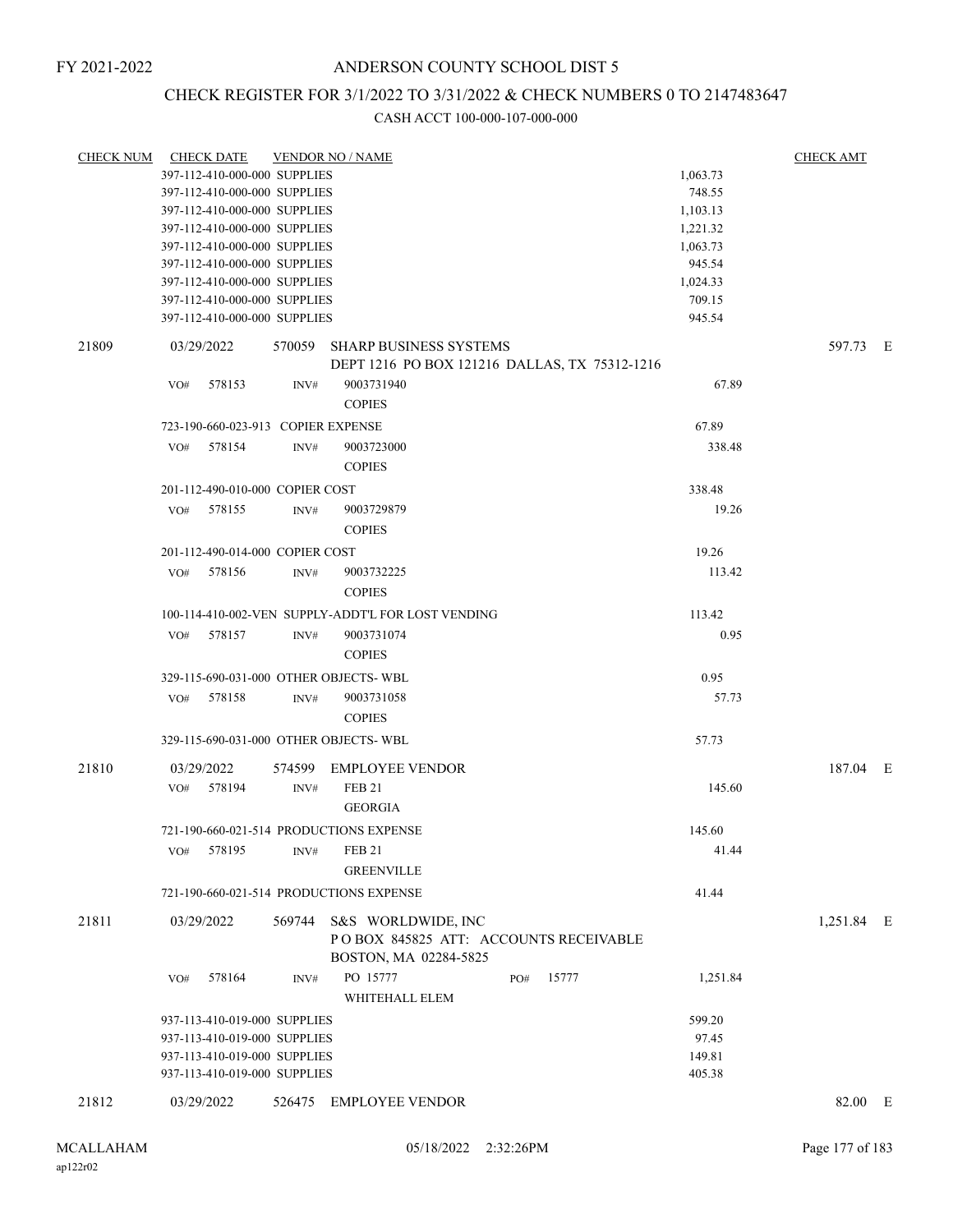# CHECK REGISTER FOR 3/1/2022 TO 3/31/2022 & CHECK NUMBERS 0 TO 2147483647

| <b>CHECK NUM</b> |     | <b>CHECK DATE</b> |                              | <b>VENDOR NO / NAME</b>                                                                                      |        | <b>CHECK AMT</b> |  |
|------------------|-----|-------------------|------------------------------|--------------------------------------------------------------------------------------------------------------|--------|------------------|--|
|                  | VO# | 578202            | INV#                         | <b>STAMPS</b>                                                                                                | 82.00  |                  |  |
|                  |     |                   |                              | REIMBURSEMENT                                                                                                |        |                  |  |
|                  |     |                   |                              | 715-271-660-015-201 MISCELLANEOUS EXPENSE                                                                    | 82.00  |                  |  |
| 21813            |     | 03/29/2022        |                              | 574654 EMPLOYEE VENDOR                                                                                       |        | 31.89 E          |  |
|                  |     | VO# 578110        | INV#                         | <b>MATERIALS</b>                                                                                             | 31.89  |                  |  |
|                  |     |                   |                              | REIMBURSEMENT                                                                                                |        |                  |  |
|                  |     |                   | 100-112-410-010-000 SUPPLIES |                                                                                                              | 31.89  |                  |  |
| 21814            |     | 03/31/2022        |                              | 569031 AIRGAS USA<br>PO BOX 532609 ATT: ACCOUNTS RECEIVABLE<br>ATLANTA, GA 30353-2609                        |        | 12.73 E          |  |
|                  | VO# | 578230            | INV#                         | 9123782268<br><b>SUPPLIES</b>                                                                                | 12.73  |                  |  |
|                  |     |                   |                              | 329-115-410-031-000 SUPPLIES-STATE EQUIPMENT                                                                 | 12.73  |                  |  |
| 21815            |     | 03/31/2022        |                              | 563865 ANDERSON WINNELSON CO<br>POBOX 1446 ATT: ACCOUNTS RECEIVABLE<br>ANDERSON, SC 29622                    |        | 303.15 E         |  |
|                  | VO# | 578292            | INV#                         | 28724201<br><b>SUPPLIES</b>                                                                                  | 303.15 |                  |  |
|                  |     |                   |                              | 100-254-410-003-001 SUPPLIES - MAINTENANCE                                                                   | 303.15 |                  |  |
| 21816            |     | 03/31/2022        | 126675                       | ATTAWAY INC<br>POBOX 302 ATT: ACCOUNTS RECEIVABLE<br>ANDERSON, SC 29622                                      |        | 139.10 E         |  |
|                  |     | VO# 578294        | INV#                         | 238004<br><b>WESTSIDE</b>                                                                                    | 139.10 |                  |  |
|                  |     |                   | 100-114-410-003-000 SUPPLIES |                                                                                                              | 139.10 |                  |  |
| 21817            |     |                   | 569220                       | AUTECH                                                                                                       |        | 150.00 E         |  |
|                  |     | 03/31/2022        |                              | POBOX 248 ATT: ACCOUNTS RECEIVABLE<br>WILLIAMSTON, SC 29697                                                  |        |                  |  |
|                  | VO# | 578231            | INV#                         | 8915<br><b>WEST MARKET</b>                                                                                   | 150.00 |                  |  |
|                  |     |                   |                              | 100-254-323-018-400 CONTR SERV-HVAC/ELECT/PLUMBING                                                           | 150.00 |                  |  |
| 21818            |     |                   |                              | 03/31/2022 564662 BRADY'S SCREEN PRINTING<br>106 CONCORD ROAD ATT: ACCOUNTS RECEIVABLE<br>ANDERSON, SC 29621 |        | 324.21 E         |  |
|                  | VO# | 578233            | INV#                         | 40039                                                                                                        | 324.21 |                  |  |
|                  |     |                   |                              | <b>MCCANTS</b>                                                                                               |        |                  |  |
|                  |     |                   |                              | 705-271-660-005-604 CHORUS CLUB EXPENSE                                                                      | 324.21 |                  |  |
| 21819            |     | 03/31/2022        |                              | 571566 BURMAX COMPANY, INC<br>28 BARRETTS AVENUE HOLTSVILLE, NY 11742-2127                                   |        | 67.66 E          |  |
|                  | VO# | 578235            | INV#                         | 1069959-02<br><b>SUPPLIES</b>                                                                                | 20.75  |                  |  |
|                  |     |                   |                              | 731-271-660-031-823 COSMETOLOGY EXPENSE                                                                      | 20.75  |                  |  |
|                  | VO# | 578236            | INV#                         | 1069959-03<br><b>SUPPLIES</b>                                                                                | 46.91  |                  |  |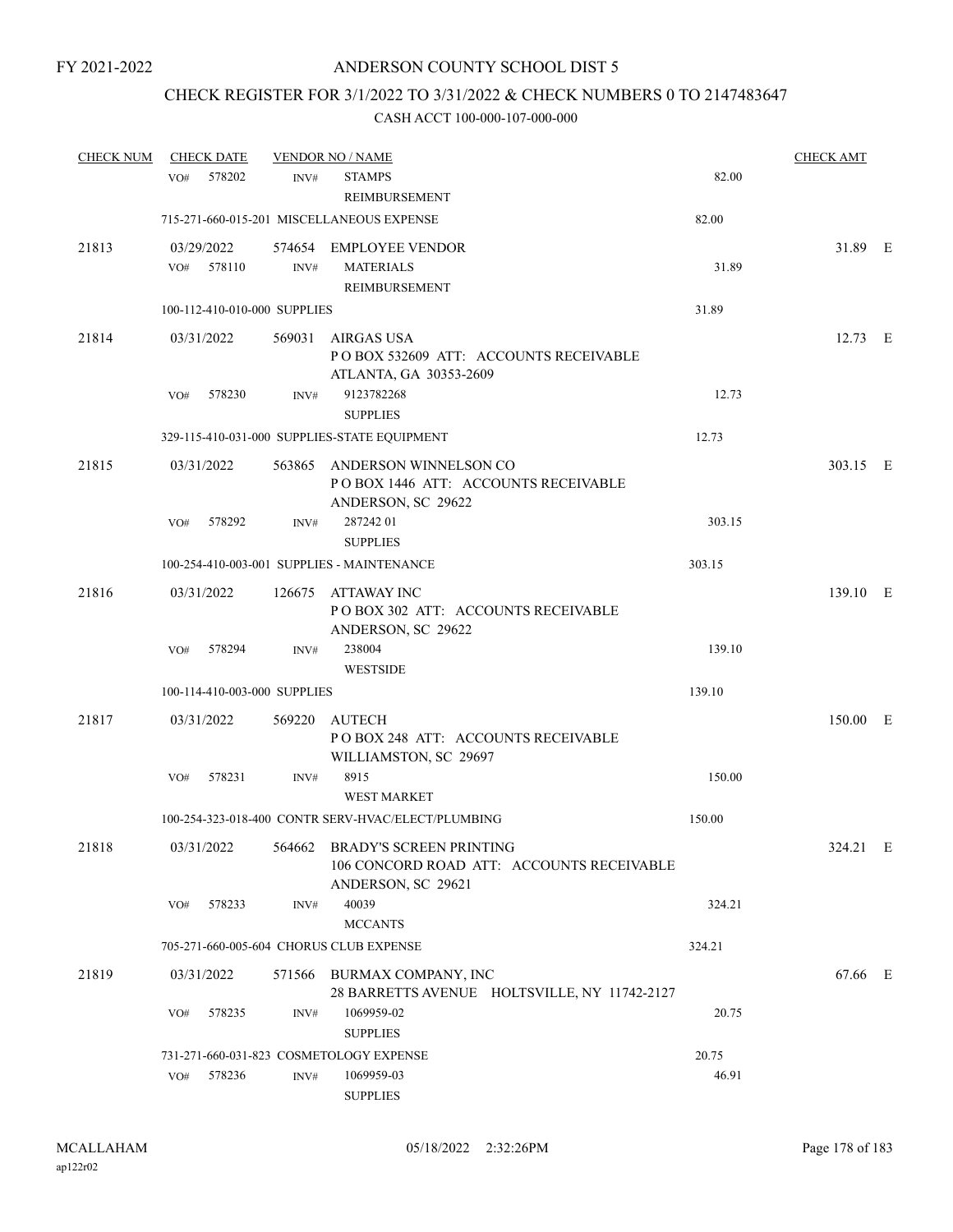# CHECK REGISTER FOR 3/1/2022 TO 3/31/2022 & CHECK NUMBERS 0 TO 2147483647

| <b>CHECK NUM</b> | <b>CHECK DATE</b>                        |                  | <b>VENDOR NO / NAME</b>                                                                       |          | <b>CHECK AMT</b> |  |
|------------------|------------------------------------------|------------------|-----------------------------------------------------------------------------------------------|----------|------------------|--|
|                  |                                          |                  | 731-271-660-031-823 COSMETOLOGY EXPENSE                                                       | 46.91    |                  |  |
| 21820            | 03/31/2022<br>578325<br>VO#              | INV#             | 577232 EMPLOYEE VENDOR<br><b>LIFE SKILLS</b><br>REIMBURSEMENT                                 | 651.27   | 651.27 E         |  |
|                  |                                          |                  | 900-161-410-003-063 AUTISM SPEAKS EXPENSE - N CARTEE                                          | 651.27   |                  |  |
| 21821            | 03/31/2022                               |                  | 568574 CCP CROWE'S CORPORATE PROMOTIONS<br>PO BOX 2647 ANDERSON, SC 29622                     |          | 2,145.00 E       |  |
|                  | 578240<br>VO#                            | INV#             | 18185<br>CONCORD                                                                              | 2,145.00 |                  |  |
|                  | 802-112-410-009-000 SUPPLIES - RETENTION |                  |                                                                                               | 2,145.00 |                  |  |
| 21822            | 03/31/2022<br>578287<br>VO#              | INV#             | 574575 EMPLOYEE VENDOR<br><b>REGISTRATION</b><br>REIMBURSEMENT                                | 175.00   | 175.00 E         |  |
|                  |                                          |                  | 131-115-333-031-000 TRIPS AND CONFERENCES                                                     | 175.00   |                  |  |
| 21823            | 03/31/2022                               |                  | 187300 CRESCENT SUPPLY CO, INC<br>POBOX 8798 ATT: ACCOUNTS RECEIVABLE<br>GREENVILLE, SC 29604 |          | 257.45 E         |  |
|                  | 578244<br>VO#                            | INV#             | 394135<br><b>SUPPLIES</b>                                                                     | 18.73    |                  |  |
|                  |                                          |                  | 100-254-410-000-001 MAINT. SUPPLIES-STRUCTURES                                                | 18.73    |                  |  |
|                  | VO#<br>578245                            | INV#             | 394082<br><b>SUPPLIES</b>                                                                     | 25.25    |                  |  |
|                  |                                          |                  | 100-254-410-017-001 SUPPLIES - MANTENANCE                                                     | 25.25    |                  |  |
|                  | 578295<br>VO#                            | INV#             | 394227<br><b>SUPPLIES</b>                                                                     | 92.45    |                  |  |
|                  |                                          |                  | 100-254-410-000-001 MAINT. SUPPLIES-STRUCTURES                                                | 92.45    |                  |  |
|                  | 578296<br>VO#                            | INV#             | 394187<br><b>SUPPLIES</b>                                                                     | 121.02   |                  |  |
|                  |                                          |                  | 100-254-410-003-001 SUPPLIES - MAINTENANCE                                                    | 121.02   |                  |  |
| 21824            | 03/31/2022                               |                  | 576597 EMPLOYEE VENDOR                                                                        |          | 8.54 E           |  |
|                  | 578210<br>VO#                            | INV#             | <b>MICHAELS</b><br>REIMBURSEMENT                                                              | 8.54     |                  |  |
|                  |                                          |                  | 329-115-410-031-000 SUPPLIES-STATE EQUIPMENT                                                  | 8.54     |                  |  |
| 21825            | 03/31/2022<br>578288<br>VO#              | 267325<br>INV#   | <b>EMPLOYEE VENDOR</b><br>MARCH <sub>26</sub><br><b>COLUMBIA</b>                              | 154.48   | 154.48 E         |  |
|                  |                                          |                  | 802-264-410-000-000 SUPPLIES - RECRUITMENT FAIRS                                              | 154.48   |                  |  |
| 21826            | 03/31/2022                               |                  | 576574 LOC-DOC SECURITY<br>PO BOX 78987 CHARLOTTE, NC 28271                                   |          | 372.66 E         |  |
|                  | 578254<br>VO#                            | INV#             | C206378<br><b>KEYS/LOCKS</b>                                                                  | 82.48    |                  |  |
|                  |                                          |                  | 100-254-410-014-001 SUPPLIES - MAINTENANCE                                                    | 82.48    |                  |  |
|                  | 578301<br>VO#                            | $\mathrm{INV}\#$ | C206417                                                                                       | 232.40   |                  |  |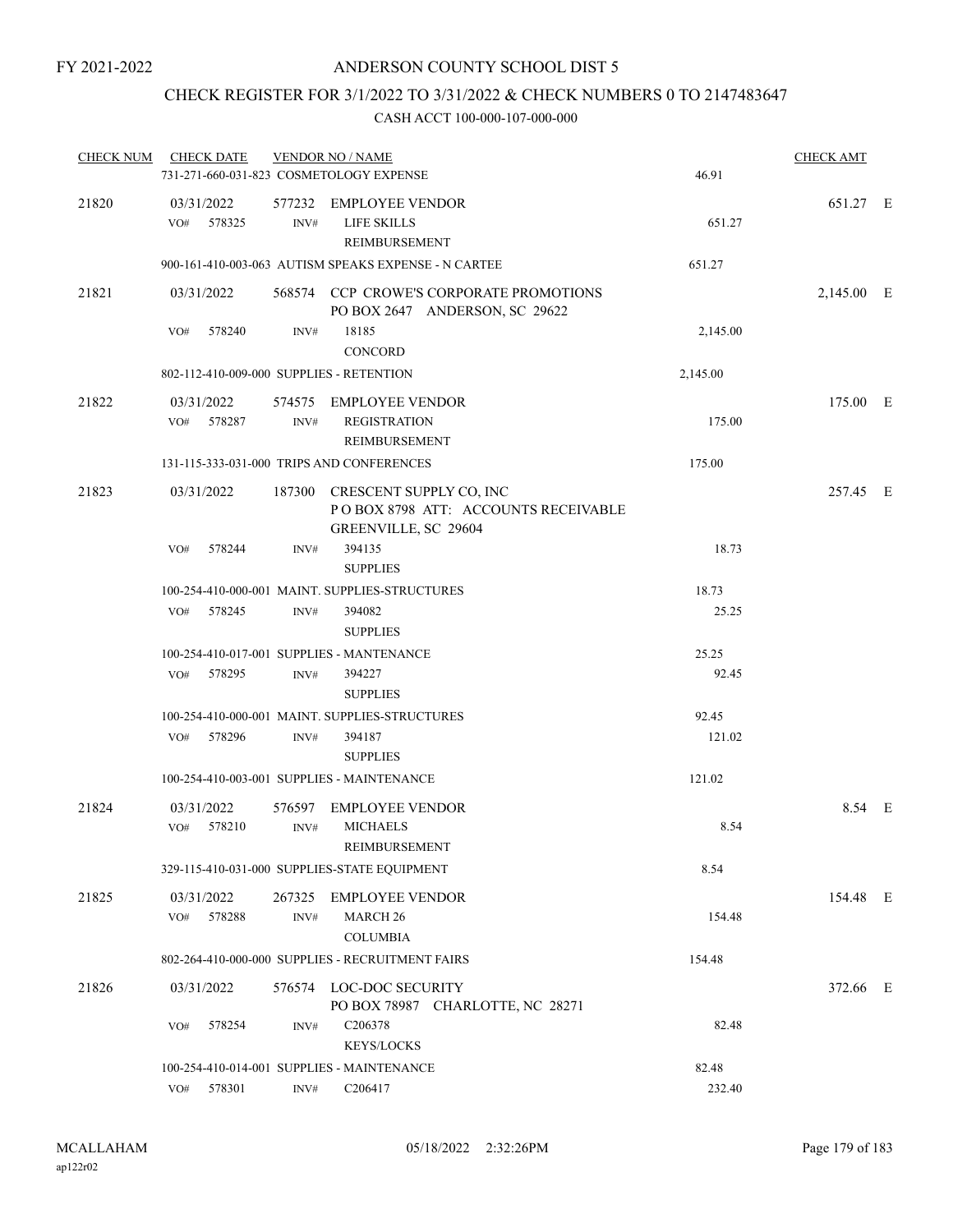# CHECK REGISTER FOR 3/1/2022 TO 3/31/2022 & CHECK NUMBERS 0 TO 2147483647

| <b>CHECK NUM</b> |     | <b>CHECK DATE</b>                   |      | <b>VENDOR NO / NAME</b><br><b>SUPPLIES</b>                                                             |        | <b>CHECK AMT</b> |  |
|------------------|-----|-------------------------------------|------|--------------------------------------------------------------------------------------------------------|--------|------------------|--|
|                  |     |                                     |      | 100-254-410-003-001 SUPPLIES - MAINTENANCE                                                             | 232.40 |                  |  |
|                  | VO# | 578302                              | INV# | C206438<br><b>KEYS</b>                                                                                 | 57.78  |                  |  |
|                  |     |                                     |      | 100-254-410-006-001 SUPPLIES - MAINTENANCE                                                             | 57.78  |                  |  |
| 21827            |     | 03/31/2022                          |      | 574708 EMPLOYEE VENDOR                                                                                 |        | 26.75 E          |  |
|                  |     | VO# 578208                          | INV# | <b>BASKETS</b><br><b>REIMBURSEMENT</b>                                                                 | 26.75  |                  |  |
|                  |     |                                     |      | 802-126-410-000-000 SPED MEETING SUPPLIES                                                              | 26.75  |                  |  |
| 21828            |     | 03/31/2022                          |      | 574388 NAPA AUTO PARTS<br>508 SOUTH MAIN ST ANDERSON, SC 29624                                         |        | 47.06 E          |  |
|                  | VO# | 578259                              | INV# | 848753<br><b>BELTS</b>                                                                                 | 47.06  |                  |  |
|                  |     |                                     |      | 131-254-410-031-001 SUPPLIES - MAINTENANCE                                                             | 47.06  |                  |  |
| 21829            |     | 03/31/2022                          |      | 569877 NATIONAL FFA ORGANIZATION<br>POBOX 631363 ATT: ACCOUNTS RECEIVABLE<br>CINCINNATI, OH 45263-1363 |        | 126.50 E         |  |
|                  | VO# | 578306                              | INV# | MDS251242<br><b>ACCT 5226</b>                                                                          | 126.50 |                  |  |
|                  |     | 731-271-660-031-850 FFA EXPENSE     |      |                                                                                                        | 126.50 |                  |  |
| 21830            |     | 03/31/2022                          |      | 572183 EMPLOYEE VENDOR                                                                                 |        | 101.20 E         |  |
|                  |     | VO# 578289                          | INV# | <b>SULLIVANS</b><br>REIMBURSEMENT                                                                      | 101.20 |                  |  |
|                  |     | 100-233-410-001-000 SUPPLIES        |      |                                                                                                        | 101.20 |                  |  |
| 21831            |     | 03/31/2022                          |      | 389900 OFFICE DEPOT<br>POBOX 1413 CHARLOTTE, NC 28201-1413                                             |        | 796.09 E         |  |
|                  | VO# | 578260                              | INV# | 230371853001<br><b>SUPPLIES</b>                                                                        | 113.06 |                  |  |
|                  |     | 719-271-660-019-305 LIBRARY EXPENSE |      |                                                                                                        | 113.06 |                  |  |
|                  | VO# | 578307                              | INV# | 2558330448<br><b>SUPPLIES</b>                                                                          | 131.56 |                  |  |
|                  |     | 100-114-410-003-000 SUPPLIES        |      |                                                                                                        | 131.56 |                  |  |
|                  |     | VO# 578308                          | INV# | 2559031671<br><b>SUPPLIES</b>                                                                          | 233.65 |                  |  |
|                  |     | 100-114-410-003-000 SUPPLIES        |      |                                                                                                        | 233.65 |                  |  |
|                  | VO# | 578309                              | INV# | 2560454988<br><b>SUPPLIES</b>                                                                          | 64.60  |                  |  |
|                  |     | 100-114-410-003-000 SUPPLIES        |      |                                                                                                        | 64.60  |                  |  |
|                  | VO# | 578310                              | INV# | 228957680001<br><b>SUPPLIES</b>                                                                        | 148.95 |                  |  |
|                  |     | 100-114-410-003-000 SUPPLIES        |      |                                                                                                        | 148.95 |                  |  |
|                  |     | VO# 578311                          | INV# | 2560454989<br><b>SUPPLIES</b>                                                                          | 5.61   |                  |  |
|                  |     | 100-114-410-003-000 SUPPLIES        |      |                                                                                                        | 5.61   |                  |  |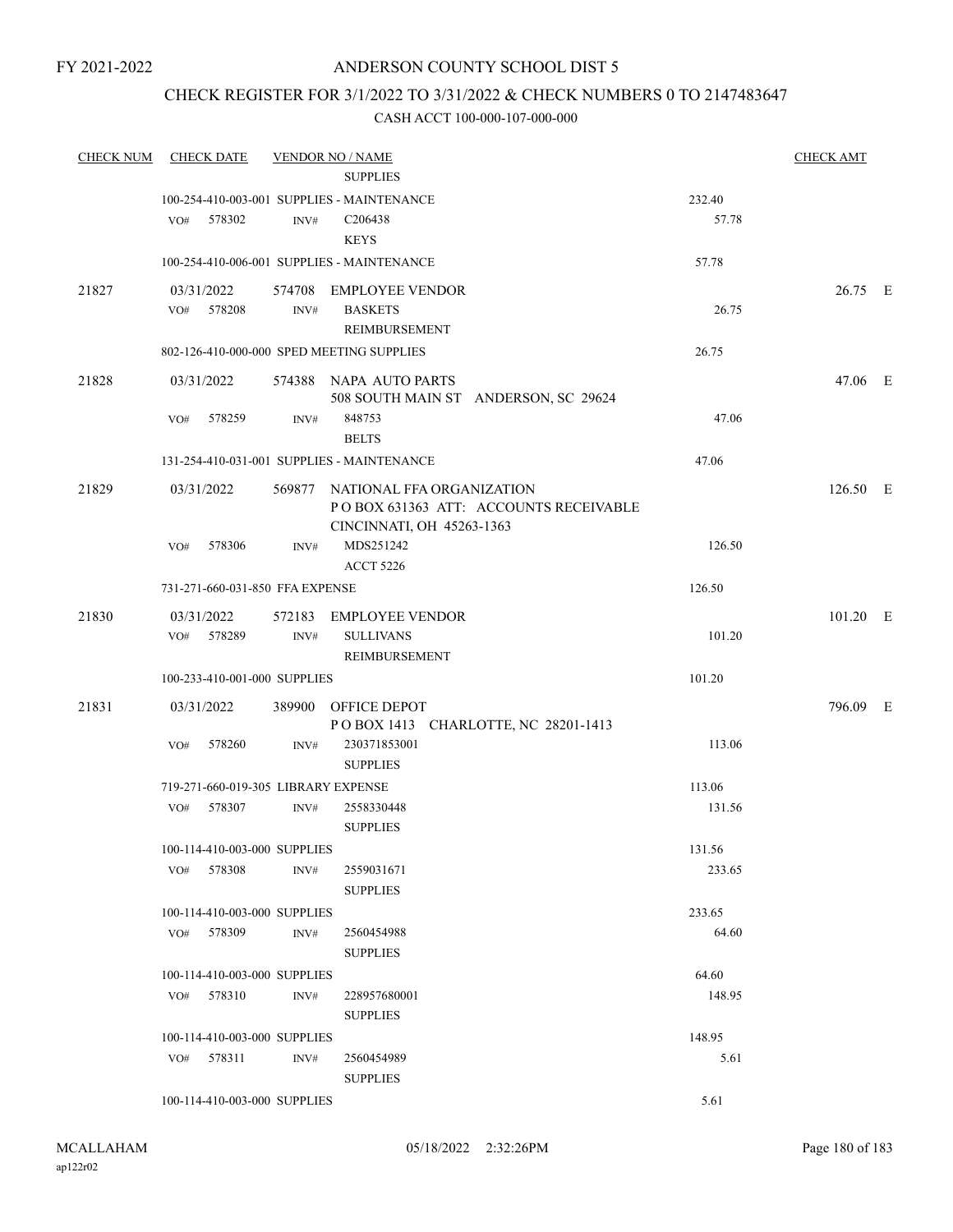## ANDERSON COUNTY SCHOOL DIST 5

## CHECK REGISTER FOR 3/1/2022 TO 3/31/2022 & CHECK NUMBERS 0 TO 2147483647

#### CASH ACCT 100-000-107-000-000

| <b>CHECK NUM</b> | <b>CHECK DATE</b>                       |        | <b>VENDOR NO / NAME</b>                                                                            |          | <b>CHECK AMT</b> |  |
|------------------|-----------------------------------------|--------|----------------------------------------------------------------------------------------------------|----------|------------------|--|
|                  | 578312<br>VO#                           | INV#   | 227936005001<br><b>SUPPLIES</b>                                                                    | 87.74    |                  |  |
|                  | 100-111-410-010-000 SUPPLIES            |        |                                                                                                    | 87.74    |                  |  |
|                  | 578313<br>VO#                           | INV#   | 227943727001<br><b>SUPPLIES</b>                                                                    | 10.92    |                  |  |
|                  | 100-111-410-010-000 SUPPLIES            |        |                                                                                                    | 10.92    |                  |  |
| 21832            | 03/31/2022                              |        | 574491 EMPLOYEE VENDOR                                                                             |          | $1,200.57$ E     |  |
|                  | 578286<br>VO#                           | INV#   | MARCH 6-9<br>SAVANNAH                                                                              | 1,200.57 |                  |  |
|                  |                                         |        | 201-224-333-010-000 TRIPS AND CONFERENCES                                                          | 1,200.57 |                  |  |
| 21833            | 03/31/2022<br>578211<br>VO#             | INV#   | 574152 EMPLOYEE VENDOR<br>VEX IQ<br>REIMBURSEMENT                                                  | 791.18   | 791.18 E         |  |
|                  |                                         |        | 900-112-333-013-065 VEX IQ WORLD'S ROBOTICS TOURNAMENT                                             | 791.18   |                  |  |
| 21834            | 03/31/2022                              |        | 445100 SCASA<br>SC ASSOC SCHOOL ADMINISTRATORS 1                                                   |          | 720.00 E         |  |
|                  | 578268<br>VO#                           | INV#   | FERNANDINA COURT COLUMBIA, SC 29212<br><b>REGISTRATION</b><br>COUCH, BONNER                        | 720.00   |                  |  |
|                  |                                         |        | 131-115-333-031-000 TRIPS AND CONFERENCES                                                          | 360.00   |                  |  |
|                  |                                         |        | 207-224-333-031-004 TRIPS AND CONFERENCES                                                          | 360.00   |                  |  |
| 21835            | 03/31/2022                              | 462725 | SCHOLASTIC BOOK CLUBS, INC<br>POBOX 3745 ATT: ACCOUNTS RECEIVABLE<br>JEFFERSON CITY, MO 65102-3720 |          | 802.50 E         |  |
|                  | 578316<br>VO#                           | INV#   | 3798862<br>15895<br>PO#<br>NEW PROSPECT                                                            | 802.50   |                  |  |
|                  | 201-112-410-010-000 SUPPLIES            |        |                                                                                                    | 802.50   |                  |  |
| 21836            | 03/31/2022                              | 570059 | <b>SHARP BUSINESS SYSTEMS</b><br>DEPT 1216 PO BOX 121216 DALLAS, TX 75312-1216                     |          | 794.93 E         |  |
|                  | 578269<br>VO#                           | INV#   | 9003731947<br><b>COPIES</b>                                                                        | 303.99   |                  |  |
|                  | 100-113-410-020-000 SUPPLIES            |        |                                                                                                    | 303.99   |                  |  |
|                  | VO#<br>578317                           | INV#   | 9003733428<br><b>COPIES</b>                                                                        | 431.96   |                  |  |
|                  | 100-115-410-003-000 SUPPLIES            |        |                                                                                                    | 431.96   |                  |  |
|                  | 578318<br>VO#                           | INV#   | 9003731056<br><b>COPIES</b>                                                                        | 58.98    |                  |  |
|                  | 124-114-445-024-000 TECHNOLOGY SUPPLIES |        |                                                                                                    | 58.98    |                  |  |
| 21837            | 03/31/2022                              | 472700 | <b>SHERWIN WILLIAMS</b><br>613 NORTH MURRAY AVENUE ATT: ACCOUNTS<br>RECEIVABLE ANDERSON, SC 29625  |          | 72.29 E          |  |
|                  | 578270<br>VO#                           | INV#   | 2606-3<br><b>SUPPLIES</b>                                                                          | 25.97    |                  |  |
|                  |                                         |        | 100-254-410-000-001 MAINT. SUPPLIES-STRUCTURES                                                     | 25.97    |                  |  |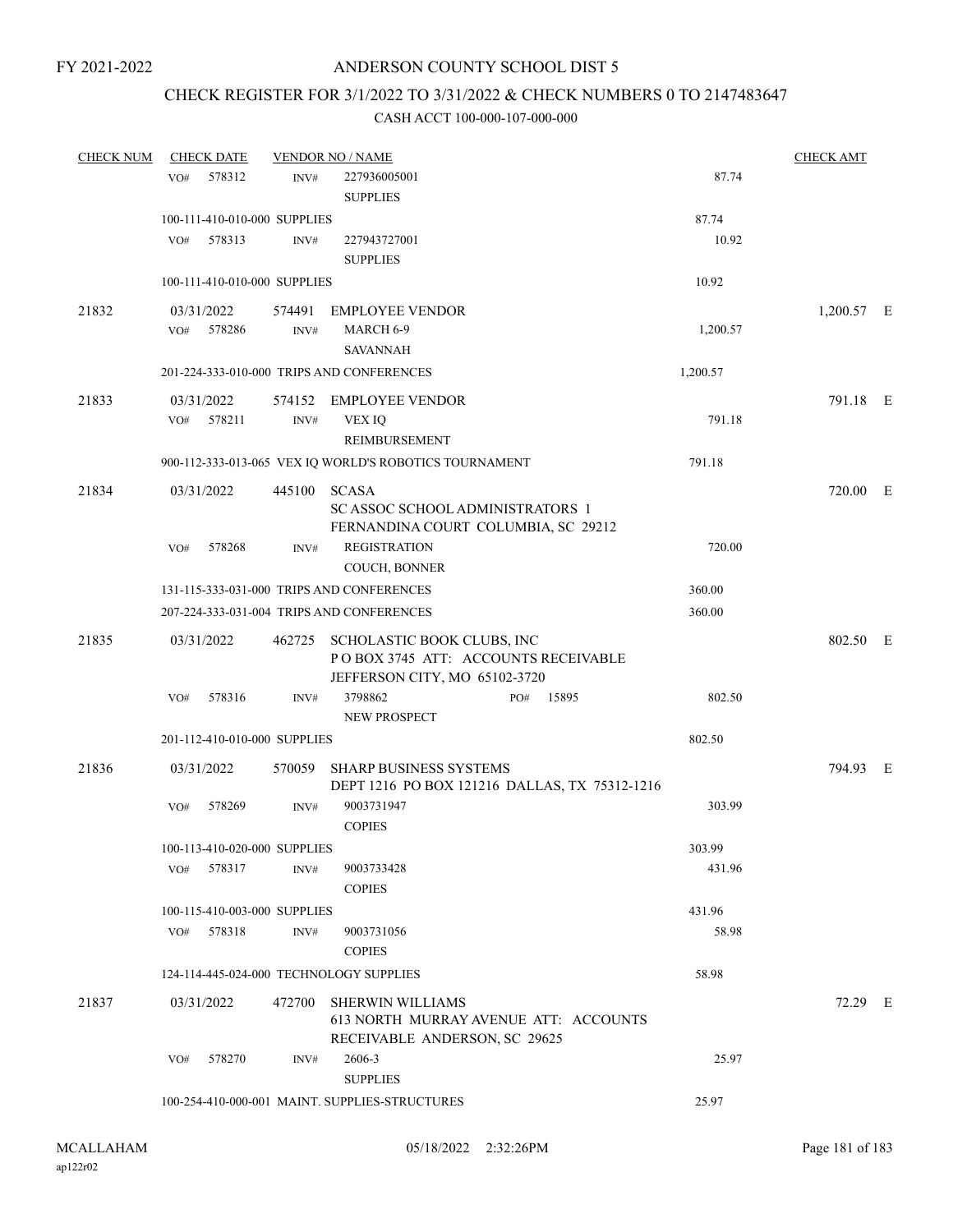## ANDERSON COUNTY SCHOOL DIST 5

## CHECK REGISTER FOR 3/1/2022 TO 3/31/2022 & CHECK NUMBERS 0 TO 2147483647

#### CASH ACCT 100-000-107-000-000

| <b>CHECK NUM</b> | <b>CHECK DATE</b>                        |                | <b>VENDOR NO / NAME</b>                                                                 |        | <b>CHECK AMT</b> |  |
|------------------|------------------------------------------|----------------|-----------------------------------------------------------------------------------------|--------|------------------|--|
|                  | 578271<br>VO#                            | INV#           | 2462-1<br><b>SUPPLIES</b>                                                               | 12.08  |                  |  |
|                  |                                          |                | 100-254-410-000-001 MAINT. SUPPLIES-STRUCTURES                                          | 12.08  |                  |  |
|                  | VO#<br>578272                            | INV#           | 2470-4<br><b>SUPPLIES</b>                                                               | 34.24  |                  |  |
|                  |                                          |                | 100-254-410-000-001 MAINT. SUPPLIES-STRUCTURES                                          | 34.24  |                  |  |
| 21838            | 03/31/2022<br>VO# 578215                 | INV#           | 574928 EMPLOYEE VENDOR<br><b>FEB 25</b><br><b>NEWBERRY</b>                              | 77.76  | 77.76 E          |  |
|                  |                                          |                | 802-264-333-000-000 TRAVEL - RECRUITMENT FAIRS                                          | 77.76  |                  |  |
| 21839            | 03/31/2022<br>VO# 578213                 | INV#           | 576763 EMPLOYEE VENDOR<br><b>MARCH 2022</b><br><b>MILEAGE</b>                           | 72.46  | 72.46 E          |  |
|                  | 100-252-332-000-000 TRAVEL               |                |                                                                                         | 72.46  |                  |  |
| 21840            | 03/31/2022<br>578290<br>VO#              | INV#           | 574599 EMPLOYEE VENDOR<br><b>FUNDRAISER</b><br><b>REIMBURSEMENT</b>                     | 636.56 | 636.56 E         |  |
|                  |                                          |                | 721-190-660-021-593 FIELD TRIPS- MISC. EXPENSE                                          | 636.56 |                  |  |
| 21841            | 03/31/2022<br>578214<br>VO#              | INV#           | 490575 EMPLOYEE VENDOR<br>FEB-MARCH<br><b>MILEAGE</b>                                   | 21.28  | 21.28 E          |  |
|                  |                                          |                | 714-271-660-014-201 MISCELLANEOUS EXPENSE                                               | 21.28  |                  |  |
| 21842            | 03/31/2022<br>578212<br>VO#              | 526475<br>INV# | EMPLOYEE VENDOR<br><b>PLANNER</b><br>REIMBURSEMENT                                      | 50.65  | 50.65 E          |  |
|                  |                                          |                | 715-271-660-015-201 MISCELLANEOUS EXPENSE                                               | 50.65  |                  |  |
| 21843            | 03/31/2022                               | 532300         | WHITE JONES ACE HARDWARE<br>PO BOX 13012 ATT: ACCOUNTS RECEIVABLE<br>ANDERSON, SC 29624 |        | 137.75 E         |  |
|                  | 578281<br>VO#                            | INV#           | 904135<br><b>SUPPLIES</b>                                                               | 6.88   |                  |  |
|                  | 600-256-323-006-000 REPAIRS TO EQUIPMENT |                |                                                                                         | 6.88   |                  |  |
|                  | 578282<br>VO#                            | INV#           | 904296<br><b>SUPPLIES</b>                                                               | 102.23 |                  |  |
|                  |                                          |                | 100-254-410-000-001 MAINT. SUPPLIES-STRUCTURES                                          | 102.23 |                  |  |
|                  | VO#<br>578283                            | INV#           | 904214<br><b>SUPPLIES</b>                                                               | 24.35  |                  |  |
|                  |                                          |                | 100-254-410-000-001 MAINT. SUPPLIES-STRUCTURES                                          | 24.35  |                  |  |
|                  | 578284<br>VO#                            | INV#           | 413319<br><b>SUPPLIES</b>                                                               | 4.29   |                  |  |
|                  | 100-254-410-000-000 CUSTODIAL SUPPLIES   |                |                                                                                         | 4.29   |                  |  |
| 21844            | 03/31/2022<br>578209<br>VO#              | 575460<br>INV# | <b>EMPLOYEE VENDOR</b><br><b>SKILLS USA</b>                                             | 84.52  | 84.52 E          |  |